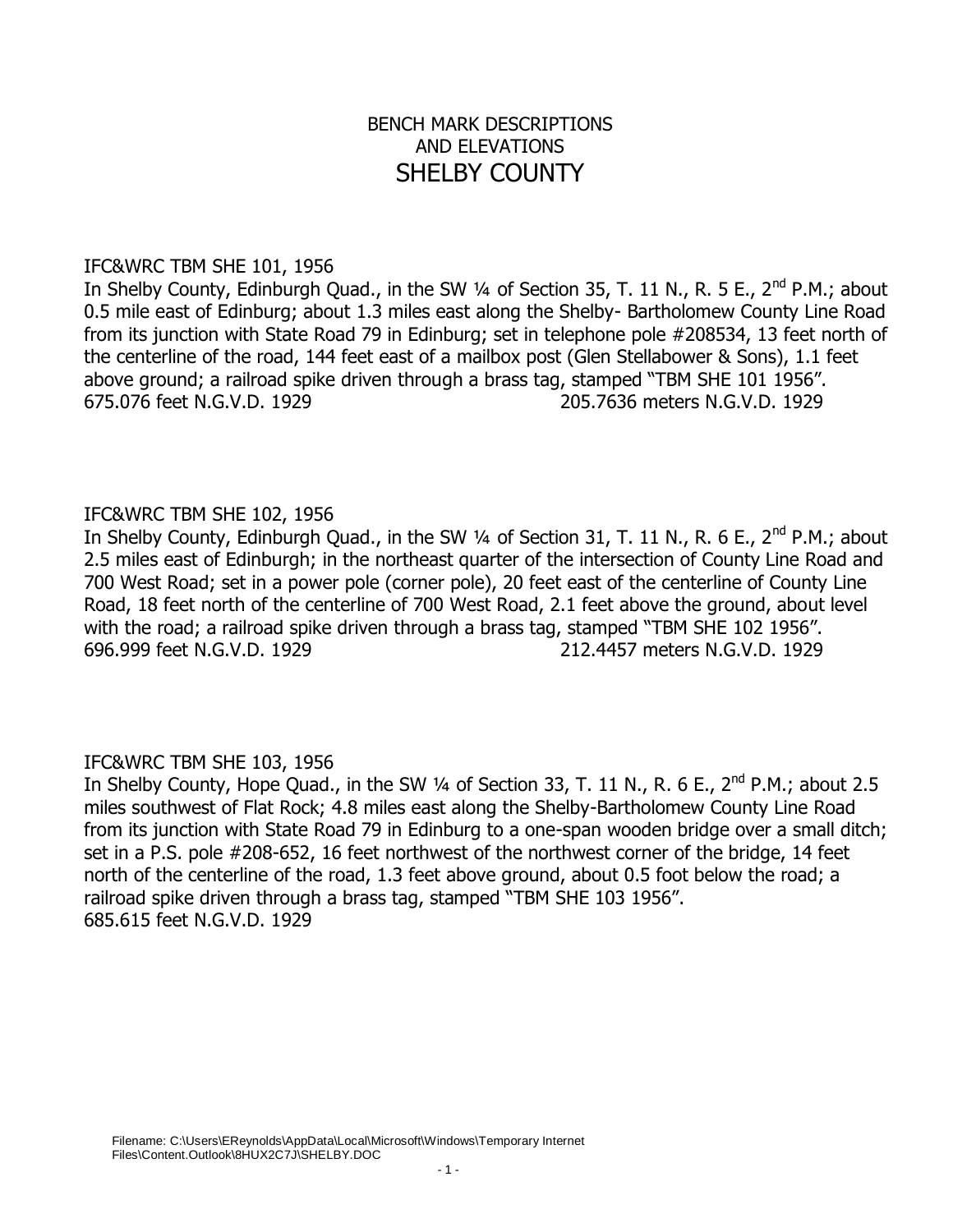### IFC&WRC TBM SHE 105, 1956

In Shelby County, Hope Quad., in the SE  $\frac{1}{4}$  of Section 34, T. 11 N., R. 6 E., 2<sup>nd</sup> P.M.; about 1.15 miles southwest of Flat Rock; at the "T" road intersection of Bartholomew-Shelby County Line Road and 375 East Road, in the northeast quarter of the junction; set in the south side of telephone pole #208-707, 90 feet east of the extended centerline of 375 East road, 13 feet north of the centerline of the of Bartholomew-Shelby County Line Road, 0.8 foot above the ground; a railroad spike driven through a brass plate, stamped "TBM SHE 105 1956". 686.798 feet N.G.V.D. 1929 209.3364 meters N.G.V.D. 1929

# IFC&WRC TBM SHE 104, 1956

In Shelby County, Hope Quad., in the NE  $\frac{1}{4}$  of Section 33, T. 11 N., R. 6 E., 2<sup>nd</sup> P.M.; about 1.6 miles southwest of Flat Rock, 0.5 mile south along 438 West Road from its "T" road intersection with State Road 252 to right angle turn west, in the northwest quarter of the turn; set in a 6-inch Elm Tree, 81 feet north of the centerline of the east-west road, 14 feet west of the centerline of438 West Road, 0.6 foot above the ground, about level with the road; a railroad spike driven through a brass tag, stamped "TBM SHE 104 1956". 686.685 feet N.G.V.D. 1929 209.3020 meters N.G.V.D. 1929

# IFC&WRC BM SHE 1, 1956

In Shelby County, Hope Quad., in the NW  $\frac{1}{4}$  of Section 34, T. 11 N., R. 6 E., 2<sup>nd</sup> P.M.; about 1.3 miles west of Flat Rock; at the State Road 252 bridge over Flat Rock River; set in the top of the west end of the north bridge seat, 12 feet west of the centerline of the road, 2.2 feet below the road; a Indiana Flood Control and Water Resources Commission bronze bench mark tablet, stamped "SHE 1 1956". 658.392 feet N.G.V.D. 1929 200.6783 meters N.G.V.D. 1929

USGS TBM 689.3

In Shelby County Hope Quad., in the NW 1/4 of Section 34, T. 11 N., R. 6 E.,  $2^{nd}$  P.M.; about 1.3 miles west of Flat Rock; at the State Road 252 bridge over Flat Rock River; set in the top of the southwest wingwall, 10 feet west of the centerline of the road, 2.4 feet south of the south end of the west iron guard rail, 1.6 feet above the road; a chiseled square. 689.437 feet N.G.V.D. 1929 210.1408 meters N.G.V.D. 1929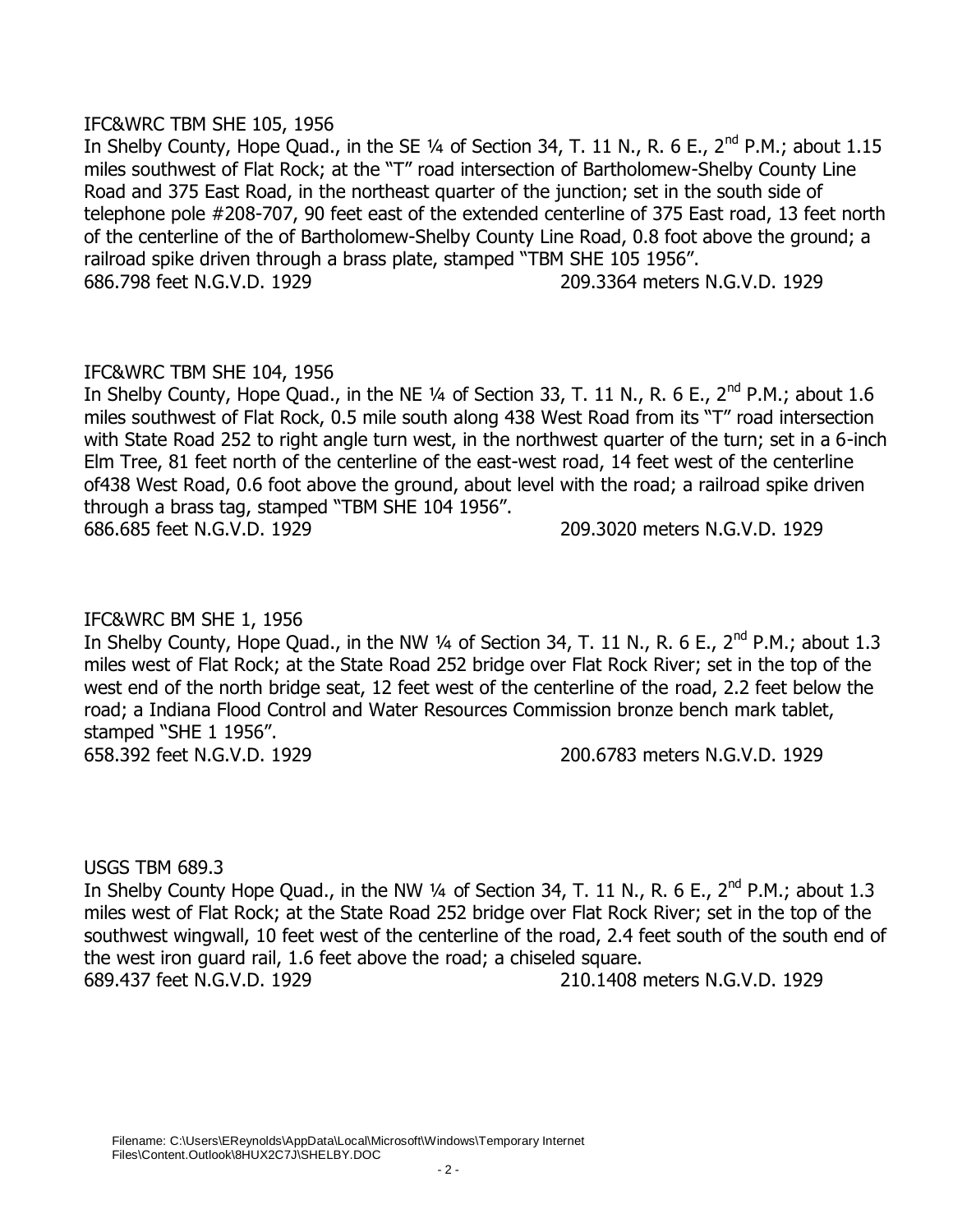### USGS TBM 688.8

In Shelby County, Hope Quad., in the SE  $\frac{1}{4}$  of Section 27, T. 11 N., R. 6 E., 2<sup>nd</sup> P.M.; about 0.6 mile west of Flat Rock; 0.6 mile west along State Road 252 from its crossing of the Pennsylvania Railroad in Flat Rock; set in a concrete foundation, 50 feet east of power pole #209-343, 25 feet north of the centerline of the road, 1.5 feet above the ground; a chiseled square. 688.887 feet N.G.V.D. 1929 209.9732 meters N.G.V.D. 1929

# USC&GS BM J 9, 1930

In Shelby County, Hope Quad., in the SW 1/4 of Section 26, T. 11 N., R. 6 E., 2<sup>nd</sup> P.M.; at Flat Rock; at the crossing of State Road 252 and the Pennsylvania Railroad; set in the top of a concrete post, 193 feet north of the centerline of the highway, 11 feet west of the west rail, 1 foot below the rails, 0.4 foot above the ground; a US Coast & Geodetic Survey bench mark tablet, stamped "J 9 1930". 692.407 feet N.G.V.D. 1929 211.0461 meters N.G.V.D. 1929

# IFC&WRC BM SHE 2, 1956

In Shelby County, Hope Quad., in the SW  $\frac{1}{4}$  of Section 26, T. 11 N., R. 6 E., 2<sup>nd</sup> P.M.; about 0.3 mile north of Flat Rock; at the Pennsylvania Railroad bridge over Flat Rock River; set in the top of the east end of the first stone pier north of the south end of the bridge; 288 feet north of the south end of bridge; a Indiana Flood Control and Water Resources Commission bronze bench mark tablet, stamped "SHE 2 1956". 692.432 feet N.G.V.D. 1929 211.0537 meters N.G.V.D. 1929

# USC&GS BM G 267, 1947

In Shelby County, Hope Quad., in the SE  $\frac{1}{4}$  of Sec. 26, T. 11 N., R. 6 E., 2<sup>nd</sup> P.M.; about 0.6 mile east of Flat Rock; at the "T"-road intersection of Flat Rock Road and 200 West Road, in the northwest quarter of the junction; set in the top of a concrete post, 92.5 feet north of the centerline of the east-west road, 30.5 feet north of a telephone pole, 20 feet west of the centerline of the north-south road, 2 feet south of a witness post, 1.5 feet east of a fence line, about 1 foot below the road, projecting 0.4 foot above ground; a U.S. Coast & Geodetic Survey bench mark tablet, stamped "G 267 1947".

697.430 feet N.G.V.D. 1929 212.5771 meters N.G.V.D. 1929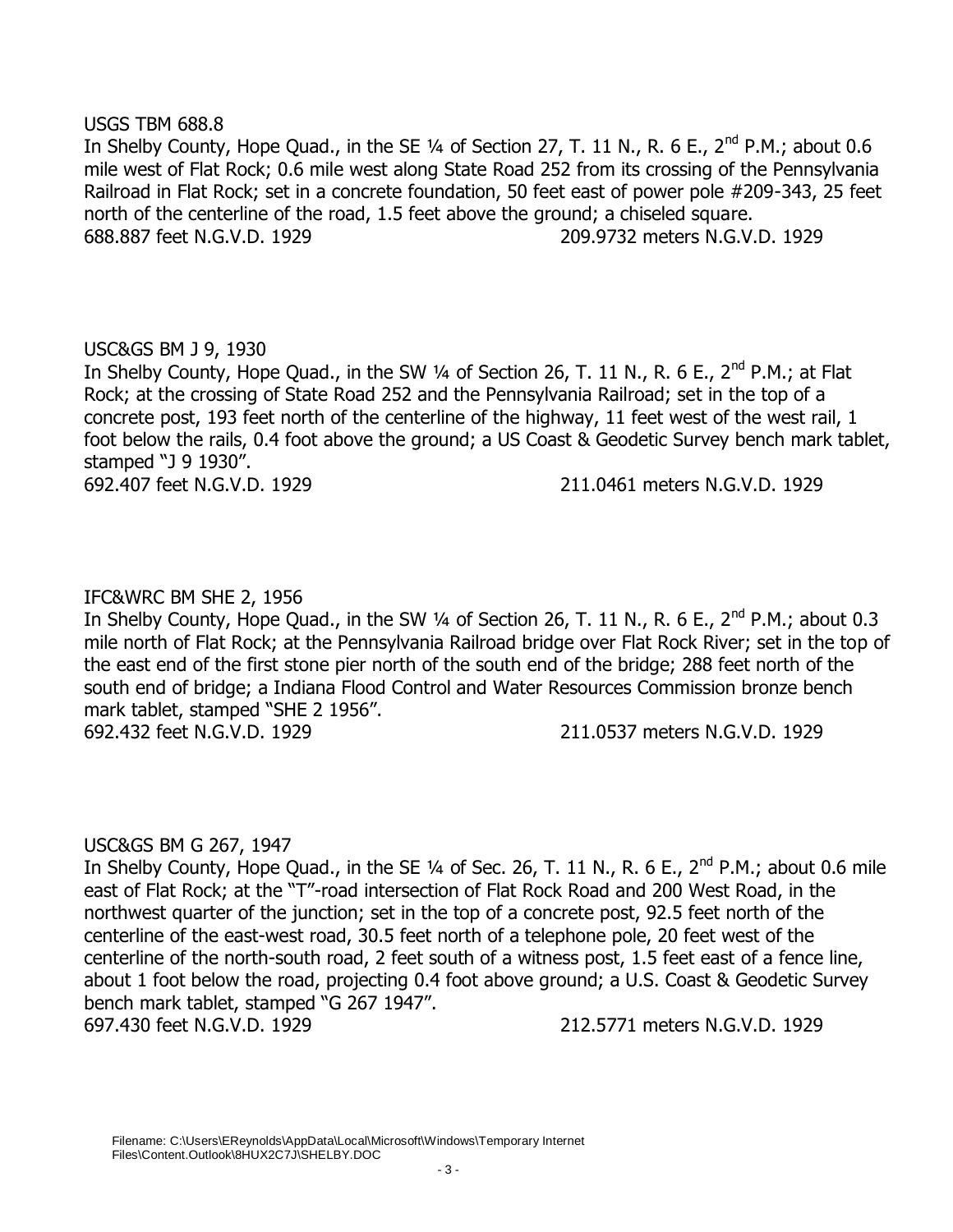### USGS TBM 701.2

In Shelby County, Hope Quad., in the SW  $\frac{1}{4}$  of Sec. 25, T. 11 N., R. 6 E., 2<sup>nd</sup> P.M.; about 0.95 mile northeast of Flat Rock; about 0.65 mile north and northeast along Flat Rock Road from its "T" road intersection with 200 West Road to a barn on the south sided of the road; set in the top of the concrete retaining wall of the barn, 55 feet south of the centerline of the road, 12 feet west of the west face of the barn, about 1 foot below the road; a chiseled square. 701.232 feet N.G.V.D. 1929 213.7359 meters N.G.V.D. 1929

# IFC&WRC BM SHE 4, 1956

In Shelby County, Hope Quad., in the NW 1/4 of Sec. 25, T. 11 N., R. 6 E., 2<sup>nd</sup> P.M.; about 1.4 miles northeast of Flat Rock; at the 150 West Road bridge over Flat Rock River; set in the top of the west end of the center pier, 1.1 feet east of the west face of the pier, 0.8 foot below the road; a Indiana Flood Control and Water Resources Commission bronze bench mark tablet, stamped "SHE 4 1956".

700.705 feet N.G.V.D. 1929 213.5753 meters N.G.V.D. 1929

# USC&GS BM H 267, 1947

In Shelby County, Hope Quad., in the NE  $\frac{1}{4}$  of Sec. 25, T. 11 N., R. 6 E., 2<sup>nd</sup> P.M.; about 1.35 miles northeast of Flat Rock; at the "T"-road intersection of Flat Rock Road and 150 West Road, in the northeast quarter of the junction; set in the top of a concrete post, 46.5 feet east of the centerline of 150 West Road, 24 feet north of the centerline of Flat Rock Road, 2 feet east of a white wooden witness post, about level with the road, projecting 0.5 foot above ground; a US Coast & Geodetic Survey bench mark tablet, stamped "H 267 1947". 699.132 feet N.G.V.D. 1929 213.0959 meters N.G.V.D. 1929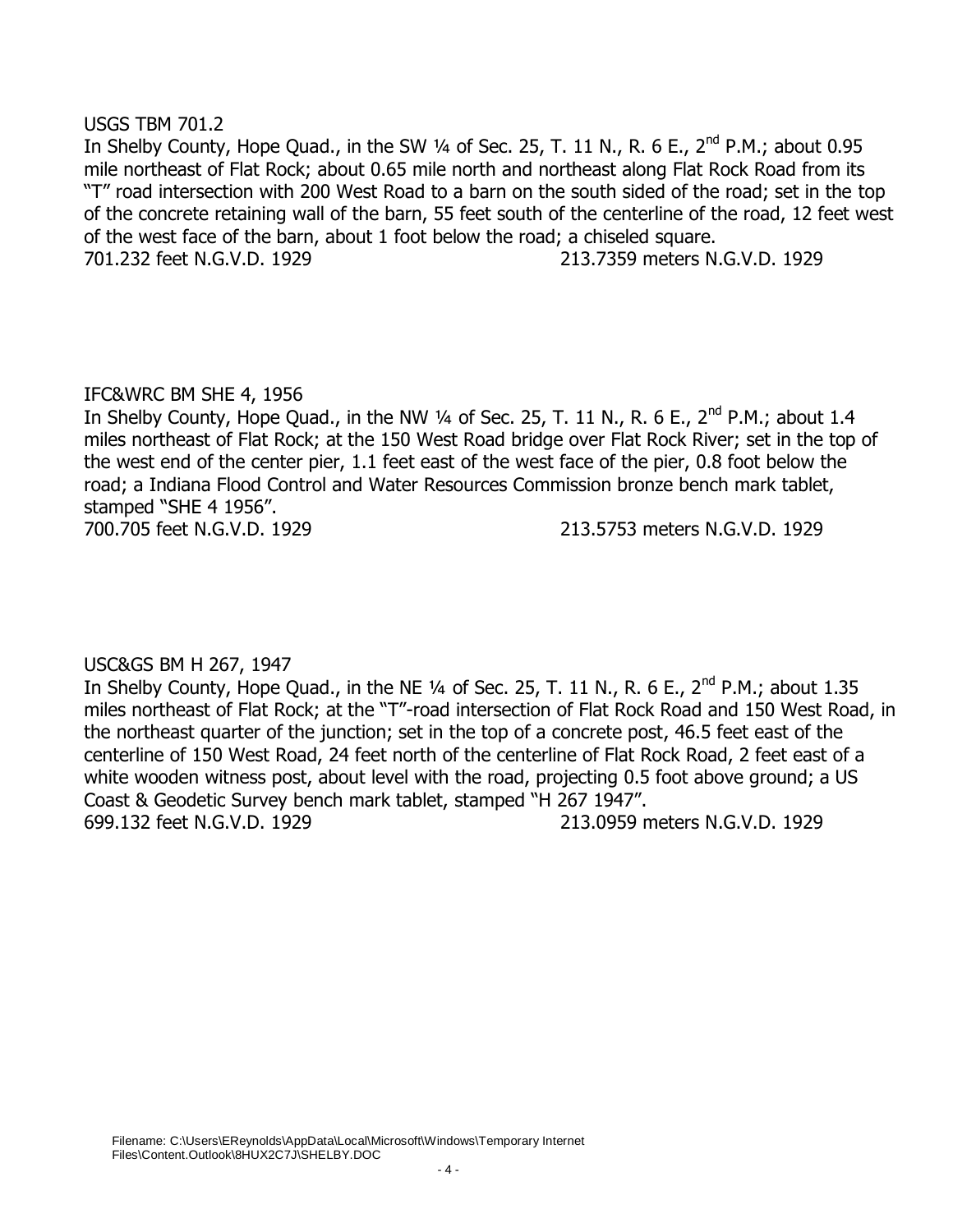### IFC&WRC BM SHE 6, 1956

In Shelby County, Lewis Creek Quad., in the SW 1/4 of Sec. 24, T. 11 N., R. 6 E., 2<sup>nd</sup> P.M.; about 1.0 mile south of Lewis Creek; about 0.6 mile south along 150 West Road from its intersection with 900 South Road to a private drive leading down to Flat Rock River, in the northeast quarter of the junction; set in the top of a concrete post, 94 feet southeast of and across the road from power pole #209-262 with a transformer on top, 45 feet northeast of the private drive, 15.7 feet southeast of the centerline of the road, projecting 0.2 foot above the ground; a Indiana Flood Control and Water Resources Commission bronze bench mark tablet, stamped "SHE 6 1956". 719.318 feet N.G.V.D. 1929 219.2486 meters N.G.V.D. 1929

# IFC&WRC TBM FRR 30

In Shelby County, Lewis Creek Quad., in the SW 1/4 of Sec. 24, T. 11 N., R. 6 E., 2<sup>nd</sup> P.M.; about 1.0 mile south of Lewis Creek; about 0.6 mile south along 150 West Road from its intersection with 900 South Road to a 5.5-foot culvert under the road; set in top of the west headwall of the culvert, 134 feet northeast of a private drive leading down to Flat Rock River, 10.7 feet northwest of the centerline of the road, 9.3 feet south of power pole #209-262 with a transformer on top; a chiseled triangle.

719.768 feet N.G.V.D. 1929 219.3857 meters N.G.V.D. 1929

# IFC&WRC BM SHE 7, 1956

In Shelby County, Lewis Creek Quad., in the SW 1/4 of Sec. 18, T. 11 N., R. 7 E., 2<sup>nd</sup> P.M.; about 1.0 mile east of Lewis Creek; about 0.85 mile east and northeast along 900 South Road from its intersection with 150 West Road to a 6-foot box culvert under the road; set in the top of the east end of the south headwall, 12 feet south of the centerline of the road, 1.4 feet above the road; a Indiana Flood Control and Water Resources Commission bronze bench mark tablet, stamped "SHE 7 1956".

711.442 feet N.G.V.D. 1929 216.8480 meters N.G.V.D. 1929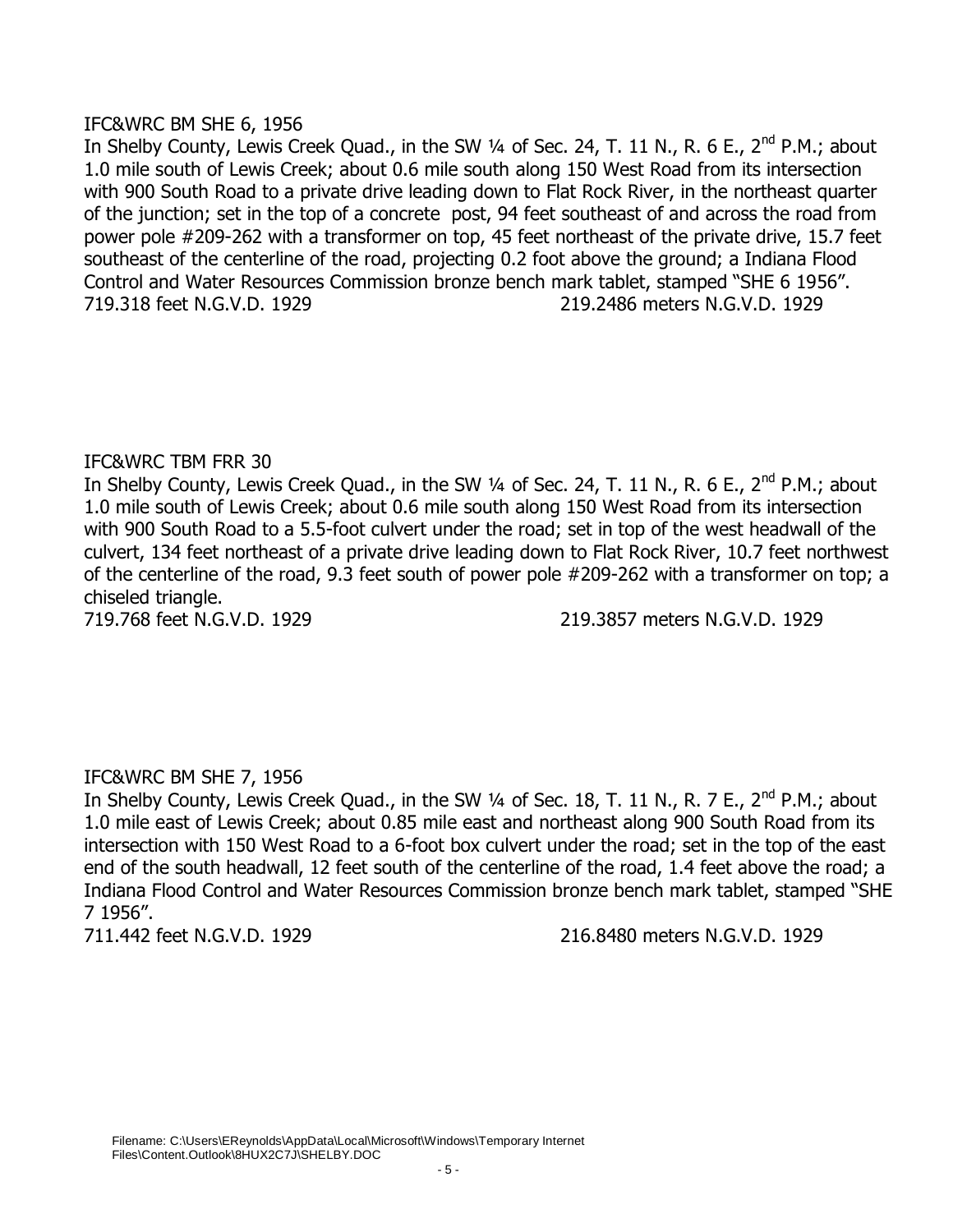### IFC&WRC TBM FRR 31, 1956

In Shelby County, Lewis Creek Quad., in the SW 1/4 of Sec. 18, T. 11 N., R. 7 E., 2<sup>nd</sup> P.M.; about 1.0 mile east of Lewis Creek; about 0.85 mile east and northeast along 900 South Road from its intersection with 150 West Road to a 6-foot box culvert under the road; set in the west side of a 26-inch Walnut tree (tree had a Johnson outboard motor sign on it), 47 feet southeast of the southeast end of the culvert, 39 feet south of the centerline of the road, 0.5 foot above the ground; a railroad spike driven vertically through a brass plate, stamped "TBM FRR 31 1956". 706.186 feet N.G.V.D. 1929 215.2459 meters N.G.V.D. 1929

# IFC&WRC TBM FRR 32, 1956

In Shelby County, Lewis Creek Quad., in the NW 1/4 of Sec. 20, T. 11 N., R. 7 E., 2<sup>nd</sup> P.M.; about 2.0 miles east of Lewis Creek; about 0.25 mile east along 900 South Road from its "T" road intersection with Division Road to a brown and green shingle cottage on the south side of the road; set in the west side of a 16-inch triple trunk Sycamore tree, 60 feet southwest of the northwest corner of the green shingle cottage, 28.5 feet southeast of the northeast corner of the brown shingle cottage, 0.4 foot above the ground; a railroad spike driven vertically through a brass plate, stamped "TBM FRR 32 1956".

713.350 feet N.G.V.D. 1929 217.4295 meters N.G.V.D. 1929

# IFC&WRC BM SHE 9, 1956

In Shelby County, Lewis Creek Quad., in the NW 1/4 of Sec. 21, T. 11 N., R. 7 E., 2<sup>nd</sup> P.M.; about 3.0 miles east of Lewis Creek; at the State Road 9 two-span steel truss bridge over Flat Rock River; set in the top of the northwest end of the northeast bridge seat, 17.5 feet northwest of the centerline of the highway, 17.5 feet southwest of the northeast end of the bridge, 5.7 feet below the highway; a Indiana Flood Control and Water Resources Commission bronze bench mark tablet, stamped "SHE 9 1956". 728.960 feet N.G.V.D. 1929 222.1875 meters N.G.V.D. 1929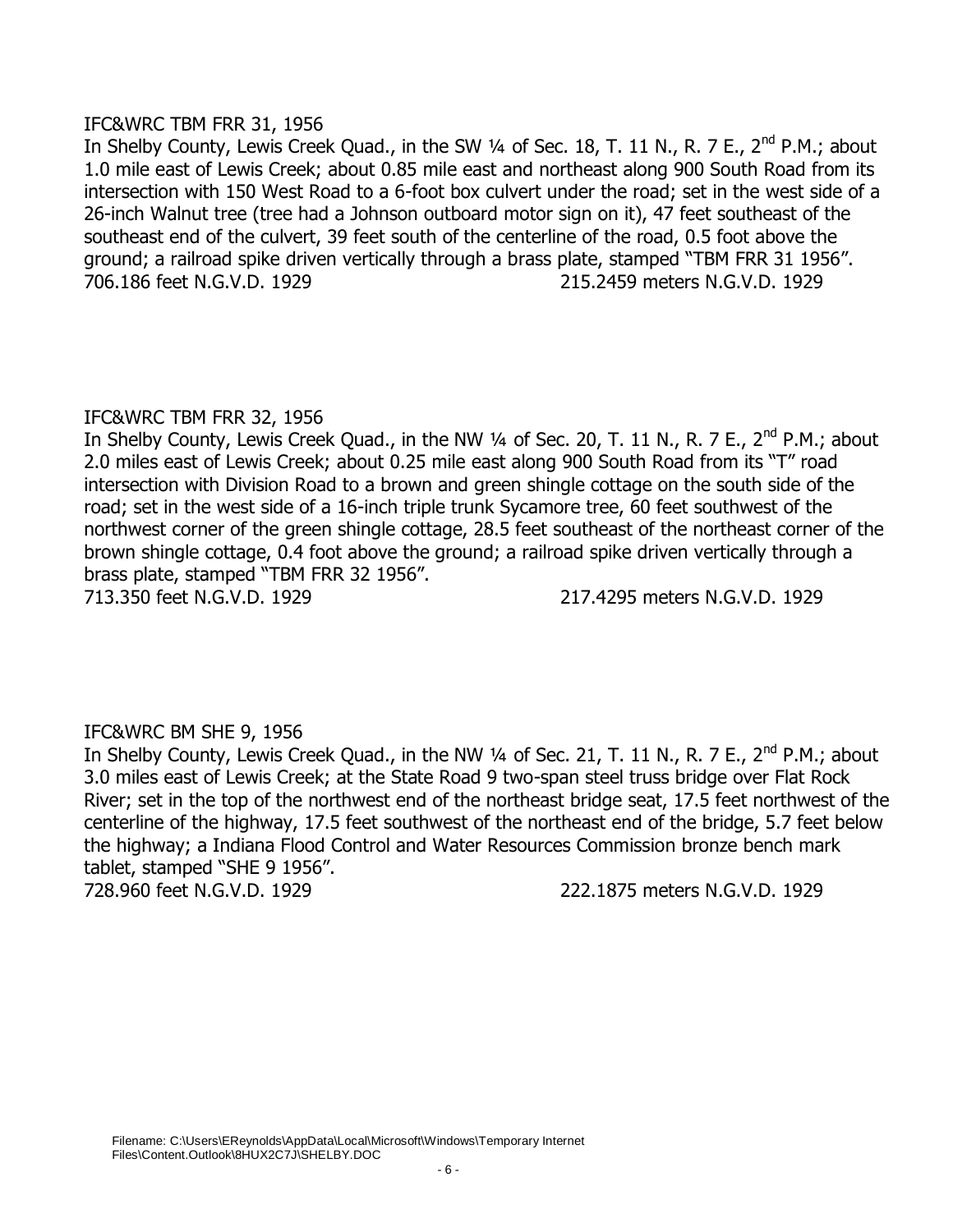### ISHC BM SHEL 2

In Shelby County, Lewis Creek Quad., in the NW 1/4 of Sec. 21, T. 11 N., R. 7 E., 2<sup>nd</sup> P.M.; about 3.0 miles east of Lewis Creek; at the State Road 9 two-span steel truss bridge over Flat Rock River; set in the top of the northeast end of the northeast bridge seat, 17.5 feet southeast of the centerline of the highway, 17.5 feet southwest of the northeast end of the bridge, 5.7 feet below the highway; a Indiana State Highway Commission bench mark tablet, stamped "SHEL 2". 728.988 feet N.G.V.D. 1929 222.1960 meters N.G.V.D. 1929

# IFC&WRC BM SHE 10, 1956

In Shelby County, Waldron Quad., in the NW  $\frac{1}{4}$  of Sec. 22, T. 11 N., R. 7 E., 2<sup>nd</sup> P.M.; about 0.5 mile west of Geneva; about 0.8 mile generally west along Vandalia Road from the bride in Geneva to a 20-foot box culvert over a small tributary to Flat Rock River; set in the top of the east end of the south headwall, 0.1 mile east of a T-road north, 9.3 feet south of the centerline of the road, 1.3 feet above the road, 0.9 foot west of the east end of the headwall; a Indiana Flood Control and Water Resources Commission bronze bench mark tablet, stamped "SHE 10 1956". 729.753 feet N.G.V.D. 1929 222.4596 meters N.G.V.D. 1929

# IFC&WRC TBM SHE 1, 1959

In Shelby County, Waldron Quad., in the NW  $\frac{1}{4}$  of Sec. 22, T. 11 N., R. 7 E., 2<sup>nd</sup> P.M.; about 0.5 mile west of Geneva; about 0.8 mile generally west along Vandalia Road from the bride in Geneva to a 20-foot box culvert over a small tributary to Flat Rock River; set in the top of the north abutment, 10 feet east of the west face of the north abutment, 1.0 foot above the road; a chiseled triangle.

729.830 feet N.G.V.D. 1929 222.4526 meters N.G.V.D. 1929

# IFC&WRC TBM FRR 33, 1959

In Shelby County, Waldron Quad., in the NW  $\frac{1}{4}$  of Sec. 22, T. 11 N., R. 7 E., 2<sup>nd</sup> P.M.; about 0.5 mile west of Geneva; about 0.6 mile generally west along Vandalia Road from the bride in Geneva to a T-road north and a 30-foot box culvert under the road; set in the top of the northwest end of the southwest headwall, 10 feet southeast of the extended centerline of the T-road north, 9.4 feet southwest of the centerline of Vandalia Road, 0.9 foot above the road; a chiseled triangle. 729.150 feet N.G.V.D. 1929 222.2454 meters N.G.V.D. 1929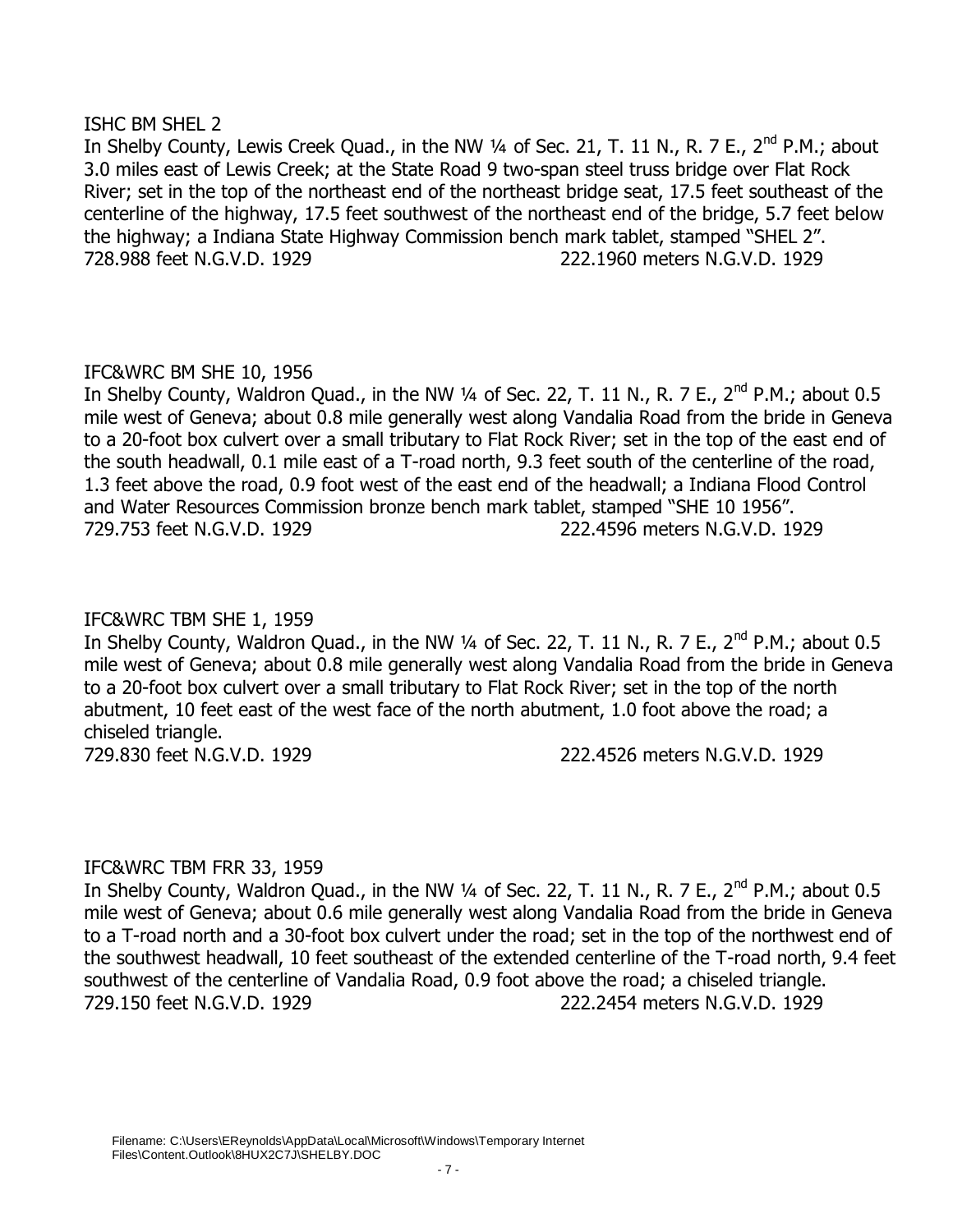### USC&GS BM P 267, 1947

In Shelby County, Waldron Quad., in the NW 1/4 of Sec. 23, T. 11 N., R. 7 E., 2<sup>nd</sup> P.M.; at Geneva; at the 150-foot steel span bridge over Flat Rock River; set in the top of the southeast end of the east concrete wingwall, 19 feet northeast of the centerline of the road, about level with the road; a US Coast & Geodetic Survey bench mark tablet, stamped "P 267 1947". 755.363 feet N.G.V.D. 1929 230.2351 meters N.G.V.D. 1929

# IFC&WRC BM SHE 11, 1956

In Shelby County, Waldron Quad., in the SE  $\frac{1}{4}$  of Sec. 14, T. 11 N., R. 7 E., 2<sup>nd</sup> P.M.; about 0.9 mile northeast of Geneva; 0.1 mile northwest along a paved road from the Price's General Store at Geneva to a T-road north, thence 0.8 mile north to a T-road east, thence 0.7 mile east to a 20 foot box culvert over a small tributary to Flat Rock River; set in the top of the south headwall, 14 feet south of the centerline of the road, 5.3 feet west of the east end of the south headwall; a Indiana Flood Control and Water Resources Commission bronze bench mark tablet, stamped "SHE 11 1956".

764.434 feet N.G.V.D. 1929 232.9999 meters N.G.V.D. 1929

# IFC&WRC TBM FRR 34, 1956

In Shelby County, Waldron Quad., in the SE  $\frac{1}{4}$  of Sec. 14, T. 11 N., R. 7 E., 2<sup>nd</sup> P.M.; about 0.9 mile northeast of Geneva; 0.1 mile northwest along a paved road from the Price's General Store at Geneva to a T-road north, thence 0.8 mile north to a T-road east, thence 0.7 mile east to a 20 foot box culvert over a small tributary to Flat Rock River; set in the west side of a 7-inch walnut tree, 22 feet east of the east end of the culvert, 16 feet north of the centerline of the road, 0.5 foot above the ground; a railroad spike driven vertically through a brass plate, stamped "TBM FRR 34 1956".

762.756 feet N.G.V.D. 1929 232.4885 meters N.G.V.D. 1929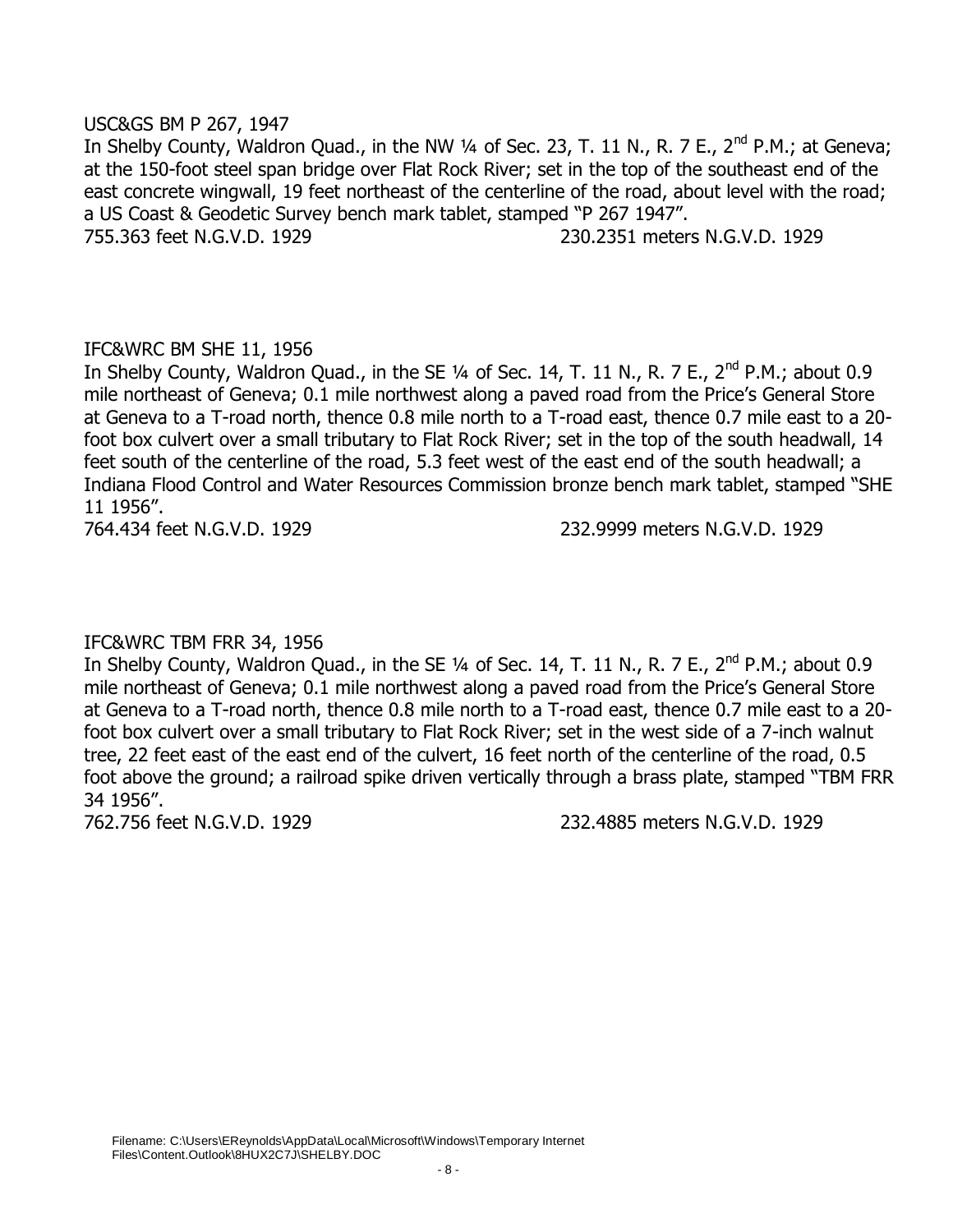### IFC&WRC BM SHE 12 RESET 1972

In Shelby County, Waldron Quad., in the SW  $\frac{1}{4}$  of Sec. 12, T. 11 N., R. 7 E., 2<sup>nd</sup> P.M.; about 1.9 miles northeast of Geneva; 0.1 mile northwest along Vandalia Road from its crossing over Flatrock River in Geneva to T-road north, thence 0.8 mile north to a T-road east, thence 1.8 miles east and northeast along a winding road to a T-road north; set in the top of a concrete post, in the northwest quarter of the junction, 115 feet north of the centerline of the road, 1.2 feet southwest of power pole No. 06329, 1.2 feet east of a fence line, 0.1 foot above the ground; a Indiana Flood Control and Water Resources Commission brass bench mark tablet, stamped "SHE 12 RESET 1972".

742.195 feet N.G.V.D. 1929 226.2215 meters N.G.V.D. 1929

# IFC&WRC TBM FRR 35, 1956

In Shelby County, Waldron Quad., in the SW 1/4 of Sec. 12, T. 11 N., R. 7 E., 2<sup>nd</sup> P.M.; about 1.9 miles northeast of Geneva, 0.1 mile northwest along a paved road from Price's General Store in Geneva to a T-road north, thence 0.8 mile north to a T-road east, thence 1.8 miles east and northeast along a winding road to a T-road north, in the northeast quarter of the intersection; set in the east side of a 50-inch ash tree, 105 feet north of the centerline of the winding road, 24 feet east of the centerline of the T-road north, 1.0 foot above the ground; a railroad spike driven vertically through a brass plate, stamped "TBM FRR 35 1956". 741.434 feet N.G.V.D. 1929 225.9895 meters N.G.V.D. 1929

# IFC&WRC BM SHE 13, 1956

In Shelby County, Waldron Quad., in the NW 1/4 of Sec. 7, T. 11 N., R. 8 E., 2<sup>nd</sup> P.M.; about 2.3 miles southwest of St. Paul; 2.1 miles northwest and west along a black-top road from the Railroad Station in St. Paul to a right-angle turn south, thence 0.8 mile south to a east-west crossroad, thence 0.6 mile west to a one-span steel truss bridge over Conns Creek; set in the top of the south end of west bridge seat, 10 feet south of the centerline of the road, 1.4 feet west of the east face of the west abutment, 1.0 foot below the road; a Indiana Flood Control and Water Resources Commission bronze bench mark tablet, stamped "SHE 13 1956". 755.997 feet N.G.V.D. 1929 230.4283 meters N.G.V.D. 1929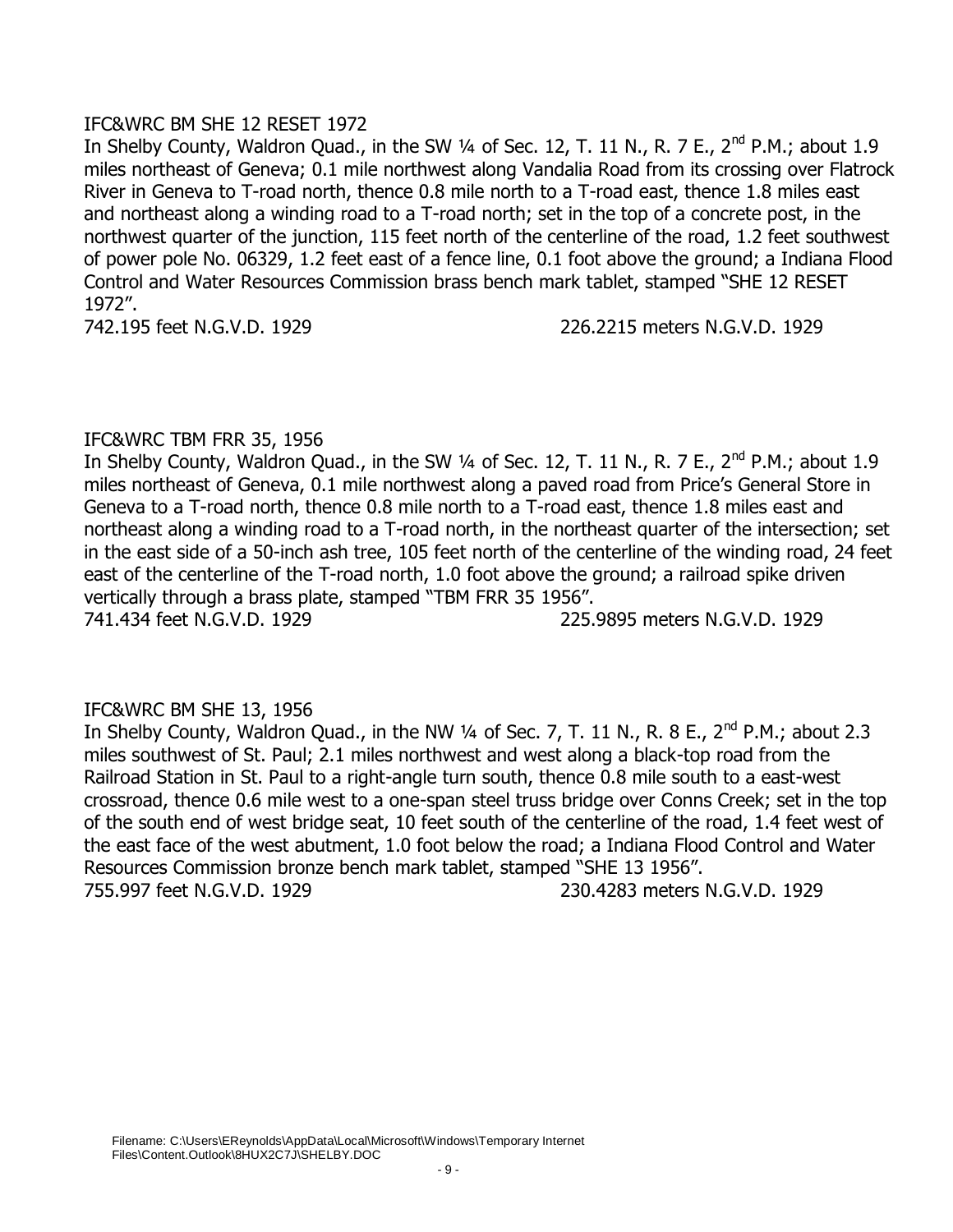### IFC&WRC TBM FRR 36, 1956

In Shelby County, Waldron Quad., in the NW 1/4 of Sec. 7, T. 11 N., R. 8 E., 2<sup>nd</sup> P.M.; 2.3 miles southwest of St. Paul; 2.1 miles northwest and west along a black-top road from the Railroad Station in St. Paul to a right-angle turn south, thence 0.8 mile south to a east-west crossroad, thence 0.6 mile west to a one-span steel truss bridge over Conns Creek; set in the top of the north end of the east bridge seat, 11 feet north of the centerline of the road, 1.3 feet east of the west face of the east abutment, 1.0 foot below the road; a chiseled triangle. 755.887 feet N.G.V.D. 1929 230.3948 meters N.G.V.D. 1929

# IFC&WRC TBM SHE 11, 1957

In Shelby County, Waldron Quad., in the NE  $\frac{1}{4}$  of Sec. 7, T. 11 N., R. 8 E., 2<sup>nd</sup> P.M.; about 2.0 miles southwest of St. Paul, 2.10 miles northwest and west along a black-top road from the Railroad Station in St. Paul to a right-angle turn south, thence 0.8 mile south to a east-west crossroad, in the northwest quarter of the intersection; set in the south side of a power and telephone pole #1880, 19 feet north of the centerline of the east-west road, 16 feet west of the centerline of the north-south road, 1.3 feet above ground, a boat spike driven through an aluminum plate, stamped "TBM SHE 11 1957". 821.172 feet N.G.V.D. 1929 250.2937 meters N.G.V.D. 1929

# IFC&WRC BM SHE 14, 1956

In Shelby County, Waldron Quad., in the SE 1/4 of Sec. 7, T. 11 N., R. 8 E., 2<sup>nd</sup> P.M.; about 2.2 miles southwest of St. Paul; 2.1 miles northwest and west along a black-top road from the Railroad Station in St. Paul to right-angle turn south, thence 1.3 miles south to the one-span steel truss bridge over Flat Rock River; set in the top of the west end of the north bridge seat, 10.5 feet west of the centerline of the road, 1.4 feet below the road, 0.6 foot north of the south face of the north abutment; a Indiana Flood Control and Water Resources Commission bronze bench mark tablet, stamped "SHE 14 1956".

759.723 feet N.G.V.D. 1929 231.5640 meters N.G.V.D. 1929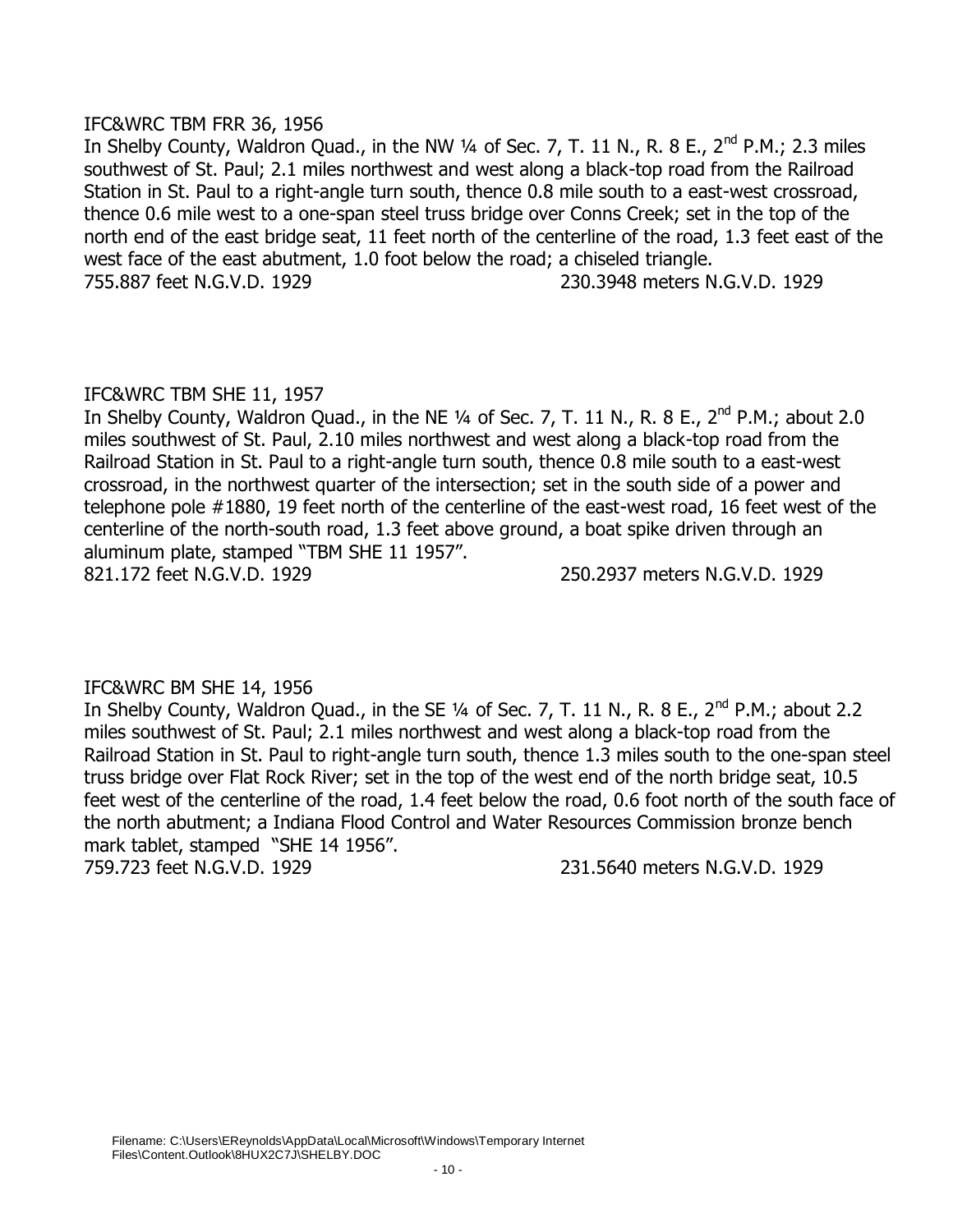### IFC&WRC TBM FRR 37, 1956

In Shelby County, Waldron Quad., in the SE 1/4 of Sec. 7, T. 11 N., R. 8 E., 2<sup>nd</sup> P.M.; about 2.2 miles southwest of St. Paul; 2.1 miles northwest and west along a black-top road from the Railroad Station in St. Paul to right-angle turn south, thence 1.3 miles south to the one-span steel truss bridge over Flat Rock River; set in the northwest side of a 38-inch sycamore tree, 13 feet east of the centerline of the road, 10 feet north of the northeast wingwall, 0.5 foot above the ground; a railroad spike driven vertically through a brass plate, stamped "TBM FRR 37 1956". 759.348 feet N.G.V.D. 1929 231.4497 meters N.G.V.D. 1929

# IFC&WRC BM SHE 15, 1956

In Shelby County, Waldron Quad., in the NE  $\frac{1}{4}$  of Sec. 8, T. 11 N., R. 8 E., 2<sup>nd</sup> P.M.; about 1.4 miles southwest of St. Paul; 2.1 miles northwest and west along a black-top road from the Railroad Station in St. Paul to a right-angle turn south, thence 0.8 mile south to a east-west crossroad, thence 0.9 mile east and southeast along a gravel and dirt road to where the dirt road comes close to Flat Rock River, at the east end of the triangular farm field; set in the top of a concrete post, about 500 feet southeast of a white farm house, 12 feet south of the centerline of the dirt road, 0.1 foot above the ground; a Indiana Flood Control and Water Resources Commission bronze bench mark tablet, stamped "SHE 15 1956". 761.081 feet N.G.V.D. 1929 231.9780 meters N.G.V.D. 1929

# IFC&WRC TBM FRR 38, 1956

In Shelby County, Waldron Quad., in the NE  $\frac{1}{4}$  of Sec. 8, T. 11 N., R. 8 E., 2<sup>nd</sup> P.M.; about 1.4 miles southwest of St. Paul; 2.1 miles northwest and west along a black-top road from the Railroad Station in St. Paul to a right-angle turn south, thence 0.8 mile south to a east-west crossroad, thence 0.9 mile east and southeast along a gravel and dirt road to where the dirt road comes close to Flat Rock River, at the east end of a triangulation farm field; set in the west side of a 36-inch oak tree, about 515 feet east of a white house, 27 feet south of the centerline of the dirt road, 1.1 feet above the ground; a railroad spike driven vertically through a brass plate, stamped "TBM FRR 38 1956". 762.446 feet N.G.V.D. 1929 232.3940 meters N.G.V.D. 1929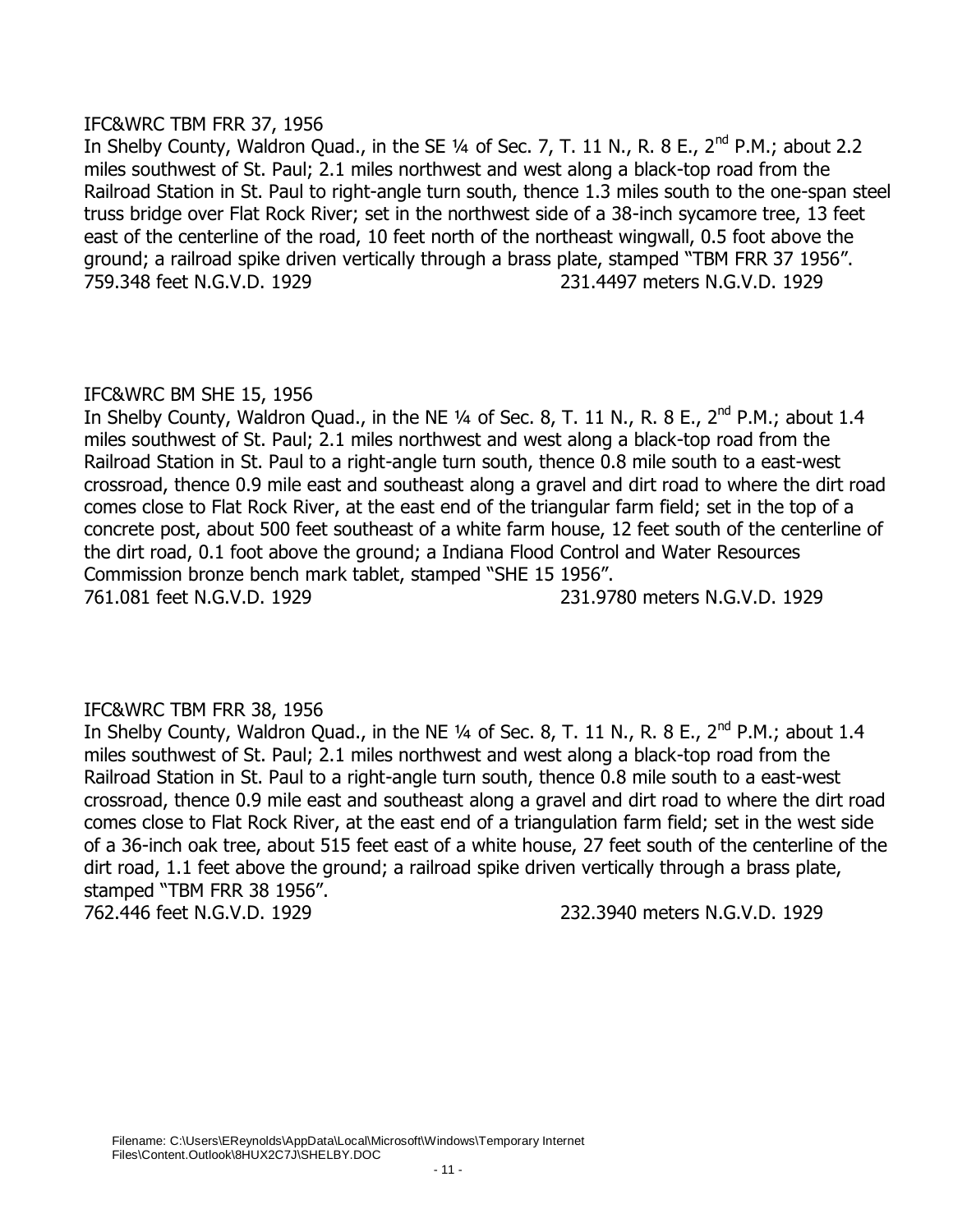### IFC&WRC BM SHE 16, 1956

In Shelby County, Waldron Quad., in the NE  $\frac{1}{4}$  of Sec. 9, T. 11 N., R. 8 E., 2<sup>nd</sup> P.M.; about 0.7 mile southwest of St. Paul; ½ block southeast along a paved road from the Railroad Station in St. Paul to a north-south crossroad, thence 0.75 mile south and southwest to a two-span steel truss bridge over Flat Rock River; set in the top of the south end of the west bridge seat, 11 feet south of the centerline of the road, 1.7 feet below the road, 0.8 foot west of the east face of the west abutment; a Indiana Flood Control and Water Resources Commission bronze bench mark tablet, stamped "SHE 16 1956".

789.270 feet N.G.V.D. 1929 240.5700 meters N.G.V.D. 1929

# IFC&WRC TBM FR 39, 1959

In Shelby County, Waldron Quad., in the NE  $\frac{1}{4}$  of Sec. 9, T. 11 N., R. 8 E., 2<sup>nd</sup> P.M.; about 0.7 mile southwest of St. Paul; ½ block southeast along a paved road from the Railroad Station in St. Paul to a north-south crossroad, thence 0.75 mile south and southwest to the two-span steel truss bridge over Flat Rock River; set in the top of the north end of the center pier, 10.5 feet north of the centerline of the road, 1.3 feet below the road; a chiseled triangle. 789.103 feet N.G.V.D. 1929 240.5191 meters N.G.V.D. 1929

USC&GS BM K 266, 1947

In Decatur County, Waldron Quad., in the SW 1/4 of Sec. 3, T. 11 N., R. 8 E., 2<sup>nd</sup> P.M.; at St. Paul, one block southeast along the New York Central Railroad from its station in St. Paul to a paved road crossing, set in the southeast quarter of the crossing, 48 feet southeast from the center line of the road, 25.5 feet southeast from the flashing warning signal, 21 feet southwest from the southwest rail, 2 feet above the rails, 0.4 foot above the ground, set in the top of a concrete post; a US Coast & Geodetic Survey bench mark tablet, stamped "K 266 1947". 857.800 feet N.G.V.D. 1929 261.4580 meters N.G.V.D. 1929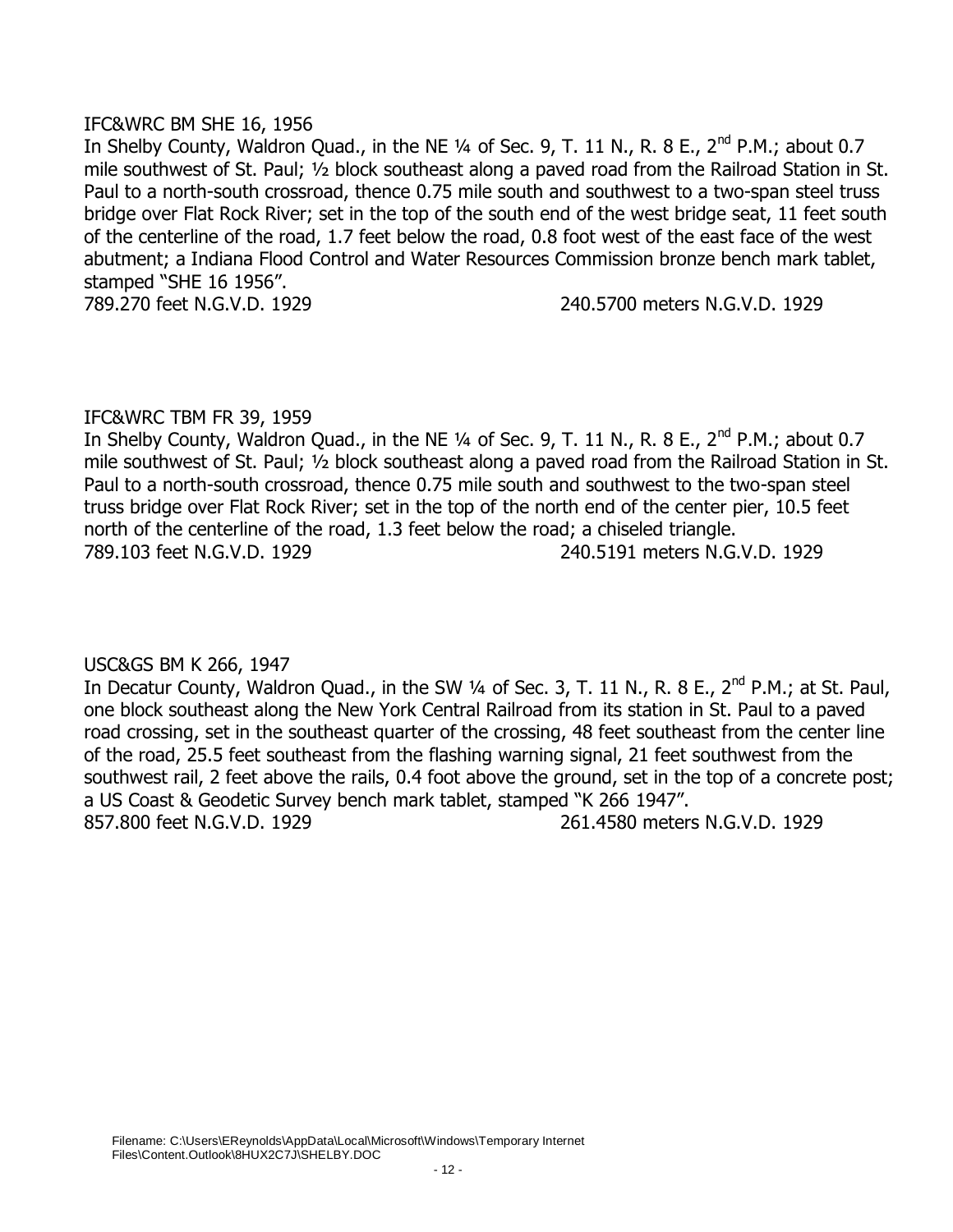# IFC&WRC TBM BSC 29, 1959

In Johnson County, Marietta Quad., in the NE  $\frac{1}{4}$  of Sec. 34, T. 12 N., R. 5 E., 2<sup>nd</sup> P.M.; about 3.4 miles west of Marietta; about 0.3 mile south along the Johnson-Shelby County Line Road from its intersection with 500 South Road to east-west T-road, in the southwest quarter of the intersection; set in the north side of a power pole, 65 feet west of the centerline of the Johnson-Shelby County Line Road, 18 feet south of the centerline of the T-road west, 1.0 foot above the ground; a railroad spike driven through an aluminum tag, stamped "TBM BSC 29 1959". 703.288 feet N.G.V.D. 1929 214.3626 meters N.G.V.D. 1929

# IFC&WRC TBM BSC 30, 1959

In Shelby County, Marietta Quad., in the SW 1/4 of Sec. 26, T. 12 N., R. 5 E., 2<sup>nd</sup> P.M.; about 3.4 miles west of Marietta; at the intersection of the Johnson-Shelby County Line Road and 500 South Road, in the northeast quarter of the turn; set in the south side of a power pole, 31 feet northeast of the centerline of a driveway leading to a farm house, 13 feet north of the centerline of a driveway leading to a farm house, 13 feet north of the centerline of 500 South Road, 1.0 foot above the ground; a railroad spike driven through an aluminum tag, stamped "TBM BSC 30 1959". 712.231 feet N.G.V.D. 1929 217.0884 meters N.G.V.D. 1929

# IFC&WRC TBM BSC 31, 1959

In Shelby County, Marietta Quad., in the SW  $\frac{1}{4}$  of Sec. 26, T. 12 N., R. 5 E, 2<sup>nd</sup> P.M.; about 1.9 miles southwest of Bengal; at the 875 West Road twenty-foot concrete bridge over Fishers Ditch; set in the top of and at the center of the east concrete guardrail of the bridge, 10 feet north of the south face of the east guardrail, 8 feet east of the centerline of the road, 2.3 feet above the road; a chiseled triangle.

702.766 feet N.G.V.D. 1929 214.2035 meters N.G.V.D. 1929

# IFC&WRC BM SHE 28, 1959 RESET 1959

In Shelby County, Marietta Quad., in the NW 1/4 of Sec. 35, T. 12 N., R. 5 E., 2<sup>nd</sup> P.M.; about 3.4 miles west of Marietta; at the intersection of the Johnson-Shelby County Line Road and 500 South Road, in the southeast quarter of the turn; set in the top of a concrete post, 20 feet east of a power pole, 16 feet south of the centerline of 500 South Road, 3 feet north of a fence line, projecting 0.6 foot above the ground; a Indiana Flood Control and Water Resources Commission brass bench mark tablet, stamped "SHE 28 1959 RESET 1959".

Superseded see SHE 28 RESET 1972

708.828 feet N.G.V.D. 1929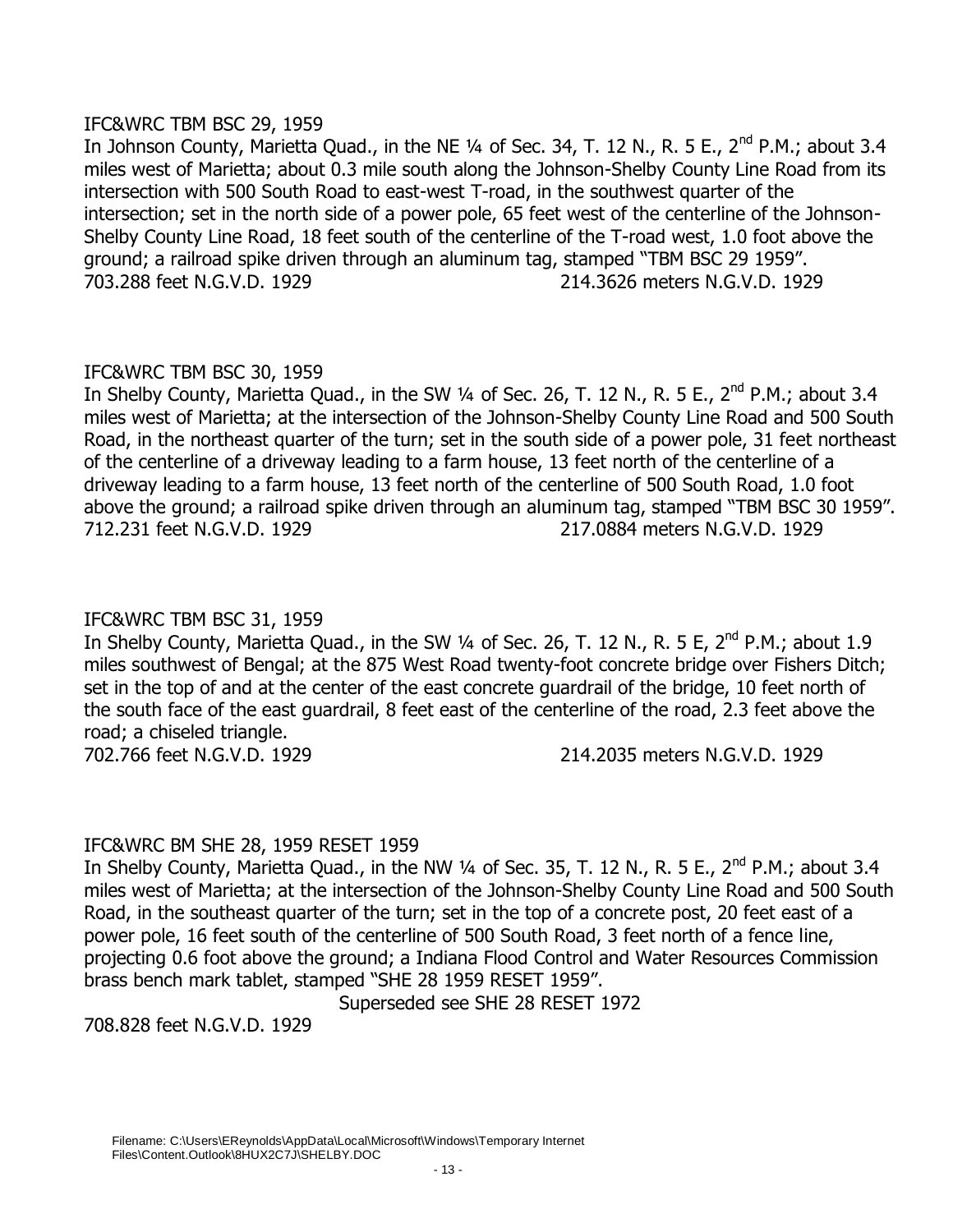### IFC&WRC BM SHE 28 RESET 1972

In Shelby County, Marietta Quad., in the SW 1/4 of Sec. 26, T. 12 N., R. 5 E., 2<sup>nd</sup> P.M.; about 1.9 miles southwest of Bengal; at the 875 West Road Bridge over Fishers Ditch; set in the top of the north end of the east concrete guardrail of the bridge, 8.3 feet east of the centerline of the road, 3 foot south of the north end of the guardrail, 2.9 feet above the road; a Indiana Flood Control and Water Resources Commission brass bench mark tablet, stamped "SHE 28 RESET 1972". 702.890 feet N.G.V.D. 1929 214.2413 meters N.G.V.D. 1929

# IFC&WRC TBM BSC 32, 1959

In Shelby County, Marietta Quad., in the SW 1/4 of Sec. 26, T. 12 N., R. 5 E., 2<sup>nd</sup> P.M.; about 1.2 miles southwest of Bengal; 1.0 mile west along a gravel 350 South Road from the crossroad at Bengal to a T-road south (850 West Road), thence 0.75 mile south to a right angle turn west; set in the west side of a power pole, 125 feet north of the extended centerline of the east-west road, 16 feet east of the centerline of 850 West Road, 1.7 feet west of a fence line, 1.5 feet above the ground; a railroad spike driven through an aluminum tag, stamped "TBM BSC 32 1959". 703.930 feet N.G.V.D. 1929 214.5583 meters N.G.V.D. 1929

# IFC&WRC TBM BSC 33, 1959

In Shelby County, Marietta Quad., in the NE  $\frac{1}{4}$  of Sec. 23, T. 12 N., R. 5 E., 2<sup>nd</sup> P.M.; about 1.0 mile west of Bengal; at the T-road intersection of 350 South Road and 850 West Road, in the northeast quarter of the intersection; set in the south side of a power pole, 14 feet east of the extended centerline of 850 West Road, 11 feet north of the centerline of 350 South Road, 1.0 foot above the ground; a railroad spike driven through an aluminum tag, stamped "TBM BSC 33 1959". 708.832 feet N.G.V.D. 1929 216.0524 meters N.G.V.D. 1929

#### IFC&WRC BM SHE 21, 1959

In Shelby County, Marietta Quad., in the NW 1/4 of Sec. 23, T. 12 N., R. 5 E., 2<sup>nd</sup> P.M.; about 1.3 miles west of Bengal; 1.1 miles west along a gravel 350 South Road from the crossroads at Bengal to a right angle turn north, thence 0.3 mile generally northwest to a 15-foot box culvert under the road; set in the top of the north end of the west concrete headwall of the culvert, 10 feet west of the centerline of the road, 0.5 foot south of the north face of the west headwall, 1.5 feet above the road; a Indiana Flood Control and Water Resources Commission bronze bench mark tablet, stamped "SHE 21 1959".

704.936 feet N.G.V.D. 1929 214.8649 meters N.G.V.D. 1929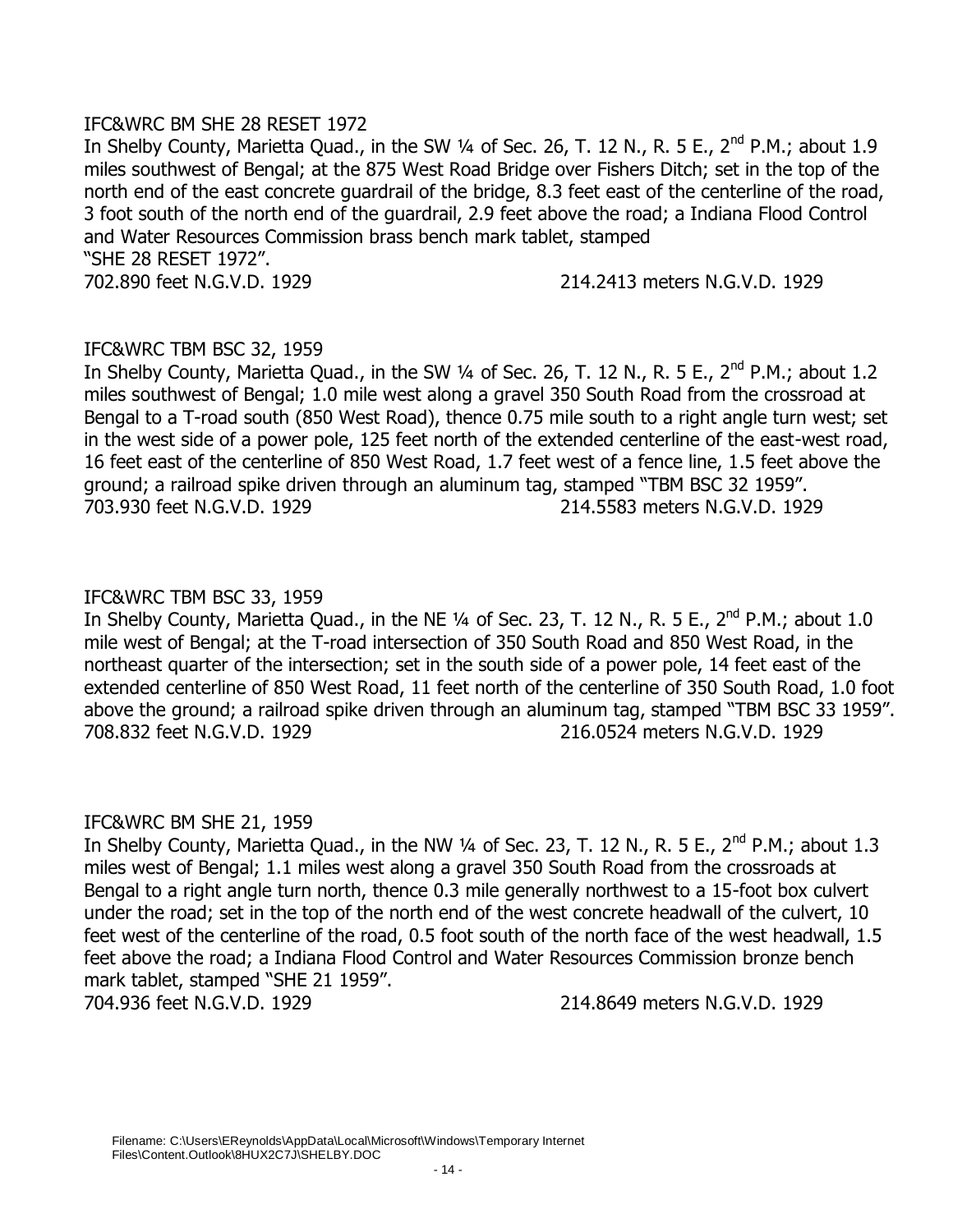### IFC&WRC TBM BSC 34, 1959

In Shelby County, Marietta Quad., in the NW  $\frac{1}{4}$  of Sec. 23, T. 12 N., R. 5 E., 2<sup>nd</sup> P.M.; about 1.3 miles west of Bengal; 1.1 miles west along a gravel 350 South Road from the crossroads at Bengal to a right angle turn north, thence 0.3 mile north to a 15-foot box culvert under the road; set in the top of the east concrete headwall of the culvert, 9.6 feet east of the centerline of the road, 5.7 feet north of the south face of the east headwall, 1.1 feet above the road; a chiseled triangle.

704.963 feet N.G.V.D. 1929 214.8732 meters N.G.V.D. 1929

### IFC&WRC TBM BSC 35, 1959

In Shelby County, Marietta Quad., in the NW  $\frac{1}{4}$  of Sec. 14, T. 12 N., R. 5 E., 2<sup>nd</sup> P.M.; about 1.5 miles northwest of Bengal; about 1.2 miles generally north along 875 West Road from its "T" road intersection with 350 South Road to a three-foot twin pipe culvert under the road; set in the top of and at the center of the east concrete headwall of the culvert, 11 feet east of the centerline of 875 West Road, 10.5 feet north of the south face of the east headwall, 2.1 feet above the road; a chiseled triangle.

705.277 feet N.G.V.D. 1929 214.9689 meters N.G.V.D. 1929

ISHC BM SHEL S 4

In Shelby County, Marietta Quad., in the SW  $\frac{1}{4}$  of Sec. 11, T. 12 N., R. 5 E., 2<sup>nd</sup> P.M.; about 1.9 miles northwest of Bengal; at the State Road 44 concrete bridge over Gibson Ditch; set in the top of the northwest wingwall of the bridge, 18 feet north of the centerline of State Road 44, 2.6 feet northeast of the northwest corner of the north guardrail, 0.6 foot above the road; a Indiana State Highway Commission bench mark tablet, stamped "SHEL S 4".

713.578 feet N.G.V.D. 1929 217.4990 meters N.G.V.D. 1929

# ISHC BM SHEL S 5

In Shelby County, Marietta Quad., in the NW 1/4 of Sec. 14, T. 12 N., R. 5 E., 2<sup>nd</sup> P.M.; about 2.0 miles northwest of Bengal; at the State Road 44 steel truss bridge over Big Sugar Creek; set in the top of the south end of the west bridge seat, 15 feet south of the centerline of the highway, 6.1 feet below the road, 0.4 foot east of the west face of the west bridge seat; a Indiana State Highway Commission bench mark tablet, stamped "SHEL S 5". 706.915 feet N.G.V.D. 1929 215.4681 meters N.G.V.D. 1929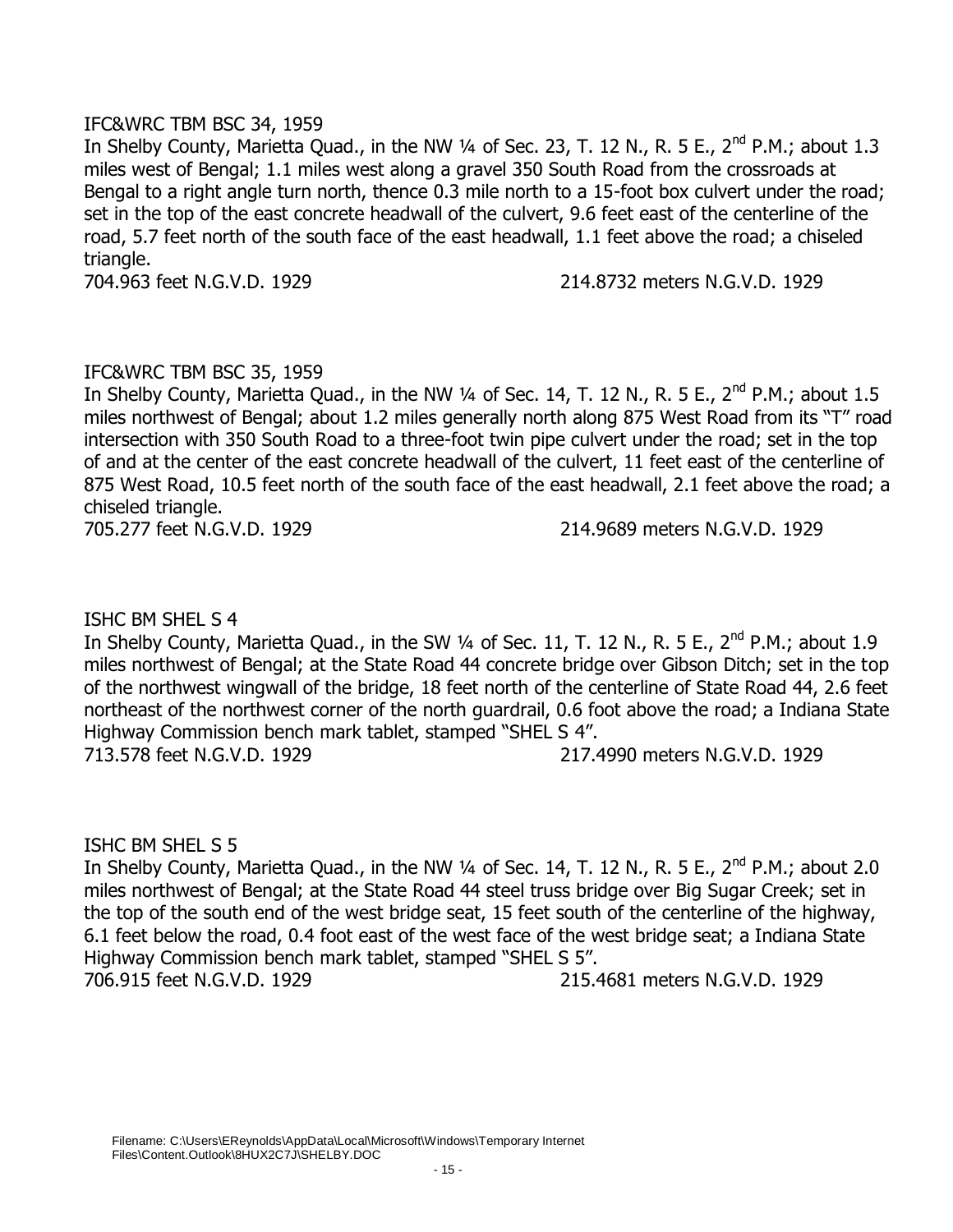### IFC&WRC TBM BSC 36, 1959

In Shelby County, Boggstown Quad., in the SW  $\frac{1}{4}$  of Sec. 11, T. 12 N., R. 5 E., 2<sup>nd</sup> P.M.; about 2.15 miles southeast of Needham; about 1.4 mile south along the Johnson-Shelby County Line Road from its intersection with Range Road to a T-road west and the Mount Pleasant Church; set in the west side of a power pole, 14 feet south of the extended centerline of the T-road west, 12 feet east of the centerline of the Johnson-Shelby County Line Road, 3.5 feet south of a concrete gate post, 1.4 feet above the ground; a railroad spike driven through an aluminum tag, stamped "TBM BSC 36 1959".

716.182 feet N.G.V.D. 1929 218.2927 meters N.G.V.D. 1929

# IFC&WRC TBM BSC 37, 1959

In Shelby County, Boggstown Quad., in the SW  $\frac{1}{4}$  of Sec. 11, T. 12 N., R. 5 E., 2<sup>nd</sup> P.M.; about 1.5 miles southeast of Needham; about 0.65 mile south along the Johnson-Shelby County Line Road from its intersection with Range Road to the "Bruce Sigman" residence; set in the west side of a power pole, 41 feet north of the centerline of the driveway, 18 feet east of the centerline of the Johnson-Shelby County Line Road, 1.0 foot above the ground; a railroad spike driven through an aluminum tag, stamped "TBM BSC 37 1959".

743.160 feet N.G.V.D. 1929 226.5156 meters N.G.V.D. 1929

# IFC&WRC TBM BSC 38, 1959

In Shelby County, Boggstown Quad., in the NW 1/4 of Sec. 2, T. 12 N., R. 5 E., 2<sup>nd</sup> P.M.; about 1.1 miles southeast of Needham; at the intersection of the Johnson-Shelby County Line Road and Range Road and a driveway west; set in the north side of a power pole, 55 feet east of the centerline of the Johnson-Shelby County Line Road, 17 feet south of the centerline of Range Road, 5.3 feet southwest of a mailbox ("M.G. Mitchell"), 1.7 feet above the ground; a railroad spike driven through an aluminum tag, stamped "TBM BSC 38 1959". 722.037 feet N.G.V.D. 1929 220.0773 meters N.G.V.D. 1929

# IFC&WRC TBM BSC 39, 1959

In Shelby County, Boggstown Quad., in the SW  $\frac{1}{4}$  of Sec. 35, T. 13 N., R. 5 E., 2<sup>nd</sup> P.M.; about 1.3 miles east of Needham; at the T-road intersection of 875 West Road and 50 North Road; set in the top of the south end of the east concrete headwall of a one-foot twin pipe culvert under 875 West Road, 100 feet south of the centerline of 50 North Road, 11 feet east of the centerline of 875 West Road, 2.3 north of the south face of the east headwall, 1.0 foot above the road; a chiseled triangle.

734.498 feet N.G.V.D. 1929 223.8754 meters N.G.V.D. 1929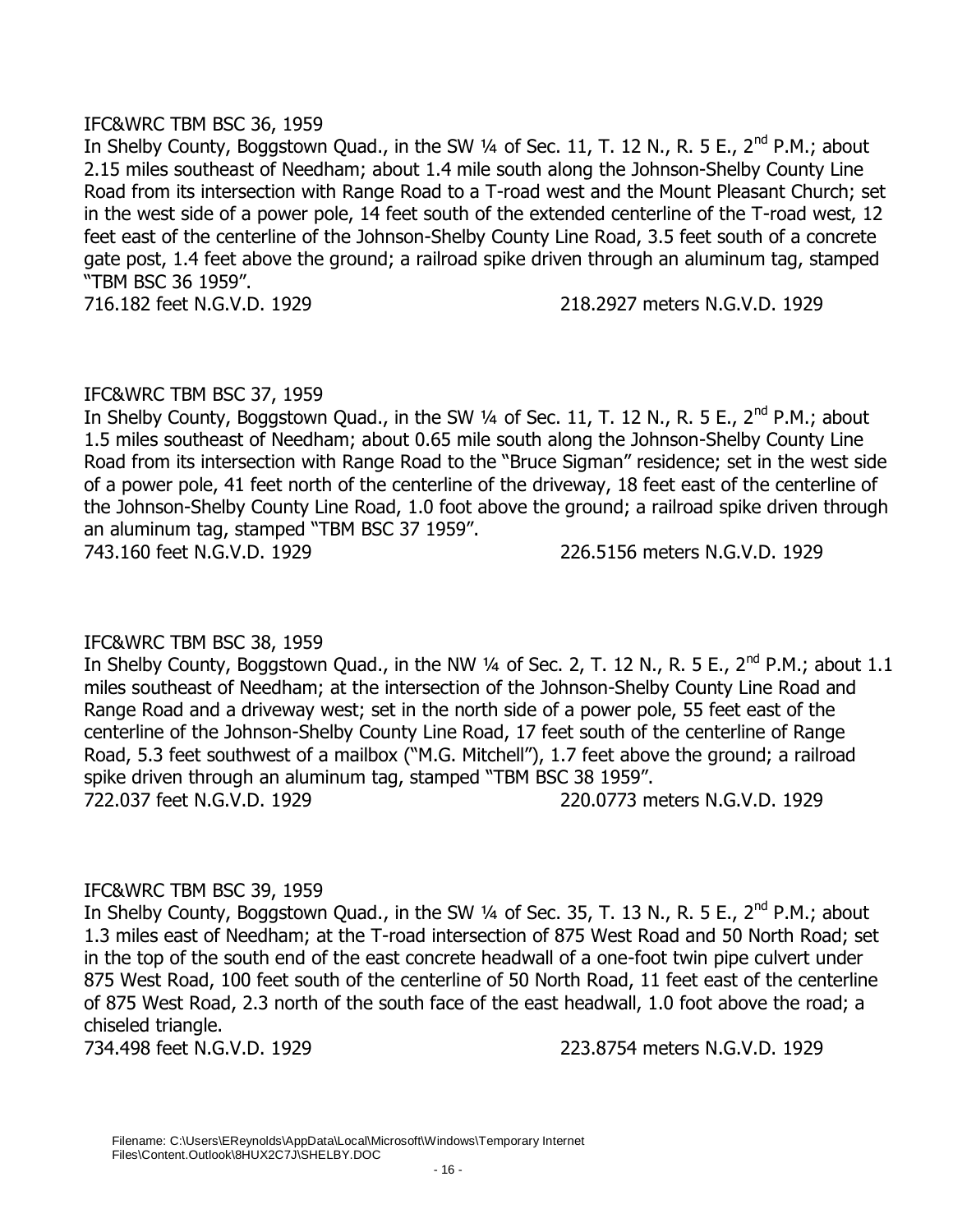### IFC&WRC BM JON 20, 1956

In Johnson County, Boggstown Quad., in the SE  $\frac{1}{4}$  of Sec. 34, T. 13 N., R. 5 E., 2<sup>nd</sup> P.M.; about 0.85 mile east of Needham; at the 350 North Road two-span steel truss bridge over Big Sugar Creek; set in the top of the south end of the center pier of the bridge, 11 feet south of the centerline of the road, 2.1 feet east of the west face of the pier, 1.4 feet below the road; a Indiana Flood Control and Water Resources Commission bronze bench mark tablet, stamped "JON 20 1956".

723.538 feet N.G.V.D. 1929 220.5348 meters N.G.V.D. 1929

# IFC&WRC TBM BSC 40, 1959

In Johnson County, Boggstown Quad., in the NE 1/4 of Sec. 34, T. 13 N., R. 5 E., 2<sup>nd</sup> P.M.; about 0.85 mile east of Needham; at the 350 North Road two-span steel truss bridge over Big Sugar Creek; set in the top of the north end of the center pier of the bridge, 10 feet north of the centerline of the road, 1.3 feet west of the east face of the center pier, 1.3 feet below the road; a chiseled triangle.

723.519 feet N.G.V.D. 1929 220.5290 meters N.G.V.D. 1929

# IFC&WRC BM JON 21, 1959

In Johnson County, Boggstown Quad., in the SE 1/4 of Sec. 27, T. 13 N., R. 5 E., 2<sup>nd</sup> P.M.: about 0.8 mile northeast of Needham; at the abandoned New York Central Railroad bridge over Big Sugar Creek; set in the top of the southeast end of the northeast concrete pier of the bridge, 6.0 feet below the rails, 4.3 feet southeast of the southeast rail of the tracks, 1.2 feet northeast of the southwest face of the pier; a Indiana Flood Control and Water Resources Commission bronze bench mark tablet, stamped "JON 21 1959". 725.544 feet N.G.V.D. 1929 221.1463 meters N.G.V.D. 1929

# IFC&WRC TBM BSC 41, 1959

In Johnson County, Boggstown Quad., in the SE 1/4 of Sec. 27, T. 13 N., R. 5 E., 2<sup>nd</sup> P.M.; about 0.8 mile northeast of Needham; at the abandoned New York Central Railroad bridge over Big Sugar Creek; set in the east face at the northwest end of the southwest wooden bridge abutment, 6.7 feet northwest of the northwest rail of the track, 1.5 feet below the rails, 0.6 foot southeast of the northwest end of the southwest abutment; a railroad spike. 729.144 feet N.G.V.D. 1929 222.2435 meters N.G.V.D. 1929

Filename: C:\Users\EReynolds\AppData\Local\Microsoft\Windows\Temporary Internet Files\Content.Outlook\8HUX2C7J\SHELBY.DOC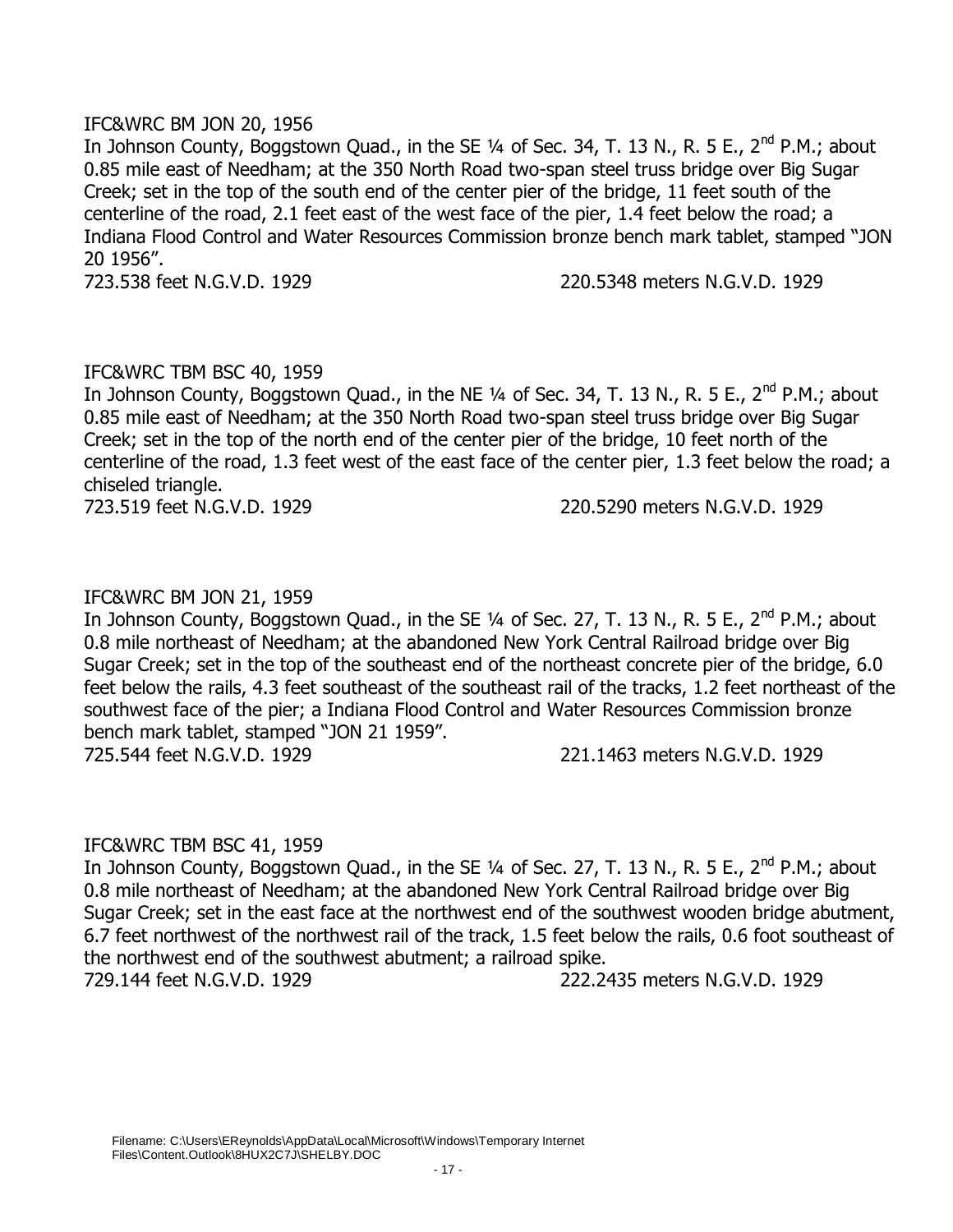### IFC&WRC TBM BSC 43, 1959

In Shelby County, Boggstown Quad., in the NW  $\frac{1}{4}$  of Sec. 26, T. 13 N., R. 5 E., 2<sup>nd</sup> P.M.; about 1.0 mile southwest of Boggstown; 0.6 mile north along Academy Road from its T-road intersection with 100 North Road to a east-west T-road south, thence about 0.5 mile generally west to Camp Newheart; set in the north side of a power pole with a transformer, at the west end of the camp, 60 feet southwest of a two-inch flag pole in front of a cottage with a pipe railing at the entrance, and two three-foot high posts with circular knobs on the top and in the front yard, 12 feet south of the centerline of the road, 1.0 foot above the ground; a railroad spike driven through an aluminum tag, stamped "TBM BSC 43 1959". 723.747 feet N.G.V.D. 1929 220.5985 meters N.G.V.D. 1929

# IFC&WRC TBM BSC 42, 1959

In Shelby County, Boggstown Quad., in the SW 1/4 of Sec. 26, T. 13 N., R. 5 E., 2<sup>nd</sup> P.M.; about 1.1 miles northeast of Needham; 1.1 miles northeast along the abandoned New York Central Railroad from the grain elevator in Needham to the crossing of a gravel road, in the north quarter of the crossing; set in the east side of a railroad warning sign, 12 feet west of the northwest rail of the tracks, 11 feet north of the centerline of the road, 1.8 feet above the ground; a railroad spike driven through an aluminum tag, stamped "TBM BSC 42 1959". 745.786 feet N.G.V.D. 1929 227.3069 meters N.G.V.D. 1929

# IFC&WRC TBM BSC 44, 1959

In Johnson County, Boggstown Quad., in the SE 1/4 of Sec. 22, T. 13 N., R. 5 E., 2<sup>nd</sup> P.M.; about 2.0 miles northeast of Needham; 2.0 miles north along 700 East Road from its crossing with the New York Central Railroad at the grain elevator in Needham to an east-west T-road (550 North Road), thence 0.95 mile east to the Johnson-Shelby County Line and a farm lane south, thence 0.3 mile south to a gate across the road; set in the east side of a power pole at the west end of the gate, 18 feet north of the gate, 7.0 feet west of the centerline of the road, 1.0 foot above the ground; a railroad spike driven through an aluminum tag, stamped "TBM BSC 44 1959". 734.091 feet N.G.V.D. 1929 223.7514 meters N.G.V.D. 1929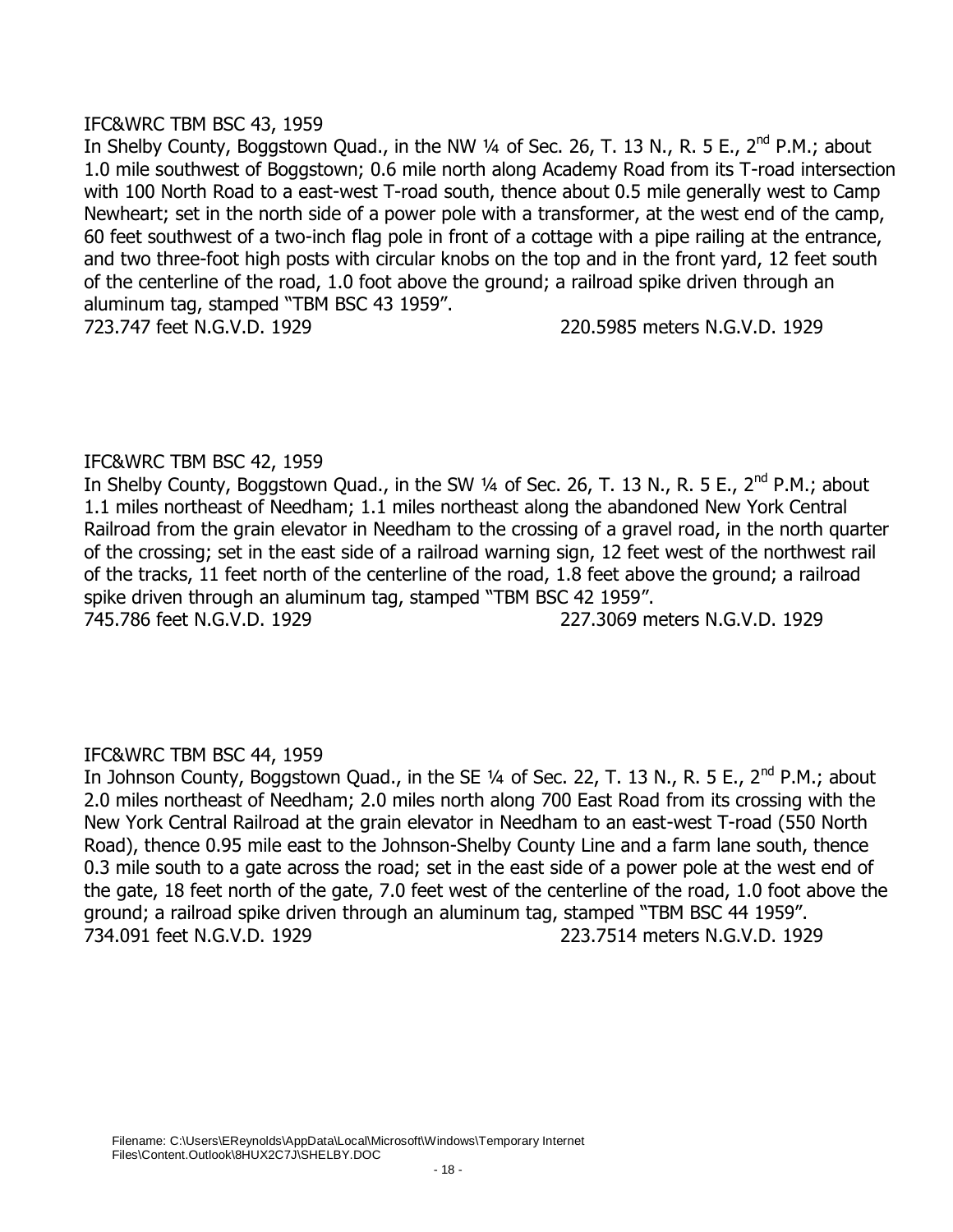### IFC&WRC TBM BSC 45, 1959

In Shelby County, Boggstown Quad., in the NW  $\frac{1}{4}$  of Sec. 23, T. 13 N., R. 5 E., 2<sup>nd</sup> P.M.; about 1.6 miles west of Boggstown; about 0.35 mile east along 250 North Road from the Johnson-Shelby County Line; set in the south side of a power pole Number 247-164, the pole is in a wire fence line, 18 feet north of the centerline of the road, 1.0 foot above the ground; a railroad spike driven through an aluminum tag, stamped "TBM BSC 45 1959".

**Destroved** 

728.569 feet N.G.V.D. 1929 222.0683 meters N.G.V.D. 1929

### IFC&WRC TBM BSC 47, 1959

In Shelby County, Boggstown Quad., in the SE 1/4 of Sec. 23, T. 13 N., R. 5 E., 2<sup>nd</sup> P.M.; about 1.2 miles west of Boggstown; 1.3 miles generally west along a paved 275 North Road from the high school in Boggstown to a north-south T-road (825 West Road), thence 0.25 mile south to the entrance of Camp Joy, thence 0.1 mile southeast along a gravel road into Camp Joy to the concession stand; set in the west side of a 16-inch maple tree, 47 feet east of the centerline of the gravel road, 42 feet south of the southeast corner of the concession stand, 1.0 foot above the ground; a railroad spike driven through an aluminum tag, stamped "TBM BSC 47 1959". 727.133 feet N.G.V.D. 1929 221.6306 meters N.G.V.D. 1929

# IFC&WRC TBM BSC 46, 1959

In Shelby County, Boggstown Quad., in the SE  $\frac{1}{4}$  of Sec. 23, T. 13 N., R. 5 E., 2<sup>nd</sup> P.M.; about 1.2 miles west of Boggstown; 1.3 miles generally west along a paved 275 North Road from the high school in Boggstown to a north-south T-road (825 West Road), thence 0.25 mile south to the entrance of Camp Joy; set in the north side of a power pole, 46 feet southeast of the entrance to the camp, 14 feet southwest of the centerline of the road, 1.4 feet above the ground; a railroad spike driven through an aluminum tag, stamped "TBM BSC 46 1959". 728.687 feet N.G.V.D. 1929 222.1042 meters N.G.V.D. 1929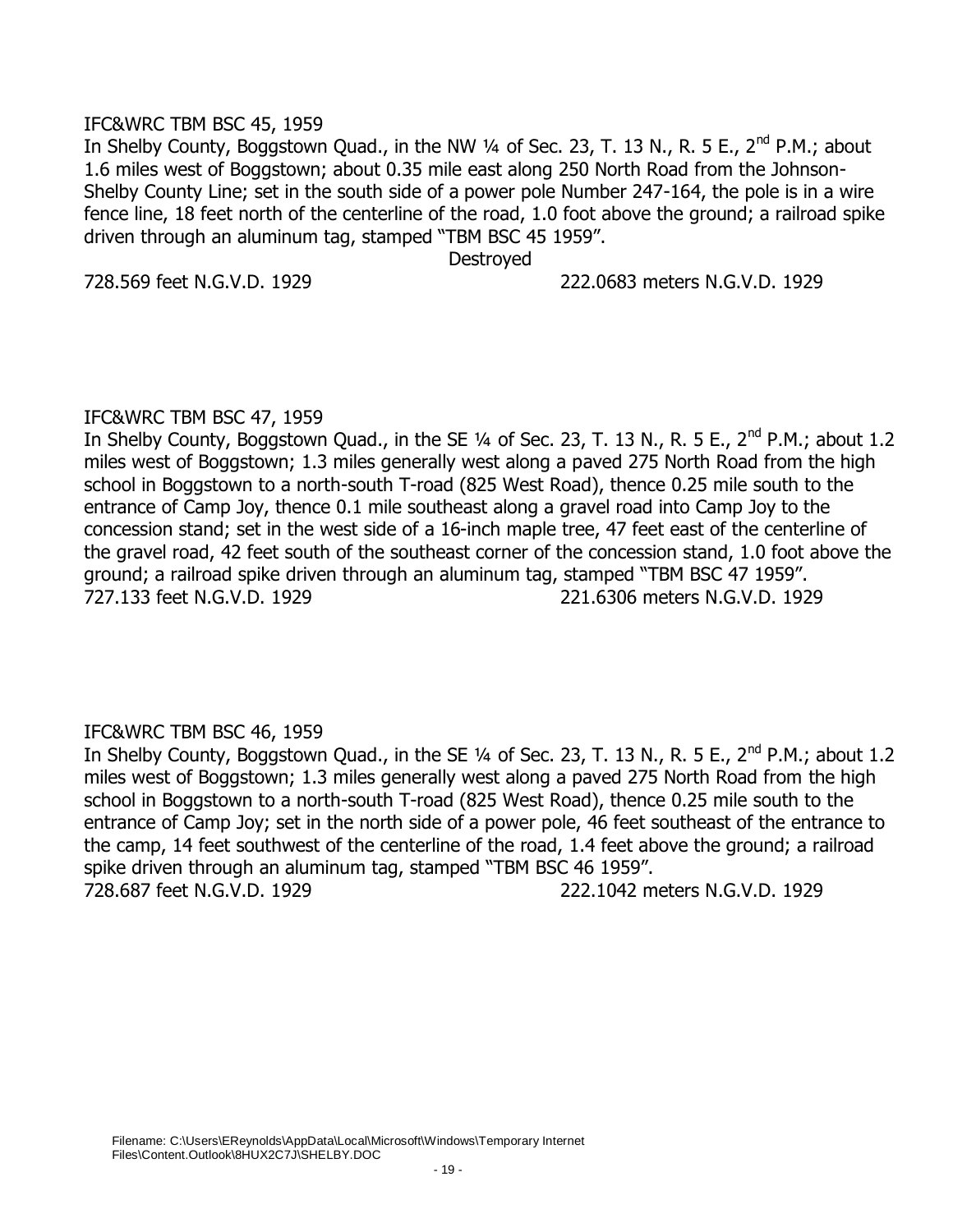#### IFC&WRC BM SHE 18, 1956

In Shelby County, Boggstown Quad., in the NE  $\frac{1}{4}$  of Sec. 23, T. 13 N., R. 5 E., 2<sup>nd</sup> P.M.; about 1.0 mile west of Boggstown; at the 275 North Road one-span steel truss bridge over Big Sugar Creek; set in the top of the northeast concrete wingwall of the bridge, 16.0 feet southwest of the northeast end of the wingwall, 13 feet north of the centerline of the road, 5.2 feet northeast of the northeast corner of the metal bridge deck, 1.4 feet east of the west face of the northeast wingwall, 1.4 feet southeast of the northwest face of the wingwall, about level with the road; a Indiana Flood Control and Water Resources Commission bronze bench mark tablet, stamped "SHE 18 1956".

2<sup>nd</sup> Order Elevation Revised 2014

|                            | 2 <sup>nd</sup> Order Elevation Revised 2014 |
|----------------------------|----------------------------------------------|
| 735.350 feet N.G.V.D. 1929 | 224.135 meters N.G.V.D. 1929                 |
| 734.853 feet N.A.V.D. 1988 | 223.984 meters N.A.V.D. 1988                 |

# IFC&WRC TBM BSC 13, 1959

In Shelby County, Boggstown Quad., in the NE  $\frac{1}{4}$  of Sec. 23, T. 13 N., R. 5 E., 2<sup>nd</sup> P.M.; about 1.0 mile west of Boggstown; 0.3 mile north along a blacktop road from its crossing with the New York Central Railroad in Boggstown to a T-road west (275 North Road), thence 1.3 miles generally west along 275 North Road to a five-foot box culvert under the road; set in the top of the east end of the north-concrete headwall of the culvert, 90 feet east of the east end of a steel truss bridge over Big Sugar Creek, 13 feet north of the centerline of the road, 6.3 feet east of the west end of the headwall, 2.0 feet above the road, 0.8 foot south of the north face of the headwall, 0.5 foot west of the east face of the north headwall, 0.3 foot north of the south face of the headwall; a chiseled triangle.

2<sup>nd</sup> Order Elevation Revised 2014

733.504 feet N.G.V.D. 1929 223.572 meters N.G.V.D. 1929 733.008 feet N.A.V.D. 1988 223.421 meters N.A.V.D. 1988

#### IFC&WRC BM BSC 48, 1959

In Shelby County, Boggstown Quad., in the NW  $\frac{1}{4}$  of Sec. 24, T. 13 N., R. 5 E., 2<sup>nd</sup> P.M.; about 0.5 mile west of Boggstown; at the T-road intersection of 275 North Road and Academy Road; set in the northwest side of a 30-inch elm tree, 15 feet southeast of the centerline of 275 North Road, 8.5 feet northwest of a wire fence line, 1.1 feet above the ground; a railroad spike driven through an aluminum tag, stamped "TBM BSC 48 1959".

739.989 feet N.G.V.D. 1929 225.5491 meters N.G.V.D. 1929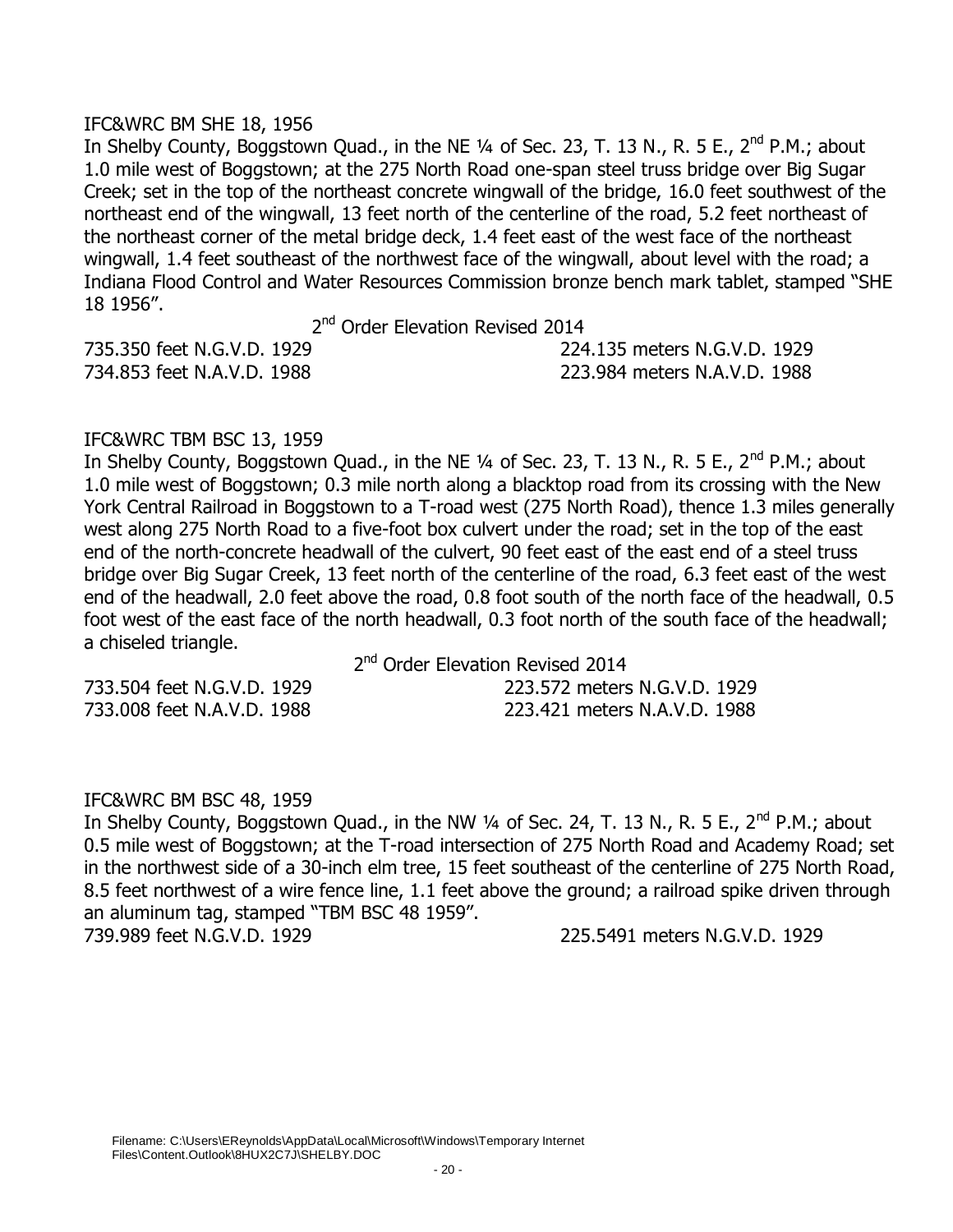### USGS BM 15 JWM 1952

In Shelby County, Boggstown Quad., in the NE  $\frac{1}{4}$  of Sec. 24, T. 13 N., R. 5 E., 2<sup>nd</sup> P.M.; at Boggstown; at the Boggstown High School, 300 feet northwest and across the road from the northwest corner of the school house, 46 feet north from a power pole (Number 263-873), 37 feet south from the center line of an east-west road, 27 feet west from the center line of a northsouth road, about level with the ground, set in the top of a concrete post; a US Geological Survey bench mark tablet, stamped "15 JWM 1952".

751.528 feet N.G.V.D. 1929 229.0662 meters N.G.V.D. 1929

# IFC&WRC TBM BSC 49, 1959

In Shelby County, Boggstown Quad., in the SE  $\frac{1}{4}$  of Sec. 13, T. 13 N., R. 5 E., 2<sup>nd</sup> P.M.; about 0.75 mile north of Boggstown; 0.6 mile north along a blacktop road from the high school at Boggstown to a concrete arch bridge over Snail Creek; set in the top of and near the center of the east concrete guardrail, 34.6 feet south of the north face of the east guardrail, 8.0 feet east of the centerline of the road, 2.6 feet above the road; a chiseled triangle.

743.230 feet N.G.V.D. 1929 226.5370 meters N.G.V.D. 1929

# IFC&WRC TBM BSC 50, 1959

In Shelby County, Boggstown Quad., in the SE  $\frac{1}{4}$  of Sec. 13, T. 13 N., R. 5 E., 2<sup>nd</sup> P.M.; about 0.9 mile north of Boggstown; 0.85 mile north and west along a blacktop road from the high school at Boggstown to a right angle turn north and a gravel drive leading southwest to the Restwood Cabins; set in the south side of a power pole, 35 feet southwest of the centerline of the paved road, 21 feet north of the centerline of the gravel drive, 1.0 foot above the ground; a railroad spike driven through an aluminum tag, stamped "TBM BSC 50 1959". 736.488 feet N.G.V.D. 1929 224.4820 meters N.G.V.D. 1929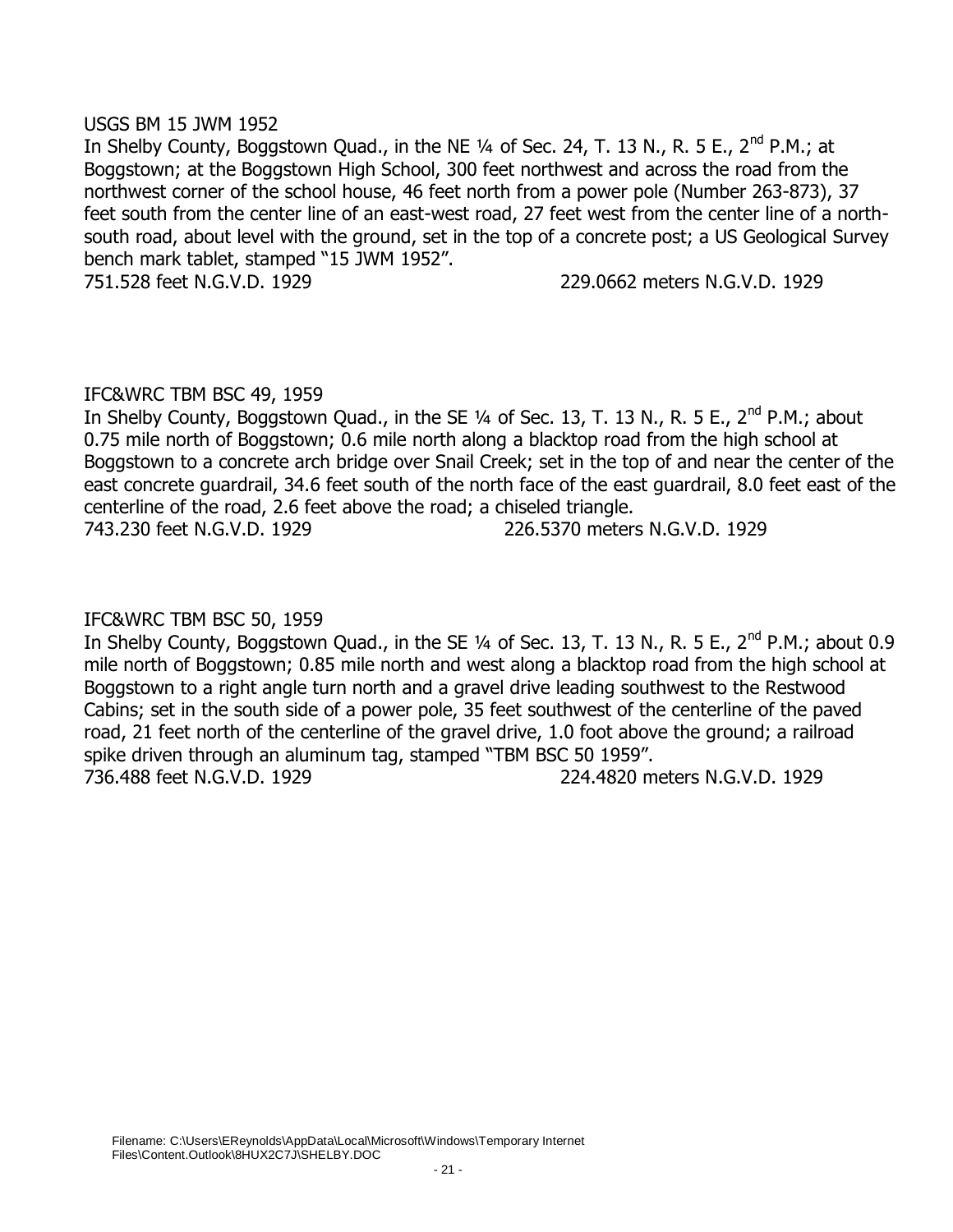### IFC&WRC BM SHE 20, 1956

In Shelby County, Boggstown Quad., in the SE 1/4 of Sec. 12, T. 13 N., R. 5 E., 2<sup>nd</sup> P.M.; about 1.2 miles north of Boggstown; at the 400 North Road four-span concrete arch bridge over Big Sugar Creek; set in the top of and at the east end of the south concrete guardrail, 15.0 feet south of the centerline of the road, 4.0 feet above the road, 1.0 foot west of the east face of the guardrail; a Indiana Flood Control and Water Resources Commission bronze bench mark tablet, stamped "SHE 20 1956".

752.243 feet N.G.V.D. 1929 229.2841 meters N.G.V.D. 1929

### IFC&WRC TBM BSC 15, 1959

In Shelby County, Boggstown Quad., in the SE  $\frac{1}{4}$  of Sec. 12, T. 13 N., R. 5 E., 2<sup>nd</sup> P.M.; about 1.2 miles north of Boggstown; at the 400 North Road four-span concrete arch bridge over Big Sugar Creek; set in the top of and at the west end of the north concrete guardrail base, 20 feet east of the west end of the bridge, 9.0 feet north of the centerline of the road, 3.0 feet below the top of the guardrail, 0.3 foot above the road; a chiseled triangle. 749.222 feet N.G.V.D. 1929 228.3633 meters N.G.V.D. 1929

### IFC&WRC TBM BSC 16, 1959

In Shelby County, Boggstown Quad., in the SE 1/4 of Sec. 12, T. 13 N., R. 5 E., 2<sup>nd</sup> P.M.: about 1.4 miles north-northwest of Boggstown; 0.4 mile west along 400 North Road from the 400 North Road four-span concrete arch bridge over Big Sugar Creek to a concrete pipe culvert under the road; set in the top of the west end of the north headwall of the culvert, about 0.1 mile east of a two-story brick house on the south side of the road, 10 feet below the road, 1.1 feet east of the west end of the north headwall, 0.5 foot south of the north face of the headwall; a chiseled triangle.

736.528 feet N.G.V.D. 1929 224.4942 meters N.G.V.D. 1929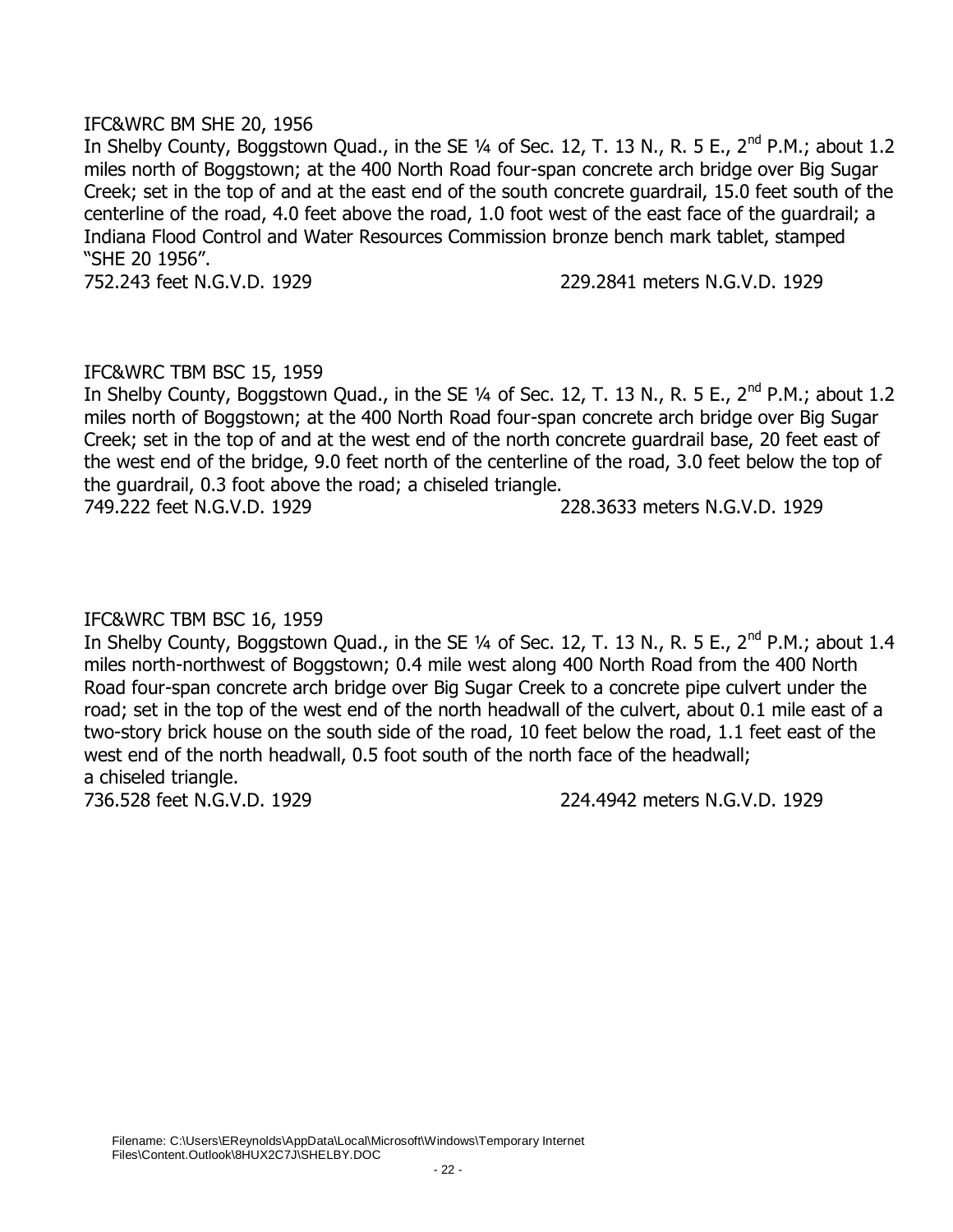### IFC&WRC TBM LSFB 10, 1959

In Shelby County, Boggstown Quad., in the NE  $\frac{1}{4}$  of Sec. 14, T. 13 N., R. 5 E., 2<sup>nd</sup> P.M.; about 1.6 miles northwest of Boggstown; at the intersection of 400 North Road and 825 West Road, in the southeast quarter of the intersection; set in the north side of a power pole Number 247-239, 18 feet east of the centerline of 825 West Road, 16 feet south of the centerline of 400 North Road, 0.4 foot above the ground, about level with the intersection; a railroad spike driven through an aluminum tag, stamped "TBM LSFB 10 1959".

747.262 feet N.G.V.D. 1929 227.7659 meters N.G.V.D. 1929

# IFC&WRC BM JON 27, 1959

In Shelby County, Boggstown Quad., in the SW  $\frac{1}{4}$  of Sec. 11, T. 13 N., R. 5 E., 2<sup>nd</sup> P.M.; about 2.2 miles northwest of Boggstown; at the 400 North Road 17-foot concrete bridge with pipe handrails and the Johnson-Shelby County Line; set in the top of and at the east end of the north concrete guardrail of the bridge, 0.8 foot above the road; a Indiana Flood Control and Water Resources Commission bronze bench mark tablet, stamped "JON 27 1959".

Destroyed 3/6/2006

744.455 feet N.G.V.D. 1929 226.9103 meters N.G.V.D. 1929

# IFC&WRC TBM BSC 17, 1959

In Shelby County, Boggstown Quad., in the SE  $\frac{1}{4}$  of Sec. 11, T. 13 N., R. 5 E., 2<sup>nd</sup> P.M.; about 2.0 miles northwest of Boggstown; about 0.5 mile north along 825 West Road from its intersection with 400 North Road to a three-foot box culvert under the road; set in the top of the northwest end of the southwest headwall of the culvert, 10 feet southwest of the centerline of the road, 1.9 feet southeast of the northwest face of the southwest headwall, 1.5 feet above the road; a chiseled triangle.

744.291 feet N.G.V.D. 1929 226.8604 meters N.G.V.D. 1929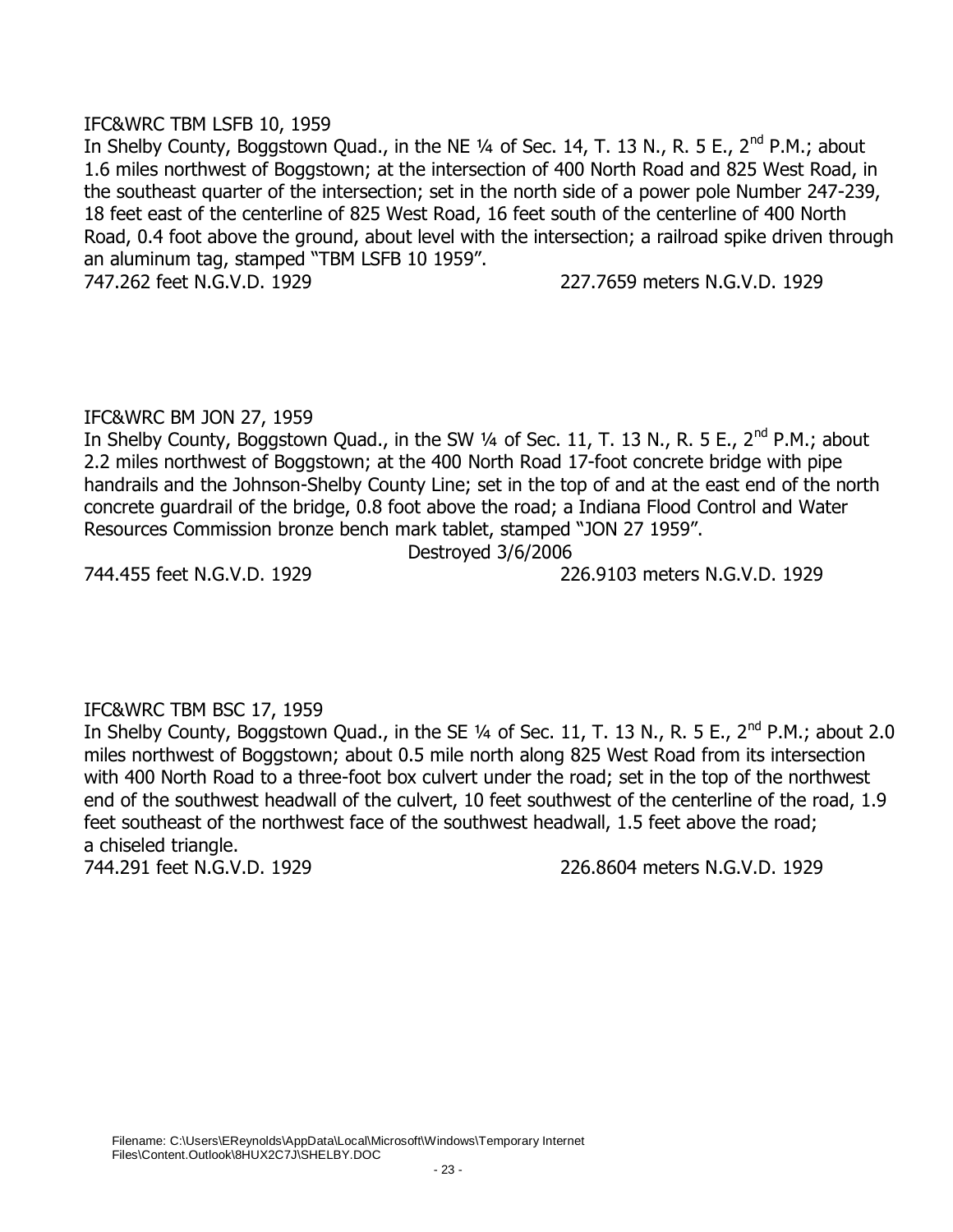### IFC&WRC TBM BSC 51, 1959

In Shelby County, Boggstown Quad., in the NE  $\frac{1}{4}$  of Sec. 12, T. 13 N., R. 5 E., 2<sup>nd</sup> P.M.; about 2.0 miles north of Boggstown; about 0.8 mile generally north along London Road from its intersection with 400 North Road to a five-foot box culvert under the road; set in the top of the south end of the east headwall of the culvert, 9 feet east of the centerline of the road, 1.2 feet north of the south face of the east headwall, about level with the road; a chiseled triangle. 746.862 feet N.G.V.D. 1929 227.6440 meters N.G.V.D. 1929

# USGS BM 16 JWM 1952

In Shelby County, Boggstown Quad., in the SE  $\frac{1}{4}$  of Sec. 1, T. 13 N., R. 5 E., 2<sup>nd</sup> P.M.; about 2.4 miles north of Boggstown; about 0.6 mile south along London Road from its intersection with 600 North Road to a four-foot twin pipe culvert under the road; set in the top of the south end of the west concrete headwall, 12 feet west of the centerline of the road, 1.2 feet north of the south face of the west headwall, 0.5 foot above the road; a US Geological Survey bench mark tablet, stamped "16 JWM 1952".

746.918 feet N.G.V.D. 1929 227.6611 meters N.G.V.D. 1929

# IFC&WRC TBM BSC 52, 1959

In Shelby County, Boggstown Quad., in the SE 1/4 of Sec. 1, T. 13 N., R. 5 E., 2<sup>nd</sup> P.M.; about 2.4 miles north of Boggstown; about 0.6 mile south along London Road from its intersection with 600 North Road to a four-foot twin pipe culvert under the road; set in the top of the south end of the east concrete headwall of the culvert, 13 feet east of the centerline of the road, 2.9 feet north of the south face of the east headwall, 0.5 foot above the road; a chiseled square. 746.960 feet N.G.V.D. 1929 227.6739 meters N.G.V.D. 1929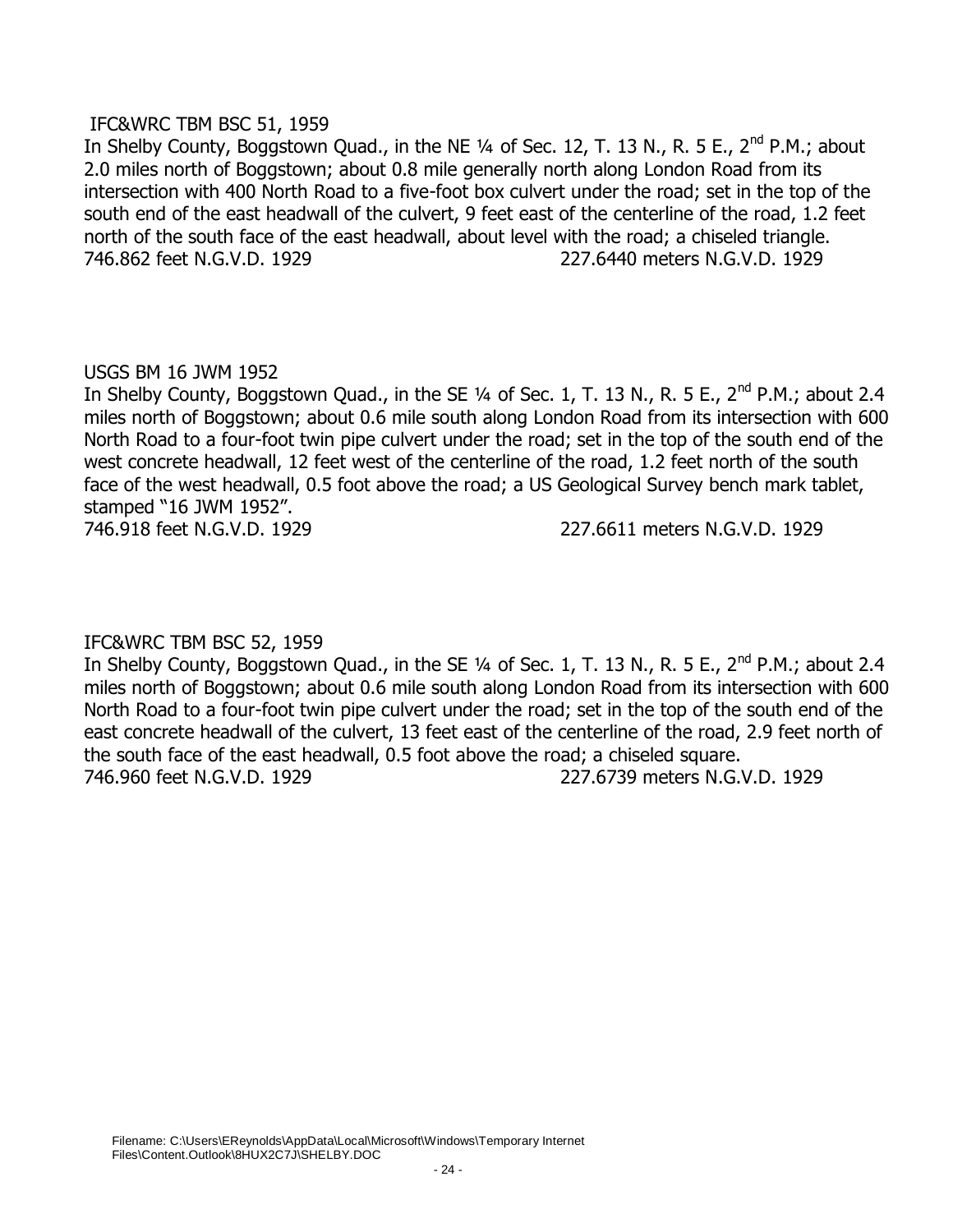### IFC&WRC TBM BSC 19, 1959

In Shelby County, Boggstown Quad., in the SW  $\frac{1}{4}$  of Sec. 36, T. 14 N., R. 5 E., 2<sup>nd</sup> P.M.; about 3.1 miles north of Boggstown; about 0.1 mile north along London Road from its intersection with 600 North Road to a 1-foot pipe culvert under the road; set in the top of the south end of the west concrete headwall of the culvert, 103 feet southwest and across the road from a mail box (Chalmer R. Mohr), 11 feet west of the centerline of the road, 1.3 feet north of the south face of the west headwall, 0.9 foot above the road; a chiseled triangle. 774.270 feet N.G.V.D. 1929 235.9980 meters N.G.V.D. 1929

IFC&WRC TBM BSC 53, 1959

In Shelby County, Boggstown Quad., in the NW  $\frac{1}{4}$  of Sec. 36, T. 14 N., R. 5 E., 2<sup>nd</sup> P.M.; about 0.35 mile south of London; 0.35 mile generally south along London Road from the Post Office in London to a ten-foot box culvert under the road; set in the top of the south end of the west concrete guardrail, 10 feet west of the centerline of the road, 3.5 feet north of the south face of the west headwall, 2.5 feet above the road; a chiseled triangle. 771.327 feet N.G.V.D. 1929 235.1009 meters N.G.V.D. 1929

IFC&WRC TBM SC 1, 1956

In Shelby County, Boggstown Quad., in the NW  $\frac{1}{4}$  of Sec. 36, T. 14 N., R. 5 E., 2<sup>nd</sup> P.M.; about 0.5 mile west of London; at the 700 North Road one-span steel truss bridge over Big Sugar Creek; set in the west side of a 24-inch ash tree, 30 feet south of the centerline of the road, 10 feet below the road, 4.0 feet west of the west end of the bridge, 1.0 foot above the ground; a railroad spike driven through a brass tag, stamped "TBM SC 1 1956". 753.462 feet N.G.V.D. 1929 229.6557 meters N.G.V.D. 1929

#### IFC&WRC BM SHE 22, 1959

In Shelby County, Boggstown Quad., in the NW 1/4 of Sec. 36, T. 14 N., R. 5 E., 2<sup>nd</sup> P.M.; about 0.5 mile west of London; at the 700 North Road one-span steel truss bridge over Big Sugar Creek; set in the top of the southeast stone wingwall of the bridge, 21 feet southwest of the southwest end of the south steel truss of the bridge, 16 feet south of the centerline of the road, 0.3 foot northeast of the southwest face of the southeast wingwall, about level with the road; a Indiana Flood Control and Water Resources Commission bronze bench mark tablet, stamped "SHE 22 1959".

DESTROYED

761.129 feet N.G.V.D. 1929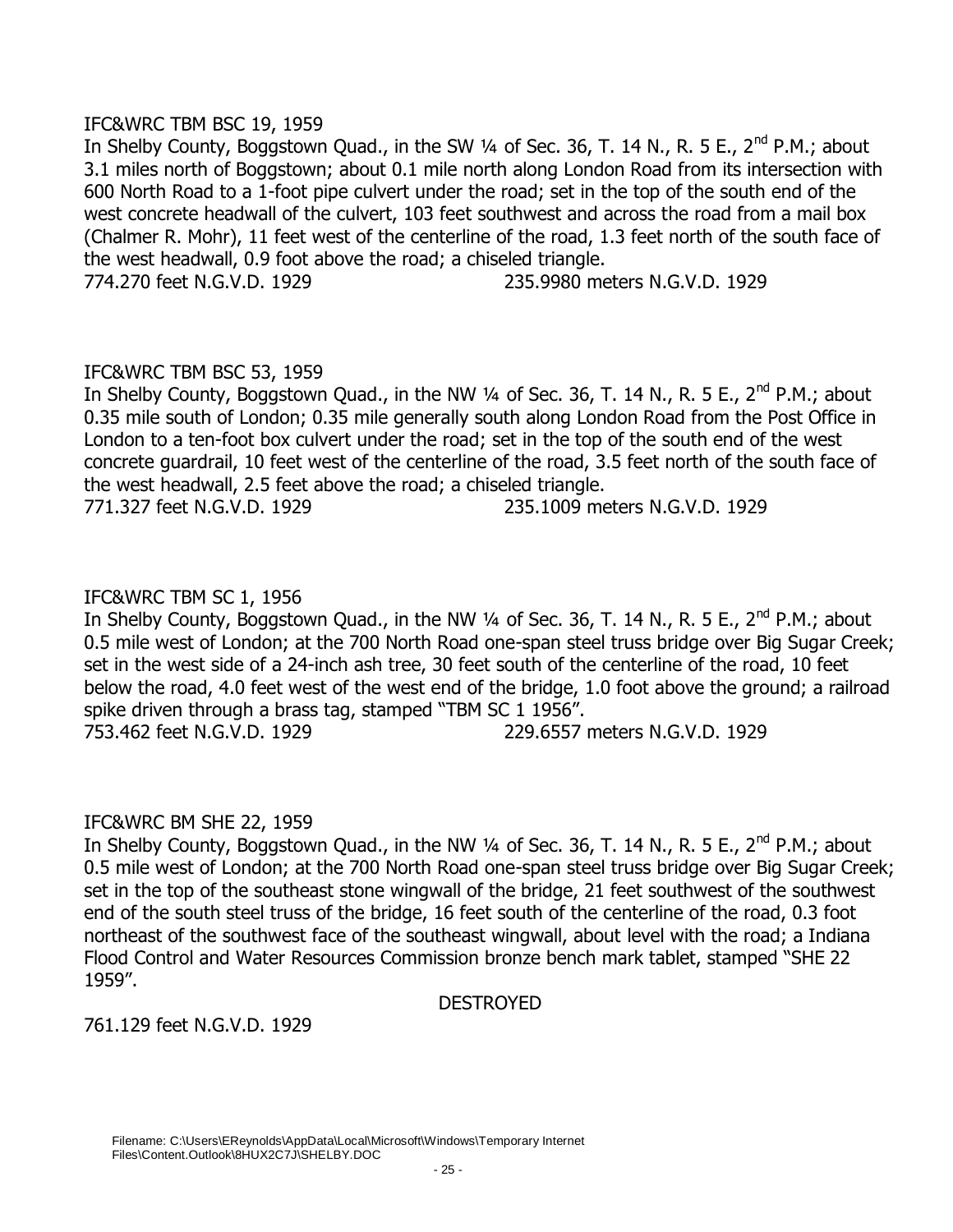### IFC&WRC TBM BSC 54, 1959

In Shelby County, Boggstown Quad., in the SW  $\frac{1}{4}$  of Sec. 25, T. 14 N., R. 5 E., 2<sup>nd</sup> P.M.; about 0.5 mile west of London; at the 700 North Road one-span steel truss bridge over Big Sugar Creek; set in the top of the northwest stone wingwall of the bridge, 13 feet north of the centerline of the road, 4.2 feet northwest of the northwest end of the north steel truss of the bridge, 1.0 foot southwest of the northeast face of the wingwall, about level with the road; a chiseled triangle. 761.059 feet N.G.V.D. 1929 231.9712 meters N.G.V.D. 1929

# USC&GS BM S 238, 1947

In Shelby County, Boggstown Quad., in the SE  $\frac{1}{4}$  of Sec. 25, T. 14 N., R. 5 E., 2<sup>nd</sup> P.M.; at London; at the crossing of a blacktop road with the New York Central Railroad, about 200 feet north of the Post Office in London, in the southeast quarter of the crossing; set in the top of a concrete post, 38 feet east of the centerline of the paved road, 21.4 feet south of the south rail of the track, 21 feet north of the centerline of a gravel road; projecting 0.5 foot above the ground; a US Coast & Geodetic Survey disk, stamped "S 238 1947". 778.949 feet N.G.V.D. 1929 237.4241 meters N.G.V.D. 1929

### IFC&WRC TBM SC 2, 1956

In Shelby County, Acton Quad., in the SW  $\frac{1}{4}$  of Sec. 25, T. 14 N., R. 5 E., 2<sup>nd</sup> P.M.; about 0.2 mile northwest of London; at the New York Central Railroad bridge over Big Sugar Creek; set in the northeast face of the southeast wooden bridge seat, 7.0 feet below the rails, 3.0 feet above the top of the southeast concrete bridge seat, 2.0 feet northwest of the northwest face of the southeast bridge abutment; a railroad spike driven through a brass tag, stamped "TBM SC 2 1956".

765.957 feet N.G.V.D. 1929 233.4642 meters N.G.V.D. 1929

# IFC&WRC BM SHE 23, 1959

In Shelby County, Acton Quad., in the SW  $\frac{1}{4}$  of Sec. 25, T. 14 N., R. 5 E., 2<sup>nd</sup> P.M.; about 0.2 mile northwest of London; at the New York Central Railroad bridge over Big Sugar Creek; set in the top of the southeast end of the southeast bridge seat, 7.8 feet northeast of the northeast rail of the track, 1.2 feet below the rails, 0.35 foot southwest of the northeast face of the southeast bridge seat; a Indiana Flood Control and Water Resources Commission bronze bench mark tablet, stamped "SHE 23 1959".

722.519 feet N.G.V.D. 1929 220.2242 meters N.G.V.D. 1929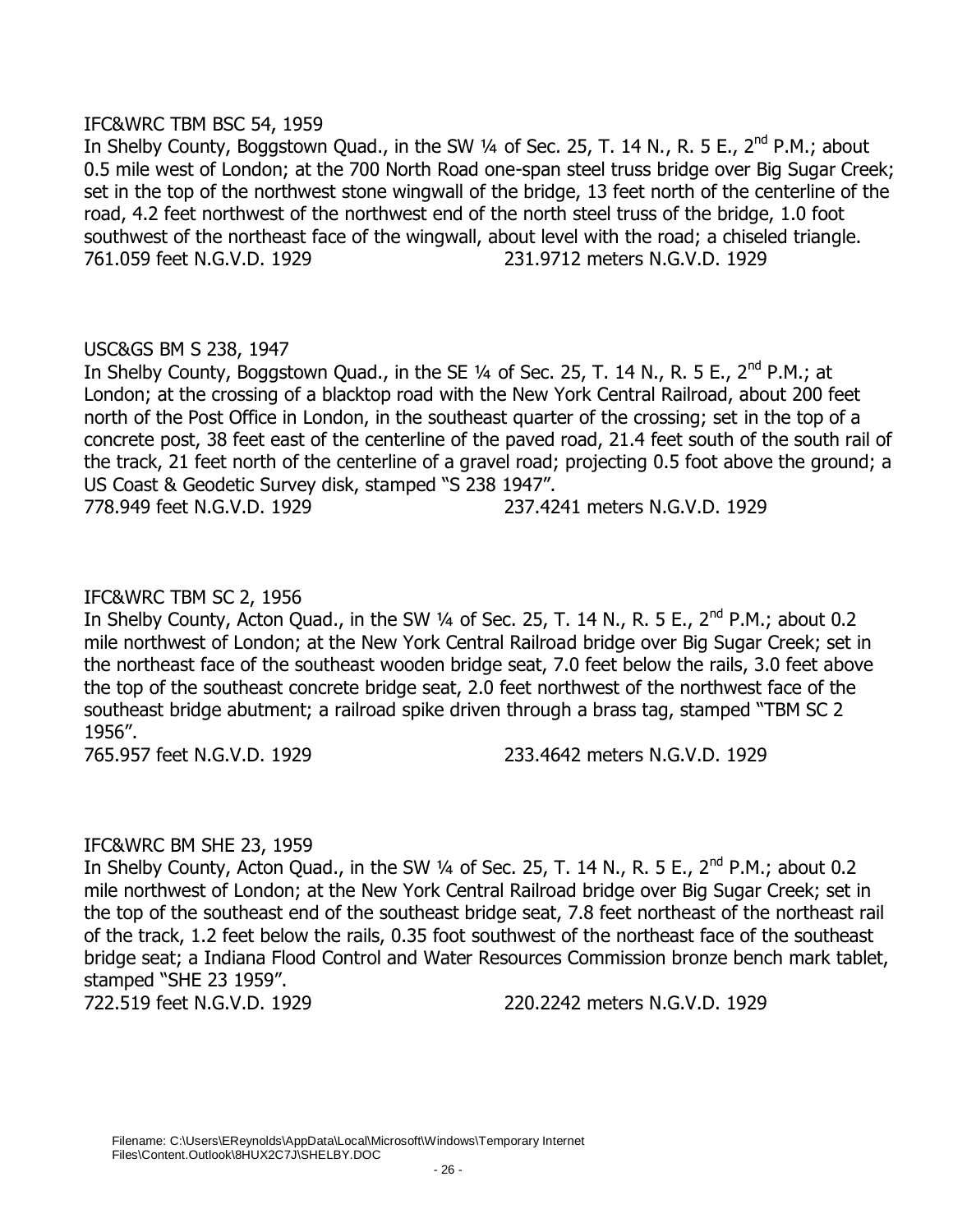### IFC&WRC TBM BSC 55, 1959

In Shelby County, Acton Quad., in the NE  $\frac{1}{4}$  of Sec. 25, T. 14 N., R. 5 E., 2<sup>nd</sup> P.M.; about 1.9 miles southeast of Pleasant View; at the T-road intersection of 750 West Road and 800 North Road; set in the west side of a power pole, 19 feet south of the extended centerline of 800 North Road, 14 feet east of the centerline of 750 West Road, 1.0 foot above the ground; a railroad spike driven through an aluminum tag, stamped "TBM BSC 55 1959". 783.568 feet N.G.V.D. 1929 238.8320 meters N.G.V.D. 1929

# IFC&WRC BM SHE 24, 1959

In Shelby County, Acton Quad., in the NE  $\frac{1}{4}$  of Sec. 24, T. 14 N., R. 5 E., 2<sup>nd</sup> P.M.; about 1.6 miles southeast of Pleasant View; at the old U.S. 421 southeast lane bridge over Big Sugar Creek; set in the top of the southeast end of the northeast concrete guardrail base of the southeast lane bridge, 18 feet northeast of the centerline of the road, 3.3 feet northwest of the southeast face of the northeast guardrail base, 0.8 foot above the highway; a Indiana Flood Control and Water Resources Commission bronze bench mark tablet, stamped "SHE 24 1959". 776.282 feet N.G.V.D. 1929 236.6112 meters N.G.V.D. 1929

# ISHC BM SHE 211

In Shelby County, Acton Quad., in the NE  $\frac{1}{4}$  of Sec. 24, T. 14 N., R. 5 E., 2<sup>nd</sup> P.M.; about 1.6 miles southeast of Pleasant View; at the old U.S. 421 northwest lane bridge over Big Sugar Creek; set in top of the extreme northwest end or the northeast concrete guardrail base of the northwest lane bridge, 21 feet northeast of the centerline of the highway, 18.3 feet northwest of the northwest end of the northeast steel guardrail, 1.0 foot above the highway; a Indiana State Highway Commission bench mark tablet, stamped "SHE 211". 777.742 feet N.G.V.D. 1929 237.0562 meters N.G.V.D. 1929

# IFC&WRC TBM BSC 56, 1959

In Shelby County, Acton Quad., in the NE  $\frac{1}{4}$  of Sec. 24, T. 14 N., R. 5 E., 2<sup>nd</sup> P.M.; about 1.2 miles southeast of Pleasant View; at the intersection of old U.S. 421 and 750 West Road, in the southeast quarter of the intersection; set in the west side of power pole Number 268-284, about 145 feet south of the centerline of the highway, 16 feet east of the centerline of 750 West Road, 1.5 feet above the ground; a railroad spike driven through an aluminum tag, stamped "TBM BSC 56 1959".

785.517 feet N.G.V.D. 1929 239.4261 meters N.G.V.D. 1929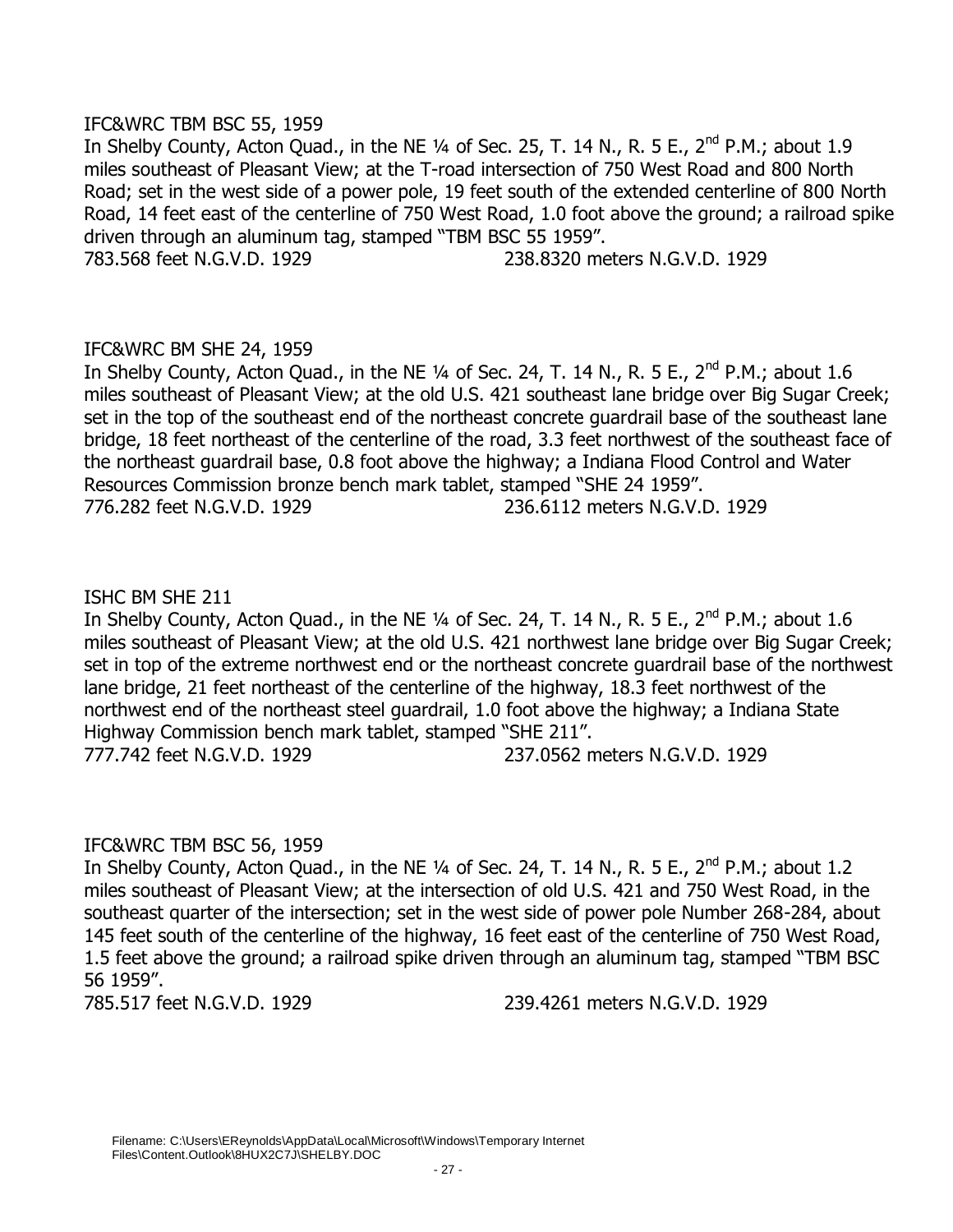### IFC&WRC TBM BSC 57, 1959

In Shelby County, Acton Quad., in the SE  $\frac{1}{4}$  of Sec. 13, T. 14 N., R. 5 E., 2<sup>nd</sup> P.M.; about 1.3 miles southeast of Pleasant View; 1.3 miles southeast along old U.S. 421 from its junction with a paved road in Pleasant View (main road in town) to a T-road north (Pumpkinvine Road), thence 0.5 mile generally north to a field entrance west; set in the east side of a 12-inch twin-trunked Maple tree, 15 feet west of the centerline of the road, 10 feet south of the centerline of the field entrance, 1.0 foot above the ground; a railroad spike driven through an aluminum tag, stamped "TBM BSC 57 1959".

790.390 feet N.G.V.D. 1929 240.9114 meters N.G.V.D. 1929

### USC&GS BM X 238, 1947

In Shelby County, Acton Quad., in the NE 1/4 of Sec. 13, T. 14 N., R. 5 E., 2<sup>nd</sup> P.M.; about 1.0 mile east of Pleasant View; at the T-road intersection of Pumpkinvine Road and 950 North Road; set in the top of a concrete post, 89 feet of the extended centerline of the T-road south (Pumpkinvine Road), 19 feet north of the centerline of 950 North Road, 1.0 feet south of a wire fence line, projecting 0.6 foot above the ground; a US Coast & Geodetic Survey bench mark tablet, stamped "X 238 1947".

785.582 feet N.G.V.D. 1929 239.4459 meters N.G.V.D. 1929

# IFC&WRC TBM BSC 58, 1959

In Shelby County, Acton Quad., in the NE  $\frac{1}{4}$  of Sec. 13, T. 14 N., R. 5 E., 2<sup>nd</sup> P.M.; about 1.1 mile east-northeast of Pleasant View; at the T-road intersection of Pumpkinvine Road and 1000 North Road, in the southeast quarter of the intersection; set in the north side of a power pole, 18 feet east of the extended centerline of the T-road north, 16 feet south of the centerline of 1000 North Road, 1.0 foot above the road; a railroad spike driven through an aluminum tag, stamped "TBM BSC 58 1959".

793.794 feet N.G.V.D. 1929 241.9489 meters N.G.V.D. 1929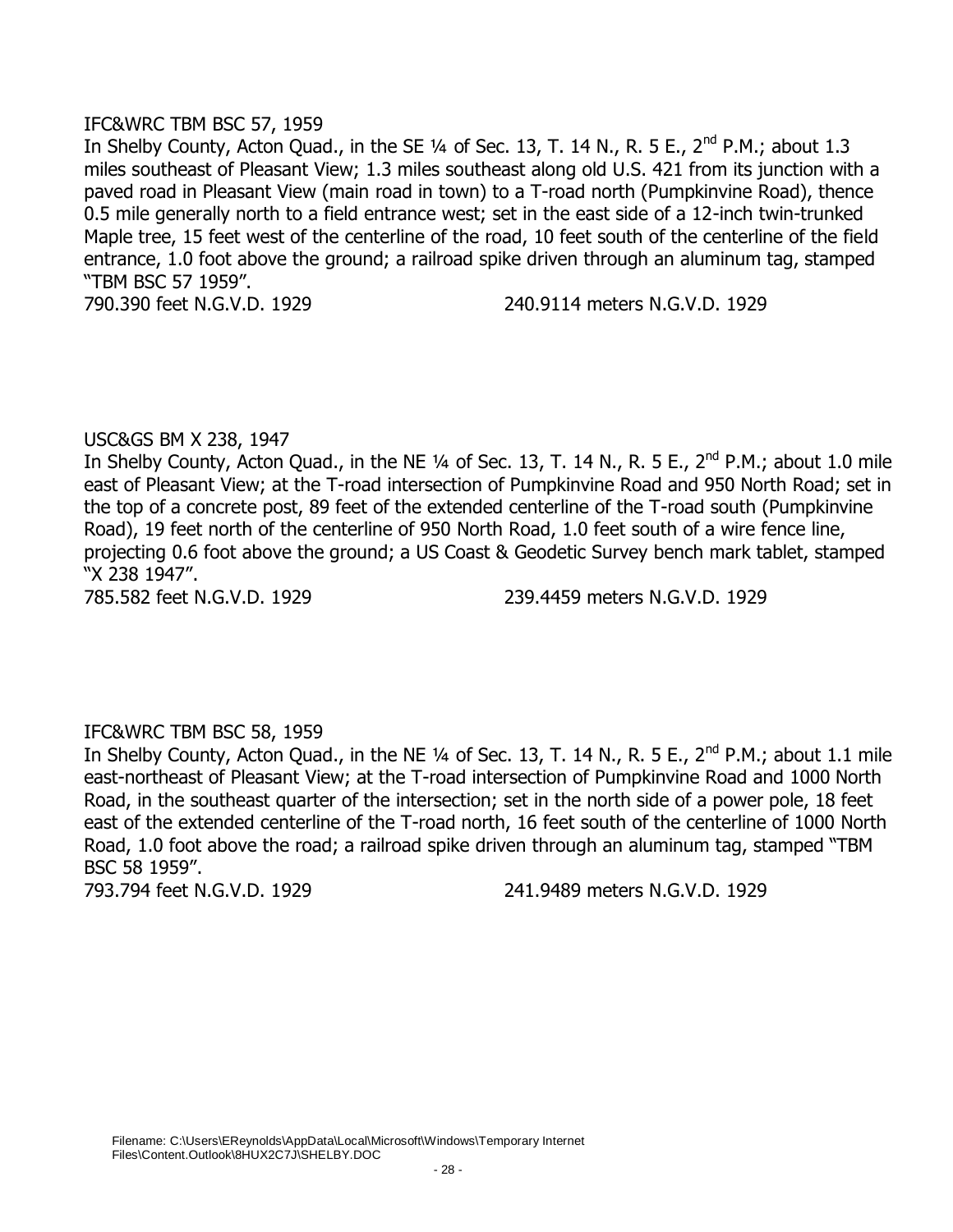### USC&GS BM Y 238, 1947

In Shelby County, Acton Quad., in the SW  $\frac{1}{4}$  of Sec. 7, T. 14 N., R. 6 E., 2<sup>nd</sup> P.M.; about 1.3 mile northeast of Pleasant View; at the 1000 North Road one-span steel truss bridge over Big Sugar Creek; set in the top of the northeast concrete wingwall of the bridge, 14 feet north of the centerline of the road, 13 feet northeast of the northeast end of the north steel truss of the bridge, 1.0 foot southeast of the northwest face of the northeast wingwall, about level with the road; a US Coast & Geodetic Survey bench mark tablet, stamped "Y 238 1947". REPORTED DESTROYED

782.239 feet N.G.V.D. 1929

# IFC&WRC TBM BSC 59, 1959

In Shelby County, Acton Quad., in the SW 1/4 of Sec. 7, T. 14 N., R. 6 E., 2<sup>nd</sup> P.M.; about 1.7 mile northeast of Pleasant View; 0.5 mile west along 1000 North Road from its intersection with 600 West Road to a two-foot box culvert under the road; set in the top of the north concrete headwall of the culvert, 11 feet north of the centerline of the road, 3.7 feet west of the east face of the north headwall, 0.6 foot above the road; a chiseled triangle.

793.210 feet N.G.V.D. 1929 241.7709 meters N.G.V.D. 1929

# USC&GS BM Z 238, 1947

In Shelby County, Acton Quad., in the SE  $\frac{1}{4}$  of Sec. 7, T. 14 N., R. 6 E., 2<sup>nd</sup> P.M.; about 1.7 mile northeast of Pleasant View; at the intersection of 1000 North Road and 600 West Road, in the northwest quarter of the intersection; set in the top of a concrete post, 24 feet north of the centerline of 1000 North Road, 20 feet west of 600 West Road, 3.5 feet north of a fence corner, projecting 0.5 foot above the ground; a US Coast & Geodetic Survey bench mark tablet, stamped "Z 238 1947".

800.927 feet N.G.V.D. 1929 244.1230 meters N.G.V.D. 1929

# IFC&WRC TBM BSC 60, 1959

In Shelby County, Acton Quad., in the NW  $\frac{1}{4}$  of Sec. 8, T. 14 N., R. 6 E., 2<sup>nd</sup> P.M.; about 2.3 mile northeast of Pleasant View; at the 600 West Road one-span pony truss bridge over a tributary to Little Sugar Creek; set in the top of the southeast concrete wingwall of the bridge, 11 feet east of the centerline of the road, 1.2 feet southeast of the southeast end of the east steel truss of the bridge, 0.5 foot south of the north face of the southeast wingwall, about 0.3 foot below the road; a chiseled triangle.

784.026 feet N.G.V.D. 1929 238.9716 meters N.G.V.D. 1929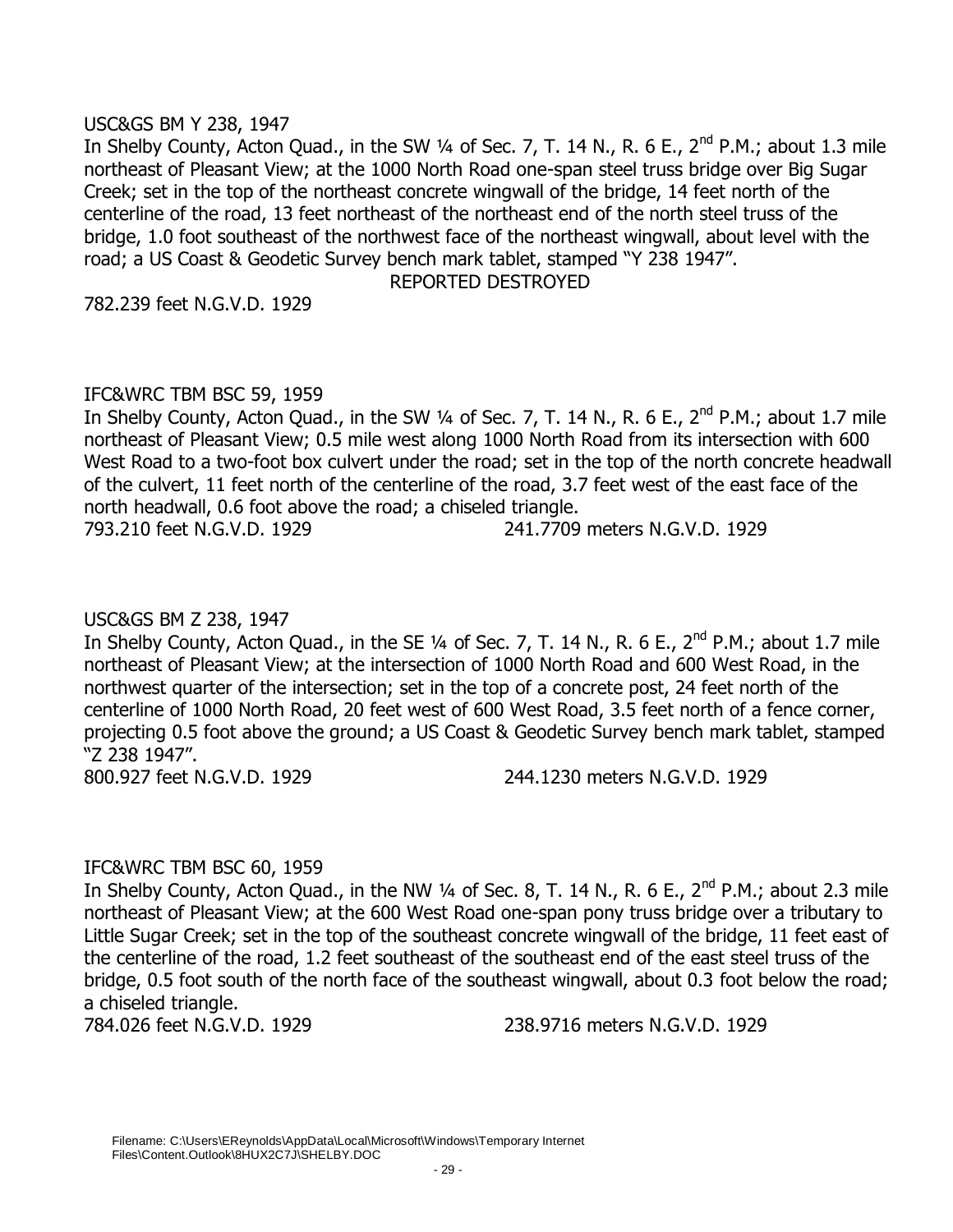### IFC&WRC BM SHE 25, 1959

In Shelby County, Acton Quad., in the NE 1/4 of Sec. 7, T. 14 N., R. 6 E., 2<sup>nd</sup> P.M.; about 3.0 miles south of New Palestine; at the 600 West Road one-span pony truss bridge over Little Sugar Creek; set in the top of the southwest concrete wingwall of the bridge, 10 feet west of the centerline of the road, 1.3 feet southwest of the southwest end of the west steel truss of the bridge, about level with the road; a Indiana Flood Control and Water Resources Commission bench mark tablet, stamped "SHE 25 1959".

SUPERSEDED see IFC&WRC BM SHE 25 RESET 1972 784.031 feet N.G.V.D. 1929

### IFC&WRC BM SHE 25 RESET 1972

In Shelby County, Acton Quad., in the NE  $\frac{1}{4}$  of Sec. 7, T. 14 N., R. 6 E., 2<sup>nd</sup> P.M.; about 3.0 miles south of New Palestine; at the 600 West Road bridge over Little Sugar Creek; set in the top of the northwest wingwall of the bridge, 12.6 feet west of the centerline of the road, 0.4 foot north of the south face of the wingwall, 0.1 foot below the level of the road; a Indiana Flood Control and Water Resources Commission bench mark tablet, stamped "SHE 25 RESET 1972". 786.132 feet N.G.V.D. 1929 239.6135 meters N.G.V.D. 1929

### IFC&WRC TBM BSC 61, 1959

In Shelby County, Acton Quad., in the SE  $\frac{1}{4}$  of Sec. 6, T. 14 N., R. 6 E., 2<sup>nd</sup> P.M.; about 2.6 miles south of New Palestine; at the intersection of 1100 North Road and 600 West Road, and a onefoot box culvert under 600 West Road; set in the top of the south end of the west concrete headwall of the culvert, 105 feet north of the centerline of 1100 North Road, 11 feet west of the centerline of 600 West Road, 2.4 feet north of the south face of the west headwall, 0.4 foot above the road; a chiseled triangle. 800.865 feet N.G.V.D. 1929 244.1041 meters N.G.V.D. 1929

IFC&WRC BM SHE 26, 1959 In Shelby County, Acton Quad., in the NE  $\frac{1}{4}$  of Sec. 6, T. 14 N., R. 6 E., 2<sup>nd</sup> P.M.; about 1.9 miles south of New Palestine; at the 600 West Road two-span concrete arch bridge over Big Sugar Creek; set in the top of and at the south end of the southwest guardrail, 9 feet west of the centerline of the road, 6 feet above the road, 1.0 foot northwest of the southwest guardrail; a Indiana Flood Control and Water Resources Commission bronze bench mark tablet, stamped "SHE 26 1959".

800.298 feet N.G.V.D. 1929 243.9313 meters N.G.V.D. 1929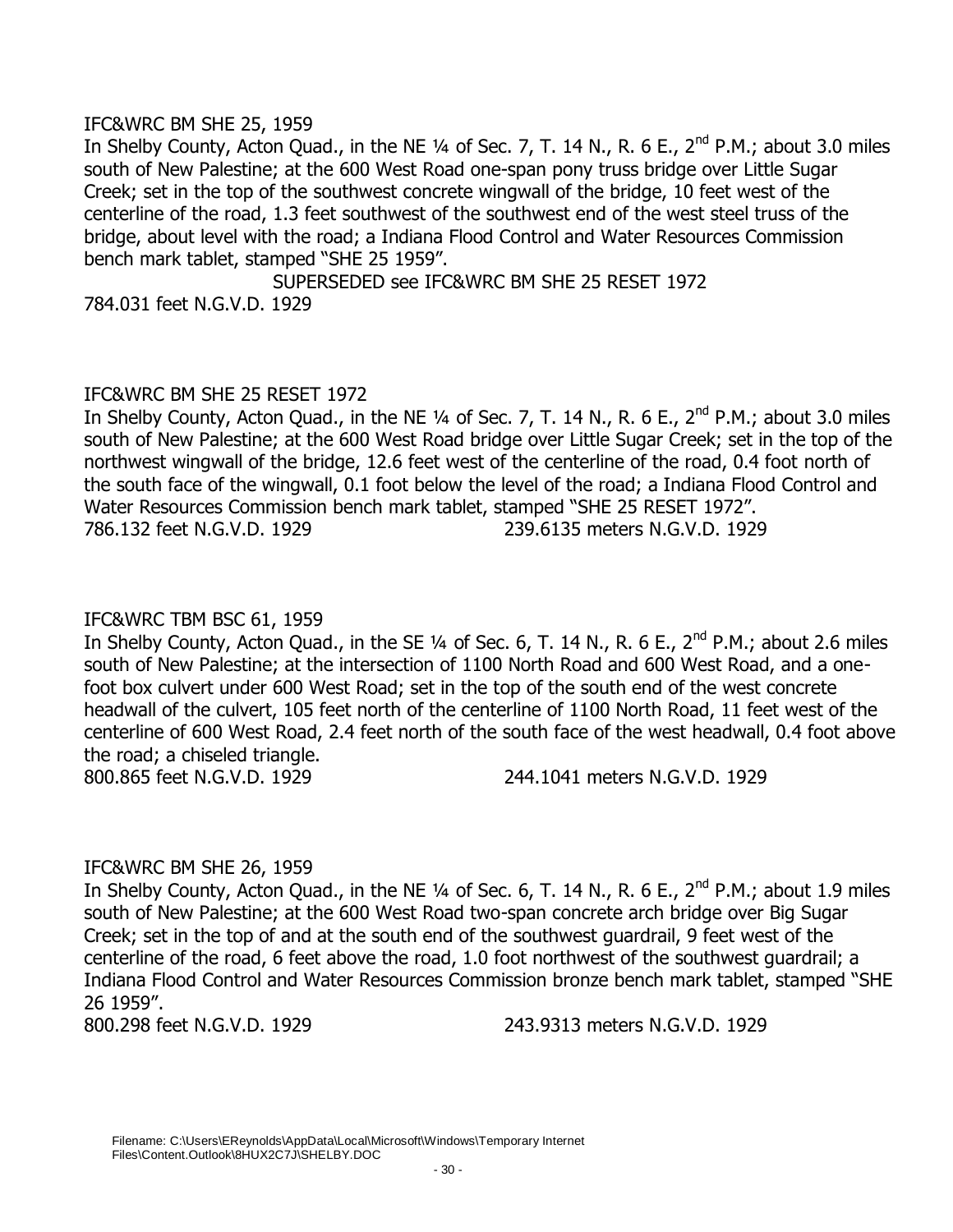### IFC&WRC TBM BSC 62, 1959

In Shelby County, Acton Quad., in the NE  $\frac{1}{4}$  of Sec. 6, T. 14 N., R. 6 E., 2<sup>nd</sup> P.M.; about 1.9 miles south of New Palestine; at the 600 West Road two-span concrete arch bridge over Big Sugar Creek; set in the top of and at the southeast end of the northeast guardrail, 9 feet east of the centerline of the road, 5.1 feet above the road, 4.1 feet northwest of the southeast face of the northeast guardrail; a chiseled triangle.

800.341 feet N.G.V.D. 1929 243.9444 meters N.G.V.D. 1929

# IFC&WRC TBM BSC 63, 1959

In Shelby County, Acton Quad., in the NW 1/4 of Sec. 5, T. 14 N., R. 6 E., 2<sup>nd</sup> P.M.; about 1.6 miles south of New Palestine; at the Hancock-Shelby County Line Road two-span concrete bridge over Big Sugar Creek; set in the top of the east end of the south guardrail, 11.2 feet west of the east face of the guardrail, 8.0 feet south of the centerline of the road, 4.5 feet above the road; a chiseled triangle.

803.393 feet N.G.V.D. 1929 244.8747 meters N.G.V.D. 1929

# IFC&WRC BM SHE 27, 1959

In Hancock County, Acton Quad., in the SW  $\frac{1}{4}$  of Sec. 32, T. 15 N., R. 6 E., 2<sup>nd</sup> P.M.; about 1.6 miles south of New Palestine; at the Hancock-Shelby County Line Road two-span concrete bridge over Big Sugar Creek; set in the top of the west end of the north concrete guardrail, 9 feet north of the centerline of the road, 7.1 feet above the road, 0.6 foot east of the west face of the north guardrail; a Indiana Flood Control and Water Resources Commission bronze bench mark tablet, stamped "SHE 27 1959". 803.422 feet N.G.V.D. 1929 244.8835 meters N.G.V.D. 1929

#### IFC&WRC BM SHE 51, 1959

In Shelby County, Boggstown Quad., in the NE 1/4 of Sec. 35, T. 14 N., R. 5 E., 2<sup>nd</sup> P.M.; about 1.0 mile west of London; at the 700 North Road twenty-foot bridge over West Little Sugar Creek; set in the top of the southeast wingwall, 10 feet south of the centerline of the road, 4.1 feet northwest of the southeast end of the southeast wingwall, level with the road; a Indiana Flood Control and Water Resources Commission bronze bench mark tablet, stamped "SHE 51 1959". DESTROYED 7/30/1991 MPG

750.446 feet N.G.V.D. 1929 228.7364 meters N.G.V.D. 1929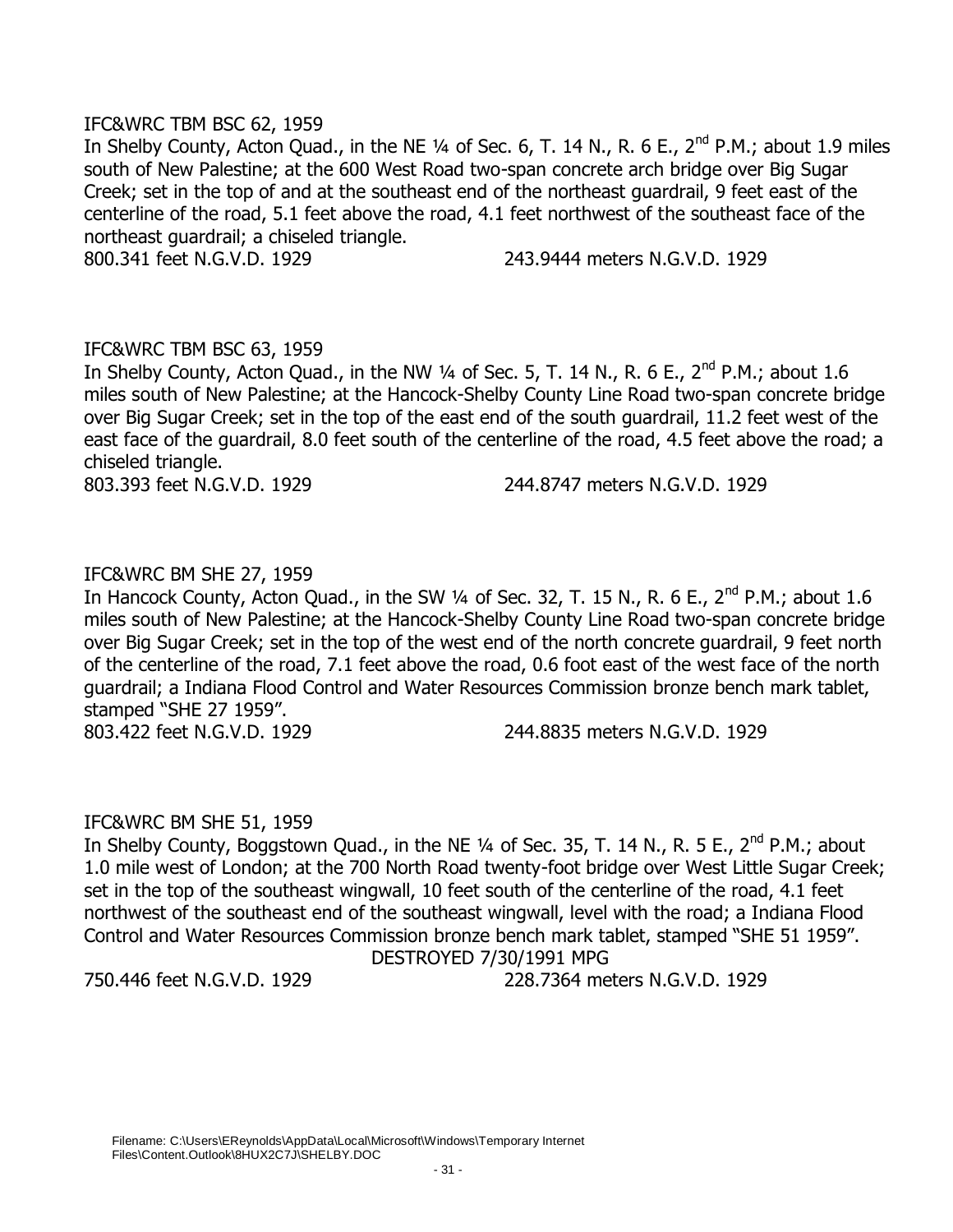### IFC&WRC TBM BC 24, 1956

In Shelby County, Boggstown Quad., in the NE 1/4 of Sec. 35, T. 14 N., R. 5 E., 2<sup>nd</sup> P.M.; about 1.0 mile west of London; at the 700 North Road twenty-foot bridge over West Little Sugar Creek; set in the northwest side of a 34-inch Beech tree, 106 feet west of the west end of the end of the bridge, 16.5 feet south of the centerline of the road, 4 feet above the road, 1.5 feet above the ground; a railroad spike driven through a brass tag, stamped "TBM BC 24 1956". 754.126 feet N.G.V.D. 1929 229.8581 meters N.G.V.D. 1929

# USGS BM TT 13 RJH 1952

In Shelby County, Boggstown Quad., in the NW  $\frac{1}{4}$  of Sec. 35, T. 14 N., R. 5 E., 2<sup>nd</sup> P.M.; about 1.4 miles west of London; at the 875 West Road (Smith Road) Bridge over Buck Creek, at the southeast corner of the bridge; set in the top of a concrete post, 11 feet east of the centerline of the road, 11 feet south of the north face of the south abutment, 0.8 foot west of the southwest face of the southeast stone wingwall, projecting 0.1 foot above the ground; a US Geological Survey bench mark tablet, stamped "TT 13 RJH 1952". 761.235 feet N.G.V.D. 1929 232.0249 meters N.G.V.D. 1929

# IFC&WRC TBM BC 23, 1956

In Shelby County, Boggstown Quad., in the NW  $\frac{1}{4}$  of Sec. 35, T. 14 N., R. 5 E., 2<sup>nd</sup> P.M.; about 1.4 miles west of London; near the 875 West Road (Smith Road) Bridge over Buck Creek; set in the east side of an 18-inch walnut tree, 185 feet north of the north end of the bridge, 14 feet west of the centerline of the road, 1.0 foot above the ground; a railroad spike driven through a brass tag, stamped "TBM BC 23 1956". 757.389 feet N.G.V.D. 1929 230.8526 meters N.G.V.D. 1929

# IFC&WRC BM SHE 52, 1959

In Shelby County, Acton Quad., in the SW  $\frac{1}{4}$  of Sec. 26, T. 14 N., R. 5 E., 2<sup>nd</sup> P.M.; about 1.7 miles southeast of Acton; about 0.55 mile south along 875 West Road (Smith Road) from its "T" road intersection with 800 North Road to a field entrance east, at a point where Buck Creek is very close to the road; set in the top of a concrete post projecting 0.2 foot above the ground, 41.5 feet north of the centerline of the field entrance east, 13 feet east of the centerline of the road, 4.9 feet northwest of a telephone pole, 2.5 feet north of a 4x6-inch post; a Indiana Flood Control and Water Resources Commission bronze bench mark tablet, stamped "SHE 52 1959". 768.799 feet N.G.V.D. 1929 234.3304 meters N.G.V.D. 1929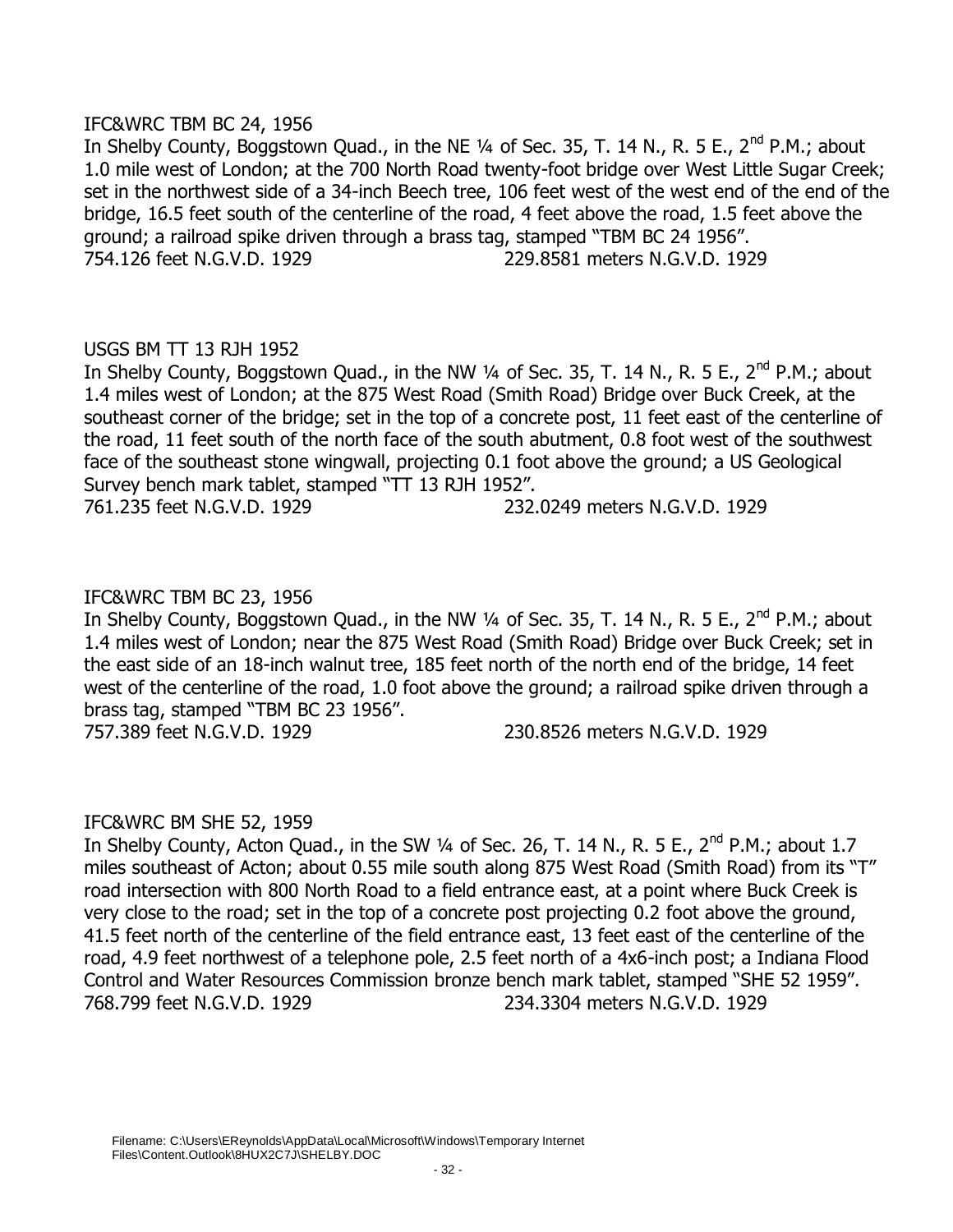### USC&GS BM T 238, 1947

In Shelby County, Acton Quad., in the NW  $\frac{1}{4}$  of Sec. 25, T. 14 N., R. 5 E., 2<sup>nd</sup> P.M.; about 0.6 mile southeast of Brookfield; at the intersection of the New York Central (Conrail) Railroad and 800 West Road (Tolen Road), in the northeast quarter of the intersection; set in the top of a concrete post, 37 feet northeast of the northeast rail, 20 feet east of the centerline of the road, 4 feet southeast of a concrete fence corner post, 2 feet northwest of a white wooden witness post, 1.5 feet southwest of a fence line, level with the track, projecting 0.3 foot above the ground; a US Coast & Geodetic Survey bench mark tablet, stamped "T 238 1947". 778.204 feet N.G.V.D. 1929 237.1971 meters N.G.V.D. 1929

# IFC&WRC TBM LSC 1, 1956

In Shelby County, Acton Quad., in the NE 1/4 of Sec. 26, T. 14 N., R. 5 E., 2<sup>nd</sup> P.M.; about 0.2 mile east of Brookfield; at the 800 North Road (Devault Road) concrete bridge over West Little Sugar Creek; set in the north side of a 40-inch Sycamore tree, 130 feet east of the east end of the bridge, 40 feet south of the centerline of the road, 8 feet below the road, 1 foot above the ground; a railroad spike driven through a brass tag, stamped "TBM LSC 1 1956". 763.504 feet N.G.V.D. 1929 232.7165 meters N.G.V.D. 1929

# IFC&WRC BM SHE 35, 1959

In Shelby County, Acton Quad., in the NE  $\frac{1}{4}$  of Sec. 26, T. 14 N., R. 5 E., 2<sup>nd</sup> P.M.; about 0.2 mile east of Brookfield; at the 800 North Road (Devault Road) concrete bridge over West Little Sugar Creek; set in the top of and at the west end of the south guardrail base, 11.5 feet south of the centerline of the road, 0.4 foot south of the north face of the south curbing, 0.4 foot east of the west end of the south curbing; a Indiana Flood Control and Water Resources Commission bench mark tablet, stamped "SHE 35 1959".

772.186 feet N.G.V.D. 1929 235.3628 meters N.G.V.D. 1929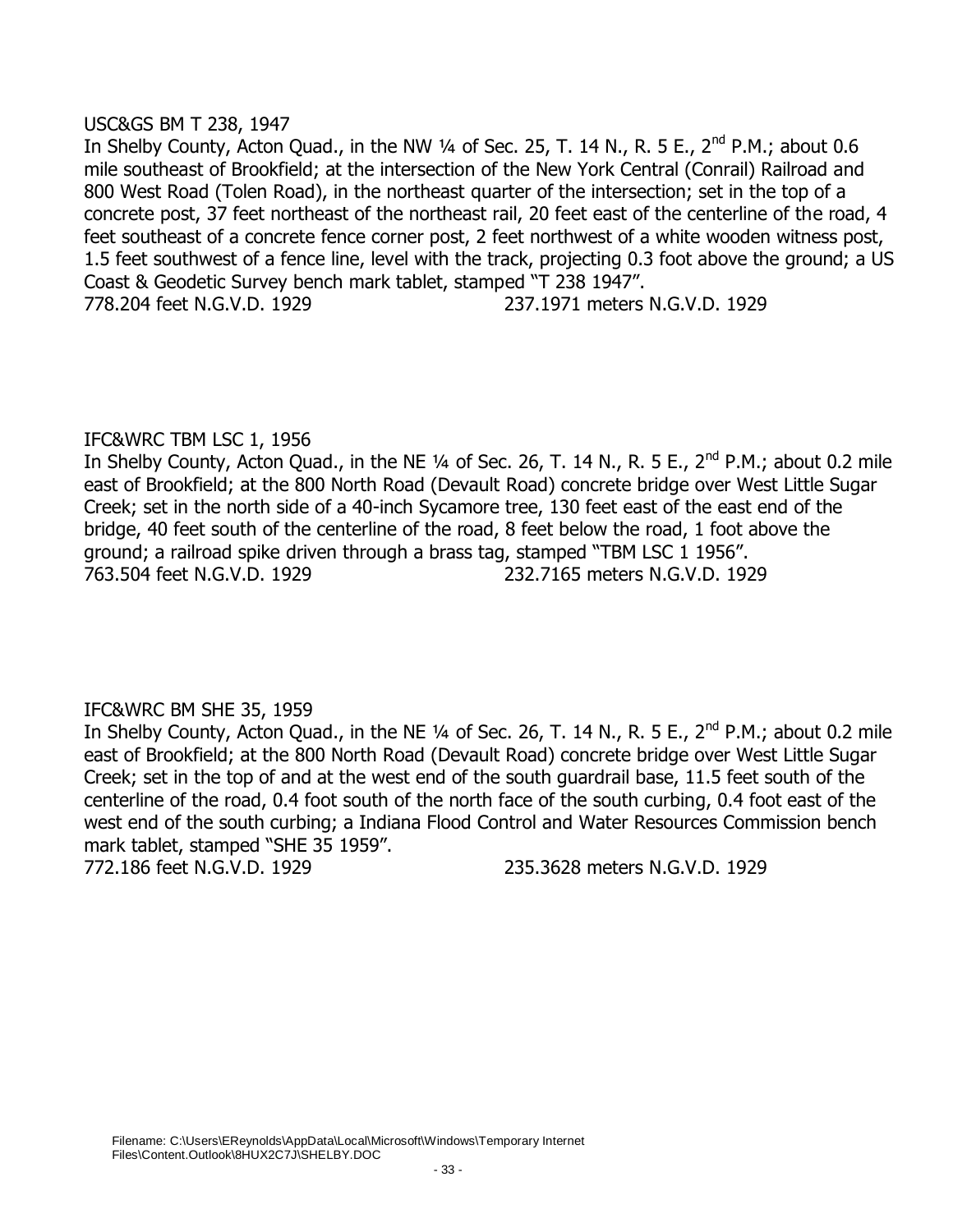### USC&GS BM U 238, 1947

In Shelby County, Acton Quad., in the NE  $\frac{1}{4}$  of Sec. 26, T. 14 N., R. 5 E., 2<sup>nd</sup> P.M.; at Brookfield; at the road crossing of the New York Central Railroad, in the northeast angle of the crossing; set in the top of a concrete post projecting 5 inches above the ground, 36 feet northeast of the northeast rail, 21.5 feet southeast of the centerline of the blacktop road, 3 feet southeast of a concrete post at a fence corner, 1.5 feet southwest of the right-of-way fence; a US Coast & Geodetic Survey bench mark tablet, stamped "U 238 1947". 775.438 feet N.G.V.D. 1929 236.3540 meters N.G.V.D. 1929

# IFC&WRC BM SHE 17, 1959

In Shelby County, Acton Quad., in the NE 1/4 of Sec. 26, T. 14 N., R. 5 E., 2<sup>nd</sup> P.M.; about 0.4 mile north of Brookfield; 0.4 mile north along a paved 850 West Road from its crossing with the New York Central (Conrail) Railroad at Brookfield to an 18-foot culvert over a tributary of West Little Sugar Creek; set in the top of the northwest wingwall, 9.5 feet west of the centerline of the road, 0.4 foot southeast of the northwest end and 0.4 foot southwest of the northeast face of the northwest wingwall; a Indiana Flood Control and Water Resources Commission bronze bench mark tablet, stamped "SHE 17 1959".

771.970 feet N.G.V.D. 1929 235.2969 meters N.G.V.D. 1929

#### ISHC BM SHE G 4

In Shelby County, Acton Quad., in the SW  $\frac{1}{4}$  of Sec. 13, T. 14 N., R. 5 E., 2<sup>nd</sup> P.M.; about 0.5 mile southeast of Pleasant View; at the old U.S. 421 bridges over West Little Sugar Creek, at the northeast bridge; set in the top of and at the northeast end of the northwest abutment where wingwall begins, 24 feet northeast of the centerline of the highway, 4 feet northeast of the southwest face of the northeast curbing, 0.8 foot above the road, 0.5 foot west of the east face of the north wingwall of the bridge; a Indiana State Highway Commission bench mark tablet, stamped "SHE G 4".

783.203 feet N.G.V.D. 1929 238.7200 meters N.G.V.D. 1929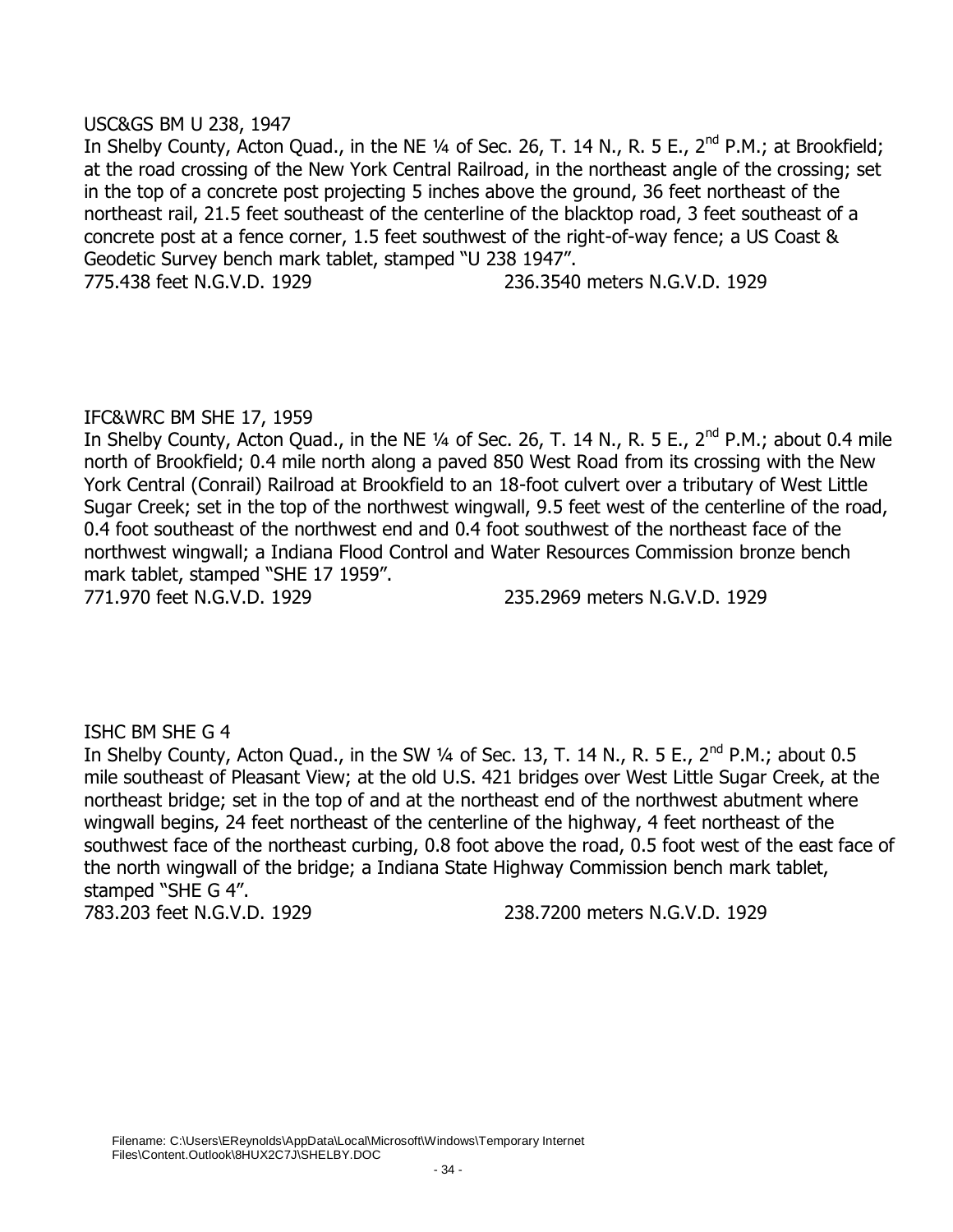### IFC&WRC BM SHE 36, 1959

In Shelby County, Acton Quad., in the SW  $\frac{1}{4}$  of Sec. 13, T. 14 N., R. 5 E., 2<sup>nd</sup> P.M.; about 0.3 mile southeast of Pleasant View; at the 950 North Road bridge over West Little Sugar Creek; set in the top of the southwest wingwall of the bridge, 10 feet south of the centerline of the road, 2.6 feet southwest of the east face of the west abutment, 0.2 foot below the road; a Indiana Flood and Water Resources Commission bronze bench mark tablet, stamped "SHE 36 1959". SUPERSEDED see IFC&WRC BM SHE 36 RESET 1972

779.505 feet N.G.V.D. 1929

# IFC&WRC BM SHE 36 RESET 1972

In Shelby County, Acton Quad., in the SW  $\frac{1}{4}$  of Sec. 13, T. 14 N., R. 5 E., 2<sup>nd</sup> P.M.; about 0.3 mile southeast of Pleasant View; at the 950 North Road pony truss bridge over West Little Sugar Creek; set in the top of the southeast wingwall of the bridge, 10 feet south of the centerline of the road, 1.1 feet east of the west face of the wingwall, 0.9 foot south of the southeast corner of the south steel truss, about 0.5 foot below the road; a Indiana Flood and Water Resources Commission bronze bench mark tablet, stamped "SHE 36 RESET 1972".

DESTROYED 7/20/74 LJS

780.041 feet N.G.V.D. 1929

# USC&GS BM W 238, 1947

In Shelby County, Acton Quad., in the NE 1/4 of Sec. 14, T. 14 N., R. 5 E., 2<sup>nd</sup> P.M.; at Pleasant View; at the "T" road intersection of old U.S. 421 and 950 North Road, in the southeast angle of the intersection; set in the top of a concrete post projecting 5 inches above the ground, 37.5 feet northeast of the centerline of U.S. 41, 19.5 northeast of the northeast face of a concrete pipe culvert headwall, 18 feet south of the centerline of 950 North Road, 4 feet northwest of a fence line, 2.5 feet below the highway level; a US Coast & Geodetic Survey bench mark tablet, stamped "W 238 1947".

801.163 feet N.G.V.D. 1929 244.1950 meters N.G.V.D. 1929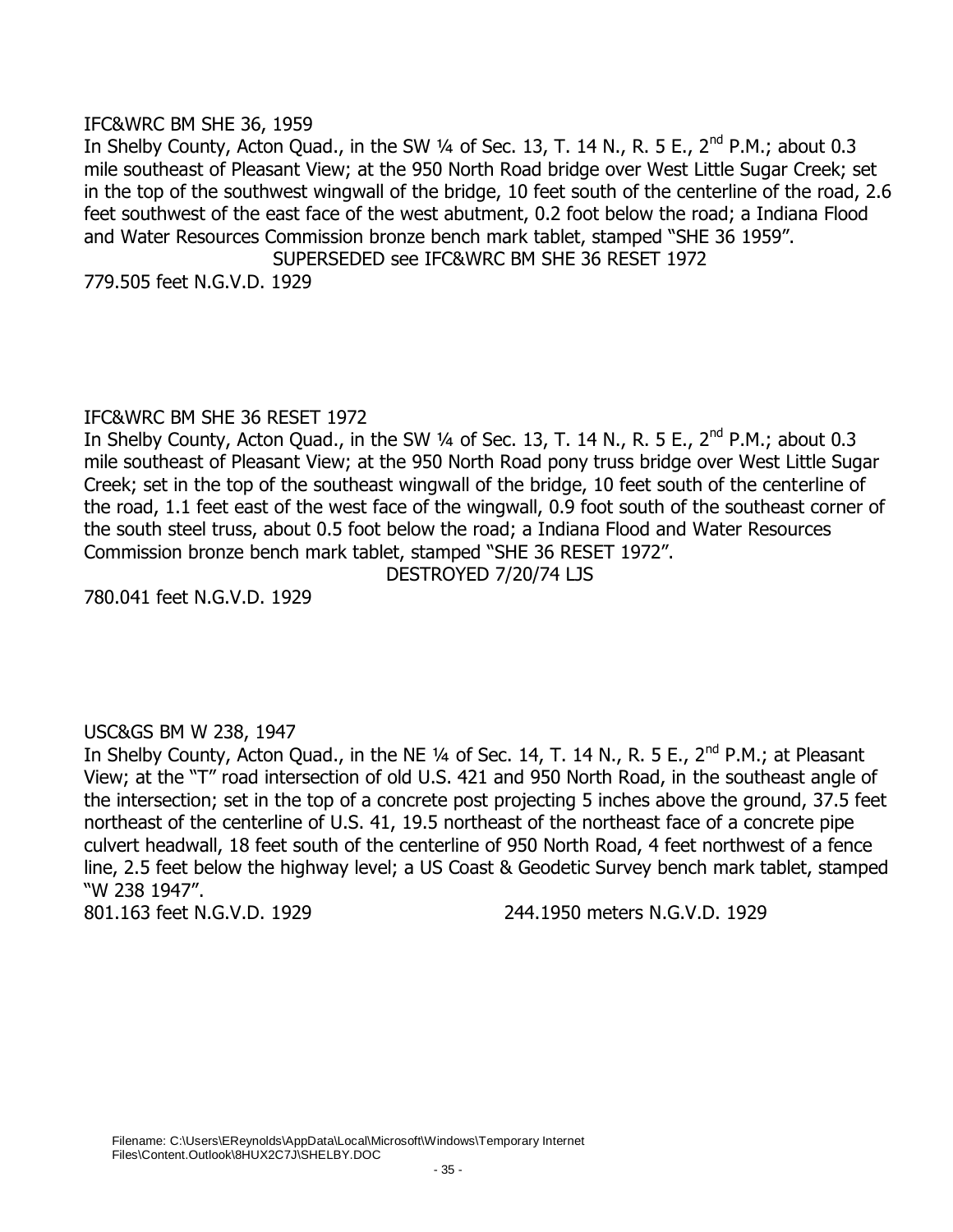### IFC&WRC BM SHE 69, 1959

In Shelby County, Acton Quad., in the SE  $\frac{1}{4}$  of Sec. 11, T. 14 N., R. 5 E., 2<sup>nd</sup> P.M.; 0.4 mile northeast of Pleasant View; at the Sycamore Road 18-foot culvert over Ferris Ditch; set in the top of the northwest guardrail, 10 feet northwest of the centerline of the road, 1.6 feet above the road, 1.0 foot southwest of the northeast end of the guardrail; a Indiana Flood Control and Water Resources Commission bronze bench mark tablet, stamped "SHE 69 1959".

Cap gone Stem found AJB 7-8-96

792.401 feet N.G.V.D. 1929

# IFC&WRC TBM LSC 2, 1959

In Shelby County, Acton Quad., in the NW  $\frac{1}{4}$  of Sec. 12, T. 14 N., R. 5 E., 2<sup>nd</sup> P.M.; about 1.0 mile northeast of Pleasant View; about 0.4 mile south along 800 West Road from its intersection with 1100 North Road to a four-foot box culvert; set in the top of the east concrete guardrail, 9.5 feet east of the centerline of the road, 3.5 feet south of the north end of the east guardrail, 1.2 feet above the road; the triangle of the word "SWAILS" of the name printed in the top of the guardrail "WESLEY C. Swails 9-16-17".

DESTROYED 7-8-96 AJB

799.982 feet N.G.V.D. 1929

# IFC&WRC BM SHE 70, 1959

In Shelby County, Acton Quad., in the NW  $\frac{1}{4}$  of Sec. 12, T. 14 N., R. 5 E., 2<sup>nd</sup> P.M.; about 1.5 miles northeast of Pleasant View; at the 1100 North Road bridge over a tributary to West Little Sugar Creek; set in the top of the south guardrail of the bridge, 10 feet south of the centerline of the road, 0.8 foot above the road, 0.6 foot west of the east end of the south guardrail; a Indiana Flood Control and Water Resources Commission bronze bench mark tablet, stamped "SHE 70 1959".

789.412 feet N.G.V.D. 1929 240.6133 meters N.G.V.D. 1929

# IFC&WRC BM SHE 37, 1959

In Shelby County, Acton Quad., in the NE 1/4 of Sec. 12, T. 14 N., R. 5 E., 2<sup>nd</sup> P.M.; about 1.6 miles northeast of Pleasant View; at the 1100 North Road bridge over West Little Sugar Creek; set in the top of the south guardrail of the bridge, 7.0 feet south of the centerline of the road, 1.0 foot west of the east end of the south guardrail, 0.9 foot above the road; a Indiana Flood Control and Water Resources Commission bronze bench mark tablet, stamped "SHE 37 1959". 790.657 feet N.G.V.D. 1929 240.9927 meters N.G.V.D. 1929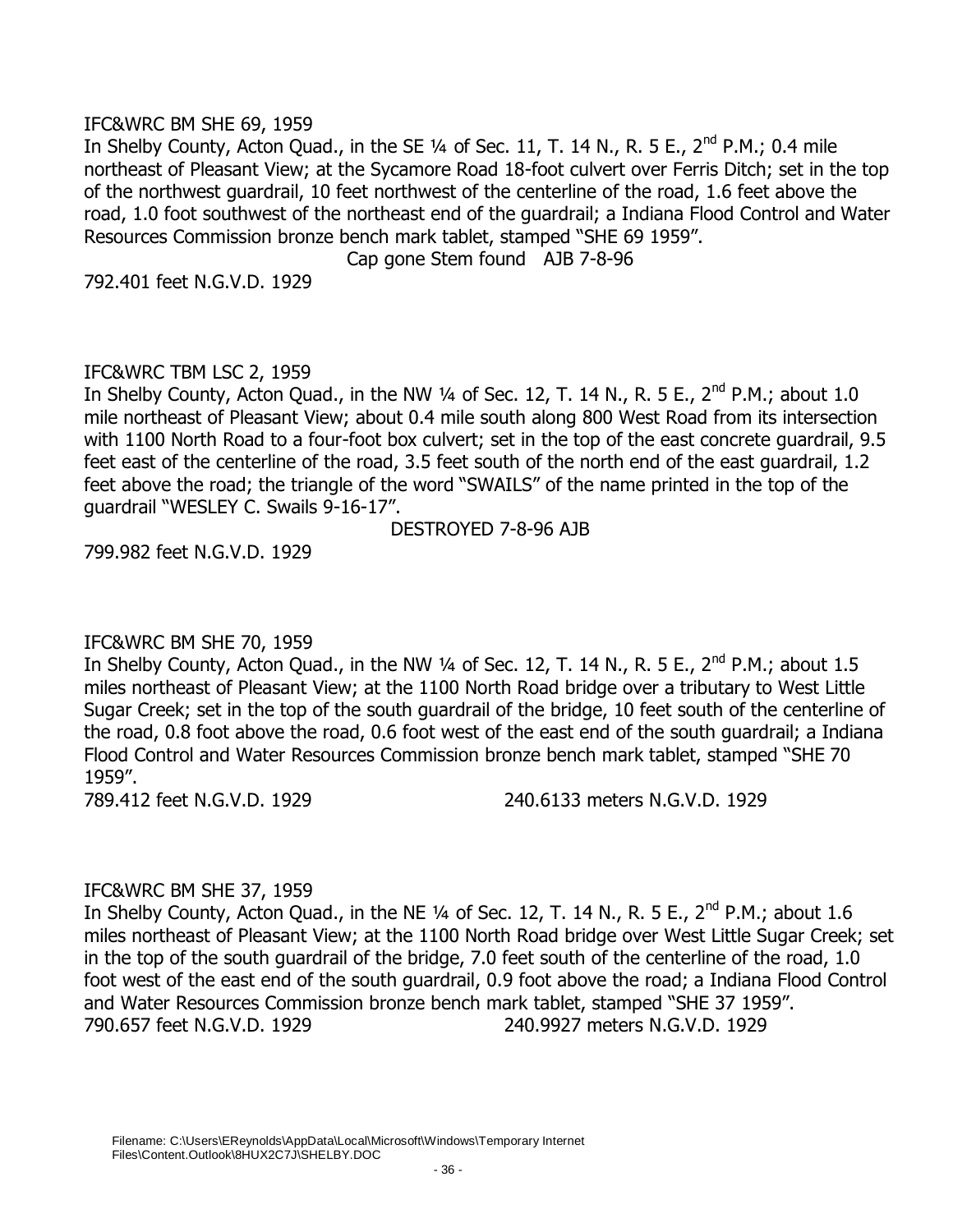### IFC&WRC TBM BR2, 1959

In Johnson County, Edinburgh Quad., in the NE  $\frac{1}{4}$  of Sec. 34, T. 11 N., R. 5 E., 2<sup>nd</sup> P.M.; about 0.2 mile northeast of Edinburgh; at the intersection of State Road 252 and the Johnson-Shelby County Line Road, in the southwest quarter of the intersection; set in the north side of a power pole number 18, 48.0 feet south of the centerline of State Road 252, 15.0 feet west of the centerline of the Johnson-Shelby County Line Road, 1.2 feet above the ground; a railroad spike driven through an aluminum tag, stamped "TBM BR 2 1959".

Tag is missing 9-9-81 R.W.W

672.180 feet N.G.V.D. 1929

## IFC&WRC TBM BR 3, 1959

In Shelby County, Edinburgh Quad., in the NW 1/4 of Sec. 26, T. 11 N., R. 5 E., 2<sup>nd</sup> P.M.; about 0.7 mile northeast of Edinburgh; 0.7 mile north along the Johnson-Shelby County Line Road from its intersection with State Road 252 to a rough barked tree (6.0 feet in diameter at the base); set in the southwest side of the tree, 71.0 feet southeast of and across the road from the south corner post of a pair of corner posts anchoring a pair of white gates, 30.0 feet east of the centerline of the Johnson-Shelby County Line Road, 1.0 foot above the ground; a railroad spike driven through an aluminum tag, stamped "TBM BR 3 1959".

Destroyed 9-9-81 R.W.W.

671.631 feet N.G.V.D. 1929

### IFC&WRC BM JON 28, 1959

In Johnson County, Marietta Quad., in the SE  $\frac{1}{4}$  of Sec. 22, T. 11 N., R. 5 E., 2<sup>nd</sup> P.M.; about 3.2 miles southwest of Mt. Auburn; at the Johnson-Shelby County Line Road two-span iron bridge over Big Blue River; set in the top of the west end of the south bridge seat, 11.0 feet west of the centerline of the Johnson-Shelby County Line Road, 1.5 feet south of the north face of the bridge seat, 1.0 foot below the road; a Indiana Flood Control and Water Resources Commission bronze bench mark tablet, stamped "JON 28 1959".

DESTROYED 9-9-81 R.W.W.

678.422 feet N.G.V.D. 1929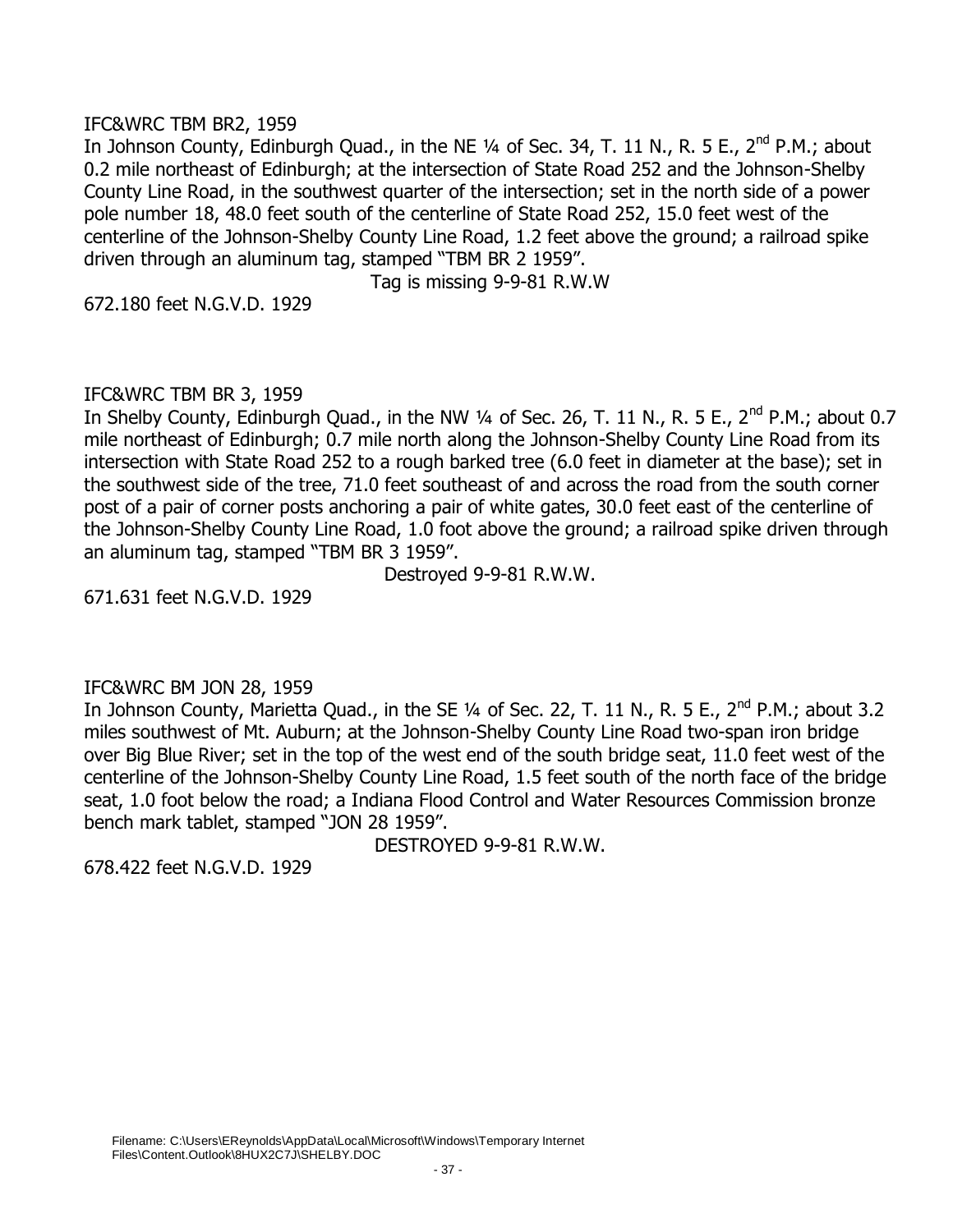## IFC&WRC TBM BR 4, 1959

In Shelby County, Marietta Quad., in the SW 1/4 of Sec. 23, T. 11 N., R. 5 E., 2<sup>nd</sup> P.M.; about 3.2 miles southwest of Mt. Auburn; at the Johnson-Shelby County Line Road two-span iron bridge over Big Blue River; set in the west side of a telephone pole number 62, 61.0 feet north of the north end of the bridge, 14.0 feet east of the centerline of the Johnson-Shelby County Line Road, 0.6 foot above the ground; a railroad spike driven through an aluminum tag, stamped "TBM BR4 1959".

Destroyed 9-9-81 R.W.W

678.878 feet N.G.V.D. 1929

# IFC&WRC TBM BR 5, 1959

In Shelby County, Marietta Quad., in the SW 1/4 of Sec. 23, T. 11 N., R. 5 E., 2<sup>nd</sup> P.M.; about 3.2 miles southwest of Mt. Auburn; at the T-road intersection of 650 South Road and the Johnson-Shelby County Line Road, in the southeast quarter of the intersection; set in the west side of a twin-trunked tree, 42.0 feet east of the centerline of the Johnson-Shelby County Line Road, 16.0 feet south of the extended centerline of 650 South Road, 7.0 feet below the level of the road, 0.4 foot above the ground; a railroad spike driven through an aluminum tag, stamped "TBM BR 5 1959".

DESTROYED 3/15/1985 672.224 feet N.G.V.D. 1929 204.8943 meters N.G.V.D. 1929

# IFC&WRC BM JON 29, 1959

In Johnson County, Marietta Quad., in the SW  $\frac{1}{4}$  of Sec. 23, T. 11 N., R. 5 E., 2<sup>nd</sup> P.M.; about 3.0 miles west of Mt. Auburn; at the intersection of the Johnson-Shelby County Line Road and 550 South Road, in the northwest quarter of the intersection; set in the top of a concrete post, 22.0 feet west of the centerline of the Johnson-Shelby County Line Road, 10.0 feet north of the centerline of 550 South Road, 0.4 foot above the ground; a Indiana Flood Control and Water Resources Commission bronze bench mark tablet, stamped "JON 29 1959".

DESTROYED 3/15/1985

690.240 feet N.G.V.D. 1929 210.3856 meters N.G.V.D. 1929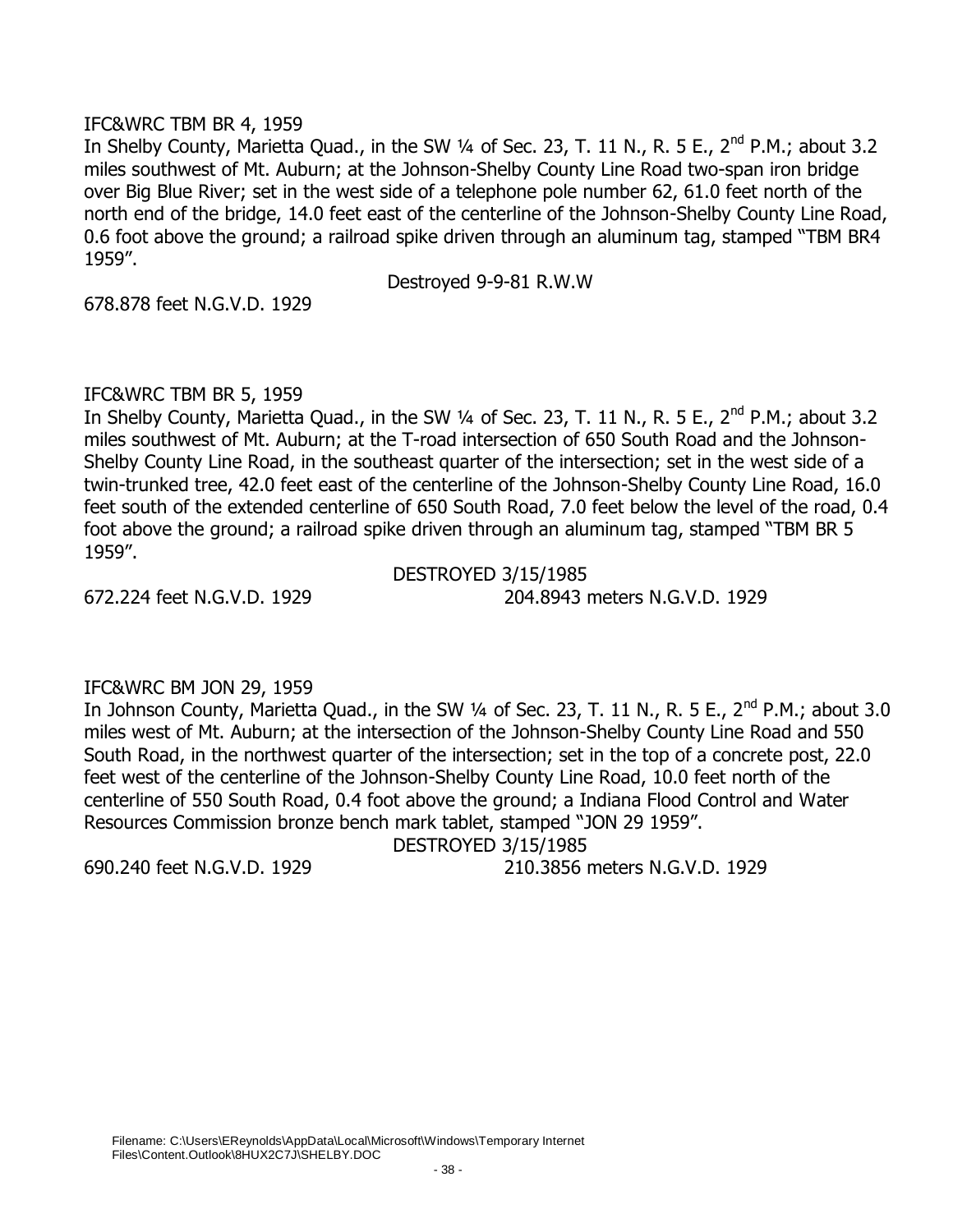## IFC&WRC TBM BR 6, 1959

In Shelby County, Marietta Quad., in the SW 1/4 of Sec. 23, T. 11 N., R. 5 E., 2<sup>nd</sup> P.M.; about 3.0 miles west of Mt. Auburn; at the intersection of the Johnson-Shelby County Line Road and 850 South Road, in the northeast quarter of the intersection; set in the west side of telephone pole number 106, 14.0 east of the centerline of the Johnson-Shelby County Line Road, 11.0 feet north of the centerline of 850 South Road, 0.4 foot above the ground; a railroad spike driven through an aluminum tag, stamped "TBM BR6 1959".

690.936 feet N.G.V.D. 1929 210.5977 meters N.G.V.D. 1929

# IFC&WRC TBM BR 7, 1959

In Johnson County, Marietta Quad., in the SE  $\frac{1}{4}$  of Sec. 10, T. 11 N., R. 5 E., 2<sup>nd</sup> P.M.; about 3.2 miles northwest of Mt. Auburn; 0.75 mile north along the Johnson-Shelby County Line Road from its intersection with 550 South Road to a T-lane west leading into the farm of Edward Lanahan, in the southwest quarter of the intersection; set in the east side of a power pole, 29.5 feet west of the centerline of the Johnson-Shelby County Line Road, 12.5 feet south of the centerline of the lane, 0.5 foot above the ground; a railroad spike driven through an aluminum tag, stamped "TBM BR7 1959".

DESTROYED 7/28/1987 692.970 feet N.G.V.D. 1929 211.2177 meters N.G.V.D. 1929

# IFC&WRC TBM BR 8, 1959

In Shelby County, Marietta Quad., in the SW  $\frac{1}{4}$  of Sec. 11, T. 11 N., R. 5 E., 2<sup>nd</sup> P.M.; about 3.3 miles northwest of Mt. Auburn; at the "T" road intersection of the Johnson-Shelby County Line Road and 750 South Road, in the southeast quarter of the intersection; set in the top of the east concrete head wall of a concrete culvert under the road, 83.0 feet south of the centerline of 750 South Road, 9.0 feet east of the centerline of the Johnson-Shelby County Line Road, 0.6 foot above the level of the road; a chiseled triangle. 694.078 feet N.G.V.D. 1929 211.5554 meters N.G.V.D. 1929

# IFC&WRC TBM BR 9, 1959

In Shelby County, Marietta Quad., in the NW 1/4 of Sec. 11, T. 11 N., R. 5 E., 2<sup>nd</sup> P.M.; about 3.4 miles northwest of Mt. Auburn; at the "T" road intersection of the Johnson-Shelby County Line Road and 725 South Road, in the northeast quarter of the intersection; set in the south side of a 6-foot (at the base) oak tree, 222.0 feet east of the centerline of the Johnson-Shelby County Line Road, 17.5 feet north of the centerline of 725 South Road, 1.0 foot above the ground; a railroad spike driven through an aluminum tag, stamped "TBM BR 9 1959". 697.204 feet N.G.V.D. 1929 212.5082 meters N.G.V.D. 1929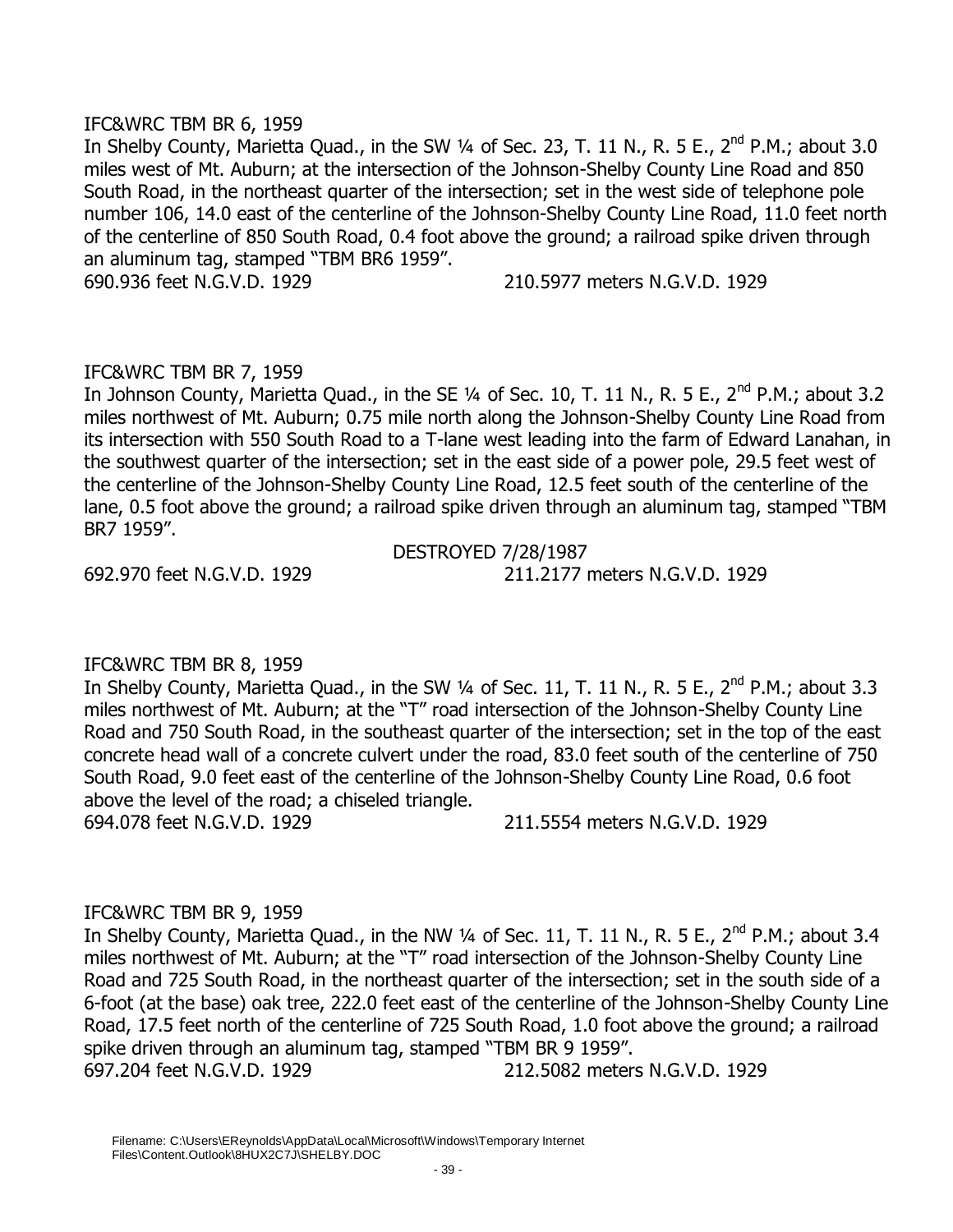## IFC&WRC TBM BR 10, 1959

In Shelby County, Marietta Quad., in the NE  $\frac{1}{4}$  of Sec. 11, T. 11 N., R. 5 E., 2<sup>nd</sup> P.M.; about 2.8 miles northwest of Mt. Auburn; 0.73 mile east along 725 South Road from its intersection with the Johnson-Shelby County Line Road to a culvert; set in the top of the north concrete headwall, 360.0 feet east of the James M. Heflin mailbox, 7.5 feet north of the centerline of the road, 0.7 foot west of the east end, 0.3 foot south of the north face of the head wall, 0.2 foot above the road; a chiseled triangle.

706.646 feet N.G.V.D. 1929 215.3861 meters N.G.V.D. 1929

# IFC&WRC TBM BR 11, 1959

In Shelby County, Marietta Quad., in the NW 1/4 of Sec. 12, T. 11 N., R. 5 E., 2<sup>nd</sup> P.M.; about 2.3 miles northwest of Mt. Auburn; at the intersection of 725 South Road and 750 West Road; set in the west side of the root of a multi-trunked tree, 50.0 feet south of the centerline of 725 South Road, 34.0 feet west of the centerline of 750 West Road, 2.0 feet above the ground; a railroad spike driven through an aluminum tag, stamped "TBM BR 11 1959". 684.986 feet N.G.V.D. 1929 208.7842 meters N.G.V.D. 1929

# IFC&WRC BM SHE 49, 1959

In Shelby County, Marietta Quad., in the NE  $\frac{1}{4}$  of Sec. 12, T. 11 N., R. 5 E., 2<sup>nd</sup> P.M.; about 2.3 miles northwest of Mt. Auburn; at the intersection of 725 South Road and 750 West Road; set in the top of a concrete post, 15.0 feet west of the centerline of 750 West Road, 9.5 feet north of the centerline of 725 South Road, 0.2 foot above the ground; a Indiana Flood Control and Water Resources Commission bronze bench mark tablet, stamped "SHE 49 1959". 690.396 feet N.G.V.D. 1929 210.4331 meters N.G.V.D. 1929

# IFC&WRC TBM BR 12, 1959

In Shelby County, Marietta Quad., in the SE  $\frac{1}{4}$  of Sec. 1, T. 11 N., R. 5 E., 2<sup>nd</sup> P.M.; about 2.6 miles northwest of Mt. Auburn; about 0.85 mile south along 750 West Road from its "T" road intersection with 600 South Road to a T-lane east; set in the top of the east concrete headwall of a culvert, 120.0 feet south of the centerline of the farm lane, 12.5 feet east of the centerline of 750 West Road, 1.2 feet north of the south end and 0.4 foot west of the east face of the head wall, 1.0 foot above the level of the road; a chiseled triangle 693.301 feet N.G.V.D. 1929 211.3186 meters N.G.V.D. 1929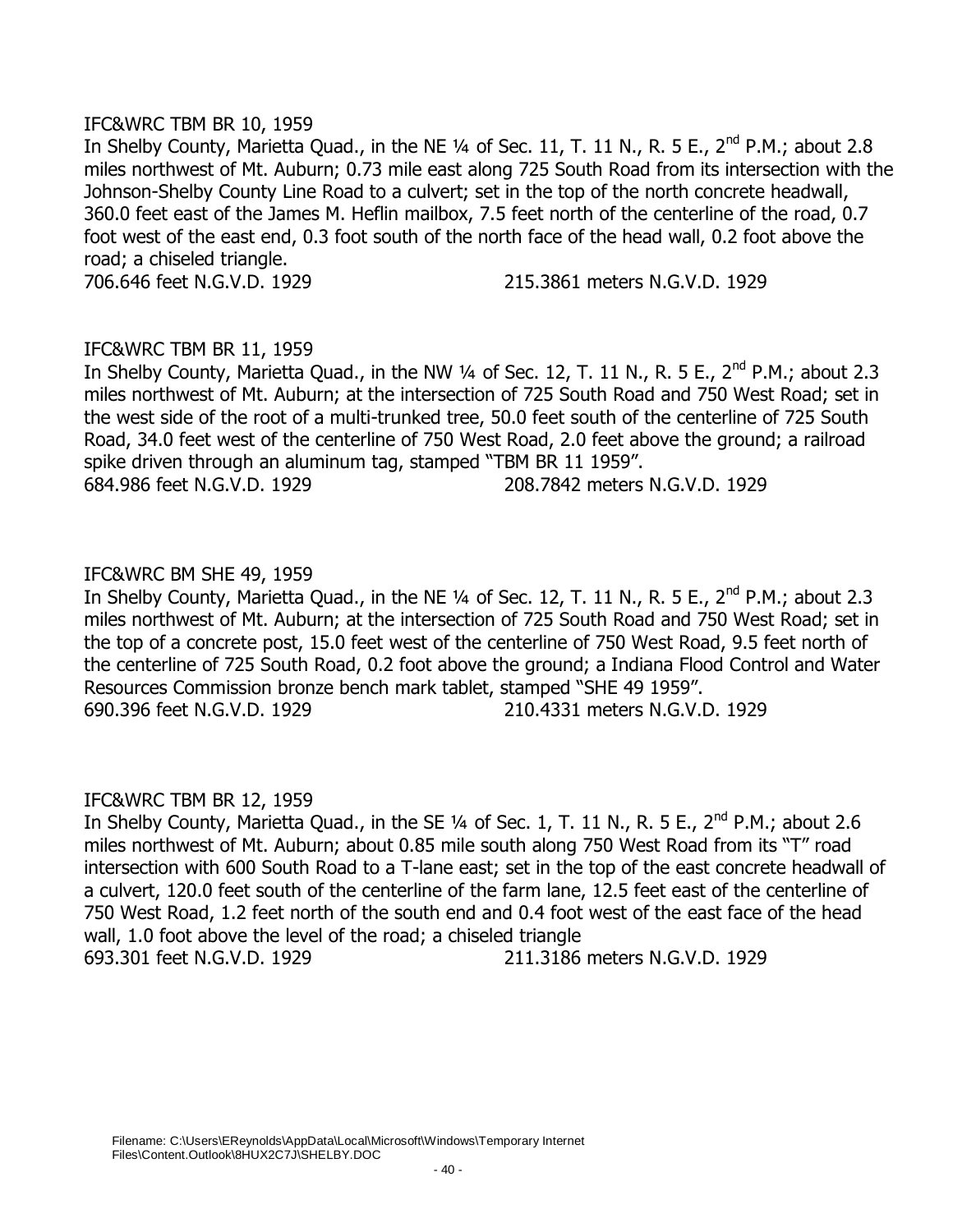## IFC&WRC TBM BR 13, 1959

In Shelby County, Marietta Quad., in the SW 1/4 of Sec. 36, T. 12 N., R. 5 E., 2<sup>nd</sup> P.M.; about 2.2 miles west-southwest of Marietta; at the T-road intersection of 600 South Road and 750 West Road, in the northwest quarter of the intersection; set in the south side of telephone pole  $\#$  4, 16.3 feet north of the centerline of 600 South Road, 9.5 feet west of the extended centerline of 750 West Road, 1.0 foot above the ground; a railroad spike driven through an aluminum tag, stamped "TBM BR 13 1959". 717.539 feet N.G.V.D. 1929 218.7063 meters N.G.V.D. 1929

# IFC&WRC TBM BR 14, 1959

In Shelby County, Marietta Quad., in the SW 1/4 of Sec. 31, T. 12 N., R. 6 E., 2<sup>nd</sup> P.M.; about 1.5 miles southwest of Marietta; at the 600 South Road concrete bridge over Shaw Ditch; set in the top of the north guard rail of the bridge, 11.0 feet north of the centerline of the road, 1.7 feet west of the east end of the north guardrail, 1.3 feet above the level of the road; a chiseled triangle.

699.239 feet N.G.V.D. 1929 213.1285 meters N.G.V.D. 1929

# USGS BM 4 WSM 1946 RESET 1959

In Shelby County, Marietta Quad., in the SW 1/4 of Sec. 31, T. 12 N., R. 6 E., 2<sup>nd</sup> P.M.; about 1.5 miles west-southwest of Marietta; at the T-road intersection of 600 South Road and 675 West Road, in southwest quarter intersection; set in the top of a concrete post, 18 feet south of the centerline of 600 South Road, 13 feet west of a power pole with the transformer on the top (no number), 1.5 feet above the road, 1.0 foot west of the extended centerline of 675 West Road, 0.5 foot above the ground; a U.S. Geological Survey bronze bench mark tablet, stamped "697 4 WSM 1946 RESET 1959".

697.397 feet N.G.V.D. 1929 212.5670 meters N.G.V.D. 1929

# IFC&WRC TBM BR 15, 1959

In Shelby County, Marietta Quad., in the SW  $\frac{1}{4}$  of Sec. 31, T. 12 N., R. 6 E., 2<sup>nd</sup> P.M.; about 1.1 miles west-southwest of Marietta; 0.4 mile south along 650 West Road from its "T" road intersection with 550 South Road to a culvert with concrete headwalls (the west head wall is upright while the east head wall is leaning over on its east side); set in the top of the west head wall, 9.6 feet west of the centerline of 650 West Road, 2.0 feet north of the south end of the west head wall, 1.2 feet above the level of the road; a chiseled triangle. 698.709 feet N.G.V.D. 1929 212.9669 meters N.G.V.D. 1929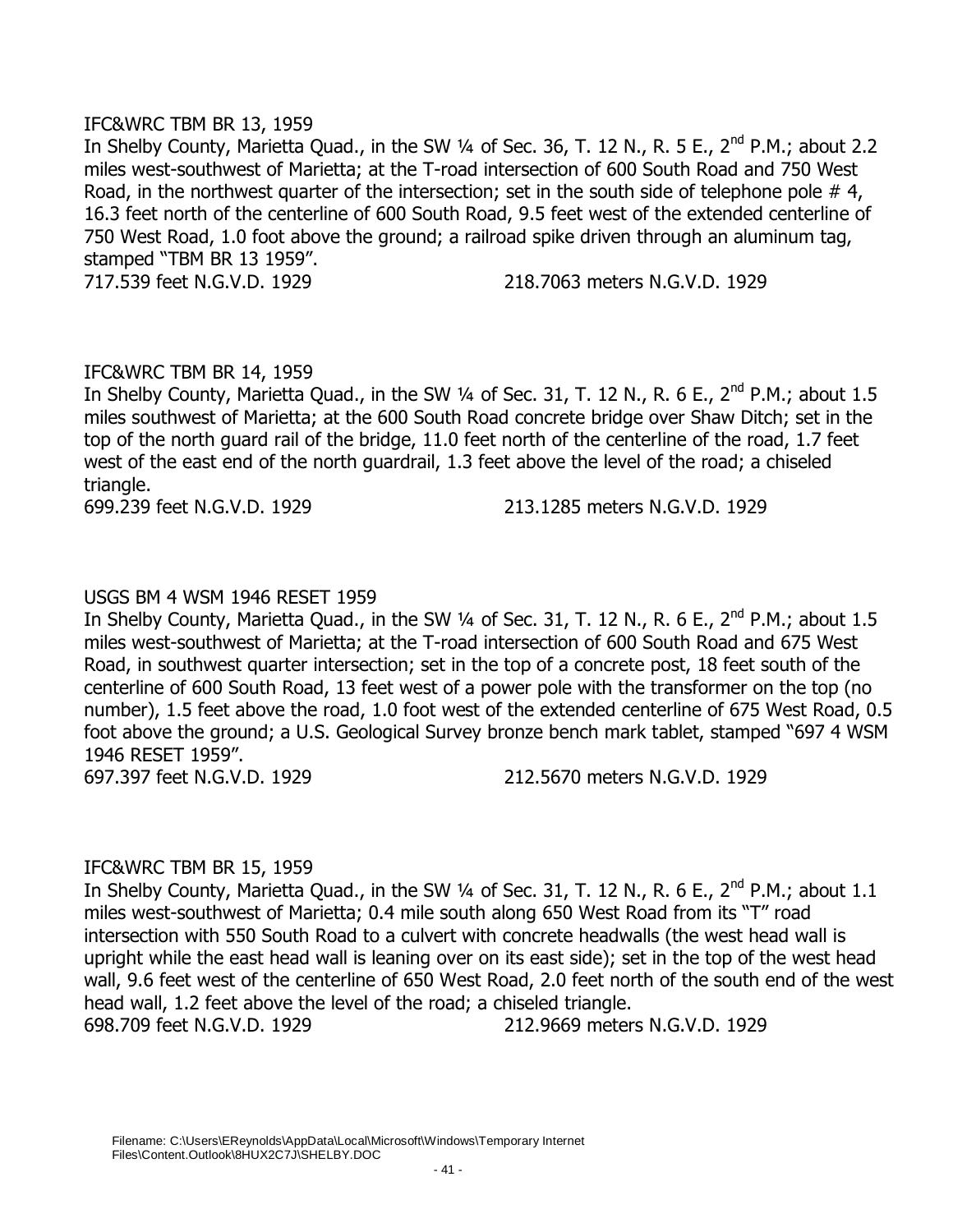### IFC&WRC TBM BR 16, 1959

In Shelby County, Marietta Quad., in the NE  $\frac{1}{4}$  of Sec. 31, T. 12 N., R. 6 E., 2<sup>nd</sup> P.M.; about 0.6 mile northwest of Marietta; at the "T"-road intersection of 550 South Road and 600 West Road, in the northwest quarter of the intersection; set in the top of the north concrete headwall of a culvert, 210.0 feet west of the centerline of 600 West Road, 9.5 feet north of the centerline of 550 South Road, 1.4 feet east of the west end of the north head wall, 0.8 foot above the level of the road; a chiseled triangle. 699.935 feet N.G.V.D. 1929 213.3406 meters N.G.V.D. 1929

# IFC&WRC BM SHE 50, 1959

In Shelby County; Marietta Quad., in the SW 1/4 of Sec. 32, T. 12 N., R. 6 E., 2<sup>nd</sup> P.M.; at Marietta; at the bridge over Blue River, in the southeast corner of the bridge; set in the top of the south integral curb, 14.0 feet south of the centerline of the road, 1.5 feet west of the east end of the south integral curb, 0.8 foot above the level of the bridge floor; a Indiana Flood Control and Water Resources Commission bronze bench mark tablet, stamped "SHE 50 1959". 710.705 feet N.G.V.D. 1929 216.6233 meters N.G.V.D. 1929

# IFC&WRC TBM BR 17, 1959

In Shelby County; Marietta Quad., in the SW 1/4 of Sec. 32, T. 12 N., R. 6 E., 2<sup>nd</sup> P.M.; at Marietta; at the bridge over Blue River, in the southwest corner of the bridge; set in the top of the south integral curb, 14.5 feet south of the centerline of the road, 1.6 feet east of the west end of the south integral curb, 0.8 foot above the level of the bridge floor; a chiseled triangle. 710.691 feet N.G.V.D. 1929 216.6191 meters N.G.V.D. 1929

# IFC&WRC TBM BR 18, 1959

In Shelby County, Marietta Quad., in the NE 1/4 of Sec. 31, T. 12 N., R. 6 E., 2<sup>nd</sup> P.M.; 0.8 mile northwest of Marietta; 0.45 mile north along 600 West Road from its "T"-road intersection with 550 South Road, to a farm lane leading west; set in the west side of a telephone pole marked UT COS Inc. #1, 22.0 feet south of the centerline of the farm lane, 15.3 feet west of the paved road, 4.0 feet northwest of the mail box with the name Ivory and Della Scott, 1.0 foot above the ground; a railroad spike driven through an aluminum tag, stamped "TBM BR 18 1959". 703.602 feet N.G.V.D. 1929 214.4583 meters N.G.V.D. 1929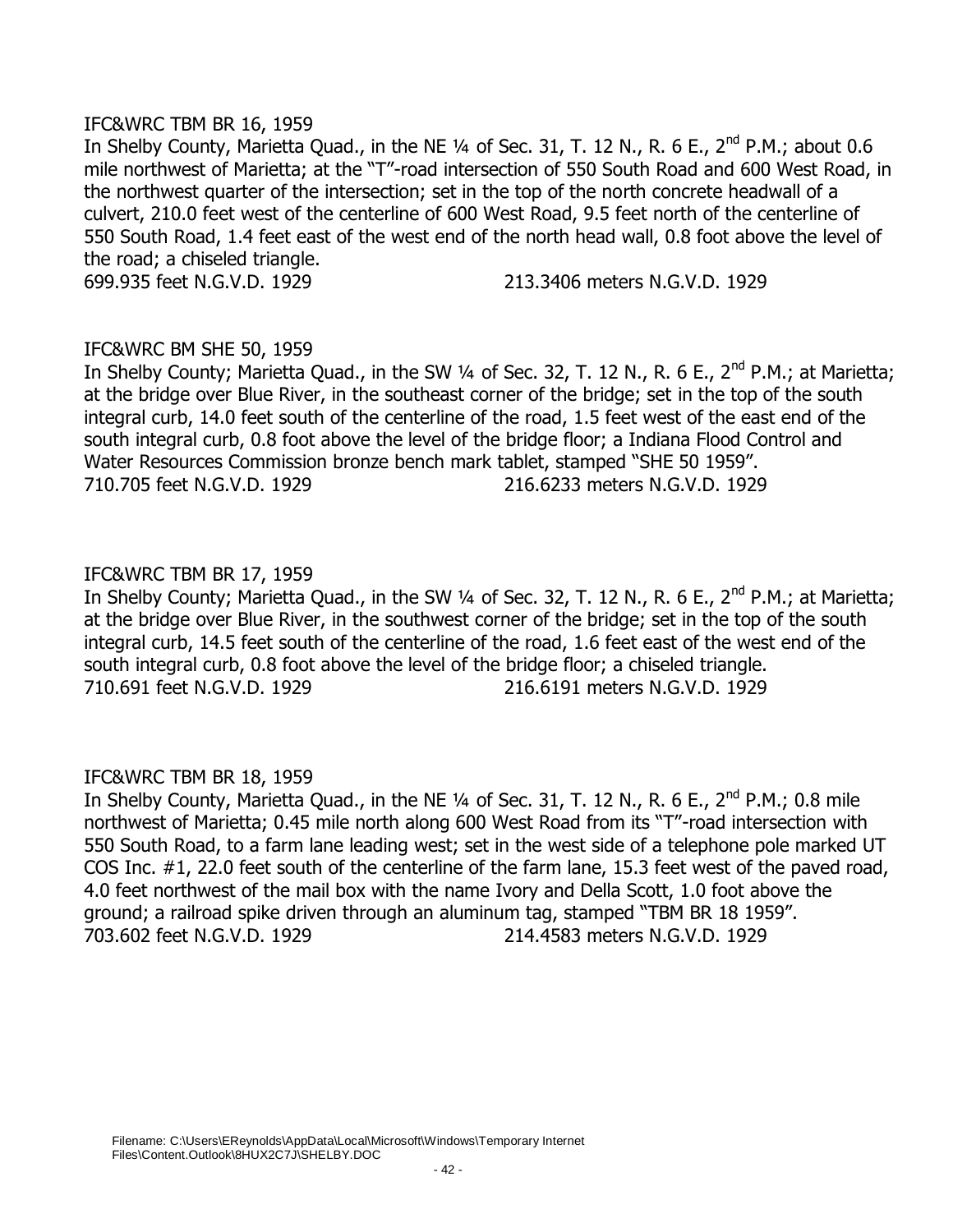## IFC&WRC BM SHE 46, 1959

In Shelby County, Marietta Quad., in the NE  $\frac{1}{4}$  of Sec. 30, T. 12 N., R. 6 E., 2<sup>nd</sup> P.M.; 1.3 miles northwest of Marietta; at the "T"-road intersection of 450 South Road and 600 West Road; set in the top of a concrete post, 27.5 feet west of the centerline of 600 West Road, 11.0 feet west of a corner fence post, 10.5 feet north of the centerline of the gravel 450 South Road, 0.2 foot above the ground; a Indiana Flood Control and Water Resources Commission bronze bench mark tablet stamped "SHE 46 1959".

723.773 feet N.G.V.D. 1929 220.6065 meters N.G.V.D. 1929

# IFC&WRC TBM BR 19, 1959

In Shelby County, Marietta Quad., in the NW  $\frac{1}{4}$  of Sec. 29, T. 12 N., R. 6 E., 2<sup>nd</sup> P.M.; 1.3 miles northwest of Marietta; at the "T"-road intersection of 450 South Road and 600 West Road; set in the west side of a power pole, 14.0 feet east of the centerline of 600 West Road, 2.0 feet north of the extended centerline of the gravel 450 South Road, 2.0 feet northwest of the corner post of the fence line north-south and T-fence line east-west, 0.4 foot above the ground; a railroad spike driven through an aluminum tag, stamped "TBM BR 19 1959".

724.523 feet N.G.V.D. 1929 220.8351 meters N.G.V.D. 1929

# IFC&WRC TBM BR 20, 1959

In Shelby County, Marietta Quad., in the NW 1/4 of Sec. 20, T. 12 N., R. 6 E., 2<sup>nd</sup> P.M.; 2.2 miles north northwest of Marietta; at the "T"-road intersection of 350 South Road and 600 West Road, and the junction of a farm lane north, in the northeast quarter of the intersection; set in the south side of a 9-inch Hackberry tree, 23.5 feet east of the extended centerline of paved 600 West Road, 20.5 feet east of a fence corner post (the tree is in the fence line), 17.0 feet north of the gravel 350 South Road, 0.3 foot above the ground; a railroad spike driven through an aluminum tag, stamped "TBM BR 20 1959".

718.427 feet N.G.V.D. 1929 218.9770 meters N.G.V.D. 1929

IFC&WRC BM SHE 47, 1959 Mark has been reset in new bridge – No Elevation Available In Shelby County, Marietta Quad., in the NW 1/4 of Sec. 20, T. 12 N., R. 6 E., 2<sup>nd</sup> P.M.; 2.2 miles north of Marietta; 0.15 mile east along 350 South Road from its "T"-road intersection with 600 West Road to a nine-foot box culvert with pipe hand rails; set in the top of the north quard rail base, 7 feet north of the centerline of the gravel 350 South Road, 0.7 foot above the road, 0.3 foot west of the east end of the guard rail base; a Indiana Flood Control and Water Resources Commission bronze bench mark tablet, stamped "BM SHE 47 1959". 717.225 feet N.G.V.D. 1929 218.6106 meters N.G.V.D. 1929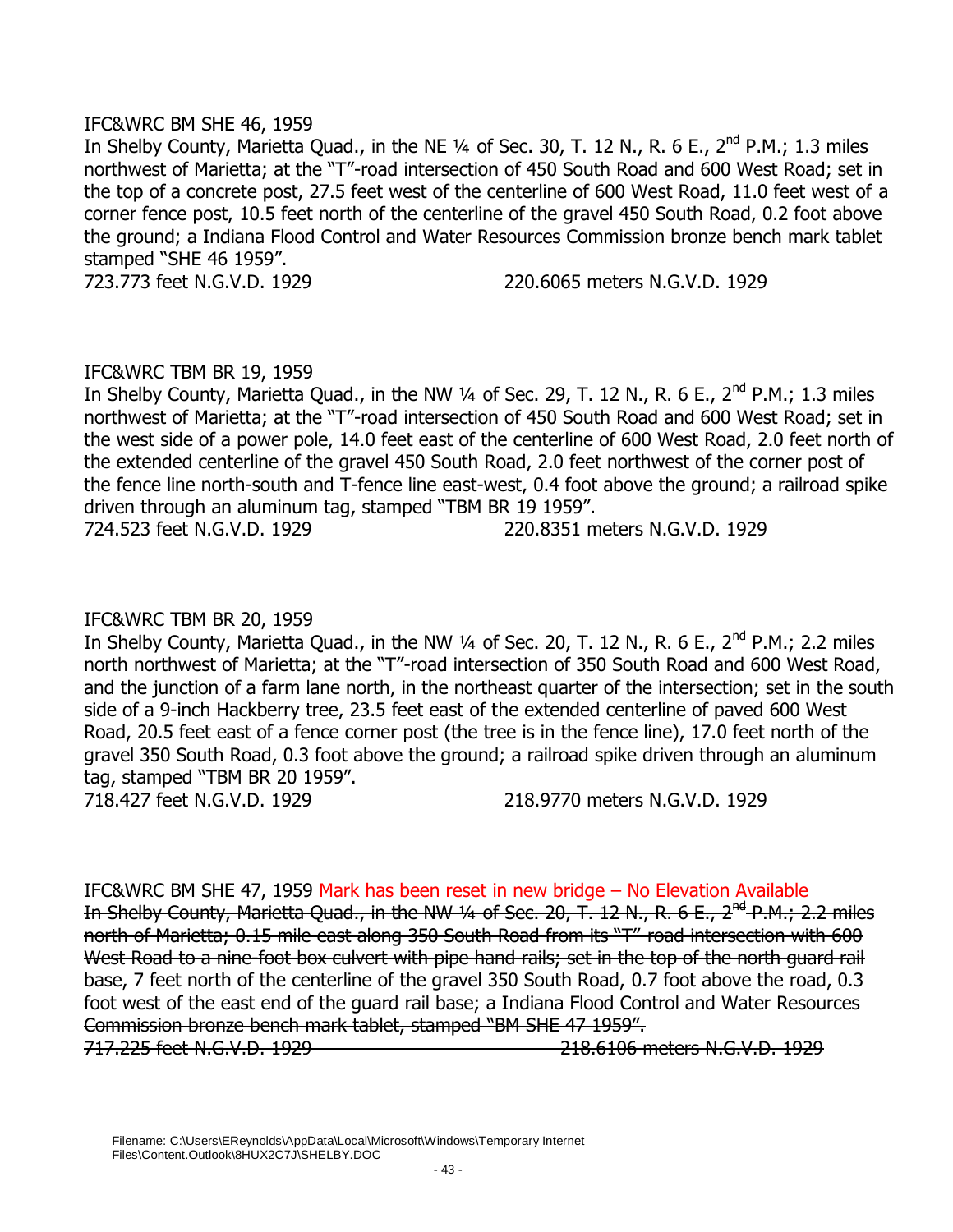## IFC&WRC TBM BR 21, 1959

In Shelby County, Marietta Quad., in the NW  $\frac{1}{4}$  of Sec. 20, T. 12 N., R. 6 E., 2<sup>nd</sup> P.M.; 2.3 miles north of Marietta; 1.4 miles south along 550 West Road from its T-road intersection with State Road 44 to a double pipe 18-inch culvert under the road; set in the top of the west headwall of the culvert, about 500 feet north of a farm house on the east side of the road, the house is at a right angle turn in the road to the west, 10.0 feet west of the centerline of 550 West Road, 0.6 foot north of the south end of the head wall, 0.1 foot above the road; a chiseled triangle. 712.913 feet N.G.V.D. 1929 217.2963 meters N.G.V.D. 1929

# IFC&WRC TBM BR 22, 1959

In Shelby County, Marietta Quad., in the SE 1/4 of Sec. 17, T. 12 N., R. 6 E., 2<sup>nd</sup> P.M.; 2.9 miles north of Marietta; 0.6 mile south along 550 West Road from its T-road intersection with State Road 44 to a power pole; set in the west side of a power pole with a transformer on the top (power pole is at a fence line), 135 feet south of the walkway to the residence of W.W. Patterson, Shelbyville, R.R. #3, 40 feet north of an entrance to the barn on the west side of the road, 12 feet east of the centerline of 550 West Road, 0.5 foot above the road; a railroad spike driven through an aluminum tag, stamped "TBM BR 22 1959". 725.854 feet N.G.V.D. 1929 221.2407 meters N.G.V.D. 1929

# IFC&WRC BM SHE 48, 1959

In Shelby County, Marietta Quad., in the NW 1/4 of Sec. 17, T. 12 N., R. 6 E., 2<sup>nd</sup> P.M.; 2.9 miles north of Marietta; 0.5 mile south along 550 West Road from its T-road intersection with State Road 44 to a farm lane crossing, in the northwest quarter of the intersection; set in the top of the northeast wing wall of a three-foot pipe culvert under the road, 17 feet west of the centerline of the road, 10 feet north of the centerline of the farm lane, 0.5 foot southwest of the northeast end of the wingwall, 0.3 foot above the road; a Indiana Flood Control and Water Resources Commission bronze bench mark tablet, stamped "SHE 48 1959". 724.100 feet N.G.V.D. 1929 220.7061 meters N.G.V.D. 1929

# USGS BM 3 EOM 1946 739

In Shelby County; Marietta Quad., in the NW  $\frac{1}{4}$  of Sec. 17, T. 12 N., R. 6 E., 2<sup>nd</sup> P.M.; 3.5 miles north of Marietta; at the T-road intersection of State Road 44 and a gravel 550 West Road; set in the top of a concrete post, 48 feet west of the centerline of 550 West Road, 24 feet south of the centerline of State Road 44, 10.5 feet southwest of power pole #863/10312, 2 feet north of a fence line, 3 feet above the road; a US Geological Survey bronze bench mark tablet, stamped "3 EOM 1946 739".

738.658 feet N.G.V.D. 1929 225.1434 meters N.G.V.D. 1929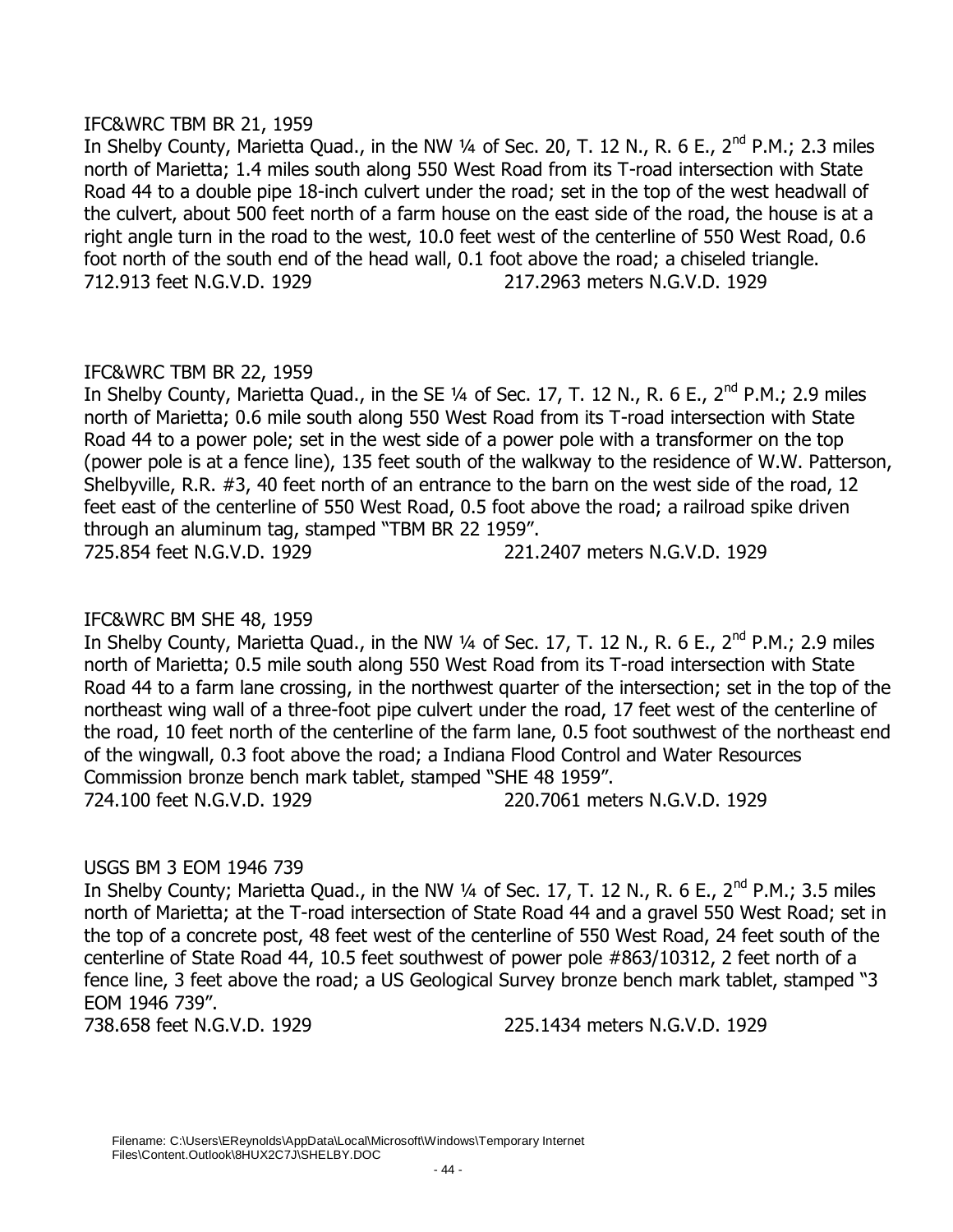## IFC&WRC BM SHE 65, 1959

In Shelby County, Marietta Quad., in the SW  $\frac{1}{4}$  of Sec. 9, T. 12 N., R. 6 E., 2<sup>nd</sup> P.M.; 3.5 miles north of Marietta; at the T-road intersection of State Road 44 and 500 West Road; set in the top of the east end of the north headwall of a thirty-inch box culvert, 36 feet east of the centerline of 500 West Road, 12.5 feet north of the centerline of State Road 44, 0.9 foot west of the east end of head wall, 0.4 foot below the road; a Indiana Flood Control and Water Resources Commission bronze bench mark tablet, stamped "SHE 65 1959".

727.386 feet N.G.V.D. 1929 221.7077 meters N.G.V.D. 1929

## IFC&WRC TBM BR 23, 1959

In Shelby County, Lewis Creek Quad., in the SW 1/4 of Sec. 9, T. 12 N., R. 6 E., 2<sup>nd</sup> P.M.; 2.8 miles northwest of Smithland; 0.4 mile west along State Road 44 from its bridge over Big Blue River to a farm lane leading south; set in the south side of a 36-inch tree, 350 feet east of the farm lane, 245 feet north of the centerline of State Road 44, 3 feet below the road; a railroad spike driven through an aluminum tag, stamped "TBM BR 23 1959". 726.976 feet N.G.V.D. 1929 221.5827 meters N.G.V.D. 1929

## IFC&WRC TBM BR 24, 1959

In Shelby County, Lewis Creek Quad., in the NW  $\frac{1}{4}$  of Sec. 16, T. 12 N., R. 6 E., 2<sup>nd</sup> P.M.; 2.6 miles northwest of Smithland; at the State Road 44 three-span steel truss bridge over Big Blue River; set in the top of the south end of the west bridge seat, 15 feet south of the centerline of the bridge, 6 feet below the road, 0.9 foot west of the east face of the west abutment, 0.6 foot north of the south end of the west bridge seat; a chiseled triangle. 727.577 feet N.G.V.D. 1929 221.7659 meters N.G.V.D. 1929

### IFC&WRC BM SHE 29, 1959

In Shelby County; Lewis Creek Quad., in the NE 1/4 of Sec. 16, T. 12 N., R. 6 E., 2<sup>nd</sup> P.M.; 2.6 miles northwest of Smithland; at the State Road 44 three-span steel truss bridge over Big Blue River; set in the top of the east end of the south guard rail, 15 feet south of the centerline of the bridge, 4 feet above the road, 0.7 foot west of the east end of the guardrail; a Indiana Flood Control and Water Resources Commission bronze bench mark tablet, stamped "SHE 29 1959". 737.059 feet N.G.V.D. 1929 224.6560 meters N.G.V.D. 1929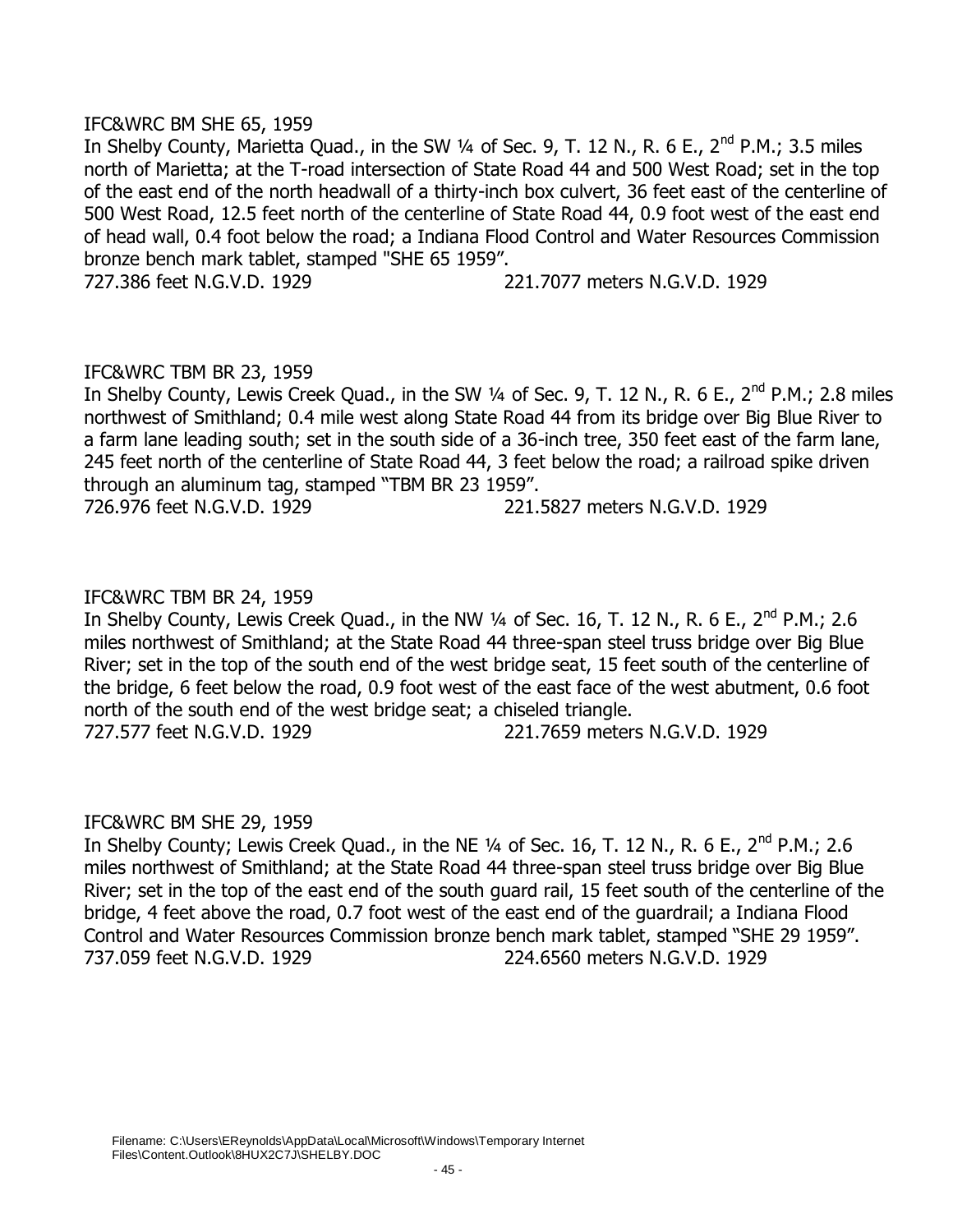## IFC&WRC TBM BR 25, 1959

In Shelby County, Lewis Creek Quad., in the NW  $\frac{1}{4}$  of Sec. 15, T. 12 N., R. 6 E., 2<sup>nd</sup> P.M.; 2.6 miles northwest of Smithland; at the T-road intersection of State Road 44 and Marietta Road, in the southeast quarter of the T-intersection; set in the north side of a 20-inch tree, 26 feet south of the centerline of State Road 44, 18 feet east of the center of the intersection, 0.7 foot above the road; a railroad spike driven through an aluminum tag, stamped "TBM BR 25 1959". 731.925 feet N.G.V.D. 1929 223.0912 meters N.G.V.D. 1929

## BM SHE 29 X 1959

In Shelby County, Lewis Creek Quad., in the SE  $\frac{1}{4}$  of Sec. 10, T. 12 N., R. 6 E., 2<sup>nd</sup> P.M.; 2.6 miles northwest of Smithland; at the T-road intersection of State Road 44 and Cemetery Road, in the northeast quarter of the intersection; set in the top of a concrete post, 19 feet east of the north-south centerline tangent, 18 feet north of the east-west centerline tangent of State Road 44, 14.7 feet north of the center line of a drive to a house, 2.3 feet south of a telephone pole, 0.2 foot above the ground; a Indiana Flood Control and Water Resources Commission bronze bench mark tablet, stamped "BM SHE 29 X 1959".

734.707 feet N.G.V.D. 1929 223.9391 meters N.G.V.D. 1929

## IFC&WRC TBM BR 26, 1959

In Shelby County, Shelbyville Quad., in the SE  $\frac{1}{4}$  of Sec. 3, T. 12 N., R. 6 E., 2<sup>nd</sup> P.M.; 3.5 miles west southwest of Shelbyville, 0.5 mile generally north along Old Franklin Road from its intersection with State Road 44 to the Snyder Cemetery, at the northeast corner of the cemetery; set in the top of a concrete fence corner post, 35.5 feet west of the centerline of the road, 2.2 feet above the ground; a chiseled triangle.

748.275 feet N.G.V.D. 1929 228.0747 meters N.G.V.D. 1929

# IFC&WRC TBM BR 29, 1959

In Shelby County, Shelbyville Quad., in the NW 1/4 of Sec. 6, T. 12 N., R. 7 E., 2<sup>nd</sup> P.M.; at Shelbyville; 0.95 mile generally west along Broadway and Washington Avenue from the intersection of Broadway with State Road 9 and the U.S. Highway 421, to the Habig Street Tjunction, in the northeast quarter of the T-junction; set in the top of a 10-inch concrete block, 39 feet north of the centerline of Washington Avenue, 27 feet east of the centerline of Habig Street, 0.35 foot south of the south edge of the sidewalk, at the ground elevation; a railroad spike. 750.479 feet N.G.V.D. 1929 228.7465 meters N.G.V.D. 1929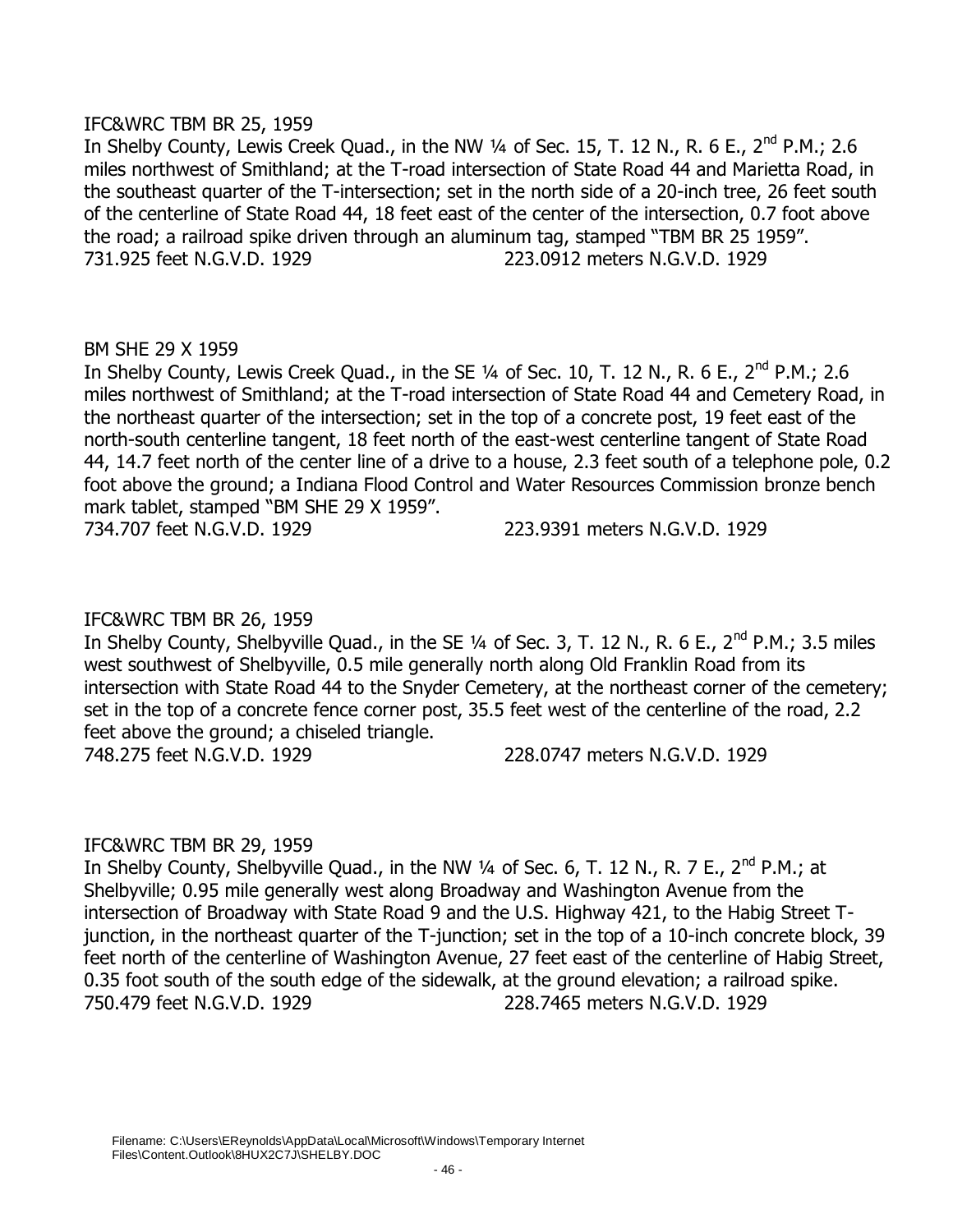### USGS RM 4 SHELBYVILLE

In Shelby County, Shelbyville Quad., in the SE  $\frac{1}{4}$  of Sec. 31, T. 13 N., R. 7 E., 2<sup>nd</sup> P.M.; at Shelbyville; at the northwest corner of the City Cemetery; set in the top of the southwest corner of the protection pier, 41 feet north of the centerline of the east-west road along the south bank of the Big Blue River, 36 feet west of the extended centerline of the T-road south, 20.5 feet south of the north end of a concrete pier, 12 feet east of the east side of the gaging station and walkway, 1.0 foot below the road; a chiseled square. 761.219 feet N.G.V.D. 1929 232.0200 meters N.G.V.D. 1929

# IFC&WRC TBM BR 31, 1959

In Shelby County, Shelbyville Quad., in the SE 1/4 of Sec. 31, T. 13 N., R. 7 E., 2<sup>nd</sup> P.M.; at Shelbyville; at the northwest corner of the City Cemetery; set in the southwest side of a 30-inch tree, 73 feet east of the east side of the gaging station and walkway, 25.5 feet north of the centerline of the east-west road along the south bank of the Blue River, 21 feet east of the extended centerline of T-road south, 1.2 feet above the ground; a railroad spike driven through an aluminum tag, stamped "TBM BR 31 1959".

759.642 feet N.G.V.D. 1929 231.5393 meters N.G.V.D. 1929

# IFC&WRC TBM BR 32, 1959

In Shelby County; Shelbyville Quad., in the SW  $\frac{1}{4}$  of Sec. 32, T. 13 N., R. 7 E., 2<sup>nd</sup> P.M.; at Shelbyville; at the U.S. 421/State Road 9 concrete arch bridge over Big Blue River; set in the top of the northwest corner of a 1.5x2.5 foot concrete guard rail post of the west guard rail, at the seventh joint south of the north end of the bridge,  $(4<sup>th</sup>$  post south of the north end of the bridge) 29.5 feet west of the centerline of the bridge, 3 feet above the sidewalk; a chiseled square.

DESTROYED

768.279 feet N.G.V.D. 1929 234.1719 meters N.G.V.D. 1929

# USGS RM 3 SHELBYVILLE

In Shelby County, Shelbyville Quad., in the SW  $\frac{1}{4}$  of Sec. 32, T. 13 N., R. 7 E., 2<sup>nd</sup> P.M.; at Shelbyville; at U.S. 421/State Road 9 concrete arch bridge over Big Blue River; set in the top of the west concrete curbing, 26 feet north of the south end and 23.5 feet west of the centerline of the bridge, 0.5 foot above the road, level with the sidewalk; a chiseled square.

DESTROYED

764.212 feet N.G.V.D. 1929 232.9323 meters N.G.V.D. 1929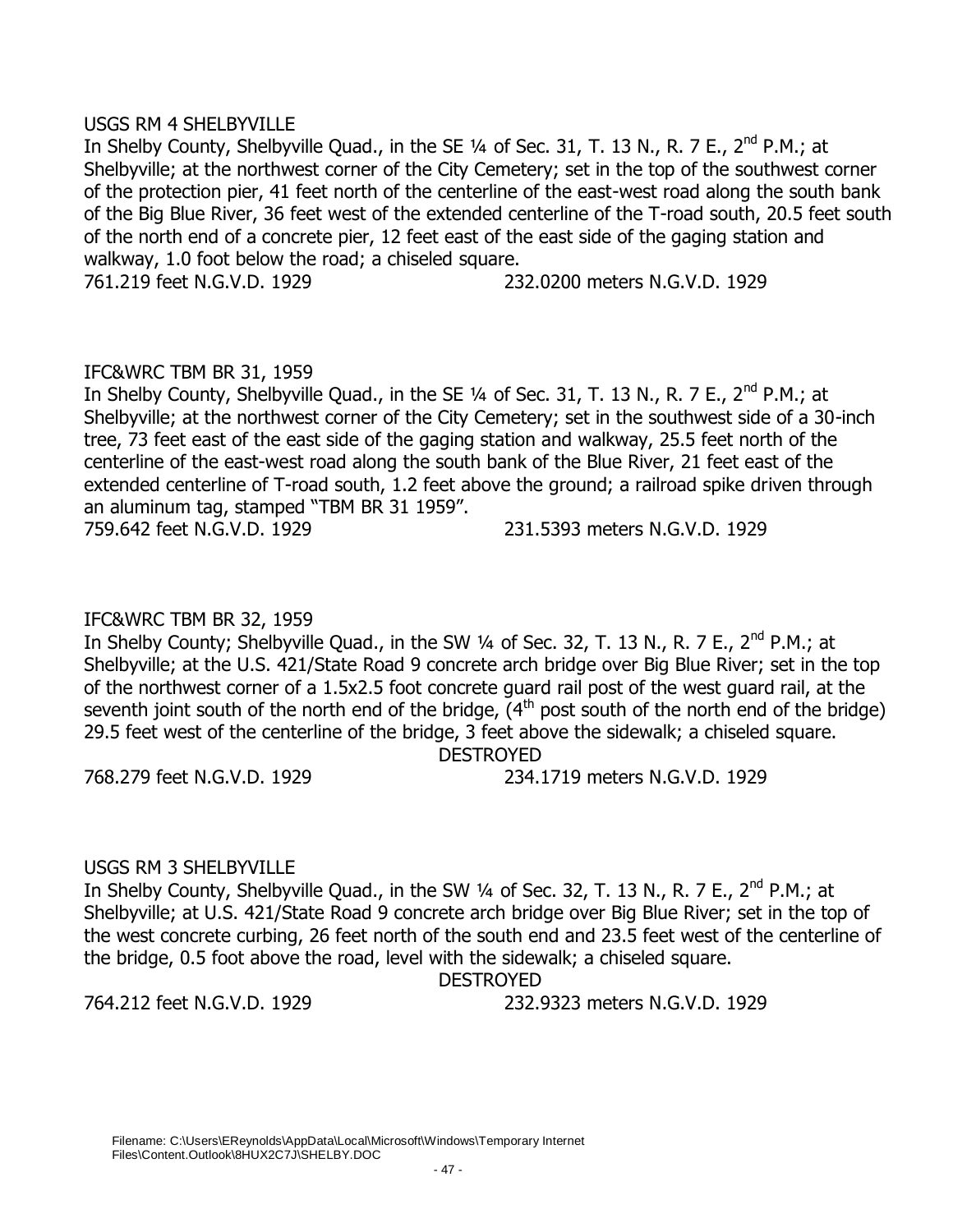### USGS RM 2 SHELBYVILLE

In Shelby County, Shelbyville Quad., in the SW 1/4 of Sec. 32, T. 13 N., R. 7 E., 2<sup>nd</sup> P.M.; at Shelbyville; at the U.S. 421/State Road 9 concrete arch bridge over Big Blue River; set in the top of the west curbing, 28 feet south of the north end and 23.5 feet west of the centerline of the bridge, 0.5 foot above the road, level with the sidewalk, at the point where the north most arch starts; a chiseled square (vague mark).

### DESTROYED

765.265 feet N.G.V.D. 1929 233.2532 meters N.G.V.D. 1929

## USC&GS BM B 2 RESET 1935

In Shelby County, Shelbyville Quad., in the SW  $\frac{1}{4}$  of Sec. 32, T. 13 N., R. 7 E., 2<sup>nd</sup> P.M.; at Shelbyville; at the U.S. 421 concrete bridge over Big Blue River; at the northwest end of the northeast sidewalk, 33 feet northeast of the centerline of the highway, 0.6 foot above the bridge floor; a US Coast & Geodetic Survey bench mark tablet, stamped "B 2 RESET 1935".

**DESTROYED** 

765.172 feet N.G.V.D. 1929 233.2249 meters N.G.V.D. 1929

# IFC&WRC TBM BR 30, 1959

In Shelby County, Shelbyville Quad., in the SW  $\frac{1}{4}$  of Sec. 32, T. 13 N., R. 7 E., 2<sup>nd</sup> P.M.; at Shelbyville; at the New York Railroad bridge over the Blue River; set in the top of the southeast abutment, 6.3 feet northeast of the northeast rail, 1.0 foot northwest of the southeast end of the abutment, 0.5 foot below the top of the rail; the top of a bolt head.

2<sup>nd</sup> Order Elevation superseded

| 234,4666 meters N.G.V.D. 1929 | 769.246 feet N.G.V.D. 1929                   |
|-------------------------------|----------------------------------------------|
|                               | Revised 2 <sup>nd</sup> Order Elevation 2014 |
| 234.472 meters N.G.V.D. 1929  | 769.263 feet N.G.V.D. 1929                   |
| 234.341 meters N.A.V.D. 1988  | 768.833 feet N.A.V.D. 1988                   |

### USC&GS BM M 47, 1934

In Shelby County, Shelbyville Quad., ., in the NE  $\frac{1}{4}$  of Sec. 5, T. 12 N., R. 7 E., 2<sup>nd</sup> P.M.; at Shelbyville; in the northeast angle of the crossing of the New York Central Railroad and the Pennsylvania Railroad, in the top of the northeast corner of an old concrete switch base in front of the control tower, at Vine Tower, 45.9 feet north of the north rail of the Pennsylvania Railroad track, 7 feet east of the east rail of the New York Central Railroad track, 5 feet west of the west edge of the control tower, 0.5 foot below the track; a US Coast & Geodetic Survey bench mark tablet, stamped "M 47 1934". 765.530 feet N.G.V.D. 1929 233.3340 meters N.G.V.D. 1929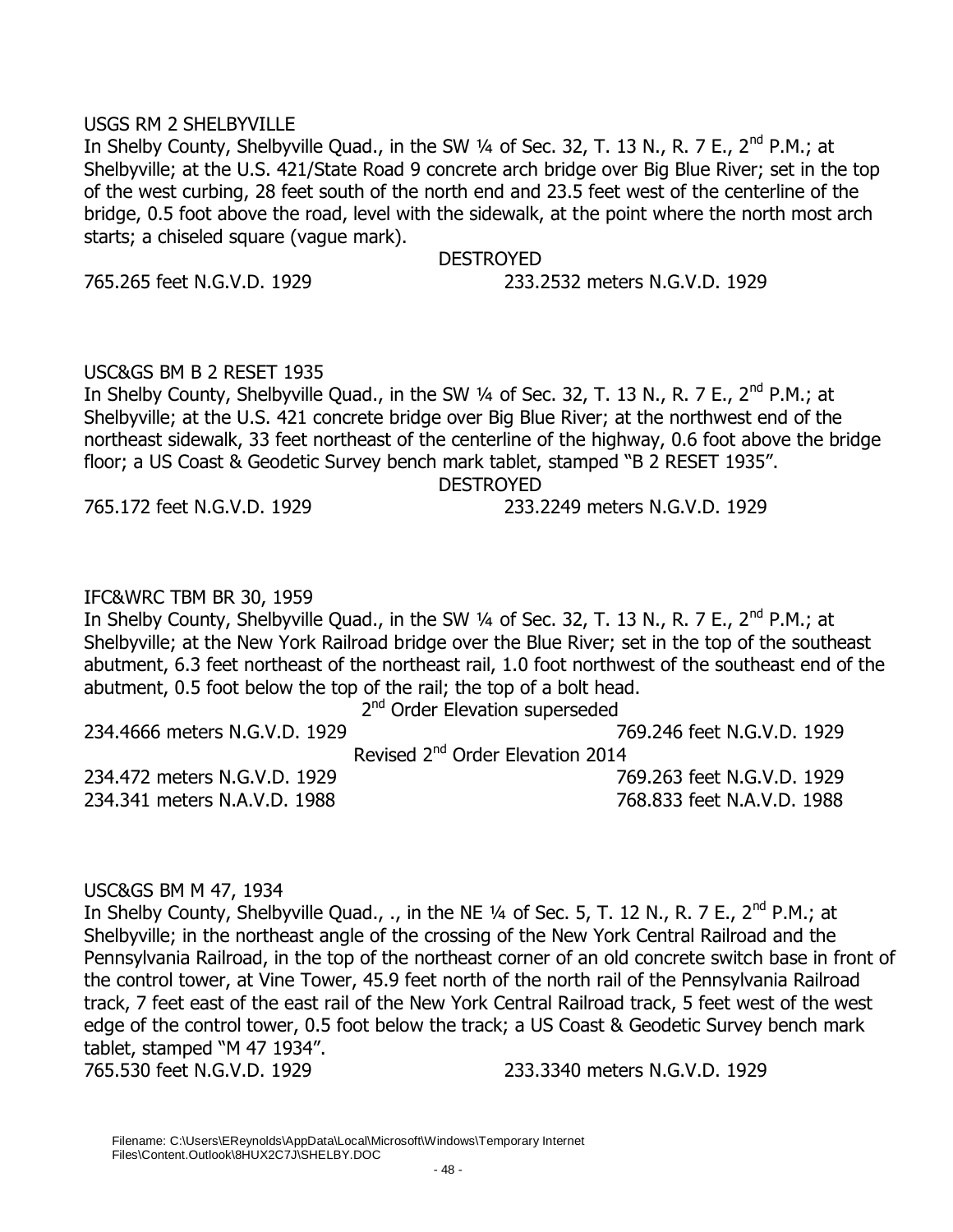## USC&GS BM K 47, 1934

In Shelby County, Shelbyville Quad., in the NE  $\frac{1}{4}$  of Sec. 5, T. 12 N., R. 7 E., 2<sup>nd</sup> P.M.; at Shelbyville; at Vine Tower, on the Pennsylvania Railroad; set in the top of the northeast corner of the concrete base of an unused switch mechanism, 66 yards east of the crossing of the New York Central Railroad; 75 feet south of the south edge of State Road 44, 14.4 feet south of the south rail of the Pennsylvania Railroad track, 10.1 feet north of the wire fence of the Levenstein Bros. junk yard, 0.5 foot below the track; a US Coast & Geodetic Survey bench mark tablet, stamped "K 47 1934".

765.248 feet N.G.V.D. 1929 233.2481 meters N.G.V.D. 1929

## USC&GS BM L 47, 1934

In Shelby County, Shelbyville Quad., in the NE  $\frac{1}{4}$  of Sec. 5, T. 12 N., R. 7 E., 2<sup>nd</sup> P.M.; at Shelbyville; on the New York Central Railroad, 185 yards south of the crossing of the Pennsylvania Railroad, 7 rails south of a street crossing, at a switch (now abandoned); set in the top of the southeast corner of the old concrete base, 79 feet north of an electric signal tower, 9,9 feet east of the east rail of the main track, 1.0 foot below the track, a US Coast & Geodetic Survey bench mark tablet, stamped "L 47 1934".

767.187 feet N.G.V.D. 1929 233.8391 meters N.G.V.D. 1929

# IFC&WRC TBM BR 33, 1960

In Shelby County, about 0.5 mile north of Shelbyville; 0.6 miles north along State Road 9 from its junction with old U.S. 421 to the St. Lukes Church; set in the east side of the telephone pole #307GSC44, 38 feet west of the centerline of State Road 9, 21 feet north of the centerline of the driveway and 5.5 feet north of the west end of the north headwall of a culvert under the driveway to the church, 1.0 foot above the ground; a railroad spike driven through an aluminum tag, stamped "TBM BR33 1960".

758.919 feet N.G.V.D. 1929 231.3190 meters N.G.V.D. 1929 758.537 feet N.A.V.D. 1988 231.2025 meters N.A.V.D. 1988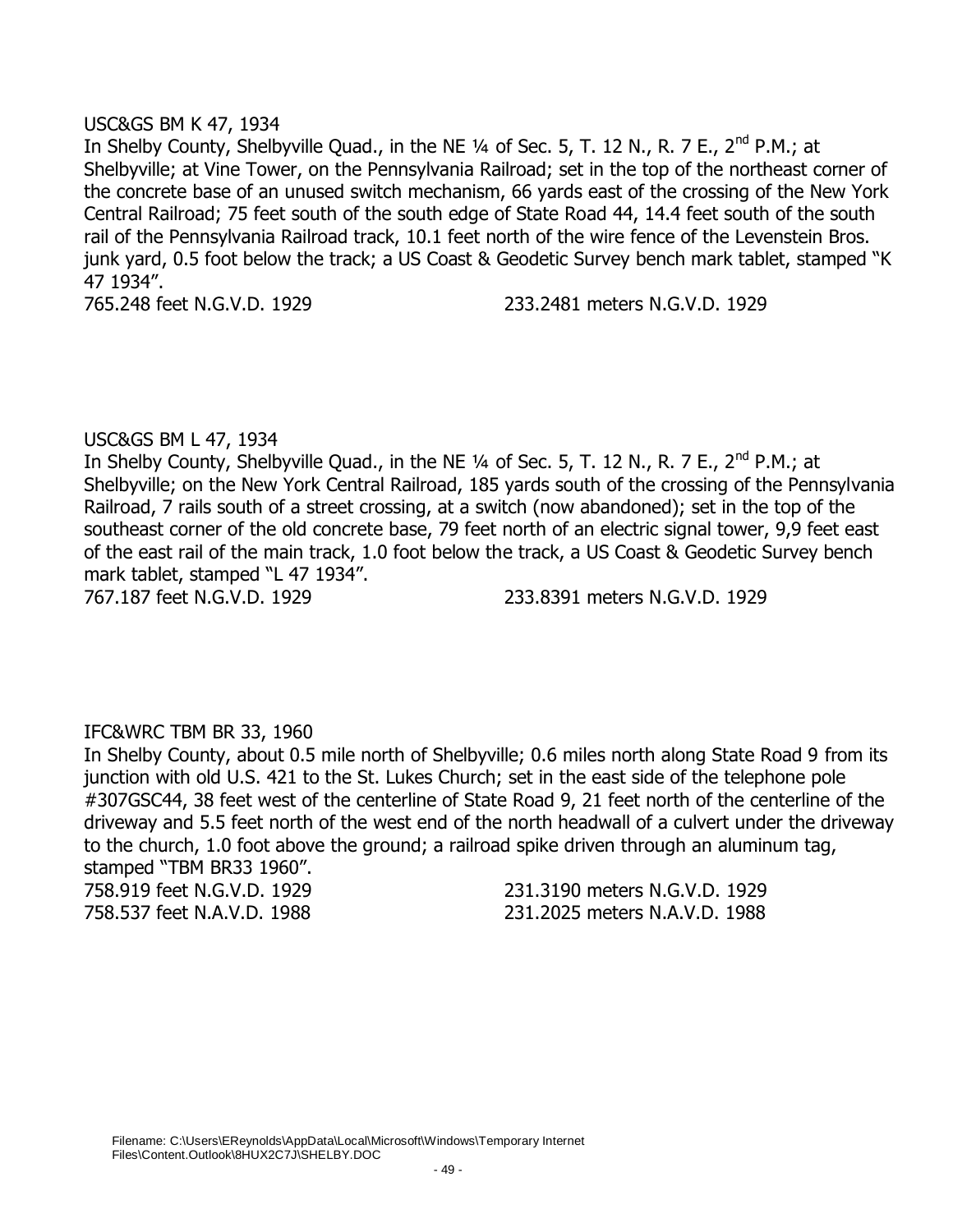#### IFC&WRC BM SHE 34, 1959

In Shelby County, Shelbyville Quad., in the SW 1/4 of Sec. 29, T. 13 N., R. 7 E., 2<sup>nd</sup> P.M.; about 0.5 mile north of Shelbyville; 1.1 miles north along State Road 9 from its junction with U.S. 421 to the Mr. Ralph I. Deupree residence; set in the top of a concrete post flush with the ground, 1,035 feet south of the centerline of a crossroad (150 North Road) leading east to a gravel pit, 110 feet north of a power pole, 55 feet south-southeast of the Deupree mailbox, 36 feet east of the centerline of State Road 9, 2.5 feet southwest of an iron fence post, 2.3 feet west of a fence line; a Indiana Flood Control and Water Resources Commission bronze bench mark tablet, stamped "SHE 34 1959".

772.339 feet N.G.V.D. 1929 235.4094 meters N.G.V.D. 1929 771.957 feet N.A.V.D. 1988 235.2930 meters N.A.V.D. 1988

#### IFC&WRC TBM BR 34, 1960

In Shelby County, Shelbyville Quad., in the SW 1/4 of Sec. 29, T. 13 N., R. 7 E., 2<sup>nd</sup> P.M.; about 0.5 mile north of Shelbyville; 1.15 miles north along State Road 9 from its junction with U.S. 421 at Shelbyville to Mr. Paul Sirkus residence; set in the west side of a power pole, 735 feet south of the centerline of a crossroad (150 North Road) leading east to a gravel pit, 40 feet east of the centerline of State Road 9, 26 feet east-northeast of Sirkus mailbox, 2 feet west of a fence line, 1.2 feet above the ground; a railroad spike driven through an aluminum tag, stamped "TBM BR 34 1960".

772.973 feet N.G.V.D. 1929 235.6026 meters N.G.V.D. 1929 772.590 feet N.A.V.D. 1988 235.4859 meters N.A.V.D. 1988

### IFC&WRC TBM BR 35, 1960

In Shelby County, Shelbyville Quad., in the NW  $\frac{1}{4}$  of Sec. 29, T. 13 N., R. 7 E., 2<sup>nd</sup> P.M.; about 1.0 mile north of Shelbyville; at the State Road 9 overpass over Interstate 74; set in the top of and at the south end of the concrete base of the east concrete handrail of the south overpass approach, 20 feet east of the centerline of the north bound lane, 0.9 foot above the road, 0.2 foot north of the south edge and 0.2 foot east of the west edge of the concrete base; a chiseled triangle.

798.061 feet N.G.V.D. 1929 243.2495 meters N.G.V.D. 1929 797.678 feet N.A.V.D. 1988 243.1327 meters N.A.V.D. 1988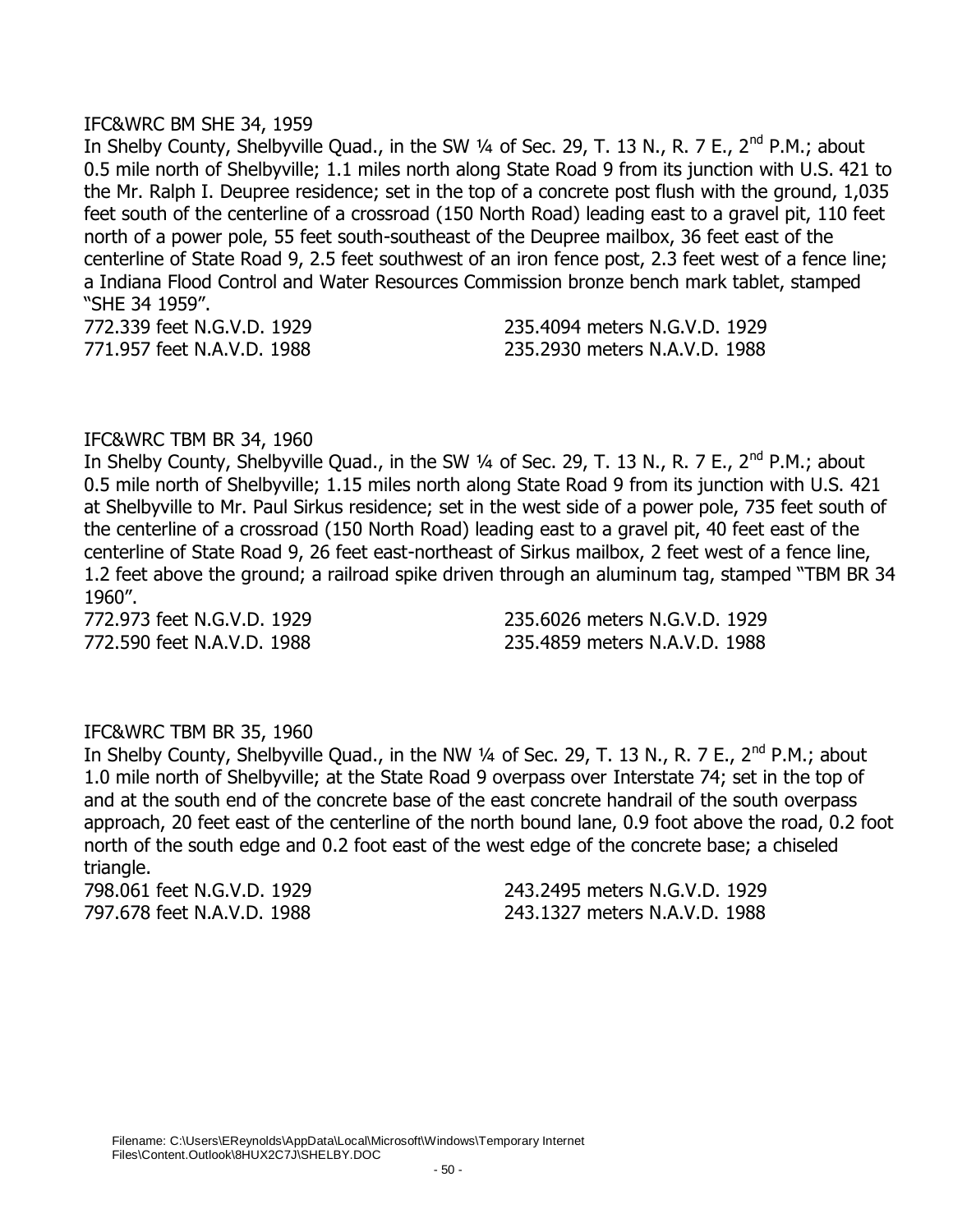### ISHC BM SHE G 14

In Shelby County, Shelbyville Quad., in the NW 1/4 of Sec. 29, T. 13 N., R. 7 E., 2<sup>nd</sup> P.M.; about 1.0 mile north of Shelbyville; at the State Road 9 overpass over Interstate 74; set in the top of the south end of the west sidewalk, 18.7 feet north of the south end of the south bridge approach, 16 feet west of the centerline of the southbound lane, 2.3 feet north of the south end of the sidewalk, 1.1 feet west of the east edge of the sidewalk; a Indiana State Highway Commission bronze bench mark tablet, stamped "SHE G 14". 798.947 feet N.G.V.D. 1929 243.5195 meters N.G.V.D. 1929 798.560 feet N.A.V.D. 1988 243.4016 meters N.A.V.D. 1988

## IFC&WRC TBM BR 36, 1960

In Shelby County, Shelbyville Quad., in the SE  $\frac{1}{4}$  of Sec. 20, T. 13 N., R. 7 E., 2<sup>nd</sup> P.M.; about 1.6 miles north of Shelbyville, at the Morristown Road concrete bridge over Big Blue River; set in the top of a concrete guardrail post, 69.5 feet northeast of the southwest end of the northwest guardrail, 11 feet northwest of the centerline of the road, 3.2 feet above the road, 1.6 feet northeast of the southwest edge and 0.7 foot southeast of the northwest edge of the post; a chiseled triangle.

784.634 feet N.G.V.D. 1929 239.1569 meters N.G.V.D. 1929 784.247 feet N.A.V.D. 1988 239.0390 meters N.A.V.D. 1988

USGS TBM UE 784.6

In Shelby County, Shelbyville Quad., in the SE  $\frac{1}{4}$  of Sec. 20, T. 13 N., R. 7 E., 2<sup>nd</sup> P.M.; about 1.6 miles north of Shelbyville, at the Morristown Road concrete bridge over Big Blue River; set in the top of the southwest corner of a concrete post of the northwest concrete guardrail, 75 feet southwest of the northeast end of the guardrail, 11 feet northwest of the centerline of the road, 3.2 feet above the road; a chiseled square.

784.612 feet N.G.V.D. 1929 239.1502 meters N.G.V.D. 1929 784.225 feet N.A.V.D. 1988 239.0323 meters N.A.V.D. 1988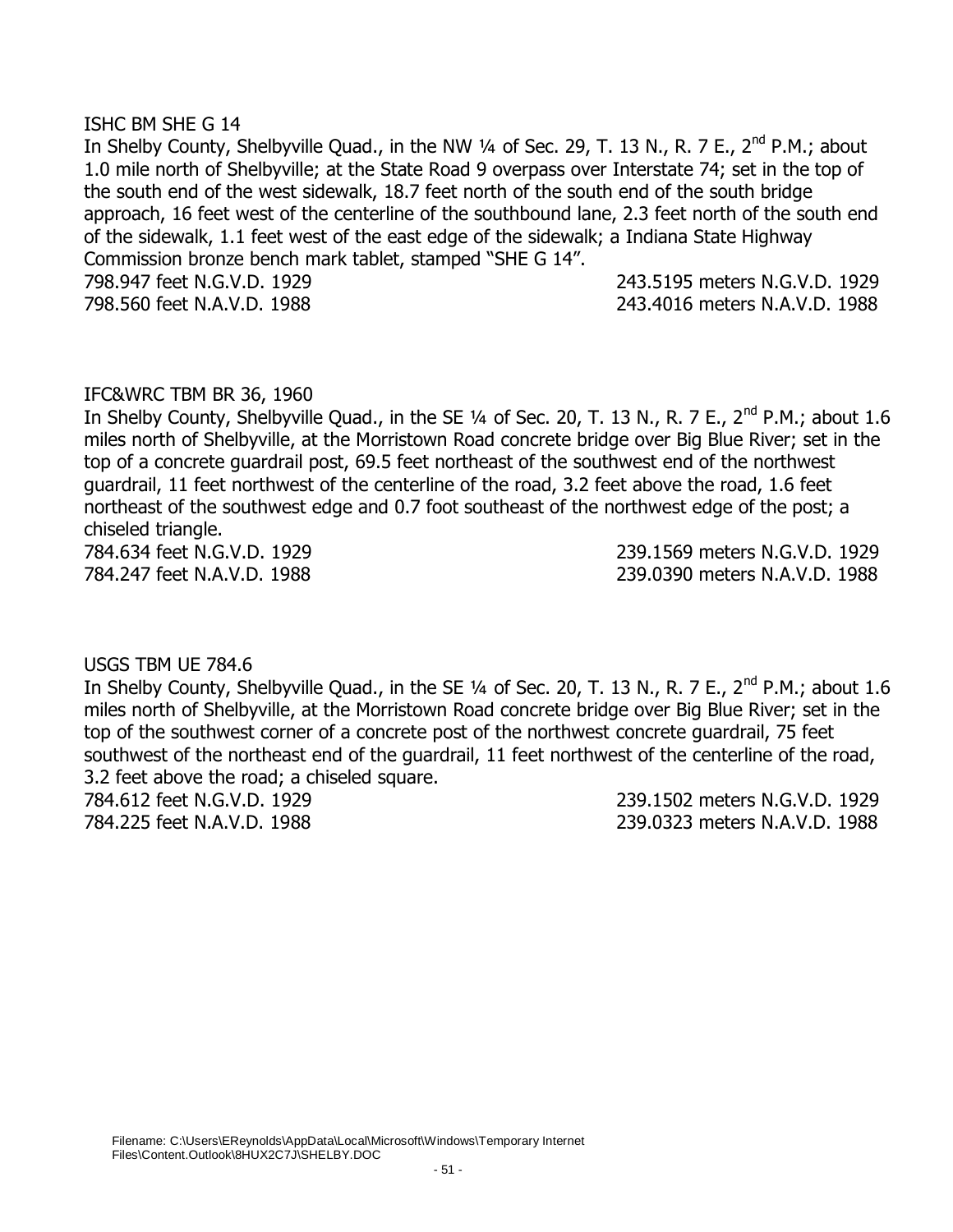### IFC&WRC BM SHE 38, 1959

In Shelby County, Shelbyville Quad., in the SE 1/4 of Sec. 20, T. 13 N., R. 7 E., 2<sup>nd</sup> P.M.; about 1.6 miles north of Shelbyville, at the Morristown Road concrete bridge over Big Blue River; set at the center of the top of the southeast concrete guardrail of the bridge, 12.5 feet southeast of the centerline of the road, 4.0 feet above the road, 1.2 feet southwest of the northwest end of the southeast guardrail; a Indiana Flood Control and Water Resources Commission bronze bench mark tablet, stamped "SHE 38 1959".

783.599 feet N.A.V.D. 1988

783.987 feet N.G.V.D. 1929 238.9597 meters N.G.V.D. 1929

## IFC&WRC TBM BR 37, 1960

In Shelby County, Shelbyville Quad., in the NW 1/4 of Sec. 21, T. 13 N., R. 7 E., 2<sup>nd</sup> P.M.; about 1.9 miles north of Shelbyville, at the "T" road intersection of Morristown Road and a gravel T-road east (275 North Road); set in the west side of a power pole, about 150 feet north of the centerline of the T-road east(275 North Road), 22 feet west of the centerline of the blacktop Morristown Road, 1.4 feet above the ground; a railroad spike driven through an aluminum tag, stamped "TBM BR 37 1960". 777.838 feet N.G.V.D. 1929 237.0855 meters N.G.V.D. 1929

777.449 feet N.A.V.D. 1988

### IFC&WRC BM SHE 39, 1959

In Shelby County, Shelbyville Quad., in the SW  $\frac{1}{4}$  of Sec. 16, T. 13 N., R. 7 E., 2<sup>nd</sup> P.M.; about 2.3 miles north of Shelbyville; 1.85 miles northeast and north along a blacktop Morristown Road from its intersection with State Road 9 to the Mr. Edward C. Weaver residence; set in the top of a concrete post, 0.1 mile south of the Weaver driveway, at the south end of a north-south fence line, 19.0 feet east of the centerline of Morristown Road, 1.8 feet west of a white wooden fence corner post, 0.4 foot above the ground; a Indiana Flood Control and Water Resources Commission bronze bench mark tablet, stamped "SHE 39 1959".

DESTROYED

778.604 feet N.G.V.D. 1929 237.3190 meters N.G.V.D. 1929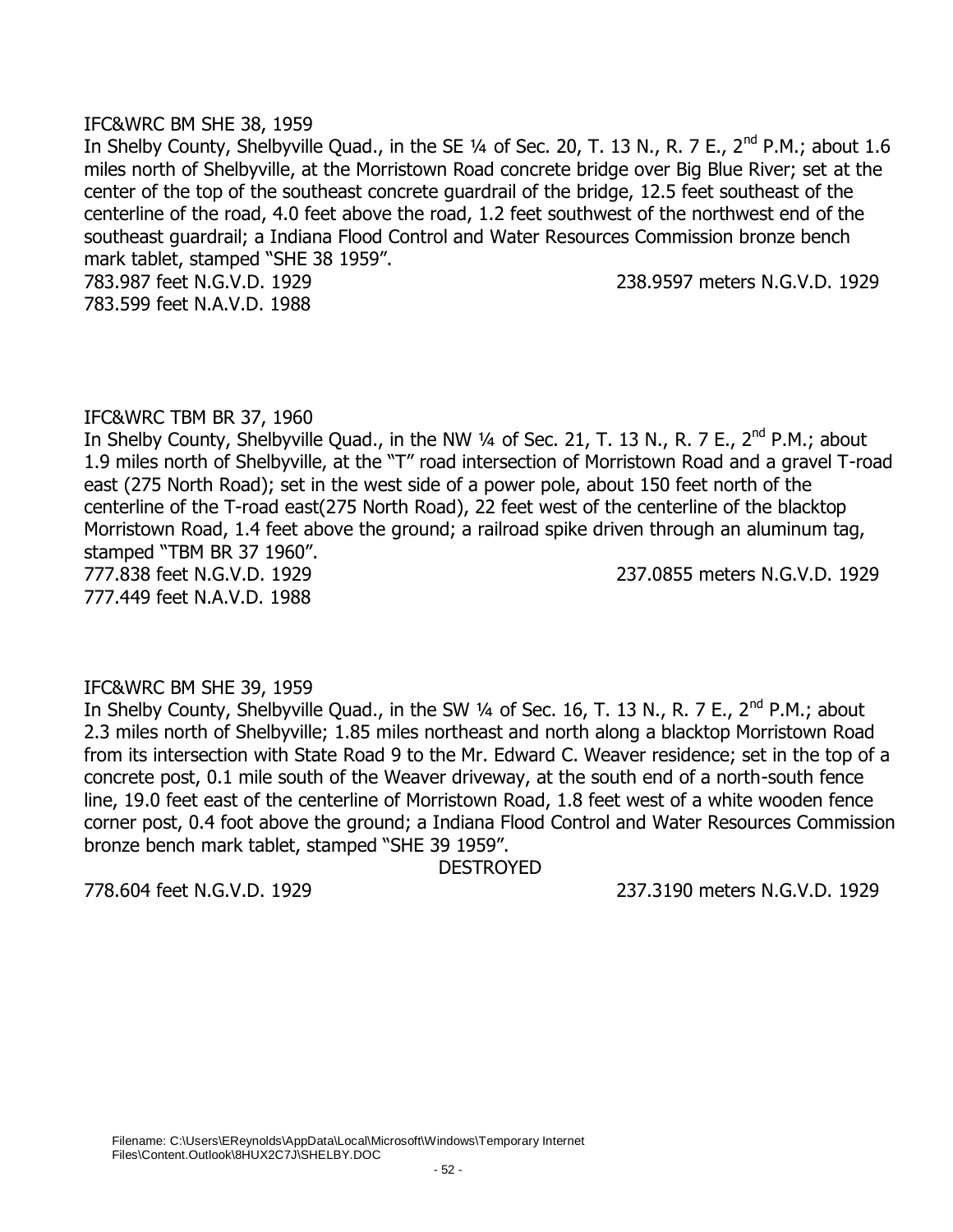## IFC&WRC TBM BR 38, 1960

In Shelby County, Shelbyville Quad., in the SE 1/4 of Sec. 17, T. 13 N., R. 7 E., 2<sup>nd</sup> P.M.; about 2.4 miles north of Shelbyville; 1.85 miles northeast and north along a blacktop Morristown Road from its intersection with State Road 9 to the Mr. Edward C. Weaver residence; set in the west side of a power pole, 290 feet north of the centerline of the Weaver driveway, 180 feet north of a painted white gate entrance to a field, 18 feet west of the centerline of the paved road, 1.2 feet above the ground, a railroad spike driven through an aluminum tag, stamped "TBM BR 38 1960". 784.686 feet N.G.V.D. 1929 239.1728 meters N.G.V.D. 1929 784.299 feet N.A.V.D. 1988

# IFC&WRC TBM BR 39, 1960

In Shelby County, Shelbyville Quad., in the NW 1/4 of Sec. 16, T. 13 N., R. 7 E., 2<sup>nd</sup> P.M.; about 2.6 miles north of Shelbyville; 2.4 miles northeast and north along Morristown Road from its intersection with State Road 9 to the Mr. Tindall residence; set in the west side of a telephone pole # 91, 200 feet north from the milestone "4", 69 feet north of the centerline of Mr Tindall's driveway, 12.0 feet east of the centerline of Morristown Road, 1.2 feet above the ground; a railroad spike driven through an aluminum tag, stamped "TBM BR 39 1960". 790.596 feet N.G.V.D. 1929 240.9741 meters N.G.V.D. 1929 790.208 feet N.A.V.D. 1988

# IFC&WRC TBM BR 40, 1960

In Shelby County, Shelbyville Quad., in the NW  $\frac{1}{4}$  of Sec. 16, T. 13 N., R. 7 E., 2<sup>nd</sup> P.M.; about 3.5 miles north of Shelbyville; about 2.9 miles northeast and north along blacktop Morristown Road from its intersection with State Road 9 to the Little Marion Township School; set in the east side of the telephone pole #287-805 in front of the school, 10 feet east of the centerline of the paved Morristown Road, 1.3 feet above the ground; a railroad spike driven through an aluminum tag, stamped "TBM BR 40 1960".

790.345 feet N.A.V.D. 1988

790.733 feet N.G.V.D. 1929 241.0159 meters N.G.V.D. 1929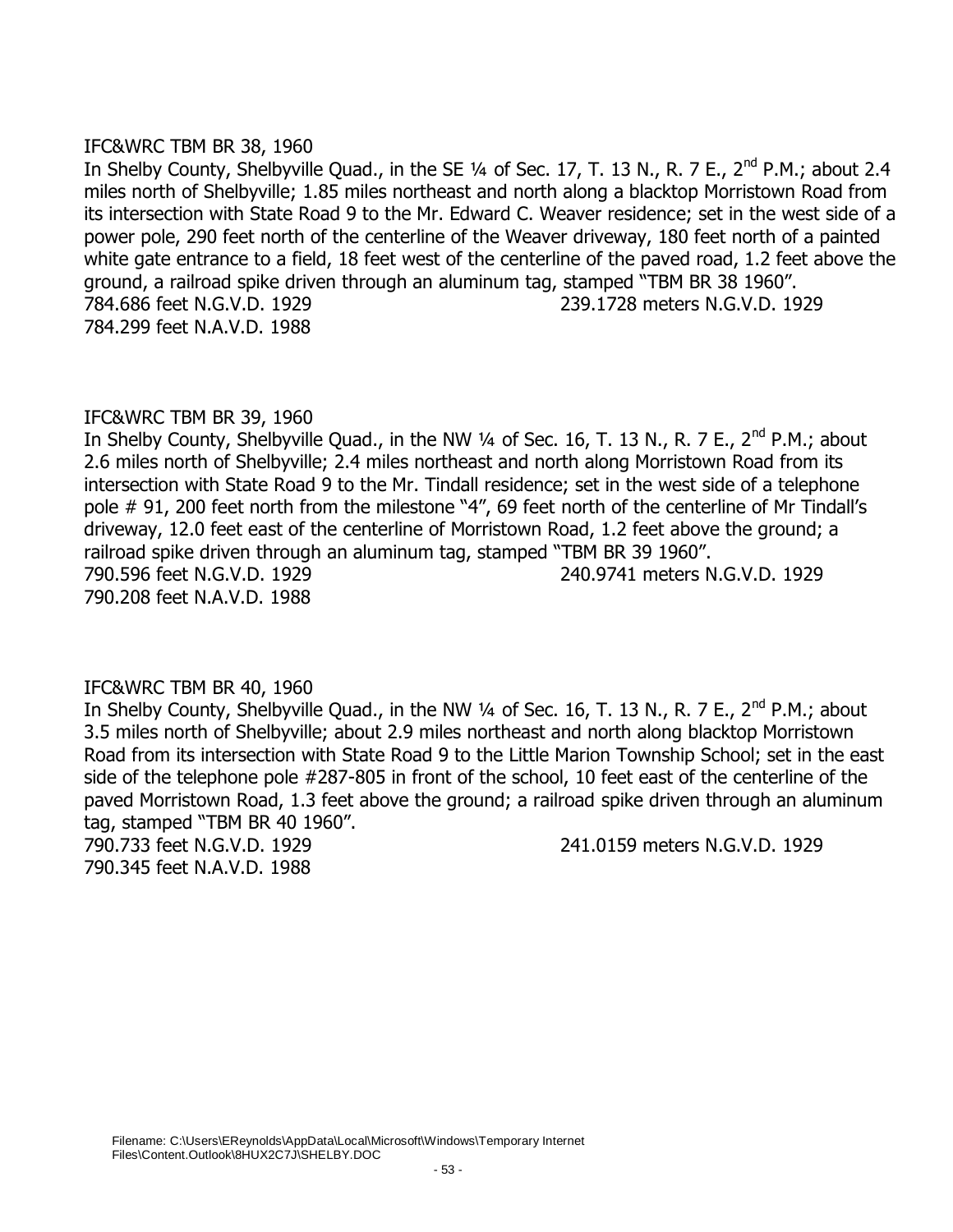## USGS BM 8 COM 1952

In Shelby County, Shelbyville Quad., in the NW  $\frac{1}{4}$  of Sec. 9, T. 13 N., R. 7 E., 2<sup>nd</sup> P.M.; about 5.3 miles north of Shelbyville; 0.7 mile north and northeast along Morristown Road from its intersection with 425 North Road to the driveway leading east to Mr. Elmer DePrez farm; set in the top of a concrete post, 48 feet southwest of the centerline of the driveway, 13.5 feet southeast of the centerline of the blacktop road, 6.5 feet northeast from a telephone pole with painted letters on it "H 4", 1.7 feet northwest of a fence line, 0.3 foot above the ground; a U.S. Geological and Survey bronze bench mark tablet, stamped "8 COM 1952". 791.190 feet N.G.V.D. 1929 241.1552 meters N.G.V.D. 1929

# IFC&WRC TBM BR 41, 1960

In Shelby County, Shelbyville Quad., in the NW 1/4 of Sec. 9, T. 13 N., R. 7 E., 2<sup>nd</sup> P.M.; about 5.3 miles north of Shelbyville; 0.7 mile north and northeast along Morristown Road from its intersection with 425 North Road to the driveway leading east to Mr. Elmer DePrez farm; set in the northwest side of the telephone pole #20, 177 feet northeast of the centerline of the driveway, 13 feet southeast of the centerline of the blacktop road, 1.2 feet above the ground; a railroad spike driven through an aluminum tag, stamped "TBM BR 41 1960". 792.915 feet N.G.V.D. 1929 241.6810 meters N.G.V.D. 1929 792.525 feet N.A.V.D. 1988

# IFC&WRC TBM BR 42, 1960

In Shelby County, Rays Crossing Quad., in the NE 1/4 of Sec. 4, T. 13 N., R. 7 E., 2<sup>nd</sup> P.M.; about 2.0 miles north of Knighthood Village; about 4.15 miles northeast and north along the blacktop Morristown Road from its intersection with State Road 9 to a T-road northwest crossing Blue River; set in the top of and at the center of the southwest headwall of a concrete culvert under the T-road, 36 feet northwest of the centerline of the blacktop Morristown Road, 11 feet southwest of the centerline of the T-road, 1.5 feet northwest of the southeast end of the headwall, 1.2 feet above the road; a chiseled triangle.

798.889 feet N.A.V.D. 1988

799.279 feet N.G.V.D. 1929 243.6207 meters N.G.V.D. 1929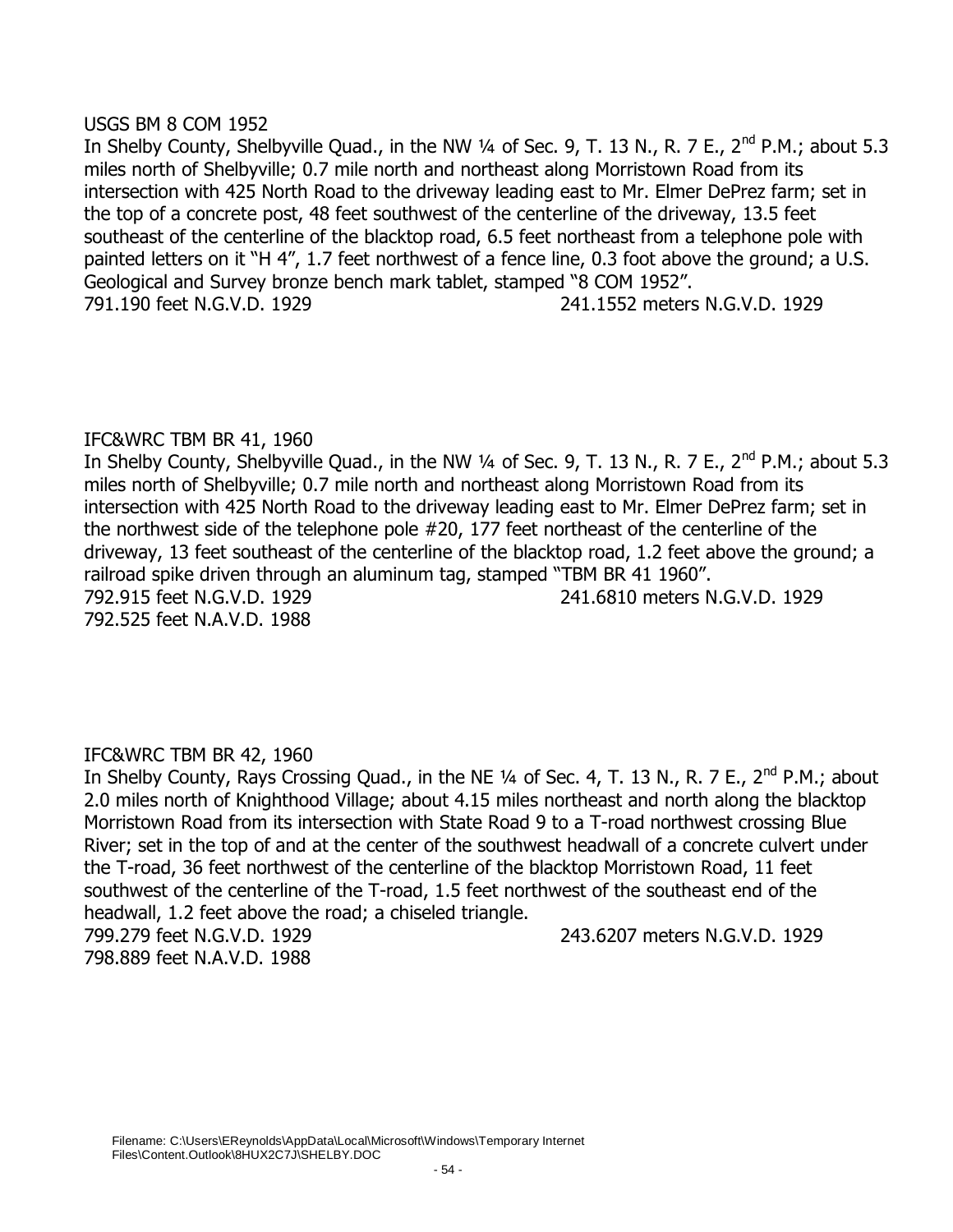# USGS BM TT 8 RJH 797

In Shelby County, Rays Crossing Quad., in the NE 1/4 of Sec. 4, T. 13 N., R. 7 E., 2<sup>nd</sup> P.M.; about 2.0 miles north of Knighthood Village; about 4.15 miles northeast and north along the blacktop Morristown Road from its intersection with State Road 9 to a T-road northwest crossing Blue River; set in the top of a concrete post, flush with the ground, in the north corner of the Tintersection, 26 feet northwest of the centerline of the blacktop Morristown Road, 22 feet northeast of the centerline of the T-road northwest, 5 feet northeast of a northeast-southwest fence line; a U.S. Geological Survey bronze bench mark tablet, stamped "TT 8 RJH 797". 796.888 feet N.G.V.D. 1929 242.8919 meters N.G.V.D. 1929 796.498 feet N.A.V.D. 1988

# IFC&WRC BM SHE 40, 1959

In Shelby County, Shelbyville Quad., in the NE 1/4 of Sec. 4, T. 13 N., R. 7 E., 2<sup>nd</sup> P.M.; about 5.0 miles north of Shelbyville; 4.15 miles northeast and north along the blacktop Morristown Road from its intersection with State Road 9 to a T-road northwest, thence 0.06 mile northwest along the T-road to a steel truss bridge over Big Blue River; set in the top of and at the center of the southeast wingwall of the bridge, 15 feet northeast of the centerline of the road, 1.5 feet below the road, 0.8 foot west of the east face of the wingwall; a Indiana Flood Control and Water Resources Commission bronze bench mark tablet, stamped "SHE 40 1959". 799.493 feet N.G.V.D. 1929 243.6860 meters N.G.V.D. 1929 799.103 feet N.A.V.D. 1988

# USGS TBM 803

In Shelby County, Rays Crossing Quad., in the SW 1/4 of Sec. 34, T. 14 N., R. 7 E., 2<sup>nd</sup> P.M.; about 2 miles west of Blue River Chapel; 0.5 mile west along a road from the intersection at Blue River Chapel to a turn north, thence 0.5 mile north to a turn west, thence 0.6 mile west to a crossroad, thence about 0.85 mile generally west along a blacktop Morristown Road to the residence of Mr. Ray Wilson; set in the top of and at the center of the northwest headwall of a 4-foot box culvert under Morristown Road, 140 feet northeast of the centerline of Wilson's northeastern driveway, 12 feet northwest of the centerline of Morristown Road, 3.0 feet northeast of the southwest end of the headwall, 0.9 foot above the road; a chiseled square. 802.846 feet N.G.V.D. 1929 244.7080 meters N.G.V.D. 1929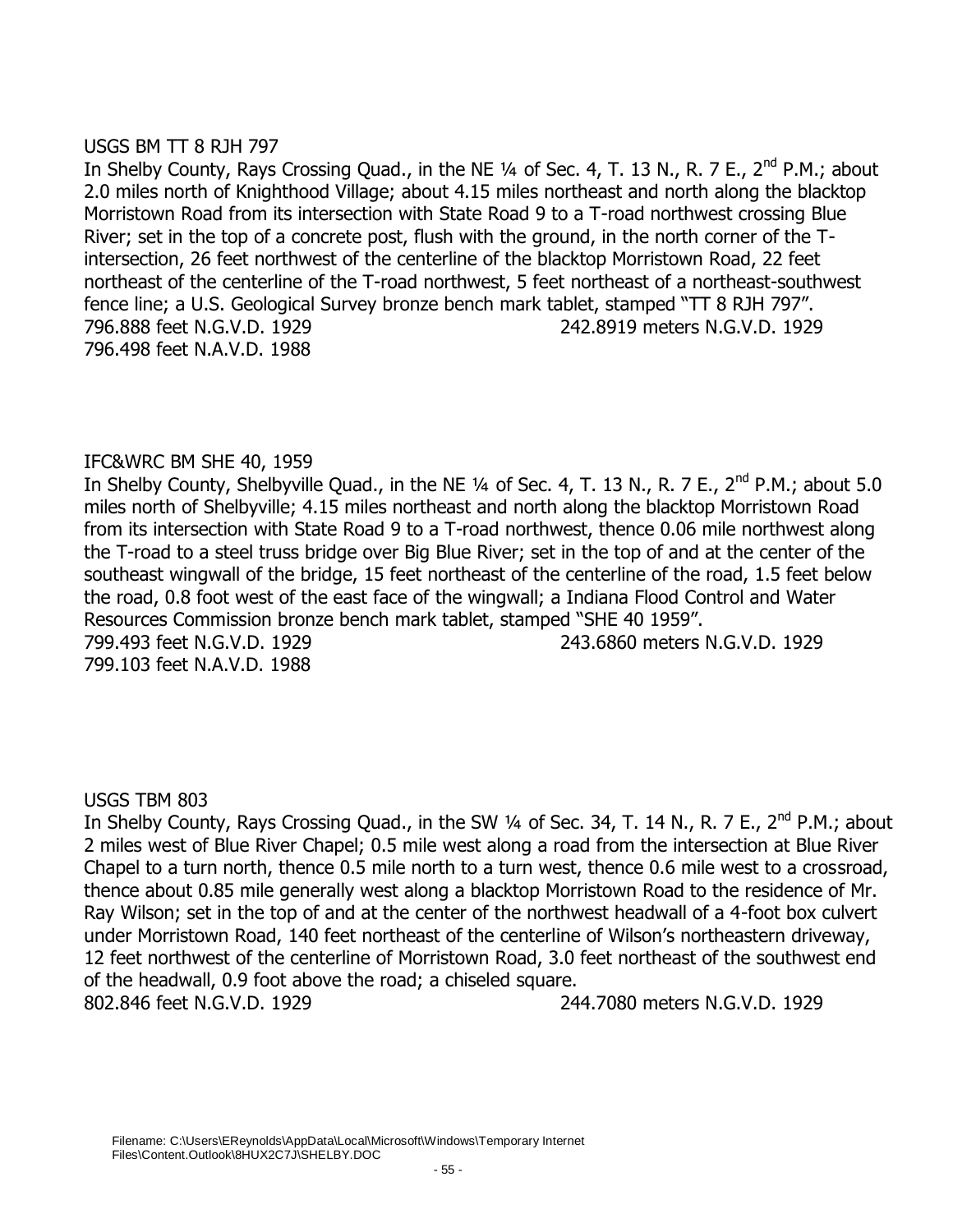### IFC&WRC TBM BR 43, 1960

In Shelby County, Rays Crossing Quad., in the SW 1/4 of Sec. 34, T. 14 N., R. 7 E., 2<sup>nd</sup> P.M.; about 2 miles west of Blue River Chapel; 0.5 mile west along a road from the intersection at Blue River Chapel to a turn north, thence 0.5 mile north to a turn west, thence 0.6 mile west to a crossroad, thence about 0.85 mile generally west along a blacktop Morristown Road to the residence of Mr. Ray Wilson; set in the top of and at the center of the southeast headwall of a 4-foot box culvert under Morristown Road, 138 feet northeast of the centerline of Wilson's northeastern driveway, 14 feet southeast of the centerline of Morristown Road, 4 feet northeast of the southwest end of the headwall, 0.9 foot above the road; a chiseled triangle. 802.943 feet N.G.V.D. 1929 244.7375 meters N.G.V.D. 1929 802.552 feet N.A.V.D. 1988

# IFC&WRC TBM BR 44, 1960

In Shelby County, Rays Crossing Quad., in the SE 1/4 of Sec. 34, T. 14 N., R. 7 E., 2<sup>nd</sup> P.M.; about 1.2 miles west of Blue River Chapel; 0.5 mile west along a road from the intersection at Blue River Chapel to a turn north, thence 0.5 mile north to a turn west, thence 0.6 mile west to a crossroad, thence about 0.19 mile west along a blacktop Morristown Road; set in the north side of the third telephone pole west of the crossroad, 16.5 feet south of the centerline of the road, 2.2 feet north of a fence line, 0.9 foot above the ground; a railroad spike driven through an aluminum tag, stamped "TBM BR 44 1960".

840.133 feet N.A.V.D. 1988

840.525 feet N.G.V.D. 1929 256.1925 meters N.G.V.D. 1929

# USGS BM TT 7 RJH 1952

In Shelby County, Rays Crossing Quad., in the SW 1/4 of Sec. 35, T. 14 N., R. 7 E., 2<sup>nd</sup> P.M.; about 1.2 miles west of Blue River Chapel; 0.5 mile west along a road from the intersection at Blue River Chapel to a turn north, thence 0.5 mile north to a turn west, thence 0.6 mile west to a crossroad; set in the top of a concrete post, in the southeast quarter of the intersection, 19 feet east of the centerline of the north-south road, 17 feet south of the centerline of the east-west road, 3.5 feet southeast of a power pole #41/B13, 0.1 foot above the ground; a U.S. Geological Survey bench mark tablet, stamped "TT 7 RJH 1952".

837.451 feet N.A.V.D. 1988

837.843 feet N.G.V.D. 1929 255.3751 meters N.G.V.D. 1929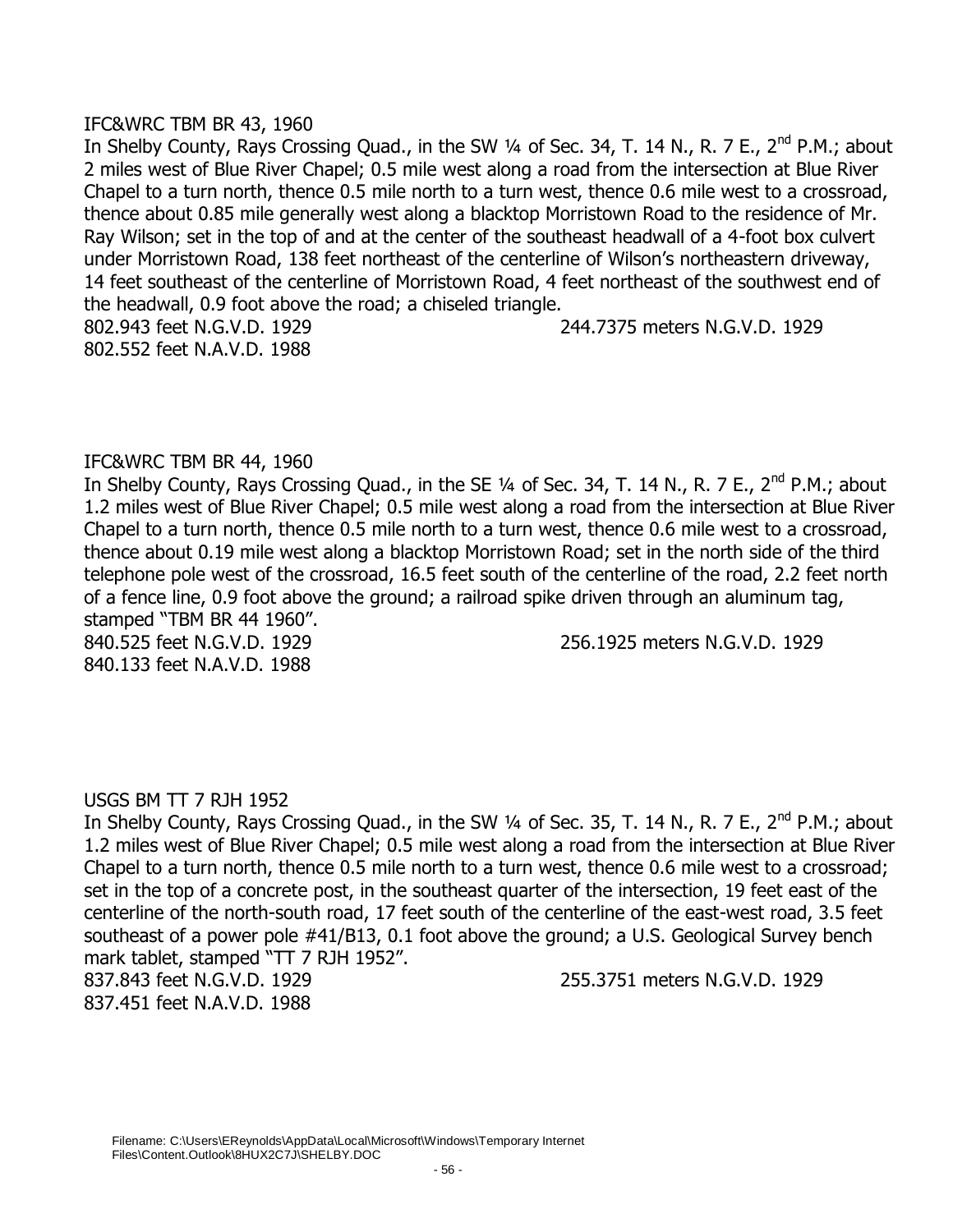### IFC&WRC TBM BR 45, 1960

In Shelby County, Rays Crossing Quad., in the NW 1/4 of Sec. 35, T. 14 N., R. 7 E., 2<sup>nd</sup> P.M.; about 3.8 miles south of Morristown; 0.6 mile northwest along U.S. 52 from the Township School at Morristown to a gravel T-road south, thence 2.5 miles south along the T-road to the junction with a black-top road at the Township Cemetery, thence 1.82 miles south along the blacktop road to a 5.5-foot box culvert near the residence of Mr. Littie H. Billman; set in the top of and at the center of the west headwall, 14 feet west of the centerline of the road, 2.4 feet north of the south end of the headwall, 1.3 feet above the road; a chiseled triangle. 833.632 feet N.G.V.D. 1929 254.0915 meters N.G.V.D. 1929 833.239 feet N.A.V.D. 1988

## IFC&WRC TBM BR 46, 1960

In Shelby County, Morristown Quad., in the SW  $\frac{1}{4}$  of Sec. 26, T. 14 N., R. 7 E., 2<sup>nd</sup> P.M.; about 3.3 miles south of Morristown; 1.4 miles south along the blacktop Morristown Road from the Township Cemetery to a three-foot box culvert near Mr. Myer's residence; set in the top of and at the center of the east headwall of the culvert, 165 feet south of the centerline of Myer's driveway, 12 feet east of the centerline of the road, 1.8 feet north of the south face of the headwall, 1.3 feet above the road; a chiseled triangle.

842.624 feet N.A.V.D. 1988

843.018 feet N.G.V.D. 1929 256.9524 meters N.G.V.D. 1929

# IFC&WRC BM SHE 41, 1959

In Shelby County, Morristown Quad., in the SW 1/4 of Sec. 26, T. 14 N., R. 7 E., 2<sup>nd</sup> P.M.; about 3.3 miles south of Morristown; 1.4 miles south along the blacktop Morristown Road from the Township Cemetery to a three-foot box culvert near Mr. Myer's residence; set in the top of and at the center of the west headwall of the culvert, 165 feet south of the centerline of Myer's driveway, 12 feet west of the centerline of the road, 2.4 feet south of the north face of the headwall, 1.3 feet above the road; a Indiana Flood Control and Water Resources Commission bronze bench mark tablet, stamped "SHE 41 1959".

842.544 feet N.A.V.D. 1988

842.938 feet N.G.V.D. 1929 256.9280 meters N.G.V.D. 1929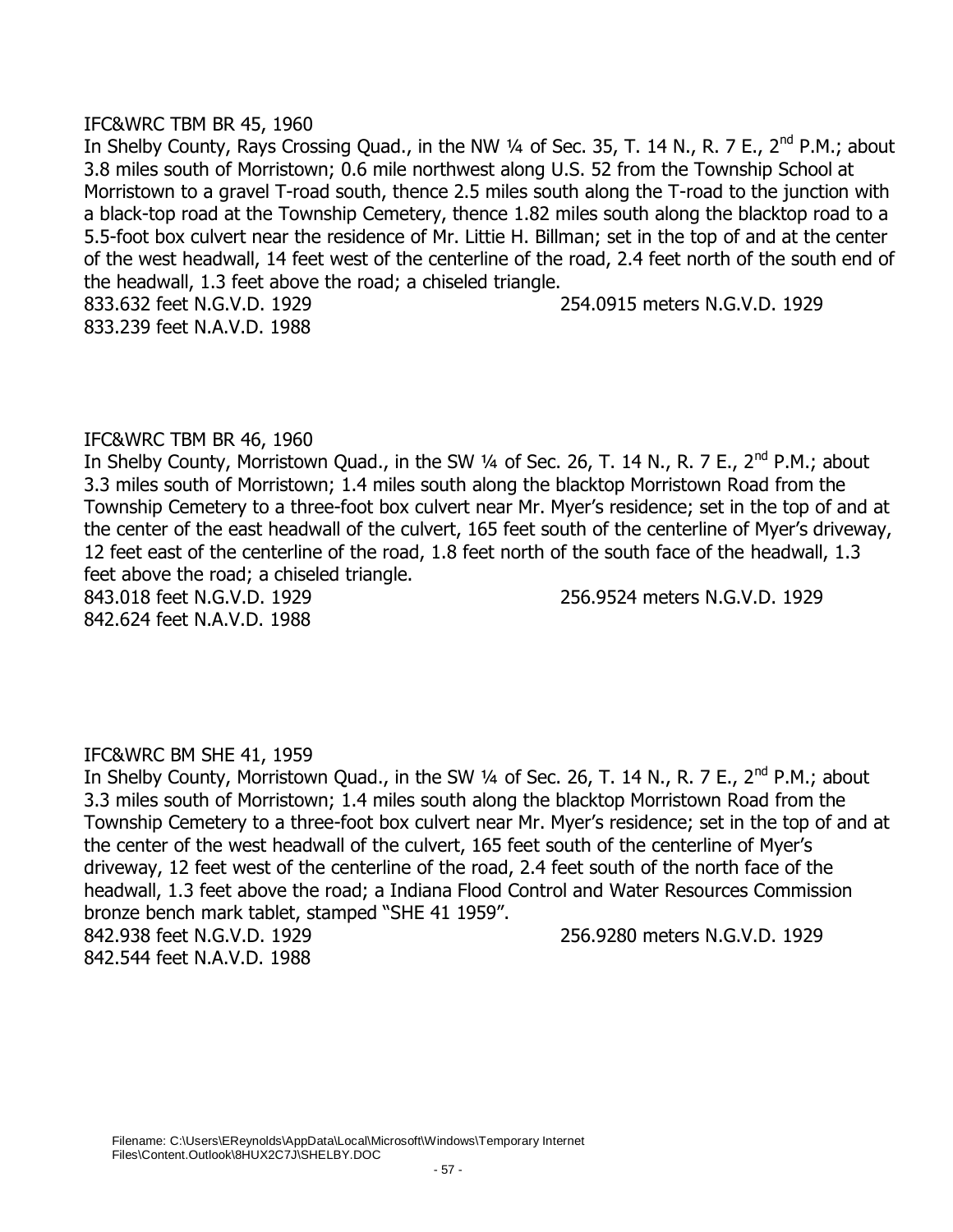### IFC&WRC TBM BR 47, 1960

In Shelby County, Morristown Quad., in the NW  $\frac{1}{4}$  of Sec. 26, T. 14 N., R. 7 E., 2<sup>nd</sup> P.M.; about 3.3 miles south of Morristown; 0.75 mile south along the blacktop Morristown Road from the Township Cemetery to a 15-foot box culvert over a small stream; set in the top of and at the center of the west headwall of the culvert, 14 feet west of the centerline of Morristown Road, 5.2 feet north of the south end of the headwall, 1.2 feet above the road; a chiseled triangle. 813.476 feet N.G.V.D. 1929 247.9480 meters N.G.V.D. 1929 813.081 feet N.A.V.D. 1988

# IFC&WRC BM SHE 42, 1959

In Shelby County, Morristown Quad., in the SW  $\frac{1}{4}$  of Sec. 23, T. 14 N., R. 7 E., 2<sup>nd</sup> P.M.; about 3.3 miles south of Morristown; 0.44 mile south along the blacktop Morristown Road from the Township Cemetery to the Mr. W.H. Margison residence; set in the top of a concrete post, 277 feet north of Margison's concrete walk to the house, 16 feet west of the centerline of the road, 3.4 feet east of a telephone pole, 0.4 foot above the ground; a Indiana Flood Control and Water Resources Commission bronze bench mark tablet, stamped "SHE 42 1959". 814.172 feet N.G.V.D. 1929 248.1601 meters N.G.V.D. 1929 813.777 feet N.A.V.D. 1988

# IFC&WRC TBM BR 48, 1960

In Shelby County, Morristown Quad., in the SW  $\frac{1}{4}$  of Sec. 23, T. 14 N., R. 7 E., 2<sup>nd</sup> P.M.; about 3.3 miles south of Morristown; 0.34 mile south along the blacktop Morristown Road from the Township Cemetery to a telephone pole; set in the east side of a telephone pole, about 780 feet north of the concrete walk leading to the Mr. W.H. Margison residence, 18 feet west of the centerline of the road, 1.2 feet above the road; a railroad spike driven through an aluminum tag, stamped "TBM BR 48 1960".

813.169 feet N.A.V.D. 1988

813.565 feet N.G.V.D. 1929 247.9751 meters N.G.V.D. 1929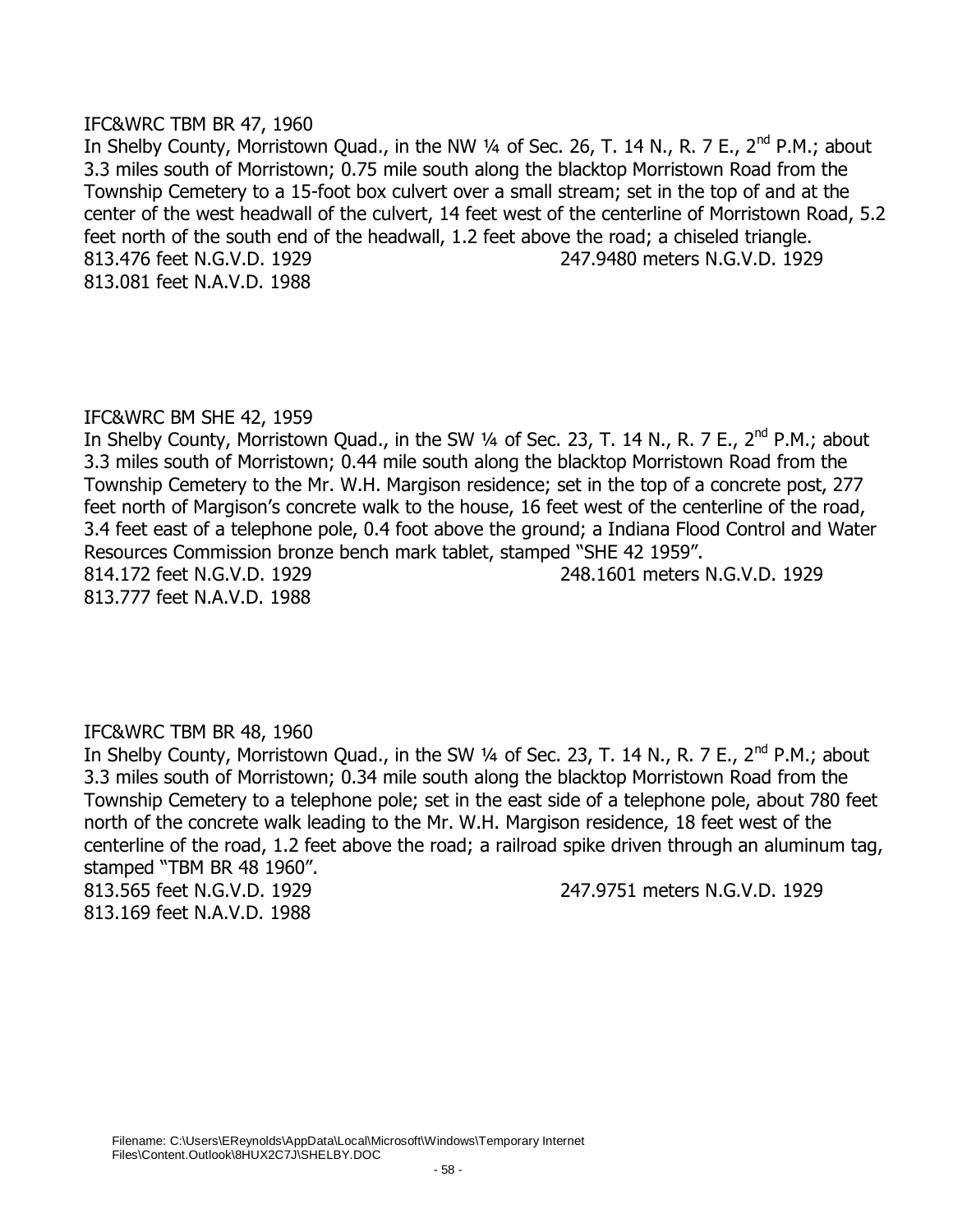## IFC&WRC TBM BR 49, 1960

In Shelby County, Morristown Quad., in the NW  $\frac{1}{4}$  of Sec. 23, T. 14 N., R. 7 E., 2<sup>nd</sup> P.M.; about 1.9 miles southwest of Morristown; 0.6 mile northwest along U.S. 52 from the Township School at Morristown to a gravel T-road south, thence 2.23 miles south along the T-road to a concrete bridge over a ditch; set in the top of and at the center of the northwest wingwall, 105 feet southeast of the centerline of the driveway leading to the Mr. Kreaton's residence, 8.2 feet southeast of the northwest end of the northwest wingwall, 7.5 feet northeast of the centerline of the road, 0.1 foot above the ground; a chiseled triangle. 812.006 feet N.G.V.D. 1929 247.4999 meters N.G.V.D. 1929 811.609 feet N.A.V.D. 1988

# IFC&WRC BM SHE 43, 1959

In Shelby County, Morristown Quad., in the NW  $\frac{1}{4}$  of Sec. 23, T. 14 N., R. 7 E., 2<sup>nd</sup> P.M.; about 1.8 miles southwest of Morristown; 0.6 mile northwest along U.S. 52 from the Township School at Morristown to a gravel T-road south, thence 1.92 miles south along the T-road; set in the top of a concrete post, 261 feet north of the centerline of Mr. Zike's driveway, 12 feet east of the centerline of the road, 11.7 feet south of a 22-inch Hackberry tree, 2.0 feet west of a fence line, 0.1 foot above the ground, level with the road; a Indiana Flood Control and Water Resources Commission bronze bench mark tablet, stamped "SHE 43 1959". 818.740 feet N.G.V.D. 1929 249.5525 meters N.G.V.D. 1929

818.343 feet N.A.V.D. 1988

# IFC&WRC TBM BR 50, 1960

In Shelby County, Morristown Quad., in the SW  $\frac{1}{4}$  of Sec. 14, T. 14 N., R. 7 E., 2<sup>nd</sup> P.M.; about 1.45 miles southwest of Morristown; 0.6 mile northwest along U.S. 52 from the Township School at Morristown to a gravel T-road south, thence 1.34 miles south along the T-road; set in the north side of a 21-inch Black Walnut tree, 102 feet south of the centerline of a dirt road over a levee, 13.4 feet west of the centerline of the road, 2 feet east of a fence line, 2 feet above the road, 0.1 foot above the ground; a railroad spike driven through an aluminum tag, stamped "TBM BR 50 1960".

820.149 feet N.A.V.D. 1988

820.544 feet N.G.V.D. 1929 250.1023 meters N.G.V.D. 1929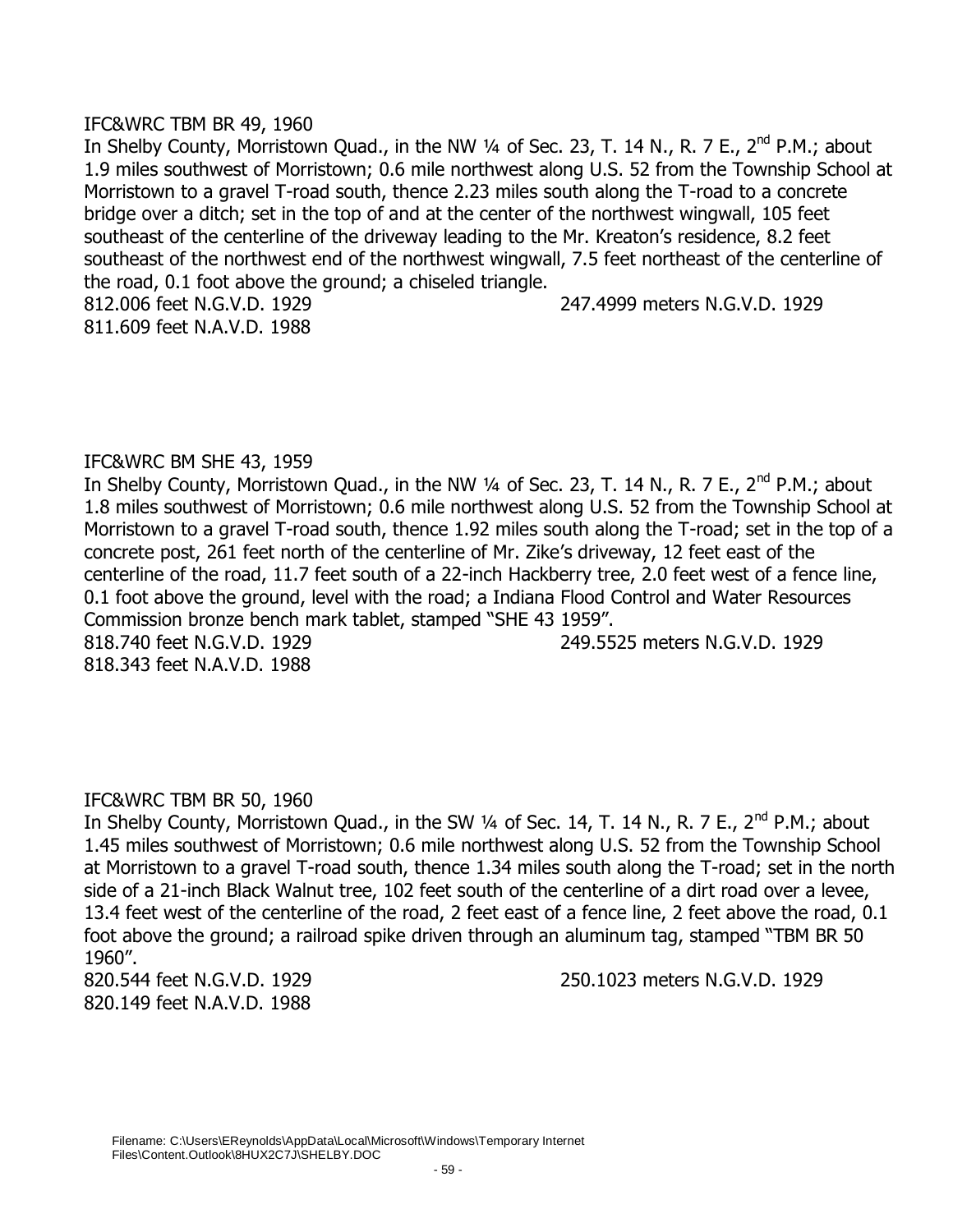## IFC&WRC TBM BR 51, 1960

In Shelby County, Morristown Quad., in the NE 1/4 of Sec. 14, T. 14 N., R. 7 E., 2<sup>nd</sup> P.M.; about 1 mile southwest of Morristown; 0.6 mile northwest along U.S. 52 from the Township School at Morristown to a gravel T-road south, thence 0.75 mile south along T-road; set in the northwest root of a 33-inch tree, 78 feet north of a 36-inch tree, 11 feet east of the centerline of the road, 0.6 foot above the ground; a railroad spike driven through an aluminum tag, stamped "TBM BR 511 1960".

817.087 feet N.A.V.D. 1988

817.483 feet N.G.V.D. 1929 249.1693 meters N.G.V.D. 1929

## IFC&WRC TBM BR 52, 1960

In Shelby County, Morristown Quad., in the NE  $1/4$  of Sec. 11, T. 14 N., R. 7 E., 2<sup>nd</sup> P.M.; about 0.8 mile northwest of Morristown; at the U.S. 52 concrete bridge over Big Blue River; set in the top of and at the east end of the north sidewalk of the bridge, 18 feet north of the centerline of the bridge, 1.0 foot above the road, 0.7 foot west of the east edge of the north sidewalk, 0.6 foot south of the south face of the handrail; a chiseled triangle. 831.790 feet N.G.V.D. 1929 253.5301 meters N.G.V.D. 1929

831.393 feet N.A.V.D. 1988

# USC&GS BM P 239, 1947

In Shelby County, Morristown Quad., in the NE 1/4 of Sec. 11, T. 14 N., R. 7 E., 2<sup>nd</sup> P.M.; about 0.8 mile northwest of Morristown, at the U.S. 52 concrete bridge over Big Blue River; set in the top of and at the west end of the south sidewalk of the bridge, 18 feet south of the centerline of the bridge, 1.1 feet above the road, 0.7 foot east of the west end of the south sidewalk, 0.4 foot north of the north of the north face of the handrail; a US Coast & Geodetic Survey bronze bench mark tablet, stamped "P 239 1947".

831.147 feet N.A.V.D. 1988

831.544 feet N.G.V.D. 1929 253.4551 meters N.G.V.D. 1929

# IFC&WRC TBM BR 53, 1960

In Shelby County, Morristown Quad., in the NW 1/4 of Sec. 11, T. 14 N., R. 7 E., 2<sup>nd</sup> P.M.; about 1 mile northwest of Morristown; 0.85 mile northwest along U.S. 52 from the Township School at Morristown to a gravel T-road north, thence 0.15 mile north along the T-road to the Baltimore-Ohio Railroad crossing, in the southeast ¼ of the intersection; set in the north side of a 30-inch Black Walnut tree, 72 feet south of the south rail of the track, 20 feet east of the center line of the gravel road, 4 feet above the ground; a railroad spike driven through an aluminum tag, stamped "TBM BR 53 1960".

DESTROYED/TREE CUT DOWN

825.507 feet N.G.V.D. 1929 825.110 feet N.A.V.D. 1988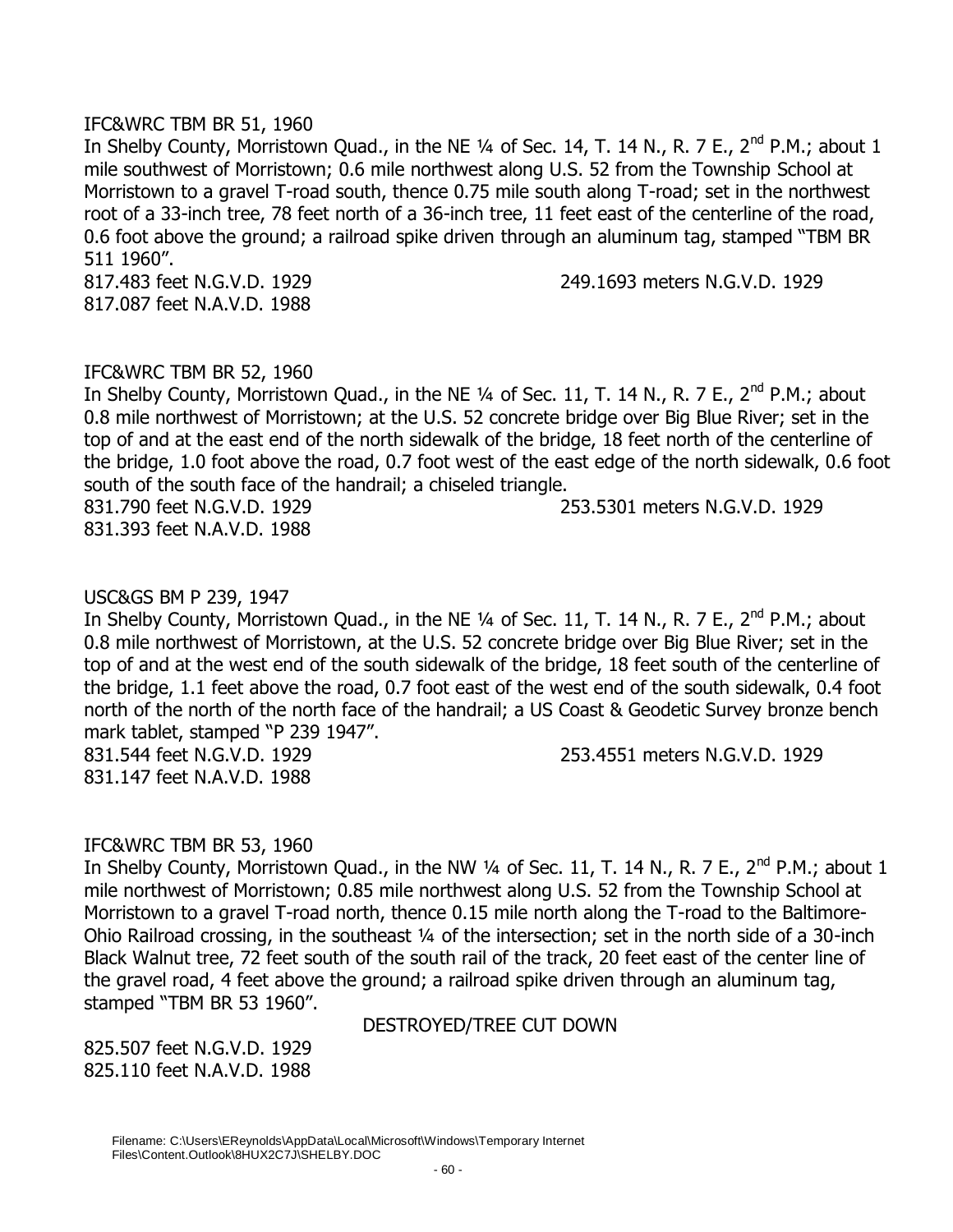### IFC&WRC BM SHE 45, 1959

In Shelby County, Morristown Quad., in the NE 1/4 of Sec. 11, T. 14 N., R. 7 E., 2<sup>nd</sup> P.M.; about 0.8 mile northwest of Morristown; at the B&O Railroad bridge over Blue River; set in the top at the north end of the east abutment of the bridge, 4.5 feet north of the north rail, 1.5 feet below the top of the rails, 1 foot east of the west face of the abutment; a Indiana Flood Control and Water Resources Commission bronze bench mark tablet, stamped "SHE 45 1959". 832.764 feet N.G.V.D. 1929 253.8270 meters N.G.V.D. 1929 832.367 feet N.A.V.D. 1988

# IFC&WRC TBM BR 54, 1960

In Shelby County, Morristown Quad., in the NW  $\frac{1}{4}$  of Sec. 12, T. 14 N., R. 7 E., 2<sup>nd</sup> P.M.; about 0.35 mile northwest of Morristown; 0.17 mile northwest along U.S. 52 from the Township School at Morristown to a blacktop T-road north (Greenfield Road), thence 0.15 mile north along the Troad (Greenfield Road) to the Baltimore and Ohio Railroad Crossing; set in the top of a concrete base of a railroad signal tower #E 99-17, 60 feet east of the center of the road crossing the tracks, 8.2 feet south of the south rail of the main track, 0.8 foot west of the east edge and 0.3 foot south of the north edge of the base; a chiseled triangle. 832.877 feet N.G.V.D. 1929 253.8614 meters N.G.V.D. 1929

832.480 feet N.A.V.D. 1988

# USC&GS BM S 242, 1947

In Shelby County, Morristown Quad., in the NW  $\frac{1}{4}$  of Sec. 12, T. 14 N., R. 7 E., 2<sup>nd</sup> P.M.; about .075 mile north of Morristown; 0.17 mile northwest along U.S. 52 from the Township School at Morristown to a blacktop T-road north (Greenfield Road), thence 0.7 mile north along the T-road to the Asbury Cemetery and a T-road east, in the southeast quarter of the T-intersection; set in the top of a concrete post, 32 feet south of the center line of the T-road , 25 feet east of the center line of Greenfield Road, 3.2 feet northeast of an iron fence corner post, 0.5 foot above the ground, at the road level; a US Coast & Geodetic Survey bronze bench mark tablet, stamped "S 242 1947".

835.782 feet N.A.V.D. 1988

836.179 feet N.G.V.D. 1929 254.8679 meters N.G.V.D. 1929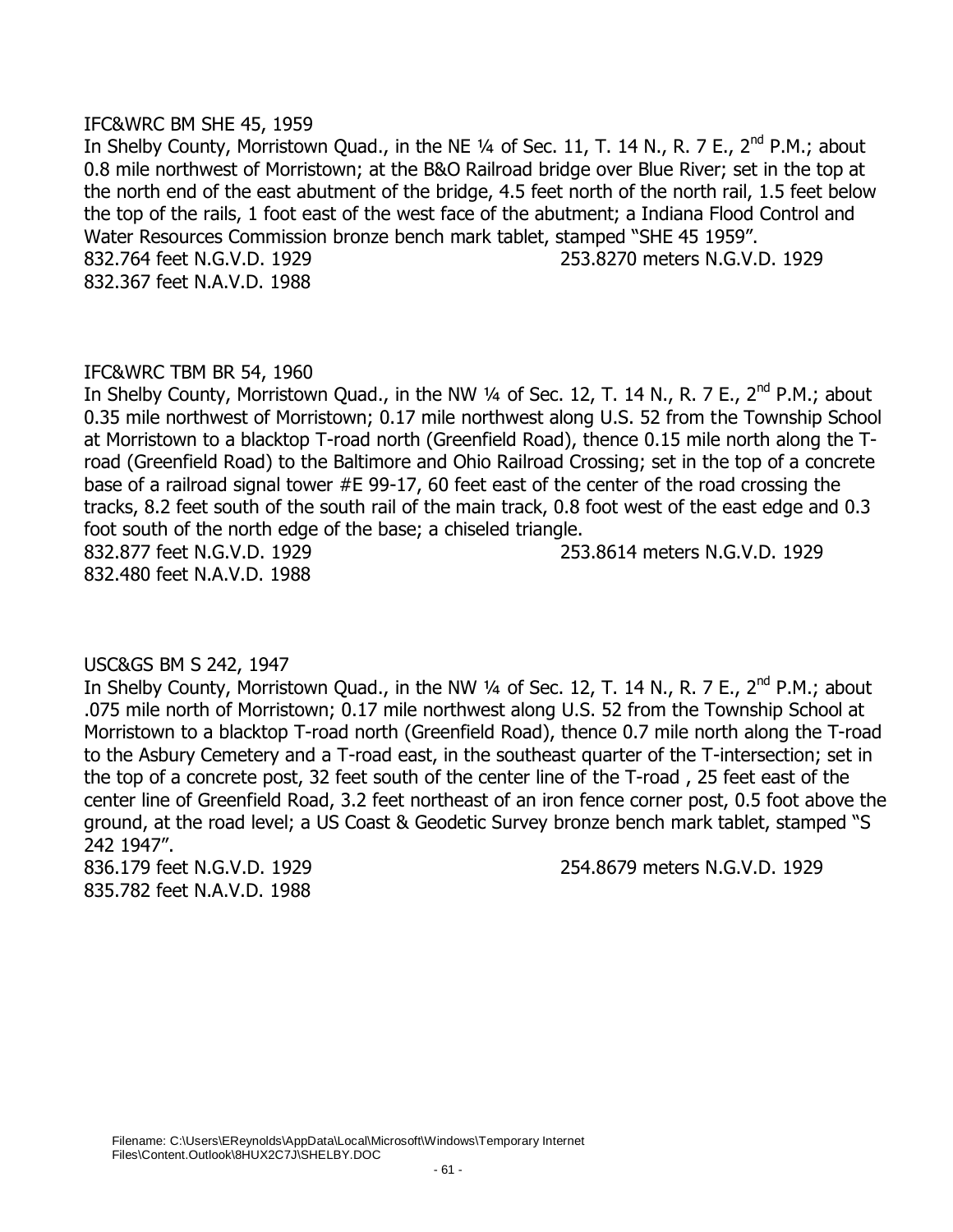## IFC&WRC TBM BR 55, 1960

In Shelby County, Morristown Quad., in the SW  $\frac{1}{4}$  of Sec. 1, T. 14 N., R. 7 E., 2<sup>nd</sup> P.M.; about 0.75 mile north of Morristown; 0.17 mile northwest along U.S. 52 from the Township School at Morristown to a blacktop T-road north (Greenfield Road), thence 0.7 mile north along the T-road to the Asbury Cemetery and a T-road east, in the northeast quarter of the T-junction; set in the west side of a 17-inch black walnut tree, 194 feet north of the center line of the T-road, 19 feet east of the center line of the Greenfield Road, 1.8 feet above the ground, 1.3 feet east of a fence line; a railroad spike driven through an aluminum tag, stamped "TBM BR 55 1960". 837.622 feet N.G.V.D. 1929 255.3077 meters N.G.V.D. 1929 837.225 feet N.A.V.D. 1988

# IFC&WRC TBM BR 56, 1960

In Shelby County, Morristown Quad., in the NW 1/4 of Sec. 1, T. 14 N., R. 7 E., 2<sup>nd</sup> P.M.; about 1.35 miles northwest of Morristown; 0.17 mile northwest along U.S. 52 from the Township School at Morristown to a T-road north (Greenfield Road), thence 1.35 miles generally north along the Troad to a 30 degree turn northeast (the point where the road and the river are nearest each other); set in the south side of a 10-inch tree (the northern most of two 10-inch trees), 51 feet south of an east-west T-fence line and a power pole line following the same fence, 18 feet east of the center line of the road, 2 feet west of the north-south fence line, 0.8 foot above the ground; a railroad spike driven through an aluminum tag, stamped "TBM BR 56 1960". 836.367 feet N.G.V.D. 1929 254.9252 meters N.G.V.D. 1929 835.966 feet N.A.V.D. 1988

# USC&GS BM R 242, 1947

In Hancock County, Morristown Quad., in the SE 1/4 of Sec. 36, T. 15 N., R. 7 E., 2<sup>nd</sup> P.M.; about 1.75 miles north of Morristown; 0.17 mile northwest along U.S. 52 from the Township School at Morristown to a T-road north (Greenfield Road), thence 1.9 miles generally north along the T-road (Greenfield Road) to a T-road east (Shelby-Hancock County Line Road), in the northeast quarter of T-intersection; set in the top of a concrete post, 54 feet east of the center line of the northsouth road (Greenfield Road), 18 feet north of the center line of Shelby-Hancock County Line Road, 16 feet east of a fence corner post, 1.5 feet west of a white wooden witness post, 0.5 foot south of a fence line, 0.4 foot above the ground; a US Coast & Geodetic Survey bronze bench mark tablet, stamped "R 242 1947".

839.523 feet N.A.V.D. 1988

839.926 feet N.G.V.D. 1929 256.0100 meters N.G.V.D. 1929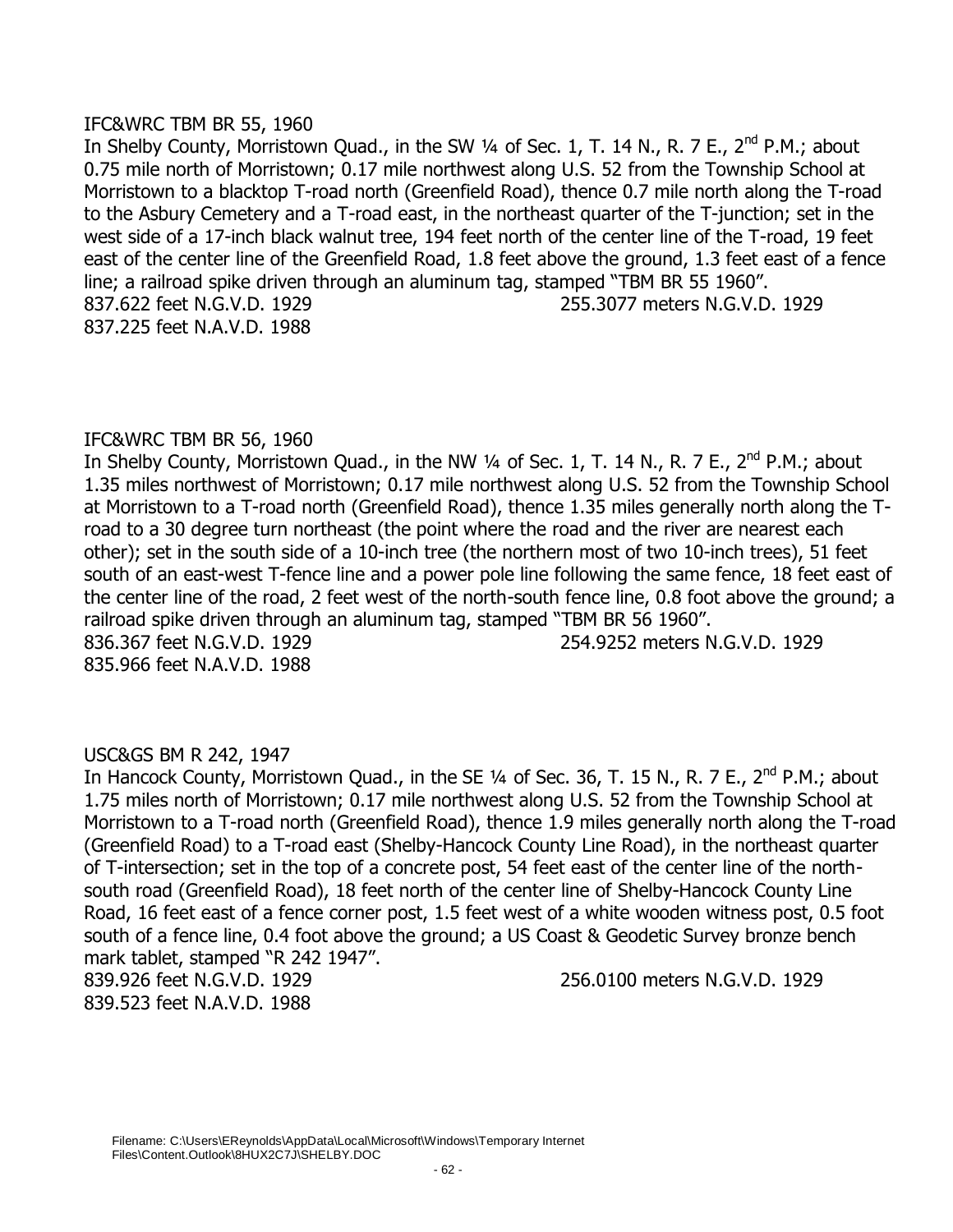## USC&GS BM M 244, 1947

In Shelby County, Morristown Quad., about 2.3 miles northeast of Morristown; 0.78 mile southeast along U.S. 52 from the Township School at Morristown to a north-south crossroad, thence 1.95 miles north to an east-west T-road, thence 0.87 mile east to a T-road south, in the southeast quarter of the junction; set in the top of a concrete post, 39.5 feet east of the center line of the T-road south, 18 feet south of the centerline of the T-road south, 18 feet south of the center line of the east-west road, 8 feet west of a power pole #19/BA/43, 1.5 feet below the road and flush with the ground; a US Coast & Geodetic Survey bronze bench mark tablet, stamped M 244 1947".

886.409 feet N.G.V.D. 1929 270.1780 meters N.G.V.D. 1929

# IFC&WRC TBM BR 137, 1960

In Shelby County, Morristown Quad., about 2.65 miles northeast of Morristown; 0.78 mile southeast along U.S. 52 from the Township School at Morristown to a north-south crossroad, thence 1.95 miles north to an east-west T-road, thence 1.4 miles east to a 12-inch pipe culvert under the road; set in the top of the south headwall, 0.6 foot above the road; a chiseled circle. 905.172 feet N.G.V.D. 1929 275.8970 meters N.G.V.D. 1929

# IFC&WRC TBM BR 136

In Shelby County, Morristown Quad., about 3.0 miles northeast of Morristown; 0.78 mile southeast along U.S. 52 from the Township School at Morristown to a north-south crossroad, at the south leg of the crossroad, in the southwest quarter of the junction; set in the top of the west headwall of a 10-inch culvert under the south leg, 15.3 feet south of the center line of the eastwest road, 14.6 feet west of the center line of the north-south road, 0.3 foot below the northsouth road, level with the east-west road, 1.5 feet south of the north edge and 0.3 foot east of the west edge of headwall; a chiseled triangle. 920.213 feet N.G.V.D. 1929 280.4815 meters N.G.V.D. 1929

# USC&GS BM L 244 RESET 1960

In Shelby County, Morristown Quad., about 3.0 miles northeast of Morristown; 0.78 miles southeast along U.S. 52 from the Township School at Morristown to a north-south crossroad, thence 1.95 miles north to an east-west T-road, thence 1.9 miles east to an off-centered northsouth crossroad, at the south leg of the crossroad; set in the top of a concrete post, in the southwest quarter of the junction, 33.5 feet south of the center line of the east-west road, 14 feet south of a fence corner, 13.5 feet west of the center line of the road leading south, 5 feet north of a telephone pole, 3 feet east of a fence line, 0.3 foot above the ground, level with the road; a US Coast & Geodetic Survey bronze bench mark tablet, stamped "L 244 1947 RESET 1960". 920.559 feet N.G.V.D. 1929 280.5869 meters N.G.V.D. 1929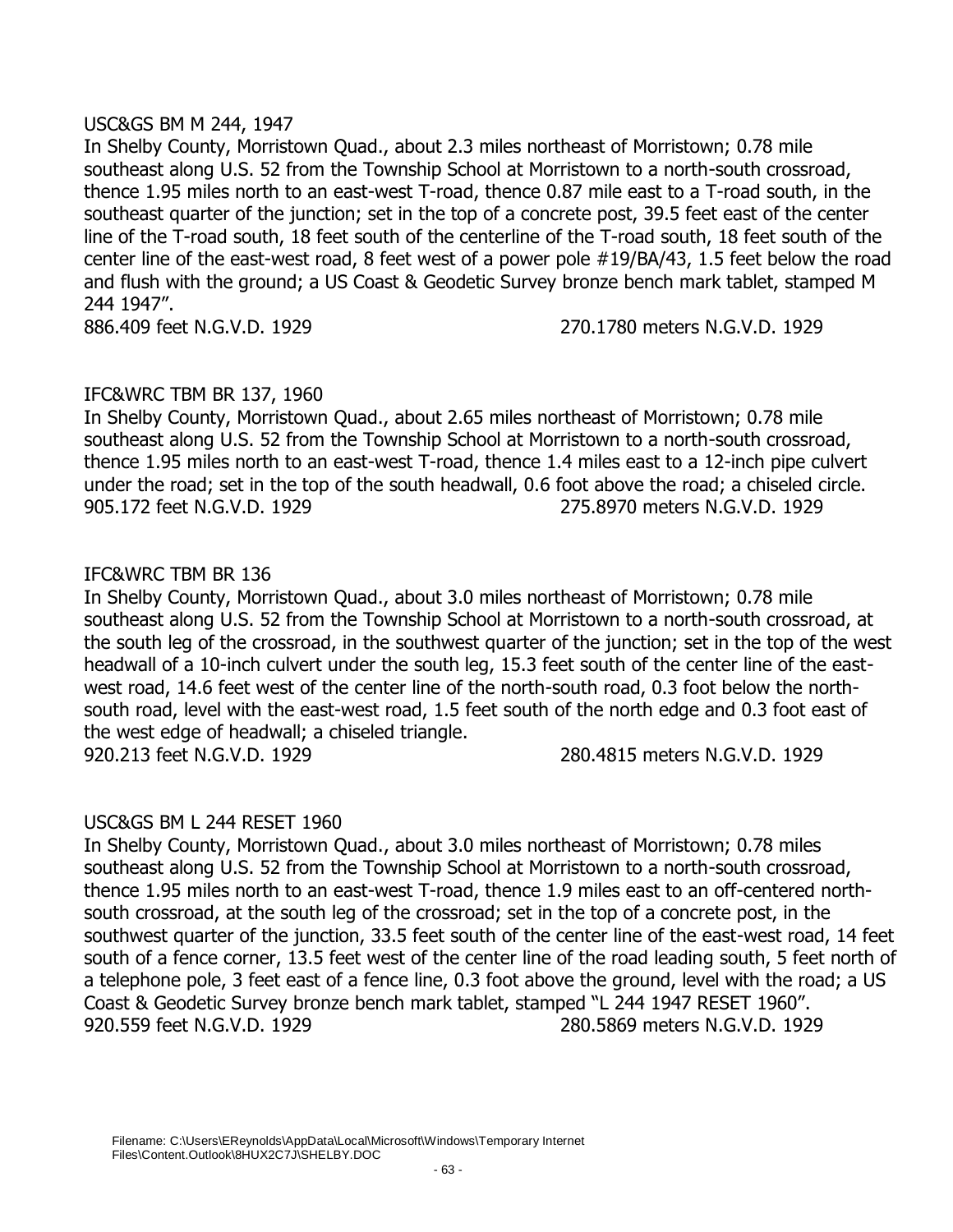## IFC&WRC TBM BR 135, 1960

In Hancock County, Morristown Quad., about 3.45 miles northeast of Morristown; 0.78 mile southeast along U.S. 52 from the Township School at Morristown to a north-south crossroad, thence 1.95 miles north to an east-west T-road, thence 2.4 miles east to a concrete corner post on the north side of the road, 0.1 mile west of the residence of Mr. Raymond Anderson, set in the top at the center of the north wingwall of the post, 19 feet north of the center line of the road, 3.0 feet above the ground, 1.7 feet north of the center of the post, 1.0 foot north of the north face of the post; a chiseled triangle.

930.323 feet N.G.V.D. 1929 283.5630 meters N.G.V.D. 1929

# IFC&WRC TBM BR 66, 1960

In Rush County, Morristown Quad., about 3.9 miles northeast of Morristown; 0.78 mile southeast along U.S. 52 from the township school in Morristown to a north-south crossroad, thence 1.95 miles north to an east-west T-road, thence 2.95 miles east to an off centered north-south crossroad, (at the corner of Shelby, Hancock and Rush Counties), in the northwest quarter of the T-junction south; set in the top of the north headwall of a 12-inch circular culvert, 42 feet west of the center line of the east-west road, 2.4 feet west of the east edge and 0.5 foot south of the north edge of the headwall, 0.9 foot above the road; a chiseled triangle. 926.823 feet N.G.V.D. 1929 282.4962 meters N.G.V.D. 1929

# USC&GS BM K 244 RESET 1960

In Rush County, Morristown Quad., about 3.9 miles northeast of Morristown; 0.78 mile southeast along U.S. 52 from the township school in Morristown to a north-south crossroad, thence 1.95 miles north to an east-west T-road, thence 2.95 miles east to an off centered north-south crossroad, (at the corner of Shelby, Hancock and Rush Counties), in the southeast quarter of the junction south; set in the top of a concrete post, 33 feet south of the center line of the E-W road, 17 feet east of the center line of the N-S road, 3.5 feet south of the southwestern gate post, near a Carsonite NGS witness post, 1.0 foot west of the fence line 0.4 foot above the ground; a US Coast & Geodetic Survey bronze bench mark tablet, stamped "K 244 1947 RESET 1960".

Recovered June 2, 2010 RWW

926.000 feet N.G.V.D. 1929 282.245 meters N.G.V.D. 1929 925.595 feet N.A.V.D. 1988 282.122 meters N.A.V.D. 1988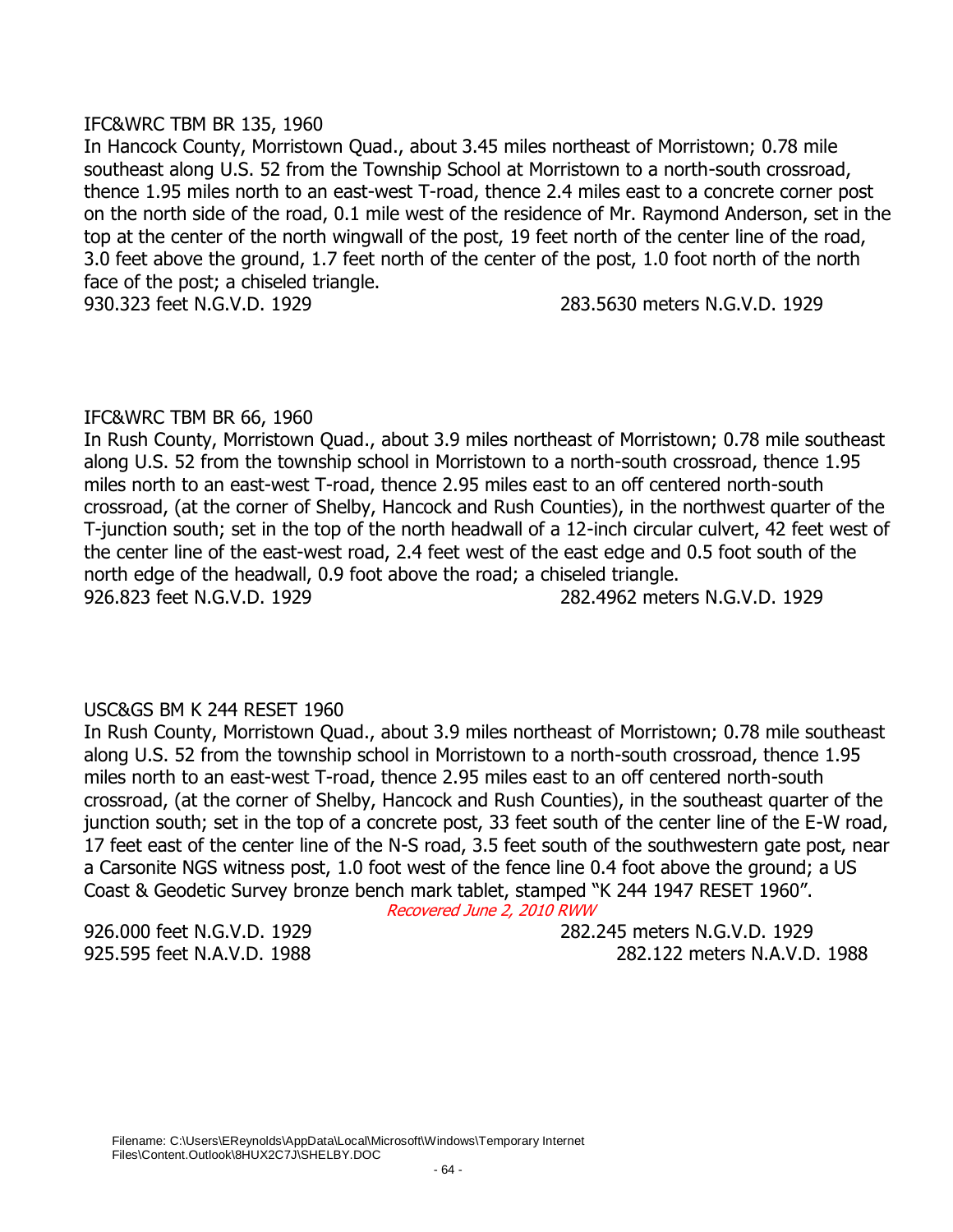### IFC&WRC TBM LBR 1, 1960

In Shelby County, Shelbyville Quad., in the SE  $\frac{1}{4}$  of Sec. 32, T. 13 N., R. 7 E., 2<sup>nd</sup> P.M.; at Shelbyville; 0.20 mile southeast along U.S. 421 from its crossing of Blue River at Shelbyville to a east-west crossroad (the first stop light) East Mechanic Street, thence 0.32 mile east to the address "233 E. Mechanic Street"; set in the top of the curb in the front of this residence, 33.6 feet east of the center line of an alley, 19.2 feet south of the center line of the street, 0.8 foot west of the center line of a walk to the residence above, 0.6 foot above the road, 0.2 foot south of the north face of the curb; a chiseled triangle.

2<sup>nd</sup> Order Elevation

762.092 feet N.G.V.D. 1929 232.2861 meters N.G.V.D. 1929

# IFC&WRC BM SHE 53, 1959

In Shelby County, Shelbyville Quad., in the SE 1/4 of Sec. 32, T. 13 N., R. 7 E., 2<sup>nd</sup> P.M.; at Walkerville; at the Walkerville Bridge over Little Blue River; set in the top of and at the southwest end of the northwest sidewalk of the bridge, 21 feet northwest of the center line of the road, 3.6 feet northeast of the southwest end of the sidewalk, 0.9 foot above the road, 0.4 foot southeast of the southeast face of the concrete handrail base; a Indiana Flood Control and Water Resources Commission bronze bench mark tablet, stamped "SHE 53 1959".

2<sup>nd</sup> Order Elevation

234.618 meters N.G.V.D. 1929 769.743 feet N.G.V.D. 1929 234.487 meters N.A.V.D. 1988 769.313 feet N.A.V.D. 1988

# IFC&WRC TBM LBR 2, 1960

In Shelby County, Shelbyville Quad., in the SE  $\frac{1}{4}$  of Sec. 32, T. 13 N., R. 7 E., 2<sup>nd</sup> P.M.; at Walkerville; at the Walkerville Bridge over Little Blue River; set in the top of the northeast end of the southeast bridge coping, 28 feet southeast of the center line of the road, 0.9 foot above the road, 0.2 foot southwest of the northeast end and 0.1 foot southeast of the southeast face of the concrete base of the aluminum handrail; a chiseled triangle.

2<sup>nd</sup> Order Elevation superseded

234.6968 meters N.G.V.D. 1929 770.001 feet N.G.V.D. 1929

Revised 2<sup>nd</sup> Order Elevation 2014

234.704 meters N.G.V.D. 1929 770.026 feet N.G.V.D. 1929 234.573 meters N.A.V.D. 1988 769.596 feet N.A.V.D. 1988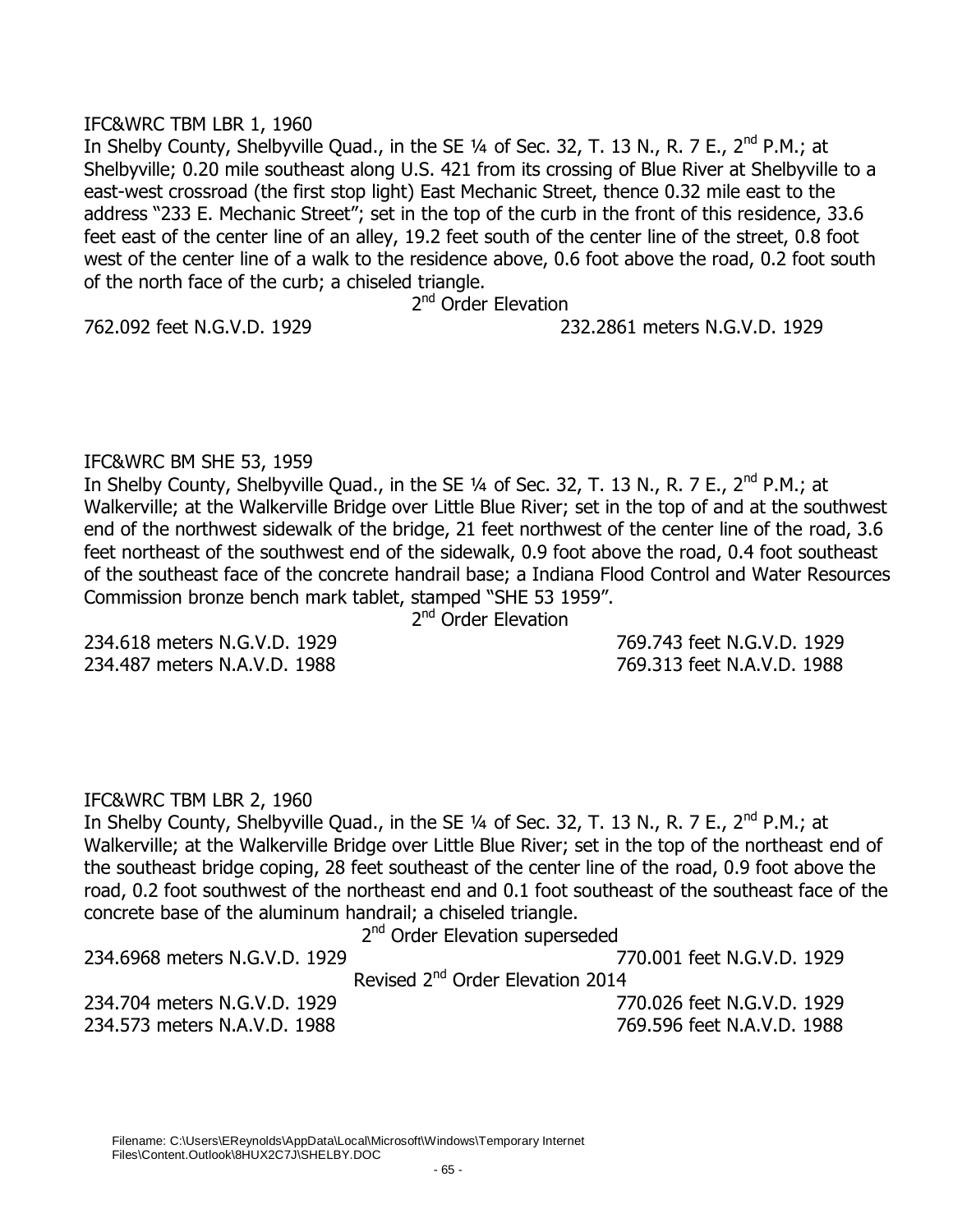## IFC&WRC TBM LBR 3, 1960

In Shelby County, Shelbyville Quad., in the SE  $\frac{1}{4}$  of Sec. 32, T. 13 N., R. 7 E., 2<sup>nd</sup> P.M.; at Walkerville; 0.15 miles northeast along Morris Avenue from the Walkerville Bridge over Little Blue River to Fair Avenue, 0.12 mile east along Fair Avenue to Goodrich Street, 0.16 mile south along Goodrich Street to LaBelle Avenue, in the northwest quarter of the Goodrich Street and LaBelle Avenue intersection; set in the top of the sidewalk curbing, 19 feet north of the centerline of LaBelle Avenue, 12 feet west of the center line of Goodrich Street, 5.3 feet south of the street's sign post, 0.5 foot above the road, 0.3 foot northwest off the southeast face of the curbing; a chiseled triangle.

2<sup>nd</sup> Order Elevation

764.375 feet N.G.V.D. 1929 232.9820 meters N.G.V.D. 1929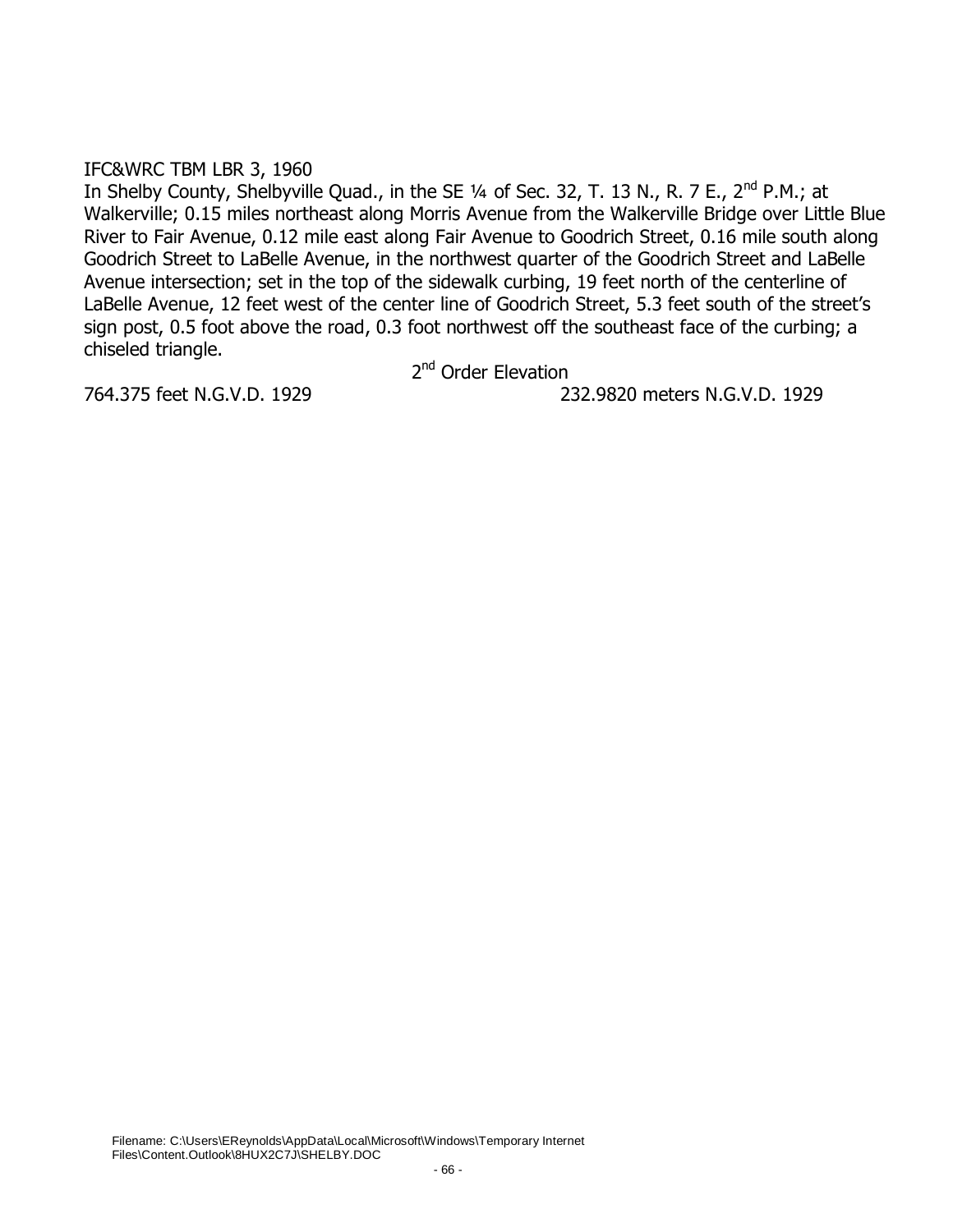## IFC&WRC BM SHE 54, 1959

In Shelby County, Shelbyville Quad., in the SE  $\frac{1}{4}$  of Sec. 32, T. 13 N., R. 7 E., 2<sup>nd</sup> P.M.; at Walkerville; in Kennedy Park, 0.1 mile northeast along Morris Avenue from the Walkerville Bridge over Little Blue River to Alice Street, thence 0.27 mile south and east along Alice Street to the stone pavillion at the south edge of park and a foot bridge over Little Blue River; set in the top of a concrete post, 150 feet east of the center line of the foot bridge, 95 feet east of a ford over Little Blue River, 83 feet southwest and across the road from the southwest corner of the pavillion, 53 feet south of the center line of the paved road, 3 feet west of the power pole #256- 986, 0.1 foot above the ground; a Indiana Flood Control and Water Resources Commission bronze bench mark tablet, stamped "SHE 54 1959".

2<sup>nd</sup> Order Elevation superseded 231.4476 meters N.G.V.D. 1929 759.341 feet N.G.V.D. 1929 Revised 2<sup>nd</sup> Order Elevation 2014 231.457 meters N.G.V.D. 1929 759.372 feet N.G.V.D. 1929 234.326 meters N.A.V.D. 1988 758.942 feet N.A.V.D. 1988

# IFC&WRC TBM LBR 4, 1960

In Shelby County, Shelbyville Quad., in the SW 1/4 of Sec. 33, T. 13 N., R. 7 E., 2<sup>nd</sup> P.M.; about 1.25 miles northeast of Shelbyville; 0.5 mile east along Penn Street from its junction with U.S. 421 at Shelbyville to Vine Street, thence 0.78 miles northeast along Vine Street and Morris Avenue to a 15-feet box culvert under the road, set in the top of the southeast headwall of the culvert, 12 feet southeast of the center line of the road, 1.3 feet northeast of the southwest end of the southeast headwall, 1.0 foot above the road, 0.4 foot northwest of the southeast face of the headwall; a chiseled triangle.

779.398 feet N.G.V.D. 1929 237.5610 meters N.G.V.D. 1929

# IFC&WRC BM SHE 55, 1959

In Shelby County, Rays Crossing Quad., in the NE 1/4 of Sec. 33, T. 13 N., R. 7 E., 2<sup>nd</sup> P.M.; about 2.0 miles northeast of Shelbyville; 0.5 mile east along Penn Street from its junction with U.S. 421 at Shelbyville to Vine Street, thence 1.3 miles northeast along Vine Street and Morris Avenue to a T-road east and a 5-foot box culvert under the road, 300 feet northwest of the west end of a covered bridge over Little Blue River; set in the top at the center of the headwall of the culvert, 30 feet northeast of the center line of the T-road, 24 feet southeast of the center line of the paved road, 5.0 foot south of the north face of headwall, 0.8 foot above the road; a Indiana Flood Control and Water Resources Commission bronze bench mark tablet, stamped "SHE 55 1959". 780.208 feet N.G.V.D. 1929 237.8079 meters N.G.V.D. 1929 779.861 feet N.A.V.D. 1988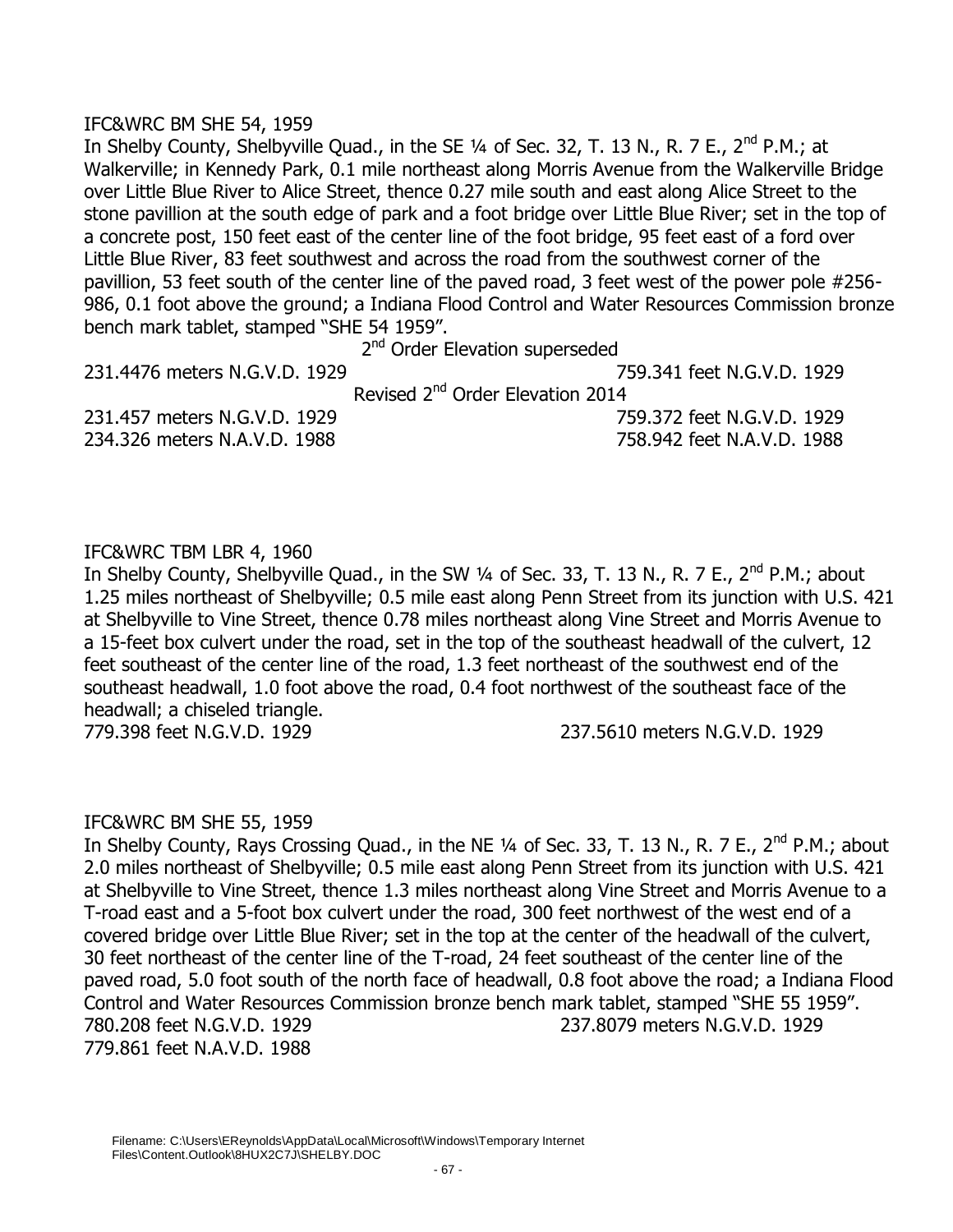## IFC&WRC TBM LBR 6, 1960

In Shelby County, Rays Crossing Quad., in the NE 1/4 of Sec. 33, T. 13 N., R. 7 E., 2<sup>nd</sup> P.M.; about 2.1 miles northeast of Shelbyville; 0.5 mile east along Penn Street from it's junction with U.S. 421 at Shelbyville to Vine Street, thence 1.3 miles northeast along Vine Street and Morris Avenue to a T-road east leading to a covered bridge over Little Blue River, thence 0.04 mile north along the paved road to a 12-foot box culvert under the road; set in the top of the east headwall of the culvert, south of the north end of the east headwall, 2.2 feet above the ground; a chiseled triangle.

781.308 feet N.G.V.D. 1929 238.1432 meters N.G.V.D. 1929

# IFC&WRC TBM LBR 7, 1960

In Shelby County, Rays Crossing Quad., in the SW 1/4 of Sec. 27, T. 13 N., R. 7 E., 2<sup>nd</sup> P.M.; about 2.3 miles northeast of Shelbyville; 0.5 mile east along Penn Street from it's intersection with U.S. 421 at Shelbyville to Vine Street, thence 1.3 miles northeast along Vine Street and Morris Avenue to a T-road east leading to covered bridge over Little Blue River, thence 0.45 mile north and east to the residence of William B. Williams; set in the north side of a telephone pole west of the driveway, 48 feet west of the center line of the driveway to Williams residence, 15 feet south of the center line of the road, 0.7 foot above the road; a railroad spike driven through an aluminum plate, stamped "TBM LBR 7 1960".

804.271 feet N.G.V.D. 1929 245.1423 meters N.G.V.D. 1929

# IFC&WRC BM SHE 56, 1959

In Shelby County, Rays Crossing Quad., in the SW 1/4 of Sec. 27, T. 13 N., R. 7 E., 2<sup>nd</sup> P.M.; about 2.3 miles northeast of Shelbyville; 0.5 mile east along Penn Street from it's intersection with U.S. 421 at Shelbyville to Vine Street, thence 1.3 miles northeast along Vine Street at Morris Avenue to a T-road east leading to a covered bridge over Little Blue River, thence 0.47 mile north and east to a culvert under the road; set in top of and at the center of the north headwall of the culvert, 47 feet northwest of a telephone pole, 26.5 feet north of the center line of the road, 8 feet below the road; a Indiana Flood Control and Water Resources Commission bronze bench mark tablet, stamped "SHE 56 1959".

793.883 feet N.G.V.D. 1929 241.9760 meters N.G.V.D. 1929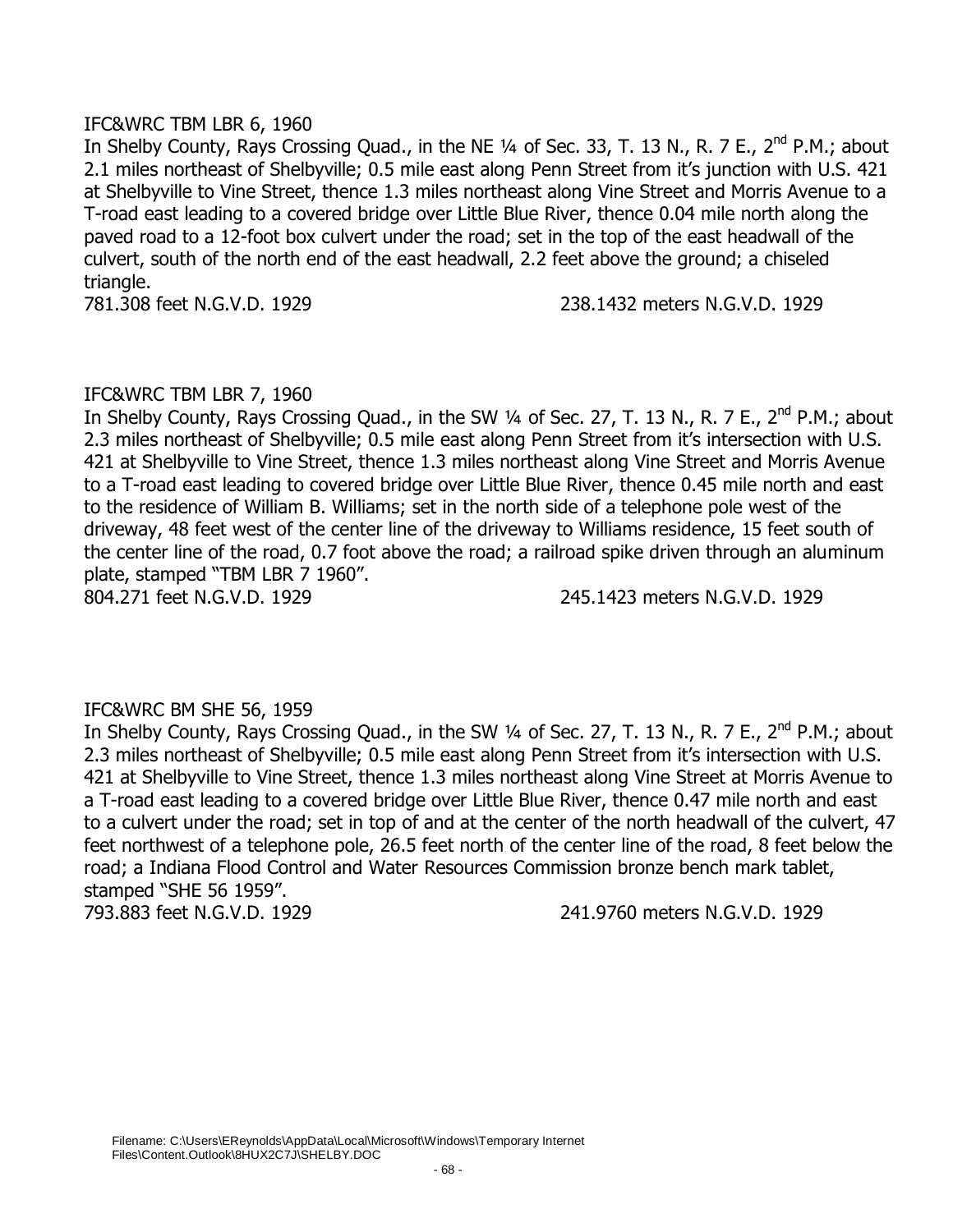### IFC&WRC TBM LBR 8, 1960

In Shelby County, Rays Crossing Quad., in the NW 1/4 of Sec. 34, T. 13 N., R. 7 E., 2<sup>nd</sup> P.M.; about 2.6 miles northeast of Shelbyville; 0.5 mile east along Penn Street from its junction with U.S. 421 at Shelbyville to Vine Street, thence 1.3 miles northeast along Vine Street and Morris Avenue to a T-road east leading to a covered bridge over Little Blue River, thence 0.57 mile east along the Troad (across the bridge) to the residence of Robert L. Adams; set in the south side of a telephone pole, 33.0 feet west of the extended center line of driveway leading to house, 16.0 feet north of the center line of gravel road, 1.1 feet above the ground; a railroad spike driven through an aluminum tag, stamped "TBM LBR 8 1960". 779.858 feet N.G.V.D. 1929 237.7012 meters N.G.V.D. 1929

# IFC&WRC BM SHE 57, 1959

In Shelby County, Rays Crossing Quad., in the NE 1/4 of Sec. 34, T. 13 N., R. 7 E., 2<sup>nd</sup> P.M.; about 3.4 miles southwest of Rays Crossing; 2.2 miles southwest along State Road 44 from the Grain Elevator and a east-west road intersection at Rays Crossing to a T-road west, thence 1.35 miles generally west to a T-road north, thence 0.04 mile north to a private bridge over Little Blue River; set in top of the southwest wingwall of the bridge, 11.5 feet west of the center line of the road, 1.5 feet northeast of the southwest end of the wingwall, 1.0 foot below the road; a Indiana Flood Control and Water Resources Commission bronze bench mark tablet, stamped "SHE 57 1959". 782.486 feet N.G.V.D. 1929 238.5022 meters N.G.V.D. 1929

# IFC&WRC TBM LBR 9, 1960

In Shelby County, Rays Crossing Quad., in the NE 1/4 of Sec. 34, T. 13 N., R. 7 E., 2<sup>nd</sup> P.M.; about 3.3 miles southwest of Rays Crossing; 2.2 miles southwest along State Road 44 from the Grain Elevator and a east-west road intersection at Rays Crossing to a T-road west, thence 1.2 miles generally west to 2-foot box culvert under the road; set in the top of the north headwall of the culvert, 12 feet north of the center line of the road, 1.0 foot above the road, 0.9 foot east of the west end of the north headwall; a chiseled triangle, marked "TBM LBR 9 1960". 802.460 feet N.G.V.D. 1929 244.5903 meters N.G.V.D. 1929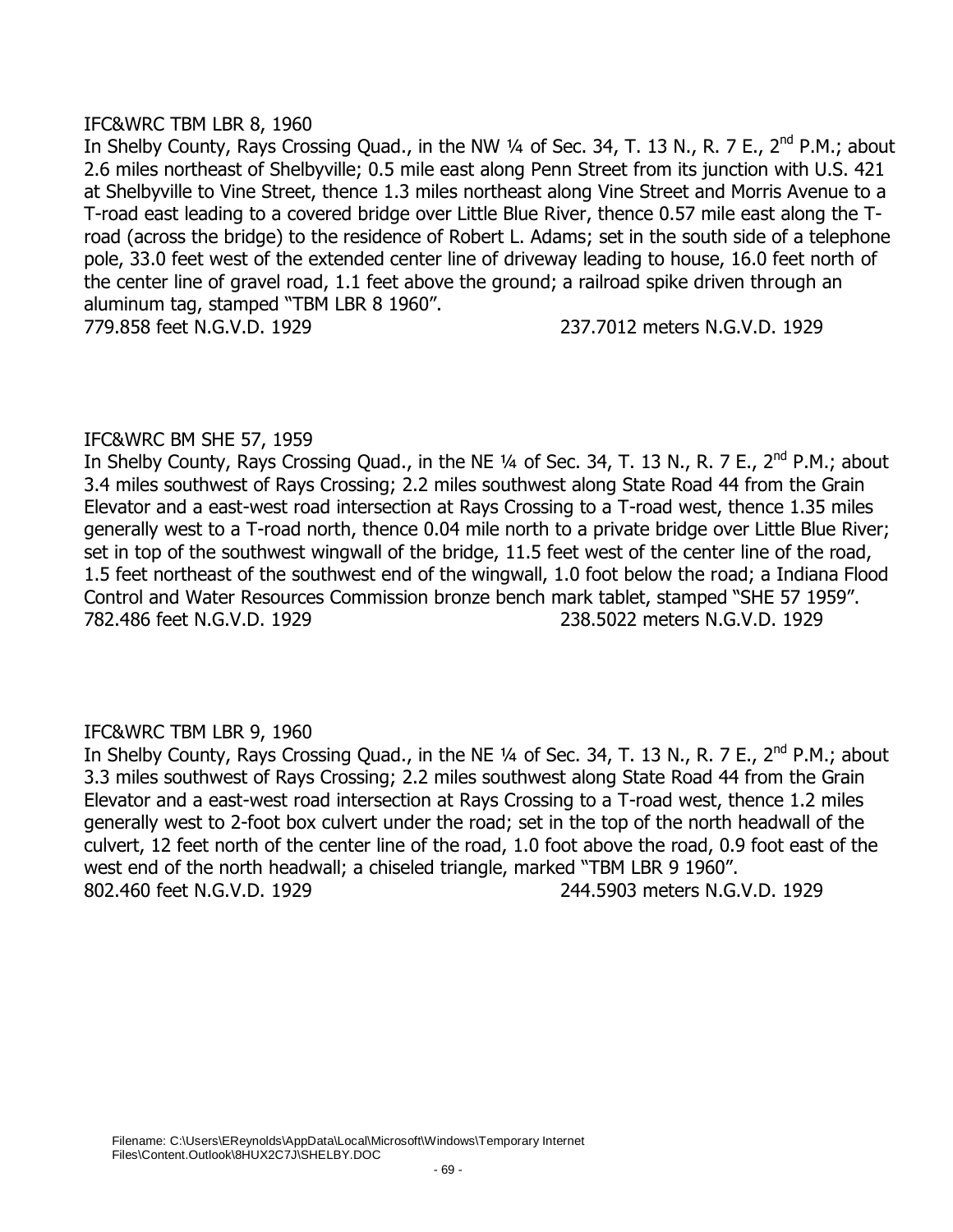## USC&GS BM N 245, 1947

In Shelby County, Rays Crossing Quad., in the NW 1/4 of Sec. 35, T. 13 N., R. 7 E., 2<sup>nd</sup> P.M.; about 3.0 miles southwest of Rays Crossing; 2.2 miles southwest along State Road 44 from the grain elevator and a east-west road intersection at Rays Crossing to a T-road west, thence 1.05 miles west along the gravel T-road to the entrance to the abandoned Shelbyville Airport; set in the top of a concrete post, 30 feet west of the entrance drive, 22.5 feet south of the center line of the road, 2 feet west of a white wooden witness post, level with the road; a US Coast & Geodetic Survey bench mark tablet, stamped "N 245 1947".

813.073 feet N.G.V.D. 1929 247.8251 meters N.G.V.D. 1929

# IFC&WRC TBM LBR 10, 1960

In Shelby County, Rays Crossing Quad., in the SW 1/4 of Sec. 26, T. 13 N., R. 7 E., 2<sup>nd</sup> P.M.; about 2.5 miles southwest of Rays Crossing; 2.2 miles southwest along State Road 44 from the grain elevator and a east-west road intersection at Rays Crossing to a T-road west, thence 0.5 mile west to a T-road north, thence 0.25 mile north to the Kuhn's" residence; set in the east side of a telephone pole #4, 123 feet south of the center line of Kuhn's driveway, 15 feet west of the center line of the road, 0.8 foot above the ground; a railroad spike driven through an aluminum plate, stamped "TBM LBR 10 1960". 818.241 feet N.G.V.D. 1929 249.4004 meters N.G.V.D. 1929

# IFC&WRC TBM LBR 11, 1960

In Shelby County, Rays Crossing Quad., in the NW  $\frac{1}{4}$  of Sec. 26, T. 13 N., R. 7 E., 2<sup>nd</sup> P.M.; about 2.4 miles west of Rays Crossing; 2.4 miles west along an east-west road from the crossroads at Rays Crossing to a T-road south, thence 0.05 mile south to a 2-foot pipe culvert under the road; set in the top at the south end of the west headwall of the culvert, 13.5 feet west of the center line of the road, 1.0 foot below the road, 0.2 foot north of the south end of the west headwall; a chiseled triangle, marked "TBM LBR 11 1960".

818.922 feet N.G.V.D. 1929 249.6079 meters N.G.V.D. 1929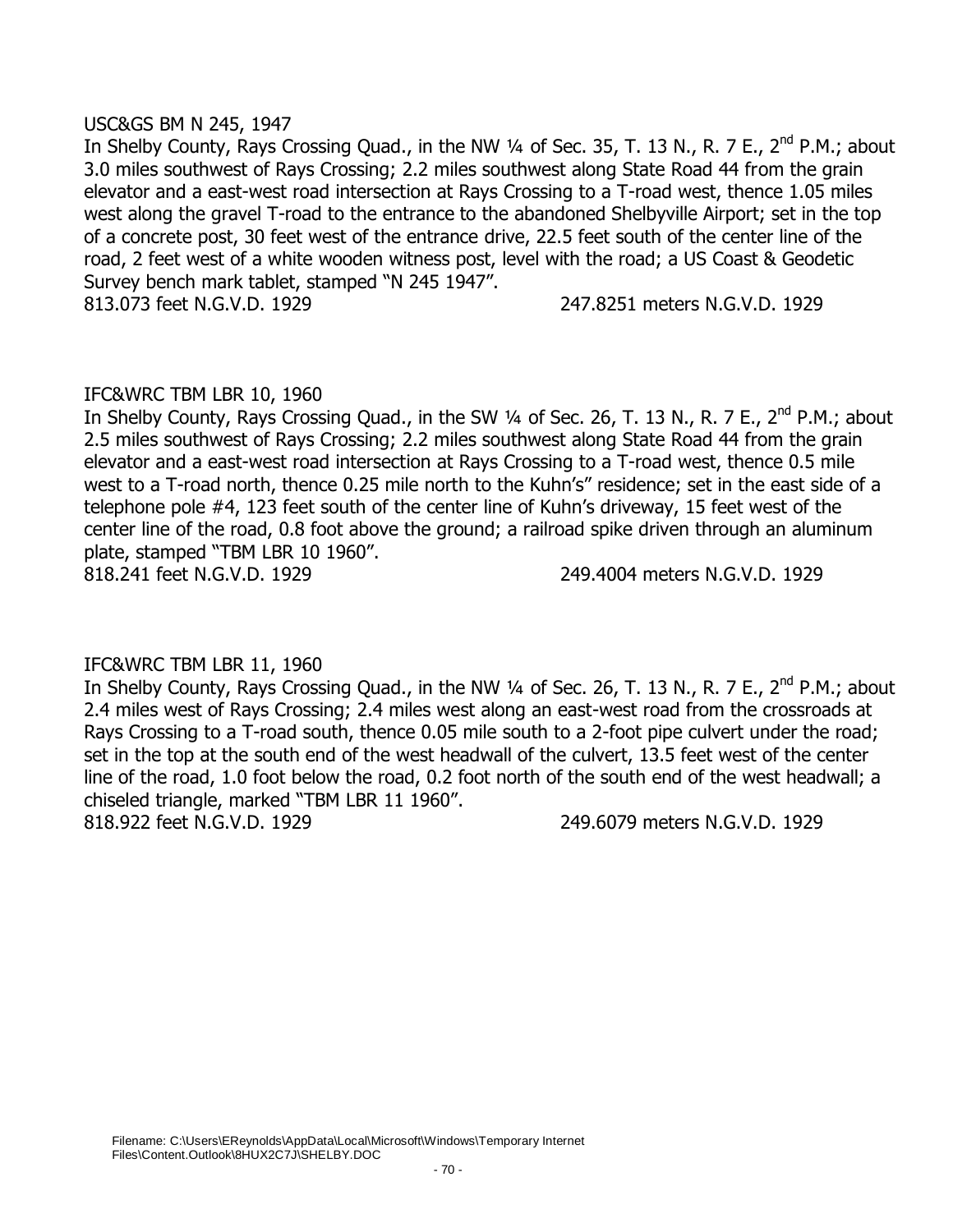## IFC&WRC TBM LBR 12, 1960

In Shelby County, Rays Crossing Quad., in the SW 1/4 of Sec. 23, T. 13 N., R. 7 E., 2<sup>nd</sup> P.M.; about 2.65 miles west of Rays Crossing, 2.65 miles west along a east-west gravel road from the crossroads at Rays Crossing to a steel truss bridge over Little Blue River; set in the top of the northeast wingwall of the bridge, 13 feet north of the center line of the road, 4.3 feet northeast of the northeast corner of the northeast end steel truss of bridge, 1.8 feet above the road, a chiseled corner on the north corner of first block of stone northeast of the northeast end steel truss. 799.026 feet N.G.V.D. 1929 243.5436 meters N.G.V.D. 1929

# IFC&WRC BM SHE 59, 1959

In Shelby County, Rays Crossing Quad., in the NE  $\frac{1}{4}$  of Sec. 23, T. 13 N., R. 7 E., 2<sup>nd</sup> P.M.; about 2.3 miles northwest of Rays Crossing; 2.7 miles west along a east-west gravel road from the crossroads at Rays Crossing and just past the bridge over Little Blue River to a T-road north, thence 1.0 mile generally north along a winding gravel road to a river lodge along Little Blue River; set in top of a concrete post, in the southwest part of the lodge yard, 50 feet southwest of the southwest corner of the lodge, 14 feet east from the center line of the road, 7 feet south of a 14-inch walnut tree, 0.2 foot above the ground, 0.3 foot above the road; a Indiana Flood Control and Water Resources Commission bronze bench mark tablet, stamped "SHE 59 1959". 796.381 feet N.G.V.D. 1929 (*New bridge*) maybe?

# IFC&WRC TBM LBR 14, 1960

In Shelby County, Rays Crossing Quad., in the NE 1/4 of Sec. 23, T. 13 N., R. 7 E., 2<sup>nd</sup> P.M.; about 2.3 miles northwest of Rays Crossing; 2.7 miles west along a east-west gravel road from the crossroads at Rays Crossing and just past the bridge over Little Blue River to a T-road north, thence 1.14 miles generally north along a winding gravel road to the residence of H.G. Gains; set in the west side of a 30-inch oak tree, 231 feet north of the center line of gains driveway, 23.0 feet east of the center line of the road, 1.0 foot above the road; a railroad spike driven through an aluminum plate, stamped "TBM LBR 14 1960".

824.247 feet N.G.V.D. 1929 251.2310 meters N.G.V.D. 1929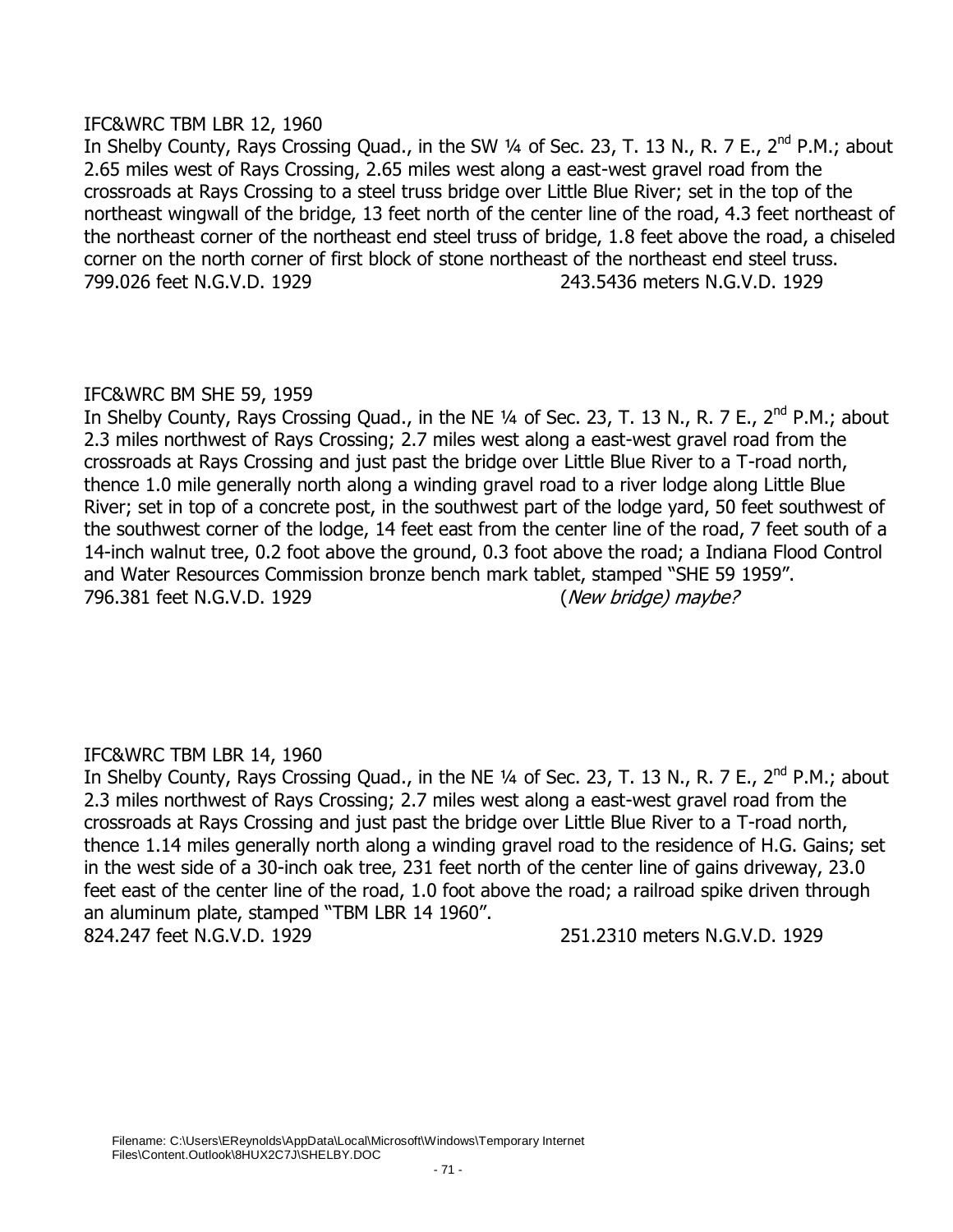## IFC&WRC TBM LBR 15, 1960

In Shelby County, Rays Crossing Quad., in the SE 1/4 of Sec. 14, T. 13 N., R. 7 E., 2<sup>nd</sup> P.M.; about 2.4 miles northwest of Rays Crossing; 2.7 miles west along a east-west gravel road from the crossing at Rays Crossing and just past the bridge over Little Blue River to a T-road north, thence 1.64 miles generally north along a winding gravel road to a 36-inch oak tree on the east side of the road; set in the west side of tree, 0.37 mile south of a crossroads, 12 feet east of the center line of the road, 1.5 feet west of a fence line, 0.2 foot above the road; a railroad spike driven through an aluminum plate, stamped "TBM LBR 15 1960". 803.461 feet N.G.V.D. 1929 244.8954 meters N.G.V.D. 1929

# IFC&WRC TBM LBR 16, 1960

In Shelby County, Rays Crossing Quad., in the NW 1/4 of Sec. 13, T. 13 N., R. 7 E., 2<sup>nd</sup> P.M.; about 2.4 miles northwest of Rays Crossing; 0.5 mile north from the crossroads at Rays Crossing to a east-west T-road, thence 0.95 mile west and north to a east-west T-road, thence 0.4 mile west to a T-road north, thence 0.42 mile north and west to a T-road north, thence 1.13 miles west to a concrete arch bridge over Little Blue River; set in the top at the east end of the south guardrail of the bridge, 9.8 feet south of the center line of the road, 2.2 feet west of the east end of the south guardrail, 2.0 feet above the road; a chiseled triangle, marked "TBM".

812.483 feet N.G.V.D. 1929 247.6453 meters N.G.V.D. 1929

# IFC&WRC BM SHE 60, 1959

In Shelby County, Rays Crossing Quad., in the NW 1/4 of Sec. 13, T. 13 N., R. 7 E., 2<sup>nd</sup> P.M.; about 2.4 miles northwest of Rays Crossing; 0.5 mile north from the crossroads at Rays Crossing to a east-west T-road, thence 0.95 miler west and north to a east-west T-road, thence 0.95 mile west and north to a east-west T-road, thence 0.4 mile west to a T-road north, thence 0.42 mile north and west to a T-road north, thence 1.13 miles west to a concrete arch bridge over Little Blue River; set in top of and at the west end of the north concrete guardrail base, 15.2 feet east of the north concrete guardrail base, 15.2 feet east of the west end of the bridge, 9 feet north of the center line of the road, 2.0 feet above the road; a Indiana Flood Control and Water Resources Commission bronze bench mark tablet, stamped "SHE 60 1959". 809.507 feet N.G.V.D. 1929 246.7382 meters N.G.V.D. 1929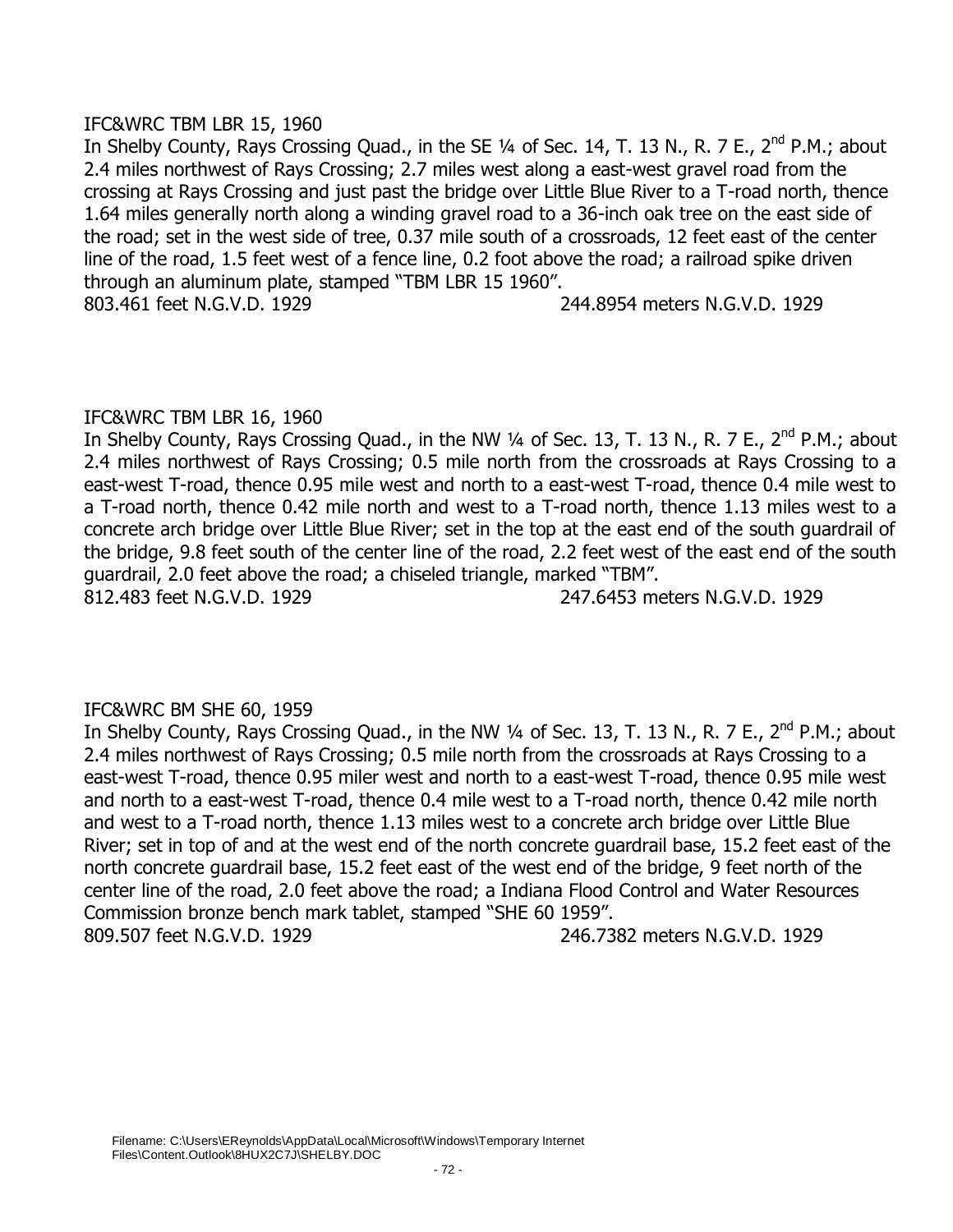## IFC&WRC TBM LBR 17, 1960

In Shelby County, Rays Crossing Quad., in the SE 1/4 of Sec. 13, T. 13 N., R. 7 E., 2<sup>nd</sup> P.M.; about 2.4 miles northwest of Rays Crossing; 0.5 mile north from the crossroads at Rays Crossing to a east-west T-road, thence 0.95 mile west and north to a east-west T-road, thence 0.4 mile west to a T-road north, thence 0.42 mile north and west to a T-road north, thence 0.45 mile west to a power pole on the south side of the road; set in the south side of power pole, 14 feet south of the center line of the road, 1.0 foot north of a fence line, 0.1 foot above the road; a railroad spike driven through an aluminum plate, stamped "TBM LBR 17 1960". 846.167 feet N.G.V.D. 1929 257.9122 meters N.G.V.D. 1929

# IFC&WRC TBM LBR 18, 1960

In Shelby County, Rays Crossing Quad., in the SE 1/4 of Sec. 12, T. 13 N., R. 7 E., 2<sup>nd</sup> P.M.; about 2.2 miles northwest of Rays Crossing; 0.5 mile north from the crossroads at Rays Crossing to a east-west T-road, thence 0.95 mile west and north to a east-west T-road, thence 0.4 mile west to a T-road north, thence 0.42 mile north and west to a T-road north, thence 0.6 mile north to a 120-foot steel truss bridge over Little Blue River; set in the top at the west end of the north bridge abutment, 9 feet west of the center line of the road, 1.0 foot north of the north end of the west steel truss of the bridge, level with the road; a chiseled triangle. 815.873 feet N.G.V.D. 1929 248.6786 meters N.G.V.D. 1929

# USC&GS BM W 239, 1947

In Shelby County, Rays Crossing Quad., in the NE 1/4 of Sec. 13, T. 13 N., R. 7 E., 2<sup>nd</sup> P.M.; about 2.2 miles northwest of Rays Crossing; 0.5 mile north from the crossroads at Rays Crossing to a east-west T-road, thence 0.95 mile west and north to a east-west T-road, thence 0.4 mile west to a T-road north, thence 0.42 mile north and west to a T-road north, thence 0.6 mile north to a 120-foot steel truss bridge over Little Blue River; set in top of the southwest wingwall of the bridge, 10.5 feet west of the center line of the road, 2.0 feet above the road, 0.6 foot southwest of the northeast end of the southwest wingwall; a US Coast & Geodetic Survey bench mark tablet, stamped "W 239 1947".

816.448 feet N.G.V.D. 1929 248.8538 meters N.G.V.D. 1929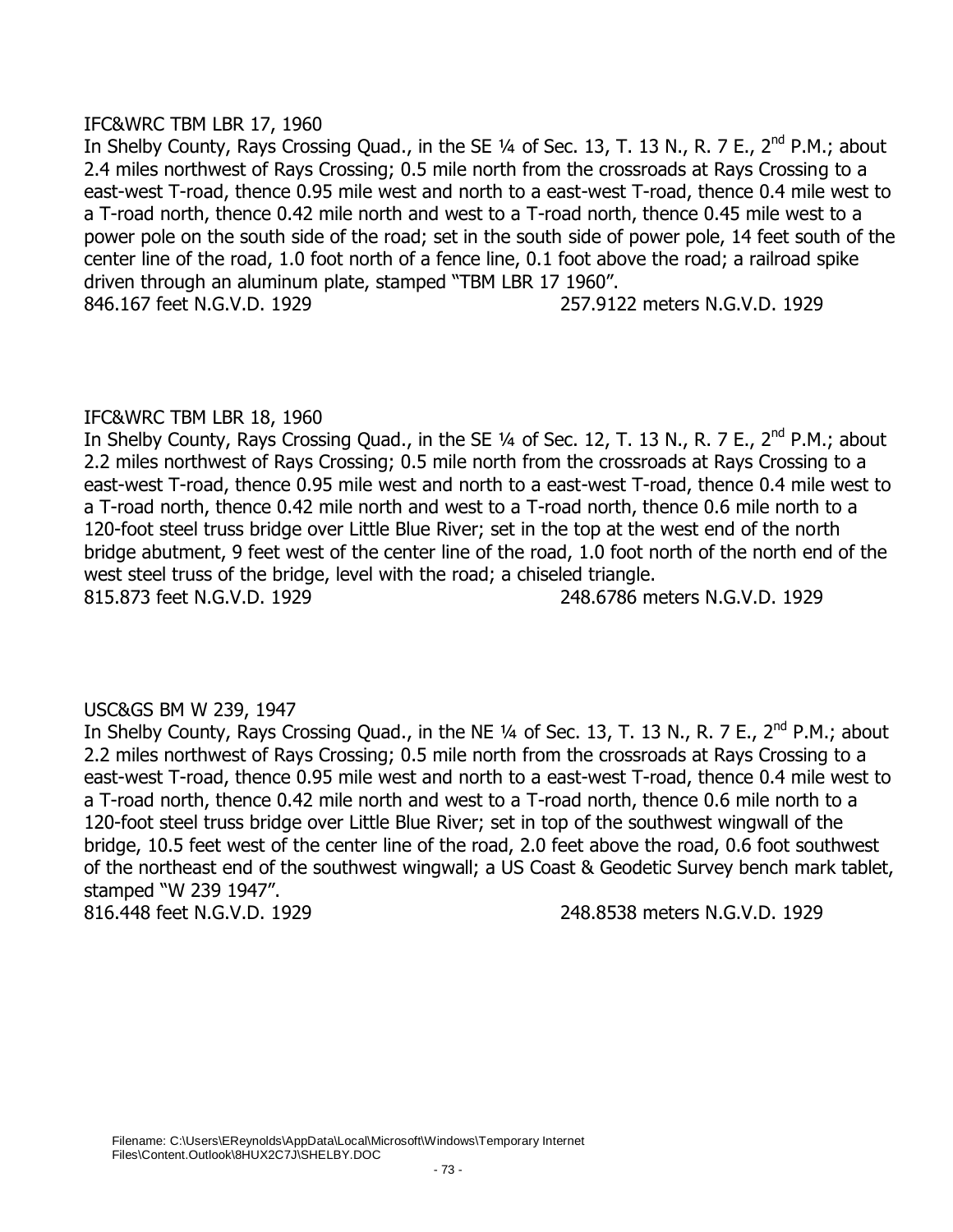## IFC&WRC TBM LBR 19, 1960

In Shelby County, Rays Crossing Quad., in the NE 1/4 of Sec. 18, T. 13 N., R. 8 E., 2<sup>nd</sup> P.M.; about 2.05 miles north of Rays Crossing; 0.5 mile north from the crossroads at Rays Crossing to a eastwest T-road, thence 0.95 mile west and north to a east-west T-road, thence 0.06 mile east an across Little Blue River to a T-road north, thence 0.93 mile north to a east-west crossroad and a 12-inch square culvert; set in the top at the west end of the headwall of culvert, in the southwest quarter of the intersection, 12 feet west of the center line of the north-south road, 9 feet south of the center line of the east-west road, 0.6 foot above the road; a chiseled triangle. 851.091 feet N.G.V.D. 1929 259.4131 meters N.G.V.D. 1929

# USC&GS BM V 239, 1947

In Shelby Country, Rays Crossing Quad., in the NW 1/4 of Sec. 18, T. 13 N., R. 8 E., 2<sup>nd</sup> P.M.; about 1.75 miles northwest of Rays Crossing; 0.5 mile north from the crossroads at Rays Crossing to a east-west T-road, thence 0.95 mile west and north to a east-west T-road, thence 0.4 mile west to a T-road north, thence 0.42 mile north and west to a T-road north, thence 0.5 mile north to the Blue River Baptist Church; set in top of a concrete post, 106 feet northeast and across the road of the northeast corner of the church, 49 feet south of a fence corner, 21 feet east of the center line of the road, 2.0 feet below road, 1.5 feet north of a white wooden witness post, 1.0 foot west of a fence line; a US Coast & Geodetic Survey bench mark tablet, stamped "V 239 1947".

847.784 feet N.G.V.D. 1929 258.4051 meters N.G.V.D. 1929

# IFC&WRC TBM LBR 22, 1960

In Shelby County, Rays Crossing Quad., in the SW 1/4 of Sec. 18, T. 13 N., R. 8 E., 2<sup>nd</sup> P.M.; about 1.3 miles northwest of Rays Crossing; 0.5 mile north from the crossroads at Rays Crossing to a east-west T-road, thence 0.95 mile west and north to a east-west T-road, thence 0.25 mile west to the residence of Elizabeth Theobald and a 2.5-foot box culvert; set in the top at the east end of the south headwall of the culvert, 10.5 foot south of the center line of the road, 1.3 feet above the ground, 1.0 foot west of the east end of the south headwall; a chiseled triangle, marked "TBM".

843.639 feet N.G.V.D. 1929 257.1417 meters N.G.V.D. 1929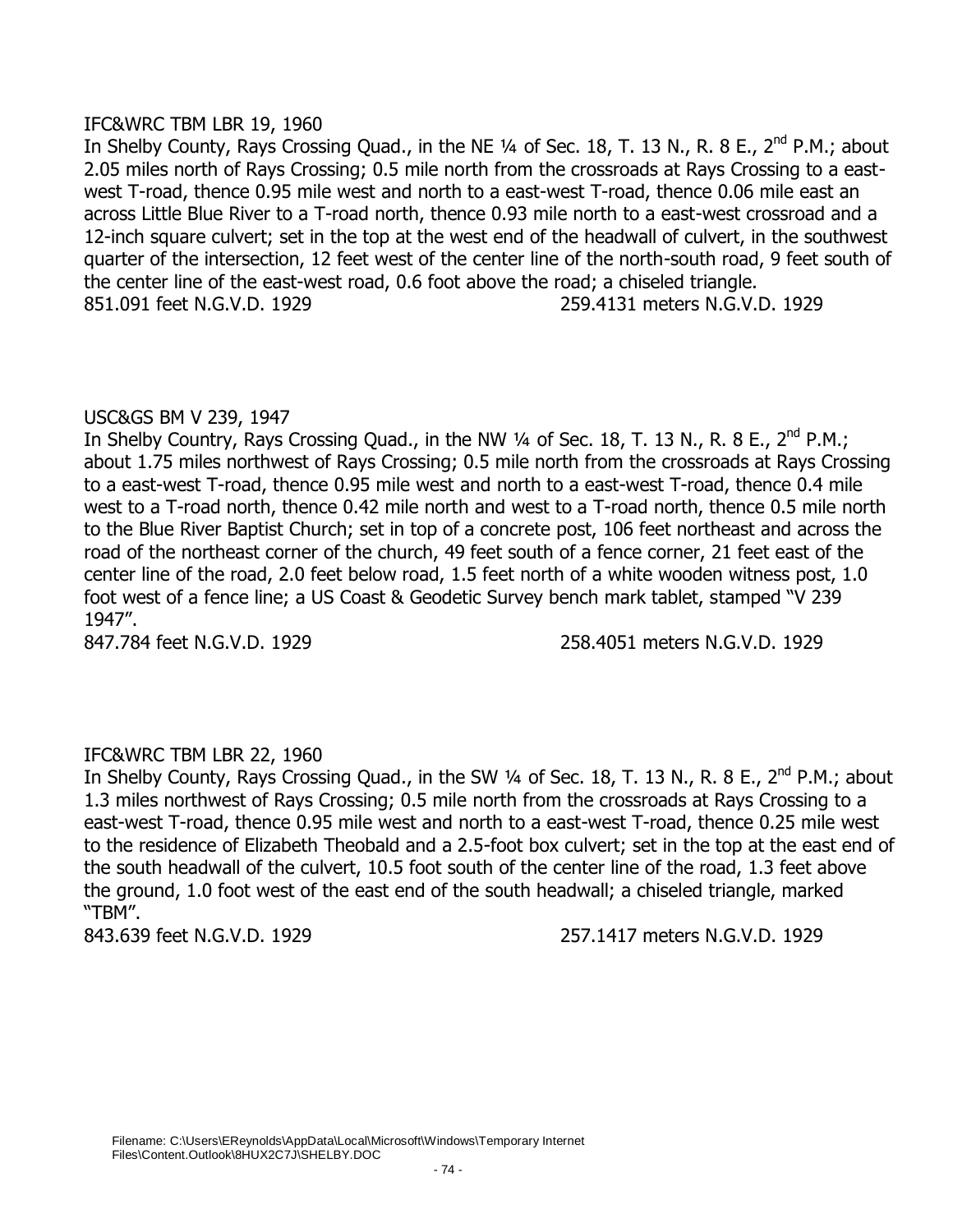## USC&GS BM U 239, 1947

In Shelby County, Rays Crossing Quad., in the SE 1/4 of Sec. 18, T. 13 N., R. 8 E., 2<sup>nd</sup> P.M.; about 1.25 miles north of Rays Crossing; 0.5 mile north from the crossroads at Rays Crossing to a eastwest T-road, thence 0.95 mile west and north to a east-west T-road (paved road west and a gravel road east) and a 2-foot box culvert under the paved road; set in the top of and at the center of the west headwall of the culvert, 21 feet south of the extended center line of the gravel road east, 13.5 feet west of the center line of the paved road leading south, 1.0 foot above the road; a US Coast & Geodetic Survey bench mark tablet, stamped "U 239 1947". 826.196 feet N.G.V.D. 1929 251.8250 meters N.G.V.D. 1929

# IFC&WRC TBM LBR 23, 1960

In Shelby County, Rays Crossing Quad., in the SW 1/4 of Sec. 17, T. 13 N., R. 8 E., 2<sup>nd</sup> P.M.; about 1.1 miles northeast of Rays Crossing; 1.5 miles north then west then north along a paved road (Morristown-Rays Crossing Road) from its intersection with State Road 44 at Rays Crossing to a east-west T-road, thence 0.65 mile generally east to a concrete bridge over Little Blue River; set in the top of and at the east end of the north concrete guardrail of the bridge, 7.5 feet north of the center line of the road, 1.8 feet above the road, 1.0 foot west of the east end of the guardrail; a chiseled triangle, marked "TBM".

825.381 feet N.G.V.D. 1929 251.5766 meters N.G.V.D. 1929

# IFC&WRC TBM LBR 24, 1960

In Shelby County, Rays Crossing Quad., in the SW 1/4 of Sec. 17, T. 13 N., R. 8 E., 2<sup>nd</sup> P.M.; about 1.55 miles northeast of Rays Crossing; 1.5 miles north then west then north along a paved road (Morristown-Rays Crossing Road) from its intersection with State Road 44 at Rays Crossing to a east-west T-road, thence 0.55 mile east to a T-road north, thence 0.5 mile north to a power pole on the east side of the road; set in the west side of the power pole, 18 feet east of the center line of the road, 2.0 feet west of a fence line, 0.6 foot above the ground; a railroad spike driven through an aluminum plate, stamped "TBM LBR 24 1960". 875.737 feet N.G.V.D. 1929 266.9252 meters N.G.V.D. 1929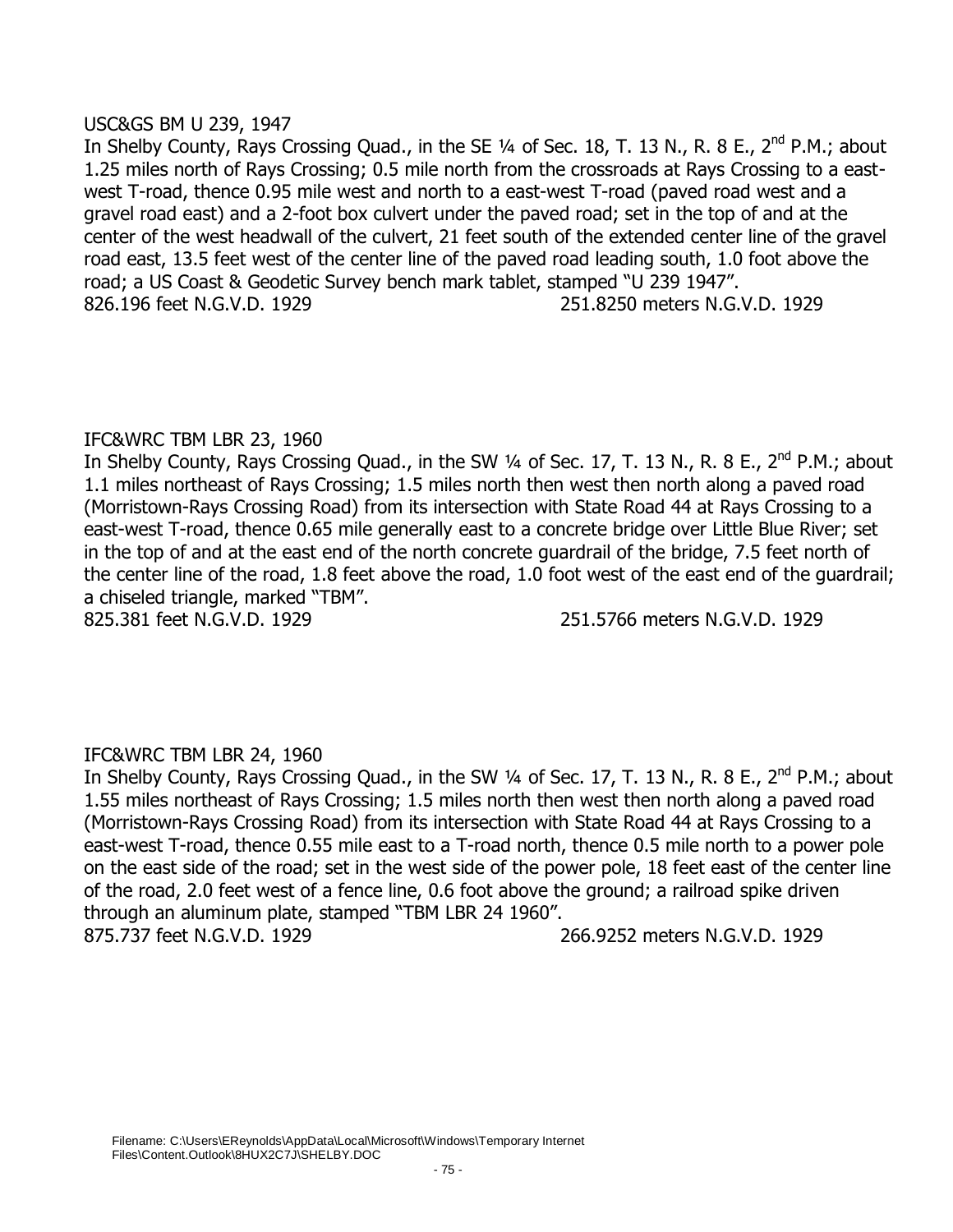## IFC&WRC TBM LBR 20, 1960

In Shelby County, Rays Crossing Quad., in the NW 1/4 of Sec. 17, T. 13 N., R. 8 E., 2<sup>nd</sup> P.M.; about 2.05 miles northeast of Rays Crossing; 1.5 miles north then west then north along a paved road (Morristown-Rays Crossing Road) from its intersection with State Road 44 at Rays Crossing to a east-west T-road, thence 0.55 mile east to a T-road north, thence 0.95 mile north to a east-west crossroad and a 12-inch pipe culvert; set in the top at the west end of the north side of an Lshaped concrete headwall of the culvert, in the southwest quarter of the intersection, 28 feet west of the center line of the north-south road, 18 feet south of the center line of the east-west road, 0.3 foot below the road, 0.3 foot east of the west end of the south headwall; a chiseled triangle. 876.190 feet N.G.V.D. 1929 267.0632 meters N.G.V.D. 1929

# IFC&WRC TBM LBR 21, 1960

In Shelby County, Rays Crossing Quad., in the NE 1/4 of Sec. 17, T. 13 N., R. 8 E., 2<sup>nd</sup> P.M.; about 2.05 miles northeast of Rays Crossing; 1.5 miles north then west then north along a paved road (Morristown-Rays Crossing Road) from its intersection with State Road 44 at Rays Crossing to a east-west T-road, thence 0.55 mile east to a T-road north, thence 0.95 mile north to a east-west crossroad, thence 0.44 mile east and southeast to a steel truss bridge over Little Blue River; set in the top of the northwest wingwall of the bridge, 12.5 feet southwest of the center line of the road, 5 feet west of the northwest end of the northwest steel truss, level with the road; a chiseled triangle.

834.680 feet N.G.V.D. 1929 254.4110 meters N.G.V.D. 1929

# IFC&WRC BM SHE 62, 1959

In Shelby County, Rays Crossing Quad., in the NE 1/4 of Sec. 17, T. 13 N., R. 8 E., 2<sup>nd</sup> P.M.; about 2.05 miles northeast of Rays Crossing; 1.5 miles north then west then north along a paved road (Morristown-Rays Crossing road) from its intersection with State Road 44 at Rays Crossing to east-west T-road, thence 0.55 mile east to a T-road north, thence 0.95 mile north to a east-west crossroad, thence 0.44 mile east and southeast to a steel truss bridge over Little Blue River; set in the top of and at the north-east end of the northwest abutment of the bridge, 10 feet northeast of the center line of the road, 1.2 feet northwest of the southeast face of the northwest abutment, 1.2 feet below the road; a Indiana Flood Control and Water Resources Commission bronze bench mark tablet, stamped "SHE 62 1959".

Destroyed 2/11/74 LJS

833.854 feet N.G.V.D. 1929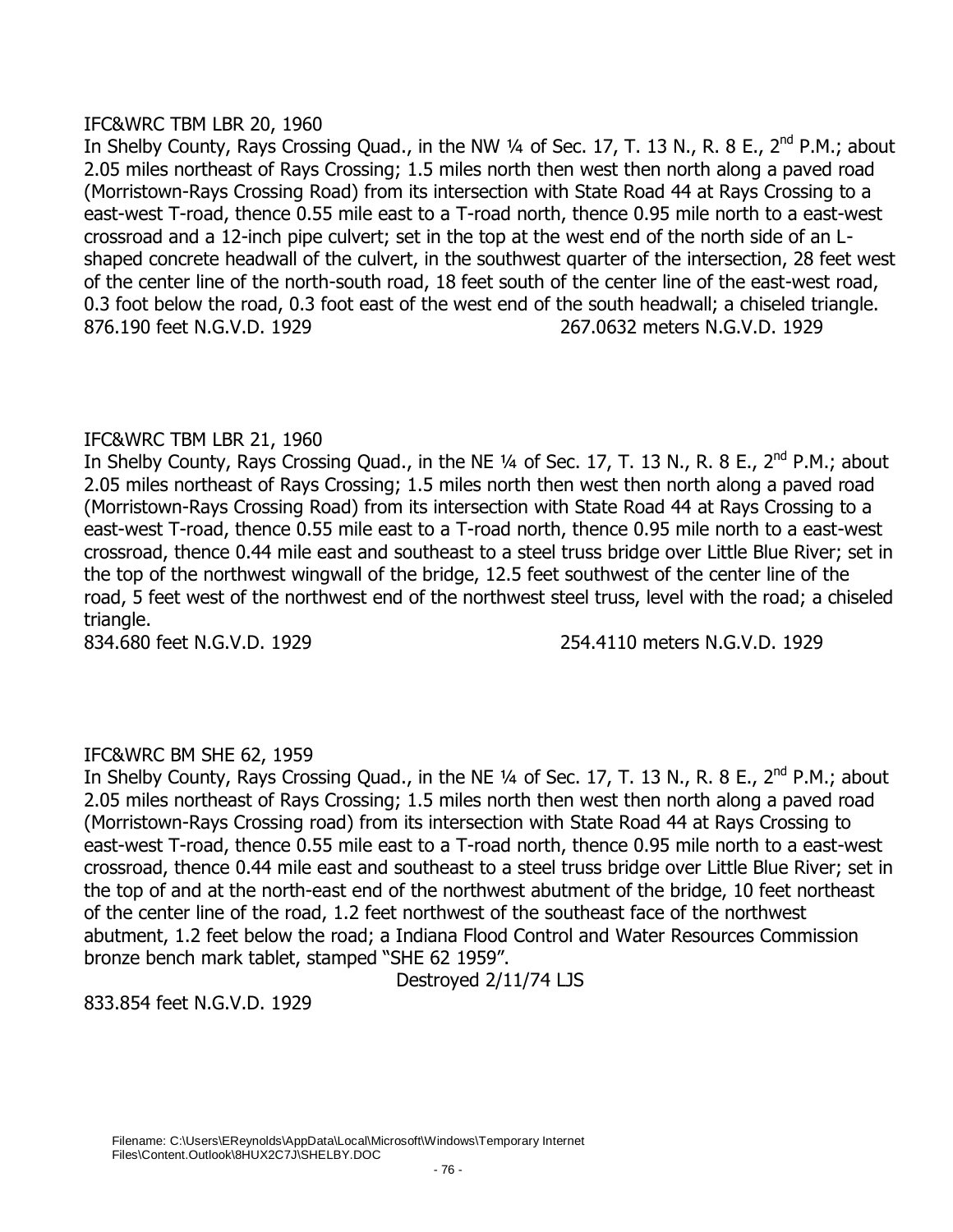# IFC&WRC TBM LBR 25, 1960

In Shelby County, Rays Crossing Quad., in the NE 1/4 of Sec. 8, T. 13 N., R. 8 E., 2<sup>nd</sup> P.M.; about 2.6 miles northeast of Rays Crossing; 1.5 miles north then west then north along a paved road (Morristown-Rays Crossing road) from its intersection with State Road 44 at Rays Crossing to a east-west T-road, thence 0.55 mile east to a T-road north, thence 1.6 miles north to an 8-foot box culvert under the road; set in the top of and at the south end of the east headwall of the culvert, 9 feet east of the center line of the road, 1.1 feet above the road, 1.0 foot north of the south end of the east headwall; a chiseled triangle, marked "TBM". 865.000 feet N.G.V.D. 1929 263.6525 meters N.G.V.D. 1929

### IFC&WRC TBM LBR 26, 1960

In Shelby County, Rays Crossing Quad., in the South  $\frac{1}{2}$  of Sec. 5, T. 13 N., R. 8 E., 2<sup>nd</sup> P.M.; about 3.1 miles northeast of Rays Crossing; 1.5 miles north then west then north along a paved road (Morristown-Rays Crossing road) from its intersection with State Road 44 at Rays Crossing to a east-west T-road, thence 0.55 mile east to a T-road north, thence 2.05 miles north to a eastwest crossroad, thence 0.33 mile east to a 12-inch tree on the north side of the road, (west tree of 2 trees); set in the southwest side of the tree, 12.5 feet north of the center line of the road, 1.7 feet south of a fence line, 0.2 foot below the road; a railroad spike driven through an aluminum plate, stamped "TBM LBR 26 1960". 875.555 feet N.G.V.D. 1929 266.8697 meters N.G.V.D. 1929

IFC&WRC TBM LBR 27, 1960 In Shelby County, Rays Crossing Quad., in the NW 1/4 of Sec. 9, T. 13 N., R. 8 E., 2<sup>nd</sup> P.M.; about 3.3 miles northeast of Rays Crossing; 1.5 miles north then west the north along a paved road (Morristown-Rays Crossing road) from its intersection with State Road 44 at Rays Crossing to a east-west T-road, thence 0.55 mile east to a T-road north, thence 2.05 miles north to a east-west crossroad, thence 1.1 miles east along a gravel and paved road to a plate girder bridge over Little Blue River; set in the top of the southeast wingwall of the bridge, 11.5 feet south of the centerline of the road, 1.8 feet above the road, 1.7 feet south of the east end of the south steel guardrail; a chiseled triangle.

850.347 feet N.G.V.D. 1929 259.1863 meters N.G.V.D. 1929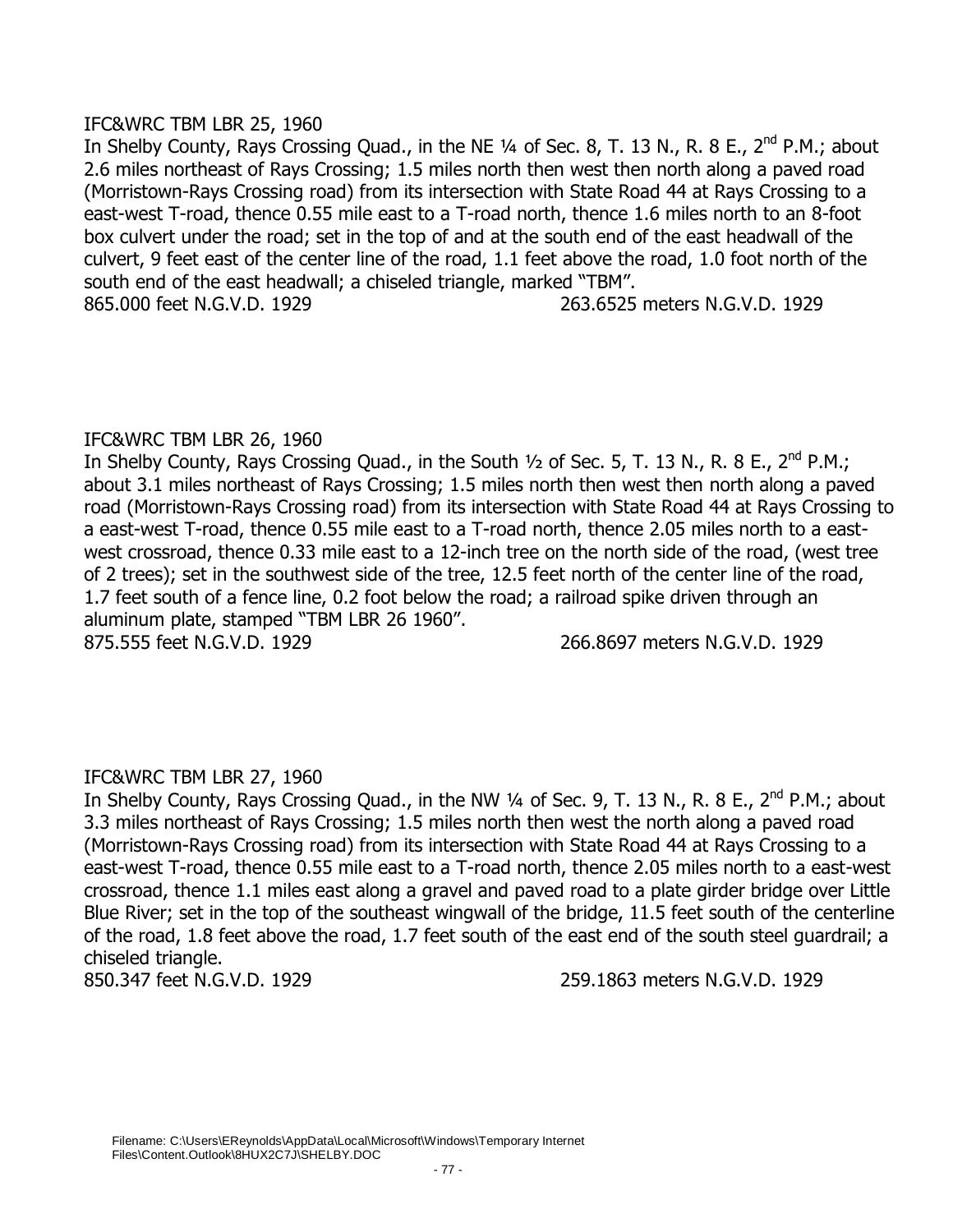## IFC&WRC BM SHE 63, 1959

In Shelby County, Rays Crossing Quad., in the SW 1/4 of Sec. 4, T. 13 N., R. 8 E., 2<sup>nd</sup> P.M.; about 3.3 miles northeast of Rays Crossing; 1.5 miles north then west then north along a paved road (Morristown-Rays Crossing road) from its intersection with State Road 44 at Rays Crossing to a east-west T-road, thence 0.55 mile east to a T-road north, thence 2.05 miles north to a east-west crossroad, thence 1.1 miles east along a gravel and paved road to a plate girder bridge over Little Blue River; set in top of the northwest wingwall of the bridge, 11 feet north of the center line of the road, 1.9 feet above the road, 0.8 foot south of the south end of the steel guardrail on top of the wingwall; a Indiana Flood Control and Water Resources Commission bronze bench mark tablet, stamped "SHE 63 1959". 850.429 feet N.G.V.D. 1929 259.2113 meters N.G.V.D. 1929

# IFC&WRC TBM LBR 28, 1960

In Shelby County, Rays Crossing Quad., in the SE 1/4 of Sec. 4, T. 13 N., R. 8 E., 2<sup>nd</sup> P.M.; about 3.5 miles northeast Rays Crossing; 1.5 miles north then west then north along a paved road (Morristown-Rays Crossing road) from its intersection with State Road 44 at Rays Crossing to a east-west T-road, thence 0.55 mile east to a T-road north, thence 2.05 miles north to a east-west crossroad thence 1.55 miles east along a gravel and paved road to a 10-foot box culvert under the road, about 0.2 mile east of a north-south crossroad; set in the top of the west end of the north concrete headwall of the culvert, 10 feet north of the center line of the road, 1.8 feet east of the west face of the north headwall, 1.0 foot above the road; a chiseled triangle. 848.544 feet N.G.V.D. 1929 258.6367 meters N.G.V.D. 1929

# IFC&WRC TBM LBR 29, 1960

In Shelby County, Rays Crossing Quad., about 3.9 miles northeast of Rays Crossing; 4.0 miles southwest of Arlington, Rush County, 2.1 miles northwest along U.S. 52 from the Post Office at Arlington to a T-road south, thence 2.85 miles south to a Y-road southwest-southeast, thence 0.98 mile west to a T-road south, thence 0.5 mile south along the County Line Road to a driveway and a 30-inch poplar tree; set in the west side of the tree, 30 feet south of the driveway, 21 feet west of the center line of the road, 0.2 foot above the road; a railroad spike driven through an aluminum plate, stamped "TBM LBR 29 1960". 850.809 feet N.G.V.D. 1929 259.3271 meters N.G.V.D. 1929

Filename: C:\Users\EReynolds\AppData\Local\Microsoft\Windows\Temporary Internet Files\Content.Outlook\8HUX2C7J\SHELBY.DOC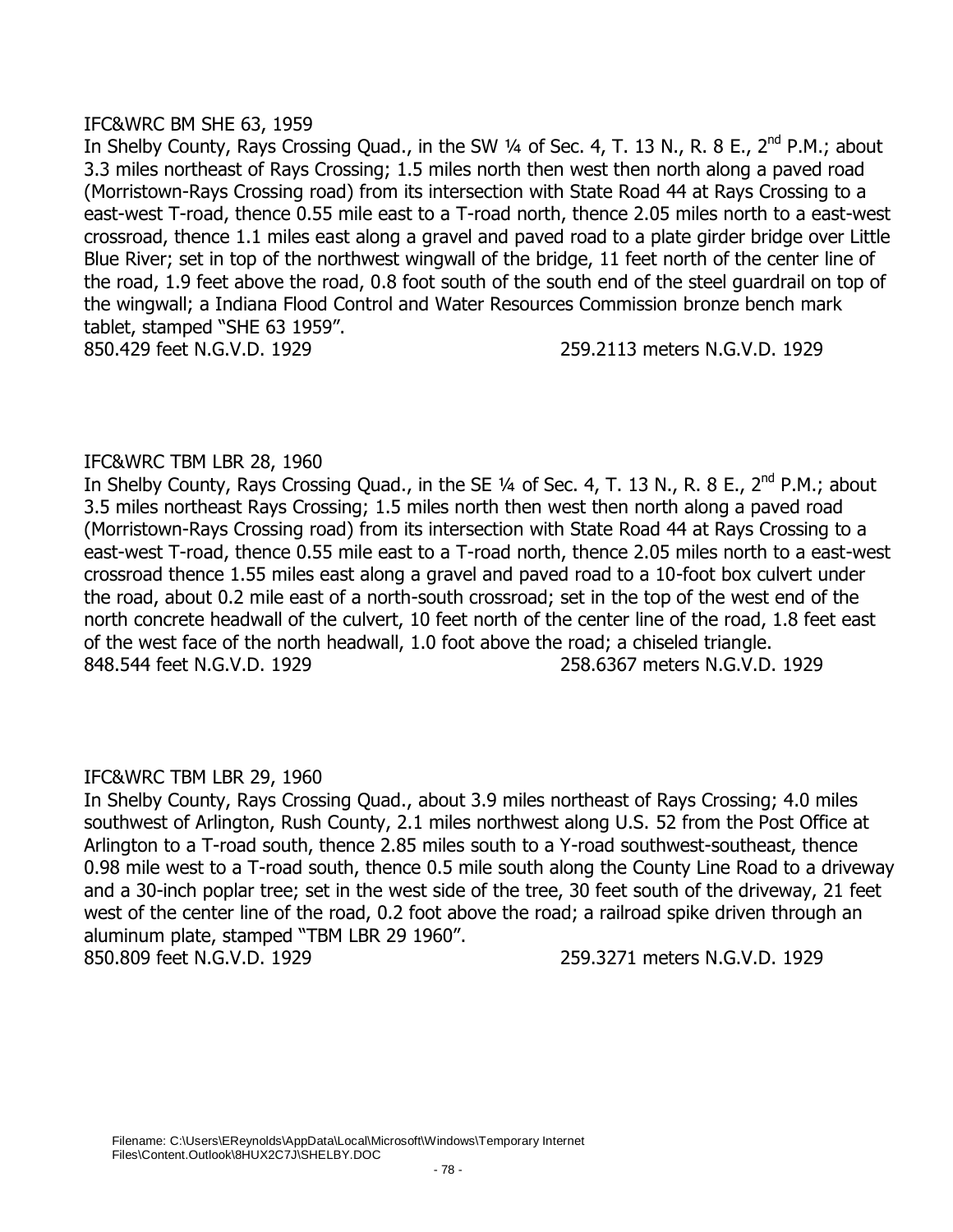## IFC&WRC BM RUS 41, 1959

In Rush County, Rays Crossing Quad., about 4.1 miles southwest of Arlington; at the County Line Road steel truss bridge over Little Blue River; set in top at the east end of the north abutment of the bridge, 10 feet east of the center line of the road, 1.1 feet below the road, 0.8 foot north of the south face of the north abutment; a Indiana Flood Control and Water Resources Commission bronze bench mark tablet, stamped "RUS 41 1959".

849.911 feet N.G.V.D. 1929 259.0534 meters N.G.V.D. 1929

# IFC&WRC TBM BWR 1, 1960

In Shelby County, Boggstown Quad., in the NE  $\frac{1}{4}$  of Sec. 8, T. 12 N., R. 6 E., 2<sup>nd</sup> P.M.; about 3.5 miles southeast of Boggstown; 0.52 mile south along 500 West Road from its T-road intersection with 100 South Road to a 15-foot arch culvert under the road (0.5 mile north of State Road 44); set in the top of and at the south end of the west abutment of the culvert, 8.5 feet west of the center line of 500 West Road, 0.8 foot north of the south end of the culvert, 0.2 foot above the ground; a chiseled triangle.

732.377 feet N.G.V.D. 1929 223.2290 meters N.G.V.D. 1929

# USGS BM 3 COM 750, 1952

In Shelby County, Boggstown Quad., in the NE  $\frac{1}{4}$  of Sec. 8, T. 12 N., R. 6 E., 2<sup>nd</sup> P.M.; about 3.5 miles southeast of Boggstown; at the T-road intersection of 500 West Road and 100 South Road; set in the top of a concrete post, on the west side of the 500 West Road, 2 feet south of the extended center line of 100 South Road, 0.2 foot below the road; a US Geodetic Survey bench mark tablet, stamped "3 COM 750 1952". 750.511 feet N.G.V.D. 1929 229.7562 meters N.G.V.D. 1929

# IFC&WRC TBM BWR 2, 1960

In Shelby County, Boggstown Quad., in the SW  $\frac{1}{4}$  of Sec. 9, T. 12 N., R. 6 E., 2<sup>nd</sup> P.M.; about 4.0 miles southeast of Boggstown; at the T-road intersection of 500 West Road and 100 South Road; set in southwest side of a 36 inch Catalpa tree, in the northeast quarter of the intersection, 23.5 feet east of the center line of 500 West Road, 14 feet north of the center line of 100 South Road, 1.1 feet above the road; a railroad spike driven through an aluminum plate, stamped "TBM BWR 2 1960".

751.290 feet N.G.V.D. 1929 228.9937 meters N.G.V.D. 1929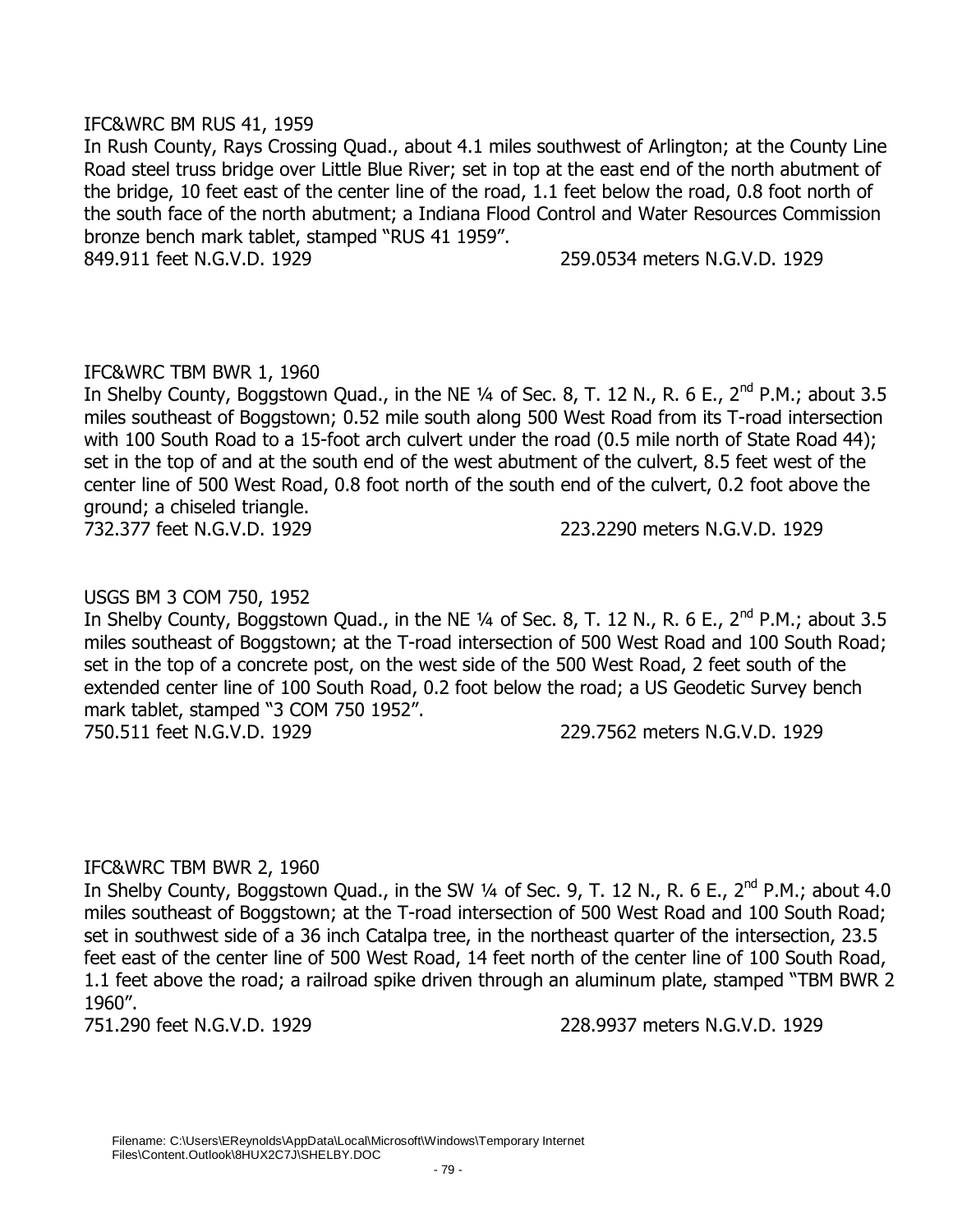#### IFC&WRC TBM BWR 3, 1960

In Shelby County, Shelbyville Quad., in the NE 1/4 of Sec. 9, T. 12 N., R. 6 E., 2<sup>nd</sup> P.M.; about 5.15 miles south of Fairland, about 2.23 miles generally south along 425 West Road from its T-road intersection with 100 North Road (Boggstown Road) to 100 South Road then west to the residence of Norman Cox; set in the north side of a telephone pole marked TBM BWR 3, 46 feet west of the center line of the Cox driveway, 14.0 feet south of the centerline of 100 South Road, 0.2 foot above the ground, a railroad spike driven through an aluminum plate, stamped "TBM BWR 1960".

734.242 feet N.G.V.D. 1929 223.7974 meters N.G.V.D. 1929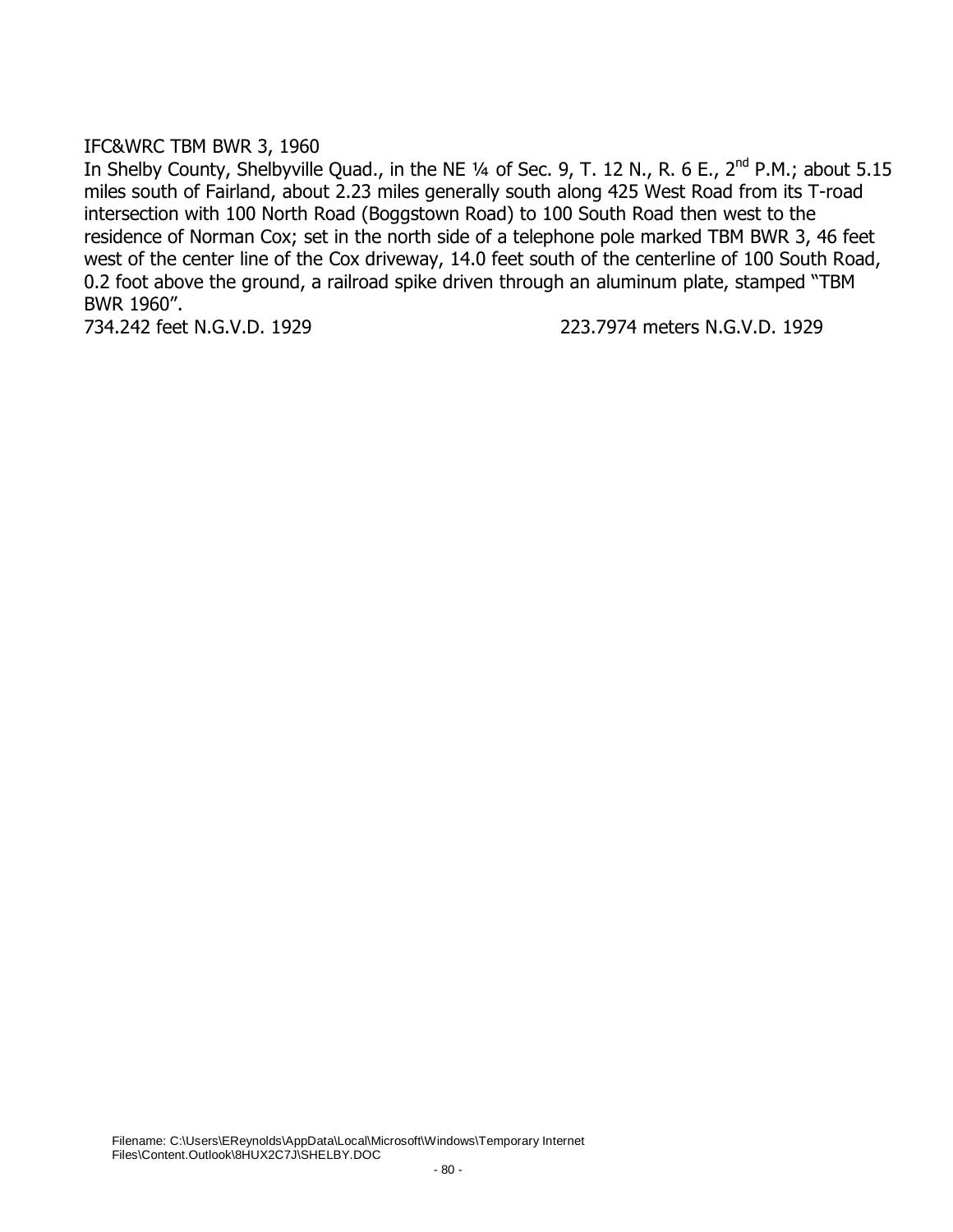#### IFC&WRC BM SHE 66, 1959

In Shelby County, Shelbyville Quad., in the NE  $\frac{1}{4}$  of Sec. 4, T. 12 N., R. 6 E., 2<sup>nd</sup> P.M.; about 4.65 miles south of Fairland; at the T-road intersection of 425 West road and 50 South Road; set in the top of the southwest concrete wingwall of a 13-foot bridge over a small tributary to Brandywine Creek, 135 feet south of the extended center line of 50 South Road, 8.5 feet west of the center line of 425 West road, 0.4 foot southwest of the southwest corner of the west concrete guardrail, 0.3 foot below the road; a Indiana Flood Commission bronze bench mark tablet, stamped "SHE 66 1959".

2<sup>nd</sup> Order Elevation superseded

222.3773 meters N.G.V.D. 1929 729.583 feet N.G.V.D. 1929

2<sup>nd</sup> Order Elevation Revised 2014 222.368 meters N.G.V.D. 1929 729.552 feet N.G.V.D. 1929

222.227 meters N.A.V.D. 1988 729.088 feet N.A.V.D. 1988

USGS BM 2 COM 1952

In Shelby County, Shelbyville Quad., in the SE 1/4 of Sec. 33, T. 13 N., R. 6 E., 2<sup>nd</sup> P.M.; about 4.2 miles south of Fairland; at the T-road south intersection of 425 West Road and Range Road; set in the top of a concrete post, 16 feet east of the centerline of 425 West Road and on the extended center line of Range Road, 2.0 feet northeast of a fence corner post, 0.4 foot above the ground; a US Geological Survey tablet, stamped "2 COM 1952 739".

2<sup>nd</sup> Order Elevation

225.269 meters N.G.V.D. 1929 739.070 feet N.G.V.D. 1929 225.128 meters N.A.V.D. 1988 738.606 feet N.A.V.D. 1988

# IFC&WRC TBM BWR 4, 1960

In Shelby County, Shelbyville Quad., in the NE 1/4 of Sec. 33, T. 13 N., R. 6 E., 2<sup>nd</sup> P.M.; about 3.55 miles south of Fairland, 0.34 mile south along 425 West Road from its T-road intersection with 100 North Road (Boggstown Road) to a 35-foot bridge over a ditch; set in the top of the northeast concrete wingwall of the bridge, 13 feet east of the center line of the road, 2.0 feet northeast of the southwest face of the wingwall, 2.0 foot east and 1.2 feet north from the north end of the east steel guardrail, about 0.1 foot below the road; a chiseled triangle.

2<sup>nd</sup> Order Elevation

741.301 feet N.G.V.D. 1929 225.9490 meters N.G.V.D. 1929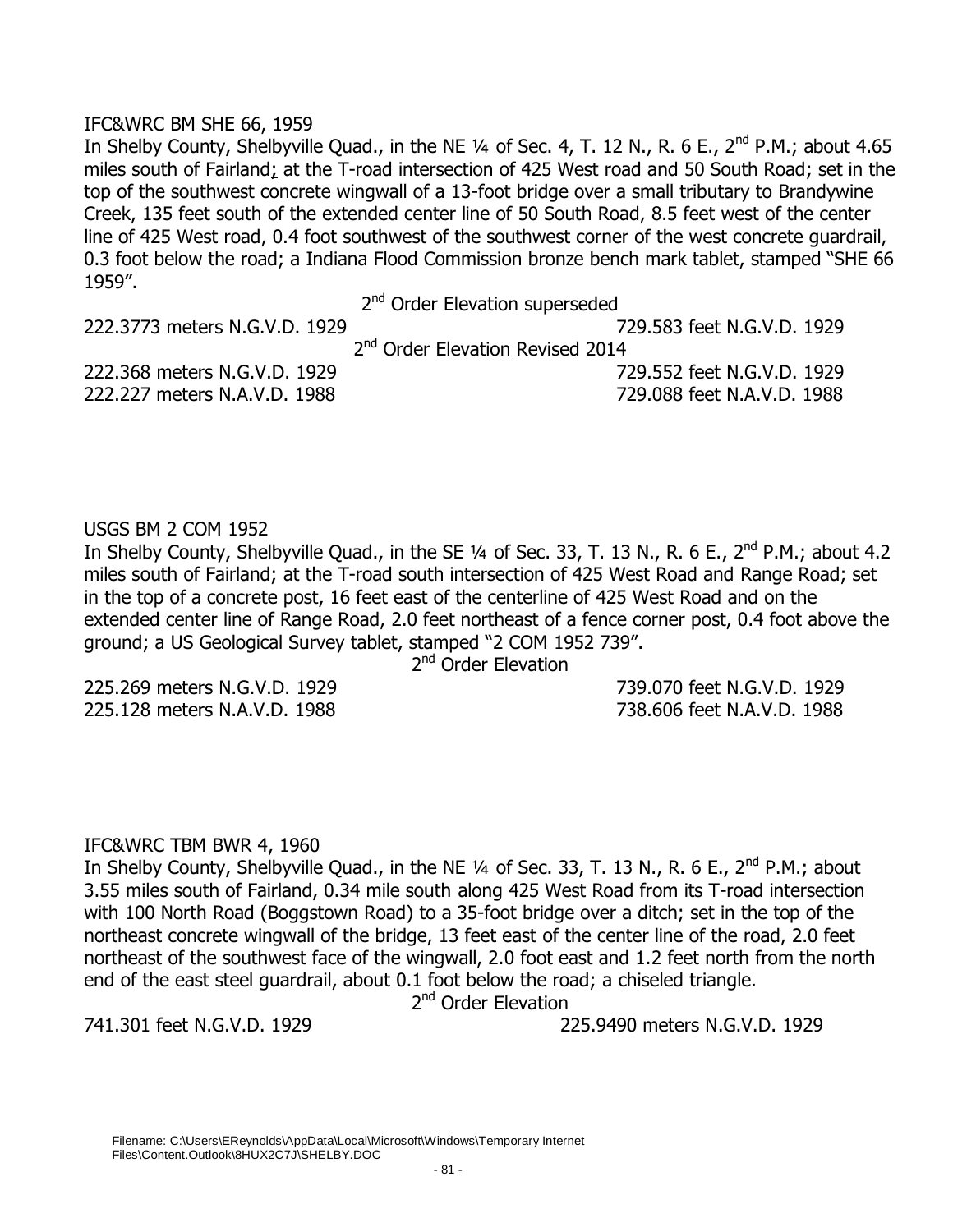## IFC&WRC TBM BWR 5, 1960

In Shelby County, Shelbyville Quad., in the NE 1/4 of Section 33, T. 13 N., R. 6 E., 2<sup>nd</sup> PM.; about 3.2 miles south of Fairland; at the old Boggstown Road one-span steel truss bridge (bridge has been removed) over Brandywine Creek; set in the top of the west concrete wingwall of the bridge( the wingwall is about 75 feet south of the new bridge), 40.0 feet east of the centerline of 425 West Road, 16.0 feet east of the west end of the wingwall, 12.0 feet northwest of the center line of the old road, 9.4 feet northeast of the southeast most post of a arrow sign post, 1.7 feet west of the east end of the wingwall, 0.2 foot south of the north face of the abutment, 0.4 foot south of the north face of the wingwall, about level with the bridge floor, a chiseled square with chiseled lines extending from each corner of the square.

2<sup>nd</sup> Order Superseded elevation

228.3283 meters N.G.V.D. 1929 749.107 feet N.G.V.D. 1929

Note: The rod was held on the highest part inside which is at the southwest corner. 2<sup>nd</sup> Order Elevation Revised 2014

228.335 meters N.G.V.D. 1929 749.131 feet N.G.V.D. 1929 228.194 meters N.A.V.D. 1988 748.665 feet N.A.V.D. 1988

# IFC&WRC BM SHE 67, 1959

In Shelby County, Shelbyville Quad., in the NE 1/4 of Section 33, T. 13 N., R. 6 E., 2<sup>nd</sup> PM.; about 3.2 miles south of Fairland; at the 100 North Road (Boggstown Road) one-span steel truss bridge over Brandywine Creek; set in the top of and at the northwest end of the northeast abutment of the bridge, 10 feet northwest of the southwest face of the road, 0.4 foot northeast of the southwest face of the abutment, about level with the road; a Indiana Flood Control and Water Resources Commission bronze bench mark tablet, stamped "SHE 67 1959".

# 2<sup>nd</sup> Order Elevation Destroyed 6/6/72 L.J.S See DNR TBM BRANDYWINE 10

748.744 feet N.G.V.D. 1929

# IFC&WRC TBM BWR 6, 1960

In Shelby County, Shelbyville Quad., in the NW 1/4 of Section 34, T. 13 N., R. 6 E., 2<sup>nd</sup> PM.; about 3.3 miles southeast of Fairland; at the Old Union Church, at the intersection of 100 North Road (Boggstown Road) and 350 West Road; set in the top of and at the south end of the concrete curb in front of the church, 45 feet south of the center line of 100 North Road, 26 feet west of the center line of 350 West Road, 19.5 feet east of the bottom step of the church entrance, 0.7 foot above the church sidewalk; a chiseled triangle.

2<sup>nd</sup> Order Elevation

750.839 feet N.G.V.D. 1929 228.8562 meters N.G.V.D. 1929

Filename: C:\Users\EReynolds\AppData\Local\Microsoft\Windows\Temporary Internet Files\Content.Outlook\8HUX2C7J\SHELBY.DOC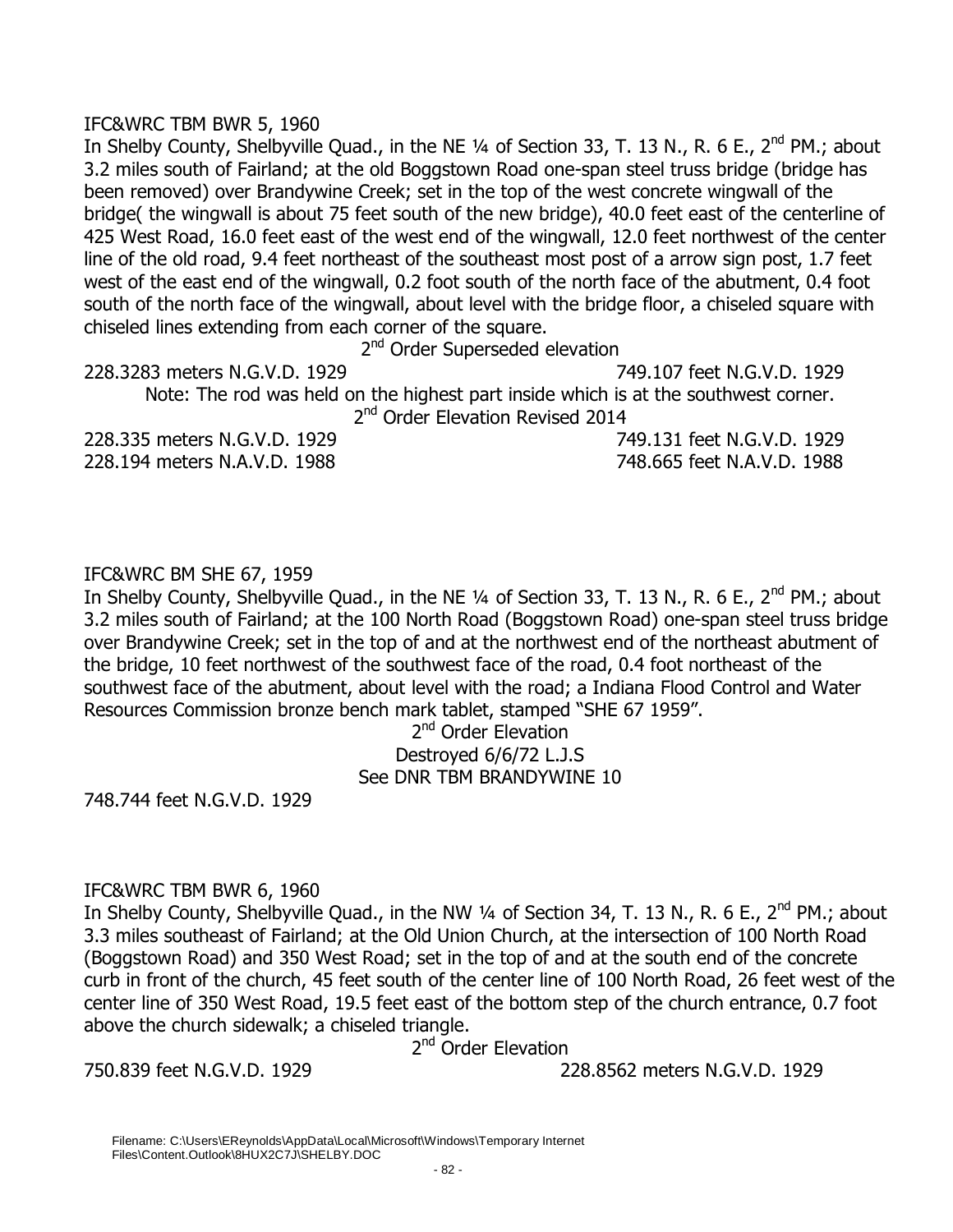#### IFC&WRC TBM BWR 7, 1960

In Shelby County, Shelbyville Quad., in the SW 1/4 of Section 27, T. 13 N., R. 6 E., 2<sup>nd</sup> PM.; about 2.85 miles southeast of Fairland; about 1.6 miles south along 350 West Road (Montgomery Road) from its T-road intersection with 300 North Road to the Thomas Melroy residence; set in the east side of a power pole, 63 feet southwest of a mailbox, 30 feet south of the center line of a driveway, 14 feet west of the center line of the road, 0.4 foot above the ground; a railroad spike driven through an aluminum tag, stamped "TBM BWR 7 1960".

 2  $2<sup>nd</sup>$  Oder

| 229.572 meters NGVD 1929 | 753.188 feet NGVD 1929 |  |
|--------------------------|------------------------|--|
| 229.431 meters NAVD 1988 | 752.723 feet NAVD 1988 |  |

#### IFC&WRC TBM BWR 8, 1960

In Shelby County, Shelbyville Quad., in the NW 1/4 of Section 27, T. 13 N., R. 6 E., 2<sup>nd</sup> PM.; about 2.4 miles southeast of Fairland; at the 350 West road (Montgomery Road) 12-foot box culvert over Goodrich Ditch; set in the top of and at the south end of the west concrete guardrail base of the culvert, 9.0 feet west of the center line of the road, 1.2 feet south of the south end of the west concrete guardrail, 0.4 foot east of the west face of the west guardrail base, about level with the road; a chiseled triangle.

 2  $2<sup>nd</sup>$  Oder

229.588 meters NGVD 1929 753.241 feet NGVD 1929 229.446 meters NAVD 1988 752.775 feet NAVD 1988

#### IFC&WRC TBM BWR 9, 1960

In Shelby County, Shelbyville Quad., in the SW 1/4 of Section 22, T. 13 N., R. 6 E., 2<sup>nd</sup> PM.; about 1.95 miles southeast of Fairland; about 0.60 mile south along 350 West road (Montgomery Road) from its T-road intersection with 300 North Road to a 12-inch pipe culvert under the road; set in the top of and at the center of the west concrete headwall of the culvert, 9.0 feet west of the center line of the road, 3.8 feet south of the north end of the headwall, 1.1 feet above the road; a chiseled triangle.

758.001 feet N.G.V.D. 1929 231.0392 meters N.G.V.D. 1929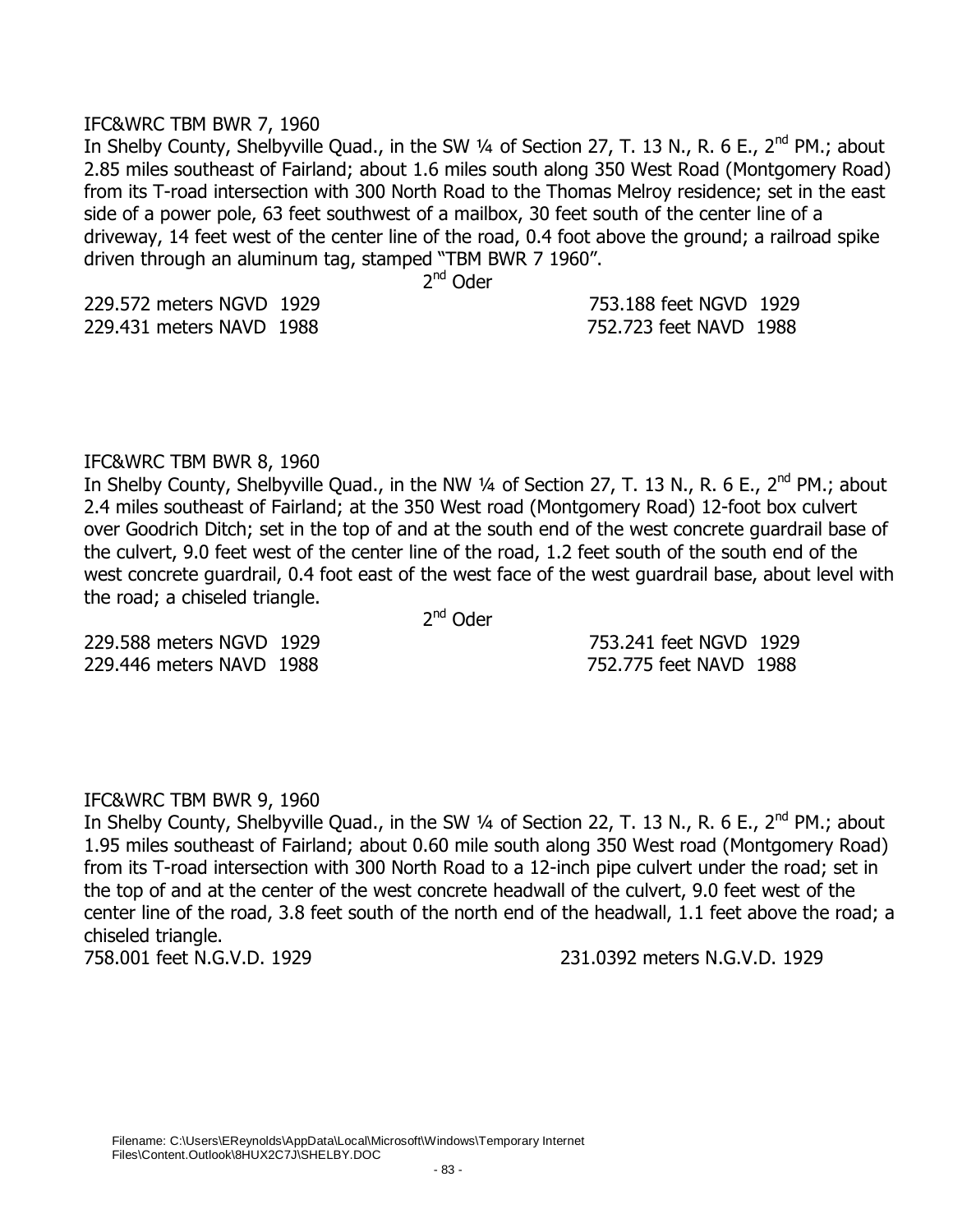#### IFC&WRC BM SHE 68, 1959

In Shelby County, Shelbyville Quad., in the NW 1/4 of Section 22, T. 13 N., R. 6 E., 2<sup>nd</sup> PM.; about 1.75 miles southeast of Fairland; at the 350 West Road (Montgomery Road) one-span steel truss bridge over Brandywine Creek; set in the top of and at the west end of the north stone bridge seat, 12 feet west of the center line of the road, 3.1 feet southwest of the northwest corner of the west steel truss, 0.9 foot north of the south face of the north bridge seat, 0.9 foot below the road; a Indiana Flood Control and Water Resources Commission bronze bench mark tablet, stamped "SHE 68 1959".

> DESTROYED 8/23/77 LJC See DNR TBM 102899/1

762.518 feet N.G.V.D. 1929

#### IFC&WRC BM SHE 71, 1959

In Shelby County, Shelbyville Quad., in the SE 1/4 of Section 15, T. 13 N., R. 6 E., 2<sup>nd</sup> PM.; about 1.5 miles southeast of Fairland; at the 300 North Road (Clark Road) one-span steel truss bridge over Brandywine Creek; set in the top at the north end of the east bridge seat, 9.5 feet north of the center line of the road, 2.2 feet below the road, 0.8 foot east of the west face of the bridge seat; a Indiana Flood Control and Water Resources Commission bronze bench mark tablet, stamped "SHE 71 1959".

759.748 feet N.G.V.D. 1929 231.5717 meters N.G.V.D. 1929

#### IFC&WRC TBM BWR 10, 1960

In Shelby County, Shelbyville Quad., in the SE 1/4 of Section 15, T. 13 N., R. 6 E., 2<sup>nd</sup> PM.: about 1.55 miles southeast of Fairland; about 0.25 mile east along 300 North Road (Clark Road) from its T-road intersection with 350 West Road to a T-road north, in the northeast quarter of the intersection; set in the west side of a power pole No. 4, 23 feet east of the center line of the Troad north, 19 feet north of the center line of the T-road north, 19 feet north of the center line of the east-west road, 0.95 foot above the ground; a railroad spike driven through an aluminum tag, stamped "TBM BWR 10 1960".

762.667 feet N.G.V.D. 1929 232.4614 meters N.G.V.D. 1929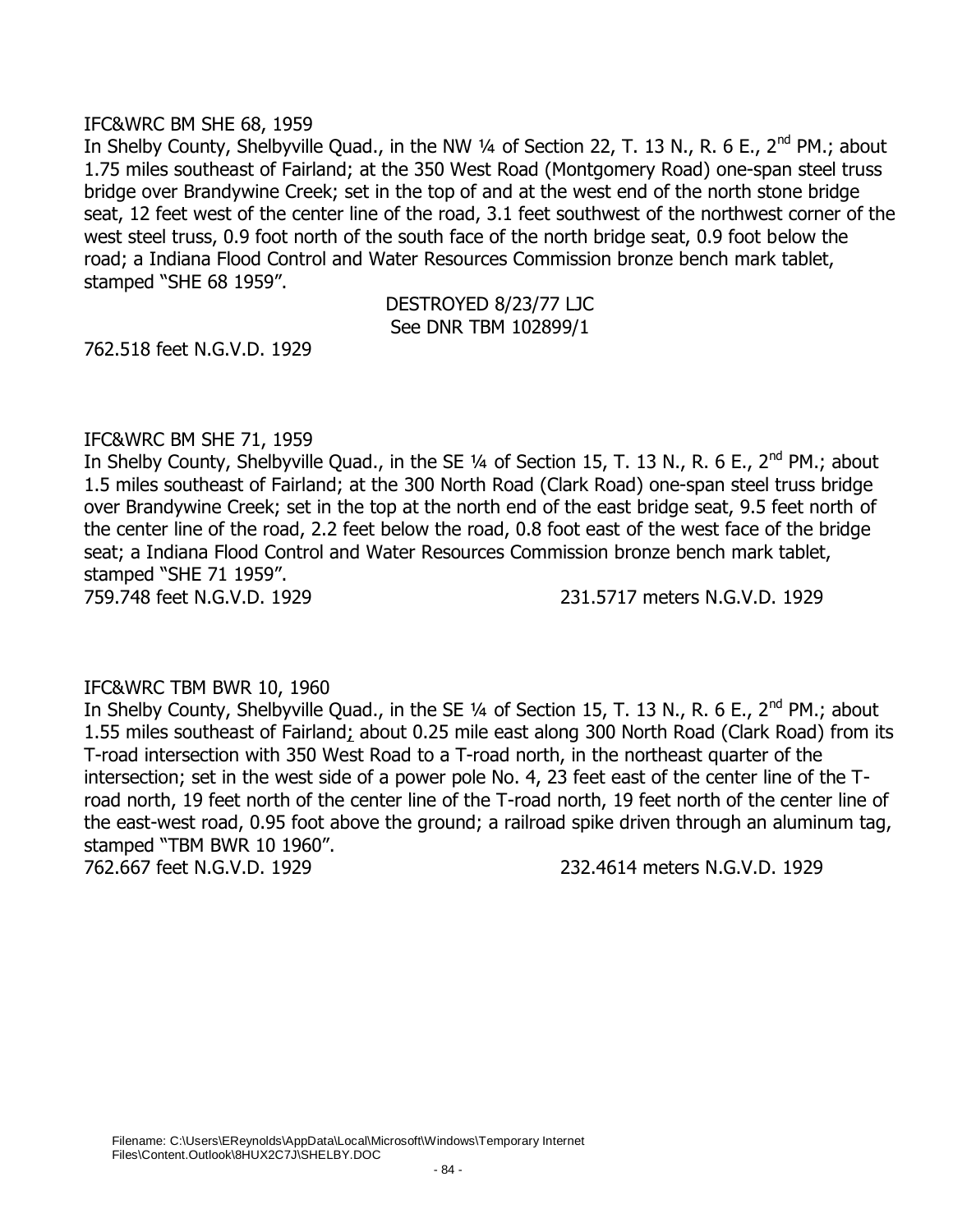## IFC&WRC BM SHE 72, 1959

In Shelby County, Shelbyville Quad., in the SE 1/4 of Section 15, T. 13 N., R. 6 E., 2<sup>nd</sup> PM.; about 1.4 miles southeast of Fairland; at the Conrail (New York Central) Railroad bridge over Brandywine Creek; set in the top of and at the northeast end of the southeast bridge seat, 47 feet northwest of the center line of the north-south gravel road, 9 feet northeast of the northeast rail of the racks, 6 feet below the tracks, 1.3 feet southeast of the northwest face of the bridge seat; a Indiana Flood Control and Water Resources Commission bronze bench mark tablet, stamped "SHE 72 1959".

766.641 feet N.G.V.D. 1929 233.6726 meters N.G.V.D. 1929

# IFC&WRC TBM BWR 11, 1960

In Shelby County, Shelbyville Quad., in the NE  $\frac{1}{4}$  of Section 15, T. 13 N., R. 6 E., 2<sup>nd</sup> PM.; about 1.3 miles east of Fairland; 0.06 mile east along Washington Street from the post office in Fairland to Walnut Street, thence south 0.13 mile along Walnut Street to a crossroad 400 North Road (Carey Street), thence 1.28 miles east along 400 North Road (Carey Street) to a T-road south, set in the top at the south end of the west concrete headwall of a 24-inch pipe culvert under the Troad south, 27 feet south of the center line of 400 North Road, 11.0 feet west of the center line of the T-road south, 1.4 feet north of the south end of the west headwall, 0.5 foot below the T-road south; a chiseled triangle.

768.339 feet N.G.V.D. 1929 234.1902 meters N.G.V.D. 1929

# IFC&WRC BM SHE 73, 1959

In Shelby County, Shelbyville Quad., in the NE  $\frac{1}{4}$  of Section 15, T. 13 N., R. 6 E., 2<sup>nd</sup> PM.; about 1.3 miles east of Fairland; at the 400 North Road (Carey Street) 160-foot concrete bridge over Brandywine Creek; set in the top of and at the south end of the east abutment of the bridge, 14 feet south of the center line of the road, 1.0 foot south of the southeast corner of the south concrete guardrail, 1.0 foot above the road, 0.8 foot east of the west face of the east abutment; a Indiana Flood Control and Water Resources Commission bronze bench mark tablet, stamped "SHE 73 1959".

772.456 feet N.G.V.D. 1929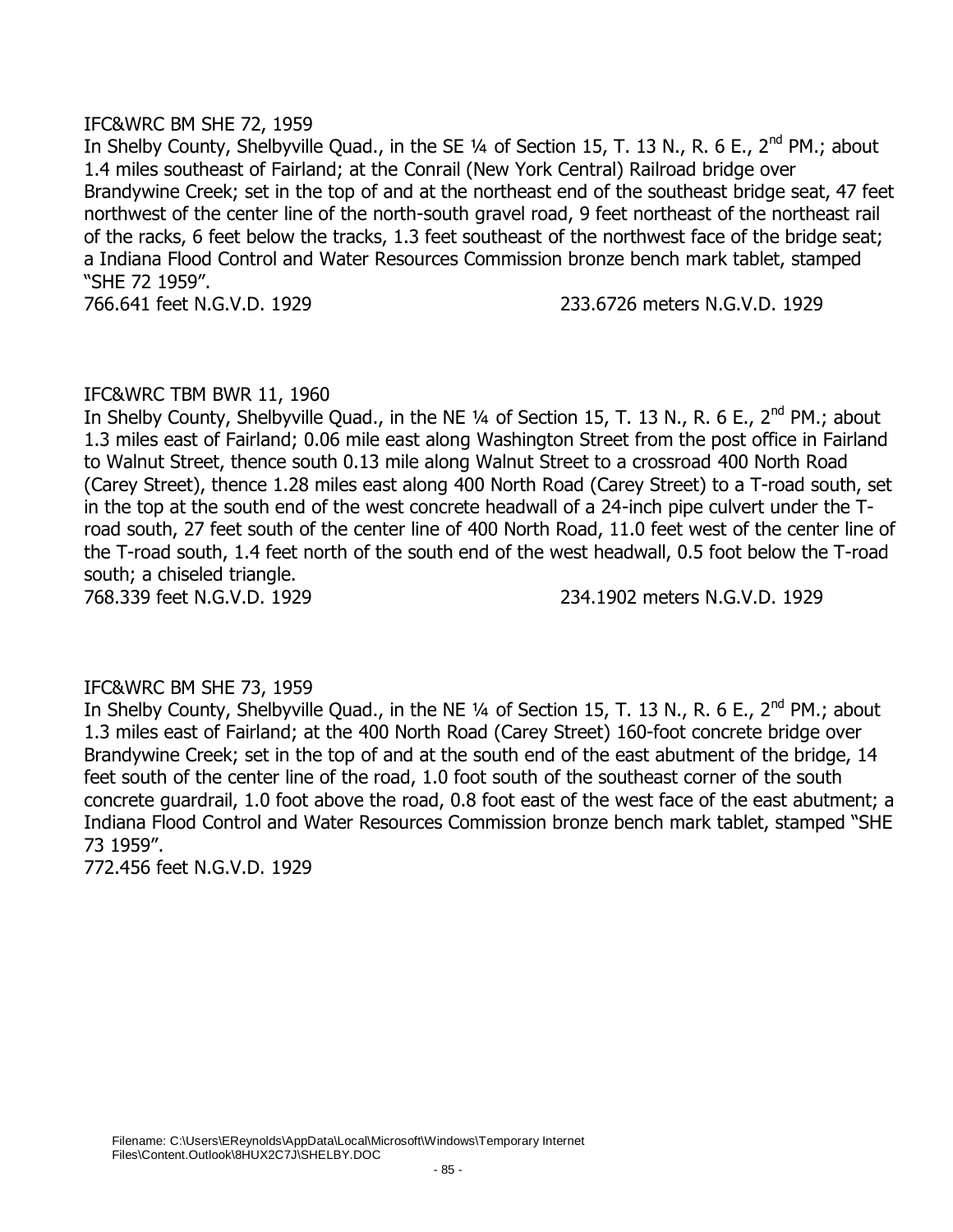### USC&GS BM Y 268, 1947

In Shelby County, Shelbyville Quad., in the NW 1/4 of Section 15, T. 13 N., R. 6 E., 2<sup>nd</sup> PM.; about 0.65 mile southeast of Fairland, at the Conrail (New York Central) railroad bridge No. 487 over Swamp Creek; set in the top of the south concrete wingwall of the bridge, 6.4 feet southwest of the southwest rail of the tracks, 1.5 feet below the track, 1.0 foot southeast of the northwest face of the southeast bridge seat; a U.S. Coast & Geodetic Survey disk, stamped "Y 268 1947". 769.277 feet N.G.V.D. 1929 234.4761 meters N.G.V.D. 1929

# IFC&WRC TBM BWR 12, 1960

In Shelby County, Shelbyville Quad., in the NW 1/4 of Section 15, T. 13 N., R. 6 E., 2<sup>nd</sup> PM.; about 0.6 mile east of Fairland; at the 400 North Road (Carey Street) 25-foot concrete bridge over Swamp Creek; set in the top of the northwest wingwall of the bridge, 11 feet north of the center line of the road, 1.5 feet northwest of the southeast face of the wingwall, 1.0 foot west of the west end of the north metal guardrail, 0.5 foot above the road; a chiseled triangle.

Destroyed

765.849 feet N.G.V.D. 1929 233.4312 meters N.G.V.D. 1929

# IFC&WRC TBM BWR 13, 1960

In Shelby County, Shelbyville Quad., in the NE  $\frac{1}{4}$  of Section 16, T. 13 N., R. 6 E., 2<sup>nd</sup> PM.; at Fairland; at the intersection of the Conrail (New York Central) railroad and 400 North Road (Carey Street); set in the northeast side of a telephone pole, 23.5 feet south of the center line of 400 North Road (Carey Street), 19 feet southwest of the southwest rail of the main track, 0.5 foot above the ground; a railroad spike driven through an aluminum tag, stamped "TBM BWR 13 1960".

771.750 feet N.G.V.D. 1929 235.2299 meters N.G.V.D. 1929

# USC&GS BM C 2

In Shelby County, Shelbyville Quad., in the SE 1/4 of Section 9, T. 13 N., R. 6 E., 2<sup>nd</sup> PM.; at Fairland; near the Conrail (New York Central) Railroad Station; set in the top of a stone post, 183 feet northwest of the west corner of the station, 57.3 feet west of the center line of the northsouth street (Mulberry Street), 51 feet north of the center line of the east-west street (Main Street), 41 feet southwest of the southwest rail of the southwest side track, 1.1 feet above the ground, level with the track; a U.S. Coast & Geodetic Survey disk, stamped "C 2". 777.620 feet N.G.V.D. 1929 237.0191 meters N.G.V.D. 1929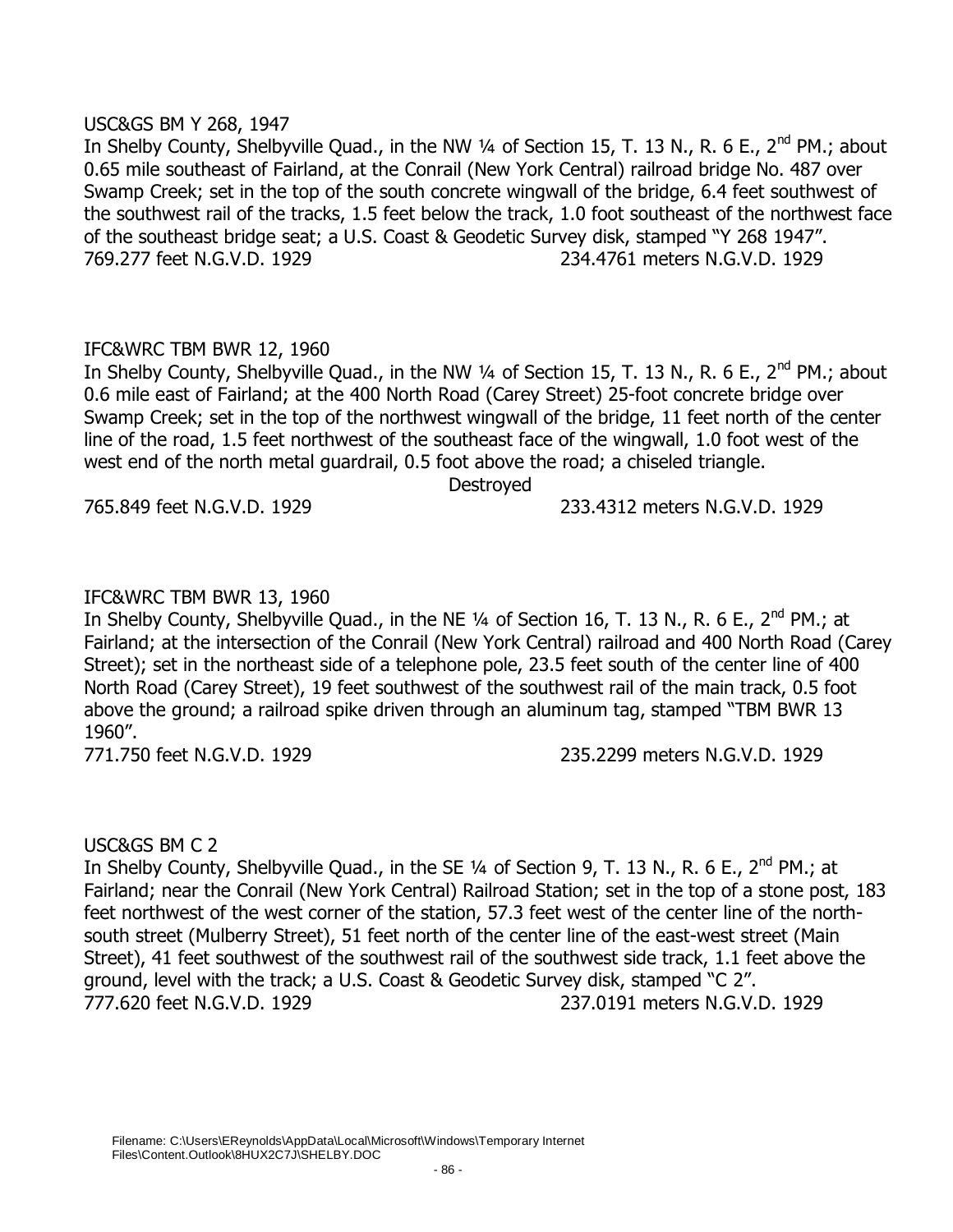## IFC&WRC TBM BWR 14, 1960

In Shelby County, Shelbyville Quad., in the SW 1/4 of Section 10, T. 13 N., R. 6 E., 2<sup>nd</sup> PM.; about 0.25 mile northeast of Fairland; 0.3 mile east along Main Street from its intersection with the Conrail (New York Central) Railroad in Fairland to a right angle turn north (400 West Road); set in the west side of a telephone line brace pole, 94 feet north of the extended center line of Main Street, 17 feet east of the center line of 400 West Road, 4.5 feet west of a fence line, about 1.0 foot below the road; a railroad spike driven through a brass tag, stamped "TBM BWR 14 1960". 780.599 feet N.G.V.D. 1929 237.9271 meters N.G.V.D. 1929

# USC&GS BM K 245, 1947

In Shelby County, Shelbyville Quad., in the NW 1/4 of Section 10, T. 13 N., R. 6 E., 2<sup>nd</sup> PM.; about 0.5 mile northeast of Fairland; 0.3 mile east along Main Street from its intersection with the New York Central Railroad in Fairland to a right angle turn north (400 West Road), thence 0.3 mile north to a T-road east (450 North Road), thence 0.10 mile east to a gravel driveway north; set in the top of a concrete post, 48 feet west of the center line of the driveway, 20 feet west of a twin trunked wild cherry tree, 15.5 feet north of the center line of the road, 2.5 feet south from a fence line, 0.5 foot above the ground; a U.S. Coast & Geodetic Survey disc, stamped "K 245 1947".

783.529 feet N.G.V.D. 1929 238.8201 meters N.G.V.D. 1929

# IFC&WRC TBM BWR 15, 1960

In Shelby County, Shelbyville Quad., in the NE 1/4 of Section 10, T. 13 N., R. 6 E., 2<sup>nd</sup> PM.; about 1.0 mile northeast of Fairland; 0.3 mile east along Main Street from its intersection with the Conrail (New York Central) Railroad in Fairland to a right angle turn north (400 West Road), thence 0.3 mile north to a T-road east (450 North Road), thence 0.75 mile east to a forty-five degree turn northeast; set in the south side of a telephone pole, about 200 feet northeast of a steel tower for a telephone line, 24 feet southeast of the center of the turn, 6.0 feet north of a fence line, 1.2 feet above the ground; a railroad spike driven through an aluminum tag, stamped "TBM BWR 15 1960".

771.329 feet N.G.V.D. 1929 235.1015 meters N.G.V.D. 1929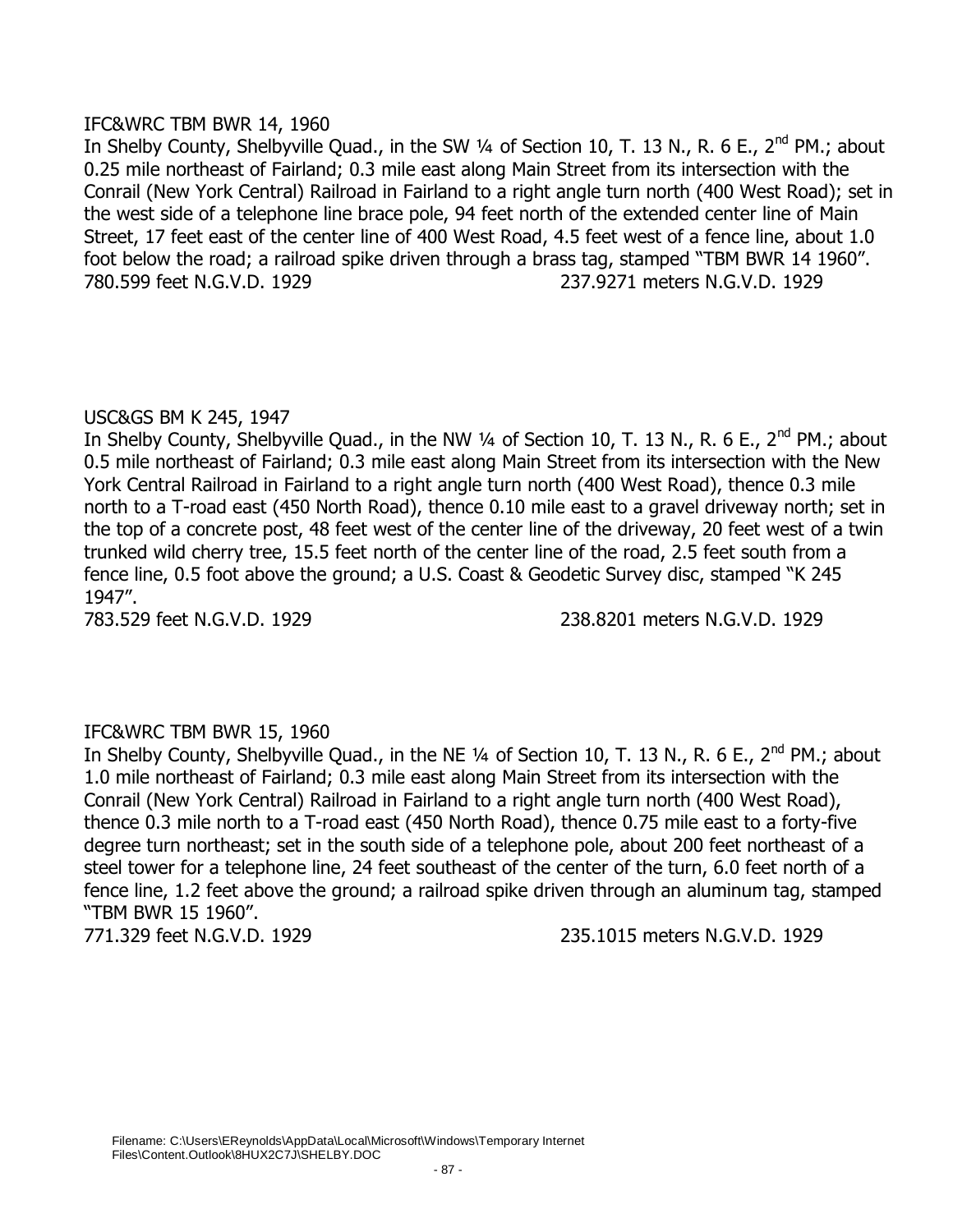## IFC&WRC TBM BWR 16, 1960

In Shelby County, Shelbyville Quad., in the NW 1/4 of Section 11, T. 13 N., R. 6 E., 2<sup>nd</sup> PM.; about 1.45 miles northeast of Fairland; 0.3 mile east along Main Street from its intersection with the Conrail (New York Central) Railroad in Fairland to a right angle turn north, thence 0.3 mile north to a T-road east (450 North Road), thence 1.15 mile east and north to an overpass bridge over Interstate 74; set in the top of and at the center of the southeast headwall of a 12-inch pipe culvert under the road, about 110 feet northeast of the intersection of the southwest end of the overpass road and a paved road on the southeast side of the overpass road and a paved road on the southeast side of the overpass road, 36 feet southeast of the center line of the overpass road, 17 feet northwest of the center line of the paved road, about 10 feet below the overpass road; a chiseled triangle.

770.235 feet N.G.V.D. 1929 234.7681 meters N.G.V.D. 1929

# ISHC BM SHE G 9

In Shelby County, Shelbyville Quad., in the NW 1/4 of Section 11, T. 13 N., R. 6 E., 2<sup>nd</sup> PM.; about 1.65 miles northeast of Fairland; at the Interstate 74 concrete bridge over Brandywine Creek; set in the top at the southeast end of the southwest concrete guardrail base of the north-west bound traffic bridge, 18 feet southwest of the center line of the bridge, 6.2 feet northwest of the southeast end of the southwest metal handrail, 0.9 foot above the road; a Indiana State Highway Commission disk, stamped "SHE G 9".

779.424 feet N.G.V.D. 1929 237.5689 meters N.G.V.D. 1929

# IFC&WRC TBM BWR 17, 1960

In Shelby County, Shelbyville Quad., in the NW 1/4 of Section 11, T. 13 N., R. 6 E., 2<sup>nd</sup> PM.; about 1.55 miles northeast of Fairland; 0.3 mile east along Main Street from its intersection with the Conrail (New York Central) Railroad in Fairland to a right angle turn north (400 West Road), thence 0.3 mile north to a T-road east (450 North Road), thence 1.5 miles generally east and northeast across the Interstate 74 overpass to a north-east-southwest T-road (Brandywine Road), in the east ¼ of the T-intersection; set in the northwest side of telephone pole No. 5, 95 feet northeast of the center line of the overpass road (450 North Road), 15 feet southeast of the center line of Brandywine Road, 0.7 foot above the ground; a railroad spike driven through an aluminum tag, stamped "TBM BWR 17 1960". 778.024 feet N.G.V.D. 1929 237.1422 meters N.G.V.D. 1929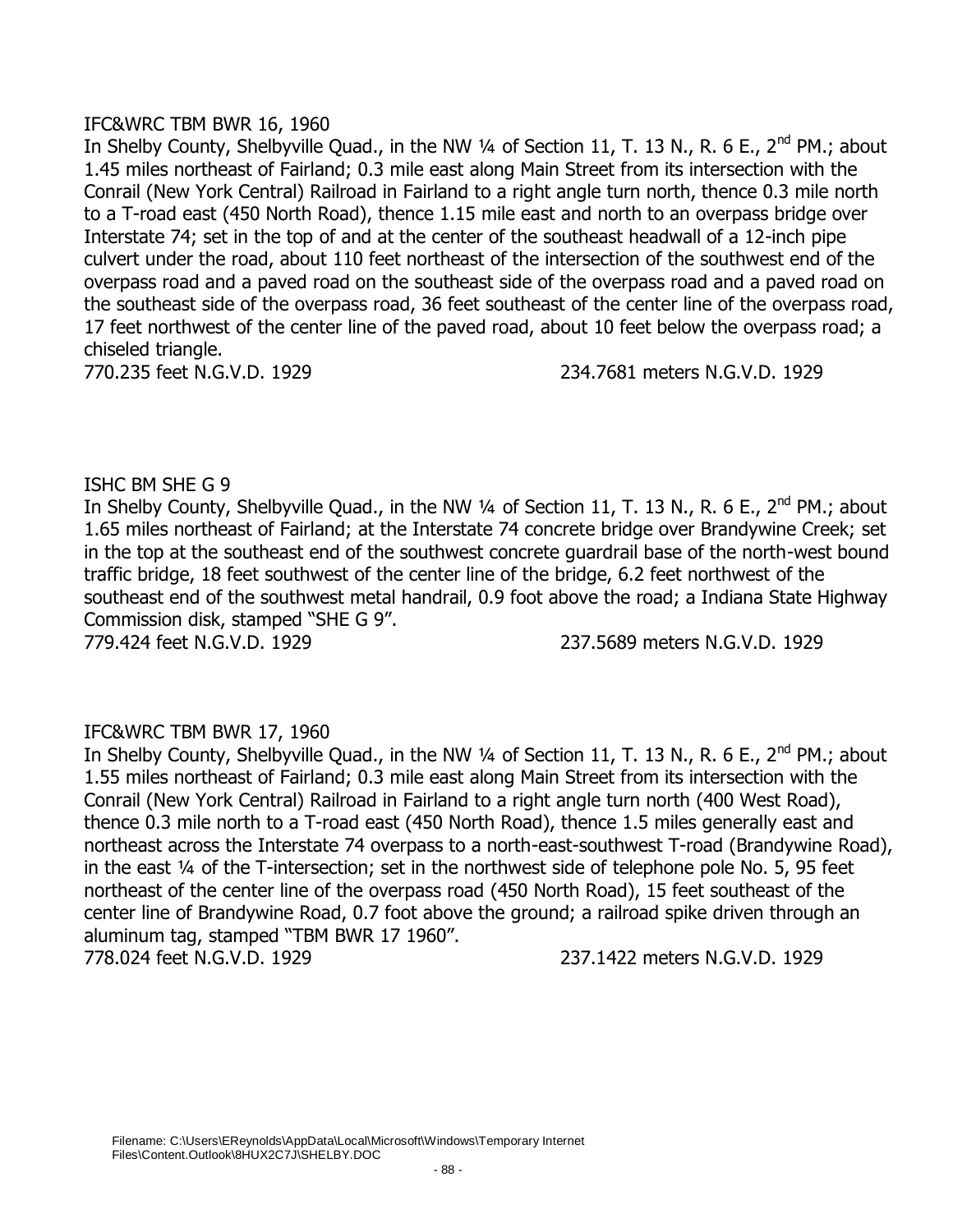## USC&GS BM H 245, 1947

In Shelby County, Shelbyville Quad., in the SW 1/4 of Section 2, T. 13 N., R. 6 E., 2<sup>nd</sup> PM.; about 1.9 miles northeast of Fairland; 0.3 mile east along Main Street from its intersection with the Conrail (New York Central) Railroad in Fairland to a right angle turn north (400 West Road), thence 0.3 mile north to a T-road east (450 North Road), thence 1.5 miles generally east and northeast across the Interstate 74 overpass to a north-east-southwest T-road (Brandywine Road), thence 0.42 mile northeast and north to a T-road east, in the northeast ¼ of the T-intersection; set in the top of a concrete post, 30.5 feet east of the center line of Brandywine Road, 20 feet north of the center line of the road east, 20 feet east of a fence corner post, 2.0 feet below the road, 1.5 feet south of a fence line, 0.3 foot above the ground; a U.S. Coast & Geodetic Survey disk, stamped "H 245 1947". 798.542 feet N.G.V.D. 1929<br>243.410 meters N.G.V.D. 1929 2<sup>nd</sup> Order 7 243.410 meters N.G.V.D. 1929  $2^{nq}$  Order  $798.588$  feet N.G.V.D. 1929 243.286 meters N.A.V.D. 1988 798.181 feet N.A.V.D. 1988

# IFC&WRC TBM BWR 18, 1960

In Shelby County, Shelbyville Quad., in the SE 1/4 of Section 2, T. 13 N., R. 6 E., 2<sup>nd</sup> PM.; about 2.4 miles northeast of Fairland; 0.3 mile east along Main Street from its intersection with the Conrail (New York Central) Railroad in Fairland to a right angle turn north (400 West Road), thence 0.3 mile north to a T-road east (450 North Road), thence 1.5 miles generally east and northeast across the Interstate 74 overpass to a north-east-southwest T-road (Brandywine Road), thence 0.42 mile northeast and north to a T-road east, thence 0.53 mile east and northeast to a 24-inch pipe culvert under the road; set in top of and at the southwest end of the southeast concrete headwall of the culvert, 11.5 feet southeast of the center line of the road, 1.7 feet northeast of the southwest end of the headwall, about 1.3 feet above the road; a chiseled triangle.

798.378 feet N.G.V.D. 1929 243.3461 meters N.G.V.D. 1929

# USC&GS BM G 245, 1947

In Shelby County, Shelbyville Quad., in the SE 1/4 of Section 35, T. 14 N., R. 6 E., 2<sup>nd</sup> PM.; about 2.85 miles northeast of Fairland; 0.3 mile east along Main Street from its intersection with the Conrail (New York Central) Railroad in Fairland to a right angle turn north (400 West Road), thence 0.3 mile north to a T-road east (450 North Road), thence 1.5 miles generally east and northeast across the Interstate 74 overpass to a north-east-southwest T-road (Brandywine Road), thence 0.42 mile northeast and north to a T-road east, thence 1.23 miles east and generally northeast to a right angle turn north (200 West Road); set in the top of a concrete post, 48 feet north of the extended center line of the road west, 20.5 feet west of the extended center line of 200 West Road, 1.5 feet east of a fence line, 0.2 foot above the ground; a U.S. Coast & Geodetic Survey disk, stamped "G 245 1947".

785.438 feet N.G.V.D. 1929 239.4020 meters N.G.V.D. 1929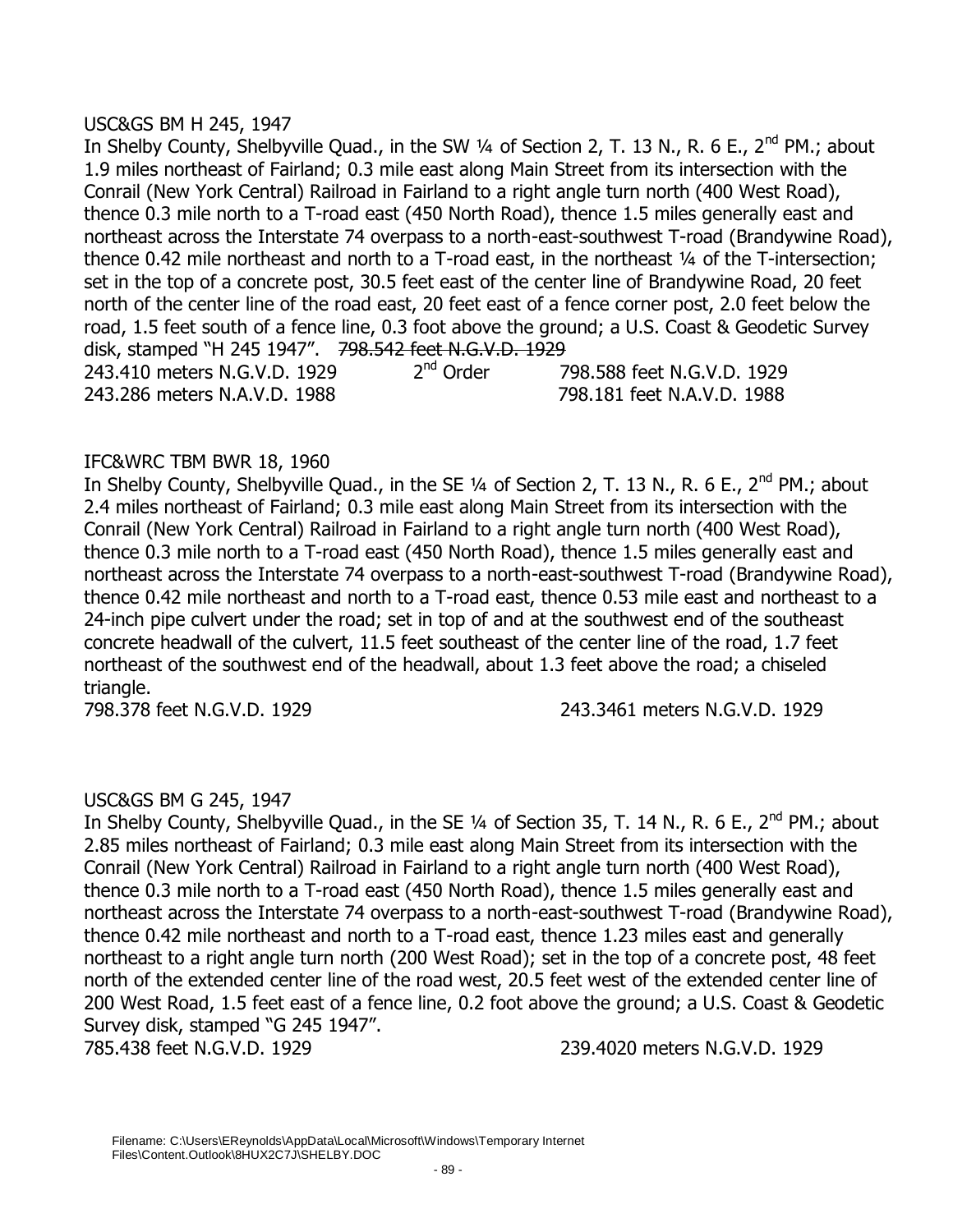## IFC&WRC TBM BWR 19, 1960

In Shelby County, Shelbyville Quad., in the SE 1/4 of Section 35, T. 14 N., R. 6 E., 2<sup>nd</sup> PM.; about 2.95 miles northeast of Fairland; at the 200 West Road 12-foot concrete bridge over Bowman Ditch; set in the top at the north end of the west concrete guardrail of the bridge, 8.0 feet west of the center line of the road, 1.6 feet above the road, 0.5 foot south of the north end of the guardrail; a chiseled triangle.

790.008 feet N.G.V.D. 1929 240.7949 meters N.G.V.D. 1929

### USGS TBM UE 796/2

In Shelby County, Shelbyville Quad., in the NW 1/4 of Section 36, T. 14 N., R. 6 E., 2<sup>nd</sup> PM.; about 3.15 miles northeast of Fairland; at the intersection of 650 North Road and 200 West road, at a 3 foot box culvert under 200 West Road, near a power pole; set in the top of and at the south end of the east headwall of the culvert, 13 feet north of the center line of 600 North Road, 10 feet east of the center line of 200 West Road, 2.5 feet northwest of the southwest face of the east headwall, 0.3 foot above the road; a chiseled square. 796.234 feet N.G.V.D. 1929 242.6926 meters N.G.V.D. 1929

### IFC&WRC TBM BWR 20, 1960

In Shelby County, Shelbyville Quad., in the SW 1/4 of Section 36, T. 14 N., R. 6 E., 2<sup>nd</sup> PM.; about 3.45 miles northeast of Fairland; at the 650 North Road 16-foot concrete bridge over Buck Ditch (length of the guardrail is 28 feet); set in the top of and at the west end of the south concrete guardrail of the bridge, 10 feet south of the center line of the road, 2.2 feet above the road, 1.9 feet east of the west end of the guardrail; a chiseled triangle. 794.503 feet N.G.V.D. 1929 242.1650 meters N.G.V.D. 1929

# IFC&WRC BM SHE 74, 1959

In Shelby County, Shelbyville Quad., in the SE 1/4 of Section 36, T. 14 N., R. 6 E., 2<sup>nd</sup> PM.; about 4.0 miles northeast of Fairland; at the 650 North Road 124-foot concrete bridge (bridge has no guardrails) over Brandywine Creek; set in the top of and at the north end of the first pier east of the west end of the bridge, 47.5 feet east of the west end of the bridge, 8 feet north of the center line of the bridge, 1.6 feet south of the north end of the pier, 0.9 foot below the bridge floor; a Indiana Flood Control and Water Resources Commission bronze bench mark tablet, stamped "SHE 74 1959".

785.812 feet N.G.V.D. 1929 239.5160 meters N.G.V.D. 1929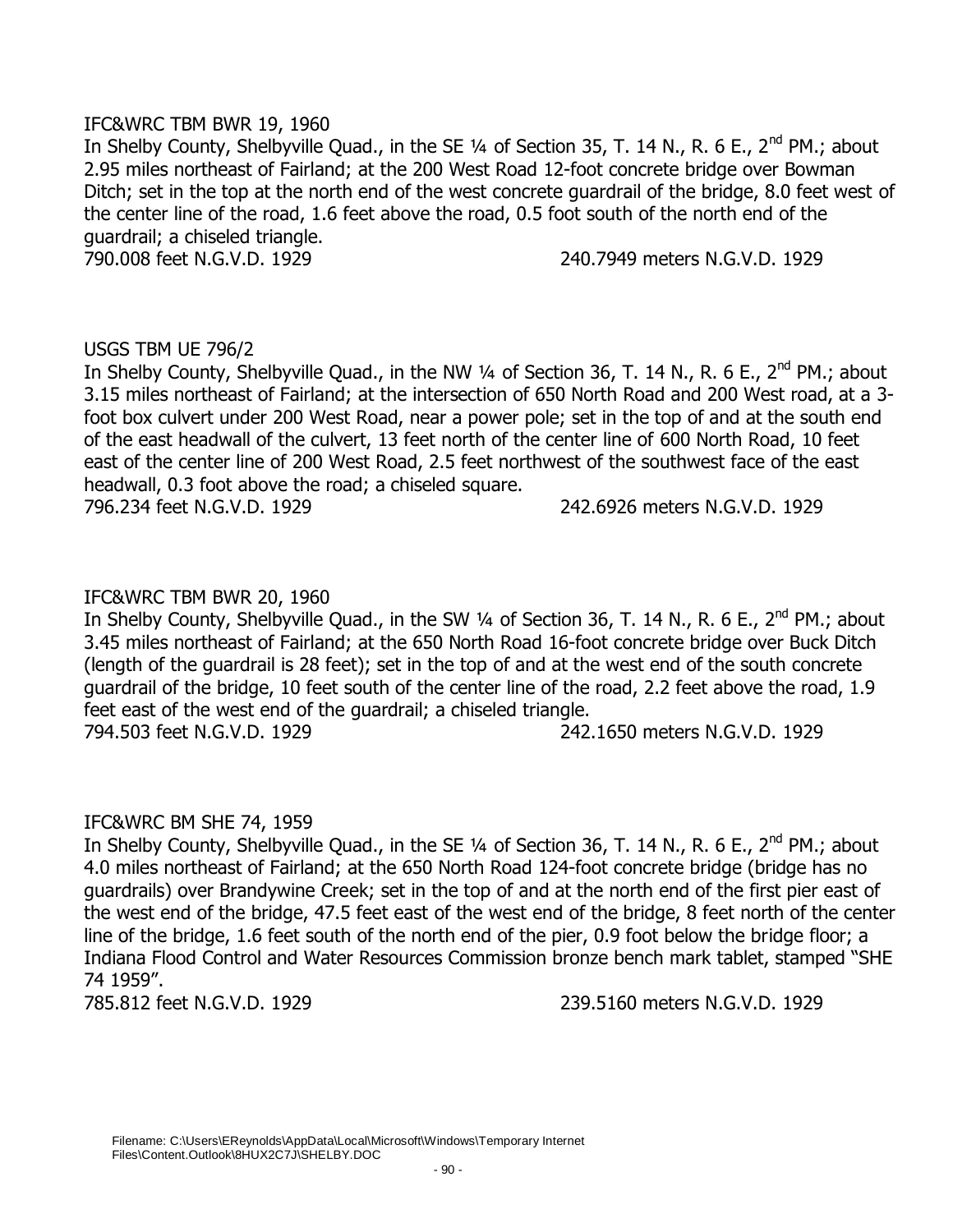## IFC&WRC TBM BWR 21, 1960

In Shelby County, Shelbyville Quad., in the SE 1/4 of Section 36, T. 14 N., R. 6 E., 2<sup>nd</sup> PM.; about 4.0 miles northeast of Fairland; at the 650 North Road 124-foot concrete bridge (bridge has no guardrails) over Brandywine Creek; set in the south side of a power pole, 82 feet east of the east end of the bridge, 11 feet north of the center line of the road, 0.5 foot above the road; a railroad spike driven through an aluminum tag, stamped "TBM BWR 21 1960". 785.682 feet N.G.V.D. 1929 239.4764 meters N.G.V.D. 1929

# IFC&WRC TBM BWR 22, 1960

In Shelby County, Shelbyville Quad., in the NE 1/4 of Section 31, T. 14 N., R. 7 E., 2<sup>nd</sup> PM.; about 5.2 miles southwest of Fountaintown; 1.56 mile generally west and south along a crooked Mill Road from its T-road intersection with State Road 9 to the J. Conway residence; set in the north side of a telephone pole, 10 feet south of the center line of the road, 2.6 feet southwest of a mailbox, 2.5 fee west of the extended center line of a driveway north, 0.5 foot above the ground; a railroad spike driven through an aluminum tag, stamped "TBM BWR 22 1960". 792.426 feet N.G.V.D. 1929 241.5319 meters N.G.V.D. 1929

# IFC&WRC TBM BWR 23, 1960

In Shelby County, Shelbyville Quad., in the NW 1/4 of Section 32, T. 14 N., R. 7 E., 2<sup>nd</sup> PM.; about 5.0 miles south of Fountaintown; 0.86 mile generally west and south along a crooked Mill Road from its T-road intersection with State Road 9 to the D.E. Herthel residence; set in the east side of a power pole No. 12, 50 feet south of a mailbox, 28 feet north of the northwest corner of a white barn, 15 feet east of the center line of the road, 0.5 foot above the ground; a railroad spike driven through an aluminum tag, stamped "TBM BWR 23 1960". 796.418 feet N.G.V.D. 1929 242.7487 meters N.G.V.D. 1929

# IFC&WRC BM SHE 75, 1959

In Shelby County, Shelbyville Quad., in the NW 1/4 of Section 32, T. 14 N., R. 7 E., 2<sup>nd</sup> PM.; about 4.85 miles south of Fountaintown; 0.81 mile generally west and south along a crooked Mill Road from its T-road intersection with State Road 9 to a 45 degree turn due south, on the north side of the road; set in the top of a concrete post, 17.0 feet east of the extended center line of the road south, 14.3 feet west of a brace pole for a power line, 9.0 feet northwest of the extended center line of the road northeast, 2.5 feet south of a 7-inch square wooden fence post (east post of a pair of brace posts), 0.1 foot above the ground; a Indiana Flood Control and Water Resources bronze bench mark tablet, stamped "SHE 75 1959".

793.162 feet N.G.V.D. 1929 241.7563 meters N.G.V.D. 1929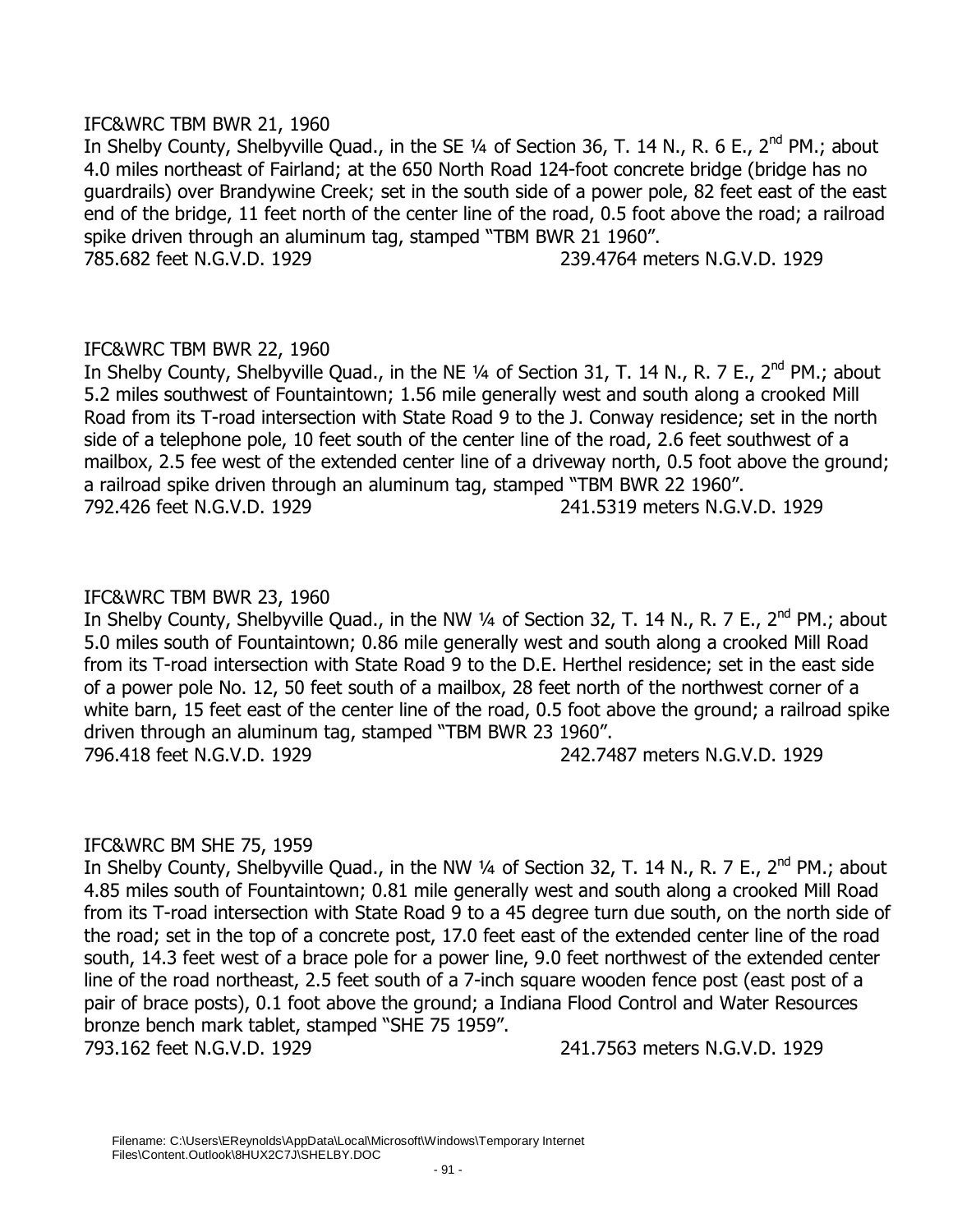## IFC&WRC TBM BWR 24, 1960

In Shelby County, Fountaintown Quad., in the SE  $\frac{1}{4}$  of Section 29, T. 14 N., R. 7 E., 2<sup>nd</sup> PM.; about 4.8 miles southeast of Fountaintown; at the T-road intersection of State Road 9 and Mill Road, in the northwest quarter of the T-junction; set in the west side of a 36-inch twin forked maple tree, 34 feet west of the center line of State Road 9, 18 feet north of the center line of the road west, 0.6 foot above the ground; a railroad spike driven through an aluminum tag, stamped "TBM BWR 24 1960".

798.549 feet N.G.V.D. 1929 243.3982 meters N.G.V.D. 1929

### IFC&WRC TBM BWR 25 1960

In Shelby County, Fountaintown Quad., in the SE 1/4 of Section 29, T. 14 N., R. 7 E., 2<sup>nd</sup> PM.; at the intersection of State Road 9 and 750 North Road, in the southwest quarter of the intersection, at a 14-inch pipe culvert under 750 North Road; set in the top of and at the west end of the south concrete headwall of the culvert, 40 feet west of the center line of State Road 9, 18 feet west of the center line of 750 North Road, 1.0 foot east of the west end of the headwall, 0.4 foot below the road; a chiseled triangle.

800.019 feet N.G.V.D. 1929 243.8463 meters N.G.V.D. 1929

# IFC&WRC TBM BWR 26, 1960

In Shelby County, Fountaintown Quad., in the NW 1/4 of Section 29, T. 14 N., R. 7 E., 2<sup>nd</sup> PM.; about 4.25 miles south of Fountaintown; 0.5 mile west along 750 North Road from its intersection with State Road 9 to a T-road north, in the northwest quarter of the T-junction; set in the northeast side of a power pole No. 24, 69 feet north of the center line of 750 North Road, 16 feet west of the center line of the T-road north, 1.0 foot above the ground; a railroad spike driven through an aluminum tag, stamped "TBM BWR 26 1960". 813.845 feet N.G.V.D. 1929 248.0605 meters N.G.V.D. 1929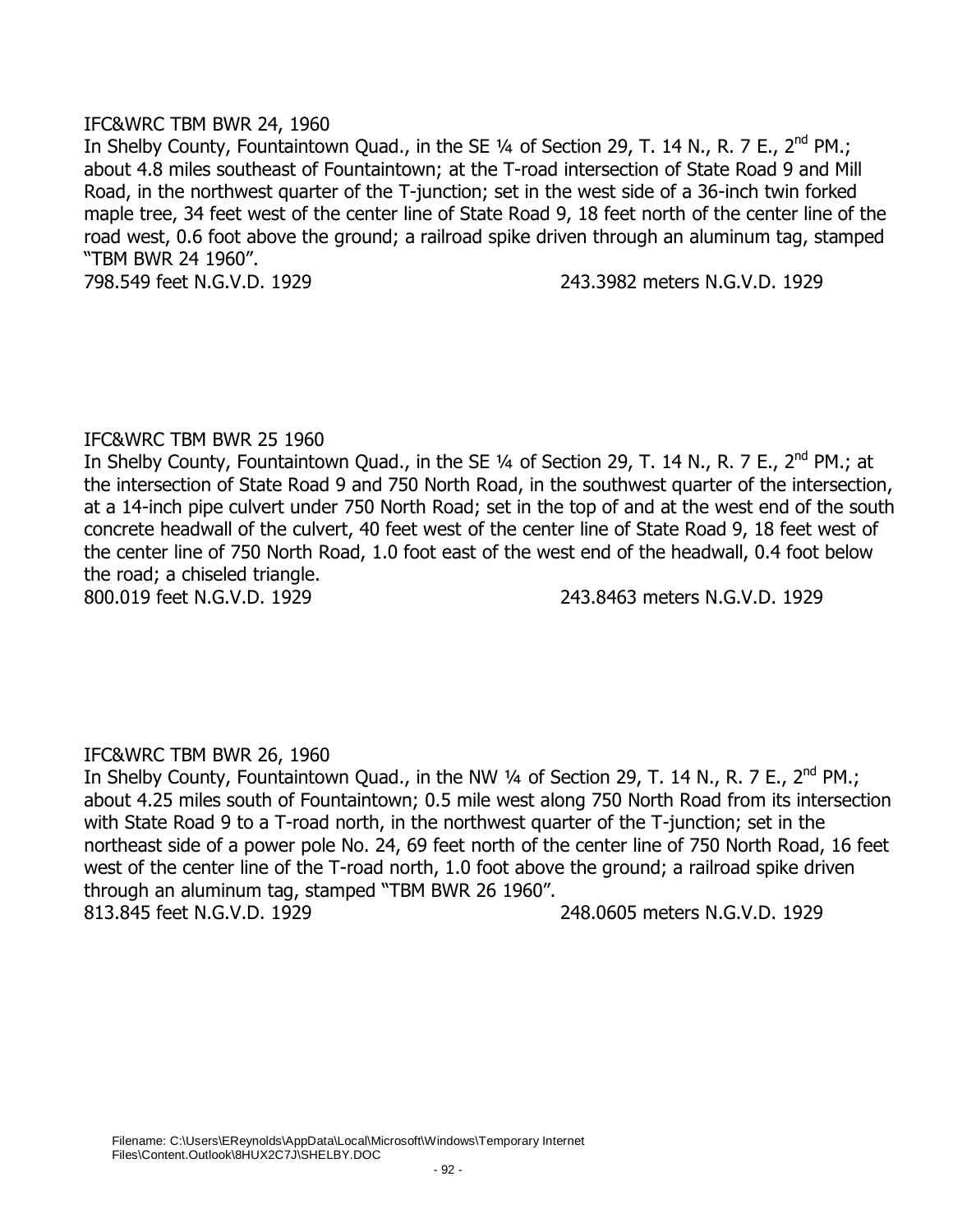## IFC&WRC TBM BWR 27, 1960

In Shelby County, Fountaintown Quad., in the SW 1/4 of Section 20, T. 14 N., R. 7 E., 2<sup>nd</sup> PM.; about 3.8 miles south of Fountaintown; 0.5 mile west along 750 North Road from its intersection with State Road 9 to a T-road north, thence 0.6 mile north and northwest to a 45 degree turn due west; set in the south side of a power brace pole, 29 feet north of and across the road from a fence corner post, 27.5 feet north of and across the road from a power pole No. 53A14, 26 feet west of the extended center line of the road southeast, 6 feet of the center line of the road west, 0.5 foot above the ground; a railroad spike driven through an aluminum tag, stamped "TBM BWR 27 1960".

817.783 feet N.G.V.D. 1929 249.2608 meters N.G.V.D. 1929

### IFC&WRC TBM BWR 28, 1960

In Shelby County, Fountaintown Quad., in the SE  $\frac{1}{4}$  of Section 19, T. 14 N., R. 7 E., 2<sup>nd</sup> PM.; about 3.75 miles south of Fountaintown; 0.5 mile west along 750 North Road from its intersection with State Road 9 to a T-road north, thence 1.1 miles north and west to a T-road north, in the northeast quarter of the T-junction, at a 12-inch pipe culvert under the road north; set in the top of and at the south end of the east concrete headwall of the culvert, 129 feet north of the center line of 800 North Road, 9 feet east of the centerline of the T-road north, 1.0 foot above the road, 0.9 foot north of the south face of the east headwall; a chiseled triangle. 827.851 feet N.G.V.D. 1929 252.3295 meters N.G.V.D. 1929

# USC&GS BM RUSSEL R.M. No.2

In Shelby County, Fountaintown Quad., in the SW  $\frac{1}{4}$  of Section 19, T. 14 N., R. 7 E., 2<sup>nd</sup> PM.; about 3.8 miles southwest of Fountaintown; 0.5 mile west along 750 North Road from its intersection with State Road 9 to a T-road north, thence 1.1 miles north and west to a T-road north, thence 0.30 mile continuing west to a farm lane north leading to a abandoned farm yard with the evergreen trees; set in the top of a concrete post, 77 feet southwest of a well pump, 54 feet north of the center line of 800 North Road, 18 feet west of an evergreen tree, 0.7 foot above the ground; a U.S. Coast & Geodetic Survey disk, stamped "RUSSEL NO. 1939". 838.496 feet N.G.V.D. 1929 255.5741 meters N.G.V.D. 1929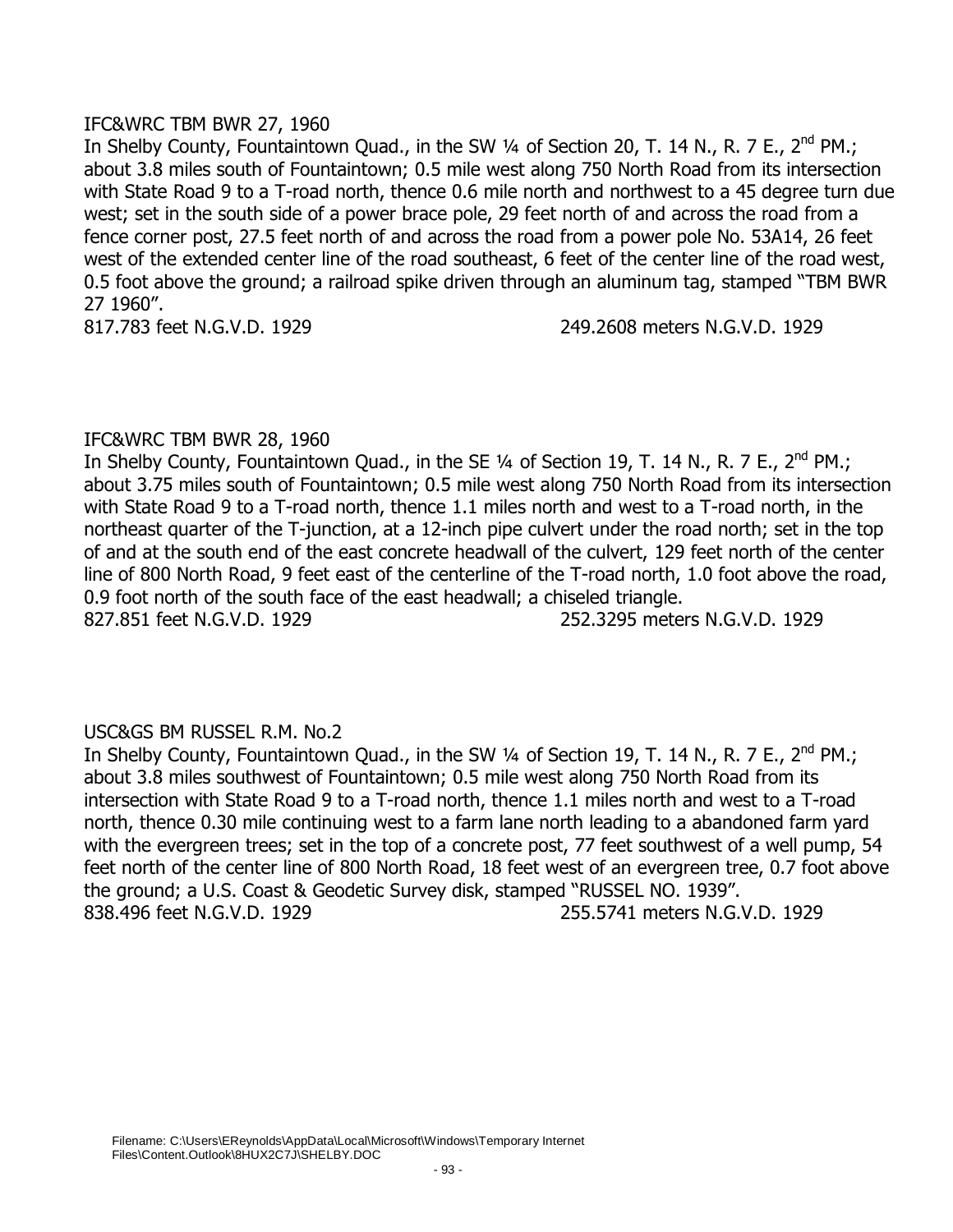## IFC&WRC TBM BWR 30, 1960

In Shelby County, Fountaintown Quad., in the SW 1/4 of Section 20, T. 14 N., R. 7 E., 2<sup>nd</sup> PM.; about 3.4 miles south of Fountaintown; 0.5 mile west along the gravel 1000 North Road from its intersection with State Road 9 to a crossroad, thence 1.9 miles generally south to a T-road east, thence 0.43 mile east to a 90 degree turn north; set in the east side of an 18-inch ash tree, about 95 feet west of the center line of the road at the middle of the turn, 10 feet south of the center line of the road west, 1.2 feet above the ground; a railroad spike driven through an aluminum tag, stamped "TBM BWR 30 1960".

802.728 feet N.G.V.D. 1929 244.6720 meters N.G.V.D. 1929

# IFC&WRC BM SHE 77, 1959

In Shelby County, Fountaintown Quad., in the SW 1/4 of Section 20, T. 14 N., R. 7 E., 2<sup>nd</sup> PM.; about 3.4 miles south of Fountaintown; 0.5 mile west along the gravel 1000 North Road from its intersection with State Road 9 to a crossroad, thence 1.9 miles generally south to a T-road east, thence 0.43 miles east to a 90 degree turn north; set in the top of a concrete post, 12 feet north of the extended center line of the road north, 4 feet west of a fence line, 0.3 foot above the ground; a Indiana Flood Control and Water Resources Commission bronze bench mark tablet, stamped "SHE 77 1959".

802.032 feet N.G.V.D. 1929 244.4598 meters N.G.V.D. 1929

# IFC&WRC TBM BWR 29, 1960

In Shelby County, Fountaintown Quad., in the SE 1/4 of Section 19, T. 14 N., R. 7 E., 2<sup>nd</sup> PM.; about 3.35 miles south of Fountaintown; 0.5 mile west along a gravel 1000 North Road from its intersection with State Road 9 to a north-south crossroad, thence 1.90 miles generally south to a T-road east and a 12-inch pipe culvert under the north-south road; set in the top of and at the north end of the west concrete headwall of the culvert, 172 feet north of the center line of the Troad east, 8.0 feet west of the center line of the north-south road, 1.4 feet south of the north end of the west headwall, about level with the road; a chiseled triangle. 827.276 feet N.G.V.D. 1929 252.1542 meters N.G.V.D. 1929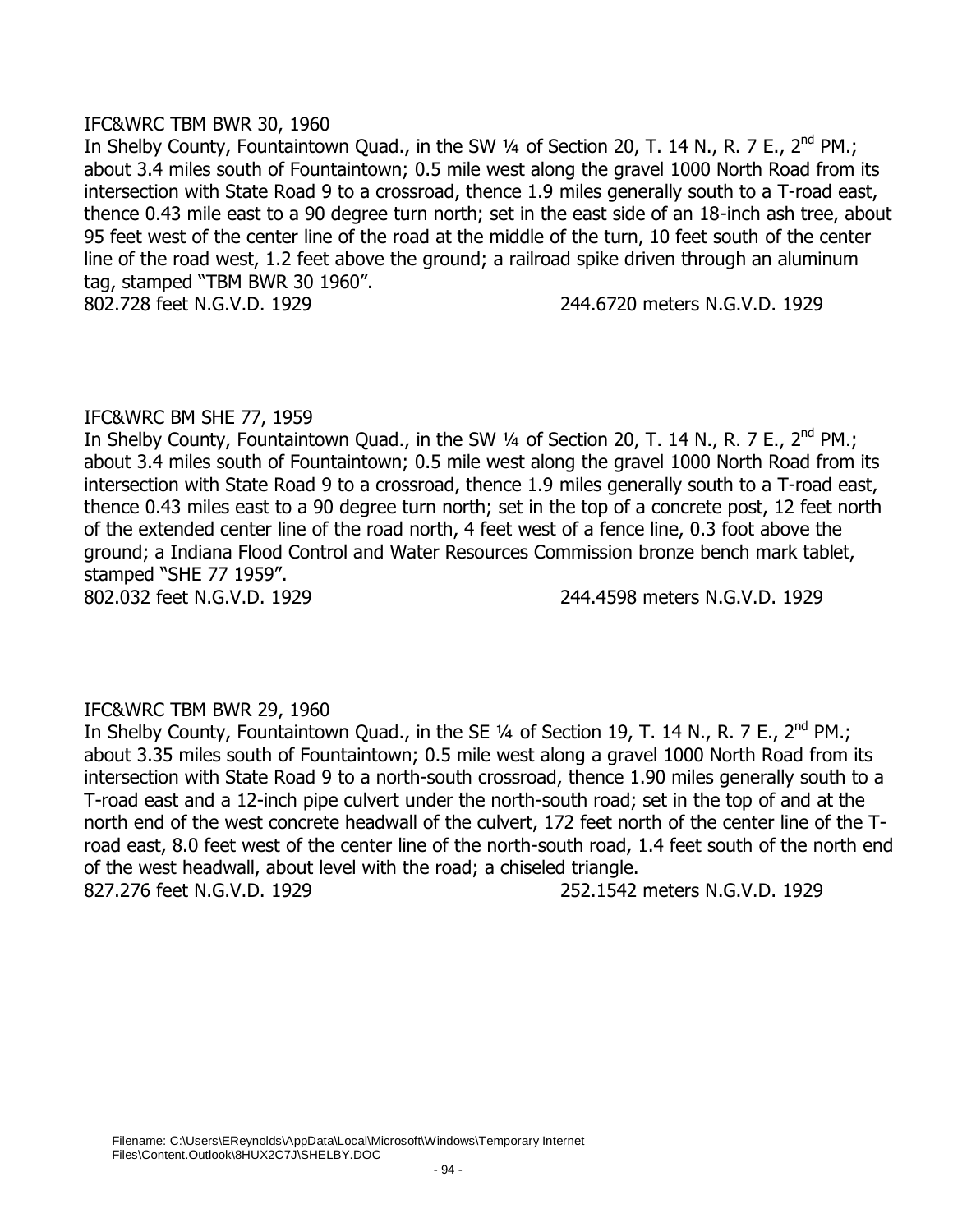## IFC&WRC TBM BWR 31, 1960

In Shelby County, Fountaintown Quad., in the SE  $\frac{1}{4}$  of Section 18, T. 14 N., R. 7 E., 2<sup>nd</sup> PM.; about 2.8 miles south of Fountaintown; 0.5 mile west along a gravel 1000 North Road from its intersection with State Road 9 to a north-south crossroad, thence 1.2 miles generally south to a T-road west (900 North Road) and an 18-inch pipe culvert under the north-south road, in the northwest quarter of the T-junction; set in the top of and at the center of the west concrete headwall of the culvert, 51 feet north of the center line of 900 North Road, 10 feet west of the center line of the north-south road, 3.7 feet south of the north end of the west headwall, about level with the center of the road; a chiseled triangle. 833.888 feet N.G.V.D. 1929 254.1696 meters N.G.V.D. 1929

# IFC&WRC BM SHE 78, 1959

In Shelby, Fountaintown Quad., in the SE 1/4 of Section 18, T. 14 N., R. 7 E., 2<sup>nd</sup> PM.; about 2.5 miles south of Fountaintown; 0.5 mile west along a gravel 1000 North Road from its intersection with State Road 9 to a north-south crossroad, thence 0.9 mile generally south to a 8-foot box culvert; set in the top of and at the north end of the west concrete headwall, 0.5 foot west of the east face of the headwall, about level with the road; a Indiana Flood Control and Water Resources Commission bronze bench mark tablet, stamped "SHE 78 1959".

818.217 feet N.G.V.D. 1929 249.3930 meters N.G.V.D. 1929

# IFC&WRC TBM BWR 32, 1960

In Shelby County, Fountaintown Quad., in the SW  $\frac{1}{4}$  of Section 17, T. 14 N., R. 7 E., 2<sup>nd</sup> PM.; about 2.3 miles south of Fountaintown; 0.5 mile west along a gravel 1000 North Road from its intersection with State Road 9 to a north-south crossroad, thence 0.55 mile south to a 90 degree turn west, on the southeast side of the road; set in the top of a concrete brace of a concrete fence post, 13 feet south of the extended center line of the road west, on the extended center line of the road north, about 3.0 feet below the road, 1.5 feet below the top of the concrete fence post, 0.6 foot east of the west face of the brace post; a chiseled triangle. 817.017 feet N.G.V.D. 1929 249.0273 meters N.G.V.D. 1929 Note: This mark is 1.8 feet above the ground at the present time. However, new fill is being put in here and the ground level may be changed.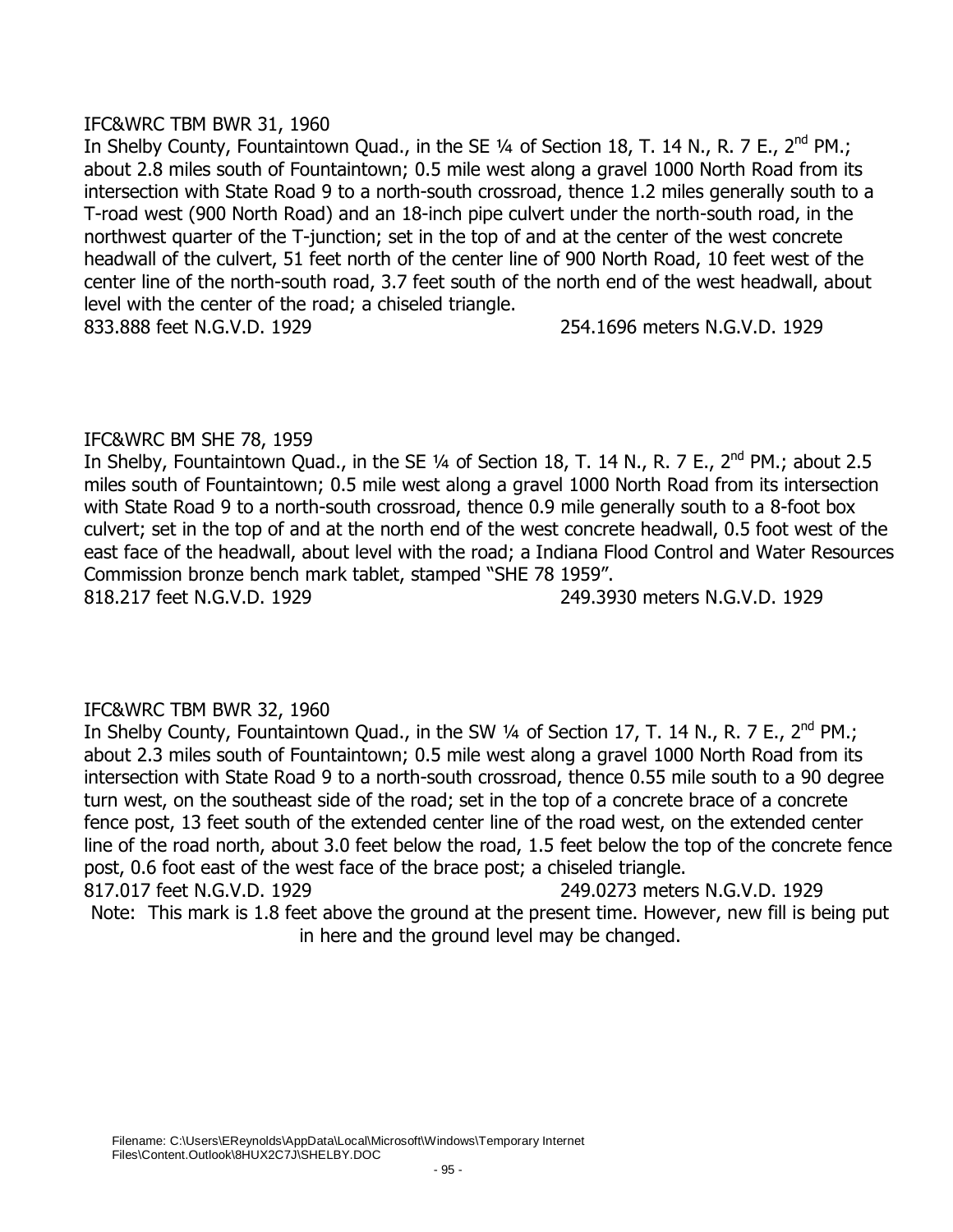### IFC&WRC TBM BWR 33, 1960

In Shelby County, Fountaintown Quad., in the NW 1/4 of Section 17, T. 14 N., R. 7 E., 2<sup>nd</sup> PM.; about 1.85 miles south of Fountaintown; 0.5 mile west along a gravel 1000 North Road from its intersection with State Road 9 to a north-south crossroad, thence 0.1 mile south to a 4-foot box culvert under the road; set in the top of and at the south end of the east concrete headwall of the culvert, 8.5 feet east of the center line of the road, 1.7 feet above the road, 1.4 feet north of the south end of the east headwall; a chiseled triangle.

830.140 feet N.G.V.D. 1929 253.0272 meters N.G.V.D. 1929

# IFC&WRC TBM BWR 34, 1960

In Shelby County, Fountaintown Quad., in the NW 1/4 of Section 17, T. 14 N., R. 7 E., 2<sup>nd</sup> PM.; about 1.8 miles south of Fountaintown; 0.30 mile west along a gravel 1000 North Road from its intersection with State Road 9 to a 16-inch pipe culvert under the road; set in the top of and at the center of the south concrete headwall of the culvert, 8.0 feet south of the center line of the road, 2.8 feet west of the east end of the headwall, 1.5 feet above the road; a chiseled triangle. 819.110 feet N.G.V.D. 1929 249.6652 meters N.G.V.D. 1929

# IFC&WRC BM SHE 79, 1959

In Shelby County, Fountaintown Quad., in the SW 1/4 of Section 8, T. 14 N., R. 7 E., 2<sup>nd</sup> PM.; about 1.8 miles south of Fountaintown; at the 1000 North Road 110-foot concrete arch bridge over Brandywine Creek, at the northwest corner of the bridge; set in the top of and at the southwest corner of the north concrete guardrail base, 7.0 feet north of the center line of the road, 1.3 feet above the road, 0.4 foot east of the west end and 0.3 foot north of the south face of the guardrail base; a Indiana Flood Control and Water Resources Commission bronze bench mark tablet, stamped "SHE 79 1959". 819.051 feet N.G.V.D. 1929 249.6472 meters N.G.V.D. 1929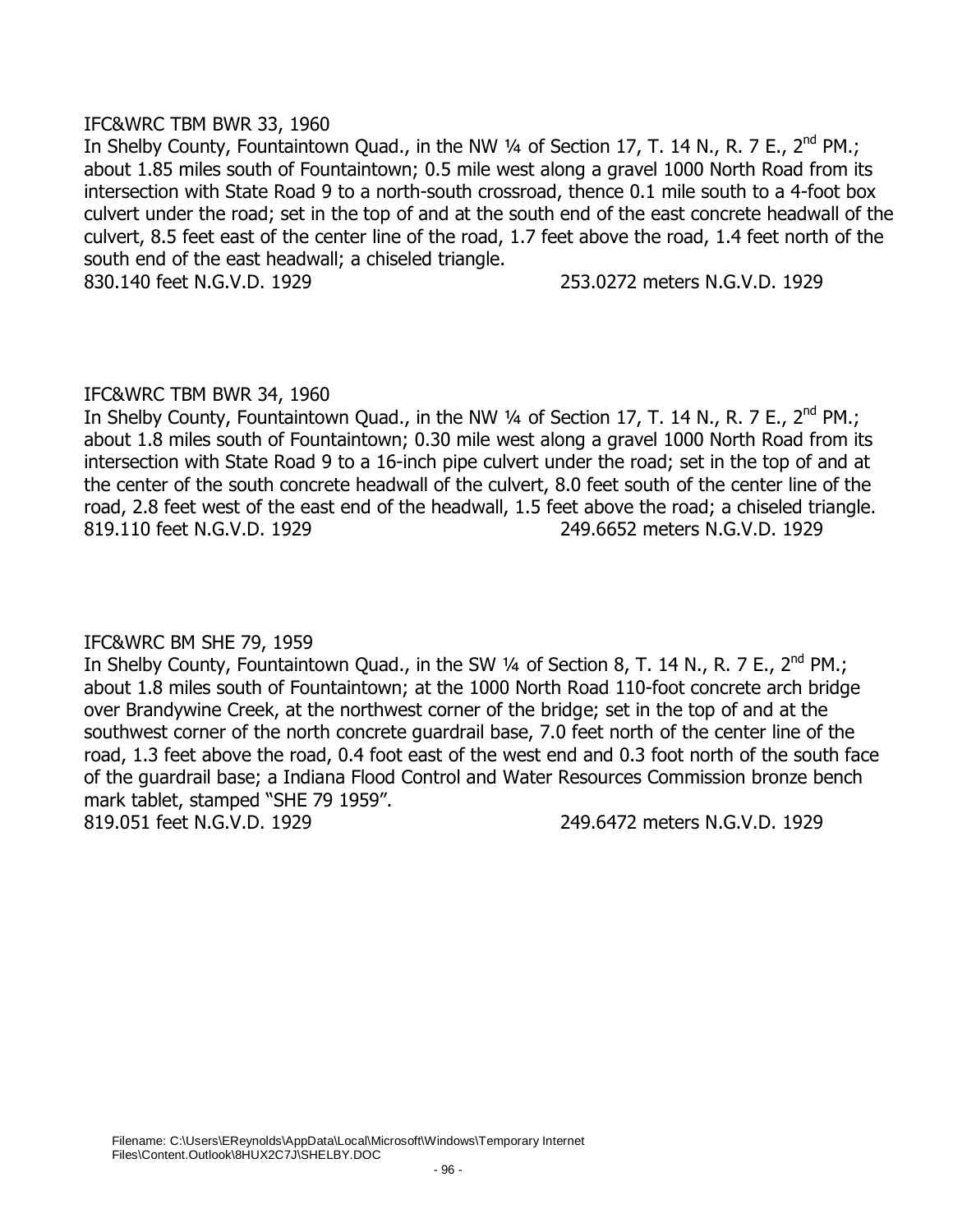### IFC&WRC TBM BWR 35, 1960

In Shelby County, Fountaintown Quad., in the SE 1/4 of Section 7, T. 14 N., R. 7 E., 2<sup>nd</sup> PM.; about 1.35 miles south of Fountaintown; 0.53 mile west along 1100 North Road from its intersection with State Road 9 to a north-south crossroad, thence 0.62 mile south along a blacktop road to a 12-inch pipe culvert under the road; set in the top of and at the center of the west concrete headwall of the culvert, 12 feet west of the center line of the road, 4.3 feet south of the north face of the headwall, 2.0 feet above the road; a chiseled triangle. 843.098 feet N.G.V.D. 1929 256.9768 meters N.G.V.D. 1929

# IFC&WRC TBM BWR 36, 1960

In Shelby County, Fountaintown Quad., in the SW  $\frac{1}{4}$  of Section 5, T. 14 N., R. 7 E., 2<sup>nd</sup> PM.; about 0.8 mile south of Fountaintown; 0.4 mile west along 1100 North Road from its intersection with State Road 9 to an 18-inch ash tree on the north side of the road; set in the south side of the tree, 0.09 mile west of the center of the 1100 North Road bridge over Brandywine Creek, 15.5 feet north of the center line of the road, 2.0 feet south of a fence line, 0.8 foot above the ground; a railroad spike driven through an aluminum tag, stamped "TBM BWR 36 1960". 820.604 feet N.G.V.D. 1929 250.1206 meters N.G.V.D. 1929

# IFC&WRC BM SHE 80, 1959

In Shelby County, Fountaintown Quad., in the SW 1/4 of Section 5, T. 14 N., R. 7 E., 2<sup>nd</sup> PM.; 0.8 mile south of Fountaintown; at the 1100 North Road flat concrete spillway bridge over Brandywine Creek (bridge has no guardrails); set in the top of and at the south end of the concrete headwall of a 1-foot pipe culvert adjoining the northeast corner of the bridge, 9.0 feet north of the center line of the road, 5 feet south of a 12-inch concrete fence corner post, 0.5 foot north of the northeast corner of the bridge, 0.5 foot east of the west face of the headwall of the culvert, 0.4 foot below the road; a Indiana Flood Control and Water Resources Commission bronze bench mark tablet, stamped "SHE 80 1959".

816.012 feet N.G.V.D. 1929 248.7210 meters N.G.V.D. 1929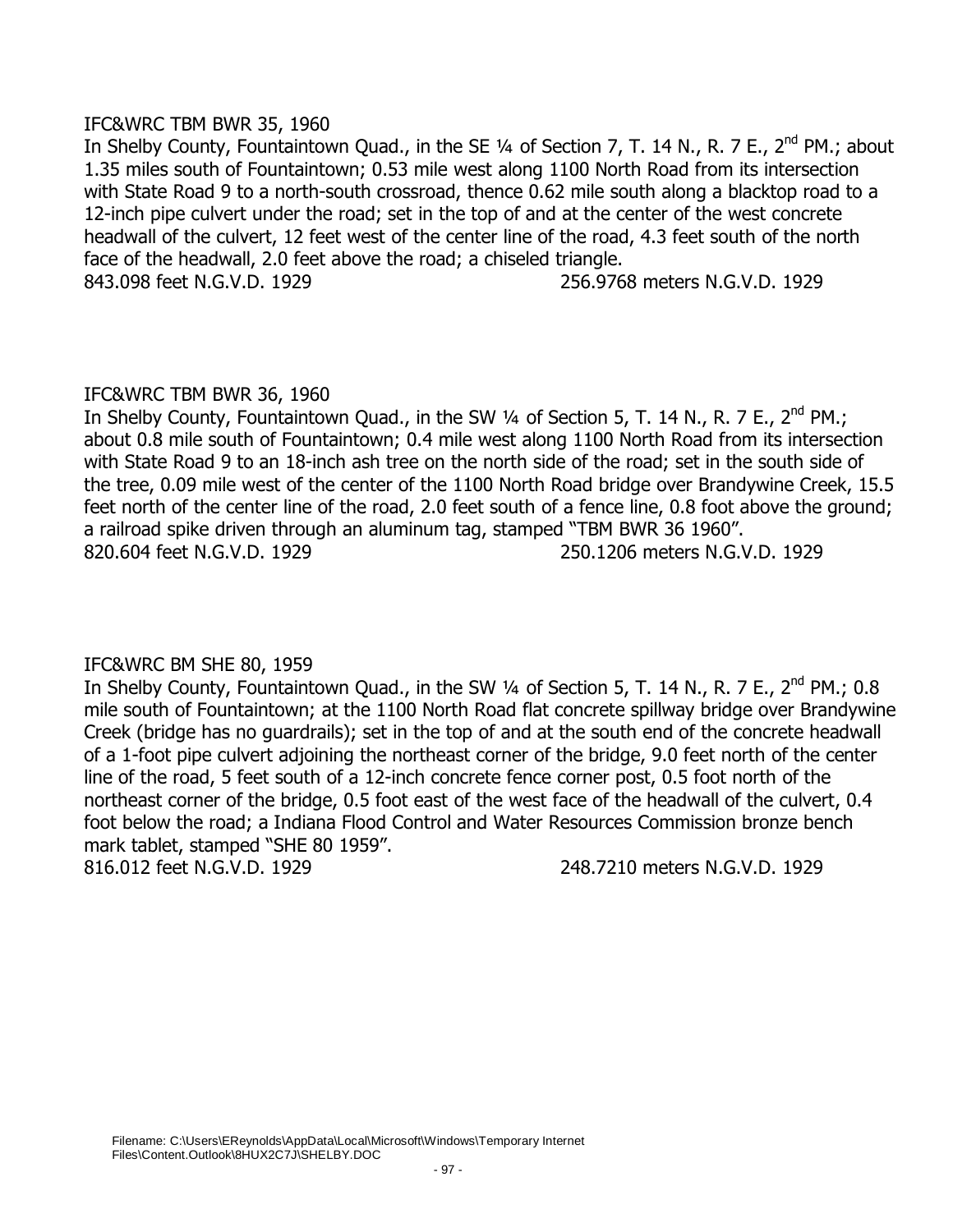# IFC&WRC TBM BWR 37, 1960

In Shelby County, Fountaintown Quad., in the SW 1/4 of Section 5, T. 14 N., R. 7 E., 2<sup>nd</sup> PM.; about 0.75 mile southeast of Fountaintown; at the State Road 9 two-span steel truss bridge over Brandywine Creek; set in the top of and at the east end of the southwest wingwall of the bridge, 15 feet west of the center line of the road, 2.3 feet west of the east face of the wingwall, 0.9 foot above the road, 0.5 foot south of the north face of the south abutment; a chiseled triangle. 829.988 feet N.G.V.D. 1929 252.9808 meters N.G.V.D. 1929

# IFC&WRC BM SHE 81, 1959

In Shelby County, Fountaintown Quad., in the SE 1/4 of Section 5, T. 14 N., R. 7 E., 2<sup>nd</sup> PM.; about 0.75 mile southeast of Fountaintown; at the State Road 9 two-span steel truss bridge over Brandywine Creek; set in the top of and at the east end of the south bridge seat, 15.5 feet east of the center line of the road, 4.0 feet below the road, 1.0 foot east of a steel truss support, 0.6 foot north of the north face of the abutment; a Indiana Flood Control and Water Resources Commission bronze bench mark tablet, stamped "SHE 81 1959". 825.309 feet N.G.V.D. 1929 251.5547 meters N.G.V.D. 1929

# IFC&WRC TBM BWR 38, 1960

In Shelby County, Fountaintown Quad., in the SE 1/4 of Section 5, T. 14 N., R. 7 E., 2<sup>nd</sup> PM.; about 0.65 mile southeast of Fountaintown; at the U.S. 52 concrete bridge over Brandywine Creek; set in the top of and at the northwest end of the southwest concrete sidewalk of the bridge, 19.0 feet southwest of the center line of the highway, 0.9 foot northeast of the northwest end of the sidewalk, 0.7 foot above the road; a chiseled triangle. 831.650 feet N.G.V.D. 1929 253.4874 meters N.G.V.D. 1929

# ISHC BM SHE G 5

In Shelby County, Fountaintown Quad., in the NE 1/4 of Section 5, T. 14 N., R. 7 E., 2<sup>nd</sup> PM.: about 0.65 mile southeast of Fountaintown; at the U.S. 52 concrete bridge over Brandywine Creek; set in the top of and at the northwest end of the northeast concrete guardrail base, 19.0 feet northeast of the center line of the road, 6.0 feet southeast of the northeast end of the guardrail base, 0.8 foot above the road, 0.4 foot southwest of the northeast face of the guardrail base; a Indiana State Highway Commission disk, stamped "SHE G 5". 831.771 feet N.G.V.D. 1929 253.5243 meters N.G.V.D. 1929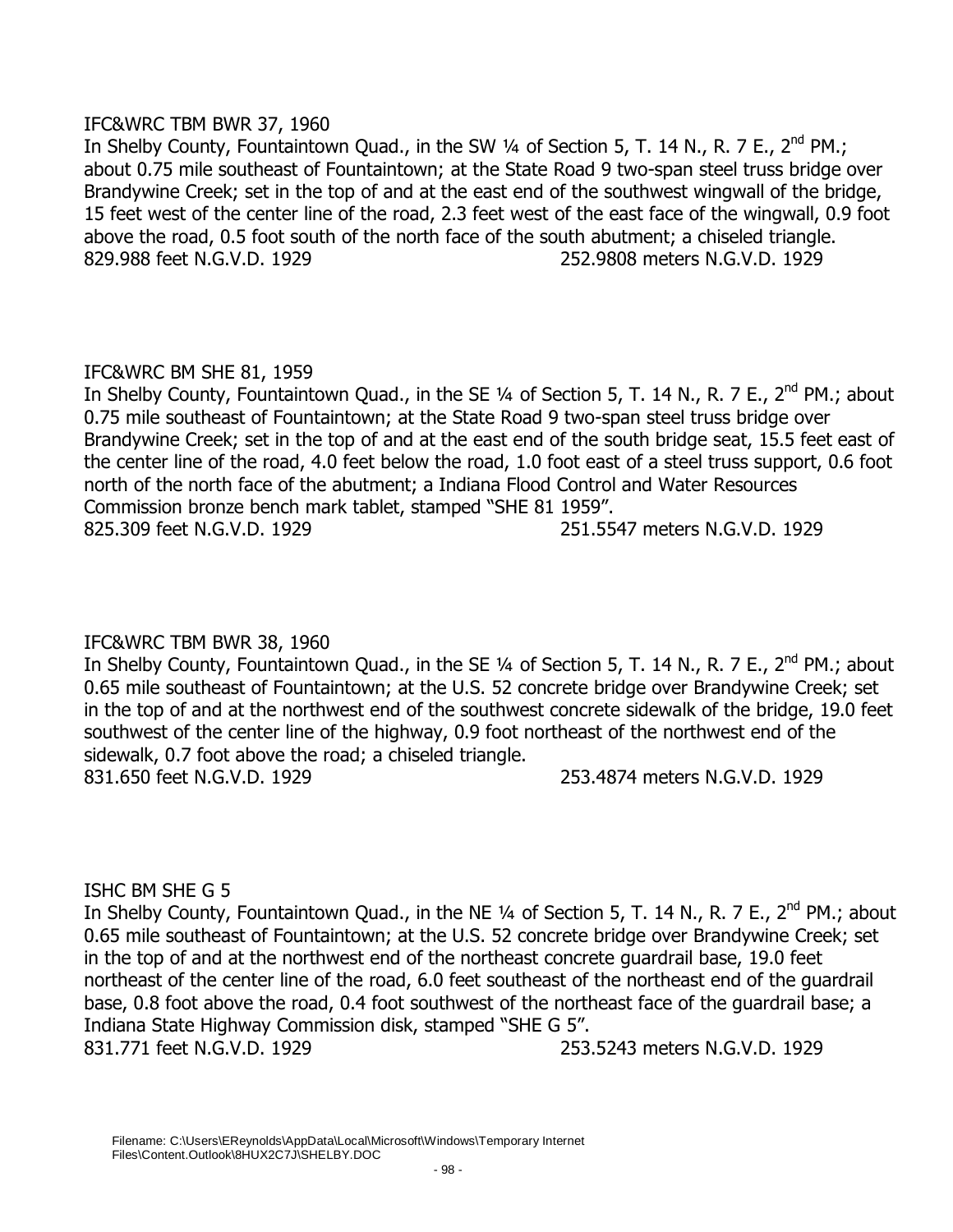## IFC&WRC BM SHE 82, 1959

In Shelby County, Fountaintown Quad., in the NE 1/4 of Section 5, T. 14 N., R. 7 E., 2<sup>nd</sup> PM.; about 0.7 mile east of Fountaintown; at the Baltimore and Ohio Railroad 90-foot railroad bridge over Brandywine Creek; set in the top of and at the southwest end of the northwest abutment of the bridge, 7.9 feet southwest of the southwest rail, 1.3 feet northwest of the southeast face of the abutment, 1.3 feet below the tracks, 1.0 foot southeast of the northwest face of the abutment; a Indiana Flood Control and Water Resources Commission bronze bench mark tablet, stamped "SHE 82 1959".

834.988 feet N.G.V.D. 1929 254.5049 meters N.G.V.D. 1929

# IFC&WRC TBM BWR 39, 1960

In Shelby County, Fountaintown Quad., in the NE 1/4 of Section 5, T. 14 N., R. 7 E., 2<sup>nd</sup> PM.; about 0.5 mile east of Fountaintown; at the intersection of State Road 9 and the Baltimore and Ohio Railroad track, in the southeast quarter of the intersection; set in the top at the northeast corner of an 18-inch square concrete base of a steel pipe stand, 37.5 feet east of the center line of the highway, 10 feet southwest of the southwest rail, 0.9 foot above the ground; a chiseled triangle. 838.016 feet N.G.V.D. 1929 255.4278 meters N.G.V.D. 1929

USC&GS BM K 239, 1947

In Shelby County, Fountaintown Quad., in the NE 1/4 of Section 6, T. 14 N., R. 7 E., 2<sup>nd</sup> PM.; at Fountaintown; about 0.1mile north along the main north-south road from its intersection with U.S. 52 in Fountaintown to the District 1 Public School Building; set vertically in the south face of the building, 2.2 feet above the ground, 1.4 feet west of the southeast corner of the southeast entrance; a U.S. Coast & Geodetic Survey bronze disk, stamped "K 239 1947". 854.313 feet N.G.V.D. 1929 260.3951 meters N.G.V.D. 1929

Filename: C:\Users\EReynolds\AppData\Local\Microsoft\Windows\Temporary Internet Files\Content.Outlook\8HUX2C7J\SHELBY.DOC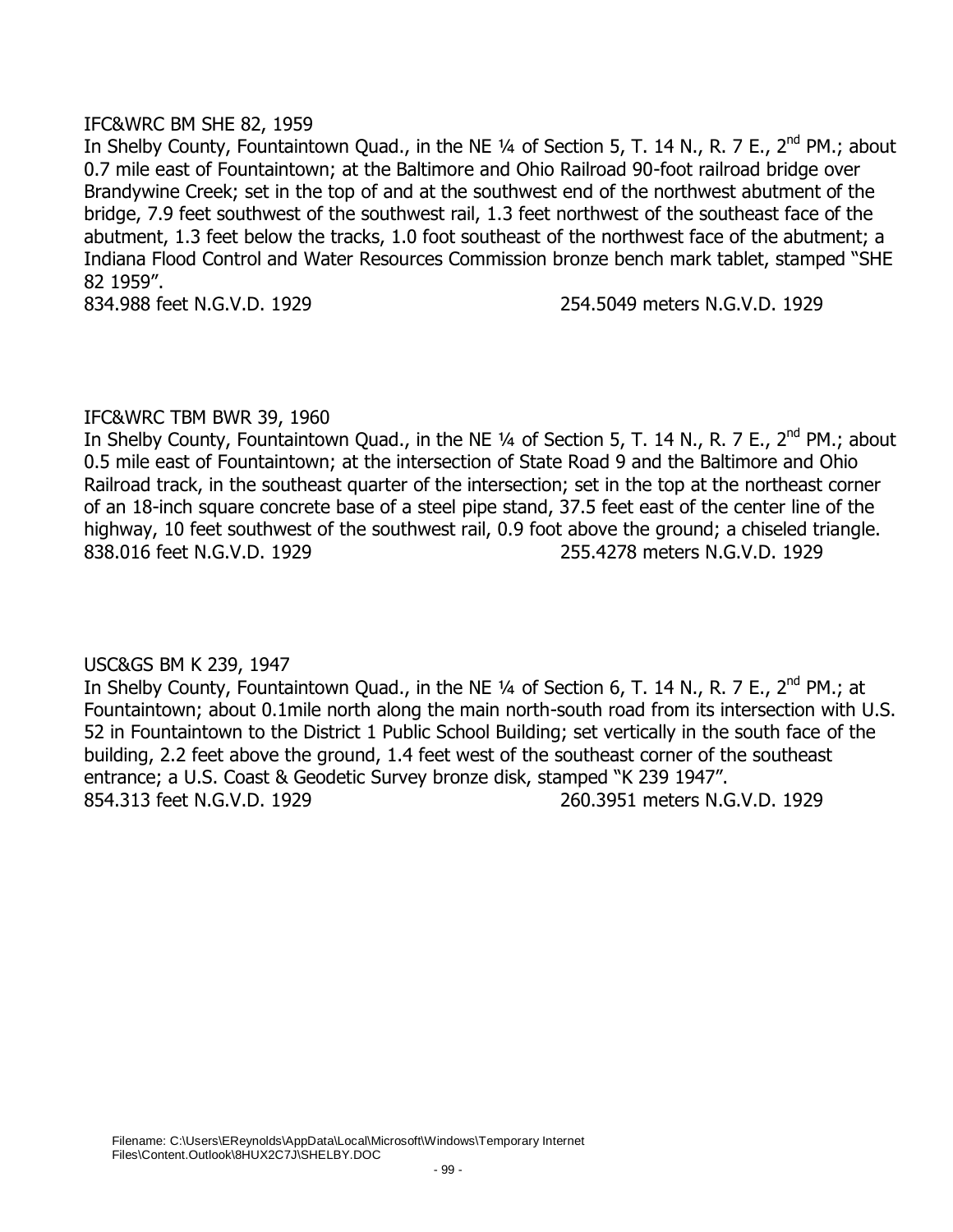## USGS BM EOM 4, 1946/756

In Shelby County, Marietta Quad., in the SE 1/4 of Section 12, T. 12 N., R. 5 E., 2<sup>nd</sup> PM.; about 1.55 miles north of Bengal; 1.32 miles east along State Road 44 from the State Road 44 bridge over Sugar Creek; set in top of a concrete post, 367 feet east of the center line of 750 West Road, 64 feet east of the east side of the concrete base for the gasoline pumps, 23 feet north of the center line of the State Road 44, 3.1 feet west of a concrete block (2.2' x 2.0' x 1.3'), 0.1 foot above ground and about level with the road; a U.S. Geological Survey bench mark tablet, stamped "EOM 4 1946 756". 755.842 feet N.G.V.D. 1929 230.3811 meters N.G.V.D. 1929

ISHC BM SHEL S 3

In Shelby Count, Marietta Quad., in the SW 1/4 of Section 7, T. 12 N., R. 6 E., 2<sup>nd</sup> PM.; about 1.9 miles northeast of Bengal; 2.32 miles east along State Road 44 from the State Road 44 bridge over Sugar Creek to an 18-foot concrete culvert under State Road 44; set in the top of the northwest wingwall of the culvert, 19 feet north of the center line of State Road 44, 0.6 foot above the road, 0.3 foot west of the west end of the culvert; a Indiana State Highway Commission bench mark tablet, stamped "SHEL S 3". 742.595 feet N.G.V.D. 1929 226.3434 meters N.G.V.D. 1929

USGS TT 40 DWP 1946 In Shelby County, Marietta Quad., in the SW 1/4 of Sec. 23, T. 11 N., R. 5 E., 2<sup>nd</sup> P.M.; about 1.2 miles northeast of Edinburg; 0.2 mile east along 1000 South Road from its T-road intersection with the Johnson-Shelby County Line Road to a private drive north; set in the top of a concrete post, in the northwest quarter of the intersection, 54 feet west of the center line of the drive, 20 feet north of the center line of the road, 0.2 foot above the ground; a U.S. Geological Survey brass bench mark bench mark tablet, stamped "TT 40 DWP 1946". 678.429 feet N.G.V.D. 1929 206.7856 meters N.G.V.D. 1929

#### ISHC BM SHEL G 14

In Shelby County, Marietta Quad., in the SE 1/4 of Sec. 14, T. 11 N., R. 5 E., 2<sup>nd</sup> P.M.; about 3.0 miles northeast of Edinburg; at the I-65 twin bridges over Big Blue River; set in the top of the southwest wingwall of the south-bound bridge, 23.7 feet west of the center line of the highway, 1.8 feet south of the north face of the wingwall, about level with the road; a Indiana State Highway Commission brass bench mark tablet, stamped "SHEL G 14". 689.795 feet N.G.V.D. 1929 210.2499 meters N.G.V.D. 1929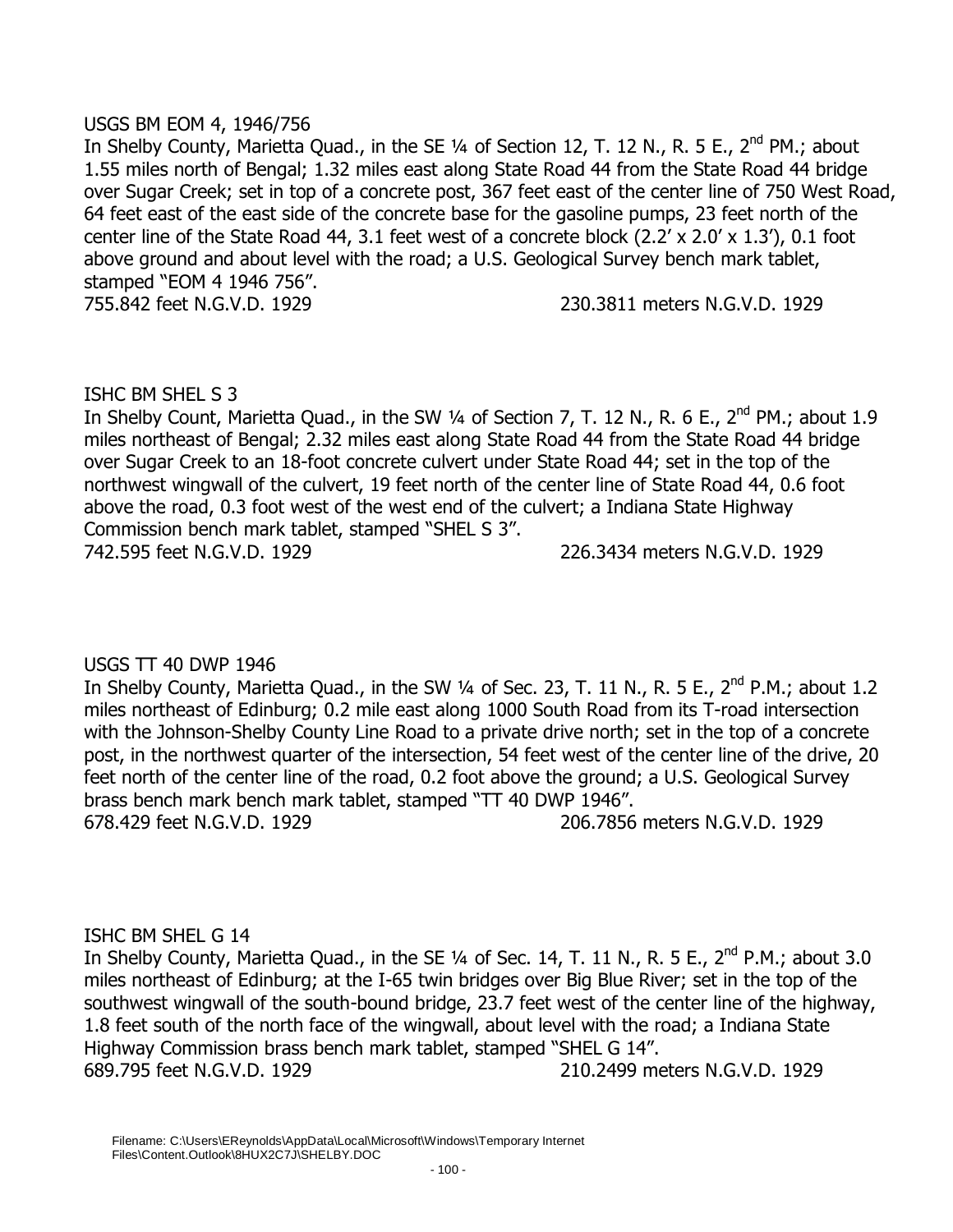# IFC&WRC BM SHE 46 RESET 1972

In Shelby County, Marietta Quad., in the SW  $\frac{1}{4}$  of Sec. 29, T. 12 N., R. 6 E., 2<sup>nd</sup> P.M.; about 1.3 miles northwest of Marietta; at the T-road intersection of 450 South Road and 600 West Road, in the northeast quarter of the intersection; 14.2 feet east of the center line of the road, 5 feet north of the extended center line of the T-road west, 1.7 feet north of power pole No. 13969, 4.9 feet northwest of a fence corner post, 0.1 foot above the ground; a Indiana Flood Control and Water Resources Commission brass bench mark tablet, stamped "SHE 46 RESET 1972". 724.416 feet N.G.V.D. 1929 220.8024 meters N.G.V.D. 1929

# IFC&WRC BM SHE 30 RESET 1972

In Shelby County, Shelbyville Quad., in the SE  $\frac{1}{4}$  of Sec. 10, T. 12 N., R. 6 E., 2<sup>nd</sup> P.M.; about 3.1 miles southwest of Shelbyville; at the State Road 44 Bridge over Roberts Ditch; set in the top of the southeast wingwall of the bridge, 13.7 feet south of the center line of the highway, 3.9 feet southeast of the east end of the south bridge headwall, 0.7 foot below the highway; a Indiana Flood and Water Resources Commission brass bench mark tablet, stamped "SHE 30 RESET 1972". 738.493 feet N.G.V.D. 1929 225.0931 meters N.G.V.D. 1929

# IFC&WRC BM SHE 31 1959

In Shelby County, Shelbyville Quad., in the SW  $\frac{1}{4}$  of Sec. 2, T. 12 N., R. 6 E., 2<sup>nd</sup> P.M.; about 2.8 miles west of Shelbyville; 2.95 miles generally west along Washington Avenue and Old Franklin Road from its junction with State Road 9 in Shelbyville to a private T-drive south; set in the top of a concrete post, in the southwest quarter of the intersection, 26 feet west of the center line of the drive, 14 feet south of the center line of the road, 15 feet east of power pole No. 6, 2.3 feet north of a fence line, 0.3 foot above the ground; a Indiana Flood Control and Water Resources Commission brass bench mark tablet, stamped "SHE 31 1959". 749.519 feet N.G.V.D. 1929 228.4538 meters N.G.V.D. 1929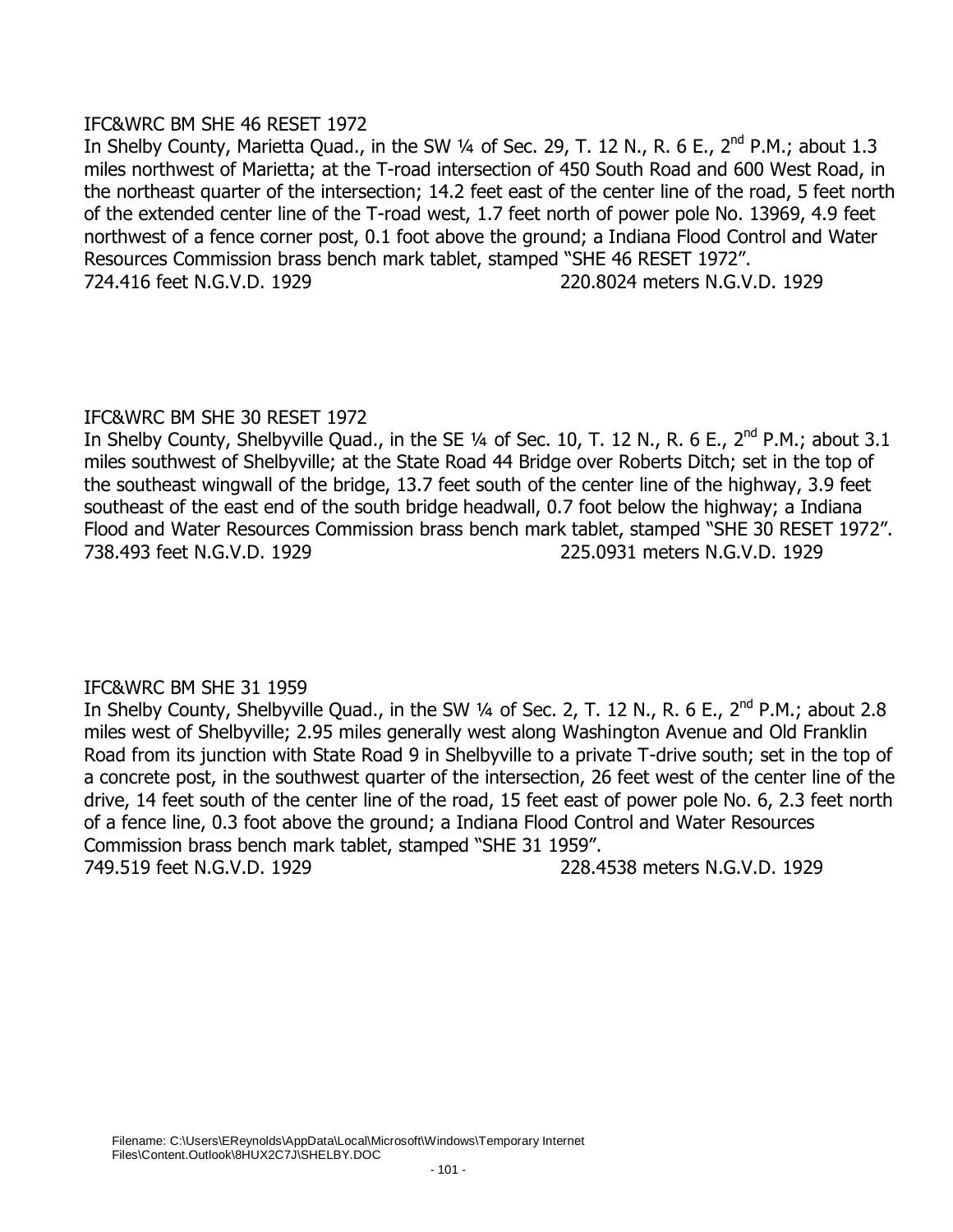## DNR TBM BR 27 RESET 1972

In Shelby County, Shelbyville Quad., in the NE  $\frac{1}{4}$  of Sec. 2, T. 12 N., R. 6 E., 2<sup>nd</sup> P.M.; about 2.4 miles southwest of Shelbyville; at the T-road intersection of Old Franklin Road and 250 West Road; set in top of a concrete post, in the southeast quarter of the intersection, 27.0 feet east of the center line of 250 West Road, 17.8 feet south of the center line of Old Franklin Road, 2.0 feet north of telephone pole No. 51, 0.3 foot above the ground; a reinforcing rod with a chiseled cross. 760.553 feet N.G.V.D. 1929

# IFC&WRC BM SHE 32 RESET 1972

In Shelby County, Shelbyville Quad., in the W  $\frac{1}{2}$  of Sec. 1, T. 12 N., R. 6 E., 2<sup>nd</sup> P.M.; about 1.8 miles west of Shelbyville; 2.0 miles west along Washington Avenue and Old Franklin Road from the junction of State Road 9 in Shelbyville to a 36-inch pipe culvert under Old Franklin Road; set in the top of the north concrete retaining wall, 54 feet east of the west drive to Bausback Fertilizer Company, 16.3 feet north of the center line of the road, 1.7 feet northeast of the north end of the pipe culvert, 3 feet below the road, 28.7 feet southwest of the southwest corner of a green shingled house; a Indiana Flood Control and Water Resources Commission brass bench mark tablet, stamped "SHE 32 RESET 1972".

744.618 feet N.G.V.D. 1929 226.9600 meters N.G.V.D. 1929

# DNR TBM BR 28 RESET 1972

In Shelby County, Shelbyville Quad., in the E  $1/2$  of Sec. 1, T. 12 N., R. 6 E., 2<sup>nd</sup> P.M.; about 1.4 miles west-southwest of Shelbyville; 1.4 miles generally west along Washington Avenue and Old Franklin Road, to a private drive south; set in the south side of power pole No. 267264, in the northwest quarter of the intersection, 17 feet west of the extended centerline of the farm drive, 15.9 feet north of the centerline of Old Franklin Road, 1.0 foot above the ground, 1.0 foot below the road; a railroad spike driven through an aluminum tag, stamped "TBM BR 28 RESET 1972". 747.026 feet N.G.V.D. 1929 227.6940 meters N.G.V.D. 1929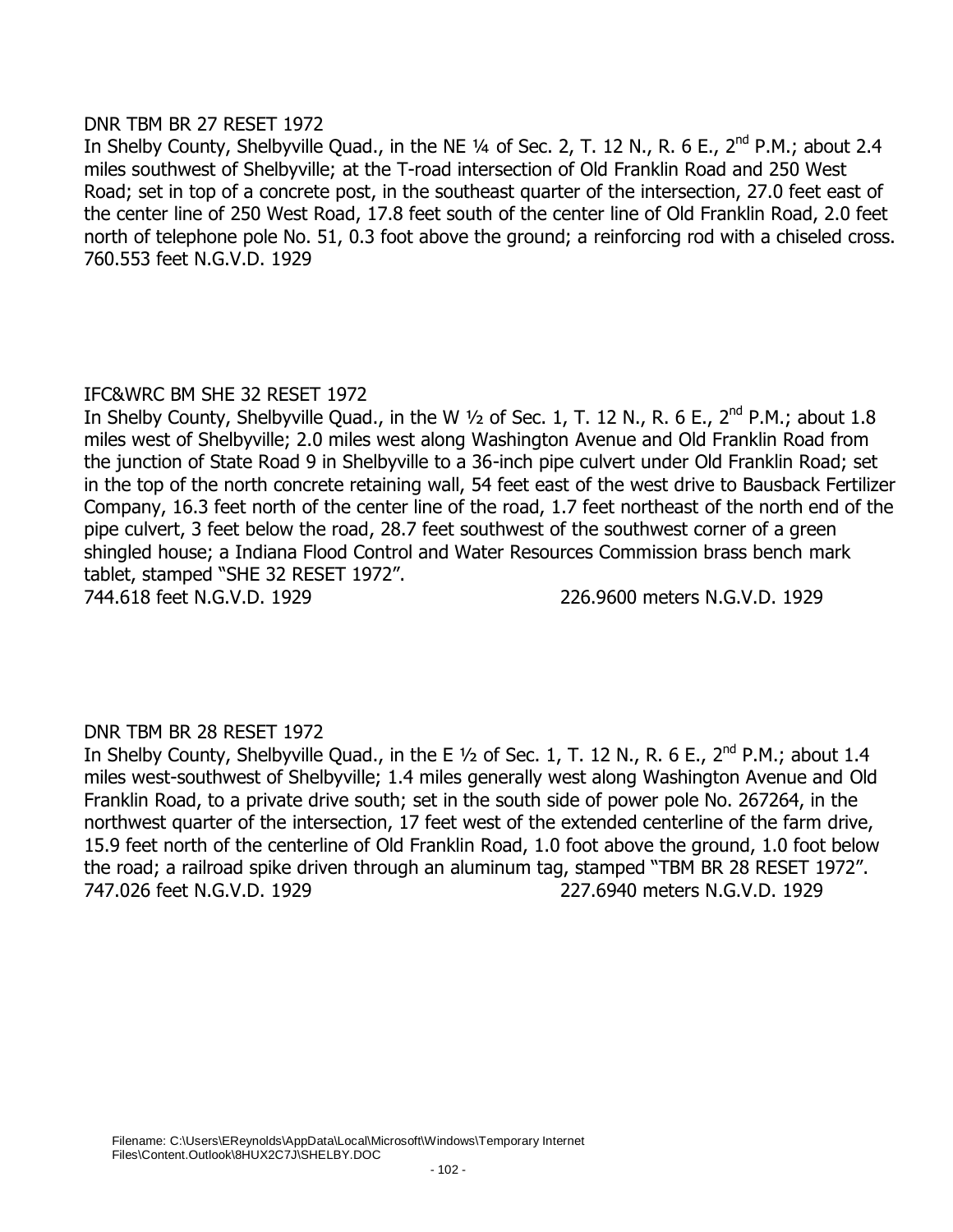#### ISHC BM SHE G 16

In Shelby County, Shelbyville Quad., in the SW 1/4 of Sec. 28, T. 13 N., R. 7 E., 2<sup>nd</sup> P.M.; about 1.3 miles northeast of Shelbyville; at the I-74 twin bridges over Big Blue River; set in the top of the southeast end of the southwest sidewalk of the east bound bridge, 16.7 feet southwest of the center line of the highway, 6.5 feet northwest of the southeast end of the bridge, 0.9 foot above the highway, a Indiana State Highway Commission brass bench mark tablet, stamped "SHE G 16". 776.370 feet N.G.V.D. 1929 236.6380 meters N.G.V.D. 1929

# IFC&WRC BM SHE 39 RESET 1972

In Shelby County, Shelbyville Quad., in the NW  $\frac{1}{4}$  of Sec. 16, T. 13 N., R. 7 E., 2<sup>nd</sup> P.M.; about 0.5 mile south of Marion; at the T-road intersection of Morristown Road and 375 North Road; set in the top of a concrete post, in the northeast quarter of the intersection, 34.5 feet east of the center line of Morristown Road, 15 feet north of the centerline of 375 North Road, 13.8 feet southeast from a fence corner post, 2.6 feet northwest of a stop sign, 0.1 foot above the ground; a Indiana Flood Control and Water Resources Commission brass bench mark tablet, stamped "SHE 39 RESET 1972".

786.085 feet N.G.V.D. 1929 DESTROYED 785.698 feet N.A.V.D. 1988

# IFC&WRC BM SHE 44 RESET 1972

In Shelby County, Morristown Quad., in the NW ¼ of Sec. 14, T. 14 N., R. 7 E., 2<sup>nd</sup> P.M.; about 1.2 miles southwest of Morristown; 0.6 mile northwest along U.S. 52 from the Hanover Township School in Morristown to a T-road south, thence 1.0 mile south to a turn southwest; set in top of a concrete post, on the extended center line of the east-west tangent of the curve, 7 feet west of the extended center line of the road southwest, 2.4 feet east of a fence line, 8 feet west of a dim dirt lane, 0.1 foot above the ground; a Indiana Flood Control and Water Resources Commission brass bench mark tablet, stamped "SHE 44 RESET 1972".

817.728 feet N.A.V.D. 1988

818.124 feet N.G.V.D. 1929 249.3647 meters N.G.V.D. 1929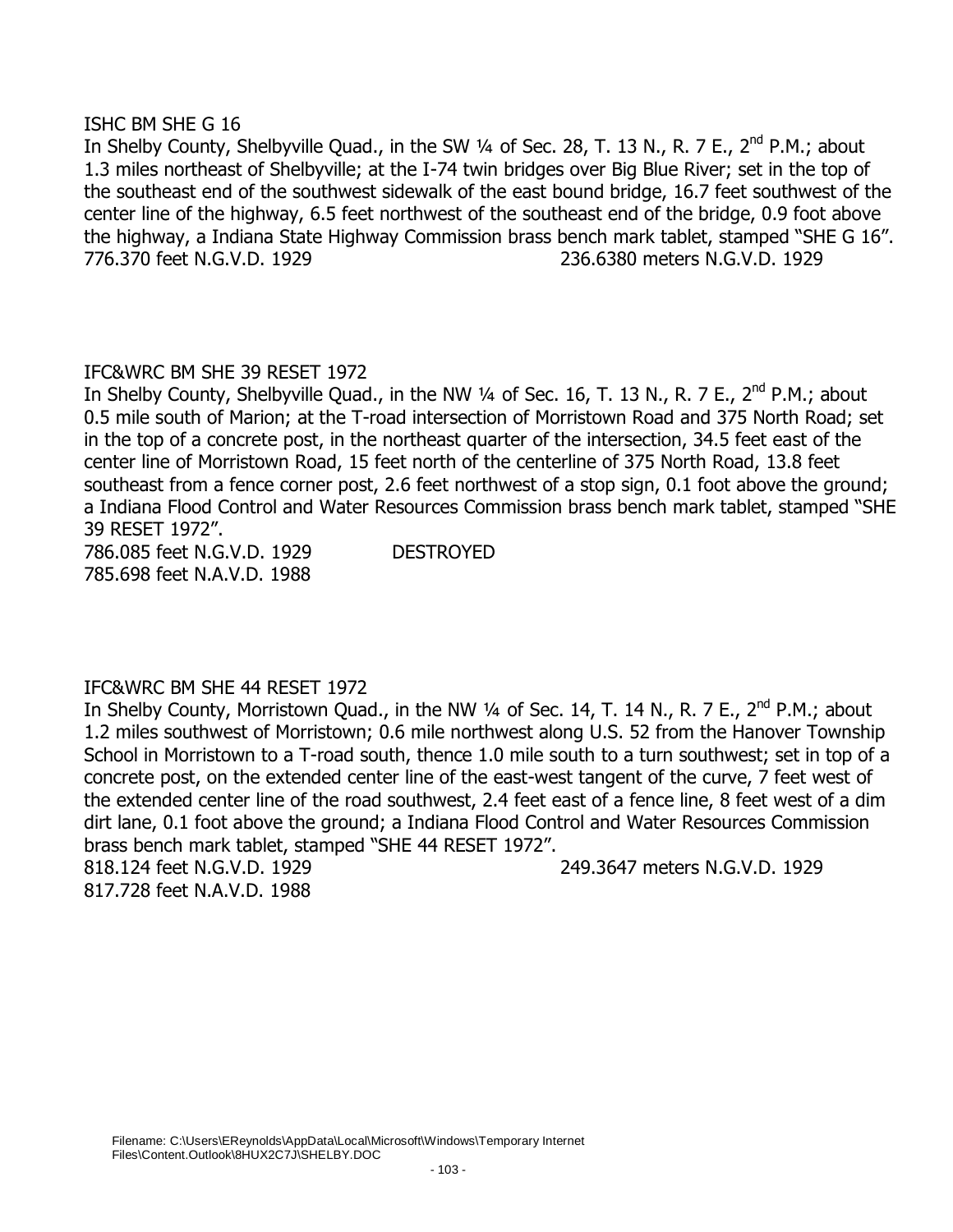## IFC&WRC BM SHE 76 RESET 1972

In Shelby County, Fountaintown Quad., in the SE 1/4 of Sec. 29, T. 14 N., R. 7 E., 2<sup>nd</sup> P.M.; about 4.3 miles south of Fountaintown; 4.4 miles south along State Road 9 from its intersection with U.S. 52 to an east-west crossroad (750 North Road), thence 0.2 mile west to a concrete bridge over Brandywine Creek; set in the top of the south end of the east bridge abutment, about level with the road; a Indiana Flood Control and Water Resources Commission brass bench mark tablet, stamped "SHE 76 RESET 1972".

803.469 feet N.G.V.D. 1929 244.8978 meters N.G.V.D. 1929

### IFC&WRC BM SHE 5 RESET 1972

In Shelby County, Hope Quad., in the SW  $\frac{1}{4}$  of Sec. 34, T. 11 N., R. 6 E., 2<sup>nd</sup> P.M.; about 1.5 miles southwest of Flat Rock; 0.5 mile west along State Road 252 from its crossing of the Penn Central Railroad in Flat Rock to a T-road south, thence 1.1 mile south to an east-west T-road (Bartholomew and Shelby County Line Road), thence 0.9 mile west along the County Line Road; set in the top of a concrete post, 83 feet northeast of the northeast corner of a small abandoned house on the south side of the road, 62.5 feet east of a large wooden fence corner post, 11.2 feet north of the center line of the road, 3.1 feet west of power transformer pole No. 208666, 1.3 feet south of a fence line, 0.1 foot above the ground; a Indiana Flood Control and Water Resources Commission brass bench mark tablet, stamped "SHE 5 RESET 1972". 675.761 feet N.G.V.D. 1929 205.9724 meters N.G.V.D. 1929

# IFC&WRC BM SHE 3 RESET 1972

In Shelby County, Hope Quad., in the NE 1/4 of Sec. 26, T. 11 N., R. 6 E., 2<sup>nd</sup> P.M.; about 0.4 mile northeast of Flat Rock; at the 250 West Road bridge over Flatrock River; set in the top of the north end of the east concrete bridge curbing, 12.2 feet east of the center line of the road, 4.7 feet south of the north end of the bridge, 1.0 foot above the road; a Indiana Flood Control and Water Resources Commission brass bench mark tablet, stamped "SHE 3 RESET 1972". 698.658 feet N.G.V.D. 1929 212.9514 meters N.G.V.D. 1929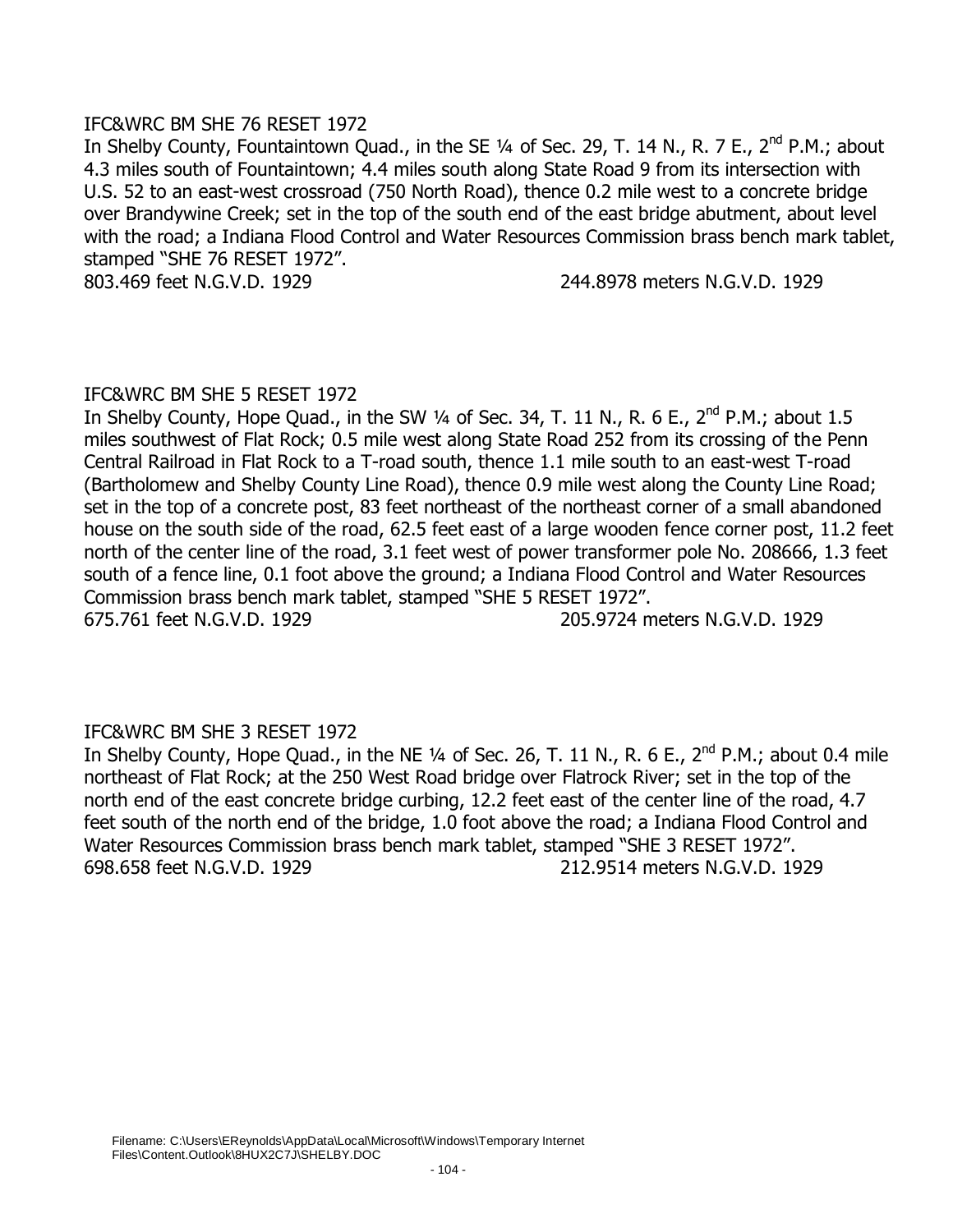# IFC&WRC BM SHE 8 RESET 1972

In Shelby County, Lewis Creek Quad., in the NE 1/4 of Sec. 20, T. 11 N., R. 7 E., 2<sup>nd</sup> P.M.; about 4.0 miles northeast of Flat Rock; 0.6 mile east along Flat Rock Road from the Post Office in Flat Rock to a north-south T-road, thence 1.1 miles north and northeast to a T-road north, thence 1.7 mile north to an east-west crossroad, thence 2.4 miles east to an S-curve in the road; set in the top of the southeast wingwall of a culvert at the curve, 14 feet south of the center line of the road, 0.4 foot east of the road face of the south headwall, about level with the road; a Indiana Flood Control and Water Resources Commission brass bench mark tablet, stamped "SHE 8 RESET1972".

720.454 feet N.G.V.D. 1929 219.5948 meters N.G.V.D. 1929

# ISHC BM SHE S 9

In Shelby County, Waldron Quad., in the SW  $\frac{1}{4}$  of Sec. 8, T. 11 N., R. 6 E., 2<sup>nd</sup> P.M.; about 3.0 miles south of Waldron; 3.0 miles south along a paved road from the main crossroads in Waldron to the concrete bridge over Flatrock River; set in the top of the north end of the east concrete bridge curbing, 13 feet east of the center line of the road, 2.3 feet south of the north end of the bridge, 0.9 foot above the road; a Indiana State Highway Commission brass bench mark tablet, stamped "SHE S 9".

768.859 feet N.G.V.D. 1929 234.3487 meters N.G.V.D. 1929

# ISHC BM SHE G 19

In Shelby County, Rays Crossing Quad., in the SE 1/4 of Sec. 33, T. 13 N., R. 7 E., 2<sup>nd</sup> P.M.; about 1.7 miles east of Shelbyville; at the I-74 twin bridges over Little Blue River; set in the top of the southeast end of the southwest concrete guardrail of the east-bound bridge, 20 feet southwest of the center line of the bridge, 2.1 feet above the sidewalk, 2.0 feet northwest of the southeast end of the bridge; a Indiana State Highway Commission brass bench mark tablet, stamped "SHE G 19".

786.712 feet N.G.V.D. 1929 239.7903 meters N.G.V.D. 1929

# ISHC BM SHE G 18

In Shelby County, Rays Crossing Quad., in the N  $\frac{1}{2}$  of Sec. 33, T. 13 N., R. 7 E., 2<sup>nd</sup> P.M.; about 1.5 mile east of Shelbyville; at the Morris Avenue overpass over Interstate 74; set in top of the west end of the north sidewalk of the bridge, 17.7 feet north of the center line of Morris Avenue, 1.0 foot east of the west end of the bridge, 0.9 foot above the road; a Indiana State Highway Commission brass bench mark tablet, stamped "SHE G 18". 800.423 feet N.G.V.D. 1929 243.9694 meters N.G.V.D. 1929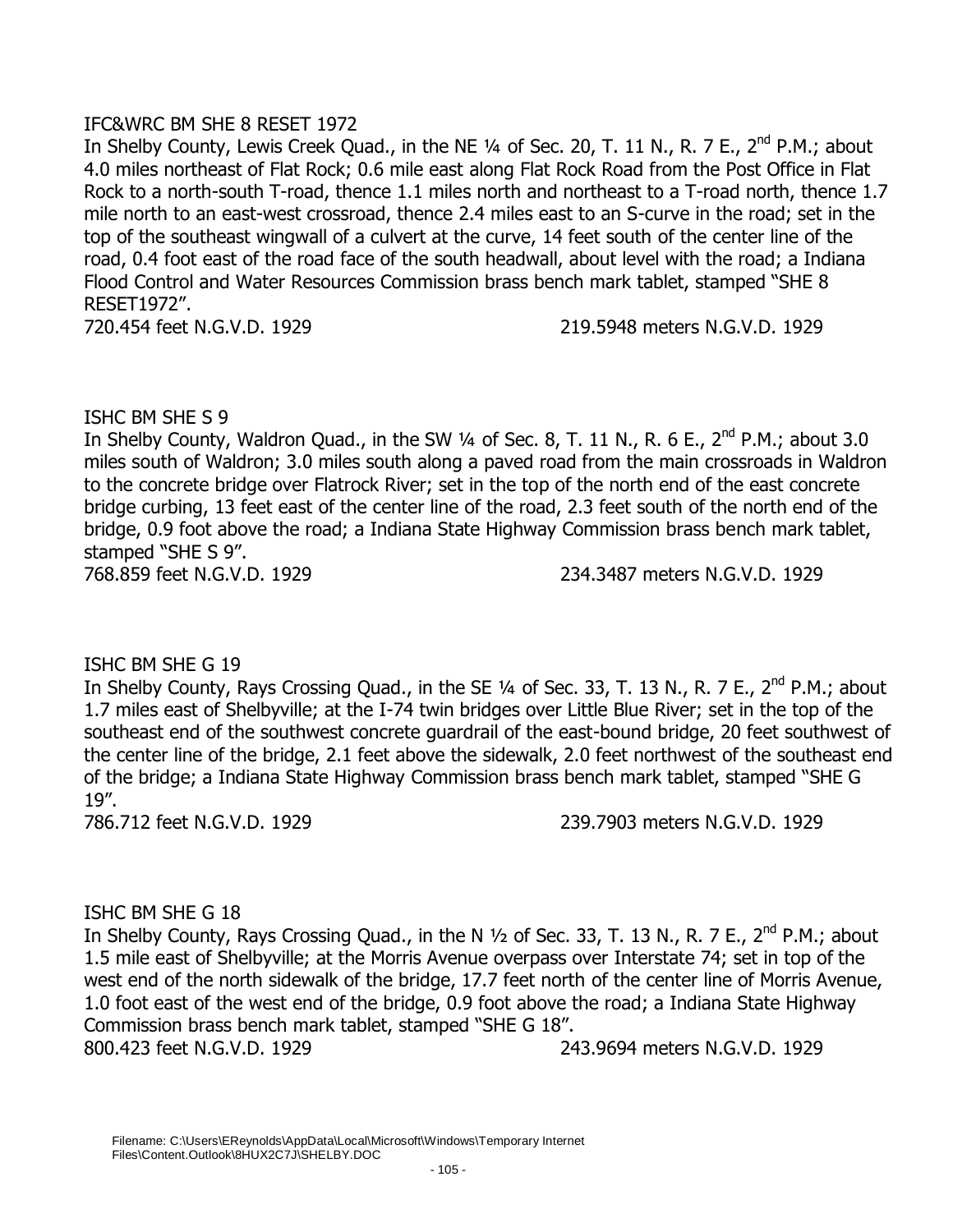# IFC&WRC BM SHE 58 RESET 1972

In Shelby County, Rays Crossing Quad., in the NW ¼ of Sec. 26, T. 13 N., R. 7 E., 2<sup>nd</sup> P.M.; about 2.7 miles west of Rays Crossing; at the Rushville Road Bridge over Little Blue River; set in the top of and at the southeast corner of the concrete bridge floor, 11.7 feet south of the center line of the road, 0.3 foot west of the east end of the bridge floor, 0.5 foot north of the south face of the bridge floor, 0.4 foot below the road; a Indiana Flood Control and Water Resources Commission brass bench mark tablet, stamped "SHE 58 RESET 1972". 795.034 feet N.G.V.D. 1929 242.3268 meters N.G.V.D. 1929

IFC&WRC TBM LBR 13, 1960

In Shelby County, Rays Crossing Quad., in the SW ¼ of Sec. 23, T. 13 N., R. 7 E., 2<sup>nd</sup> P.M.; about 2.6 miles west of Rays Crossing; 2.7 miles west along a east-west gravel road from the crossroads at Rays Crossing and just past the bridge over Little Blue River to a T-road north, thence 0.5 mile generally north along a winding road to a 4-foot box culvert under the road; set in the top of the east headwall of the culvert, 10 feet east of the center line of the road, 1.8 feet above the road, 0.8 foot south of the north end of the east headwall; a chiseled triangle. 797.827 feet N.G.V.D. 1929 243.1782 meters N.G.V.D. 1929

# IFC&WRC BM SHE 61 RESET 1972

In Shelby County, Rays Crossing Quad., in the SW 1/4 of Sec. 17, T. 13 N., R. 8 E., 2<sup>nd</sup> P.M.; about 1.1 miles northeast of Rays Crossing; 0.5 mile north along a paved road from the crossroads in Rays Crossing to an east-west T-road, thence 0.4 mile east to a north-south T-road, thence 0.6 mile generally north to an east-west T-road, thence 0.2 mile west to a concrete bridge over Little Blue River; set in the top of the northwest wingwall of the bridge, 14 feet north of the centerline of the road, 0.6 foot west of the east face of the wingwall, about level with the road; a Indiana Flood Control and Water Resources Commission brass bench mark tablet, stamped "SHE 61 RESET 1972".

828.586 feet N.G.V.D. 1929 252.5535 meters N.G.V.D. 1929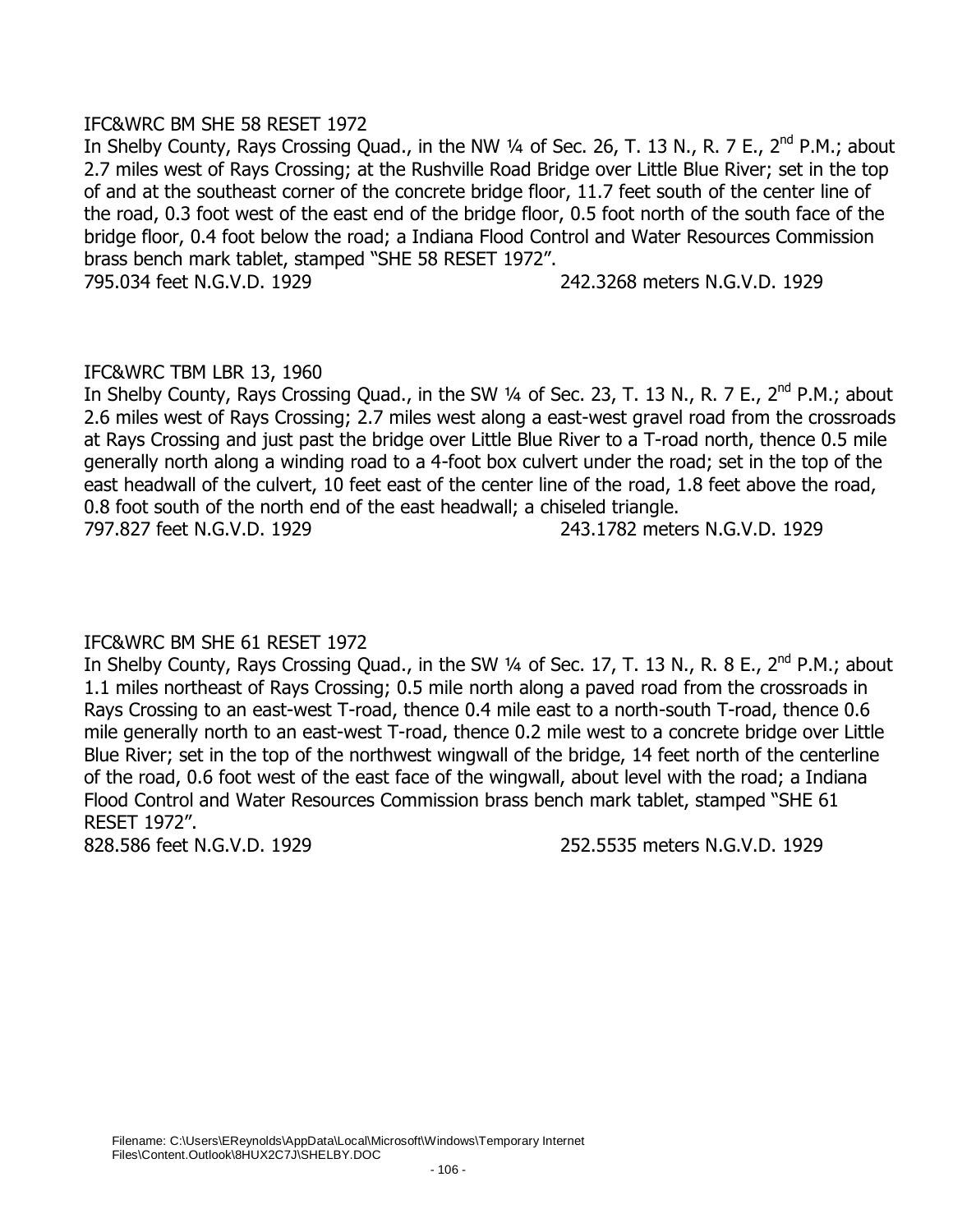### DNR BM SHE 90, 1991

In Shelby County, Rays Crossing Quad., in the SW 1/4 of Section 35, T. 14 N., R. 7 E., 2<sup>nd</sup> PM.; about 6 miles north of Shelbyville; at the 600 North bridge over the Big Blue River; 16 feet south of the centerline of the road; 15.9 feet west of the east end of the concrete guardrail; 10.9 feet east of the west end of the concrete bridge abutment; 5.4 feet east of the east end of the bridge (expansion joint); and about level with the road; a Department of Natural Resources brass control station tablet, stamped "SHE 90 1991".

Elevation not verified after data entry.

806.189 feet N.G.V.D. 1929 245.7269 meters N.G.V.D. 1929

# DNR STA VIGORUS 1996

In Shelby County, Acton Quad., in the SW  $\frac{1}{4}$  of Sec. 1, T. 14 N, R. 5 E., 2<sup>nd</sup> P.M.; about 1.2 miles northeast of Pleasant View; at the County Road 1100 North bridge over Sweet Creek; set in the northwest corner of the bridge, 23.5 feet east of the reflector post at the west end of the guardrail, 15 feet north of the centerline of the road, 0.45 foot south of the north face of the concrete abutment, 0.35 foot east of the west face of the abutment, about flush with the road; a Department of Natural Resources control station tablet, stamped "VIGORUS". Elevation by 2nd Order Class II Levels Elevation not verified after data entry. 241.177 meters N.A.V.D. 1988 791.262 feet N.A.V.D. 1988

Position by combined GPS and conventional methods 2nd Order Class II 77768.609 East meters Indiana SPC East Zone NAD 83 492325.762 North meters Indiana SPC East Zone NAD 83 N 39° 40' 57.88760 Latitude NAD 83 W 085 ° 55' 32.94952" Longitude NAD 83

DNR TBM 102699/1

In Shelby County, Fountaintown Quad., in the SW 1/4 of Sec. 5, T. 14 N., R. 7 E., 2<sup>nd</sup> P.M.; approximately 0.8 mile south of Fountaintown; at the 1100 North Road bridge over Brandywine Creek; set in the northwest concrete bridge abutment, 13.5 feet north of the centerline of the road, 1.8 feet east of the west face of the concrete bridge abutment, 0.5 foot south of the north face of the abutment, about level with the road; a chiseled triangle.

THIRD ORDER Elevation not verified after data entry. 819.954 feet N.G.V.D. 1929 249.9225 meters N.G.V.D. 1929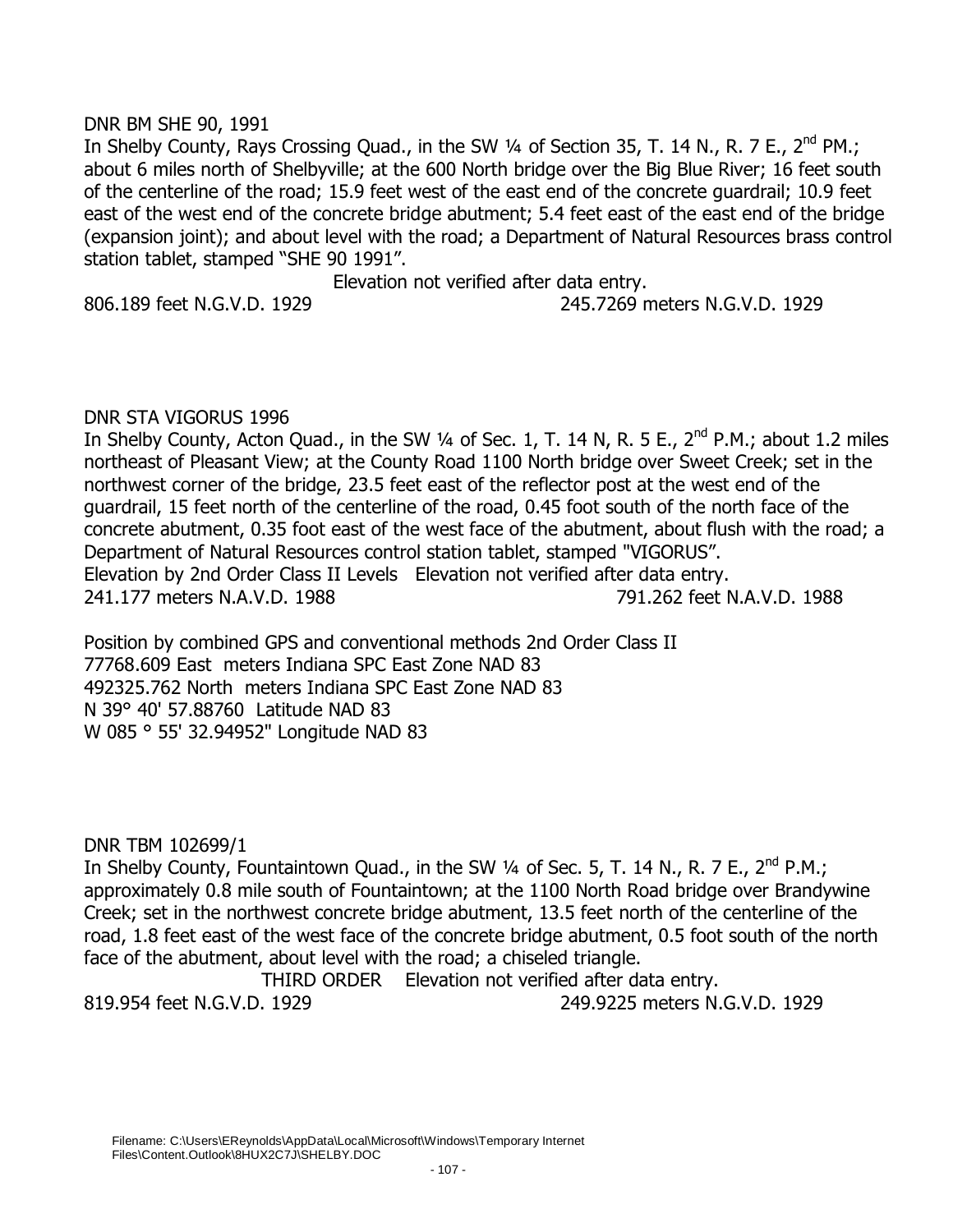# DNR TBM 102599/1

In Shelby County, Fountaintown Quad., in the NE  $\frac{1}{4}$  of Sec. 5, T. 14 N, R. 7 E., 2<sup>nd</sup> P.M.; approximately 0.5 mile southeast of Fountaintown; at the U.S. 52 bridge over Brandywine Creek; set in the top of the west end of the north concrete guardrail of the bridge, 18.5 feet north of the centerline of the road, 2.7 feet above the concrete bridge deck, 1.9 feet southeast of the northwest corner of the concrete guardrail, 1.4 feet east of the west face of the concrete guardrail, 1.1 feet north of the south face of the concrete guardrail; a chiseled triangle. Third Order Elevation not verified after data entry. 833.727 feet N.G.V.D. 1929 254.1205 meters N.G.V.D. 1929

# DOT BM UNSTAMPED

In Shelby County, Shelbyville Quad., in the NW  $\frac{1}{4}$  of Sec. 11, T. 13 N, R. 6 E., 2<sup>nd</sup> P.M.; approximately 1.5 mile east of Fairland; at the northwest bound I 74 bridge over Brandywine Creek; set in the top of the northeast concrete guardrail of the bridge, 22.5 feet northeast of the centerline of the road, 21.4 feet southeast of the northwest end of the guardrail, 4.0 feet above the road, 0.3 foot southwest of the northeast face of the guardrail; a Indiana Department of Transportation bench mark tablet, unstamped.

THIRD ORDER

782.557 feet N.G.V.D. 1929 238.5239 meters N.G.V.D. 1929

# DOT BM NOTSTAMPED

In Shelby County, Shelbyville Quad., in the SE  $\frac{1}{4}$  of Sec. 15, T. 13 N, R. 6 E., 2<sup>nd</sup> P.M.; approximately 1.2 miles southeast of Fairland; at the 300 North Road bridge over Brandywine Creek; set in the top of the northeast concrete bridge abutment, 14 feet north of the centerline of the road, 5.1 feet east of the west face of the abutment, 3.3 feet west of the east face of the bridge abutment, 0.7 foot north of the concrete guardrail of the bridge, 0.5 foot south of the north face of the abutment, about level with the road; a Indiana Department of Transportation bench mark tablet, not stamped.

THIRD ORDER

763.671 feet N.G.V.D. 1929 232.7674 meters N.G.V.D. 1929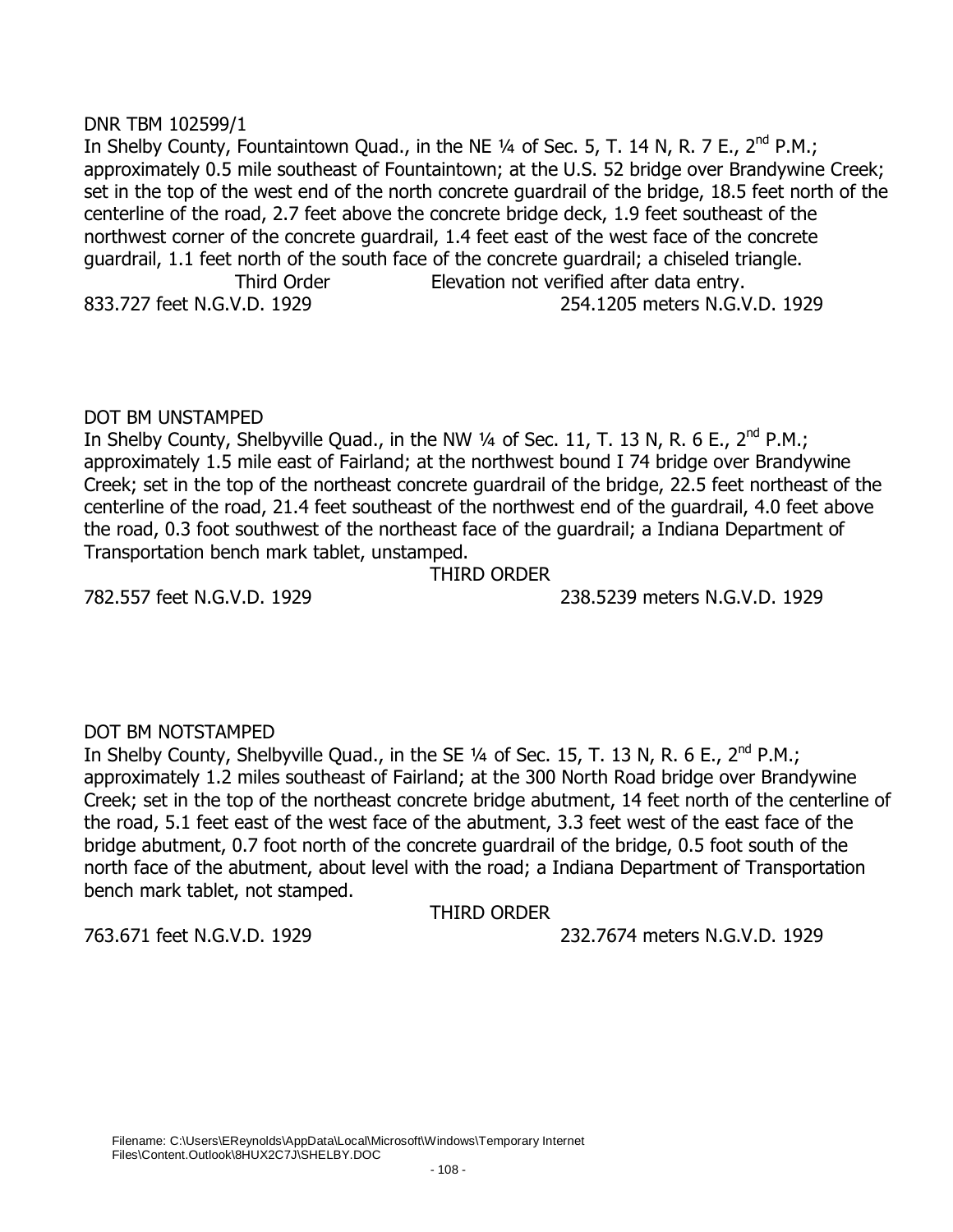#### DNR TBM 102899/1

In Shelby County, Shelbyville Quad., in the NW 1/4 of Sec. 22, T. 13 N, R. 6 E., 2<sup>nd</sup> P.M.; approximately 1 mile southwest of Fairland; at the 350 West Road bridge over Brandywine Creek; set in the top of the northeast concrete bridge abutment, 17 feet south of a power pole, 14 feet west of the centerline of the road, 5.3 feet south of the north face of the abutment, 0.7 foot north of the south face of the abutment, 0.4 foot east of the west face of the abutment; a chiseled triangle.

#### THIRD ORDER

766.460 feet N.G.V.D. 1929 233.6175 meters N.G.V.D. 1929

DNR TBM BBR 1, 1991

In Shelby County, Shelbyville Quad., in the SW  $\frac{1}{4}$  of Section 32, T. 13 N, R. 7 E., 2<sup>nd</sup> P.M.; at Shelbyville; at the Conrail Railroad bridge over the Big Blue River; set in the top of the northwest concrete headwall of the bridge, 7.5 feet west of the west rail, 2.1 feet below the level of the tracks; a chiseled triangle.

| $3rd$ ORDER                | Elevation not verified after data entry. |
|----------------------------|------------------------------------------|
| 467.402 feet N.G.V.D. 1929 | 233.905 meters N.G.V.D. 1929             |

# NGS BM Q 239 RESET 2001

In Shelby County, Morristown Quad., in the SW  $\frac{1}{4}$  of Sec. 12, T. 14 N., R. 7 E., 2<sup>nd</sup> P.M.; at Morristown; at the Morristown Middle and Elementary schools; in the southeast 1/4 of the intersection of U.S. 52 and Rigdon Street; set on top of the round concrete base of an aluminum light pole, on the north side of the aluminum light pole, 90 feet south of the centerline of U. S. 52, 33 feet east of the centerline of Rigdon Street (access to elementary school), 12.6 feet east of the east edge of aluminum guardrail, 23.6 feet northeast of the northeast corner of the south most "I" beam for the guardrail, 69.7 feet south of a power pole with a street light, about 2.2 feet above the ground; a Indiana Department of Natural Resources bench mark tablet, stamped "Q 239 RESET 2001".

Elevation not verified after data entry

2<sup>nd</sup> Order

252.197 meters N.A.V.D. 1988 827.415 feet N.A.V.D. 1988

252.319 meters N.G.V.D. 1929 827.815 feet N.G.V.D. 1929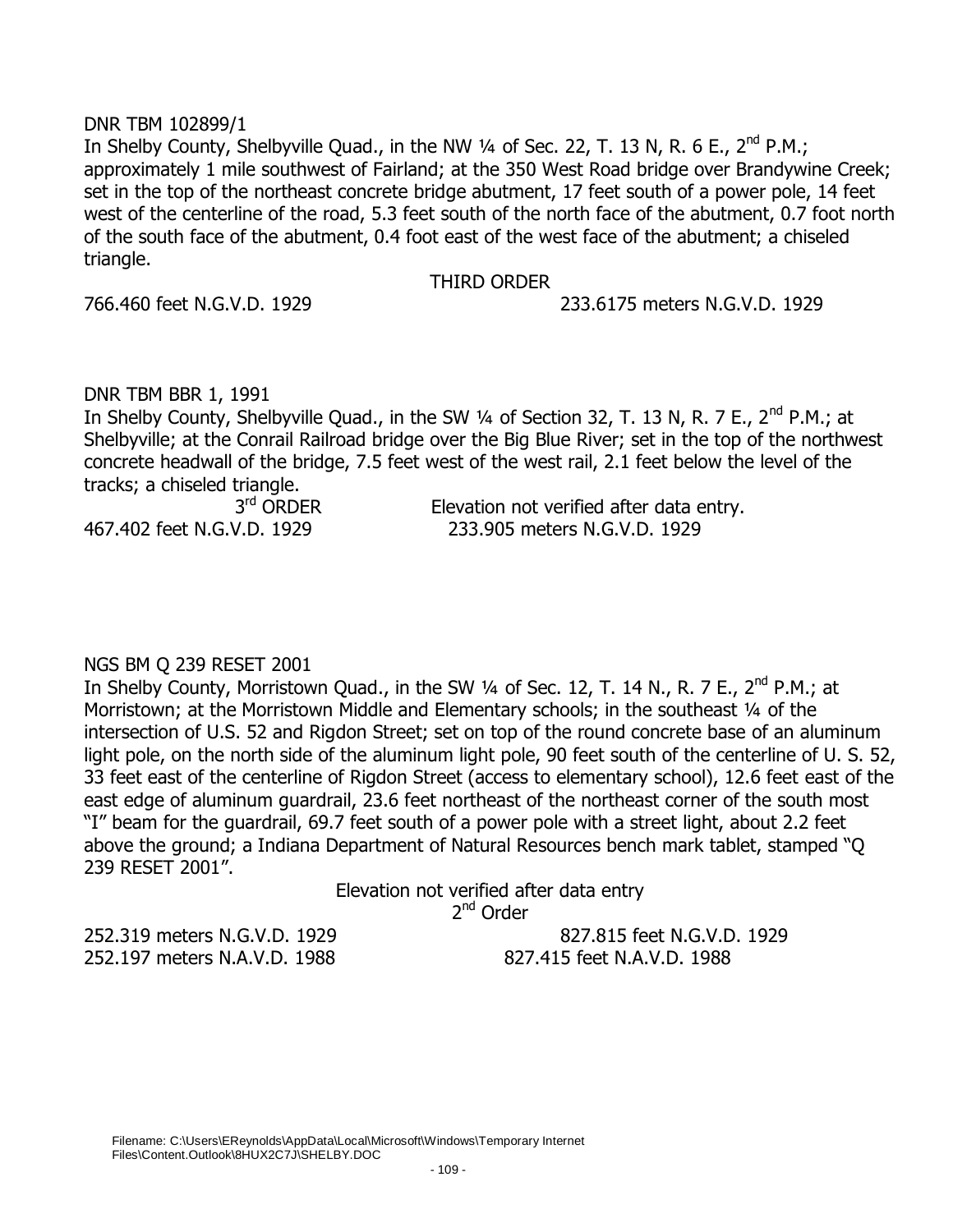#### DNR TBM WES 1, 1981

In Shelby County, Edinburgh Quad, in the SW  $\frac{1}{4}$  of Sec. 26, T. 11 N., R. 5 E., 2<sup>nd</sup> P.M.; at Edinburgh; at the east most of two culverts under State Road 252 for the Edinburgh East Side Swale; set on the east end of the north abutment of the culvert, 0.1 mile east of the Shelby-Johnson County Line Road (Lind Drive also 800 East Road), also 0.4 mile east of the intersection of the centerlines of State Road 252 and I-65, about 17 feet north of the centerline of State Road 252; a chiseled square. 674.14 feet N.G.V.D. 1929 673.75 feet N.A.V.D. 1988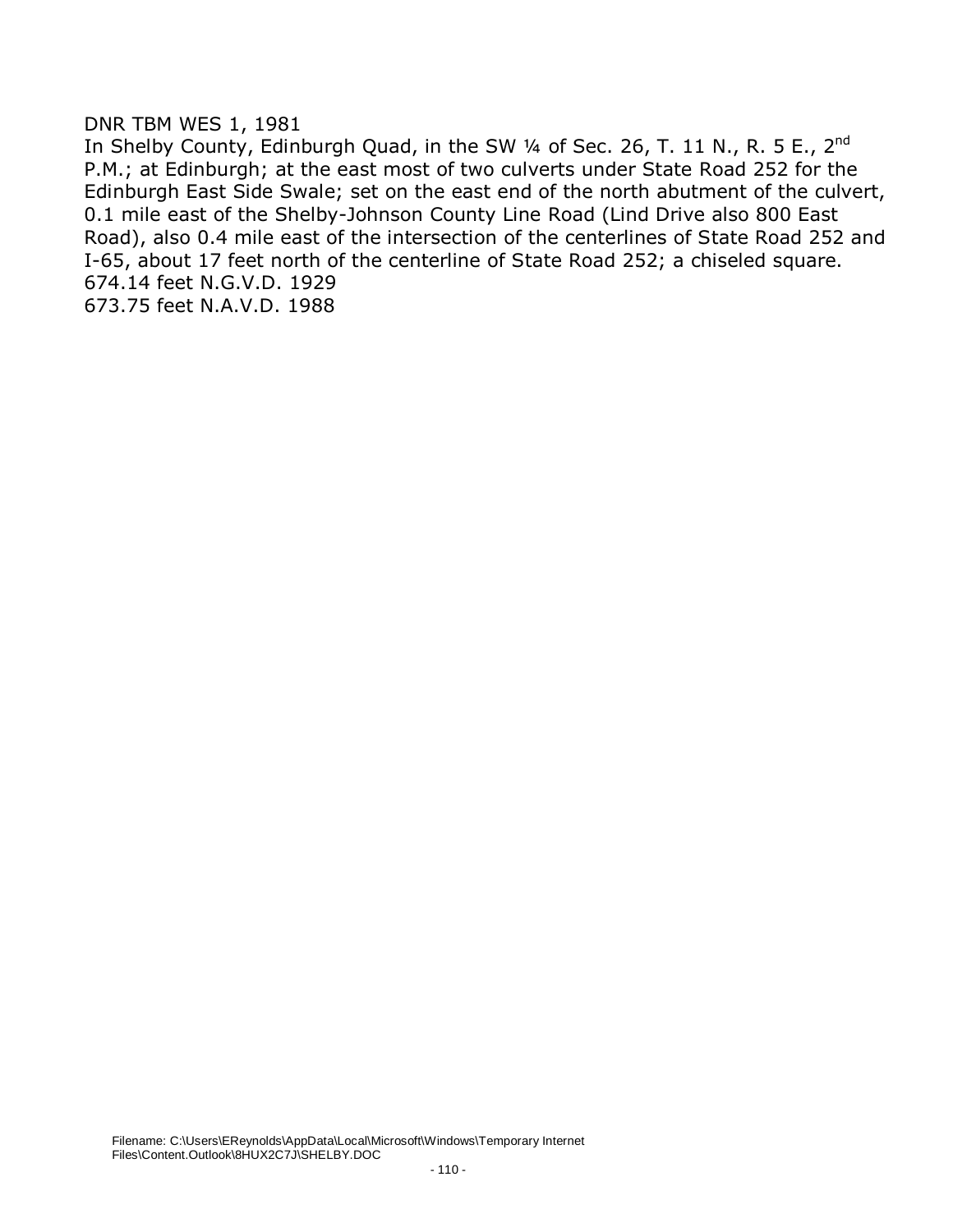|                      |  | Big Blue River Shelby, Hancock, Rush, & Henry Counties |  |                        |      |
|----------------------|--|--------------------------------------------------------|--|------------------------|------|
| B2 RESET             |  |                                                        |  | 764.791 N.A.V.D. 1988  |      |
| N252                 |  |                                                        |  | 906.730 N.A.V.D. 1988  |      |
| Q242                 |  |                                                        |  | 832.429 N.A.V.D. 1988  |      |
| J244                 |  |                                                        |  | 915.379 N.A.V.D. 1988  |      |
| R43                  |  |                                                        |  | 885.280 N.A.V.D. 1988  |      |
| V251                 |  |                                                        |  | 1007.747 N.A.V.D. 1988 |      |
| U251                 |  |                                                        |  | 994.827 N.A.V.D. 1988  |      |
| G251                 |  |                                                        |  | 976.514 N.A.V.D. 1988  |      |
| NEW CASTLE MAGNETIC  |  |                                                        |  | 1016.189 N.A.V.D. 1988 |      |
| VAN NUYS RM1         |  |                                                        |  | 1061.261 N.A.V.D. 1988 |      |
| VAN NUYS RM2         |  |                                                        |  | 1062.029 N.A.V.D.      | 1988 |
| VAN NUYS             |  |                                                        |  | 1061.877 N.A.V.D. 1988 |      |
| B251                 |  |                                                        |  | 1061.786 N.A.V.D. 1988 |      |
| A251                 |  |                                                        |  | 1067.901 N.A.V.D. 1988 |      |
| Y250                 |  |                                                        |  | 1096.445 N.A.V.D. 1988 |      |
| H244                 |  |                                                        |  | 935.592 N.A.V.D. 1988  |      |
| M244                 |  |                                                        |  | 886.009 N.A.V.D. 1988  |      |
| L244 RESET           |  |                                                        |  | 920.161 N.A.V.D. 1988  |      |
| SHE39                |  |                                                        |  | 778.217 N.A.V.D. 1988  |      |
| USGS 8 COM           |  |                                                        |  | 790.801 N.A.V.D. 1988  |      |
| USGS UE 803          |  |                                                        |  | 802.455 N.A.V.D. 1988  |      |
| SHE44                |  |                                                        |  | 819.469 N.A.V.D. 1988  |      |
| HAN22                |  |                                                        |  | 834.876 N.A.V.D.       | 1988 |
| <b>BR58</b>          |  |                                                        |  | 835.437 N.A.V.D.       | 1988 |
| <b>BR59</b>          |  |                                                        |  | 848.195 N.A.V.D.       | 1988 |
| HAN23                |  |                                                        |  | 850.769 N.A.V.D. 1988  |      |
| <b>BR60</b>          |  |                                                        |  | 850.912 N.A.V.D. 1988  |      |
| <b>BR61</b>          |  |                                                        |  | 855.814 N.A.V.D. 1988  |      |
| HAN24                |  |                                                        |  | 841.279 N.A.V.D. 1988  |      |
| <b>BR62</b>          |  |                                                        |  | 841.370 N.A.V.D. 1988  |      |
| <b>BR63</b>          |  |                                                        |  | 859.954 N.A.V.D. 1988  |      |
| <b>BR64</b>          |  |                                                        |  | 858.378 N.A.V.D. 1988  |      |
| HAN25                |  |                                                        |  | 854.663 N.A.V.D. 1988  |      |
| <b>BR65</b>          |  |                                                        |  | 919.647 N.A.V.D.       | 1988 |
| K244 RESET           |  |                                                        |  | 925.604 N.A.V.D.       | 1988 |
| <b>BR66</b>          |  |                                                        |  | 926.426 N.A.V.D.       | 1988 |
| <b>BR67</b>          |  |                                                        |  | 913.798 N.A.V.D.       | 1988 |
| <b>BR68</b>          |  |                                                        |  | 915.856 N.A.V.D.       | 1988 |
| <b>BR69</b>          |  |                                                        |  | 921.733 N.A.V.D.       | 1988 |
| <b>USGS UE 856.9</b> |  |                                                        |  | 856.420 N.A.V.D.       | 1988 |
| RUS29                |  |                                                        |  | 855.628 N.A.V.D.       | 1988 |
| <b>BR70</b>          |  |                                                        |  | 935.580 N.A.V.D.       | 1988 |
| RUS30                |  |                                                        |  | 869.328 N.A.V.D.       | 1988 |
| BR71                 |  |                                                        |  | 869.976 N.A.V.D.       | 1988 |
| RUS31                |  |                                                        |  | 859.415 N.A.V.D.       | 1988 |
| <b>BR72</b>          |  |                                                        |  | 859.421 N.A.V.D.       | 1988 |
| BR73                 |  |                                                        |  | 869.908 N.A.V.D.       | 1988 |
| RUS32                |  |                                                        |  | 863.966 N.A.V.D. 1988  |      |
| <b>BR74</b>          |  |                                                        |  | 864.023 N.A.V.D.       | 1988 |
| RUS33                |  |                                                        |  | 866.808 N.A.V.D. 1988  |      |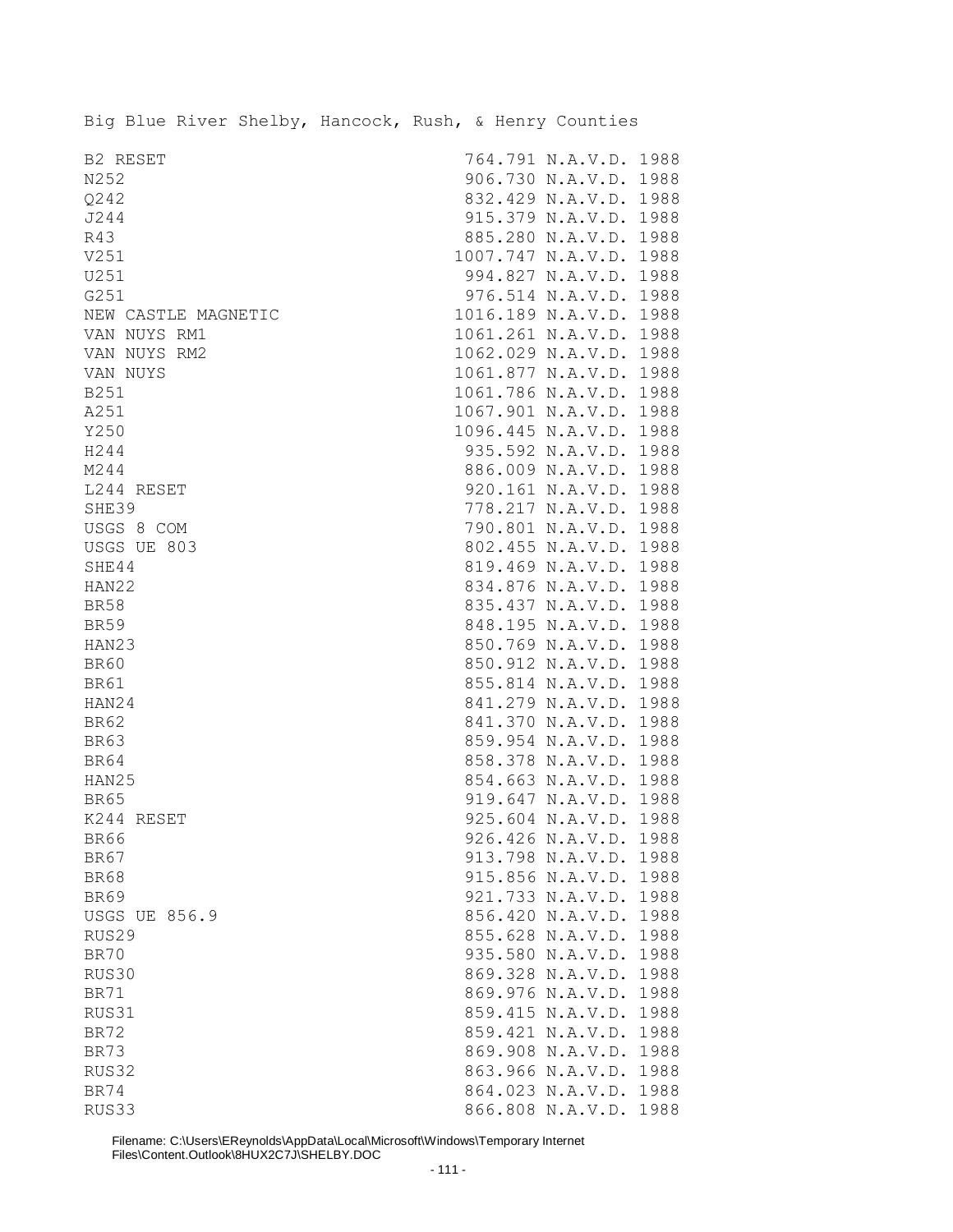|              |  | Big Blue River Shelby, Hancock, Rush, & Henry Counties |                       |      |
|--------------|--|--------------------------------------------------------|-----------------------|------|
| <b>BR75</b>  |  |                                                        | 879.736 N.A.V.D. 1988 |      |
| <b>BR76</b>  |  |                                                        | 880.192 N.A.V.D. 1988 |      |
| RUS34        |  |                                                        | 870.337 N.A.V.D. 1988 |      |
| BR77         |  |                                                        | 874.473 N.A.V.D. 1988 |      |
| <b>BR78</b>  |  |                                                        | 886.744 N.A.V.D. 1988 |      |
| RUS35        |  |                                                        | 876.706 N.A.V.D. 1988 |      |
| USGS RM 7    |  |                                                        | 877.294 N.A.V.D. 1988 |      |
| <b>BR79</b>  |  |                                                        | 878.796 N.A.V.D. 1988 |      |
| RUS36        |  |                                                        | 871.940 N.A.V.D. 1988 |      |
| <b>BR80</b>  |  |                                                        | 878.378 N.A.V.D. 1988 |      |
| <b>BR81</b>  |  |                                                        | 885.573 N.A.V.D. 1988 |      |
| RUS37        |  |                                                        | 908.031 N.A.V.D. 1988 |      |
| <b>BR82</b>  |  |                                                        | 907.452 N.A.V.D. 1988 |      |
| RUS38        |  |                                                        | 886.234 N.A.V.D. 1988 |      |
| <b>BR83</b>  |  |                                                        | 888.955 N.A.V.D. 1988 |      |
| <b>BR84</b>  |  |                                                        | 934.945 N.A.V.D. 1988 |      |
| RUS39        |  |                                                        | 937.190 N.A.V.D. 1988 |      |
| <b>BR85</b>  |  |                                                        | 939.738 N.A.V.D. 1988 |      |
| <b>BR86</b>  |  |                                                        | 974.337 N.A.V.D. 1988 |      |
| <b>BR87</b>  |  |                                                        | 895.614 N.A.V.D. 1988 |      |
| RUS40        |  |                                                        | 891.948 N.A.V.D. 1988 |      |
| HEN15        |  |                                                        | 895.229 N.A.V.D. 1988 |      |
| <b>BR88</b>  |  |                                                        | 896.091 N.A.V.D. 1988 |      |
| HEN16        |  |                                                        | 920.348 N.A.V.D. 1988 |      |
|              |  |                                                        |                       |      |
| <b>BR89</b>  |  |                                                        | 920.404 N.A.V.D. 1988 |      |
| <b>BR90</b>  |  |                                                        | 929.139 N.A.V.D. 1988 |      |
| <b>BR91</b>  |  |                                                        | 904.619 N.A.V.D. 1988 |      |
| <b>BR92</b>  |  |                                                        | 938.709 N.A.V.D. 1988 |      |
| HEN17        |  |                                                        | 916.770 N.A.V.D. 1988 |      |
| <b>BR93</b>  |  |                                                        | 916.755 N.A.V.D. 1988 |      |
| <b>BR94</b>  |  |                                                        | 954.008 N.A.V.D. 1988 |      |
| <b>BR95</b>  |  |                                                        | 920.730 N.A.V.D. 1988 |      |
| HEN18        |  |                                                        | 906.595 N.A.V.D. 1988 |      |
| <b>BR96</b>  |  |                                                        | 907.195 N.A.V.D. 1988 |      |
| <b>BR97</b>  |  |                                                        | 923.011 N.A.V.D. 1988 |      |
| HEN19        |  |                                                        | 926.279 N.A.V.D.      | 1988 |
| <b>BR98</b>  |  |                                                        | 944.991 N.A.V.D.      | 1988 |
| USGS 5 JWM   |  |                                                        | 961.116 N.A.V.D.      | 1988 |
| <b>BR99</b>  |  |                                                        | 960.945 N.A.V.D.      | 1988 |
| HEN20        |  |                                                        | 955.923 N.A.V.D.      | 1988 |
| <b>BR100</b> |  |                                                        | 955.970 N.A.V.D.      | 1988 |
| <b>BR101</b> |  |                                                        | 950.784 N.A.V.D.      | 1988 |
| <b>BR102</b> |  |                                                        | 924.040 N.A.V.D.      | 1988 |
| HEN21        |  |                                                        | 922.405 N.A.V.D.      | 1988 |
| <b>BR103</b> |  |                                                        | 919.109 N.A.V.D.      | 1988 |
| <b>BR104</b> |  |                                                        | 971.875 N.A.V.D.      | 1988 |
| HEN22        |  |                                                        | 958.175 N.A.V.D.      | 1988 |
| <b>BR105</b> |  |                                                        | 960.595 N.A.V.D.      | 1988 |
| <b>BR106</b> |  |                                                        | 955.919 N.A.V.D.      | 1988 |
| HEN23        |  |                                                        | 941.451 N.A.V.D. 1988 |      |
| <b>BR107</b> |  |                                                        | 940.318 N.A.V.D. 1988 |      |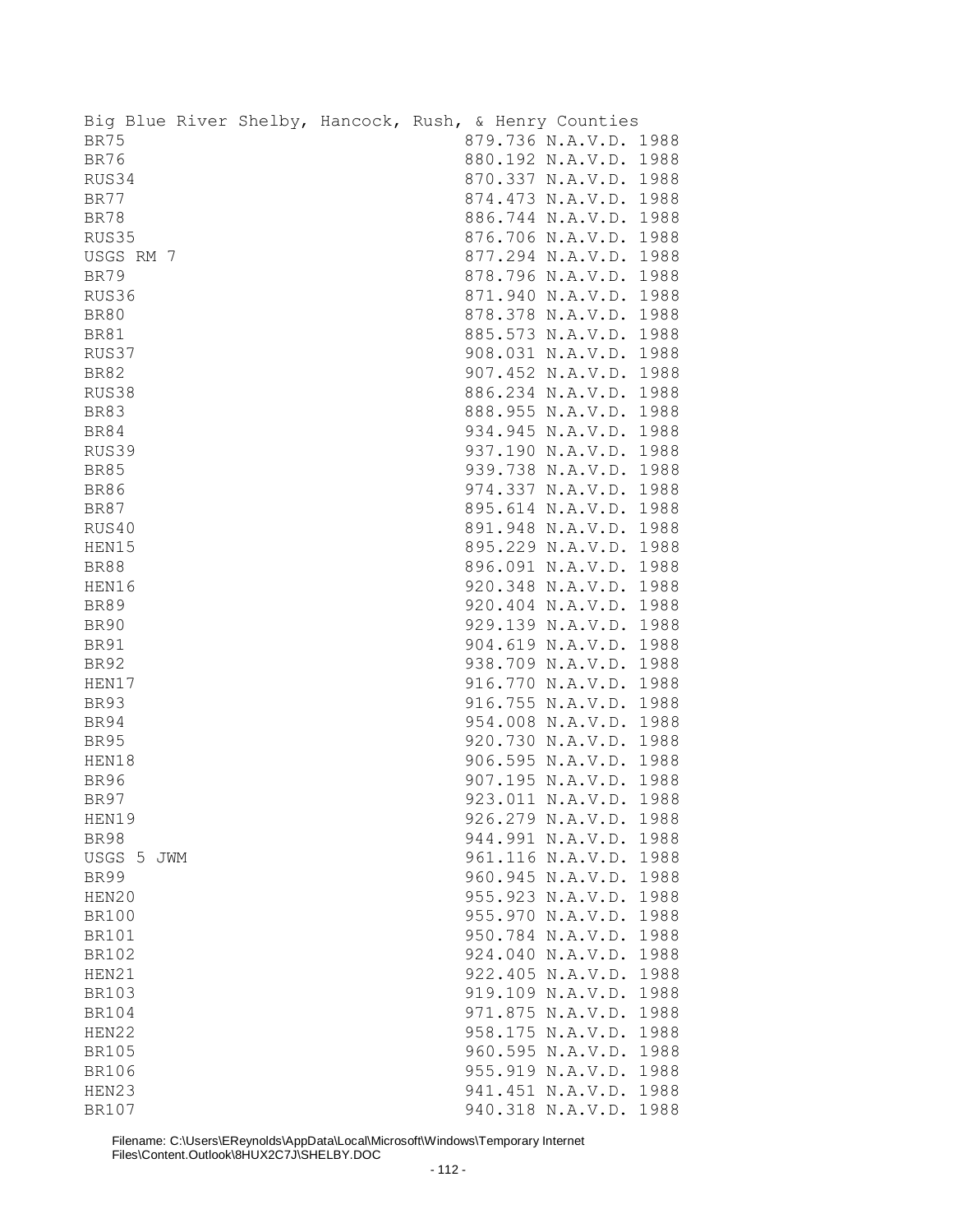|               |  | Big Blue River Shelby, Hancock, Rush, & Henry Counties |                        |      |
|---------------|--|--------------------------------------------------------|------------------------|------|
| <b>BR108</b>  |  |                                                        | 966.750 N.A.V.D. 1988  |      |
| <b>BR109</b>  |  |                                                        | 1014.887 N.A.V.D.      | 1988 |
| <b>BR110</b>  |  |                                                        | 998.756 N.A.V.D.       | 1988 |
| HEN24         |  |                                                        | 955.291 N.A.V.D.       | 1988 |
| <b>BR111</b>  |  |                                                        | 954.210 N.A.V.D.       | 1988 |
| <b>BR112</b>  |  |                                                        | 963.423 N.A.V.D. 1988  |      |
| <b>BR113</b>  |  |                                                        | 991.296 N.A.V.D. 1988  |      |
| HEN25         |  |                                                        | 988.827 N.A.V.D. 1988  |      |
| <b>BR114</b>  |  |                                                        | 966.194 N.A.V.D. 1988  |      |
| HEN26         |  |                                                        | 953.635 N.A.V.D. 1988  |      |
| <b>BR115</b>  |  |                                                        | 954.396 N.A.V.D. 1988  |      |
| <b>BR116</b>  |  |                                                        | 1058.674 N.A.V.D.      | 1988 |
| <b>BR117</b>  |  |                                                        | 1074.319 N.A.V.D.      | 1988 |
| <b>BR118</b>  |  |                                                        | 1009.195 N.A.V.D.      | 1988 |
| <b>BR119</b>  |  |                                                        | 1005.210 N.A.V.D.      | 1988 |
| HEN28         |  |                                                        | 965.517 N.A.V.D.       | 1988 |
| <b>BR121</b>  |  |                                                        | 960.862 N.A.V.D.       | 1988 |
|               |  |                                                        |                        |      |
| <b>BR122</b>  |  |                                                        | 991.247 N.A.V.D. 1988  |      |
| <b>BR123</b>  |  |                                                        | 1003.214 N.A.V.D. 1988 |      |
| HEN27         |  |                                                        | 958.464 N.A.V.D. 1988  |      |
| <b>BR120</b>  |  |                                                        | 958.981 N.A.V.D. 1988  |      |
| <b>BR124</b>  |  |                                                        | 1015.262 N.A.V.D.      | 1988 |
| <b>BR125</b>  |  |                                                        | 972.644 N.A.V.D.       | 1988 |
| HEN29         |  |                                                        | 971.495 N.A.V.D.       | 1988 |
| <b>BR126</b>  |  |                                                        | 979.130 N.A.V.D.       | 1988 |
| <b>BR127</b>  |  |                                                        | 995.379 N.A.V.D.       | 1988 |
| <b>BR128</b>  |  |                                                        | 976.030 N.A.V.D.       | 1988 |
| ISHC HYN G 19 |  |                                                        | 977.957 N.A.V.D.       | 1988 |
| HEN30         |  |                                                        | 987.976 N.A.V.D.       | 1988 |
| <b>BR129</b>  |  |                                                        | 992.991 N.A.V.D.       | 1988 |
| <b>BR130</b>  |  |                                                        | 978.649 N.A.V.D.       | 1988 |
| HEN31         |  |                                                        | 977.249 N.A.V.D. 1988  |      |
| HEN32         |  |                                                        | 976.652 N.A.V.D. 1988  |      |
| <b>BR131</b>  |  |                                                        | 977.910 N.A.V.D. 1988  |      |
| <b>BR132</b>  |  |                                                        | 989.947 N.A.V.D.       | 1988 |
| HEN33         |  |                                                        | 1000.655 N.A.V.D.      | 1988 |
| <b>BR133</b>  |  |                                                        | 1000.466 N.A.V.D.      | 1988 |
| <b>BR134</b>  |  |                                                        | 995.793 N.A.V.D.       | 1988 |
| <b>BR138</b>  |  |                                                        | 992.612 N.A.V.D.       | 1988 |
| <b>BR139</b>  |  |                                                        | 1000.304 N.A.V.D.      | 1988 |
| HEN34         |  |                                                        | 999.976 N.A.V.D.       | 1988 |
| HEN35         |  |                                                        | 994.887 N.A.V.D.       | 1988 |
| <b>BR140</b>  |  |                                                        | 997.763 N.A.V.D.       | 1988 |
| <b>BR141</b>  |  |                                                        | 1065.897 N.A.V.D.      | 1988 |
| <b>BR142</b>  |  |                                                        | 1060.310 N.A.V.D.      | 1988 |
| <b>BR143</b>  |  |                                                        | 1073.584 N.A.V.D.      | 1988 |
| BR144         |  |                                                        | 1076.695 N.A.V.D.      | 1988 |
| <b>BR145</b>  |  |                                                        | 1051.173 N.A.V.D.      | 1988 |
| <b>BR146</b>  |  |                                                        | 987.578 N.A.V.D.       | 1988 |
| HEN36         |  |                                                        | 986.125 N.A.V.D.       | 1988 |
| <b>BR147</b>  |  |                                                        | 1071.234 N.A.V.D.      | 1988 |
|               |  |                                                        |                        |      |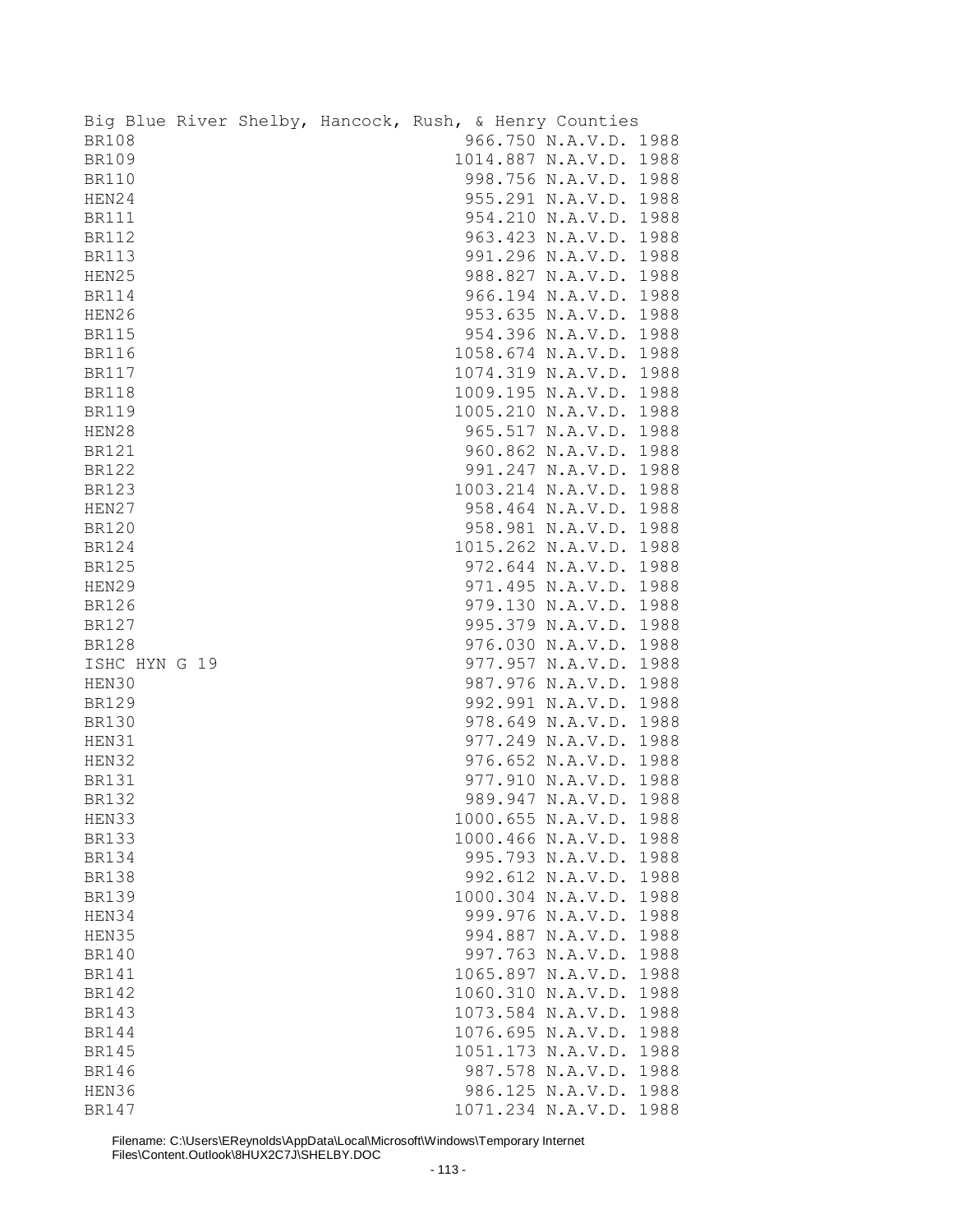|               |  | Big Blue River Shelby, Hancock, Rush, & Henry Counties |                        |  |
|---------------|--|--------------------------------------------------------|------------------------|--|
| <b>BR148</b>  |  |                                                        | 1080.313 N.A.V.D. 1988 |  |
| <b>BR149</b>  |  |                                                        | 1030.533 N.A.V.D. 1988 |  |
| HEN37         |  |                                                        | 1026.480 N.A.V.D. 1988 |  |
| BR150         |  |                                                        | 1019.778 N.A.V.D. 1988 |  |
| <b>BR151</b>  |  |                                                        | 1023.256 N.A.V.D. 1988 |  |
| USGS TT 56    |  |                                                        | 1024.174 N.A.V.D. 1988 |  |
| ISHC HNY G 17 |  |                                                        | 1001.979 N.A.V.D. 1988 |  |
| BR152         |  |                                                        | 1080.585 N.A.V.D. 1988 |  |
| <b>BR153</b>  |  |                                                        | 1074.173 N.A.V.D. 1988 |  |
| ISHC HNY G 18 |  |                                                        | 1093.398 N.A.V.D. 1988 |  |
| <b>BR135</b>  |  |                                                        | 929.926 N.A.V.D. 1988  |  |
| <b>BR136</b>  |  |                                                        | 919.815 N.A.V.D. 1988  |  |
| <b>BR137</b>  |  |                                                        | 904.773 N.A.V.D. 1988  |  |
| ISHC SHE G 16 |  |                                                        | 776.002 N.A.V.D. 1988  |  |
| ISHC SHE G 19 |  |                                                        | 786.358 N.A.V.D. 1988  |  |
| ISHC SHE G 18 |  |                                                        | 800.073 N.A.V.D. 1988  |  |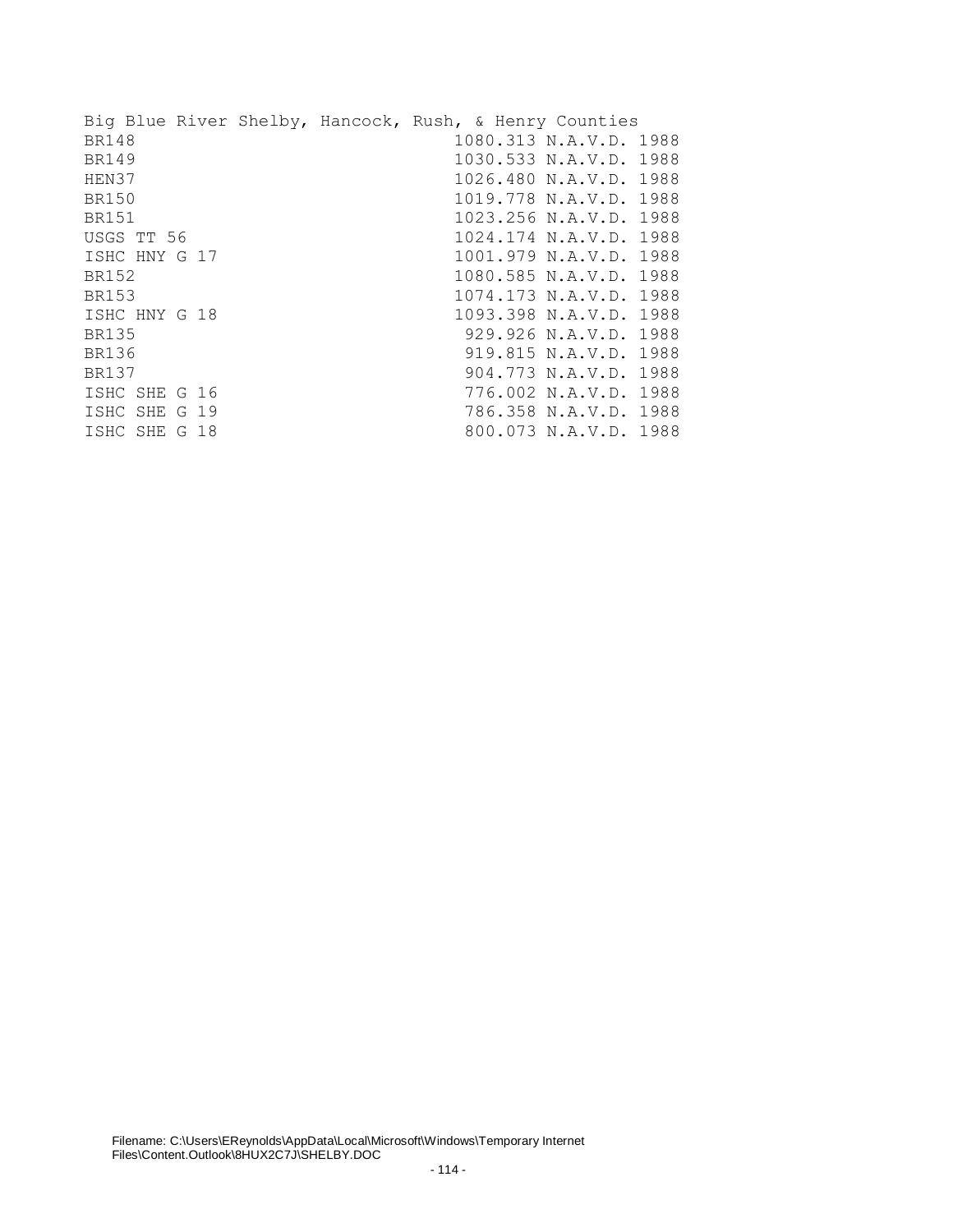#### DNR TBM BSC 7 A 1992

In Shelby County, Acton Quad., in the SE  $\frac{1}{4}$  of Sec. 6, T. 14 N., R. 6 E., 2<sup>nd</sup> P. M.; about 2.7 miles northeast of Pleasant View; at the 1100 North Road bridge over Sugar Creek; set on top of the north end of the west most pier for the bridge, 9 feet north of the centerline of the 1100 North Road bridge, 27 feet east of the west end of the bridge deck, about 0.7 foot below the bridge deck; a chiseled triangle.

3<sup>rd</sup> Order

777.949 feet N.G.V.D. 1929 Destroyed (March 2008) RDN See: SHELCO 1 2008

# DNR TBM BSC 6 A 1992

In Shelby County, Acton Quad., in the NW  $\frac{1}{4}$  of Sec. 18, T. 14 N., R. 6 E., 2<sup>nd</sup> P. M.; about 1.6 miles east of Pleasant View; at the 1000 North Road bridge over Sugar Creek; set on top of the southeast concrete wingwall of the bridge, 13.5 feet south of the centerline of 1000 North Road, 0.4 foot east of the west end of the wingwall, about level with the road; a chiseled triangle. 3<sup>rd</sup> Order

784.915 feet N.G.V.D. 1929

# IDOT BM SHE G 211

In Shelby County, Acton Quad., in the NE  $\frac{1}{4}$  of Sec. 24, T. 14 N., R. 5 E., 2<sup>nd</sup> P. M.; about 1.6 miles southeast of Pleasant View; at the Interstate 74 bridge over Sugar Creek; set on top of the north end of the west headwall of the northwest bound lanes of Interstate 74, 24 feet northeast of the centerline of the northwest bound bridge, 0.7 foot southeast from the northwest end of the headwall, about level with the Interstate; a State Highway Commission of Indiana bench mark tablet, stamped "SHE G 211".

3<sup>rd</sup> Order

777.041 feet N.G.V.D. 1929

# DNR TBM BSC 5 A 1992

In Shelby County, Boggstown Quad., in the NW  $\frac{1}{4}$  of Sec. 36, T. 14 N., R. 5 E., 2<sup>nd</sup> P. M.; about 0.5 mile west of London; at the 700 North Road bridge over Sugar Creek; set on top of the southwest concrete wingwall, 13.5 feet south of the centerline of 700 North Road, 0.3 foot west of the east end of the wingwall, about level with the road; a chiseled triangle.

3<sup>rd</sup> Order

765.043 feet N.G.V.D. 1929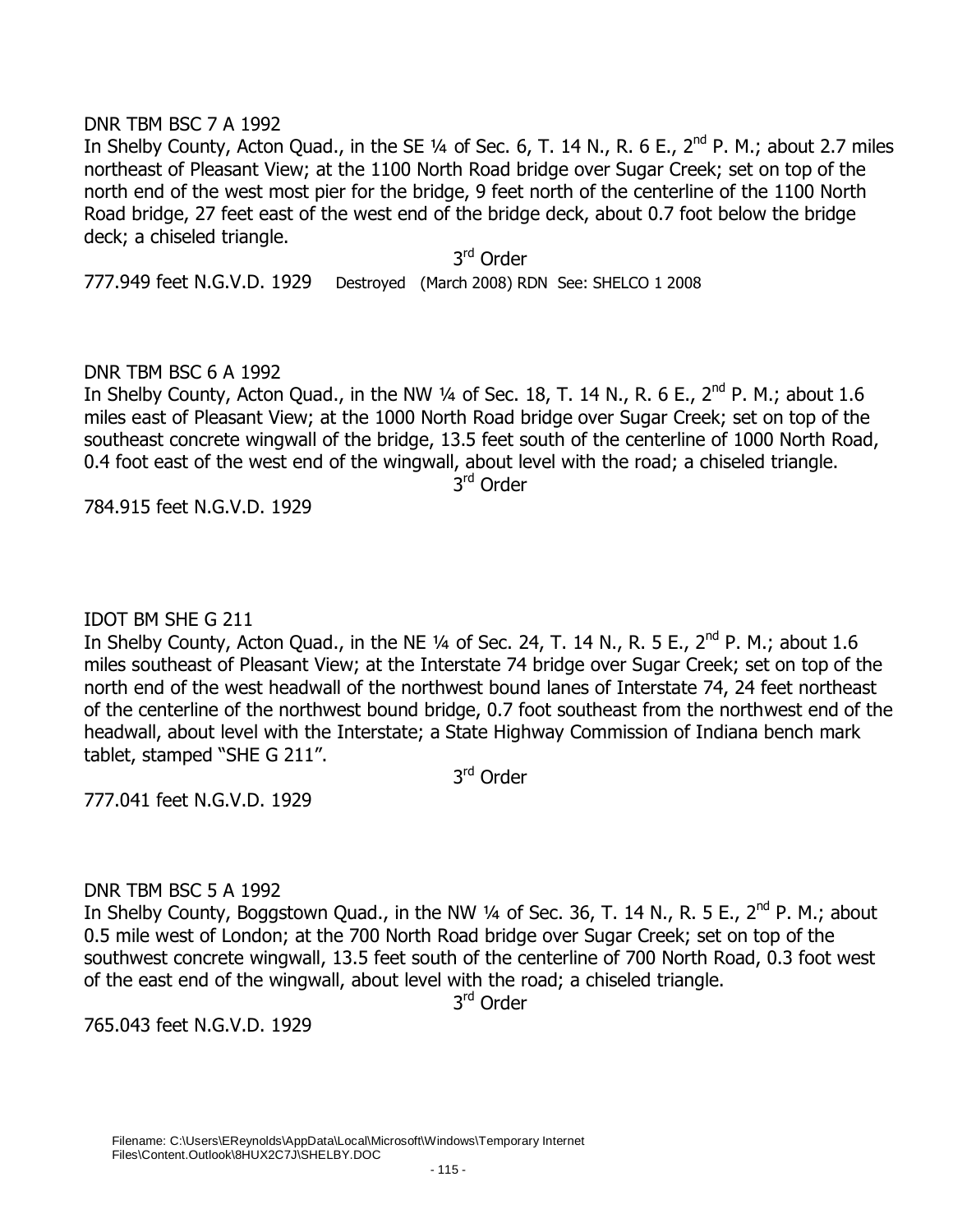# DNR TBM SUG 3, 1999

In Shelby County, Boggstown Quad., in the SE 1/4 of Sec. 12, T. 13 N., R. 5 E., 2<sup>nd</sup> P. M.; about 1.5 miles north of Boggstown; at the 400 North Road bridge over Sugar Creek; set on top of the northwest corner of the northeast concrete guardrail of the bridge, 12.5 feet north of the centerline of 400 North Road, 2.2 feet west of the east end of aluminum guardrail attached to the south face of north concrete guardrail, 0.2 foot south of the north face of the concrete guardrail, 0.1 foot east of the west face of the concrete guardrail, about 2.5 feet above the road; two chiseled lines forming a square.

3<sup>rd</sup> Order

751.097 feet N.G.V.D. 1929

# DNR TBM BSC 4 A 1992

In Johnson County, Boggstown Quad., in the SE 1/4 of Sec. 34, T. 13 N., R. 5 E., 2<sup>nd</sup> P. M.; about 0.7 miles east of Needham; at the 350 North Road bridge over Sugar Creek; set on top of the southwest concrete wingwall of the bridge. 15 feet south of the centerline of 350 North Road, 0.5 foot south of a "ERECTED 1975" marker, about 0.2 foot below the road; a chiseled triangle.

3<sup>rd</sup> Order

725.781 feet N.G.V.D. 1929

# DNR TBM SUG 2, 1999

In Shelby County, Marietta Quad., in the SW  $\frac{1}{4}$  of Sec. 11, T. 12 N., R. 5 E.,  $2^{nd}$  P. M.; about 5 miles northwest of Marietta; at the northeast corner of the State Road 44 bridge over Sugar Creek; set on top of the north concrete guardrail, 16 feet north of the centerline of State Road 44, 2.0 feet southwest of the northeast face of concrete guardrail, about 3.8 feet above the highway; a chiseled triangle.

3<sup>rd</sup> Order

716.440 feet N.G.V.D. 1929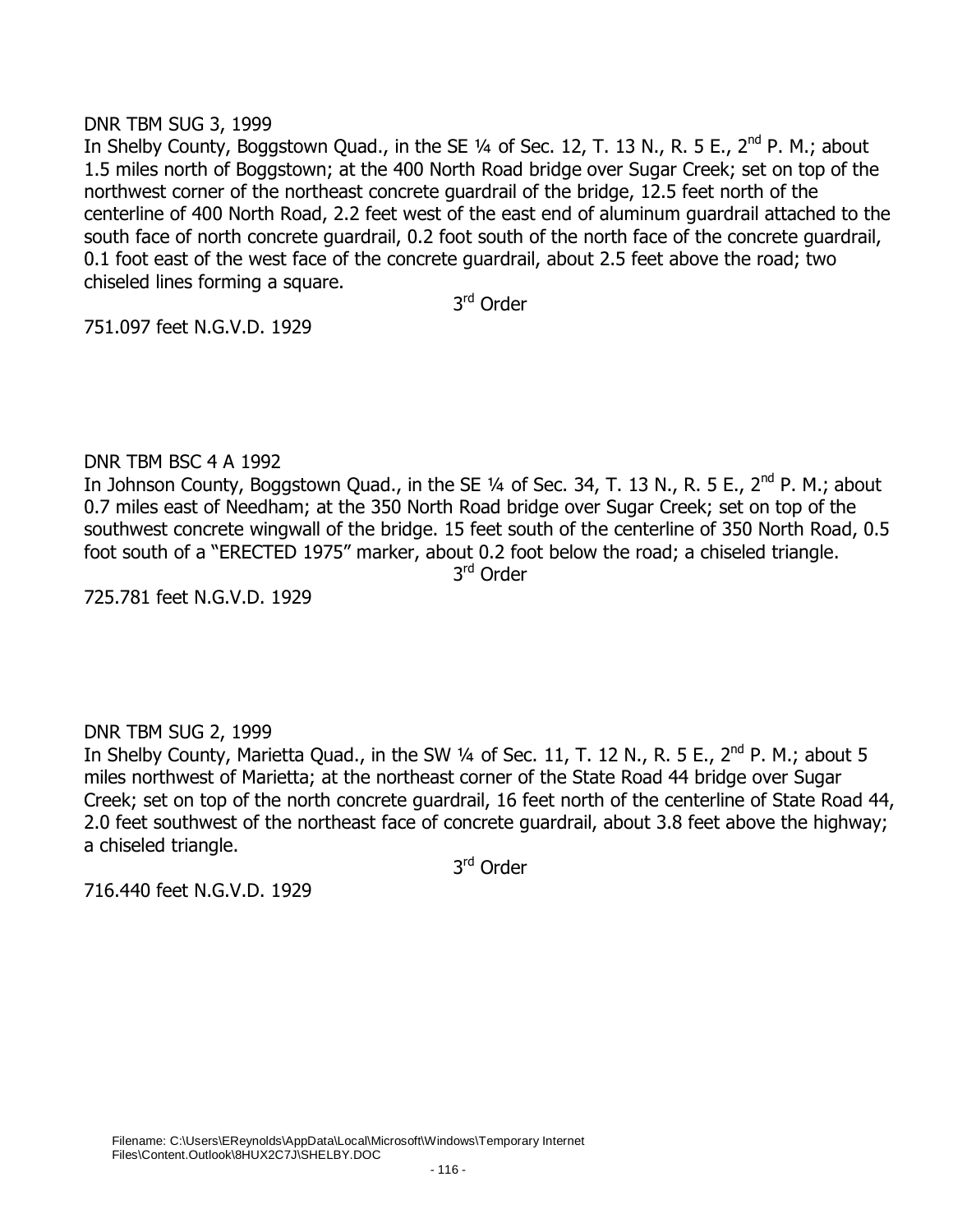#### DNR TBM LSC 10, 2004

In Shelby County, Acton Quad., in the NW 1/4 of Sec. 8, T. 14 N., R. 6 E., 2<sup>nd</sup> P. M.; about 2.6 miles south of New Palestine; at the 1100 North Road Bridge over Little Sugar Creek; set on top of the southwest concrete wingwall of the bridge, 10 feet south of the centerline of 1100 North Road, 0.95 feet south of the north face of the southwest concrete wingwall, 0.5 foot west of the east face of the wingwall, 0.5 foot east of the west face of the wingwall, about level with the road; a chiseled triangle.

3<sup>rd</sup> Order

786.18 feet N.G.V.D. 1929

DNR BM SHE 80, 2005

In Shelby County, Morristown Quad., in the SW  $\frac{1}{4}$  of Sec. 4, T. 14 N., R. 8 E., 2<sup>nd</sup> P.M.; at Morristown; at the Morristown Community Park; set in the top of the north end of the west concrete headwall of a pipe culvert under 450 East Road, at the southeast corner of the park, 72.0 feet north of the centerline of the south gravel entrance to the park (Freedom Road), 64.0 feet northwest of and across 450 East Road from PSI power pole # 275/506 with three transformers, 10.5 feet west of the centerline of 450 East Road, 8.7 feet east of a north-south wood fence, 5.3 feet north of the south end of the concrete headwall, about 1.0 foot below the centerline of 450 East Road, 0.5 foot south of the north end of the headwall, 0.5 foot east of the west face of the headwall, 0.5 foot west of the east face of the headwall; a Indiana Department of Natural Resources control station tablet, stamped "SHE 80 2005".

3<sup>rd</sup> Order

841.474 feet N.G.V.D. 1929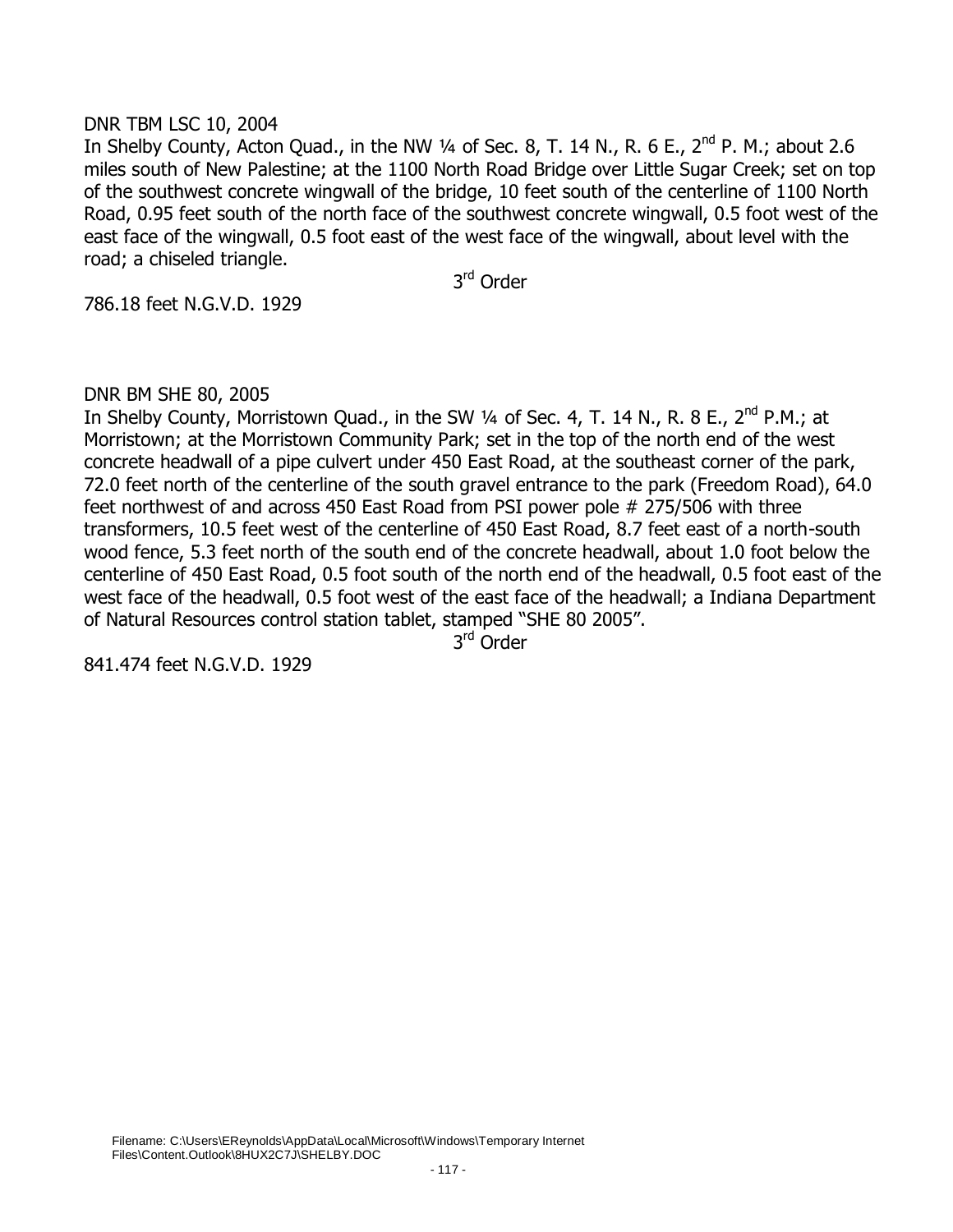Little Blue River – Rush and Shelby Counties N.A.V.D. 1988 Elevations in Feet

| Station        | Elevation | Std Dev |
|----------------|-----------|---------|
| <b>B2RESET</b> | 764.7910  | 0.000   |
| N245           | 812.6560  | 0.000   |
| V239           | 847.3870  | 0.000   |
| <b>W239</b>    | 816.0520  | 0.000   |
| U239           | 825.7990  | 0.000   |
| U244           | 921.0410  | 0.000   |
| T244           | 916.1214  | 0.011   |
| S244           | 921.4290  | 0.000   |
| LBR1           | 761.7058  | 0.009   |
| SHE53          | 769.3520  | 0.011   |
| LBR2           | 769.6108  | 0.011   |
| SHE54          | 758.9471  | 0.013   |
| LBR3           | 763.9791  | 0.013   |
| LBR4           | 778.9919  | 0.013   |
| LBR5           | 799.9850  | 0.013   |
| SHE55          | 779.7961  | 0.012   |
| LBR8           | 779.4480  | 0.011   |
| SHE57          | 782.0726  | 0.008   |
| LBR9           | 802.0448  | 0.007   |
| LBR6           | 780.8959  | 0.013   |
| SHE56          | 793.4715  | 0.016   |
| LBR7           | 803.8594  | 0.016   |
| LBR10          | 817.8308  | 0.015   |
| LBR11          | 818.5196  | 0.019   |
| LBR12          | 798.6105  | 0.020   |
| SHE58          | 795.2982  | 0.020   |
| LBR13          | 797.4238  | 0.020   |
| SHE59          | 795.9588  | 0.020   |
| LBR14          | 823.8262  | 0.020   |
| LBR15          | 803.0458  | 0.020   |
| SHE60          | 809.0974  | 0.018   |
| LBR16          | 812.0744  | 0.018   |
| LBR17          | 845.7648  | 0.013   |
| LBR22          | 843.2421  | 0.007   |
| LBR23          | 824.9865  | 0.013   |
| SHE61          | 824.9604  | 0.013   |
| LBR24          | 875.3450  | 0.013   |
| LBR20          | 875.7947  | 0.014   |
| LBR18          | 815.4774  | 0.005   |
| LBR19          | 850.6952  | 0.013   |
| SHE62          | 833.4586  | 0.017   |

Station Elevation Standard Deviations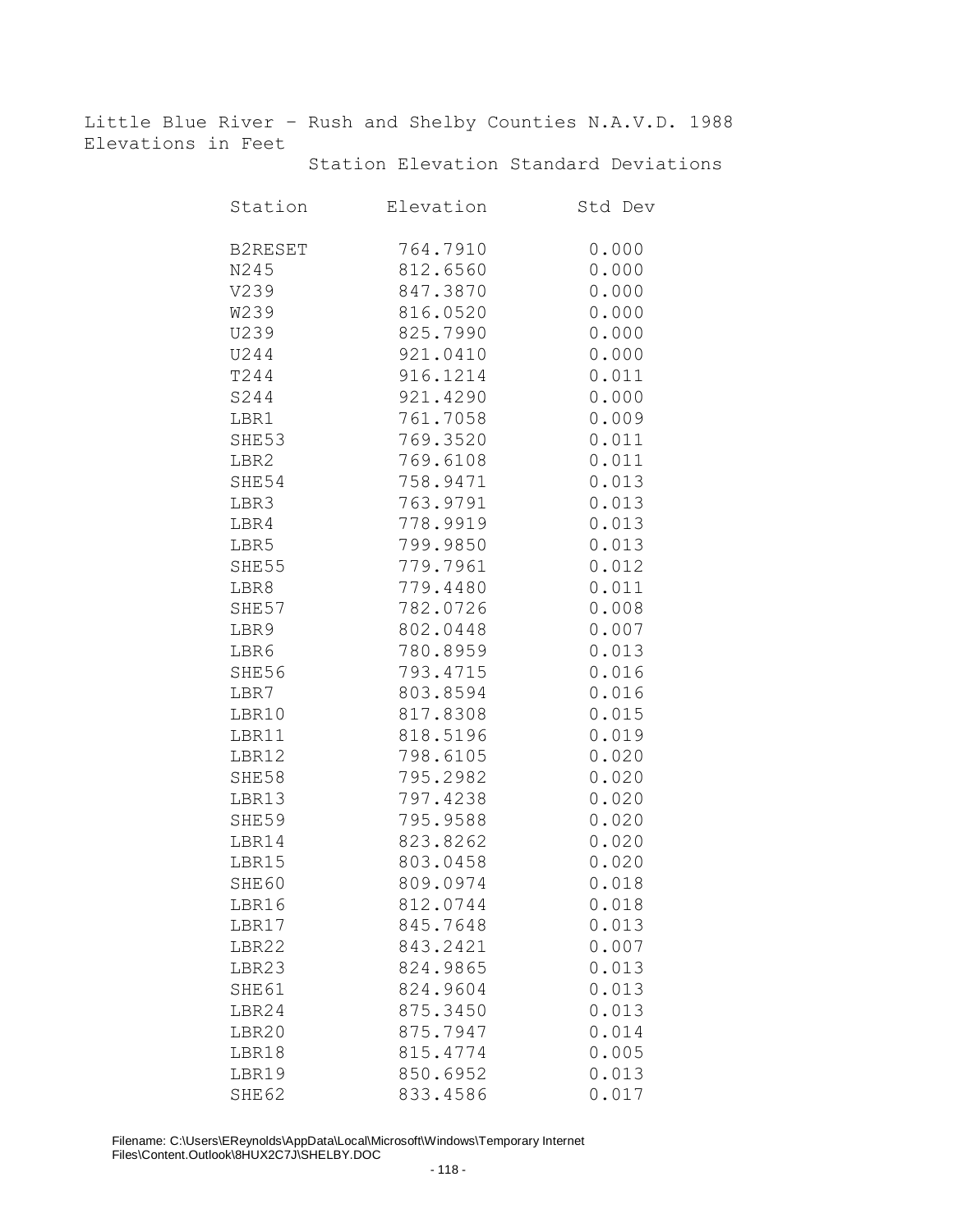| Little Blue River - Rush and Shelby Counties N.A.V.D. 1988 |                     |          |          |       |  |
|------------------------------------------------------------|---------------------|----------|----------|-------|--|
| Elevations in Feet                                         |                     |          |          |       |  |
|                                                            | LBR21               | 834.2848 |          | 0.017 |  |
|                                                            | LBR25               |          | 864.6036 | 0.016 |  |
|                                                            | LBR26               | 875.1689 |          | 0.018 |  |
|                                                            | SHE63               | 850.0308 |          | 0.020 |  |
|                                                            | LBR27               |          | 849.9481 | 0.020 |  |
|                                                            | SHE64               | 840.8006 |          | 0.020 |  |
|                                                            | LBR28               | 848.1451 |          | 0.020 |  |
|                                                            | RUS41               |          | 849.5116 | 0.020 |  |
|                                                            | LBR29               | 850.4085 |          | 0.020 |  |
|                                                            | RUS42               | 853.7804 |          | 0.020 |  |
|                                                            | LBR30               | 853.7712 |          | 0.020 |  |
|                                                            | LBR31               | 897.9116 |          | 0.018 |  |
|                                                            | LBR32               | 868.1397 |          | 0.018 |  |
|                                                            | LBR33               | 905.6105 |          | 0.017 |  |
|                                                            | LBR34               | 918.7730 |          | 0.014 |  |
|                                                            | LBR35               | 917.4118 |          | 0.010 |  |
|                                                            | LBR36               | 918.0205 |          | 0.007 |  |
|                                                            | LBR37               | 914.8748 |          | 0.011 |  |
|                                                            | RUS44               | 899.3040 |          | 0.011 |  |
|                                                            | LBR38               | 899.7352 |          | 0.011 |  |
|                                                            | RUSG6               | 898.9005 |          | 0.009 |  |
|                                                            | LBR39               | 898.8275 |          | 0.010 |  |
|                                                            | RUS43RESET 868.1412 |          |          | 0.018 |  |
|                                                            | SHE61RESET 828.1911 |          |          | 0.012 |  |
|                                                            | SHE58RESET 794.6309 |          |          | 0.019 |  |
|                                                            | RUS42RESET          | 854.8107 |          | 0.021 |  |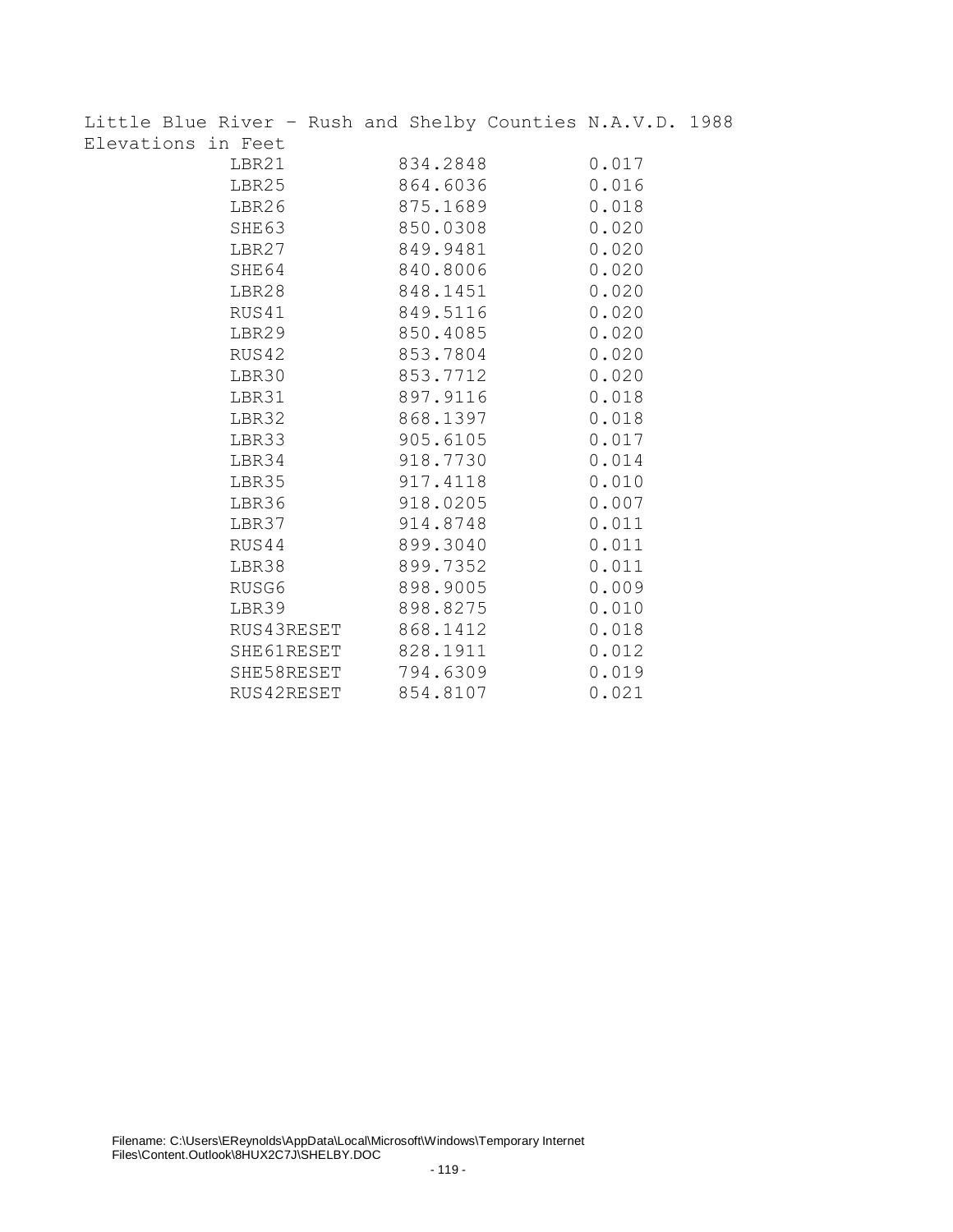#### DNR TBM CLARK 1, 2007

In Shelby County, Shelbyville Quad., in the NW  $\frac{1}{4}$  of Sec. 23, T. 13 N., R. 6 E., 2<sup>nd</sup> P.M.; about 3.5 miles northwest of Shelbyville; at the Conrail Railroad bridge over Ed Clark Ditch; set in the top of the east corner of the northeast concrete headwall of the bridge, 6.8 feet northeast of the northeast rail of the track, about 3 feet below the rails, 1.0 foot northwest of the southeast end of the headwall, 0.1 foot southwest of the northeast face of the headwall; two chiseled lines forming a square.

3<sup>rd</sup> Order

766.856 feet N.G.V.D. 1929 766.481 feet N.A.V.D. 1988

233.7382 meters N.G.V.D. 1929 233.6239 meters N.A.V.D. 1988

#### DNR TBM CLARK 2, 2007

In Shelby County, Shelbyville Quad., in the SW 1/4 of Sec. 24, T. 13 N., R. 6 E., 2<sup>nd</sup> P.M.; about 3.0 miles northwest of Shelbyville; at the Conrail Railroad bridge over William Clark Ditch; set in the top of the east corner of the northeast concrete headwall of the bridge, 7.5 feet northeast of the northeast rail of the track, 1.3 feet northeast of the southwest end of the headwall, about 1 foot below the rails, 0.2 foot southwest of the northeast face of the headwall, 0.2 foot northwest of the southeast end of the headwall; two chiseled lines forming a square.

3<sup>rd</sup> Order

234.6815 meters N.G.V.D. 1929 234.5672 meters N.A.V.D. 1988

769.951 feet N.G.V.D. 1929 769.576 feet N.A.V.D. 1988

# DNR TBM CLARK 3, 2007

In Shelby County, Shelbyville Quad., in the NE 1/4 of Sec. 26, T. 13 N., R. 6 E., 2<sup>nd</sup> P.M.; about 2.0 miles northwest of Shelbyville; at the 200 West Road bridge over William Clark Ditch; set in the top of and at the center of the southwest concrete abutment of the bridge, 11.5 feet west of the centerline of the road, 2.4 feet south of the south end of the west concrete guardrail of the bridge, 2.2 feet north of the south end of the bridge abutment; a cut triangle.

3<sup>rd</sup> Order

763.001 feet N.G.V.D. 1929 762.626 feet N.A.V.D. 1988

232.5632 meters N.G.V.D. 1929 232.4489 meters N.A.V.D. 1988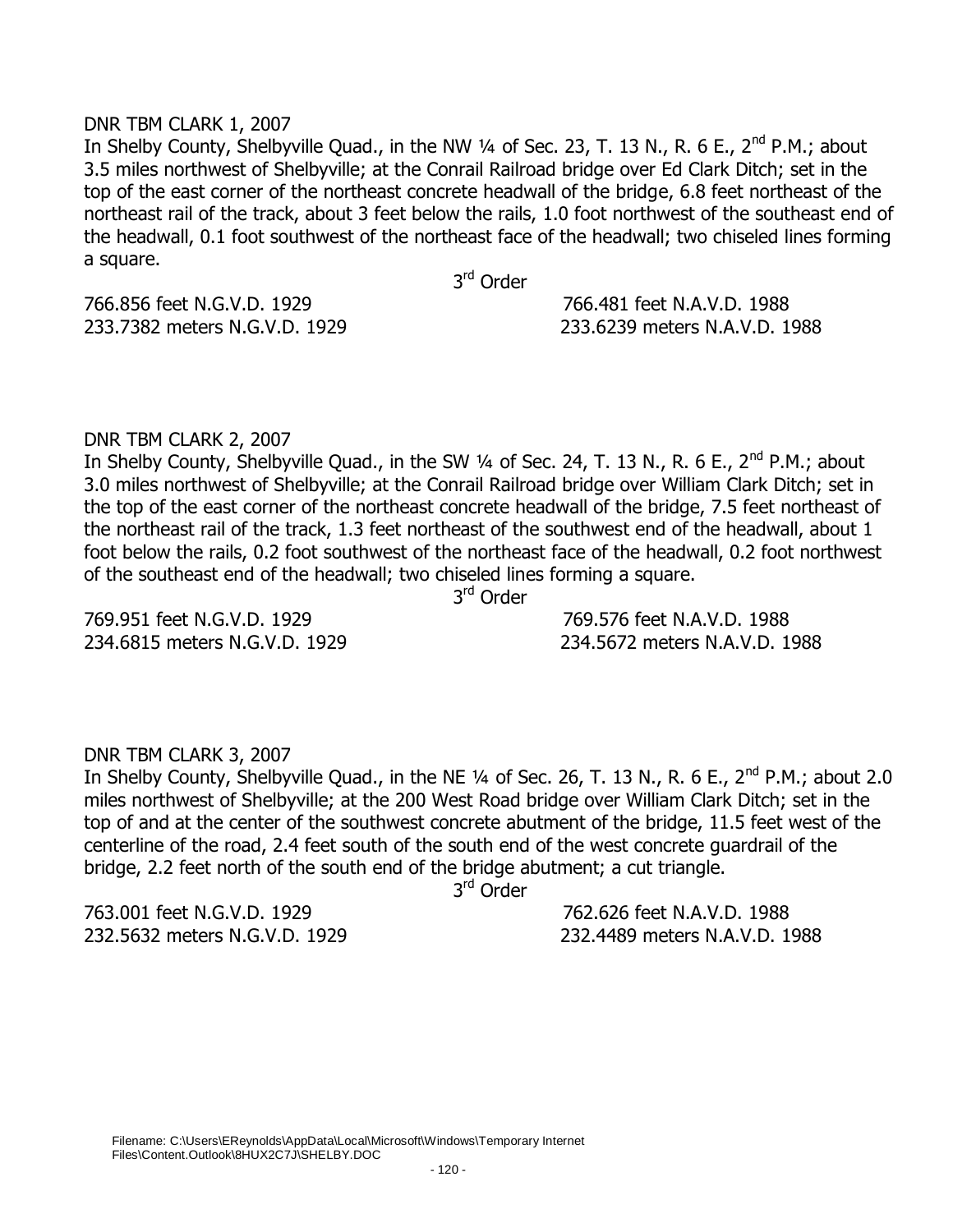#### DNR TBM CLARK 4, 2007

In Shelby County, Shelbyville Quad., in the NW 1/4 of Sec. 25, T. 13 N., R. 6 E., 2<sup>nd</sup> P.M.; about 2.0 miles northwest of Shelbyville; at the 200 North Road (Walser Road) bridge over William Clark Ditch; set in the top of the southwest concrete abutment of the bridge, 16.0 feet east of the centerline of 200 West Road, 15.0 feet south of the centerline of 200 North Road (Walser Road), 9.0 feet west of the centerline of the opening of the bridge, about level with the road; a cut triangle.  $2<sup>nd</sup>$  Order 233.034 meters NGVD 1929 764.546 feet NGVD 1929 232.891 meters NAVD 1988 764.077 feet NAVD 1988

#### DNR TBM CLARK 5, 2007

In Shelby County, Shelbyville Quad., in the NE 1/4 of Sec. 26, T. 13 N., R. 6 E., 2<sup>nd</sup> P.M.; about 2.2 miles northwest of Shelbyville; at the 200 North Road (Walser Road) bridge over a unnamed tributary to William Clark Ditch; set in the top of and at the center of the southwest concrete abutment of the bridge, 10.0 feet south of the centerline of 200 North Road (Walser Road), 2.2 feet west of the west end of the south concrete guardrail of the bridge, 0.6 foot east of the west end of the abutment, about level with the road; a cut triangle.

2  $2<sup>nd</sup>$  Order

232.650 meters NGVD 1929 763.285 feet NGVD 1929 232.507 meters NAVD 1988 762.816 feet NAVD 1988

DNR TBM CLARK 6, 2007

In Shelby County, Shelbyville Quad., in the NW 1/4 of Sec. 26, T. 13 N., R. 6 E., 2<sup>nd</sup> P.M.; about 2.6 miles northwest of Shelbyville; at the 200 North Road (Walser Road) bridge over Ed Clark Ditch; set in the top of the southwest concrete abutment of the bridge, 10.0 feet south of the centerline of 200 North Road (Walser Road), 4.0 feet west of the west end of the south concrete guardrail of the bridge, 0.8 foot south of the north face of the abutment, 0.7 foot east of the west end of the abutment, 0.5 foot north of the south face of the abutment; a cut triangle.

 $2<sup>nd</sup>$  Order

231.289 meters NGVD 1929 758.820 feet NGVD 1929 231.146 meters NAVD 1988 758.352 feet NAVD 1988

2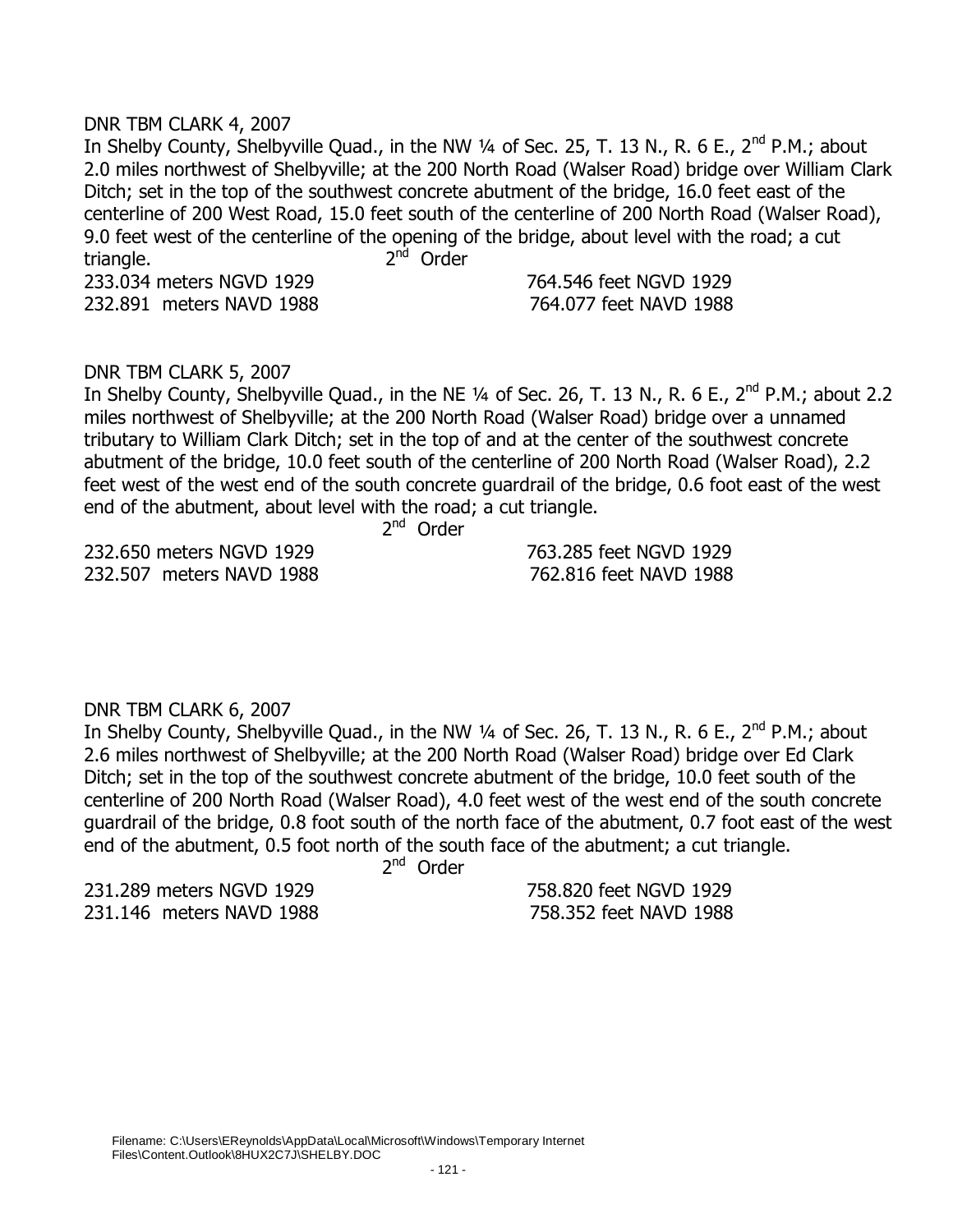#### DNR TBM CLARK 7, 2007

In Shelby County, Shelbyville Quad., in the SE 1/4 of Sec. 27, T. 13 N., R. 6 E., 2<sup>nd</sup> P.M.; about 2.6 miles northwest of Shelbyville; at the 325 West Road bridge over Ed Clark Ditch; set in the top of the south end of the northwest concrete abutment of the bridge, 13.4 feet west of the centerline of 325 West Road, 4.3 feet south of the north end of the abutment, 2.2 feet north of the northeast corner of the north most metal "I" beam guardrail support post of the west metal guardrail of the bridge, 1.3 feet north of the south end of the abutment, 0.5 foot east of the west face of the abutment, 0.5 foot west of the east face of the abutment, about 0.2 foot below the top of the asphalt road, level with the top of the concrete bridge deck; a cut triangle.

3<sup>rd</sup> Order superseded elevation

| 228.2064 meters N.G.V.D. 1929 | 748.707 feet N.G.V.D. 1929 |
|-------------------------------|----------------------------|
| 228.1122 meters N.A.V.D. 1988 | 748.398 feet N.A.V.D. 1988 |
|                               |                            |

Revised 2<sup>nd</sup> Order Elevation 2014

228.203 meters N.G.V.D. 1929 748.696 feet N.G.V.D. 1929 228.061 meters N.A.V.D. 1988 748.231 feet N.A.V.D. 1988

#### DNR TBM CLARK 8, 2007

In Shelby County, Shelbyville Quad., in the NE 1/4 of Sec. 34, T. 13 N., R. 6 E., 2<sup>nd</sup> P.M.; about 2.25 miles west-northwest of Shelbyville; at the 100 North Road bridge over Ed Clark Ditch; set in the top of the west end of the south concrete headwall of the bridge, 88.0 feet west of the extended centerline of 325 West Road, 8.6 feet south of the centerline of 100 North Road, 3.1 feet northeast of the southwest end of the headwall, 0.5 foot southeast of the northwest face of the headwall, 0.4 foot northwest of the southeast face of the headwall, about 0.2 foot above 100 North Road; a cut triangle.

3<sup>rd</sup> Order superseded elevation

| 228.0213 meters N.G.V.D. 1929 | 748.100 feet N.G.V.D. 1929 |
|-------------------------------|----------------------------|
| 227.9272 meters N.A.V.D. 1988 | 747.791 feet N.A.V.D. 1988 |

Revised 2<sup>nd</sup> Order Elevation 2014

228.013 meters N.G.V.D. 1929 748.071 feet N.G.V.D. 1929 227.871 meters N.A.V.D. 1988 747.607 feet N.A.V.D. 1988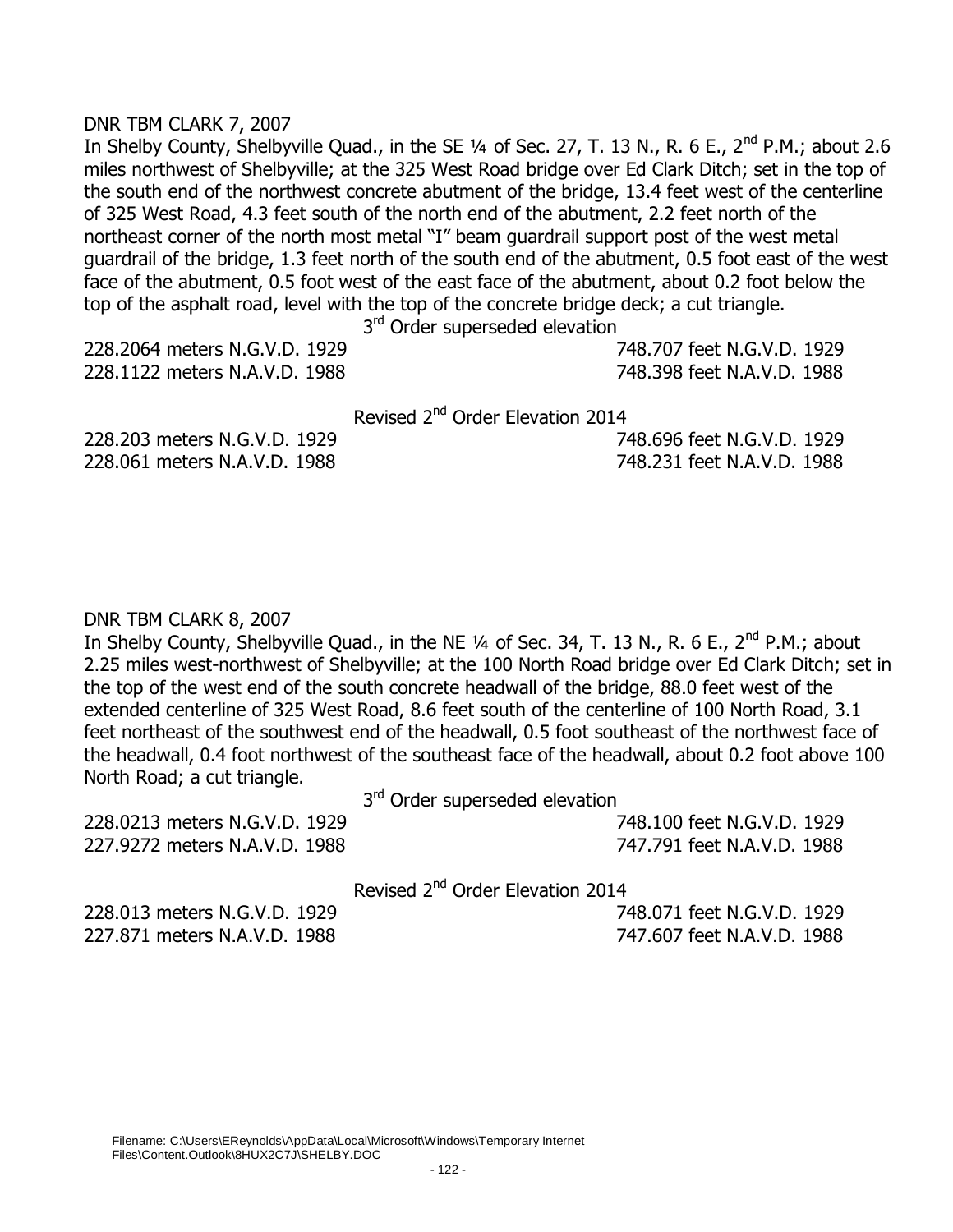#### DNR TBM CLARK 9, 2007

In Shelby County, Shelbyville Quad., in the SE 1/4 of Sec. 34, T. 13 N., R. 6 E., 2<sup>nd</sup> P.M.; about 2.5 miles west of Shelbyville; at the 350 West Road bridge over Ed Clark Ditch; set in the top of the south most twin "I" beam support post of the east metal guardrail of the bridge, the southwest corner of the west most of the twin "I" beams, 8.0 feet east of the centerline of 350 West Road, 1.2 feet north of the south end of the metal bridge deck, level with the top of the metal bridge deck; a cut notch.

3<sup>rd</sup> Order

737.323 feet N.G.V.D. 1929 737.014 feet N.A.V.D. 1988

224.7365 meters N.G.V.D. 1929 224.6423 meters N.A.V.D. 1988

DNR TBM CLARK 10, 2007

In Shelby County, Shelbyville Quad., in the NE 1/4 of Sec. 34, T. 13 N., R. 6 E., 2<sup>nd</sup> P.M.; about 2.5 miles west of Shelbyville; at the Boggstown Road bridge over Ed Clark Ditch; set in the top of the north end of the east concrete bridge seat, 13.6 feet north of the centerline of Boggstown Road, 5.4 feet below the road, 2.8 feet northeast of the west face of the bridge seat, 0.6 foot north of the north face of the bridge deck, 0.2 foot southeast of the northwest face of the bridge seat; a cut triangle.

3<sup>rd</sup> Order Elevation superseded

744.434 feet N.G.V.D. 1929 744.125 feet N.A.V.D. 1988 226.9039 meters N.G.V.D. 1929 226.8098 meters N.A.V.D. 1988 Revised 2<sup>nd</sup> Order Elevation 2014 744.318 feet N.G.V.D. 1929 743.859 feet N.A.V.D. 1988 226.869 meters N.G.V.D. 1929 226.729 meters N.A.V.D. 1988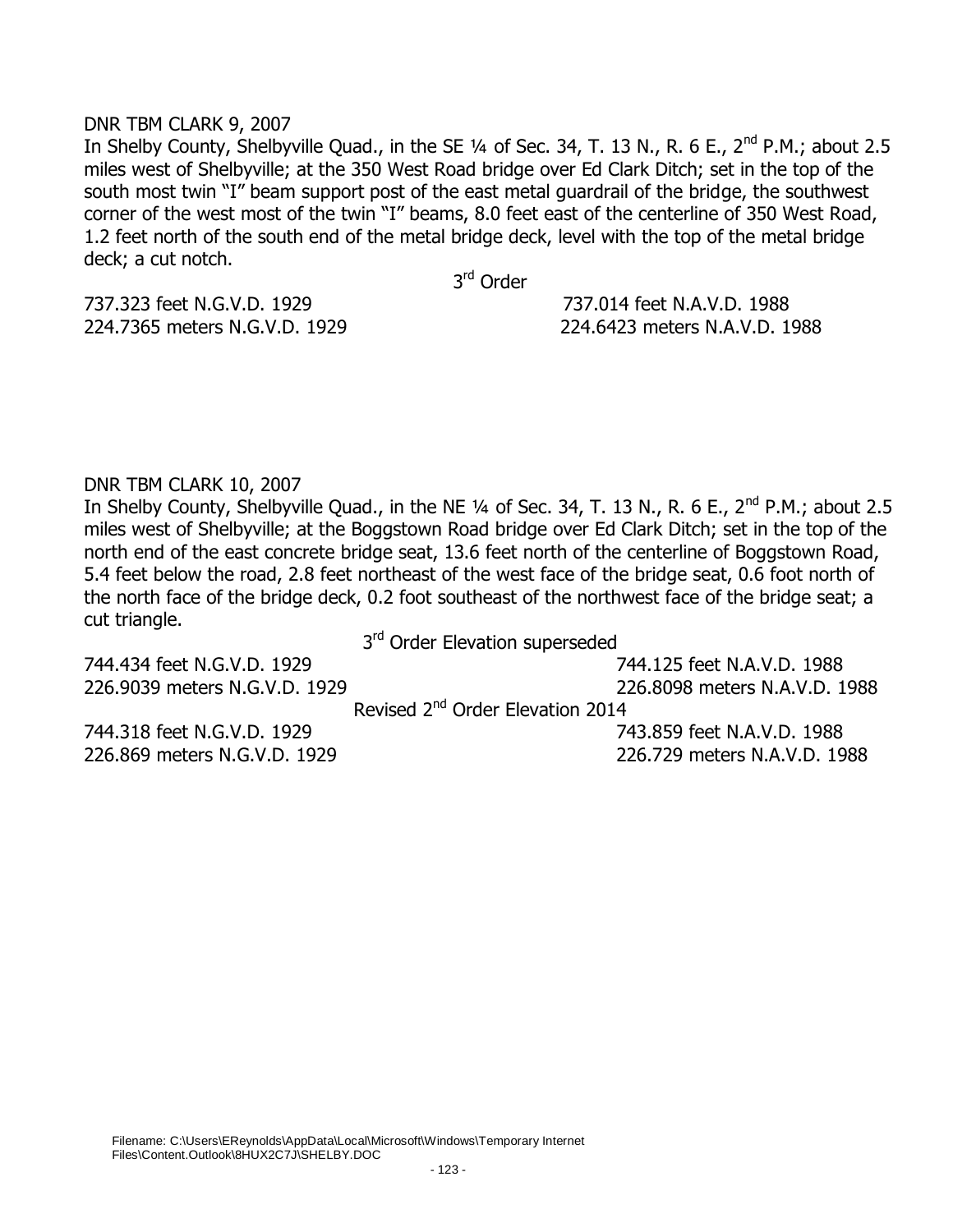#### DNR TBM CLARK 11, 2007

In Shelby County, Shelbyville Quad., in the NW 1/4 of Sec. 35, T. 13 N., R. 6 E., 2<sup>nd</sup> P.M.; about 2.0 miles west of Shelbyville; at the Boggstown Road CMP over William Clark Ditch; set in the top of the northeast concrete wingwall of the CMP, 15.5 feet north of the centerline of Boggstown Road, 12.3 feet east of the centerline of the CMP, 5.5 feet north of the north face of the north aluminum guardrail of the CMP, about 1.0 below the road, 0.6 foot northwest of the southeast face of the wingwall, 0.5 foot southwest of the northeast face of the wingwall, 0.4 foot southeast of the northwest face of the wingwall; a cut triangle.

3<sup>rd</sup> Order Elevation superseded

| 749.666 feet N.G.V.D. 1929    | 749.357 feet N.A.V.D. 1988                   |
|-------------------------------|----------------------------------------------|
| 228.4987 meters N.G.V.D. 1929 | 228.4045 meters N.A.V.D. 1988                |
|                               | Revised 2 <sup>nd</sup> Order Elevation 2014 |
| 749.587 feet N.G.V.D. 1929    | 749.133 feet N.A.V.D. 1988                   |
| 228.475 meters N.G.V.D. 1929  | 228.336 meters N.A.V.D. 1988                 |

#### DNR TBM BRANDYWINE 10, 2007

In Shelby County, Shelbyville Quad., in the NE 1/4 of Sec. 33, T. 13 N., R. 6 E., 2<sup>nd</sup> P.M.; about 3.0 miles south of Fairland; at the Boggstown Road bridge over Brandywine Creek; set in the top of the southwest concrete wingwall of the bridge, 15.0 feet south of the centerline of Boggstown Road, 0.7 foot west of the east face of the wingwall, 0.6 foot northwest of the southeast face of the wingwall, 0.2 foot below the road; a cut triangle.

2<sup>nd</sup> Order Elevation Revised 2014

746.838 feet N.G.V.D. 1929 227.637 meters N.G.V.D. 1929 746.372 feet N.A.V.D. 1988 227.495 meters N.A.V.D. 1988

#### IDOH BM not stamped

In Shelby County, Rays Crossing Quad., in the SW 1/4 of Sec. 34, T. 13 N., R. 7 E., 2<sup>nd</sup> P.M.; at Shelbyville; at the I-74 bridge over State Road 44; set in the top of the concrete guardrail between east and west bound State Road 44, 33.2 feet southwest of the southwest end of the concrete pier of I-74, 20.0 feet northwest of the centerline of east bound State Road 44, 3.1 feet above the road, 1.3 feet southeast of the northwest face of the concrete guardrail; a Indiana Department of Highways bench mark tablet, not stamped.

2<sup>nd</sup> Order

243.253 meters N.G.V.D. 1929 798.073 feet N.G.V.D. 1929 243.122 meters N.A.V.D. 1988 797.643 feet N.A.V.D. 1988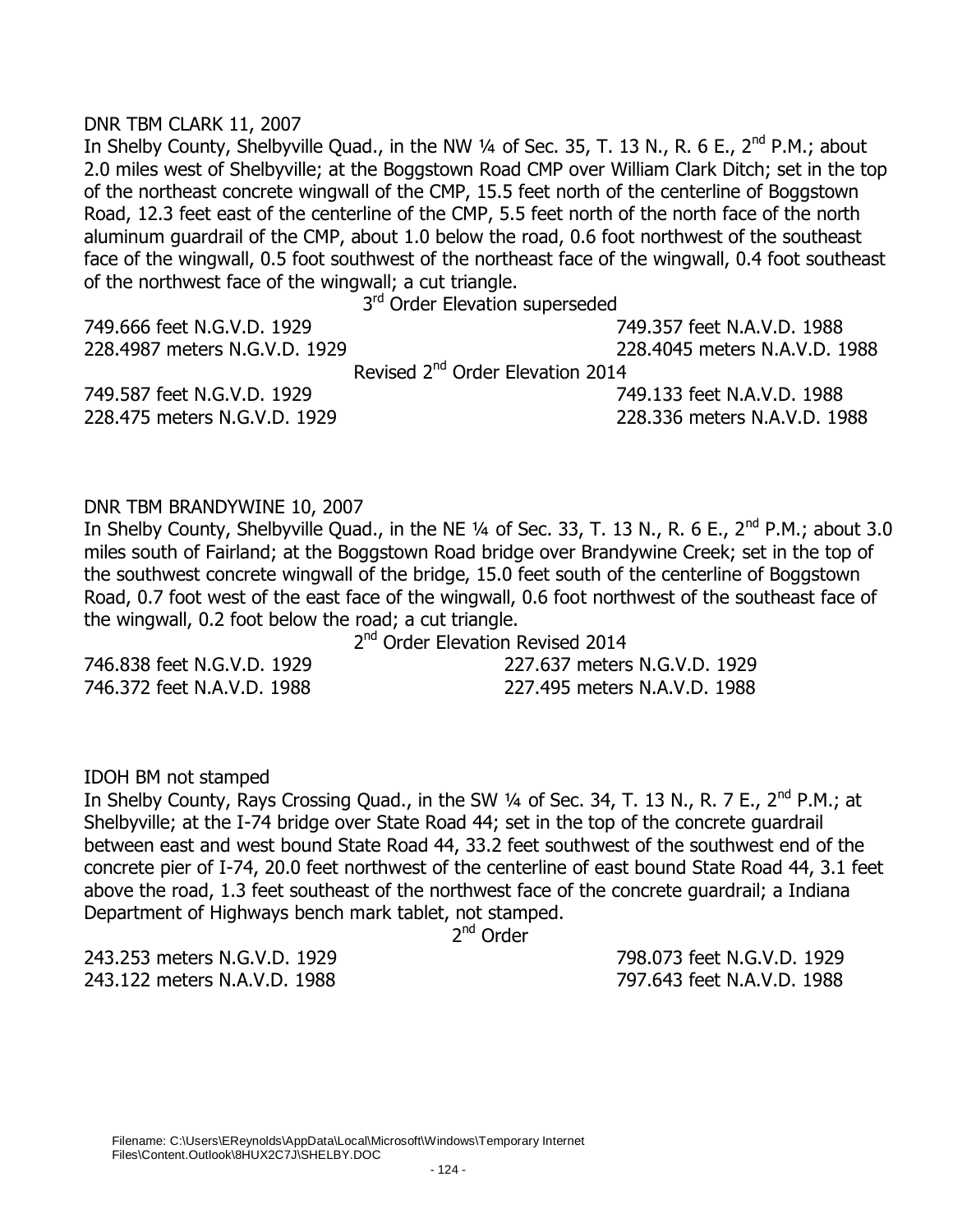#### INDOT BM not stamped

In Shelby County, Rays Crossing Quad., in the SW 1/4 of Sec. 34, T. 13 N., R. 7 E., 2<sup>nd</sup> P.M.; at Shelbyville; at the I-74 bridge over State Road 44; set in the top of the north concrete abutment of the northwest bound I-74 bridge, 1.0 foot southeast of the northwest end of the abutment, 0.8 foot northeast of the northeast face of the northeast concrete guardrail of the bridge, 0.6 foot southwest of the northeast face of the abutment; a Indiana Department of Transportation bench mark tablet, not stamped.

2<sup>nd</sup> Order

821.656 feet N.G.V.D. 1929 250.4413 meters N.G.V.D. 1929

821.226 feet N.A.V.D. 1988 250.3103 meters N.A.V.D. 1988

#### DNR BM SHE 120, 2007

In Shelby County, Rays Crossing Quad., in the SE  $\frac{1}{4}$  of Sec. 33, T. 13 N., R. 7 E., 2<sup>nd</sup> P.M.; at Shelbyville; at the Lee Boulevard pink tinted concrete bridge over Little Blue River; set in the concrete bridge abutment, at the south corner of the bridge, 27.3 feet southwest of the centerline of the road, 18.9 feet southeast of the northwest end of the abutment, 0.8 foot northeast of the southwest face of the abutment, 1.1 feet northwest of the southeast face of the abutment, 1.1 feet southwest of the southwest face of the guardrail, about 3.7 feet below the concrete guardrail, about level with the sidewalk; a Indiana Department of Natural Resources control station tablet, stamped "SHE 120 2007".<br>238.884 meters N.G.V.D. 1929 2<sup>nd</sup> Order

238.884 meters N.G.V.D. 1929 2 238.753 meters N.A.V.D. 1988 783.309 feet N.A.V.D. 1988

783.739 feet N.G.V.D. 1929

#### DNR BM SHE 121, 2007

In Shelby County, Shelbyville Quad., in the SW 1/4 of Sec. 32, T. 13 N., R. 7 E., 2<sup>nd</sup> P.M.; at Shelbyville; at the State Road 9 bridge over Big Blue River; set in the top of the southeast concrete abutment of the bridge, 21.0 feet east of the centerline of the north bound lanes of State Road 9, 0.9 foot north of the south face of the abutment, 0.5 foot west of the east face of the abutment; a Indiana Department of Natural Resources control station tablet, stamped "SHE 121 2007".

2<sup>nd</sup> Order

764.834 feet N.G.V.D. 1929 233.122 meters N.G.V.D. 1929 764.405 feet N.A.V.D. 1988 232.991 meters N.A.V.D. 1988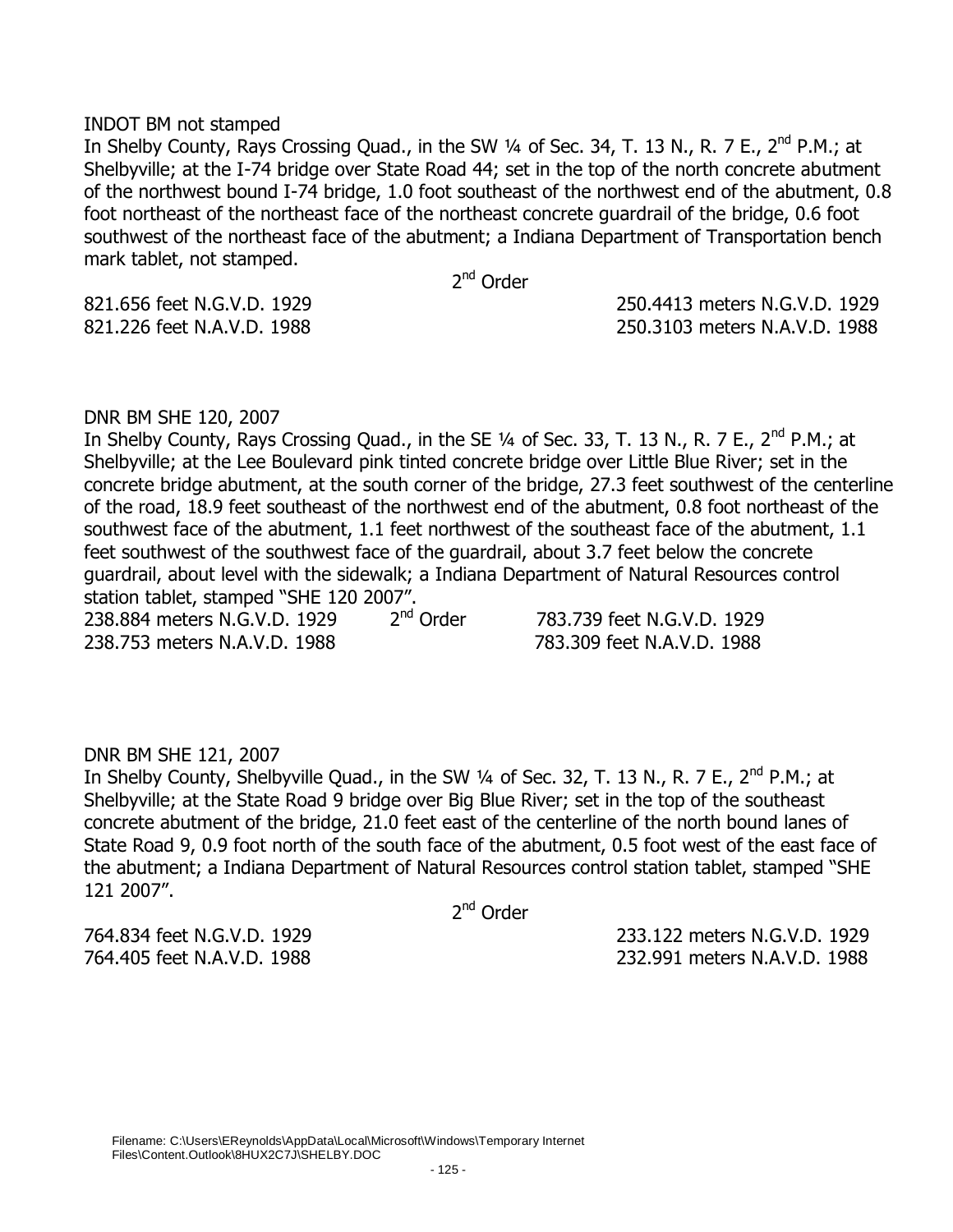# SHELBY COUNTY CONTROL POINT – at SUNSET PARK

In Shelby County, Shelbyville Quad., in the SE 1/4 of Sec. 31, T. 13 N., R. 7 E., 2<sup>nd</sup> P.M.: at Shelbyville; at Sunset Park; from the State Road 9 Bridge over the Big Blue River go south 0.15 mile to Pennsylvania Street, turn right and travel west on Pennsylvania Street 0.12 mile to Tompkins Street, turn right and travel north on Tompkins Street 0.1 mile to its T-junction with River Road, turn left and travel west on River Road 0.37 mile to the entrance to Sunset Park, turn right and travel about 200 feet northwest on the park road to the mark on the left; set inside an aluminum access cover with a hatch, 79.5 feet southeast of the northeast corner of a pavilion, 70.8 feet east of the southeast corner of the pavilion, 49.0 feet west of the centerline of an asphalt walking path, 12.0 feet south of the centerline of the park road, 0.2 foot below the ground; a metal rod with a bronze cap, unstamped, depth of rod unknown.

Note: a standard slotted screwdriver is required to open the access hatch. The mark has a magnetic signature for recovery with a ferromagnetic locator.

2<sup>nd</sup> Order

229.306 meters N.G.V.D. 1929 752.315 feet N.G.V.D. 1929 229.175 meters N.A.V.D. 1988 751.886 feet N.A.V.D. 1988

DNR TBM SHELCO 1, 2008

In Shelby County, Acton Quad., in the SE  $\frac{1}{4}$  of Section 6, T. 14 N., R. 6 E., 2<sup>nd</sup> P. M.; about 2 miles south of New Palestine; set on the northwest concrete abutment of the 1100 North Road bridge over Sugar Creek, 12.4 feet north of the centerline of 1100 North Road, 5.5 feet west of the east end of the abutment, 0.5 foot east of the west end of the concrete abutment, 0.5 foot south of the north face of the concrete abutment; a cut triangle.

3<sup>rd</sup> Order

783.865 feet N.G.V.D. 1929

# DNR TBM SHELBYCO 1, 2005

In Shelby County, Morristown Quad., in the NE  $\frac{1}{4}$  of Sec. 12, T. 14 N., R. 7 E., 2<sup>nd</sup> P.M.; about 0.3 mile north of Morristown; about 0.2 mile south along 450 East road from its "T" road intersection with 1100 North Road to a five-foot concrete box culvert under the road; set in the top of the west concrete headwall of the culvert, 12.0 feet west of the centerline of the road, 11.6 feet north of the south end of the headwall, 5.5 feet south of the north end of the headwall, 0.4 foot east of the west face of the headwall, 0.4 foot west of the east face of the headwall, 0.4 foot north of the north end of the box culvert opening, about level with the centerline of the road; a cut triangle.

3<sup>rd</sup> Order

844.852 feet N.G.V.D. 1929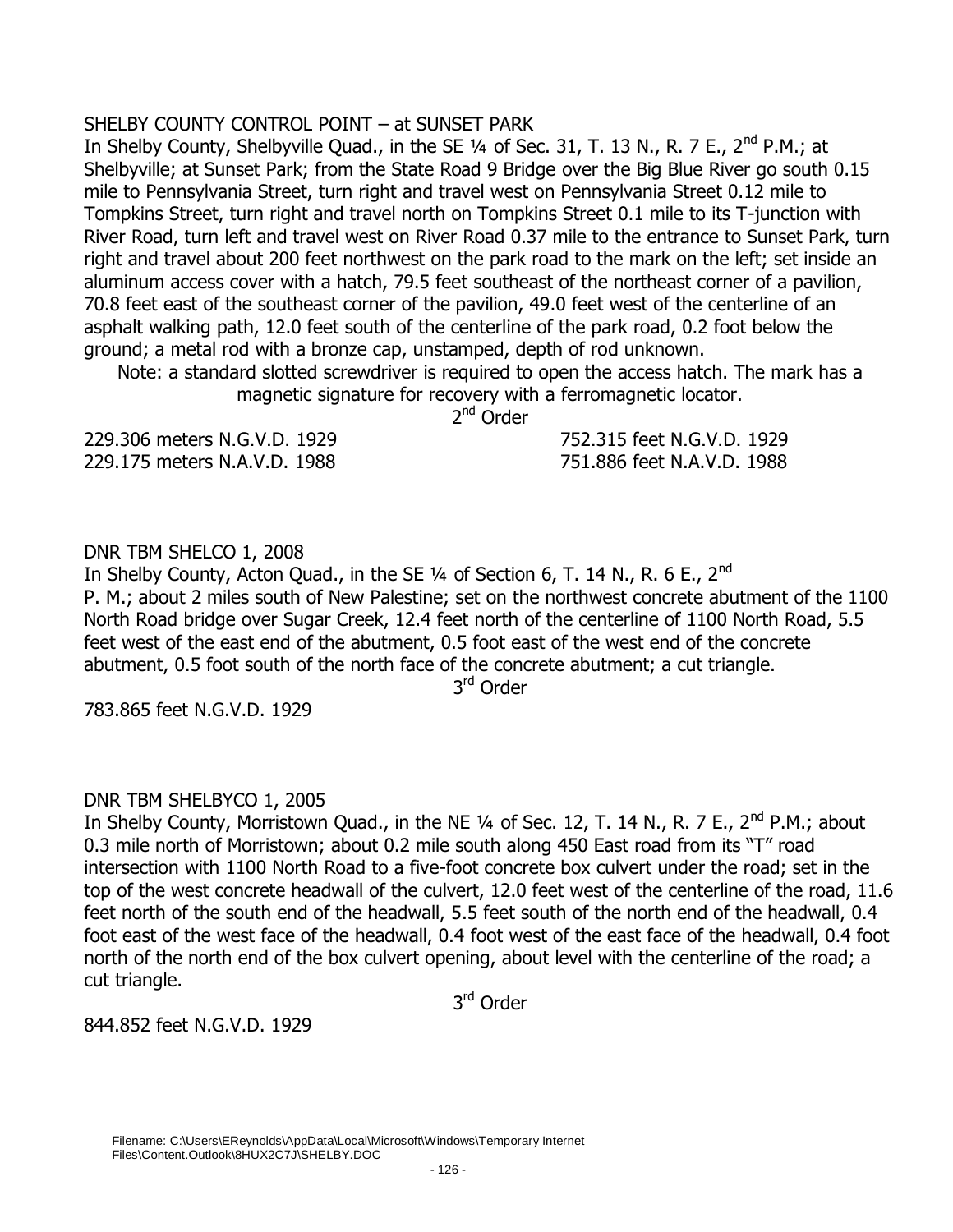# DNR TBM SHELBYCO 2, 2005

In Shelby County, Morristown Quad., in the NE 1/4 of Sec. 12, T. 14 N., R. 7 E., 2<sup>nd</sup> P.M.; about 0.6 mile north of Morristown; at the "T" road intersection of 1100 North Road and 450 East Road; set in the top of the southwest end of the concrete headwall of a pipe culvert under the center of the intersection, 33.0 feet south of the centerline of 1100 North Road, 24.0 feet east of the centerline of 450 East Road, 13.4 feet northeast of the metal "STOP" sign post on the east side of 450 East Road, 11.4 feet southwest of the centerline of the pipe culvert, 1.1 feet northeast of the southwest end of the concrete headwall, about 1.0 foot lower than the centerline intersection of the roads, 0.55 foot southeast of the northwest face of the headwall, 0.4 foot northwest of the southeast face of the headwall; a cut triangle.

3<sup>rd</sup> Order

848.499 feet N.G.V.D. 1929

# DNR TBM SHELBYCO 3, 2005

In Shelby County, Morristown Quad., in the SE 1/4 of Sec. 6, T. 14 N., R. 8 E., 2<sup>nd</sup> P.M.; about 1.25 miles northeast of Morristown; about 0.4 mile west along 1100 North Road from its intersection with 600 East Road to a concrete bridge over a small stream; set in the top of the northwest concrete wingwall of the bridge, 14.4 feet north of the centerline of the road, 12.2 feet southeast of the northwest end of the wingwall, 2.0 feet southwest of the metal fence end post secured to the northeast face of the northwest concrete wingwall of the bridge, 0.75 foot east of the west face of the wingwall, 0.7 foot west of the east face of the wingwall, 0.65 foot north of the north face of the concrete bridge deck and the north face of the metal guardrail of the bridge, 0.3 foot below the asphalt on top of the concrete bridge deck, level with the concrete bridge deck; a cut triangle.

3<sup>rd</sup> Order

875.864 feet N.G.V.D. 1929

# DNR TBM SHELBYCO 4, 2005

In Shelby County, Morristown Quad., in the SW 1/4 of Sec. 5, T. 14 N., R. 8 E., 2<sup>nd</sup> P.M.; about 1.5 miles northeast of Morristown; at the intersection of 1100 North Road and 600 East Road; set in the southwest side of the Rush Shelby Energy utility pole # 51112/48-5-02-0.1 with a guy wire to the south, 42.5 feet north of the centerline of 1100 North Road, 25.9 feet north of a wood fence corner post, 13.8 feet east of the centerline of 600 East Road, 3.25 feet northeast of a four-inch by four-inch wood fence post, 2.1 feet west of a north-south fence line, 0.7 foot above the ground, 0.2 foot below a "PK" nail and aluminum Shelby County Corner Tie marker; a railroad spike driven through an aluminum tag, stamped "IDNR TBM SHELBYCO 4 2005".

3<sup>rd</sup> Order

893.292 feet N.G.V.D. 1929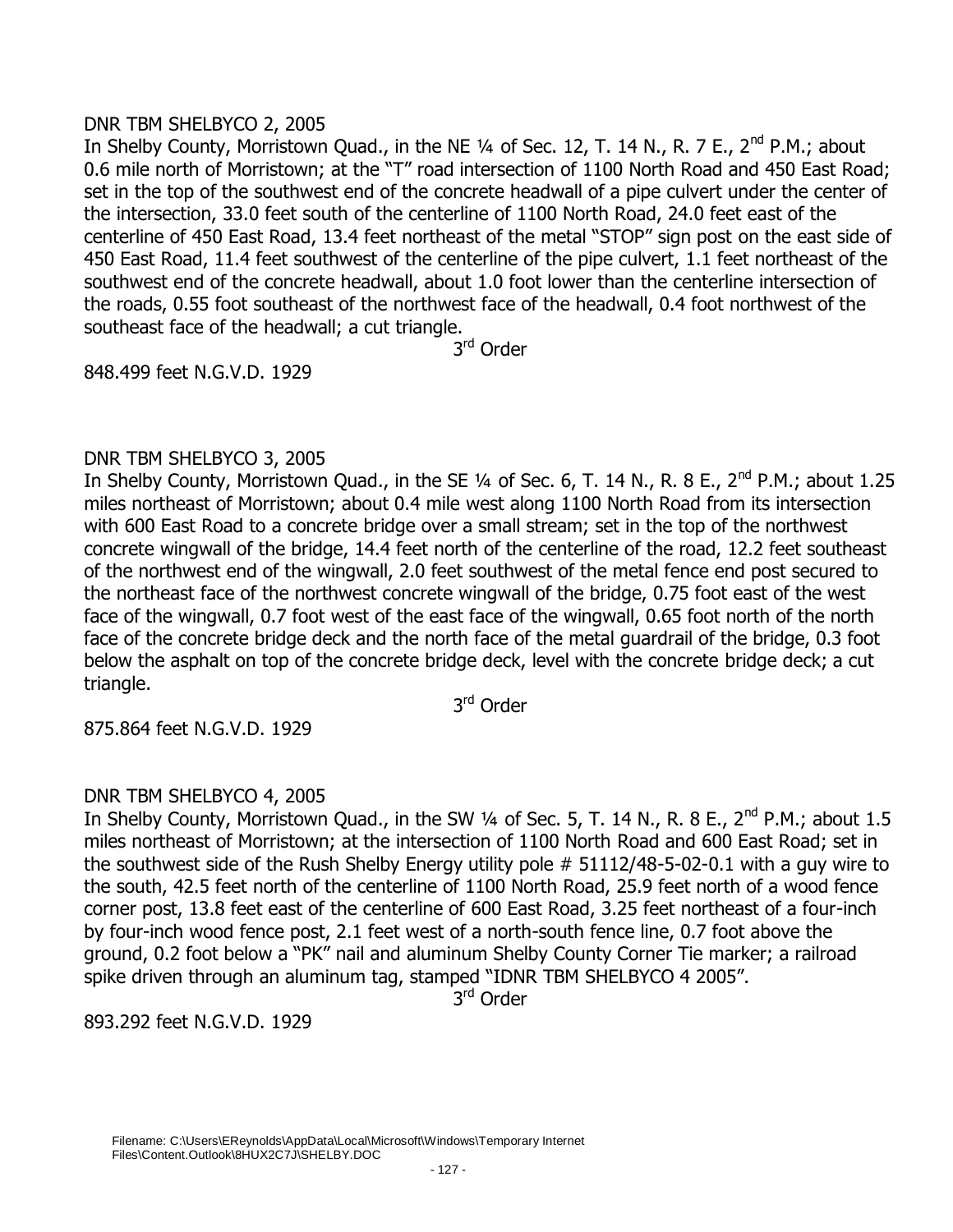# DNR TBM SHELBYCO 5, 2005

In Shelby County, Morristown Quad., in the SW 1/4 of Sec. 4, T. 14 N., R. 8 E., 2<sup>nd</sup> P.M.; about 2.5 miles northeast of Morristown; at the intersection of 1100 North Road and 700 East Road; set in the east concrete headwall of a pipe culvert under 700 East Road, 27.7 feet north of the centerline of 1100 North Road, 25.1 feet northwest of a metal "STOP" sign post on the north side of 1100 North Road, 10.3 feet east of the centerline of 700 East Road,7.6 feet northwest of a telephone pole, 6.0 feet northwest of a green plastic Verizon utility pedestal, 3.3 feet north of the south end of the headwall, 2.2 feet south of the north end of the headwall, 0.5 foot east of the west face of the headwall, 0.45 foot west of the east face of the headwall, about level with the centerline of 700 East Road; a cut triangle.

3<sup>rd</sup> Order

909.765 feet N.G.V.D. 1929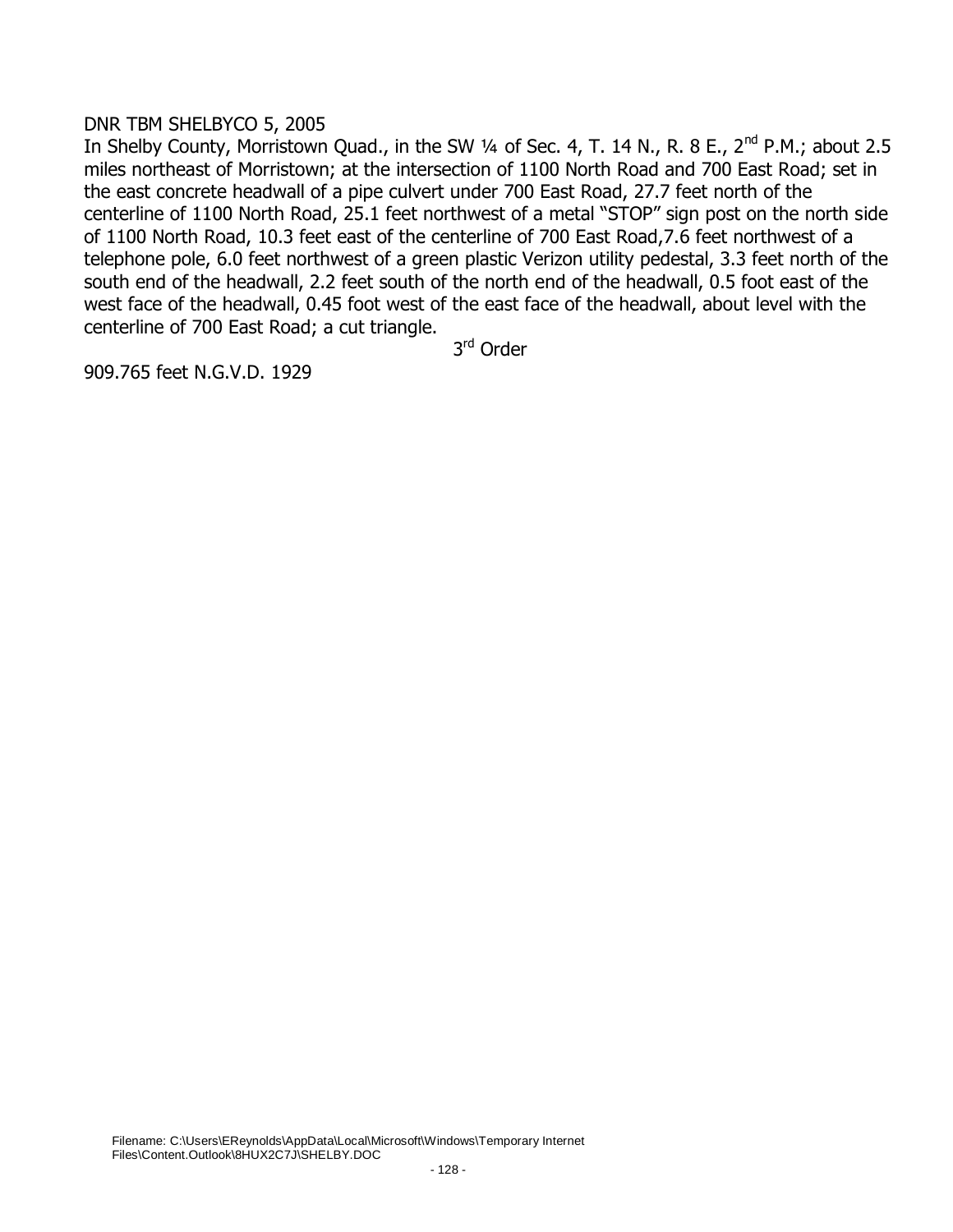# IDOH BM 75 S 18

In Shelby County, Hope Quad., in the NW  $\frac{1}{4}$  of Sec. 34, T. 11 N., R. 6 E., 2<sup>nd</sup> P. M.; about 1.5 miles west of Flat Rock; at the State Road 252 bridge over the Flat Rock River; set on the top of the northwest concrete abutment of the bridge, 23.0 feet north of the centerline of State Road 252, 11.5 feet west of the east end of the abutment, 0.8 foot north of the north face of the north concrete guardrail, 0.5 foot south of the north face of the abutment, 1.1 feet east of the west end of the abutment, about level with the concrete bridge deck; a Indiana Department of Highways bench mark tablet, stamped "75 S 18".

GPS Elevation

692.11 feet N.A.V.D. 1988

# DNR TBM SHELBYCO 6, 2010

In Shelby County, Hartsville Quad., in the SW  $\frac{1}{4}$  of Sec. 26, T. 11 N., R. 7 E., 2<sup>nd</sup> P. M.; about 4.25 miles north of Rugby; at the 350 East Road bridge over Haw Creek; set on the top of the southwest concrete wingwall of the bridge, 10.0 feet west of the centerline of 350 East Road, 3.5 feet northeast of the southwest end of the abutment, 1.7 feet south-southwest of the southwest corner of the west concrete guardrail/wheel guard of the bridge, about 0.8 foot below the top of the asphalt road, about 1.8 feet below the top of the concrete wheel guard, 0.6 foot southeast of the northwest face of the wingwall; a cut triangle.

GPS Elevation

790.22 feet N.A.V.D. 1988

# DNR TBM SHELBYCO 7, 2010

In Shelby County, Hartsville Quad., in the NW 1/4 of Sec. 35, T. 11 N., R. 7 E., 2<sup>nd</sup> P. M.; about 4.0 miles north of Rugby; at the 1100 South Road bridge over Haw Creek; set on the top of the southeast concrete abutment of the bridge, 15.5 feet south of the centerline of 1100 South Road, 4.6 feet east of the east end of the concrete bridge deck, 1.7 feet west of the east end of the abutment, 0.7 foot north of the south face of the abutment, 0.6 foot south of the north face of the abutment, about level with the concrete bridge deck; a cut triangle.

GPS Elevation

784.46 feet N.A.V.D. 1988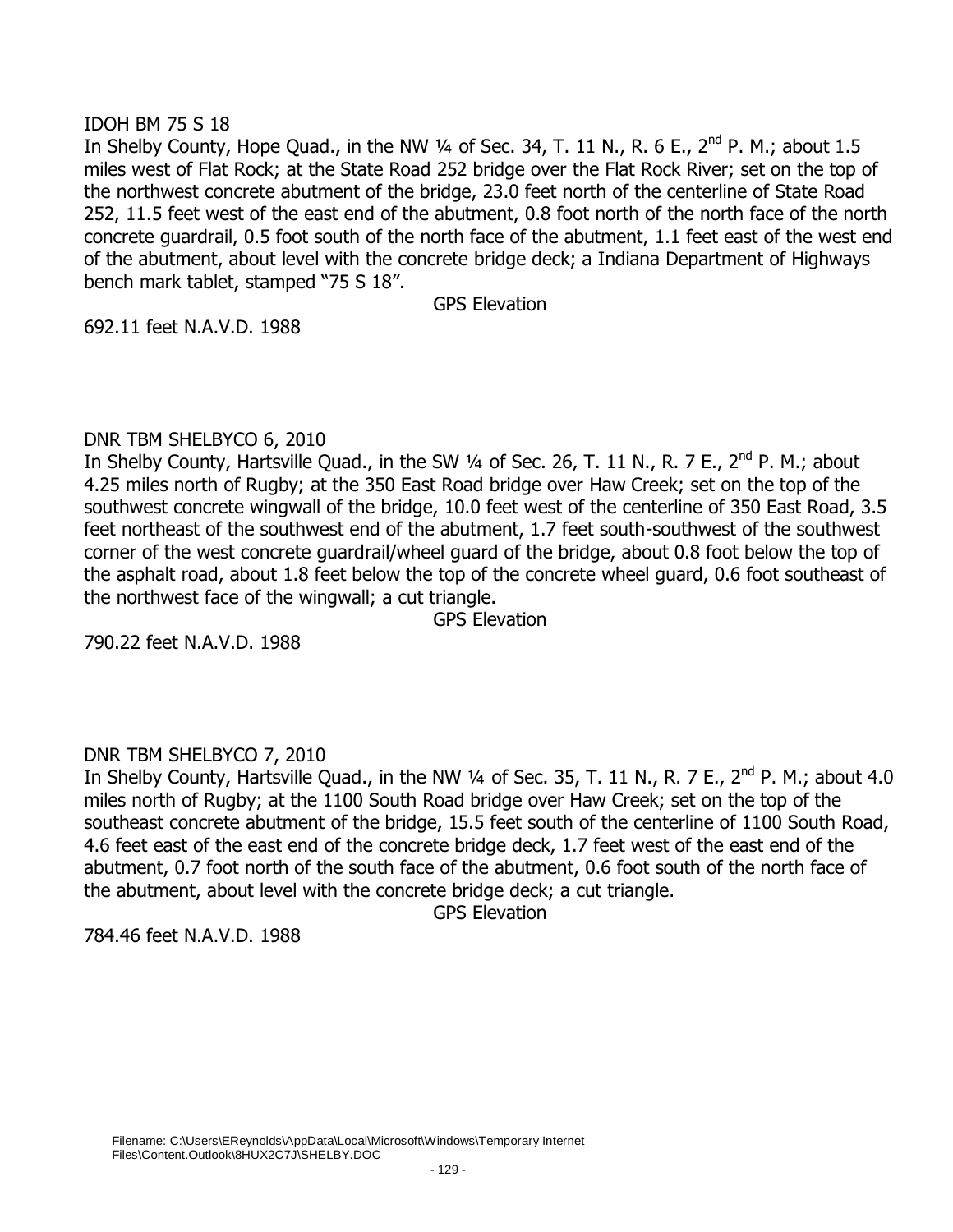#### DNR TBM SHELBYCO 8, 2010

In Shelby County, Hartsville Quad., in the SE 1/4 of Sec. 34, T. 11 N., R. 7 E., 2<sup>nd</sup> P. M.; about 3.25 miles north of Rugby; at the 1150 South Road bridge over Haw Creek; set on the top of the southeast concrete wingwall of the bridge, 13.0 feet south of the centerline of 1150 South Road, 11.1 feet northwest of the southeast end of the wingwall, 0.7 foot south of the south face of the concrete bridge deck, about level with concrete bridge deck; a cut triangle.

GPS Elevation

771.75 feet N.A.V.D. 1988

# DNR TBM SHELBYCO 9, 2010

In Shelby County, Hartsville Quad., in the SE 1/4 of Sec. 33, T. 11 N., R. 7 E., 2<sup>nd</sup> P. M.; about 3.0 miles northwest of Rugby; at the 200 East Road bridge over Haw Creek; set on the top of the southwest corner of the concrete bridge deck, 13.0 feet west of the centerline of 200 East Road, 1.2 feet north-northeast of the southwest corner of the concrete bridge deck, 0.7 foot southeast of the southeast corner of the south most metal "I" beam support post for the west metal guardrail, 0.3 foot east of the west face of the bridge deck; a cut triangle.

GPS Elevation

748.82 feet N.A.V.D. 1988

# DNR TBM SHELBYCO 10, 2010

In Shelby County, Hartsville Quad., in the SE 1/4 of Sec. 33, T. 11 N., R. 7 E., 2<sup>nd</sup> P. M.; about 2.9 miles northwest of Rugby; at the Shelby / Bartholomew County Line Road bridge over Haw Creek; set on top of the northeast concrete abutment of the bridge, 13.8 feet north of the centerline of County Line Road, 5.2 feet west of the east end of the abutment, 1.3 feet east of the west end of the abutment, 0.5 foot north of the north face of the concrete guardrail, 0.5 foot south of the north face of the abutment, about level with the concrete bridge deck; a cut triangle.

GPS Elevation

746.49 feet N.A.V.D. 1988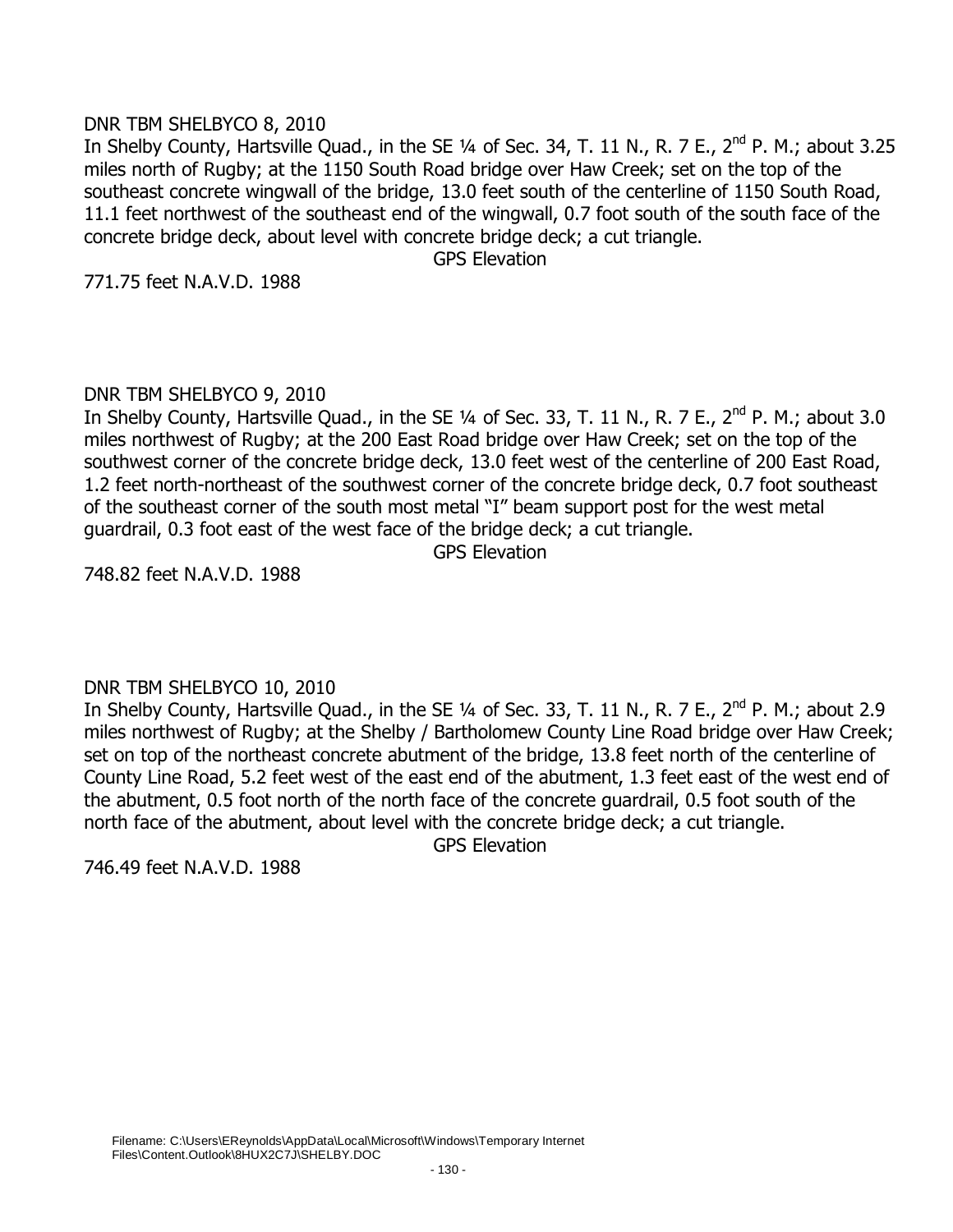# DNR TBM SHELBYCO 11, 2010

In Shelby County, Rays Crossing Quad., in the NW 1/4 of Sec. 1, T. 12 N., R. 7 E., 2<sup>nd</sup> P. M.; about 3.9 miles east of Shelbyville; at the 425 East Road CMP box culvert bridge over Lewis Creek; set in the west side of power pole # 48247, 63.6 feet southeast of the centerline intersection of 425 East Road and the CMP box culvert under the road, 32.8 feet north of the extended centerline of an asphalt driveway west at # 229 425 East Road, 16.8 feet east of the centerline of 425 East Road, about 1.3 feet above the ground; a railroad spike driven through an aluminum tag stamped "IDNR TBM SHELBYCO 11 2010".

GPS Elevation

819.32 feet N.A.V.D. 1988

# DNR TBM SHELBYCO 12, 2010

In Shelby County, Lewis Creek Quad., in the SE 1/4 of Sec. 14, T. 11 N., R. 6 E., 2<sup>nd</sup> P. M.; about 0.5 mile west of Lewis Creek; at the 250 West Road bridge over Lewis Creek; set on the top of the northeast concrete abutment of the bridge, 14.5 feet east of the centerline of 250 West Road, 7.3 feet north of the south end of the abutment, 2.7 feet south of the north end of the abutment, 0.9 foot east of the east face of the concrete end of the east metal and concrete guardrail of the bridge, 0.45 foot west of the east face of the abutment, about level with the top of the concrete bridge deck; a cut triangle.

GPS Elevation

705.13 feet N.A.V.D. 1988

# SHCOI BM SHEL S 10

In Shelby County, Lewis Creek Quad., in the NE 1/4 of Sec. 14, T. 11 N., R. 6 E., 2<sup>nd</sup> P. M.: about 0.2 mile west of Lewis Creek; at the 850 South Road bridge over Lewis Creek; set on the top of the northwest concrete wingwall of the bridge, 17 feet north of the centerline of 850 South Road, 3.0 feet southwest of the northeast end of the wingwall, 2.2 feet northeast of the north face of the north concrete guardrail, 0.5 foot southeast of the northwest face of the wingwall, 0.6 foot northwest of the southeast face of the wingwall, about level with the top of the concrete bridge deck; a State Highway Commission of Indiana bench mark tablet, stamped "SHEL S 10".

GPS Elevation

710.39 feet N.A.V.D. 1988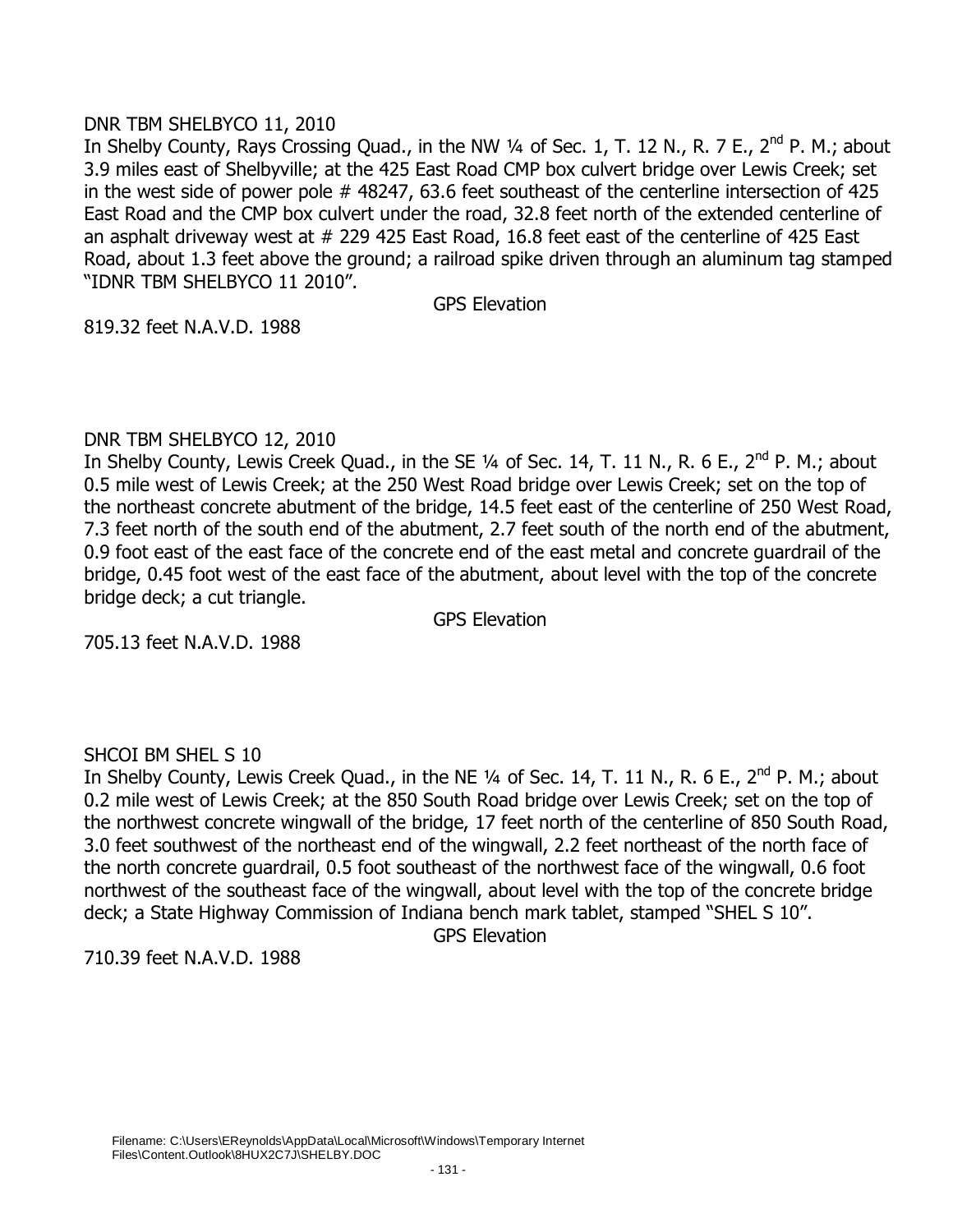# DNR TBM SHELBYCO 13, 2010

In Shelby County, Lewis Creek Quad., in the SW 1/4 of Sec. 12, T. 11 N., R. 6 E., 2<sup>nd</sup> P. M.; about 0.7 mile northeast of Lewis Creek; at the 150 West Road bridge over Lewis Creek; set on the top of the northwest concrete wingwall of the bridge, 28.8 feet south of the centerline of 800 South Road, 26.6 feet west of the centerline of 150 West Road, 8.0 feet southeast of the northwest end of the wingwall, 0.6 foot west of the west face of the west concrete curb of the bridge, 0.4 foot north of the south face of the wingwall, 0.65 foot northeast of the southwest corner of the wingwall, about 0.9 foot below the top of the concrete curb, about level with the concrete bridge deck; a cut triangle.

GPS Elevation

714.24 feet N.A.V.D. 1988

# DNR TBM SHELBYCO 14, 2010

In Shelby County, Lewis Creek Quad., in the NE 1/4 of Sec. 7, T. 11 N., R. 7 E., 2<sup>nd</sup> P. M.; about 2.5 miles northeast of Lewis Creek; at the 700 South Road bridge over Lewis Creek; set on the top of the southwest concrete wingwall of the bridge, 11.5 feet south of the centerline of 700 South Road, 0.7 foot southwest of the southwest corner of the south concrete guardrail, 6.4 feet northeast of the southwest end of the concrete wingwall, 0.6 foot southeast of the northwest face of the concrete wingwall, 0.6 foot northwest of the southeast face of the wingwall, about 3.1 feet below the top of the concrete guardrail, about level with the road; a cut triangle.

GPS Elevation

725.00 feet N.A.V.D. 1988

# DNR TBM SHELBYCO 15, 2010

In Shelby County, Lewis Creek Quad., in the SW 1/4 of Sec. 32, T. 12 N., R. 7 E., 2<sup>nd</sup> P. M.; about 0.85 miles west of Wilson Corner; at the 600 South Road bridge over Lewis Creek; set on the top of the northwest concrete wingwall of the bridge, 13 feet north of the centerline of 600 South Road, 3.1 feet southeast of the northwest end of the concrete wingwall, 0.65 foot northeast of the southwest face of the wingwall, 0.9 foot southwest of the northeast face of the wingwall, 15.0 feet east of a power pole # 22893, about level with the road; a cut triangle.

GPS Elevation

737.45 feet N.A.V.D. 1988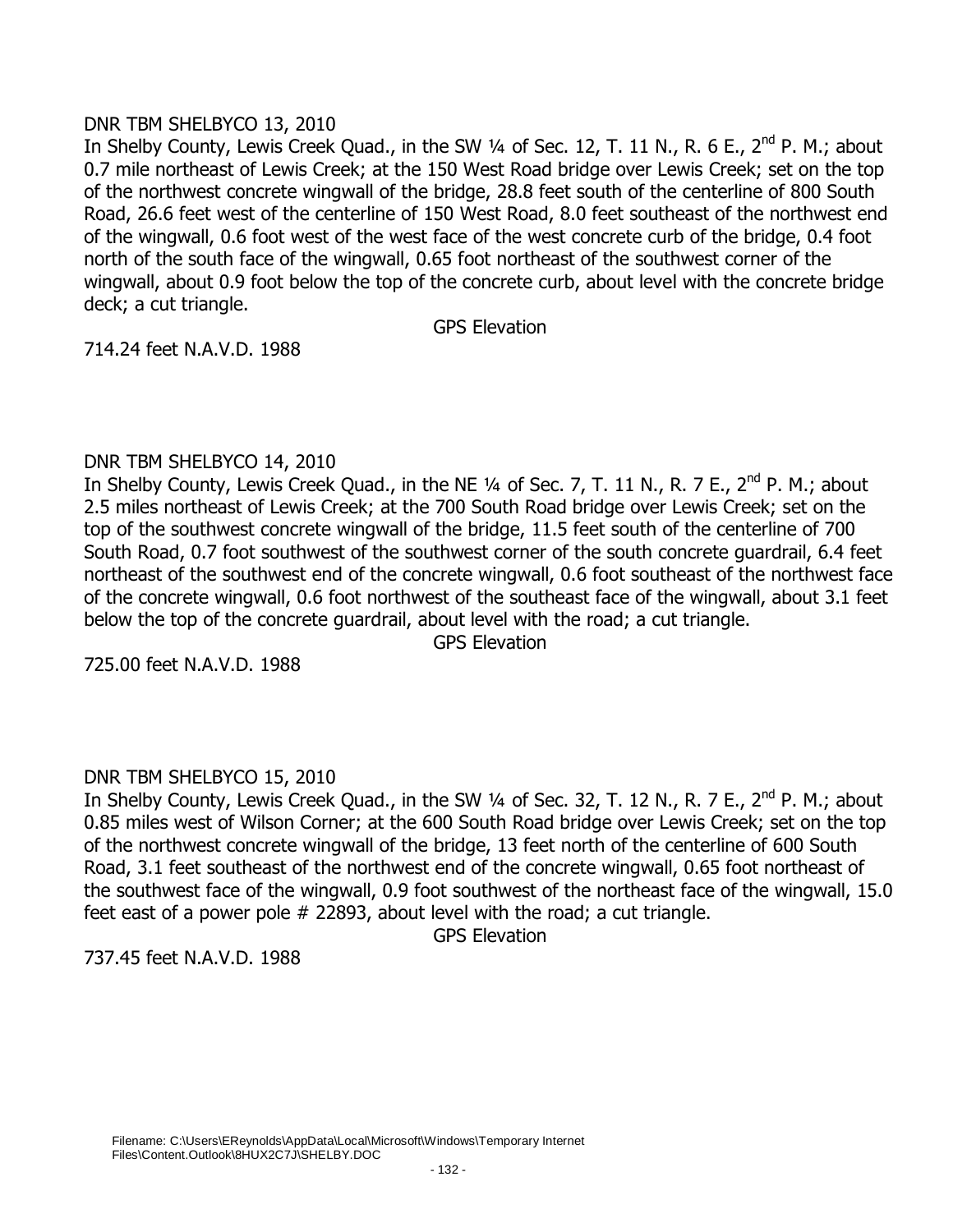# DNR TBM SHELBYCO 16, 2010

In Shelby County, Lewis Creek Quad., in the NE 1/4 of Sec. 32, T. 12 N., R. 7 E., 2<sup>nd</sup> P. M.; about 1 mile northwest of Wilson Corner; at the 500 South Road bridge over Lewis Creek; set on the top of the east end of the south concrete guardrail of the bridge, 11 feet south of the centerline of 500 South Road, 12.8 feet west of the east end of the concrete curb, 0.3 foot north of the south face of the concrete guardrail, 0.3 foot south of the north face of the guardrail, about 1.8 foot above the top of concrete curb; a cut triangle.

GPS Elevation

752.88 feet N.A.V.D. 1988

# DNR TBM SHELBYCO 17, 2010

In Shelby County, Lewis Creek Quad., in the SW 1/4 of Sec. 21, T. 12 N., R. 7 E., 2<sup>nd</sup> P. M.; about 3.5 miles southeast of Shelbyville; at the 350 South Road bridge over Lewis Creek; set on the top of the southeast concrete wingwall of the bridge, 13.5 feet south of the centerline of 350 South Road, 4.5 feet northwest of the southeast end of the wingwall, 1.1 feet south of the south face of the concrete bridge deck, 0.5 foot east of the west face of the wingwall, 0.5 foot west of the east face of the wingwall, about level with the top of the concrete bridge deck; a cut triangle.

GPS Elevation

756.20 feet N.A.V.D. 1988

# DNR TBM SHELBYCO 18, 2010

In Shelby County, Lewis Creek Quad., in the SW 1/4 of Sec. 16, T. 12 N., R. 7 E., 2<sup>nd</sup> P. M.; about 2.9 miles southeast of Shelbyville; at the 150 East Road bridge over Lewis Creek; set on the top of the northeast concrete abutment of the bridge, 14 feet northeast of the centerline of 150 East Road, 6.0 feet northwest of the southeast end of the abutment, 1.1 feet southeast of the northwest end of the abutment, 0.75 foot northeast of the northeast face of the northeast concrete guardrail of the bridge, 0.6 foot southwest of the northeast face of the abutment, about 2.8 foot below the top of the concrete guardrail, about level with the top of the concrete bridge deck; a cut triangle.

GPS Elevation

771.79 feet N.A.V.D. 1988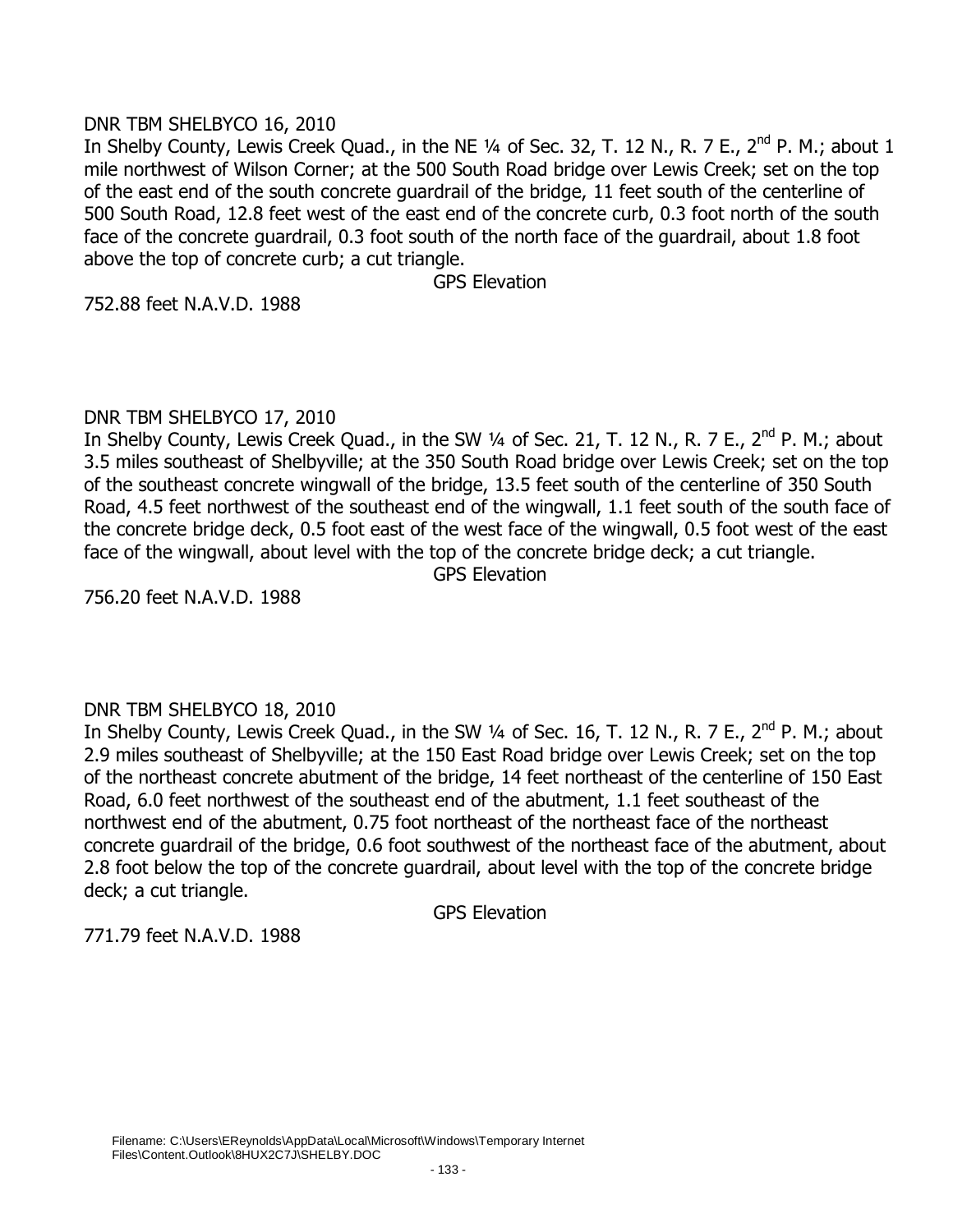# DNR TBM SHELBYCO 19, 2010

In Shelby County, Waldron Quad., in the NE 1/4 of Sec. 16, T. 12 N., R. 7 E., 2<sup>nd</sup> P. M.; about 2.5 miles southeast of Shelbyville; at the 225 South Road bridge over Lewis Creek; set on the top of the northwest concrete wingwall of the bridge, 13.5 feet north of the centerline of 225 South Road, 10.0 feet southeast of the northwest end of the wingwall, 3.0 feet northwest of the northwest corner of the concrete bridge deck, 1.0 foot southeast of the northwest end of the top tier of the wingwall, , 0.7 foot southwest of the northeast face of the wingwall, 0.6 foot northeast of the southwest face of the wingwall, level with the concrete bridge deck; a cut triangle.

GPS Elevation

770.21 feet N.A.V.D. 1988

# DNR TBM SHELBYCO 20, 2010

In Shelby County, Rays Crossing Quad., in the NW  $\frac{1}{4}$  of Sec. 10, T. 12 N., R. 7 E., 2<sup>nd</sup> P. M.; about 2.4 miles southeast of Shelbyville; at the 200 East Road bridge over Lewis Creek; set on the top of the northeast concrete wingwall of the bridge, 12.3 feet east of the centerline of 200 East Road, 6.3 feet southwest of the northeast end of the wingwall, 1.7 feet northeast of the northeast corner of the concrete curb base of the metal guardrail of the bridge, 0.5 foot southeast of the northwest face of the wingwall, 0.5 foot northwest of the southeast face of the wingwall, about 0.2 foot below the road; a cut triangle.

GPS Elevation

777.54 feet N.A.V.D. 1988

# SHCOI BM SHE G 22

In Shelby County, Rays Crossing Quad., in the SE 1/4 of Section 3, T. 12 N., R. 7 E., 2<sup>nd</sup> P. M.; about 2.8 miles east of Shelbyville; at the Blue Ridge Road bridge over Lewis Creek; set on the top of the northwest concrete guardrail base of the bridge, 14.5 feet north of the centerline of Blue Ridge Road, 5.7 feet east of the west end of the guardrail base, 0.7 foot south of the south face of the concrete guardrail, 0.7 foot north of the south face of the guardrail base, about 0.9 foot above the bridge deck; a State Highway Commission of Indiana bench mark tablet, stamped "SHE G 22".

3<sup>rd</sup> Order Elevation

797.58 feet N.A.V.D. 1988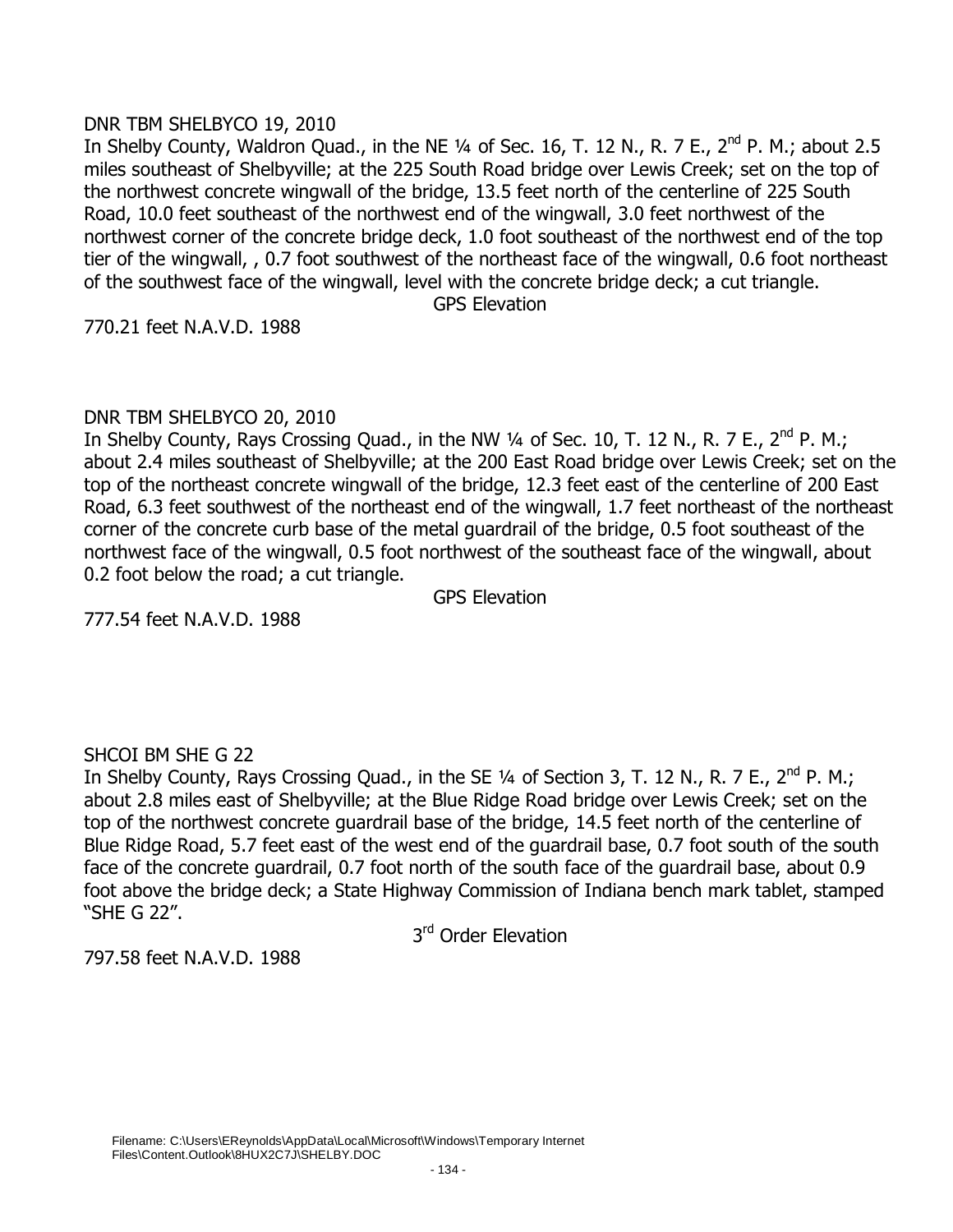# IDOT BM SHE G 42

In Shelby County, Rays Crossing Quad., in the NE  $\frac{1}{4}$  of Sec. 3, T. 12 N., R. 7 E., 2<sup>nd</sup> P. M.; about 2.8 miles east of Shelbyville; at the northwest bound I-74 bridge over Lewis Creek; set on the top of the northwest end of the northeast concrete guardrail of the bridge, 23.6 feet northeast of the centerline of northwest bound I-74, 13.2 feet northwest of the expansion joint between the guardrail sections, 2.5 feet southeast of the northwest end of the guardrail, centered on the top of the guardrail, about 2.8 feet above the concrete bridge deck; a Indiana Department of Transportation bench mark tablet, stamped "SHE G 42".

3<sup>rd</sup> Order Elevation

801.19 feet N.A.V.D. 1988

# DNR TBM SHELBYCO 21, 2010

In Shelby County, Rays Crossing Quad., in the SW 1/4 of Sec. 3, T. 12 N., R. 7 E., 2<sup>nd</sup> P. M.; about 2.2 miles east of Shelbyville; at the East Michigan Road bridge over Lewis Creek; set on the top of the northwest end of the northeast concrete guardrail of the bridge, 21.0 feet northeast of the centerline of East Michigan Road, 6.6 feet southeast of the northwest end of the guardrail, 0.5 foot northeast of the southwest face of the guardrail, 0.65 foot southwest of the northeast face of the guardrail, about 2.7 feet above the concrete bridge deck; a cut triangle.

GPS Elevation

792.04 feet N.A.V.D. 1988

# DNR TBM SHELBYCO 22, 2010

In Shelby County, Rays Crossing Quad., in the NW  $\frac{1}{4}$  of Sec. 2, T. 12 N., R. 7 E., 2<sup>nd</sup> P. M.; about 2.9 miles east of Shelbyville; at the 325 East Road bridge over Lewis Creek; set on the top of the southeast concrete abutment of the bridge, 12.7 feet east of the centerline of 325 East Road, 2.2 feet north of the south end of the abutment, 1.9 feet south of the north end of the abutment, 0.5 foot west of the east face of the abutment, about 0.2 foot below the top of the asphalt, level with the top of the concrete bridge deck; a cut triangle.

GPS Elevation

798.03 feet N.A.V.D. 1988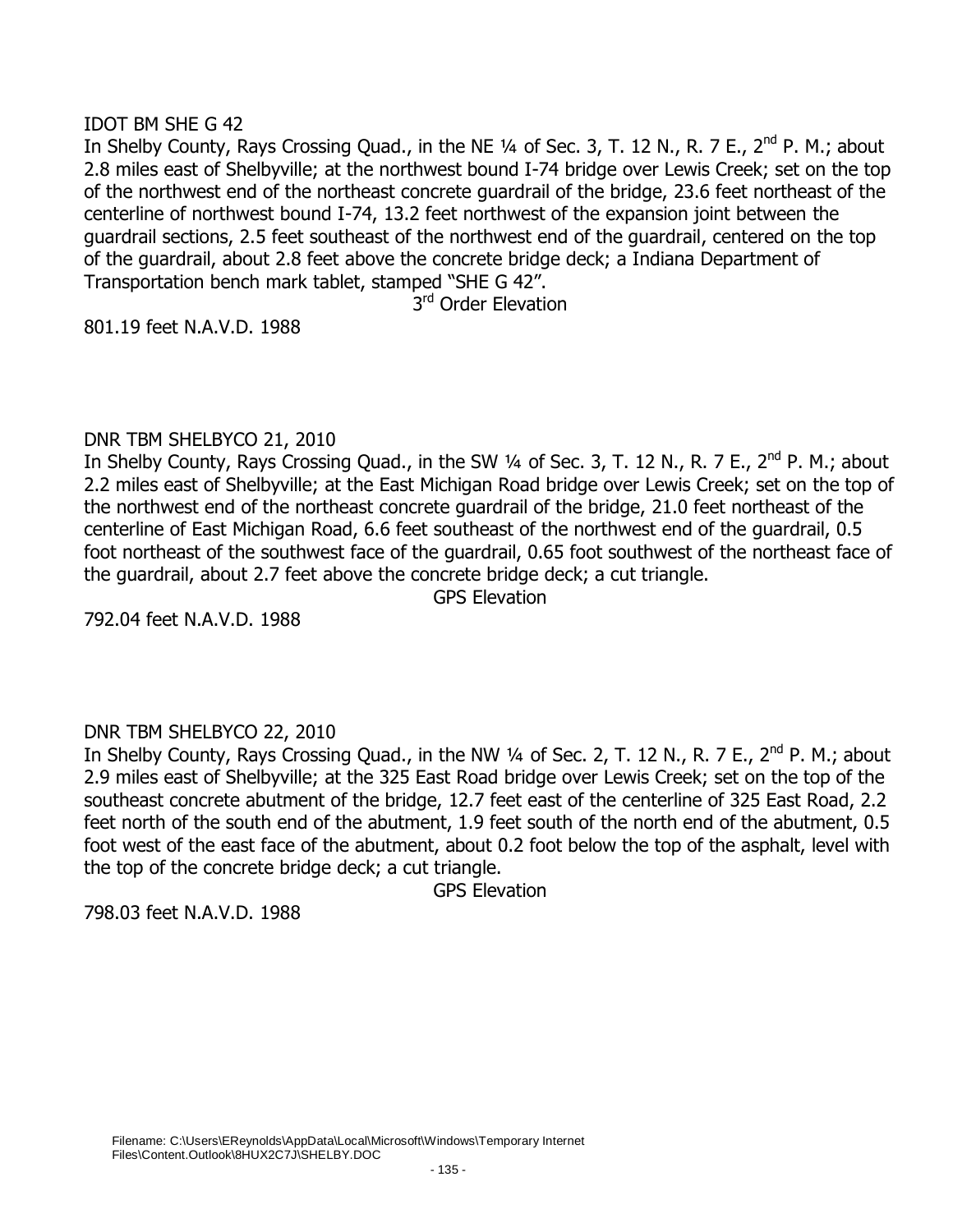# DNR TBM SHELBYCO 23, 2010

In Shelby County, Rays Crossing Quad., in the NW 1/4 of Sec. 5, T. 12 N., R. 8 E., 2<sup>nd</sup> P. M.; about 5.8 miles east of Shelbyville; at the 600 East Road bridge over Lewis Creek; set on the top of the north end of the east concrete headwall of the bridge, 9.8 feet east of the centerline of the road, 12.3 feet north of the south end of the headwall, 1.4 foot south of the north end of the headwall, 0.5 foot east of the west face of the headwall, 0.5 foot west of the east face of the headwall, about 1.2 feet above the road; a cut triangle.

GPS Elevation

852.36 feet N.A.V.D. 1988

#### DNR TBM SHELBYCO 24, 2010

In Shelby County, Lewis Creek Quad., in the SW 1/4 of Sec. 28, T. 12 N., R. 7 E., 2<sup>nd</sup> P. M.; about 1.1 mile north of Wilson Corner; at the State Road 9 bridge over Lewis creek; set on the top of the south end of the west concrete guardrail of the bridge, 18.5 feet west of the centerline of State Road 9, 0.3 foot north of the south end of the concrete guardrail, 0.4 foot east of the west face of the guardrail, 0.2 foot west of the east face of the guardrail, about 2.6 feet above the bridge deck; a chiseled triangle.

GPS Elevation

754.23 feet N.A.V.D. 1988

# DNR TBM SHELBYCO 25, 2010

In Shelby County, Rays Crossing Quad., in the NE 1/4 of Sec. 2, T. 12 N., R. 7 E., 2<sup>nd</sup> P. M.; about 3.2 miles east of Shelbyville; at the approximate #3980 Blue Ridge Road private drive bridge over Lewis Creek; set on the top of the northwest concrete wingwall of the bridge, 9.5 feet west of the centerline of the private gravel drive, 6.9 feet northwest of the west edge of the bridge deck, 0.6 foot southeast of the northwest end of the wingwall, 0.5 foot southwest of the northeast face of the wingwall, about 1.0 foot below the top of the bridge deck; a cut triangle.

GPS Elevation

809.04 feet N.A.V.D. 1988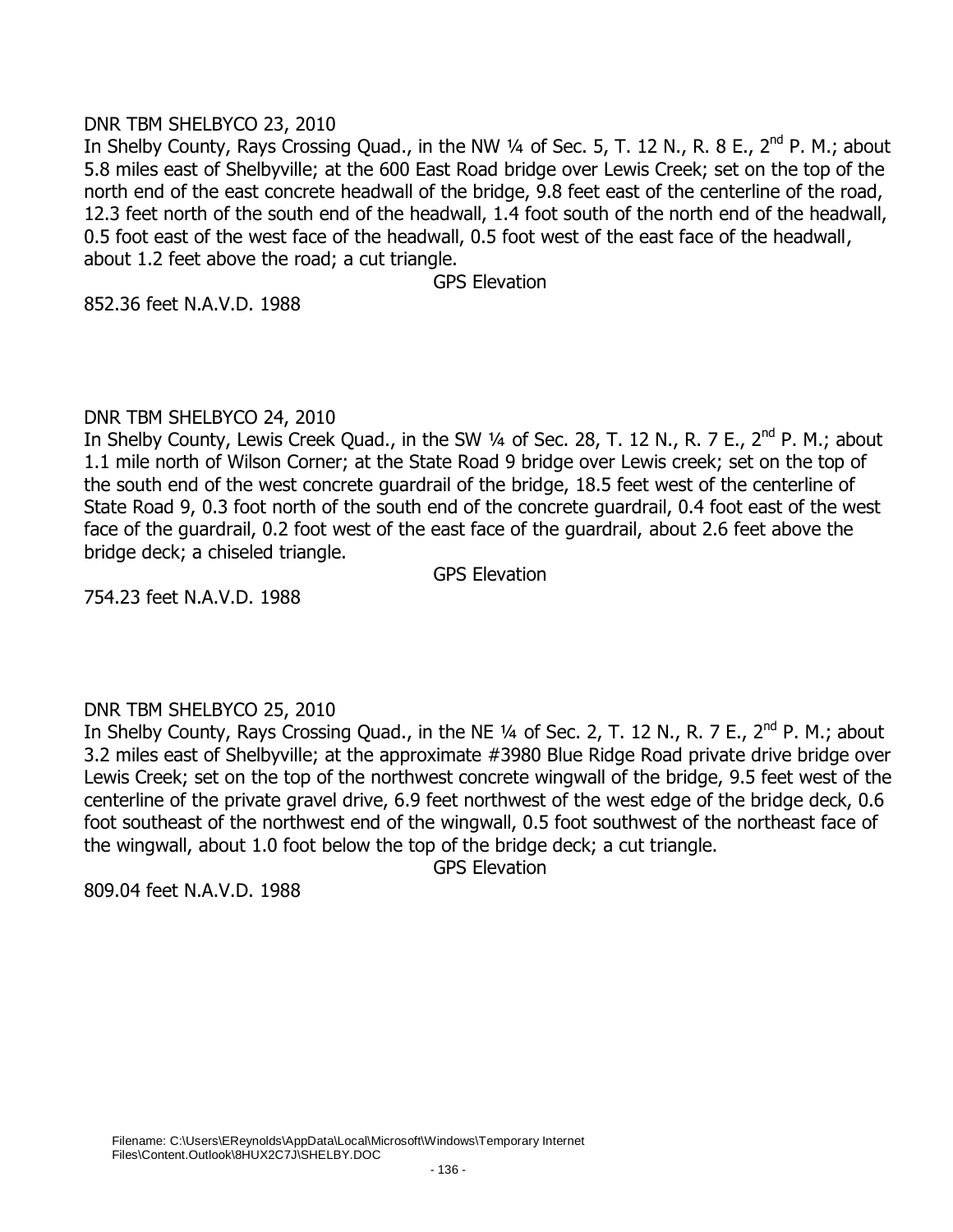#### DNR TBM SHELBYCO 26, 2013

In Shelby County, Boggstown Quad., in the NE  $\frac{1}{4}$  of Sec. 24, T. 13 N., R. 5 E., 2<sup>nd</sup> P. M.; about 0.4 mile west of Boggstown; about 0.4 mile west along 275 North Road from its T-road intersection with Boggstown Road to a concrete culvert under the road; set in the top of the west end of the north concrete headwall of the culvert, 12.0 feet north of the centerline of the road, 8.3 feet west of the east end of the headwall, 0.8 foot east of the west end of the headwall, 0.5 foot south of the north face of the headwall, about 0.5 foot above the road, 0.4 foot north of the south face of the headwall; a cut triangle.

2<sup>nd</sup> Order Elevation

738.780 feet N.G.V.D. 1929 225.181 meters N.G.V.D. 1929 738.289 feet N.A.V.D. 1988 225.031 meters N.A.V.D. 1988

#### DNR TBM SHELBYCO 27, 2013

In Shelby County, Boggstown Quad., in the NE  $\frac{1}{4}$  of Sec. 24, T. 13 N., R. 5 E., 2<sup>nd</sup> P. M.; at Boggstown; at the intersection of Sand Creek Road, Boggstown Road and 275 North Road; set in the northeast side of power pole # 30, 32.4 feet southeast of a metal corner fence post of a chain link fence that surrounds a playground, 19.0 feet southwest of the centerline of Boggstown Road, 12.8 feet northeast of the northeast corner of the concrete base of a "BOGGSTOWN HIGH SCHOOL" monument, 1.4 feet above the ground, 0.8 foot northeast of the chain link fence; a ½ inch bolt.

2<sup>nd</sup> Order Elevation

752.795 feet N.G.V.D. 1929 229.452 meters N.G.V.D. 1929 752.305 feet N.A.V.D. 1988 229.303 meters N.A.V.D. 1988

#### DNR TBM SHELBYCO 28, 2013

In Shelby County, Boggstown Quad., in the SW  $\frac{1}{4}$  of Sec. 19, T. 13 N., R. 6 E., 2<sup>nd</sup> P. M.; about 0.3 mile southeast of Boggstown; at the T-road intersection of Boggstown Road and 650 West Road; set in the north side of power pole # 236/962 with a transformer, 24.5 feet west of the extended centerline of 650 West Road, 22.0 feet west of a road sign post, 16.5 feet north of the centerline of Boggstown Road, 1.5 feet above the ground; a ½ inch bolt.

2<sup>nd</sup> Order Elevation

778.814 feet N.G.V.D. 1929 237.383 meters N.G.V.D. 1929 778.331 feet N.A.V.D. 1988 237.236 meters N.A.V.D. 1988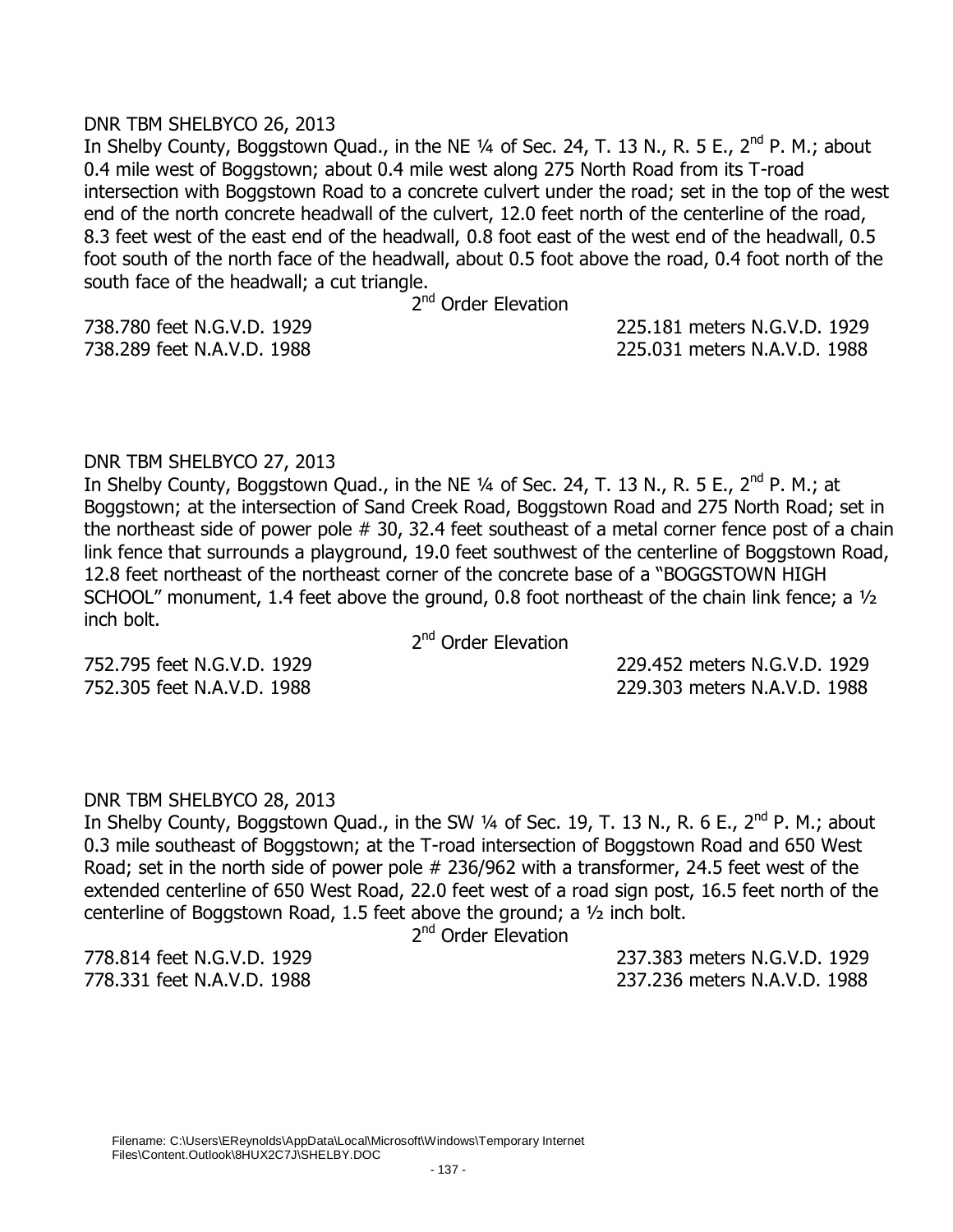#### DNR TBM SHELBYCO 29, 2013

In Shelby County, Boggstown Quad., in the SE  $\frac{1}{4}$  of Sec. 19, T. 13 N., R. 6 E., 2<sup>nd</sup> P. M.; about 0.75 mile southeast of Boggstown; at the Boggstown Road concrete bridge over a unnamed tributary to Snail Creek; set in the top of the east end of the south concrete base of the concrete headwall of the bridge, 9.6 feet south of the centerline of the road, 4.1 feet east of the east end of the south concrete headwall, 1.8 feet below the top of the concrete headwall, 0.4 foot west of the east end of the base, 0.4 foot north of the south face of the concrete base, 0.4 foot south of the north face of the concrete base; a cut triangle.

2<sup>nd</sup> Order Elevation

771.577 feet N.G.V.D. 1929 235.177 meters N.G.V.D. 1929 771.097 feet N.A.V.D. 1988 235.031 meters N.A.V.D. 1988

# DNR TBM SHELBYCO 30, 2013

In Shelby County, Boggstown Quad., in the NW 1/4 of Sec. 29, T. 13 N., R. 6 E., 2<sup>nd</sup> P. M.; about 1.5 miles southeast of Boggstown; at the T-road intersection of Boggstown Road and 550 West Road, in the northwest  $\frac{1}{4}$  of the intersection; set in the south side of power pole # 23 666, with a transformer, 102.0 feet north of the centerline of Boggstown Road, 16.0 feet west of the centerline of 550 West Road, 1.5 feet above the ground, 0.8 foot west of a telephone pedestal; a ½ inch lag bolt.

2<sup>nd</sup> Order Elevation

794.464 feet N.G.V.D. 1929 242.153 meters N.G.V.D. 1929 793.987 feet N.A.V.D. 1988 242.008 meters N.A.V.D. 1988

# DNR TBM SHELBYCO 31, 2013

In Shelby County, Boggstown Quad., in the NE  $\frac{1}{4}$  of Sec. 29, T. 13 N., R. 6 E., 2<sup>nd</sup> P. M.; about 2.25 miles southeast of Boggstown; about 0.25 mile southeast along Boggstown Road from its Troad intersection with 550 West Road to a culvert under the road; set in the top of the northwest end of the northeast concrete headwall of the culvert, 11.5 feet northeast of the centerline of the road, 9.4 feet northwest of the southeast end of the headwall, 1.2 feet above the edge of the road, 0.4 foot southeast of the northwest end of the headwall, 0.4 foot northeast of the southwest face of the headwall, 0.4 foot southwest of the northeast face of the headwall; a cut triangle.

2<sup>nd</sup> Order Elevation

801.489 feet N.G.V.D. 1929 244.294 meters N.G.V.D. 1929 801.015 feet N.A.V.D. 1988 244.150 meters N.A.V.D. 1988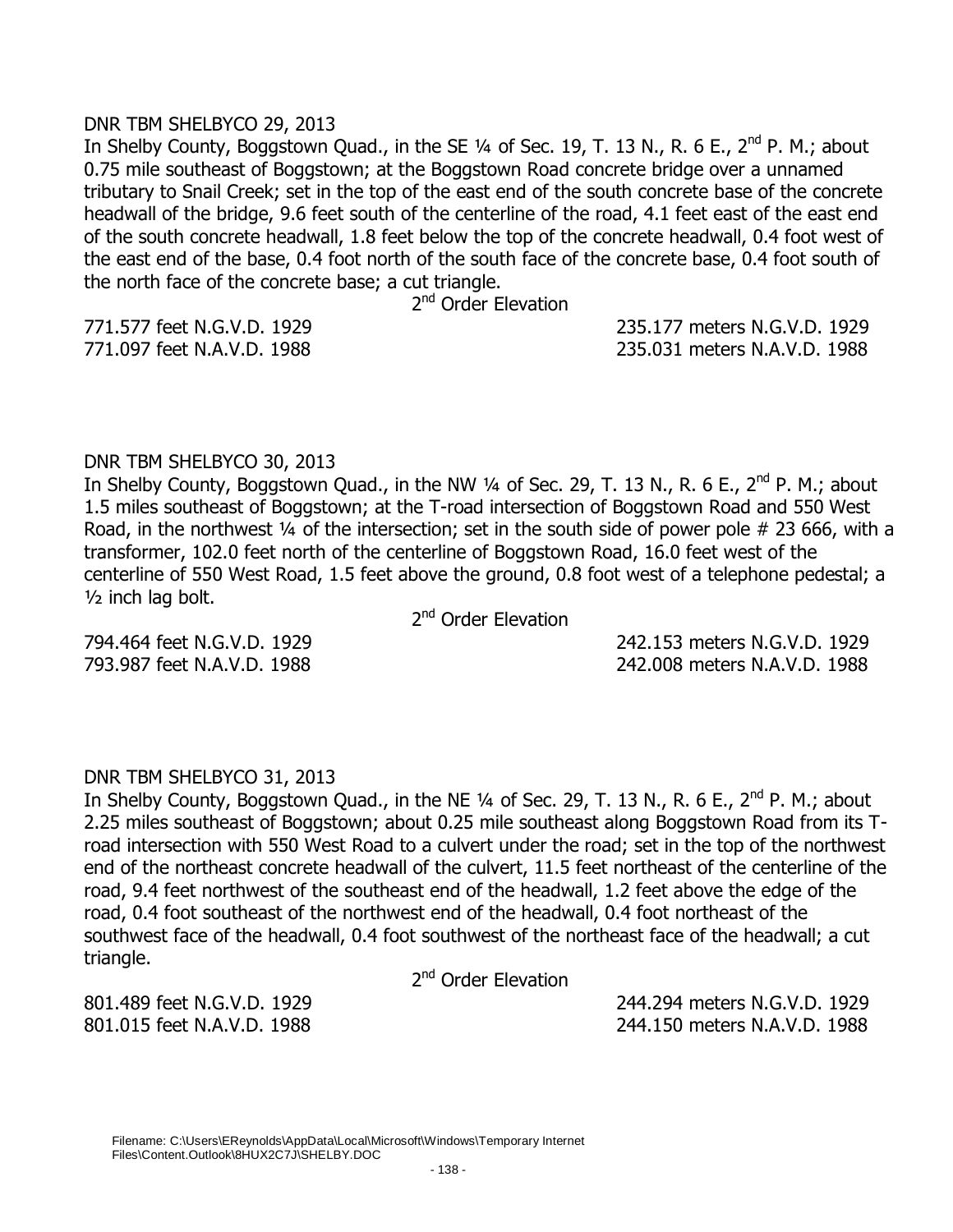#### DNR TBM SHELBYCO 32, 2013

In Shelby County, Boggstown Quad., in the SW  $\frac{1}{4}$  of Sec. 28, T. 13 N., R. 6 E., 2<sup>nd</sup> P. M.; about 2.3 miles southeast of Boggstown; about 0.2 mile north along Boggstown Road from its intersection with 100 North Road to a culvert under the road; set in the top of the south end of the east concrete headwall of the culvert, 12.5 feet east of the centerline of the road, 6.2 feet south of the north end of the headwall, 1.0 foot north of the south end of the headwall, 1.0 foot above the road, 0.6 foot west of the east face of the headwall, 0.5 foot east of the west face of the headwall; a cut triangle.

2<sup>nd</sup> Order Elevation

802.559 feet N.G.V.D. 1929 244.620 meters N.G.V.D. 1929 802.088 feet N.A.V.D. 1988 244.477 meters N.A.V.D. 1988

# DNR TBM SHELBYCO 33, 2013

In Shelby County, Shelbyville Quad., in the SW 1/4 of Sec. 27, T. 13 N., R. 6 E., 2<sup>nd</sup> P. M.; about 3.0 miles south-southeast of Fairland; at the Boggstown Road bridge over Goodrich Ditch; set in the top of the northeast concrete wingwall of the bridge, 17.0 feet north of the centerline of the road, 7.9 feet northeast of the northeast corner of the north concrete headwall of the bridge, about 2 feet below the road, 0.7 foot southwest of the northeast end of the wingwall, 0.6 foot southeast of the northwest face of the wingwall, 0.4 foot northwest of the southeast face of the wingwall; a cut triangle.

2<sup>nd</sup> Order Elevation

747.137 feet N.G.V.D. 1929 227.728 meters N.G.V.D. 1929 746.673 feet N.A.V.D. 1988 227.586 meters N.A.V.D. 1988

# DNR TBM SHELBYCO 34, 2013

In Shelby County, Shelbyville Quad., in the NE  $\frac{1}{4}$  of Sec. 34, T. 13 N., R. 6 E., 2<sup>nd</sup> P. M.; about 3.0 miles west-northwest of Shelbyville; at the Boggstown Road bridge over Mohr Ditch; set in the top of the northwest end of the northwest concrete wingwall of the bridge, 15.5 feet northeast of the centerline of the road, 6.4 feet northwest of the northwest end of the concrete headwall of the bridge, 0.6 foot southeast of the northwest end of the wingwall, 0.5 foot southwest of the northeast face of the wingwall, 0.5 foot northeast of the southwest face of the wingwall; a cut triangle.

2<sup>nd</sup> Order Elevation

746.044 feet N.G.V.D. 1929 227.395 meters N.G.V.D. 1929 745.587 feet N.A.V.D. 1988 227.255 meters N.A.V.D. 1988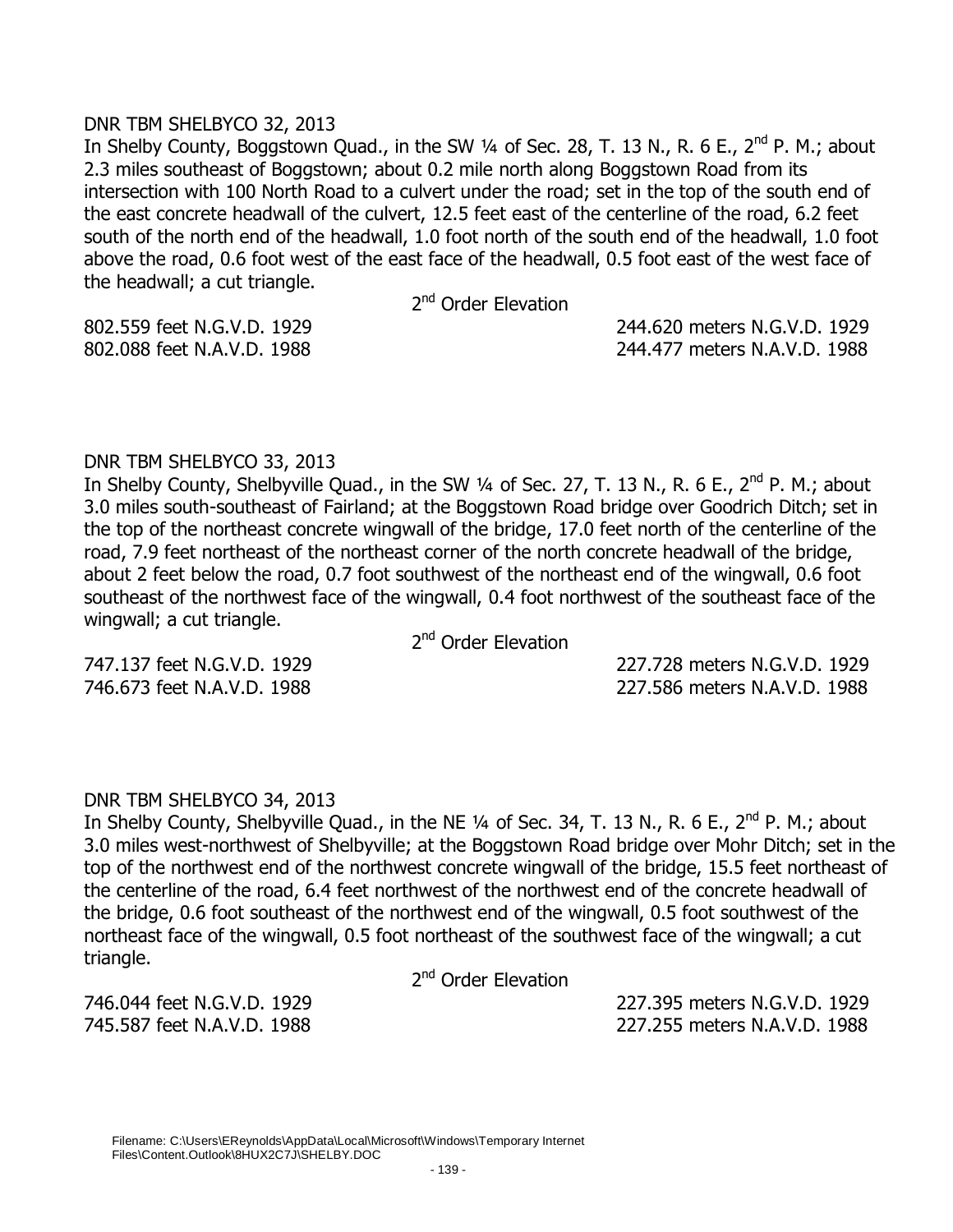#### DNR TBM SHELBYCO 35, 2013

In Shelby County, Shelbyville Quad., in the NE 1/4 of Sec. 35, T. 13 N., R. 6 E., 2<sup>nd</sup> P. M.; about 2.0 miles west-northwest of Shelbyville; at the Boggstown Road bridge over DePrez Ditch; set in the top of the east wingwall of the bridge, 15.0 feet northeast of the centerline of the road, 3.8 feet southeast of the southeast end of the northeast metal guardrail of the bridge, 0.75 foot north of the south face of the wingwall, 0.7 foot south of the north face of the wingwall, 0.6 foot west of the east end of the wingwall; a cut triangle.

2<sup>nd</sup> Order Elevation

748.757 feet N.G.V.D. 1929 228.222 meters N.G.V.D. 1929

748.307 feet N.A.V.D. 1988 228.084 meters N.A.V.D. 1988

#### DNR TBM SHELBYCO 36, 2013

In Shelby County, Shelbyville Quad., in the SE 1/4 of Sec. 36, T. 13 N., R. 6 E., 2<sup>nd</sup> P. M.; about 1.0 mile west of Shelbyville; at the Boggstown Road concrete culvert over an unnamed tributary to Big Blue River; set in the top of the southeast end of the southwest concrete headwall of the culvert, 13.2 feet southeast of the of the northwest end of the headwall, 12.5 feet southwest of the centerline of the road, 1.0 foot northwest of the southeast end of the headwall, 0.5 foot northeast of the southwest face of the headwall, 0.5 foot southwest of the northeast face of the headwall; a cut triangle.

2<sup>nd</sup> Order Elevation

756.649 feet N.G.V.D. 1929 230.627 meters N.G.V.D. 1929 756.206 feet N.A.V.D. 1988 230.492 meters N.A.V.D. 1988

# DNR TBM SHELBYCO 37, 2013

In Shelby County, Shelbyville Quad., in the SW  $\frac{1}{4}$  of Sec. 31, T. 13 N., R. 7 E., 2<sup>nd</sup> P. M.; at Shelbyville; at the entrance to the Shelbyville Wastewater Treatment Plant; set in the top of the concrete base of a metal light pole, 85.0 feet south of the centerline of Boggstown Road, 14.0 feet west of the centerline of the entrance drive to the treatment plant, 7.0 feet northwest of a metal gate post, 6.2 feet north of a chain link fence, 1.0 foot north of the metal light pole, about 0.5 foot above the ground; a cut triangle.

2<sup>nd</sup> Order Elevation

758.353 feet N.G.V.D. 1929 231.147 meters N.G.V.D. 1929 757.917 feet N.A.V.D. 1988 231.013 meters N.A.V.D. 1988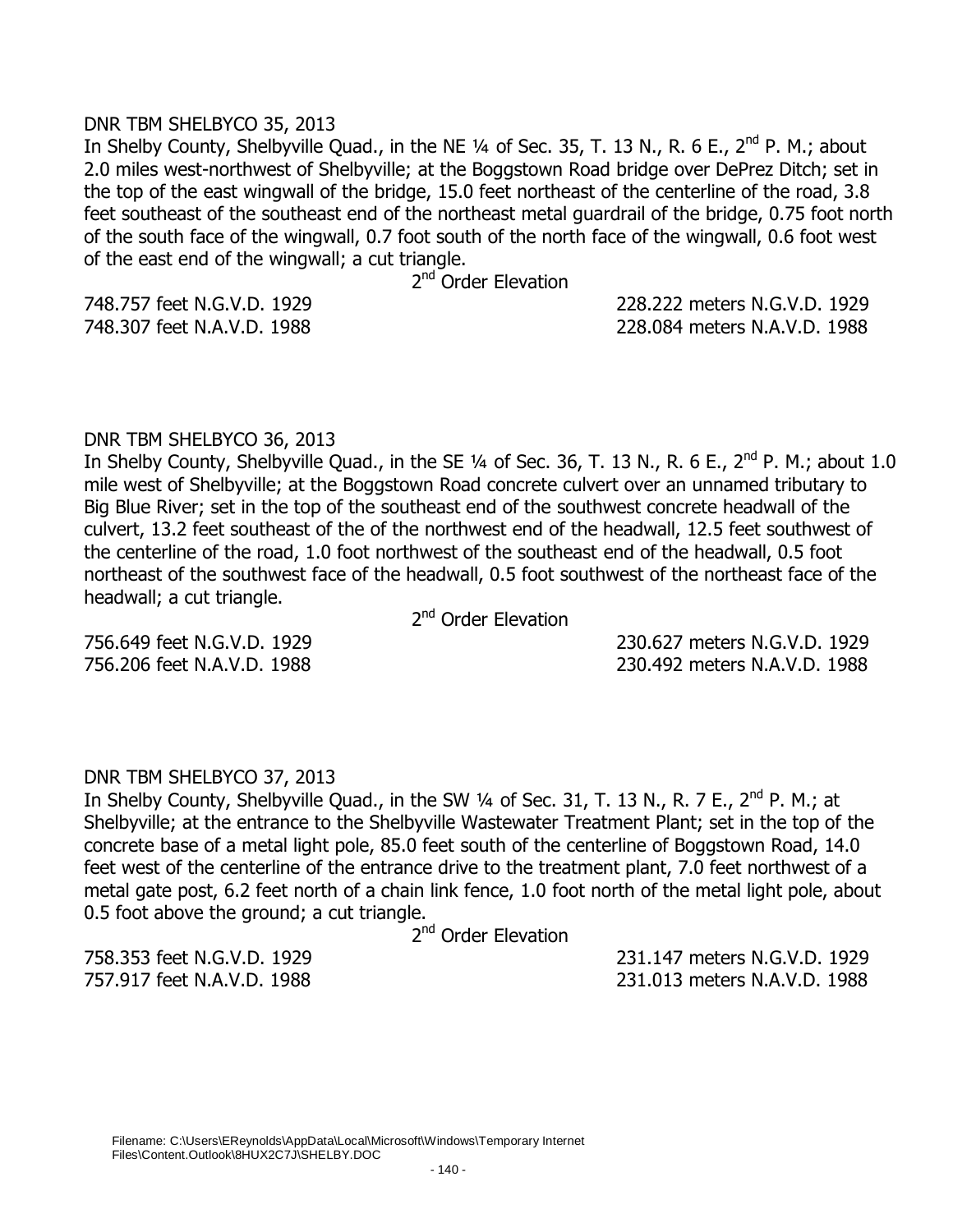#### DNR TBM SHELBYCO 38, 2013

In Shelby County, Shelbyville Quad., in the SE 1/4 of Sec. 22, T. 13 N., R. 6 E., 2<sup>nd</sup> P. M.; about 2.0 miles southeast of Fairland; at the 200 North Road bridge over Goodrich Ditch; set in the top of the northeast corner of the concrete bridge deck, 14.0 feet north of the centerline of the road, 7.7 feet west of the east end of the northeast concrete abutment of the bridge, 2.5 feet below the top of the north metal guardrail of the bridge, 0.9 foot south of the north face of the bridge deck, about 0.8 foot below the top of the asphalt road; a cut triangle.

2<sup>nd</sup> Order Elevation

754.417 feet N.G.V.D. 1929 229.947 meters N.G.V.D. 1929 753.951 feet N.A.V.D. 1988 229.805 meters N.A.V.D. 1988

#### DNR TBM SHELBYCO 39, 2013

In Shelby County, Shelbyville Quad., in the NW  $\frac{1}{4}$  of Sec. 30, T. 13 N., R. 7 E., 2<sup>nd</sup> P. M.; about 1.7 miles northwest of Shelbyville; at the 200 North Road bridge over Bassett Ditch; set in the top of the west end of the north concrete headwall of the bridge, 30.5 feet west of the east end of the headwall, 9.5 feet north of the centerline of the road, 1.1 feet east of the west end of the headwall, 0.7 foot above the road, 0.5 foot south of the north face of the headwall, 0.4 foot north of the south face of the headwall; a cut triangle.

2<sup>nd</sup> Order Elevation

776.303 feet N.G.V.D. 1929 236.618 meters N.G.V.D. 1929 775.833 feet N.A.V.D. 1988 236.474 meters N.A.V.D. 1988

#### DNR TBM SHELBYCO 40, 2013

In Shelby County, Shelbyville Quad., in the SW 1/4 of Sec. 19, T. 13 N., R. 7 E., 2<sup>nd</sup> P. M.; about 1.5 miles north of Shelbyville; at the T-road intersection of 200 North Road (Walser Road) and Michigan Road; set in the west side of a powerpole, about 185 feet northwest of the extended centerline of 200 North Road, 33.0 feet northeast of the centerline of Michigan Road, 19.0 feet southeast of the centerline of the entrance drive leading to "VASSAR SELF STORAGE", 6.6 feet northeast of the top of the centerline of the northeast most of two cmp's under the drive, 1.6 feet above the ground; a  $1/2$  inch lag bolt.

2<sup>nd</sup> Order Elevation

784.588 feet N.G.V.D. 1929 239.143 meters N.G.V.D. 1929 784.118 feet N.A.V.D. 1988 239.000 meters N.A.V.D. 1988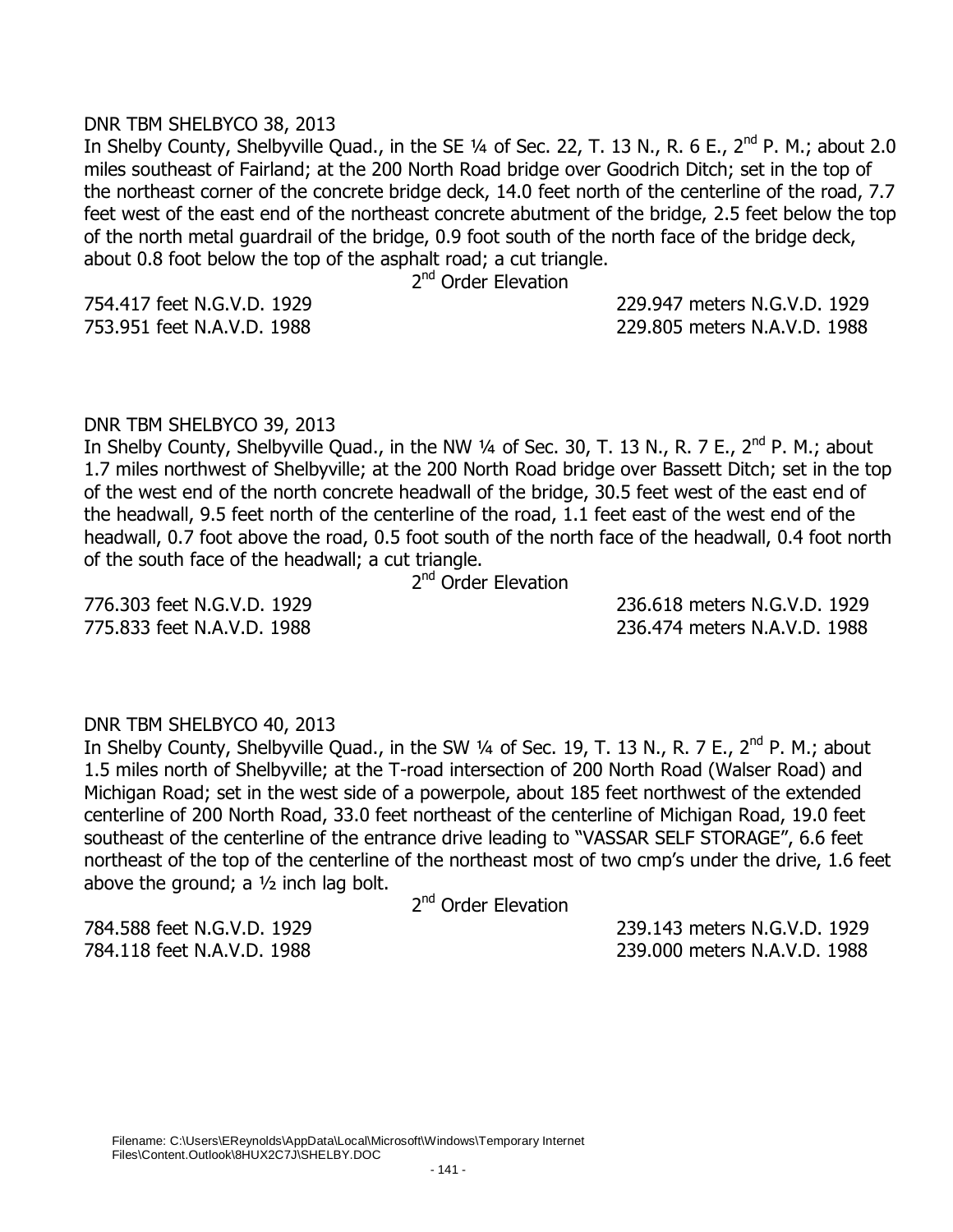#### DNR TBM SHELBYCO 41, 2013

In Shelby County, Shelbyville Quad., in the SW 1/4 of Sec. 19, T. 13 N., R. 7 E., 2<sup>nd</sup> P. M.; about 2.0 miles north of Shelbyville; at the Michigan Road bridge over Bassett Ditch; set in the top of the northwest end of the northeast concrete headwall of the bridge, 26.3 feet northwest of the southeast end of the headwall, 15.7 feet northeast of the centerline of the road, 1.8 feet below the top of the metal guardrail, 1.7 feet southeast of the northwest end of the headwall, 0.5 foot southwest of the northeast face of the headwall, 0.5 foot northeast of the southwest face of the headwall, about level with the road; a cut triangle.

2<sup>nd</sup> Order Elevation

783.063 feet N.G.V.D. 1929 238.678 meters N.G.V.D. 1929 782.590 feet N.A.V.D. 1988 238.534 meters N.A.V.D. 1988

#### DNR TBM SHELBYCO 42, 2013

In Shelby County, Shelbyville Quad., in the NW 1/4 of Sec. 19, T. 13 N., R. 7 E., 2<sup>nd</sup> P. M.: about 2.0 miles north of Shelbyville; at the Michigan Road bridge over I-74; set in the top of the concrete base of the west concrete guardrail of the bridge, 21.0 feet west of the centerline of the road, 3.3 feet below the top of the concrete guardrail, 2.1 feet southwest of the northwest corner of the north end of the concrete guardrail, 1.9 feet northeast of a metal end post of a wire fence, 1.5 feet west of the west face of the concrete guardrail, 0.9 foot southeast of the northwest end of the concrete base of the guardrail; a cut triangle.

2<sup>nd</sup> Order Elevation

811.044 feet N.G.V.D. 1929 247.207 meters N.G.V.D. 1929 810.567 feet N.A.V.D. 1988 247.061 meters N.A.V.D. 1988

# DNR TBM SHELBYCO 43, 2013

In Shelby County, Shelbyville Quad., in the NE  $\frac{1}{4}$  of Sec. 13, T. 13 N., R. 7 E., 2<sup>nd</sup> P. M.; about 3.0 miles north of Shelbyville; at the Shelbyville Airport; set in the east side of a utility pole, about 400 feet north along 100 West Road from the brick airport office building, 67.0 feet north of a chain link fence corner post, 14.5 feet west of the centerline of the road, 5.5 feet below the top of the chain link fence, 4.5 feet east of the chain link fence, 0.8 foot above the ground; a railroad spike.

2<sup>nd</sup> Order Elevation

805.895 feet N.G.V.D. 1929 245.637 meters N.G.V.D. 1929 805.395 feet N.A.V.D. 1988 245.485 meters N.A.V.D. 1988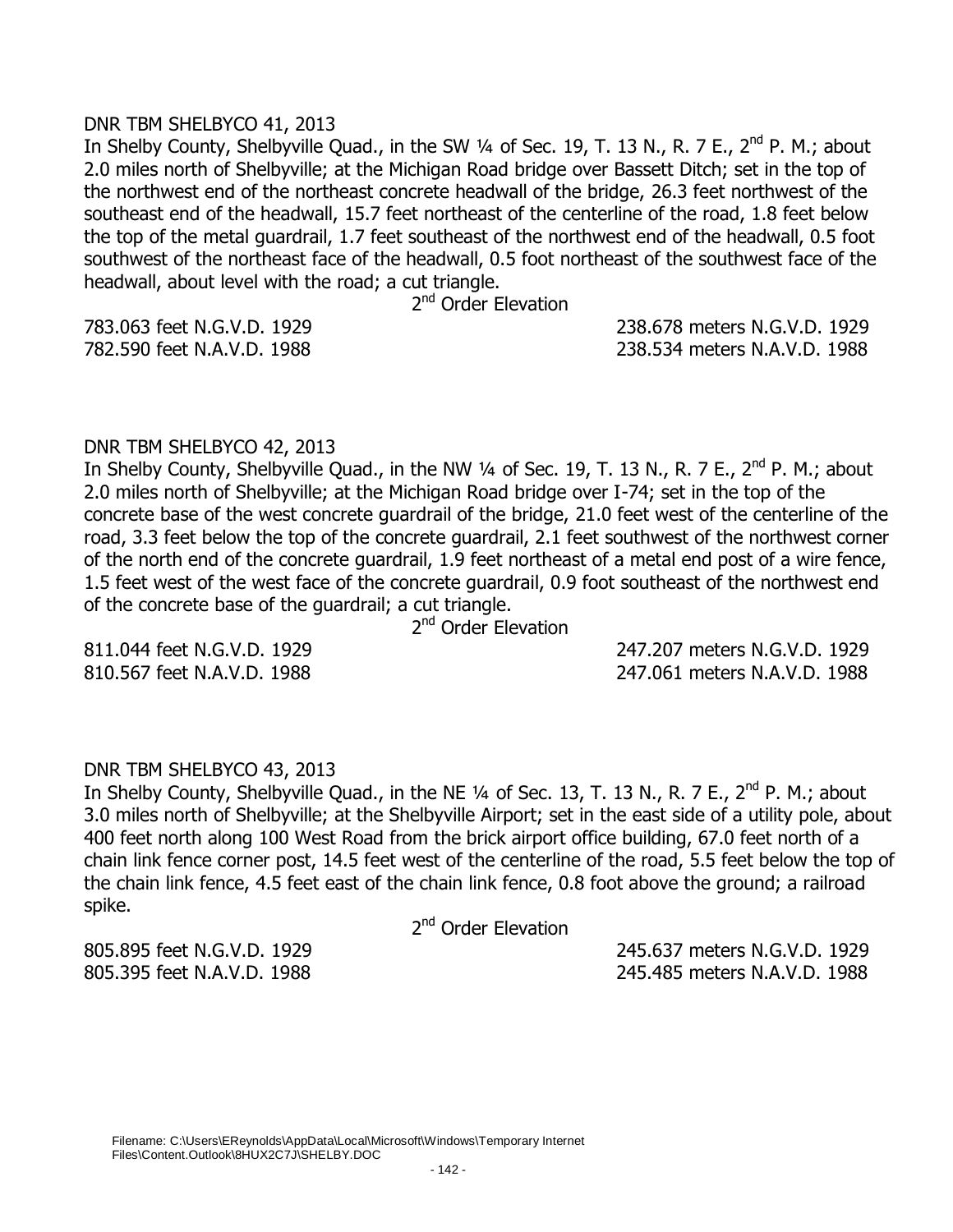#### DNR TBM SHELBYCO 45, 2014

In Shelby County, Shelbyville Quad, SE 1/4 Sec 30, T. 13 N., R. 7 E., 2<sup>nd</sup> P.M., At the "T" intersection of North Michigan Road and Rampart Road, set in the NE ¼ of "T" intersection in west side of power pole # 273 886, about 1.5 miles north of the town of Shelbyville, 138 feet north of the centerline of Rampart Road, 40 feet east of the centerline of N. Michigan Rd., 18 feet south of the centerline of asphalt drive # 1848, 1.5 feet west of the west end of 2 rail wood fence, 1.5 feet above the ground, DNR TBM SHELBY 45 2014, a lag bolt in Power pole # 273 886. 2<sup>nd</sup> Order Elevation

786.071 feet N.G.V.D. 1929 239.595 meters N.G.V.D. 1929 785.611 feet N.A.V.D. 1988 239.455 meters N.A.V.D. 1988

# DNR TBM SHELBYCO 46, 2014

In Shelby County, Shelbyville Quad, in the NE  $\frac{1}{4}$  of Sec 31, T. 13 N., R. 7 E., 2<sup>nd</sup> P.M.; about 1.0 mile north of Shelbyville; at the west end of an 8 foot high chain link fence between "Shelby Gas Company" and "Recycle Company"; set in west side of power pole 288 500, 28.5 feet east of the centerline N. Michigan Rd., 2.7 feet southeast of wood mailbox post for address 1340 & 1344, 1.7 feet northwest of the west end of fence, 1.3 feet above ground; a lag bolt.

2<sup>nd</sup> Order Elevation

761.734 feet N.G.V.D. 1929 232.177 meters N.G.V.D. 1929 761.288 feet N.A.V.D. 1988 232.041 meters N.A.V.D. 1988

# DNR TBM SHELBYCO 47, 2014

In Shelby County, Shelbyville Quad, SW  $\frac{1}{4}$  Sec 12, T. 13 N., R. 6 E., 2<sup>nd</sup> P.M., set in the SE  $\frac{1}{4}$  of intersection 400 N. and N. Michigan Rd., NW corner of McDonald's and Pilot property, filed "X" in top of the west most anchor bolt for metal traffic light, at exit #109 on I74, about 4.0 miles NW of the town of Shelbyville, 10.3 feet NE of North edge of concrete sidewalk, 7.3 feet NE of a fire hydrant, 6.6 feet east of the centerline of a manhole, DNR TBM SHELBYCO 47 2014. A filed "X".

2<sup>nd</sup> Order Elevation

776.779 feet N.G.V.D. 1929 236.763 meters N.G.V.D. 1929 776.311 feet N.A.V.D. 1988 236.620 meters N.A.V.D. 1988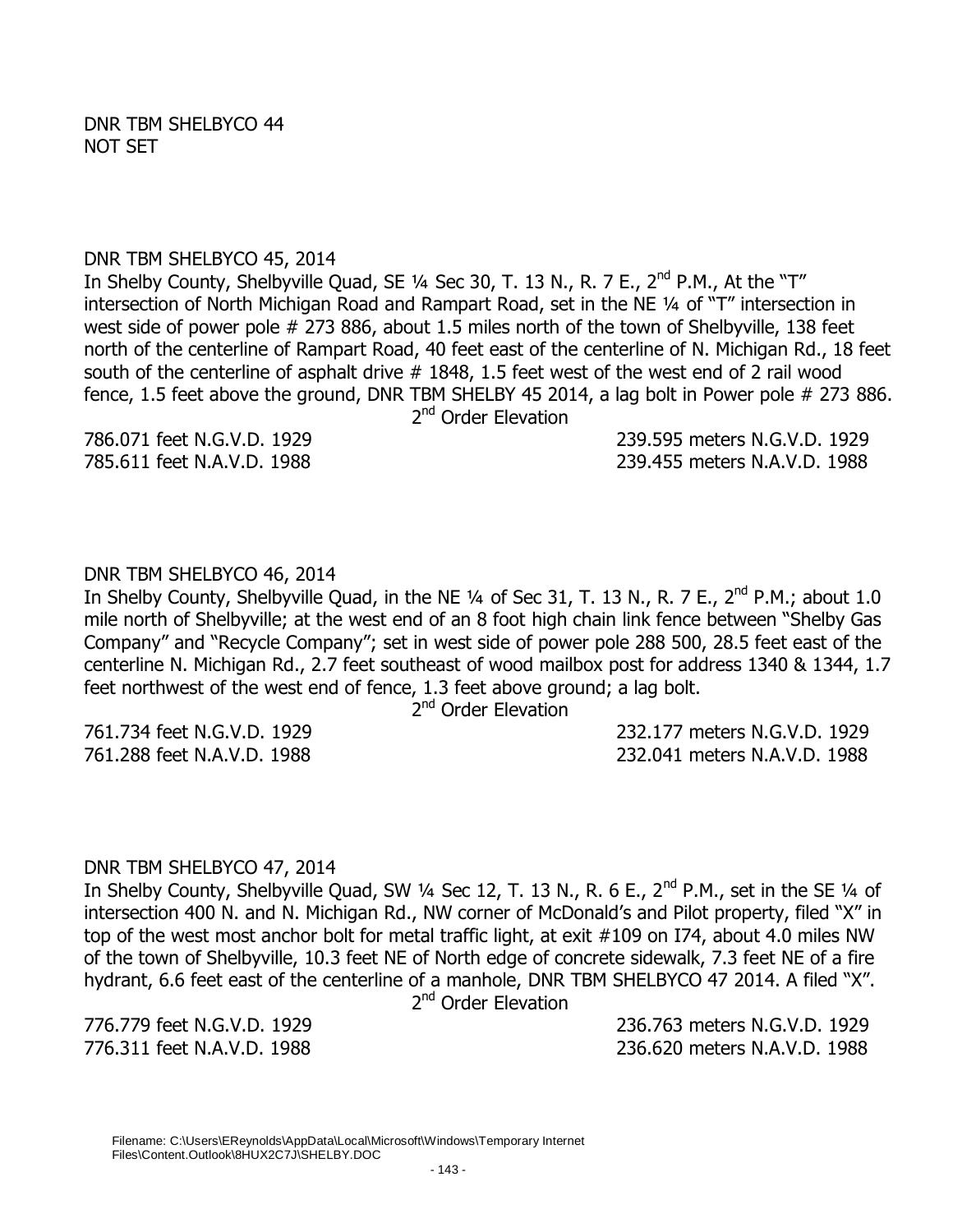#### DNR TBM TT B 1, 1968

In Shelby County, Shelbyville Quad., in the SE  $\frac{1}{4}$  of Sec. 31, T. 13 N., R. 7 E., 2<sup>nd</sup> P. M.; at Shelbyville; at the entrance to the Atkins Farm; set in the top of a concrete post, about 2,200 feet west along Boggstown Road from its intersection with State Road 9 to a gravel lane leading to the Atkins Farm, 214 feet west of the gravel lane leading to the Atkins Farm, 31.7 feet northwest of and across Boggstown Road from the west most of three metal posts, 29.7 feet northeast of and across Boggstown Road from the east most wooden post of a line of wooden posts, 26.8 feet north of and across Boggstown Road from power pole # 256/806 with a transformer, 13.5 feet north of the centerline of Boggstown Road, 8.9 feet south of a chain link fence, 2.0 feet south of power pole # 18, 0.2 foot below the ground; a 5/8 inch rebar.

NAD 1927 Indiana East Zone X 466,462.913 NAD 1927 Indiana East Zone Y 739,314.163

|                      | 2 <sup>nd</sup> Order superseded elevation |
|----------------------|--------------------------------------------|
| meters N.G.V.D. 1929 | 755.862 feet N.G.V.D. 1929                 |
|                      |                                            |

2<sup>nd</sup> Order Elevation Revised 2014

230.374 meters N.G.V.D. 1929 755.819 feet N.G.V.D. 1929 230.242 meters N.A.V.D. 1988 755.385 feet N.A.V.D. 1988

# DNR TBM TT C 1, 1968

In Shelby County, Shelbyville Quad., in the SE  $\frac{1}{4}$  of Sec. 32, T. 13 N., R. 7 E., 2<sup>nd</sup> P. M.; at Shelbyville; at the entrance to the Forest Hill Cemetery; set in the top of a concrete post, about 1,100 feet northeast along Morris Avenue from the Morris Avenue bridge over Little Blue River, about 350 feet northeast along Morris Avenue from its intersection with Fair Avenue, 80.0 feet northeast of the centerline of the main entrance drive of Forest Hill Cemetery, 63.4 feet north of and across Morris Avenue from the northwest corner of the Trinity United Methodist Church building, 50.0 feet northeast of and across Morris Avenue from powerpole # 288/968, 12.2 feet northwest of the centerline of Morris Avenue, 8.6 feet southeast of a fence line, 4.2 feet south of a "SPEED LIMIT 30" sign post, level with the ground; a 5/8 inch rebar.

NAD 1927 Indiana East Zone X 472,657.392 NAD 1927 Indiana East Zone Y 739,087.161

2<sup>nd</sup> Order

234.162 meters N.G.V.D. 1929 768.246 feet N.G.V.D. 1929 234.031 meters N.A.V.D. 1988 767.817 feet N.A.V.D. 1988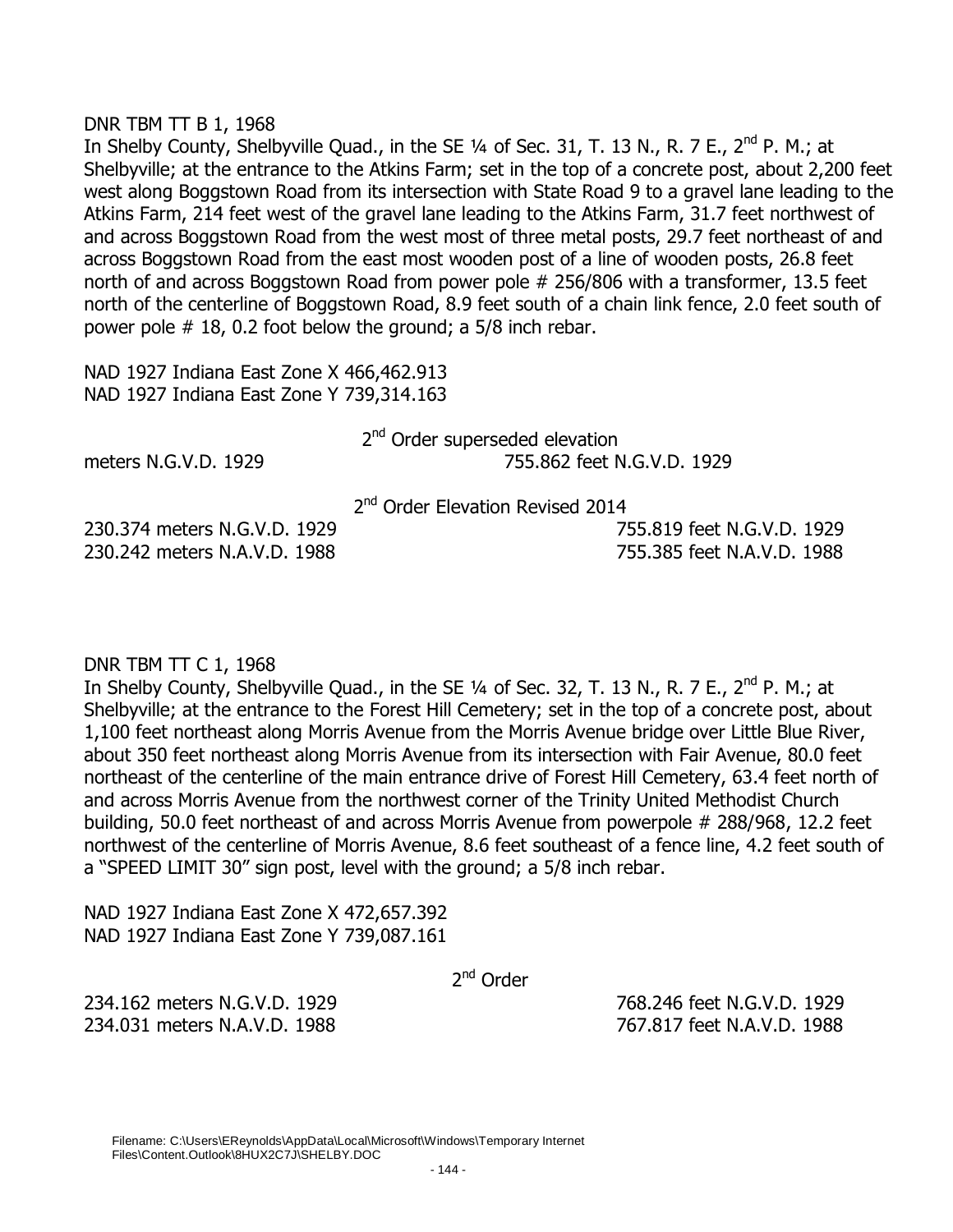#### Filename: C:\Users\EReynolds\AppData\Local\Microsoft\Windows\Temporary Internet Files\Content.Outlook\8HUX2C7J\SHELBY.DOC

# USGS BM 4 COM 1952 RESET

In Shelby County, Shelbyville Quad., in the SE 1/4 of Sec. 13, T. 13 N., R. 7 E., 2<sup>nd</sup> P. M.; about 2.5 miles northwest of Shelbyville; about 0.25 mile northwest along Michigan Road from its T-road intersection with 100 West Road to a culvert under Michigan Road; set in the top of the southeast end of the southwest concrete headwall of the culvert, 16.0 feet southwest of the centerline of the road, 4.4 feet southeast of the northwest end of the headwall, 0.65 foot northwest of the southeast end of the headwall, 0.5 foot northeast of the southwest face of the headwall, about level with the road; a U. S. Geological Survey bench mark disk, stamped "4 COM 1952 RESET". Note : disk is scuffed and hard to read stamping

2<sup>nd</sup> Order Elevation

789.916 feet N.G.V.D. 1929 240.767 meters N.G.V.D. 1929 789.429 feet N.A.V.D. 1988 240.619 meters N.A.V.D. 1988

# NGS BM D 357 1986

In Shelby County, Shelbyville Quad., in the NW 1/4 of Sec. 19, T. 13 N., R. 7 E., 2<sup>nd</sup> P. M.; about 3 miles northwest of Shelbyville. Starting from the I-74 and S. R. 9 Exit in Shelbyville; thence about 1.5 miles northwest along I-74 to the North Michigan Road overpass. Set in the southwest face of the southeast most concrete column in the grass median between I-74 North and I-74 South. About 6.5 feet above the ground, 1.5 feet northwest of the southeast edge of column, 1.4 feet southeast of the northwest face of the column. A NGS BM tablet stamped "D 357 1986".

2<sup>nd</sup> Order

242.656 meters N.G.V.D. 1929 796.115 feet N.G.V.D. 1929 242.511 meters N.A.V.D. 1988 795.638 feet N.A.V.D. 1988

### NGS BM SHELBY 1986

In Shelby County, Shelbyville Quad., in the NE 1/4 of Sec. 13, T. 13 N., R. 6 E., 2<sup>nd</sup> P. M.; about 3.5 miles northwest of Shelbyville. Set near the office an entrance to the Shelbyville airport. 309.7 feet west of the southwest corner of the first building north of the secure gated entrance to the airport, 88.9 feet east of the east edge of the main runway, 38.1 feet east of a blue runway marker, 34.4 feet west of the centerline of the north-south taxiway, 27.9 feet north of the centerline of the east-west taxiway. Set in top of a concrete post about level with the taxiway. A NGS BM tablet stamped "SHELBY 1986".

2<sup>nd</sup> Order

245.167 meters N.G.V.D. 1929 804.352 feet N.G.V.D. 1929 245.014 meters N.A.V.D. 1988 803.850 feet N.A.V.D. 1988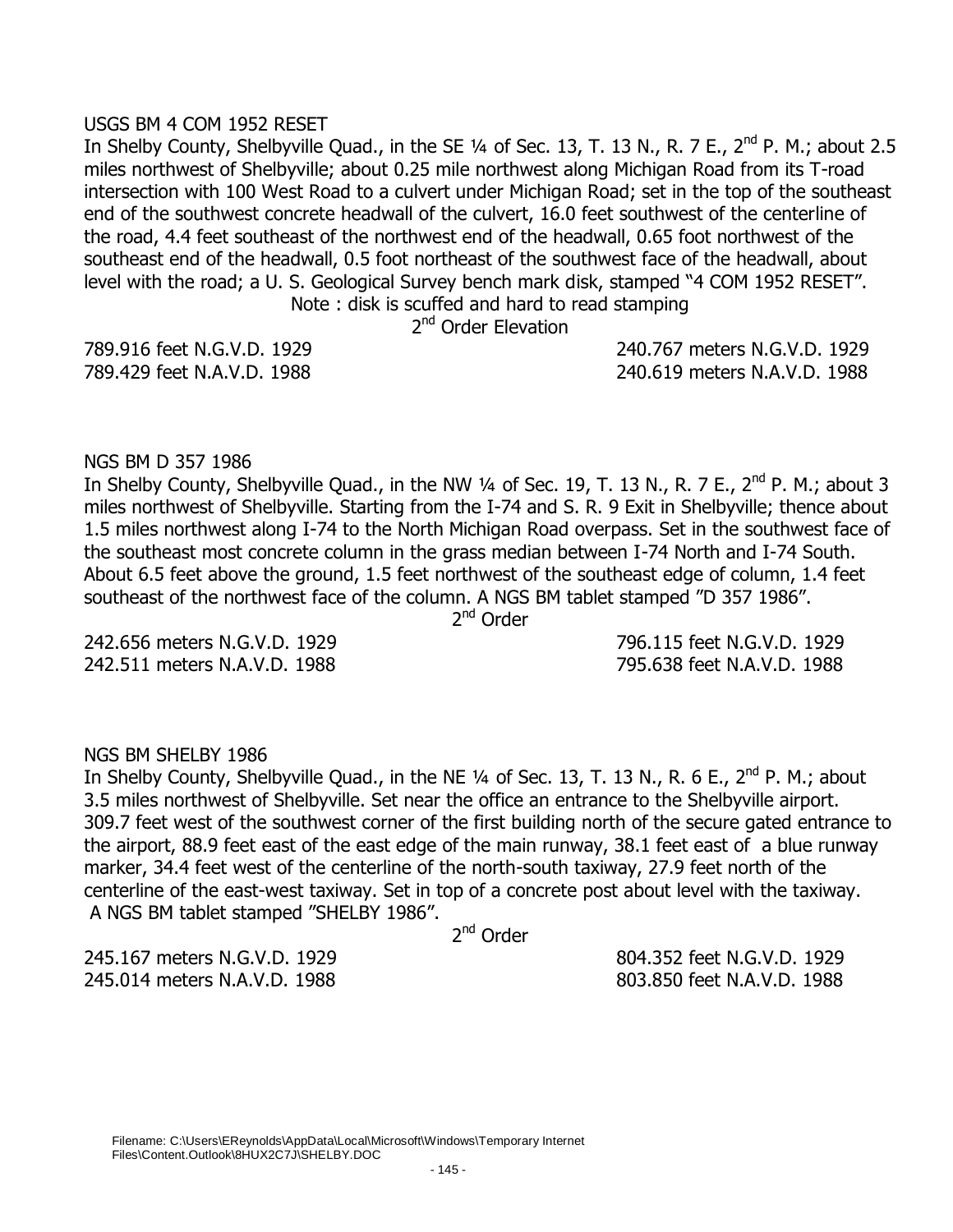### NGS BM SHELBY AZI 1986

In Shelby County, Shelbyville Quad., in the SE 1/4 of Sec. 13, T. 13 N., R. 6 E., 2<sup>nd</sup> P. M.; about 3.5 miles northwest of Shelbyville. Set near the south end of the Shelbyville airport taxiway. From the main gated entrance to the airport proceed west to the north south taxiway; thence south along the taxiway about 0.3 miles to the south end of the taxiway. Set in the northwest quadrant of the intersection of a east-west taxiway. 88 feet east from the east edge of the runway, 54.6 feet east from the north end of culvert under the taxiway, 38 feet north of the centerline of the east-west taxiway, 35 feet west of the centerline of the north-south taxiway. Set in top of a concrete post and about level with the taxiway. A NGS BM tablet stamped "SHELBY 1986".

2<sup>nd</sup> Order

242.977 meters N.G.V.D. 1929 797.167 feet N.G.V.D. 1929 242.824 meters N.A.V.D. 1988 796.665 feet N.A.V.D. 1988

# NGS BM Z 355 1986

In Shelby County, Shelbyville Quad., in the SE  $\frac{1}{4}$  of Sec. 13, T. 13 N., R. 6 E., 2<sup>nd</sup> P. M.; about 3.5 miles northwest of Shelbyville. About 0.6 miles northwest along Michigan Road from its intersection with 100 West Road. 117 feet southwest of the centerline of Michigan Road, 55.1 feet northeast of the centerline of the northwest bound lanes of I 74, 75 feet southwest of a large Sycamore tree, 19 feet west northwest of a power pole, 2.5 feet northwest of a Right of Way fence with a witness post. Set inside a 5 inch Logo cap with stamping "Z 355 1986" A Stainless steel Rod W/O sleeve.

2<sup>nd</sup> Order

240.790 meters N.G.V.D. 1929 789.993 feet N.G.V.D. 1929 240.642 meters N.A.V.D. 1988 789.506 feet N.A.V.D. 1988

# NGS BM J 245 RESET 1958

In Shelby County, Shelbyville Quad., in the NW  $\frac{1}{4}$  of Sec. 11, T. 13 N., R. 6 E., 2<sup>nd</sup> P. M.; about 1.5 miles northeast of Fairland. Set under the 450 North Road Bridge over North Michigan Road. Set on top of northeast concrete column base. 20.5 feet northeast of the centerline of North Michigan Road, 6.2 feet northwest of the northwest edge of the southeast most column, 4.3 feet above the ground, 1.4 feet southeast of the southeast edge of the middle column. A NGS BM tablet stamped "J 245 RESET 1958"

2<sup>nd</sup> Order

237.315 meters N.G.V.D. 1929 778.590 feet N.G.V.D. 1929 237.179 meters N.A.V.D. 1988 778.145 feet N.A.V.D. 1988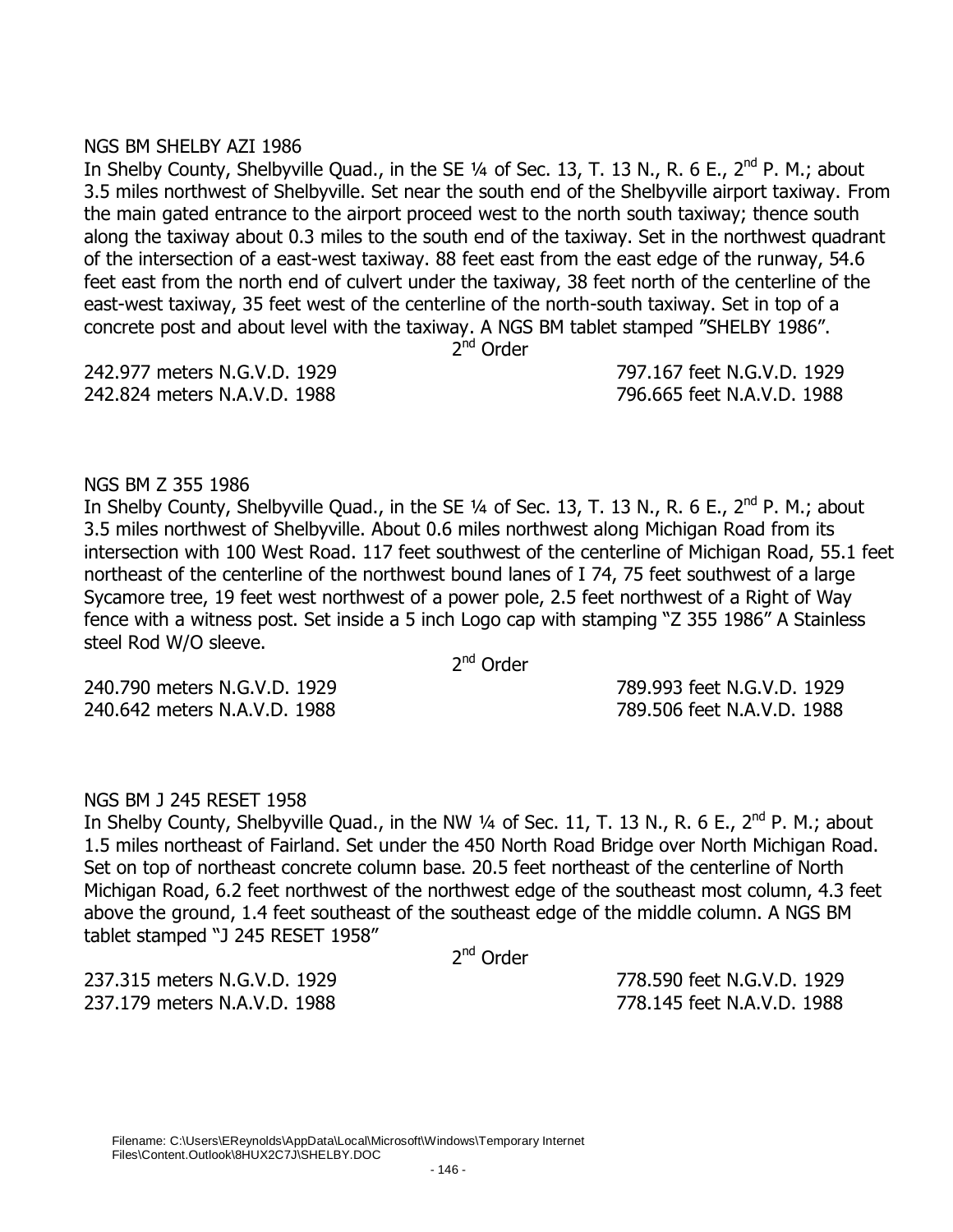#### NGS BM H 245 1947

In Shelby County, Shelbyville Quad., in the SW 1/4 of Sec. 2, T. 13 N., R. 6 E., 2<sup>nd</sup> P. M.; about 2 miles northeast of Fairland. Set at the NE intersection of Brandywine road, 540 North Road and a private drive north. 51 feet northwest of power pole # 57344, 31 feet east of the centerline of the private drive north, 25.5 feet north of the centerline of 540 North Road, About 2 feet lower than the road, Set in top of a concrete post, A NGS BM tablet stamped "J 245 RESET 1958"

 2  $2<sup>nd</sup>$  Order

243.286 meters NAVD 1988 798.181 feet NAVD 1988

243.410 meters NGVD 1929 798.588 feet NGVD 1929

NGS BM B 269

In Shelby County, Shelbyville Quad., Set in the southwest 1/4 of section 24, T. 13 N., R 6 E.  $2^{nd}$  P. M. About 2.5 miles northwest along the railroad tracks from the intersection of S. R. 9 and the railroad tracks in Shelbyville. Set on the southwest side of the railroad tracks and the north side of 200 North Road. 36 feet southwest of the southwest rail of the railroad tracks, 26 feet north of the centerline of 200 North Road, 3.5 feet northwest along fence from a fence corner post, About 6 feet below the tracks, Set in top of a concrete post. An USC & GS BM Tablet stamped "B 269 1947"

 2  $2<sup>nd</sup>$  Order

234.189 meters NGVD 1929 768.334 feet NGVD 1929 234.046 meters NAVD 1988 767.865 feet NAVD 1988